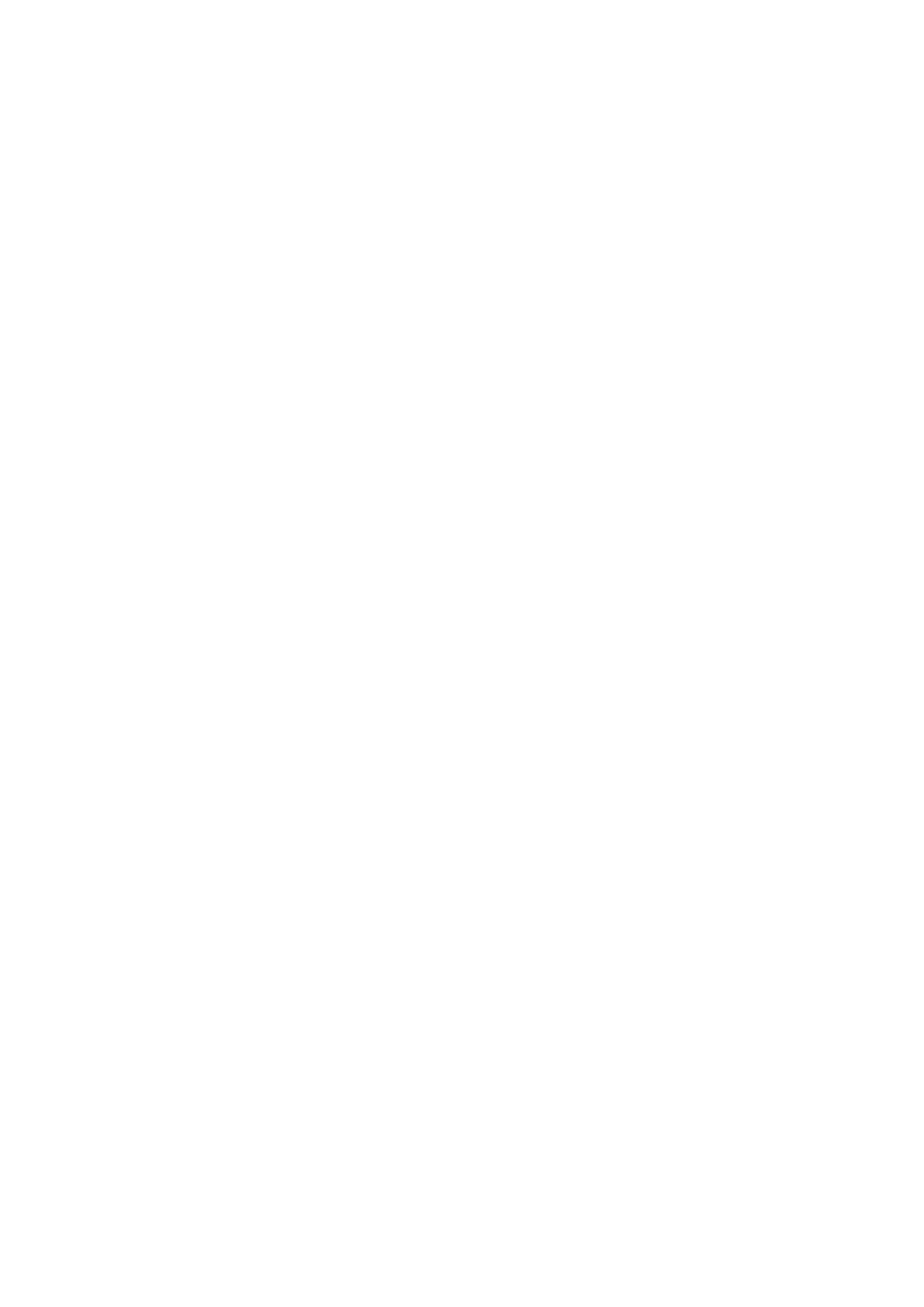# 39



# Report of the 39th Meeting of the Coordination Group for Meteorological Satellites

1

– CGMS-39 St. Petersburg Russian Federation –

03 – 07 October 2011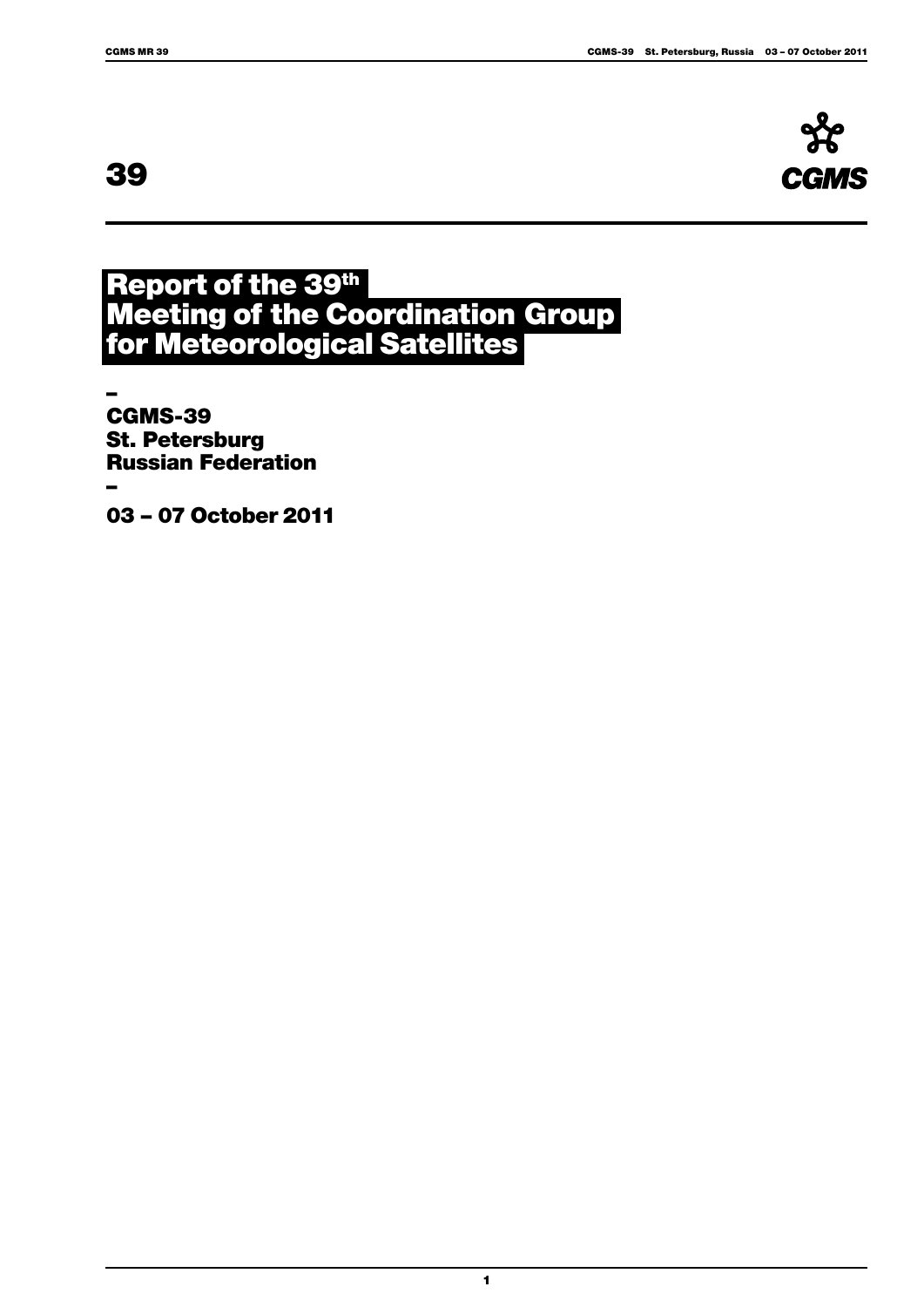

Please note that this report is published together with a CD-ROM containing an electronic version of the report and all working papers presented at CGMS-39.

Report edited on behalf of CGMS by:

# **CGMS Secretariat**

EUMETSAT Eumetsat Allee 1 D-64295 Darmstadt Germany

www.eumetsat.int www.cgms-info.org cgmssec@eumetsat.int

CGMS MR 39

© 2011 EUMETSAT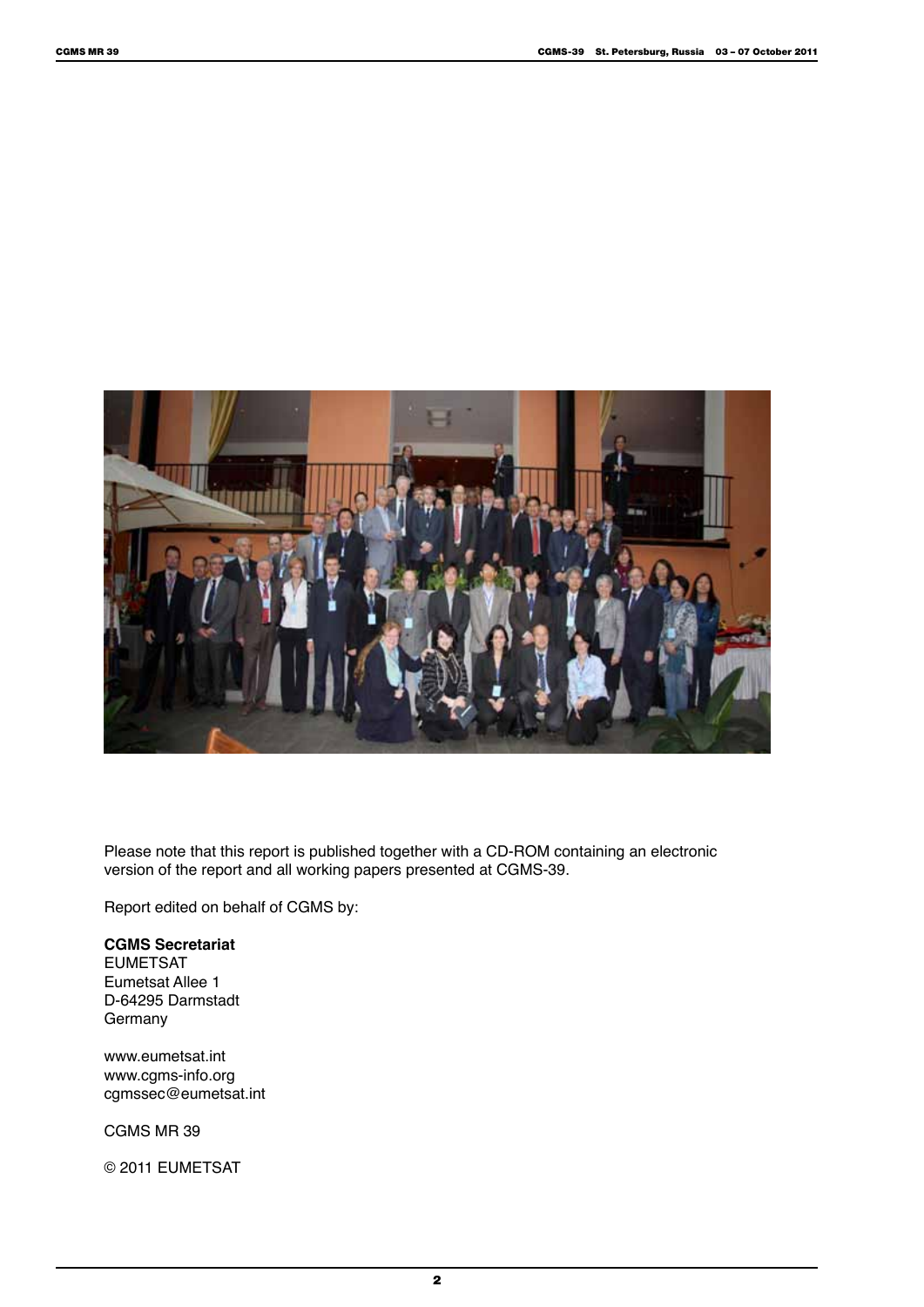# **TABLE OF CONTENTS**

| A.           |  |
|--------------|--|
| $B_{\cdot}$  |  |
| C.           |  |
| D.           |  |
| Е.           |  |
| E.           |  |
| G.           |  |
| Н.           |  |
| $\mathbf{L}$ |  |
|              |  |
|              |  |
|              |  |
|              |  |
|              |  |
|              |  |
|              |  |
|              |  |
|              |  |
|              |  |
|              |  |
|              |  |

### APPENDIX:

| CHARTER FOR THE COORDINATION GROUP FOR |  |
|----------------------------------------|--|
|                                        |  |
|                                        |  |
|                                        |  |
|                                        |  |
|                                        |  |
|                                        |  |
|                                        |  |

# **TABLES**

| TABLE 1: CURRENT POLAR-ORBITING SATELLITES COORDINATED WITHIN CGMS 17 |  |
|-----------------------------------------------------------------------|--|
| 20. TABLE 2: CURRENT GEOSTATIONARY SATELLITES COORDINATED WITHIN CGMS |  |
|                                                                       |  |
|                                                                       |  |
|                                                                       |  |
|                                                                       |  |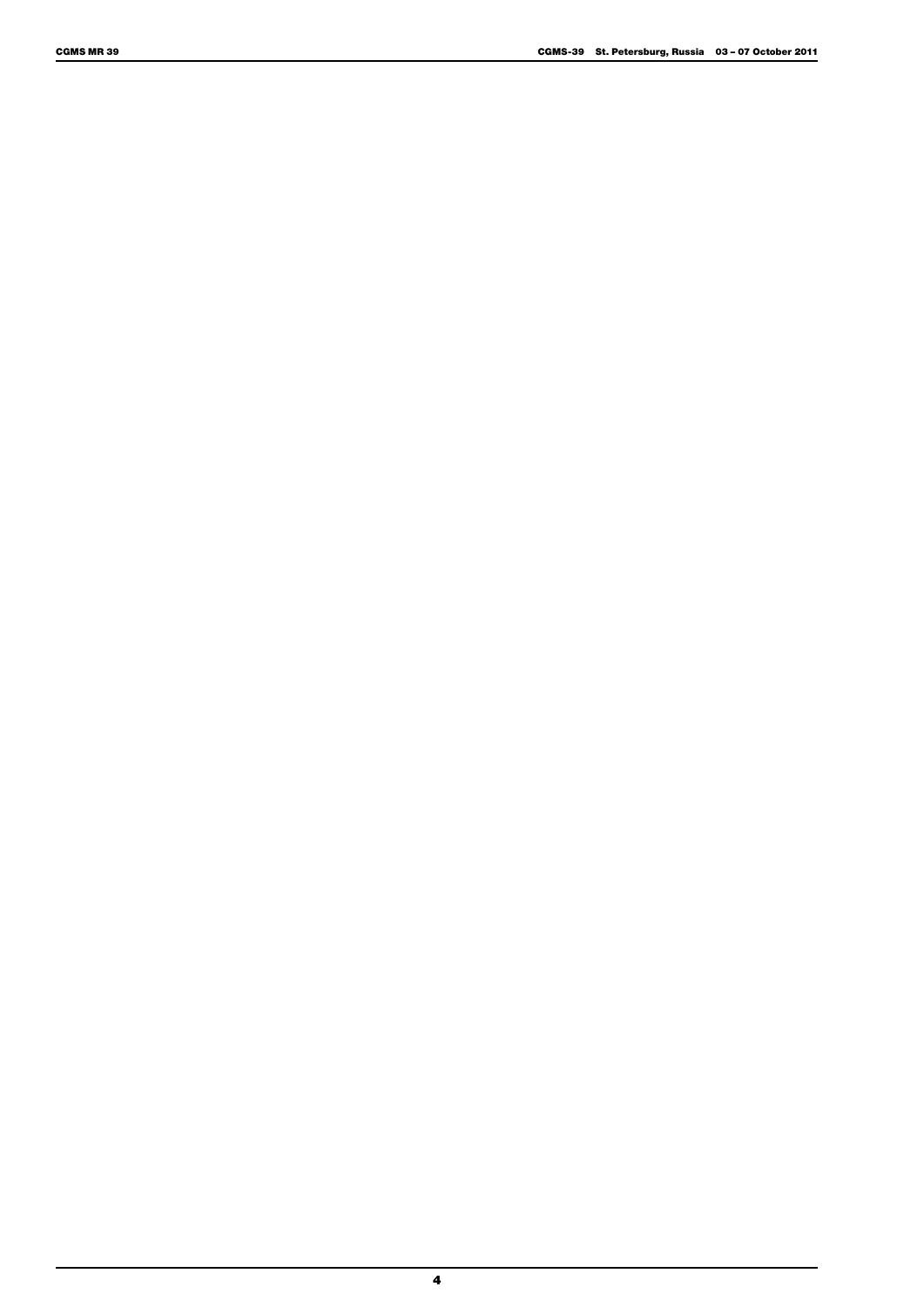# A. INTRODUCTION

### A.1 Welcome

On behalf of ROSHYDROMET, Dr. Valery Dyadyuchenko, Deputy Head of ROSHYDROMET, officially opened CGMS-39 at 09:00 on 3 October 2011, in St Petersburg, Russian Federation.

Dr. Valery Dyadyuchenko welcomed the participants of the 39th Session of CGMS to the Sokos Palace Brige Hotel. He recalled that CGMS is a joint international space meteorological system, which consists of national orbital satellite groups. He further announced that Russia's recent contribution to this system was the launch of polar-orbiting Meteor-M1 satellite in 2009 and geostationary Elektro-L#1 satellite in 2011.

He thanked EUMETSAT, the CGMS Secretariat, for the support provided in the preparations and the Saint-Petersburg city administration that also provided an invaluable support.

Mr Ivan Alexandrovich Serebritsky, Deputy Head of the St. Petersburg Department of Natural Resources Management and Environmental Protection addressed the assembly and gave an overview of the history of St Petersburg.

On behalf of the CGMS Secretariat, Dr Mikael Rattenborg, EUMETSAT Director of Operations, also welcomed the participants, and expressed his sincere thanks to ROSHYDROMET for hosting the CGMS meeting and for the excellent organisational arrangements. Furthermore, he recalled EUMETSAT's long-standing commitment to CGMS and its willingness to continue supporting the role of CGMS Secretariat.

At this point, the plenary session was adjourned and the four CGMS Working Groups conducted their business over the next two days.

Following the resumption of the Plenary session on Thursday 6 October 2011, Prof. Vasily Asmus, Director of FSBI SRC PLANETA, welcomed the participants to CGMS-39. He expressed his sincere thanks to Mr Alain Ratier, Director-General of EUMETSAT and the CGMS Secretariat for their support in organising the meeting in the Russian Federation in close cooperation with ROSHYDROMET and SRC Planeta.

He was pleased that this event provided ROSHYDROMET with a valuable opportunity to contribute to CGMS endeavours.

He concluded by iterating that it was an honour for him to host CGMS-39 and wished the participants a fruitful meeting.

### A.2 Election of Chairmen

Prof Prof. Vasily Asmus, Director of FSBI SRC PLANETA, was unanimously elected as Chairperson of CGMS-39, together with Mr Alain Ratier, Director-General of EUMETSAT and the CGMS Secretariat as Rapporteur. The Plenary session confirmed the Chairpersons for the four Working Groups elected in the previous CGMS meeting, namely: Mr Marlin O Perkins, NOAA, for Working Group I on Telecommunications, with Mr Joaquin Gonzalez, EUMETSAT, as Rapporteur; Prof Vasily Asmus for Working Group II on Satellite Products together with Dr Vaddi Rajeswara Rao, IMD, with Dr Mitch Goldberg, NOAA, and Dr Johannes Schmetz, EUMETSAT as Rapporteurs; Mrs Suzanne Hilding, NOAA, for Working Group III on Contingency Planning with Mr Jerôme Lafeuille, WMO, as Rapporteur; and Mr Mikael Rattenborg, EUMETSAT, as Chairperson of Working Group IV on Global Data Dissemination, with Mr Gordon Bridge, EUMETSAT, as Rapporteur.

### A.3 Adoption of Schedule

CGMS-39 adopted the schedule and agreed that the four Working Groups would meet on 3-4 October 2011.

The Secretariat provided a draft agenda (see Annex 1), which was used as a basis for the subsequent discussions together with the list of working papers submitted to CGMS-39 (see Annex 2).

### A.4 Nomination of Drafting Committee

The Drafting Committee was nominated, consisting of the Chairpersons of CGMS-39, its Rapporteurs, the Chairpersons of the Working Groups and their Rapporteurs, and the CGMS Secretariat.

The drafting of various sections of the final meeting report was carried out by the CGMS Secretariat with the assistance of CGMS participants, based upon summaries of submitted working papers and reports of the Working Groups and plenary sessions.

### A.5 Review of Actions Items from the Previous Meetings

The Secretariat reviewed the outstanding actions from previous meetings, taking into account inputs provided in Working Papers by the Members, as well as by other means of correspondence, including e-mail. Related Working Papers: CMA-WP-01, CMA-WP-02, ESA-WP-04, EUM-WP-01/-02, JMA-WP-01, KMA-WP-01, NOAA-WP-01, ROSC-WP-01, ROSH-01.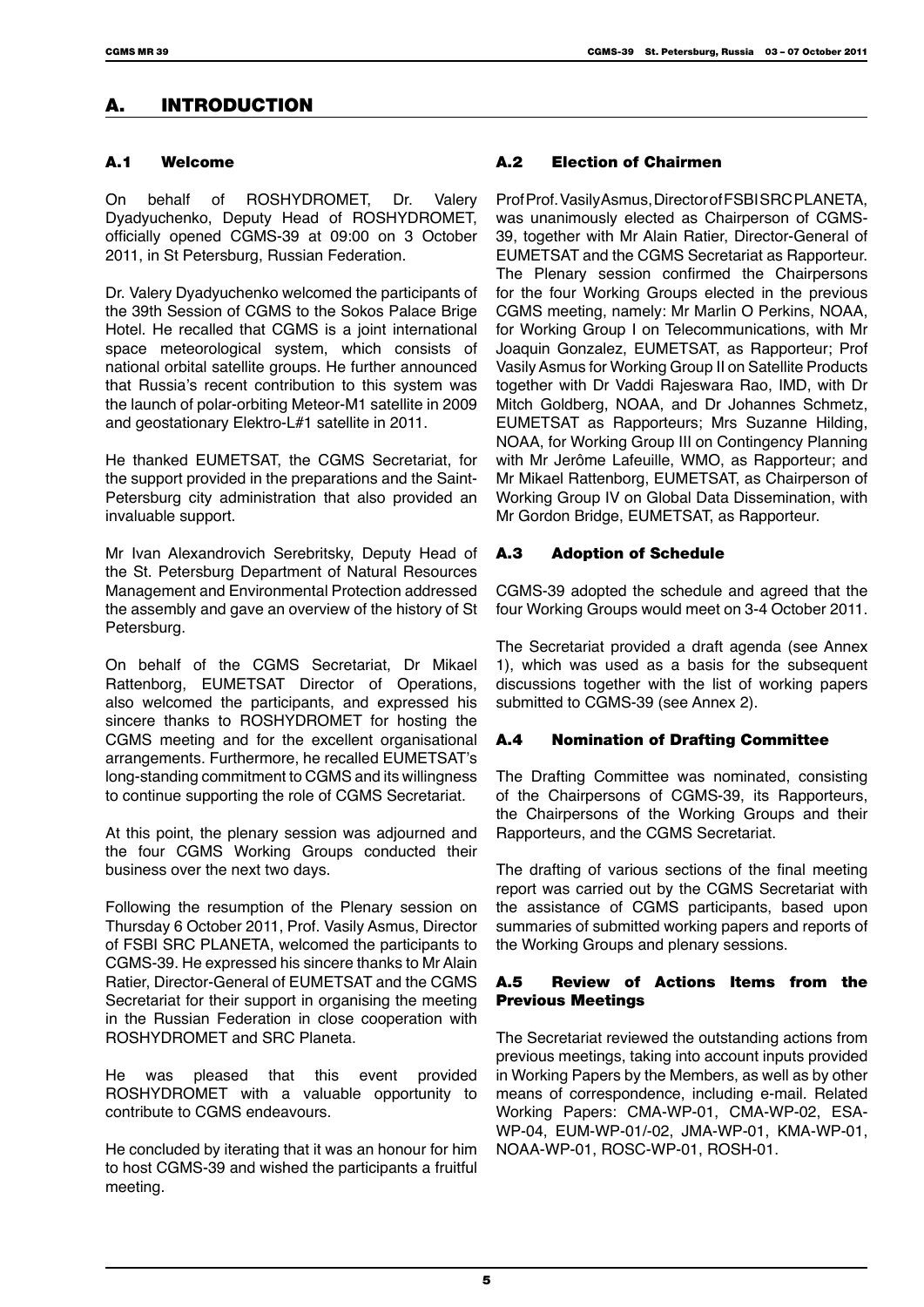| Actions open from CGMS-37 (at CGMS-38) |                   |                                                                                                                                                                                                                                                                                                                                                                                    |                                                                             |                                                 |               |
|----------------------------------------|-------------------|------------------------------------------------------------------------------------------------------------------------------------------------------------------------------------------------------------------------------------------------------------------------------------------------------------------------------------------------------------------------------------|-----------------------------------------------------------------------------|-------------------------------------------------|---------------|
| Actionee                               | Action            | <b>Description</b>                                                                                                                                                                                                                                                                                                                                                                 | Action feedback/closing document                                            | <b>Deadline</b>                                 | <b>Status</b> |
| <b>ROSHYDROMET</b>                     | 37.01             | availability of Meteor-M calibration data. Deadline: CGMS-39<br>ROMET to inform CGMS about the<br>Action 37.01: ROSHYDF                                                                                                                                                                                                                                                            | GSCICS Meeting, report in progress                                          | CGMS-39<br>Deadline:<br>38) New<br>CGMS-        | CLOSED        |
| ESA                                    | 37.04             | Action 37.04: ESA to inform CGMS whether the soil moisture<br>SMOS data is comparable to that<br>derived from Scatterometer data. Deadline: CGMS-39<br>information derived from                                                                                                                                                                                                    | CGMS-ESA-WP-04 presented to Plenary                                         | CGMS-39<br>Deadline:<br>38) New<br><b>CGMS-</b> | CLOSED        |
| VL Co-chairs                           | 37.12             | 2010 onwards. Deadline: CGMS-39<br>the Technical Support Officer (TSO)<br>Action 37.12: VL Co-chairs to discuss with VL sponsoring<br>(from the end of 2011 onwards)<br>position from the end of<br>agencies the funding of                                                                                                                                                        |                                                                             | CGMS-39<br>Deadline:<br>38) New<br><b>CGMS-</b> | CLOSED        |
| VL Co-chairs                           | 37.13             | Action 37.13: VL Co-chairs and WMO to convene the fifth Virtual<br>Laboratory Management Group (VLMG-5) meeting during the<br>first half of 2010. Deadline: CGMS-39                                                                                                                                                                                                                |                                                                             | CGMS-39<br>Deadline:<br>38) New<br><b>CGMS-</b> | CLOSED        |
| <b>OMMO</b>                            | 37.14             | Indian CoE and the co-sponsoring of the<br>Action 37.14: WMO to continue dialogue with ISRO regarding<br>CGMS-39<br>CoE in Oman. Deadline:<br>the establishment of an                                                                                                                                                                                                              | CGMS-39 WMO-WP-14; CGMS-3-9 NOAA-13 On<br>going                             | CGMS-39<br>Deadline:<br>38) New<br>(CGMS-       | OPEN          |
| WMO + VL Co-chairs                     | 37.15             | Action 37.15: VL Co-chairs and WMO to seek an agreement<br>between CGMS, COMET and WMO with a view of using the<br>ESRC as a resource library for the VL. Deadline: CGMS-39                                                                                                                                                                                                        |                                                                             | CGMS-39<br>Deadline:<br>38) New<br>(CGMS-       | CLOSED        |
| WMO + VL Co-chairs                     | 37.16             | Action 37.16: The Co-chairs, in consultation with the WMO Space<br>a roadmap towards widening the scope of VL activities to serve<br>Programme and other relevant WMO Departments, to prepare<br>countries. This roadmap will be reviewed by the VLMG and<br>the needs of emerging scientific communities in developing<br>for approval. Deadline: CGMS-39<br>presented to CGMS-38 | 29/09/2011WMO-WP-14 refers.<br>NOAA-WP-14 PLENARY                           | CGMS-39<br>Deadline:<br>38) New<br><b>CGMS-</b> | CLOSED        |
| <b>CGMS Members</b>                    | 37.17             | access information, and to provide the relevant internet links to<br>Action 37.17: CGMS Members to complete the tables of data<br>WMO. Deadline: CGMS-39                                                                                                                                                                                                                           | EUM-WP-36; NOAA responded via email.<br>PLENARY                             | CGMS-39<br>Deadline:<br>38) New<br><b>CGMS-</b> | CLOSED        |
| £SA                                    | <b>WGII 37.28</b> | Action 37.28: ESA to provide a working paper on the long-term<br>a reference calibration instrument.<br>monitoring of MERIS as<br>Deadline: CGMS-39                                                                                                                                                                                                                                | Paper in Preparation, will be delivered in 02/2012,<br>new deadline CGMS-40 | CGMS-39<br>Deadline:<br>38) New<br><b>CGMS-</b> | OPEN          |

Status of Actions and Recommendations resulting from CGMS-38 (as per 21 OCTOBER 2011) **Status of Actions and Recommendations resulting from CGMS-38 (as per 21 OCTOBER 2011)**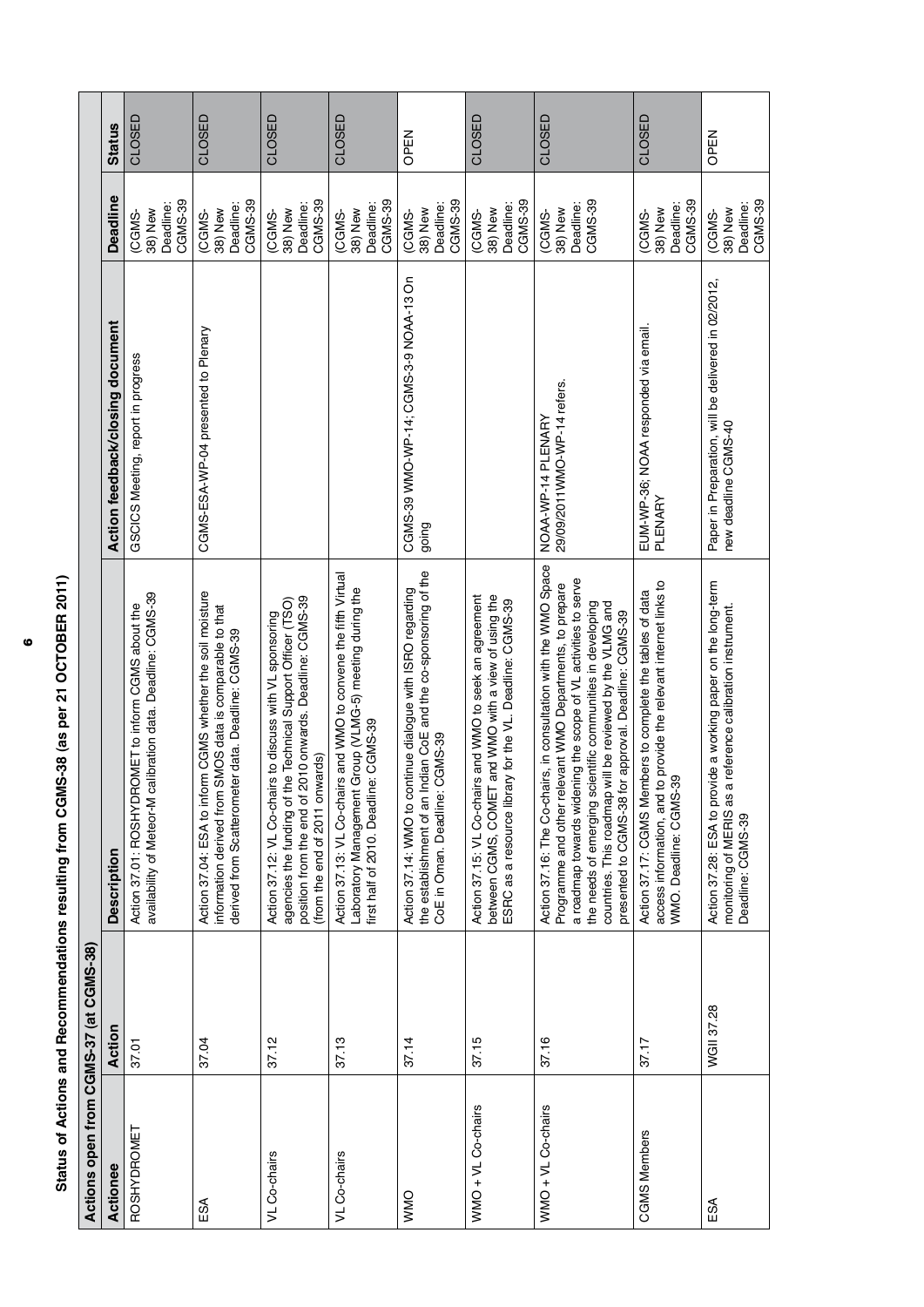| CGMS-38 permanent actions |              |                                                                                                                                                                                                                                                                                                                                                                                                                                                                                                                                                                                                                                                                                                                                                                 |                                                                                                                                                                                                       |                                                 |               |
|---------------------------|--------------|-----------------------------------------------------------------------------------------------------------------------------------------------------------------------------------------------------------------------------------------------------------------------------------------------------------------------------------------------------------------------------------------------------------------------------------------------------------------------------------------------------------------------------------------------------------------------------------------------------------------------------------------------------------------------------------------------------------------------------------------------------------------|-------------------------------------------------------------------------------------------------------------------------------------------------------------------------------------------------------|-------------------------------------------------|---------------|
| Actionee                  | Action       | <b>Description</b>                                                                                                                                                                                                                                                                                                                                                                                                                                                                                                                                                                                                                                                                                                                                              | Action feedback/closing document                                                                                                                                                                      | <b>Deadline</b>                                 | <b>Status</b> |
| CGMS satellite operators  | WGIV 37.37   | satellite operators to regularly include<br>user statistics in their reports on current satellite systems.<br>Action 37.37: All CGMS<br>Deadline: CGMS-39                                                                                                                                                                                                                                                                                                                                                                                                                                                                                                                                                                                                       | NOAA is actively investigating methods to include<br>user statistics when reporting on current satellite<br>systems. 14/01: to be closed at CGMS-39, will<br>eport via the Permanent Action number 06 | CGMS-39<br>Deadline:<br>38) New<br><b>CGMS-</b> | CLOSED        |
| <b>CGMS Members</b>       | Permanent 01 | update the table on polar-orbiting satellite equator crossing times<br>Electronic Bulletin Board, or other means as appropriate. CGMS<br>, of Satellites (tables 1-6 of the plenary<br>equator crossing times on an annual basis. CGMS Members to<br>planned polar and geostationary satellites and to distribute this<br>updated information, via the WWW Operational Newsletter, via<br>their satellites to allow the updating of<br>as well as the table on coverage from geostationary satellites.<br>satellite operators to update table 7 for polar-orbiting satellite<br>All CGMS Members to inform the Secretariat of any change<br>report). The Secretariat to review the tables of current and<br>the CGMS Tables e-mail<br>in the status or plans of | EUM-WP-02, NOAA-WP-02, -03, -04, -07, -08, -19,<br>$-35, -40, -43$                                                                                                                                    | <b>CGMS-38</b>                                  | OPEN          |
| CGMS satellite operators  | Permanent 02 | CGMS Members to report on spacecraft anomalies from solar<br>events at CGMS meetings.                                                                                                                                                                                                                                                                                                                                                                                                                                                                                                                                                                                                                                                                           | EUM-WP-05, NOAA-WP-05                                                                                                                                                                                 | CGMS-38                                         | OPEN          |
| <b>CGMS Members</b>       | Permanent 03 | CGMS Members to review the list of available list servers used<br>by CGMS groups and update as appropriate.                                                                                                                                                                                                                                                                                                                                                                                                                                                                                                                                                                                                                                                     | Ongoing                                                                                                                                                                                               | <b>CGMS-38</b>                                  | OPEN          |
| <b>CGMS Members</b>       | Permanent 04 | bearing in mind the ongoing formations of GOOS Regional<br>requirements, especially the data dissemination methods,<br>CGMS satellite operators to consider the IOC satellite<br>Alliances (GRAs).                                                                                                                                                                                                                                                                                                                                                                                                                                                                                                                                                              | EUM-WP-16, NOAA responded at CGMS XXXV, no<br>update at this time.                                                                                                                                    | <b>CGMS-38</b>                                  | OPEN          |
| <b>CGMS Members</b>       | Permanent 05 | broadcast services of future polar orbiting meteorological satellite<br>coordinated approach for direct<br>CGMS should develop a<br>systems.                                                                                                                                                                                                                                                                                                                                                                                                                                                                                                                                                                                                                    |                                                                                                                                                                                                       | CGMS-39                                         | OPEN          |
| <b>CGMS Members</b>       | Permanent 06 | All CGMS satellite operators to regularly include user statistics in<br>their reports on current satellite systems. Deadline: CGMS-39.                                                                                                                                                                                                                                                                                                                                                                                                                                                                                                                                                                                                                          |                                                                                                                                                                                                       | CGMS-39                                         | OPEN          |
|                           |              |                                                                                                                                                                                                                                                                                                                                                                                                                                                                                                                                                                                                                                                                                                                                                                 |                                                                                                                                                                                                       |                                                 |               |

| CGMS-38 actions     |        |                                                                                                                                                                             |                                  |                 |               |
|---------------------|--------|-----------------------------------------------------------------------------------------------------------------------------------------------------------------------------|----------------------------------|-----------------|---------------|
| Actionee            | Action | <b>Description</b>                                                                                                                                                          | Action feedback/closing document | <b>Deadline</b> | <b>Status</b> |
|                     | 38.01  | Action 38.01: EUMETSAT to report on availability of IASI Level-2   Closed at CGMS-39<br>product extraction software for direct readout. CGMS-39                             |                                  | CGMS-39         | CLOSED        |
| <b>ROSH</b>         | 38.02  | (meta-data, format) available to the<br>Action 38.02: Roshydromet to make technical details of<br>global user community. Deadline: 31 March 2011.<br>microwave Sounder data | Closed at CGMS-39                | 31-Mar-11       | CLOSED        |
| <b>CGMS Members</b> | 38.03  | Action 38.03: CGMS Members to report on their activities related   CGMS-39 EUM -WP-12<br>to Space Debris / collision mitigation measures by CGMS-39.                        | CGMS-39 NOAA-WP-06               | <b>CGMS-39</b>  | CLOSED        |
|                     |        |                                                                                                                                                                             |                                  |                 |               |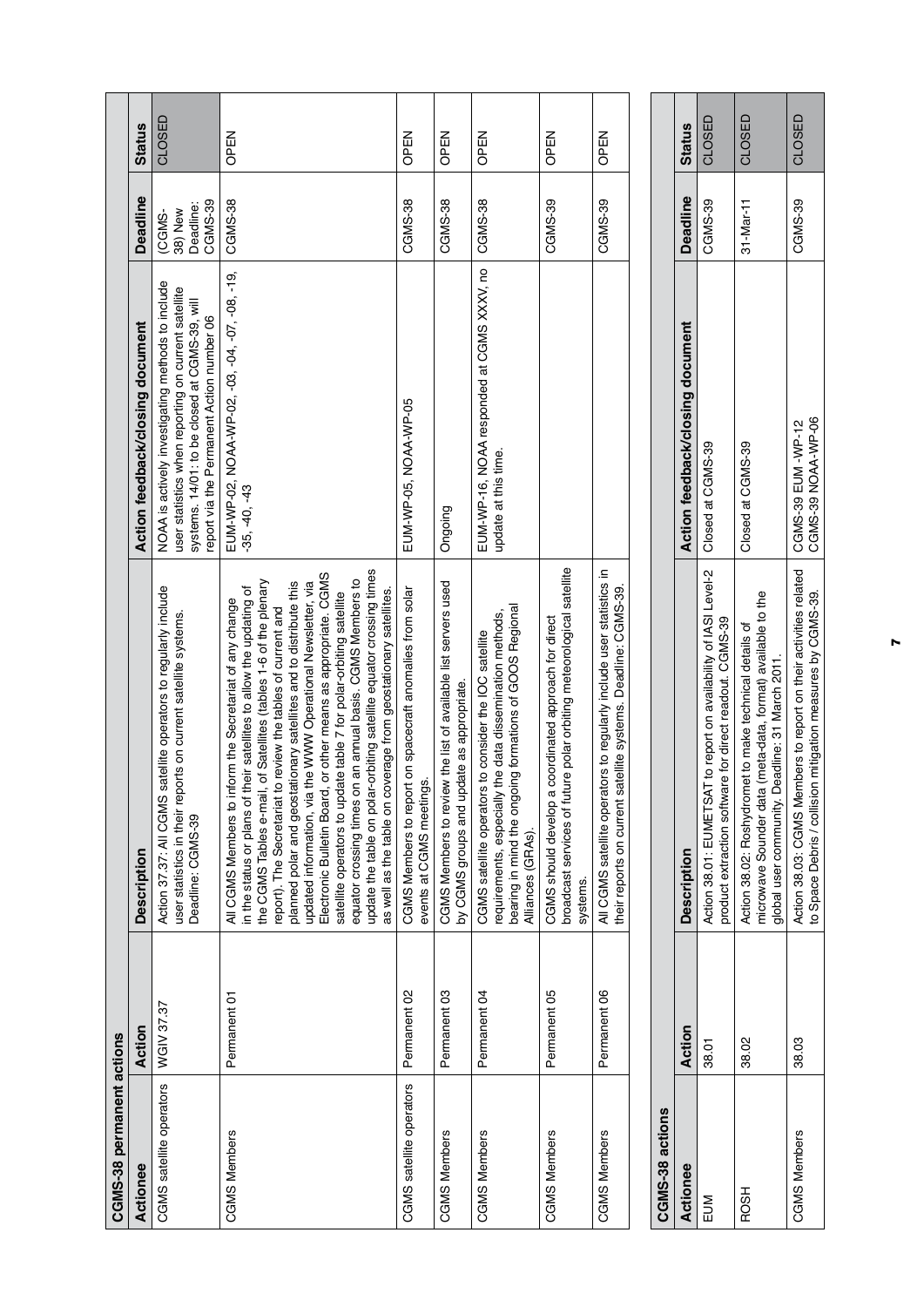| CGMS-38 actions                                             |        |                                                                                                                                                                                                                                                                                                                                                                                                                                                                                                                |                                                                                                                                                                                                                                                                                                                                                                |                 |               |
|-------------------------------------------------------------|--------|----------------------------------------------------------------------------------------------------------------------------------------------------------------------------------------------------------------------------------------------------------------------------------------------------------------------------------------------------------------------------------------------------------------------------------------------------------------------------------------------------------------|----------------------------------------------------------------------------------------------------------------------------------------------------------------------------------------------------------------------------------------------------------------------------------------------------------------------------------------------------------------|-----------------|---------------|
| Actionee                                                    | Action | <b>Description</b>                                                                                                                                                                                                                                                                                                                                                                                                                                                                                             | Action feedback/closing document                                                                                                                                                                                                                                                                                                                               | <b>Deadline</b> | <b>Status</b> |
| <b>CGMS Members</b>                                         | 38.04  | spacecrafts and payload caused by<br>Action 38.04: CGMS Members to provide information on<br>cosmic radiation. Deadline: CGMS-39<br>anomalies affecting their                                                                                                                                                                                                                                                                                                                                                  | CGMS-39NOAA-WP-05,CGMS-39 EUM-WP-05                                                                                                                                                                                                                                                                                                                            | CGMS-39         | CLOSED        |
| <b>CGMS Members</b>                                         | 38.05  | based architecture for climate monitoring by 15 December 2010.<br>recommendation to WMO on its proposal to develop a space-<br>Action 38.05: CGMS Members to provide written                                                                                                                                                                                                                                                                                                                                   | sent to Barbara Ryan WMO from EUM/DG on<br>15/12/10: NOAA: answer not ready yet. Email<br>03/01/2011                                                                                                                                                                                                                                                           | $15-Dec-10$     | CLOSED        |
| <b>CGMS</b> Secretariat                                     | 38.06  | CGMS Members to the WMO SG asking to reinstate a discussion<br>on the WMO Space Program at the next WMO Congress in 2011<br>Action 38.06: CGMS Secretariat is invited to send a letter from                                                                                                                                                                                                                                                                                                                    | 03/12/2010: Letter EUM/SIR/LET/10/0751 was sent<br>out to Michel Jarraud, WMO                                                                                                                                                                                                                                                                                  | $15 - Dec - 10$ | CLOSED        |
| CGMS Satellite<br>Operators                                 | 38.07  | support the Project providing the information of satellite data and<br>products answering to the questionnaire, which will be sent from<br>Action 38.07: CGMS Satellite Operators are encouraged to note<br>the usefulness of RA II Pilot Project web pages on the WMO<br>Space Programme (WMOSP) website providing information<br>related meteorological satellites for NMHSs users, and to<br>the project co-coordinators.                                                                                   | plan for the second phase. WMO thanked KMA for<br>satellite data, products and training along with the<br>accomplishments of the first phase and the action<br>KMA Email 9/12/2010 KMA-WP-20/JMA-WP-07<br>Pilot Project to develop support for NMHSs in<br>outlined the background and mission of the<br>29/09/2011: WMO JMA-WP-06 refers.<br>this initiative. | CGMS-39         | CLOSED        |
| <b>CGMS Members</b>                                         | 38.08  | Geneva. Comments on Workshop outline to be received by to<br>climate monitoring", to be held on 13 and 14 January 2011 in<br>the First Workshop on Space-based Architecture for Climate,<br>focussing on "Continuity and architecture requirements for<br>Action 38.08: CGMS Members are invited to participate in<br>WMO by 1.12.2010                                                                                                                                                                         | send the letter soon 09/12 /JMA answered 17/12/10<br>letter to Jérôme Lafeuille by email, JMA said would<br>Reminder sent 07/12/2010, 08/12/2010 sent EUM<br><b>EUM Response to Caroline Richter and Barbara</b><br>Ryan EUM/SIR/LET/10/0741 sent 2/12/2010.                                                                                                   | $01 - Dec-10$   | CLOSED        |
| <b>ONNO</b>                                                 | 38.09  | the Workshop. Deadline: January 2011<br>o check with the GEO SEC the<br>Action 38.09: WMO SP 1<br>possibility to co-sponsor                                                                                                                                                                                                                                                                                                                                                                                    | sent an email to Jérôme Lafeuille on 23/02 // email<br>sent on 02/03/2011                                                                                                                                                                                                                                                                                      | $31 - Jan - 11$ | CLOSED        |
| <b>CGMS Members</b>                                         | 38.10  | products, which would contribute to GCW and to comment on the<br>benefit of cryosphere reference sites that meet long-term in-situ<br>Action 38.10: CGMS Members are invited to support the Global<br>satellite products, and developing new satellite derived climate<br>Cryosphere Watch (GCW) by identifying relevant operational<br>needs as well as satellite cal/val needs.                                                                                                                              | CGMS-39-WP-12, CGMS-39-WMO-WP-10                                                                                                                                                                                                                                                                                                                               | CGMS-39         | CLOSED        |
| Laboratory Management<br>WMO / CGMS Virtual<br>Group (VLMG) | 38.11  | er enhance the benefits realised through<br>Action 38.11: The WMO / CGMS Virtual Laboratory Management<br>Group (VLMG) to liaise with the SWFDP to identify opportunities<br>the SWFDP in better using satellite-based products in support of<br>to coordinate training activities and share training resources that<br>would allow Member countries in SWFDP project regions, such<br>as Southern and Eastern Africa, South-eastern Asia and the<br>severe weather forecasting.<br>Southern Pacific, to furth | 29/09/2011 WMO: On-going, see WMO-WP-05 and<br>Treated in the working Groups<br>$\overline{\Omega}$                                                                                                                                                                                                                                                            | CGMS-39         | CLOSED        |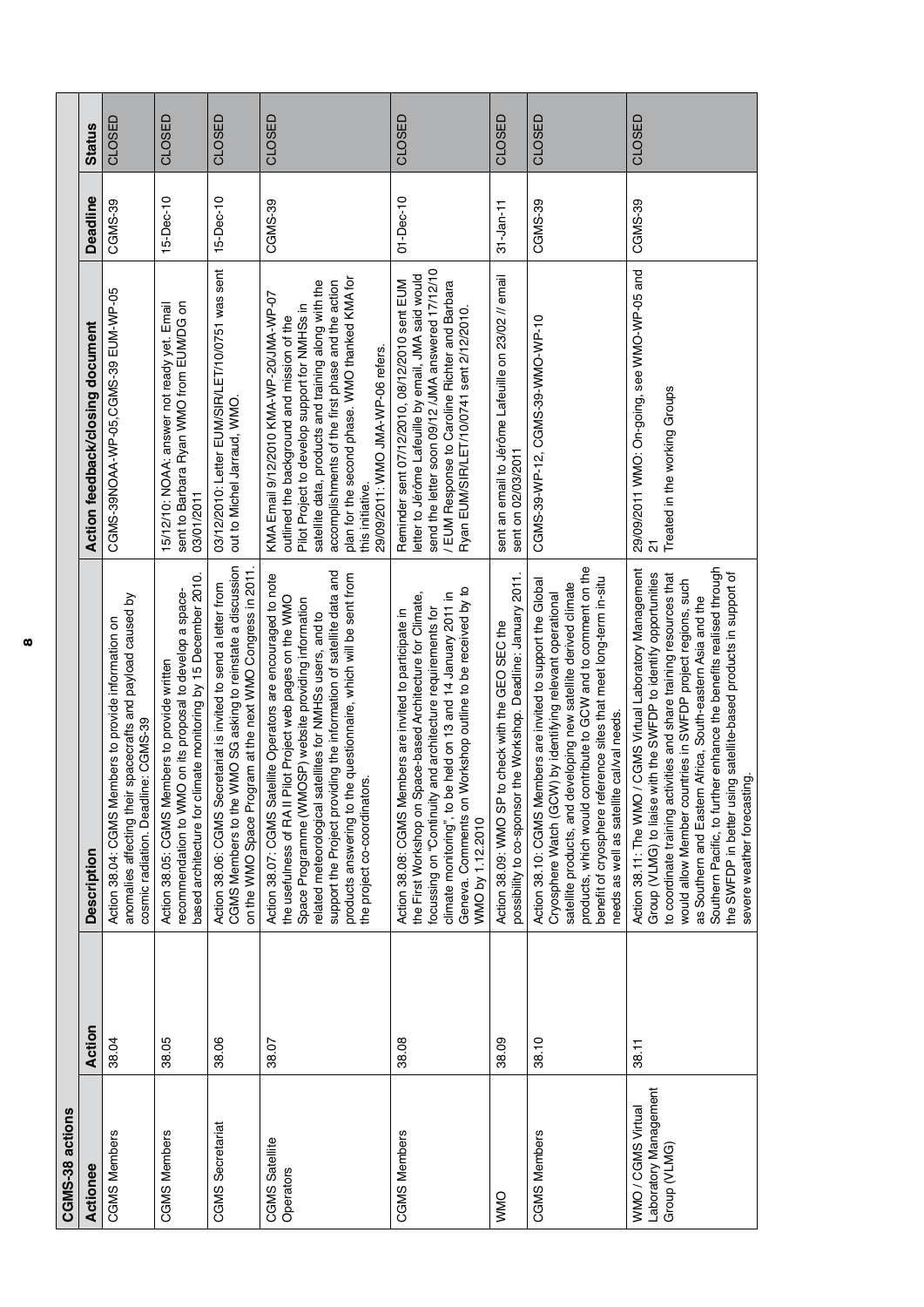| CGMS-38 actions             |           |                                                                                                                                                                                                                                                                                                                                                                           |                                                                                                                                                                                                                                                                                                                                                                      |                 |               |
|-----------------------------|-----------|---------------------------------------------------------------------------------------------------------------------------------------------------------------------------------------------------------------------------------------------------------------------------------------------------------------------------------------------------------------------------|----------------------------------------------------------------------------------------------------------------------------------------------------------------------------------------------------------------------------------------------------------------------------------------------------------------------------------------------------------------------|-----------------|---------------|
| Actionee                    | Action    | <b>Description</b>                                                                                                                                                                                                                                                                                                                                                        | Action feedback/closing document                                                                                                                                                                                                                                                                                                                                     | <b>Deadline</b> | <b>Status</b> |
| CGMS Satellite<br>Operators | 38.12     | needs, and to identify opportunities for development of improved<br>(SWFDP), who would contribute to inform the SWFDP project<br>and products responding to SWFDP<br>point for Severe Weather Forecasting Demonstration Project<br>Action 38.12: CGMS Satellite Operators to provide a contact<br>products and services. Deadline: CGMS-39.<br>on relevant satellite data | WP-05, WMO received from NOAA WP-12, WP-05<br>29/09/2011: WMO: Proposed new action in WMO-                                                                                                                                                                                                                                                                           | CGMS-39         | CLOSED        |
| <b>CGMS Members</b>         | 38.13     | Action 38.13: CGMS members to respond to the updated set of<br>GCOS needs, through the proposed space-based architecture<br>for climate monitoring and the CEOS response (cf. CGMS-38<br>NOAA-WP-13), as appropriate.                                                                                                                                                     | 14/01/11: action closed after the WMO workshop                                                                                                                                                                                                                                                                                                                       | CGMS-39         | CLOSED        |
| <b>CGMS Members</b>         | 38.14     | representatives for the web committee and send it to comssec $@$<br>Secretariat will be the point of contact.<br>The committee to receive comments/feedback/ suggestions on<br>Action 38.14: CGMS Members are invited to nominate further<br>eumetsat.int. The CGMS<br>the website.                                                                                       | 26/01/2011: email send to close the action                                                                                                                                                                                                                                                                                                                           | 31-Dec-10       | CLOSED        |
| <b>CGMS Members</b>         | WGI 38.15 | Action 38.15: CGMS Members to provide to each CGMS meeting<br>2 of Document CGMS-38 EUM-WP-23)<br>a list of frequencies used by their current and future systems in<br>the format provided in WG I report (Annex 1) (merged version<br>of WMO frequency reports amended with the extra fields as<br>provided in Tables 1 and<br>Deadline: CGMS-39                         |                                                                                                                                                                                                                                                                                                                                                                      | CGMS-39         | CLOSED        |
| <b>CGMS Members</b>         | WGI 38.16 | Secretariat and IMD their operational and planned use of the data<br>overlap the band 402.25-402.65 in a format as provided in Annex<br>1 of this WG I report. Deadline: 15 December 2010 at the latest.<br>collection service (regional and international) that contains or<br>Action 38.16: CGMS members to provide to the CGMS                                         | sent to Cgmsplen. If no input by 21/01 we will close<br>402.25-402.65." email from Derek Hanson, NOAA,<br>14/01/11: EUM considers this action closed, to be<br>sent to EUM/H/SES 12/01/11 14/01/11: reminder<br>15/12/2010 "NOAA has no plans to use the band<br>15/10/2010: JMA sent an answer in form of a<br>closed at CGMS-39<br>satellite table.<br>the action. | 15-Dec-10       | CLOSED        |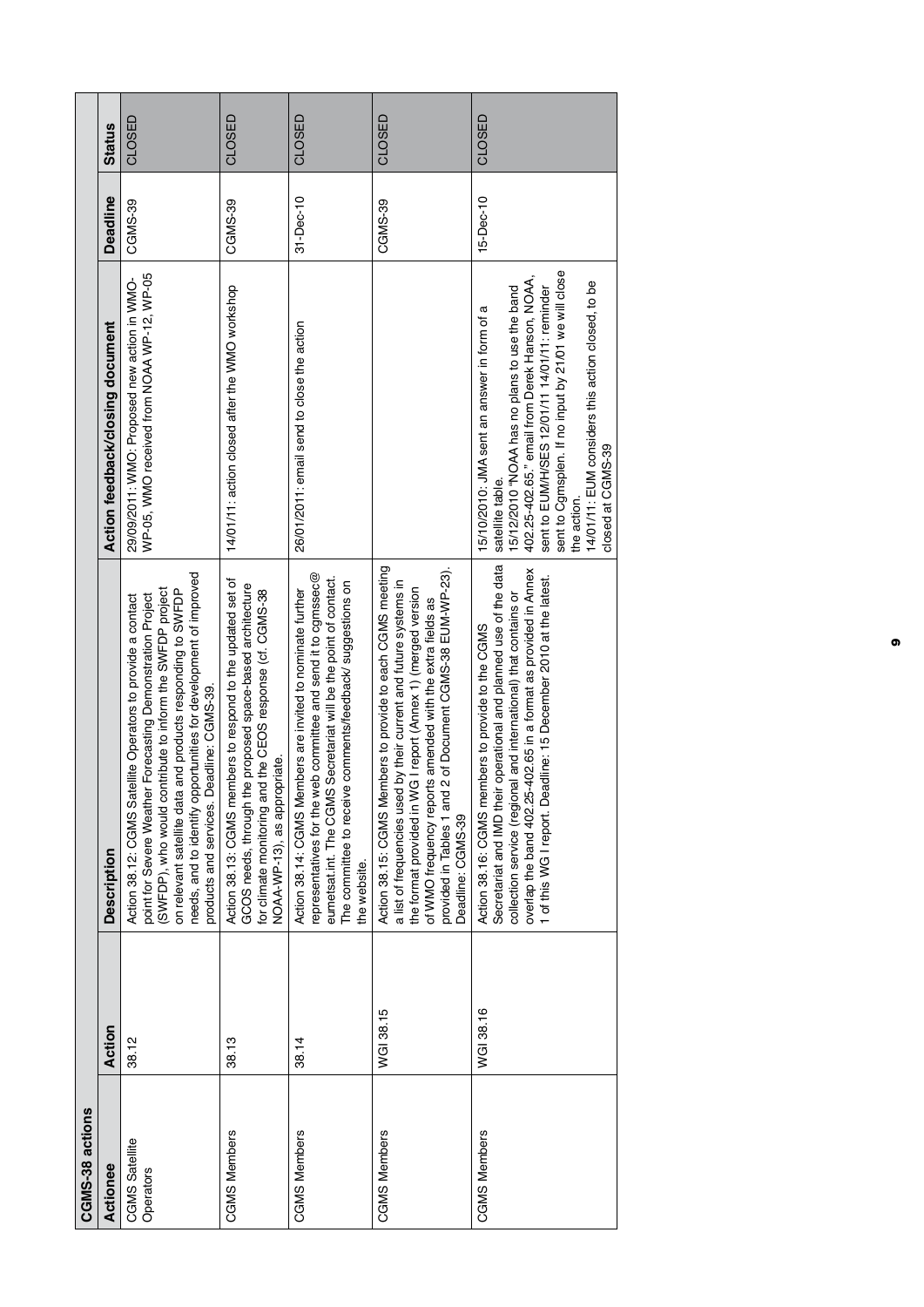|                 | <b>Status</b>                    | CLOSED                                                                                                                                                                                                                                                                                                                                                                                                                                                                                                                                                                                                                                                                                                                                                                                                                                                                            | CLOSED                                                                                                                                                                                                                                                                                    | CLOSED                                                                                                                                       | CLOSED                                                                                                  | CLOSED                                                                                                                            | CLOSED                                                                                                                                  | CLOSED                                                                                                                                     | CLOSED                                                                                                                                      |
|-----------------|----------------------------------|-----------------------------------------------------------------------------------------------------------------------------------------------------------------------------------------------------------------------------------------------------------------------------------------------------------------------------------------------------------------------------------------------------------------------------------------------------------------------------------------------------------------------------------------------------------------------------------------------------------------------------------------------------------------------------------------------------------------------------------------------------------------------------------------------------------------------------------------------------------------------------------|-------------------------------------------------------------------------------------------------------------------------------------------------------------------------------------------------------------------------------------------------------------------------------------------|----------------------------------------------------------------------------------------------------------------------------------------------|---------------------------------------------------------------------------------------------------------|-----------------------------------------------------------------------------------------------------------------------------------|-----------------------------------------------------------------------------------------------------------------------------------------|--------------------------------------------------------------------------------------------------------------------------------------------|---------------------------------------------------------------------------------------------------------------------------------------------|
|                 | <b>Deadline</b>                  | $01 - Dec-10$                                                                                                                                                                                                                                                                                                                                                                                                                                                                                                                                                                                                                                                                                                                                                                                                                                                                     | $15 - Dec - 10$                                                                                                                                                                                                                                                                           | CGMS-39                                                                                                                                      | CGMS-39                                                                                                 | CGMS-39                                                                                                                           | 28-Feb-11                                                                                                                               | 28-Feb-11                                                                                                                                  | 28-Feb-11                                                                                                                                   |
|                 | Action feedback/closing document | WMO's World Weather Watch (WWW) Programme.<br>Currently, the MTSAT series satellites, MTSAT-1R<br>also considers that it is very important to continue<br>Meteorological Agency (JMA) has been operating<br>Pacific regions since 1977 and contributing to the<br>longitude covering for the East Asia and Western<br>to exchange information related to this frequency<br>it is necessary to protect the existing assignment<br>1675-1710 MHz frequency band to MetSat. JMA<br>and MTSAT-2, use the frequency band of 1675-<br>For that reason, JMA would like to express that<br>15/12/10 input from JMA as follow: The Japan<br>the Japanese geostationary MetSat, the GMS<br>series and MTSAT series, around 140° east<br>Received input from WMO on 03/12/2010<br>1710 MHz for downlink in operation.<br>26/01/2011: Action closed by email<br>issue among the CGMS members. | Locke to all CGMS Plen + heads of delegations //<br>Letter sent 5/01/2011 REF EUM/SIR/Let/11/0005<br>Response from the USA Dpt of Commerce: letter<br>and D22UM/SIR/LET/10/0798 US Secretary<br>dated 4/02/2011 reference                                                                 |                                                                                                                                              |                                                                                                         |                                                                                                                                   | mail sent out to CGMS                                                                                                                   | Email back from Derek on 28/03/11: no answer yet<br>Reminder sent to Mitch Goldberg NOSA 23/02/11,<br>29/04 FUP with Derek, FUP 20/06/2011 | Reminder sent to Mitch Goldberg NOSA 23/02/11,<br>Email back from Derek on 28/03/11: no answer yet.<br>29/04 FUP with Derek, FUP 20/06/2011 |
|                 | <b>Description</b>               | mobile systems of the 1675-1710 MHz band CGMS members are<br>encouraged to provide CGMS secretariat their inputs and position<br>more general copy of the letters submitted in response of the US<br>Action 38.17: Concerning US public enquire for sharing with 4G<br>regarding the impact on their current and future systems (or a<br>public enquire). Deadline: 1 December 2010.                                                                                                                                                                                                                                                                                                                                                                                                                                                                                              | and CGMS members and the implications on their systems and<br>services based on the shared use of this band by 4G mobile<br>appropriate US officials to address the concern of the WMO<br>Action 38.18: CGMS Secretariat to draft a letter to the<br>systems. Deadline: 15 December 2010. | to extend the SSMI records on total precipitable water. Deadline:<br>Action 38.19: NOAA to report on progress towards using SSMIS<br>CGMS-39 | Action 38.20: CGMS agencies to provide reports on satellite<br>calibration anomalies Deadline: CGMS-39. | AVHRR Fundamental Climate Data Record for GSICS Product<br>Action 38.21: NOAA to submit the current version of the<br>Acceptance. | Convection Working Group. Deadline: 28<br>Action 38.22: EUMETSAT to provide to CGMS agencies<br>information on the EUM<br>February 2011 | Action 38.23: ITWG rapporteur will provide actions related to<br>calibration to GSICS. Deadline: 28 February 2011.                         | Action 38.24: ITWG rapporteur will provide actions related to<br>Deadline: 28 February 2011.<br>climate to SCOPE-CM.                        |
|                 | Action                           | WGI 38.17                                                                                                                                                                                                                                                                                                                                                                                                                                                                                                                                                                                                                                                                                                                                                                                                                                                                         | WGI 38.18                                                                                                                                                                                                                                                                                 | WGII 38.19                                                                                                                                   | <b>WGII 38.20</b>                                                                                       | WGII 38.21                                                                                                                        | WG II 38.22                                                                                                                             | WG II 38.23                                                                                                                                | WGII 38.24                                                                                                                                  |
| CGMS-38 actions | Actionee                         | <b>CGMS Members</b>                                                                                                                                                                                                                                                                                                                                                                                                                                                                                                                                                                                                                                                                                                                                                                                                                                                               | <b>CGMS</b> Secretariat                                                                                                                                                                                                                                                                   | <b>NOAA</b>                                                                                                                                  | <b>CGMS Agencies</b>                                                                                    | <b>NOAA</b>                                                                                                                       | EUM                                                                                                                                     | ITWG rapporteur                                                                                                                            | ITWG rapporteur                                                                                                                             |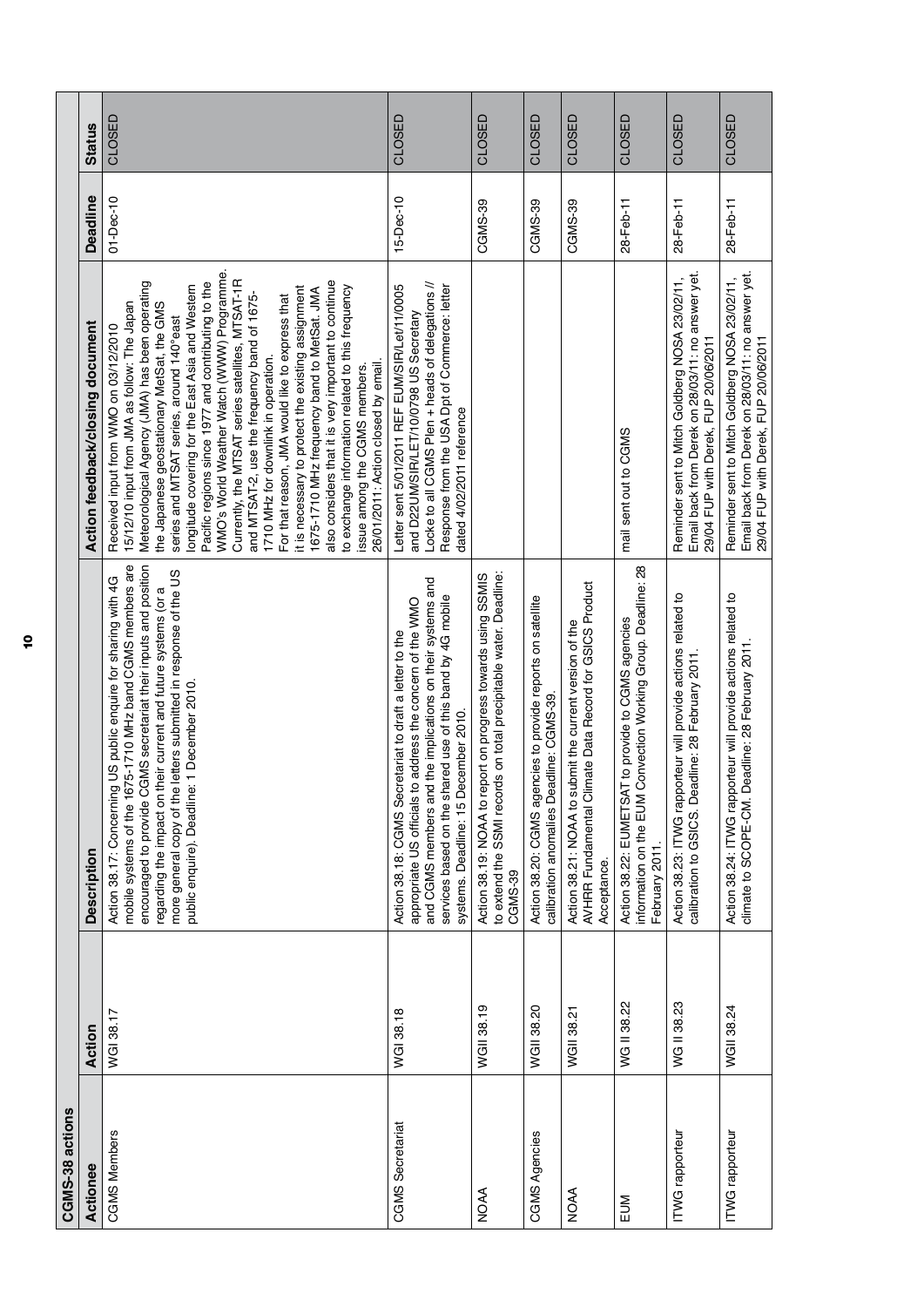|                 | <b>Status</b><br><b>Deadline</b> | CLOSED<br>28-Feb-11                                                                                                                        | CLOSED<br>CGMS-39                                                                                                                                                                                                                                                              | CLOSED<br>31-Mar-11                                                                                                                                                                                                                                                     | CLOSED<br>CGMS-39                                                                                                                                                                                                                                                        | CLOSED<br>$31$ -May-11                                                                                                                                                                                 | CLOSED<br>CGMS-39                                                                                                                                                                                                                                                                      | CLOSED<br>CGMS-39                                                                                                                                                                                                                                                                                                                                                                                                                                                                            | CLOSED<br>CGMS-39                                                                                                            |
|-----------------|----------------------------------|--------------------------------------------------------------------------------------------------------------------------------------------|--------------------------------------------------------------------------------------------------------------------------------------------------------------------------------------------------------------------------------------------------------------------------------|-------------------------------------------------------------------------------------------------------------------------------------------------------------------------------------------------------------------------------------------------------------------------|--------------------------------------------------------------------------------------------------------------------------------------------------------------------------------------------------------------------------------------------------------------------------|--------------------------------------------------------------------------------------------------------------------------------------------------------------------------------------------------------|----------------------------------------------------------------------------------------------------------------------------------------------------------------------------------------------------------------------------------------------------------------------------------------|----------------------------------------------------------------------------------------------------------------------------------------------------------------------------------------------------------------------------------------------------------------------------------------------------------------------------------------------------------------------------------------------------------------------------------------------------------------------------------------------|------------------------------------------------------------------------------------------------------------------------------|
|                 | Action feedback/closing document | Email back from Derek on 28/03/11: no answer yet<br>Reminder sent to Mitch Goldberg NOSA 23/02/11,<br>29/04 FUP with Derek, FUP 20/06/2011 |                                                                                                                                                                                                                                                                                | and Roshydromet. 18/05 JMA confirmed they will<br>EUMETSAT will support a second study// NOAA<br>Derek NOAA 05/04/2011. 17/05/11: CMA, KMA<br>will also support a second study. Email from<br>support the study                                                         |                                                                                                                                                                                                                                                                          | sent email to Régis Borde on 29/04 Answer sent on<br>30/05/2011                                                                                                                                        | initiated through participation in NAEDEX-APSDEU<br>meetings (See WMO-WP-26) Will convert in a<br>29/09/2011: WMO: This is a long-term action,<br>permanent action                                                                                                                     |                                                                                                                                                                                                                                                                                                                                                                                                                                                                                              |                                                                                                                              |
|                 | <b>Description</b>               | MD and ISRO to consider participation in ITWG. Deadline: 28<br>Action 38.25: ITWG rapporteur and ITWG co-chairs to invite<br>February 2011 | creation of validation data-sets for rainfall products and to report<br>Action 38.26: Recognising limited validation data-sets and the<br>use of SEVIRI for GOES-R and MTG algorithm development,<br>to coordinate with South Africa for<br>EUMETSAT and NOAA 1<br>at CGMS 39. | intercomparison study. They are also invited to provide feedback<br>on potential improvements and changes (due date 31 March<br>operators are invited to inform the<br>CGMS Secretariat whether they will support a second AMV<br>Action 38.27: All satellite<br>2011). | for a second AMV intercomparison study on the basis of lessons-<br>of the IWWG should develop a workplan<br>by CGMS members. Deadline: CGMS-<br>learnt from the 1st intercomparison and the pertinent feedback<br>and comments provided<br>Action 38.28: Co-chairs<br>39 | software package. Deadline: 31 May 2011 and a report to CGMS-<br>campaign for AMVs derived with the NWCSAF portable AMV<br><b>AT</b> to conduct an extended validation<br>Action 38.29: EUMETSA<br>39. | continuity plans, including the use of research data in operational<br>Action 38.30: WMO to coordinate efforts between operational<br>products and optimal configurations for climate applications.<br>agencies to establish long term<br>data providers and NWP<br>Deadline: CGMS-39. | a regular basis on their capabilities and plans to support volcanic<br>ICAO and WMO bodies: the WMO/IUGG Volcanic Ash Scientific<br>Action 38.31: CGMS Satellite Operators are invited to report on<br>ash monitoring, including the development of relevant products<br>Force/International Airways Volcanic Watch Operations Group<br>Advisory Group and the ICAO International Volcanic Ash Task<br>and techniques for utilisation, in order to inform the relevant<br>(IVAT F/IAVWOPSG). | Action 38.32: Propose CMA, IMD, NOAA, and other interested<br>CGMS agencies to support future training related to the use of |
|                 | Action                           | WGII 38.25                                                                                                                                 | <b>WGII 38.26</b>                                                                                                                                                                                                                                                              | WGII 38.27                                                                                                                                                                                                                                                              | WGII 38.28                                                                                                                                                                                                                                                               | WGII 38.29                                                                                                                                                                                             | WGII 38.30                                                                                                                                                                                                                                                                             | WGII 38.31                                                                                                                                                                                                                                                                                                                                                                                                                                                                                   | <b>WGII 38.32</b>                                                                                                            |
| CGMS-38 actions | Actionee                         | <b>ITWG</b> rapporteur and<br>ITWG co-chairs                                                                                               | EUM and NOAA                                                                                                                                                                                                                                                                   | All Satellites Operators                                                                                                                                                                                                                                                | Co-chairs of the IWWG                                                                                                                                                                                                                                                    | EUM                                                                                                                                                                                                    | <b>OMMO</b>                                                                                                                                                                                                                                                                            | CGMS Satellite<br>Operators                                                                                                                                                                                                                                                                                                                                                                                                                                                                  | CMA, IMD, NOAA, and<br>other interested CGMS                                                                                 |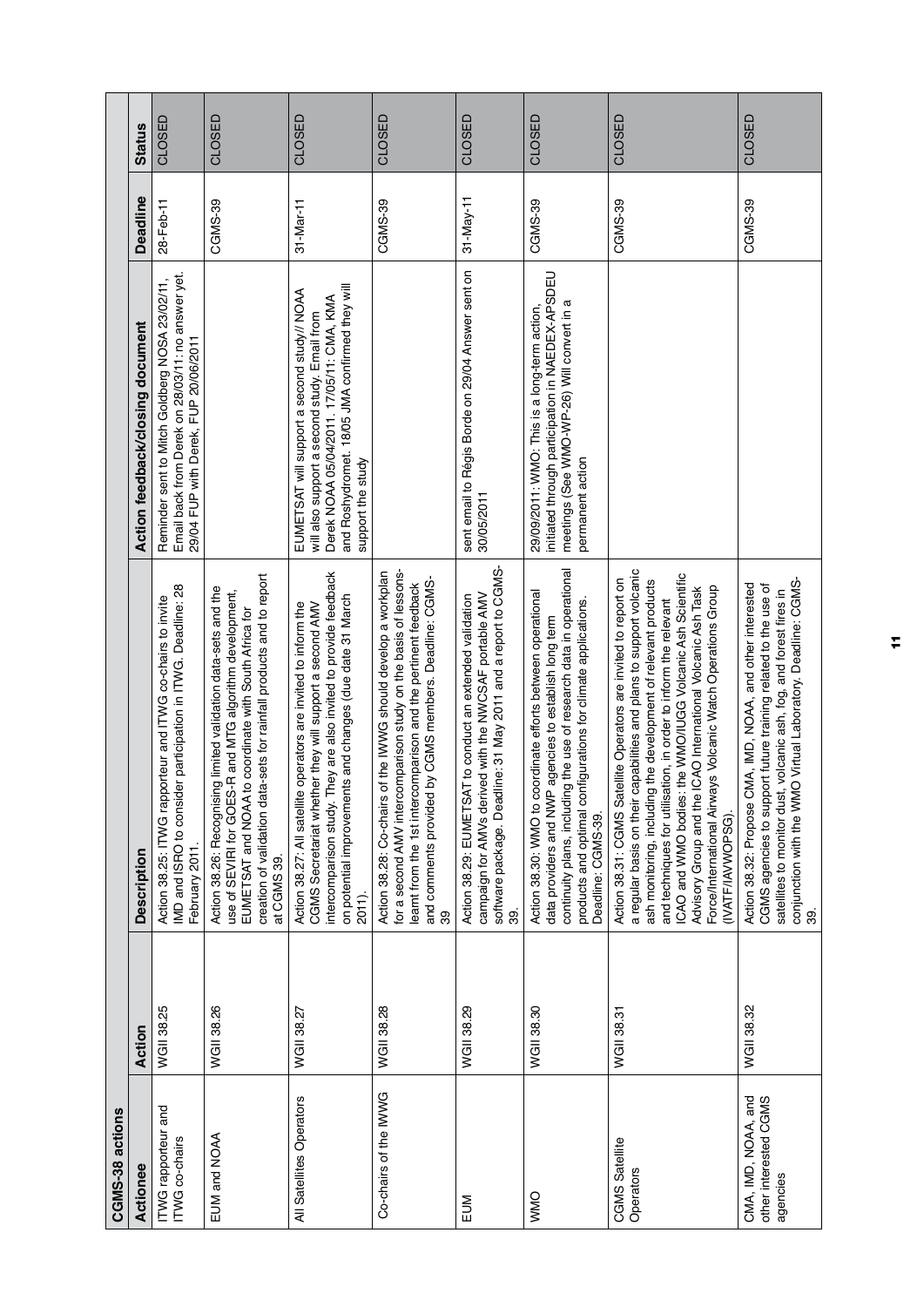| WGII 38.33<br>Action                                                                        | IS operators to submit to the next CGMS<br>Action 38.33: Invite CGN<br><b>Description</b>                                                                                                                                                                                                                                                                                           | Action feedback/closing document                                                 | Deadline<br>CGMS-39 | CLOSED<br><b>Status</b> |
|---------------------------------------------------------------------------------------------|-------------------------------------------------------------------------------------------------------------------------------------------------------------------------------------------------------------------------------------------------------------------------------------------------------------------------------------------------------------------------------------|----------------------------------------------------------------------------------|---------------------|-------------------------|
| 39.                                                                                         | meeting Working Papers on nowcasting applications, including<br>cloud analysis, fog detection and forest fires. Deadline: CGMS-                                                                                                                                                                                                                                                     |                                                                                  |                     |                         |
| Deadline: CGMS-39.<br>WGII 38.34                                                            | members to improve sea surface temperature measurements.<br>Action 38.34: IOC to provide a paper on guidance to CGMS                                                                                                                                                                                                                                                                |                                                                                  | CGMS-39             | CLOSED                  |
| intercomparisons of FY-3A ERB with CERES<br>WGII 38.35                                      | Action 38.35: CMA is invited to provide more detailed                                                                                                                                                                                                                                                                                                                               |                                                                                  | CGMS-39             | CLOSED                  |
| outcome. Deadline: CGMS-39.<br>WGII 38.36                                                   | Action 38.36: NOAA and IMD to better understand differences in<br>TC intensity estimations and to inform CGMS members on the                                                                                                                                                                                                                                                        | New deadline CGMS-40                                                             | CGMS-39             | OPEN                    |
| at CGMS-39 (Due date:<br>WGIII 38.37                                                        | Action 38.37: WMO to report on the outcome of the Workshop on<br>Continuity and Architecture Requirements for Climate Monitoring,<br>CGMS-39).                                                                                                                                                                                                                                      | 29/09/2011 WMO: See WMO-WP-24                                                    | CGMS-39             | CLOSED                  |
| geostationary satellite series.<br>WGIII 38.38                                              | 39 on their user-preparation activities for the next generation<br>Action 38.38: CGMS satellite operators to report at CGMS-                                                                                                                                                                                                                                                        | to be closed at Plenary, pending report to plenary<br>under C.2                  | CGMS-39             | CLOSED                  |
| component of the Global<br>Members in advance of<br>Annex 3 to the report of<br>WGIII 38.39 | CGMS-38 WG III, and circulate to CGMS<br>Teams, to prepare an update of the baseline for the space-based<br>Observing System along the lines of<br>Action 38.39: WMO with the support of the relevant Expert<br>CGMS-39                                                                                                                                                             | 29/09/2011 WWO-WP-02                                                             | CGMS-39             | CLOSED                  |
| composition community<br>WGIII 38.40                                                        | and satellite experts to further refine the<br>requirements for atmospheric composition requirements and the<br>Action 38.40: WMO in collaboration with the atmospheric<br>optimal way to address these in the revised baseline.                                                                                                                                                    | 29/09/2011 WMO: ongoing, see WMO-WP-09                                           | CGMS-39             | OPEN                    |
| based component of the<br>CGMS-39)<br>WGIII 38.41                                           | commitments to contribute to the updated baseline for the space-<br>Global Observing System (Due date:<br>Action 38.41: CGMS Satellite Operators to confirm their                                                                                                                                                                                                                   | proposed for closure at Plenary, after report of<br>WGIII , closed at plenary    | CGMS-39             | CLOSED                  |
| view of its endorsement<br>WGIII 38.42                                                      | a<br>updating process of relevant WMO Manuals and Guides, with<br>baseline for the space-based component of the GOS in the<br>Action 38.42: WMO to take into account the revised CGMS<br>by CBS-XV in 2012.                                                                                                                                                                         | Shall be completed, based on the outcome of<br>CGMS-39, will start after plenary | CGMS-39             | OPEN                    |
| WGIII 38.43                                                                                 | the gap analysis with the GCOS ECVs, and provide comments to<br>a revised version to be submitted to the "Workshop on Continuity<br>and Architecture Requirements for Climate Monitoring" on 13-14<br>January 2011 . (Deadline: 15 December 2010.)<br>WMO (Dr Bizzarro Bizzarri, bibizzar@tin.it) to be considered for<br>Action 38.43: CGMS Members to review the Draft Mapping of | Action closed with the email of Jérôme Lafeuille<br>13/01                        | $15 - Dec - 10$     | CLOSED                  |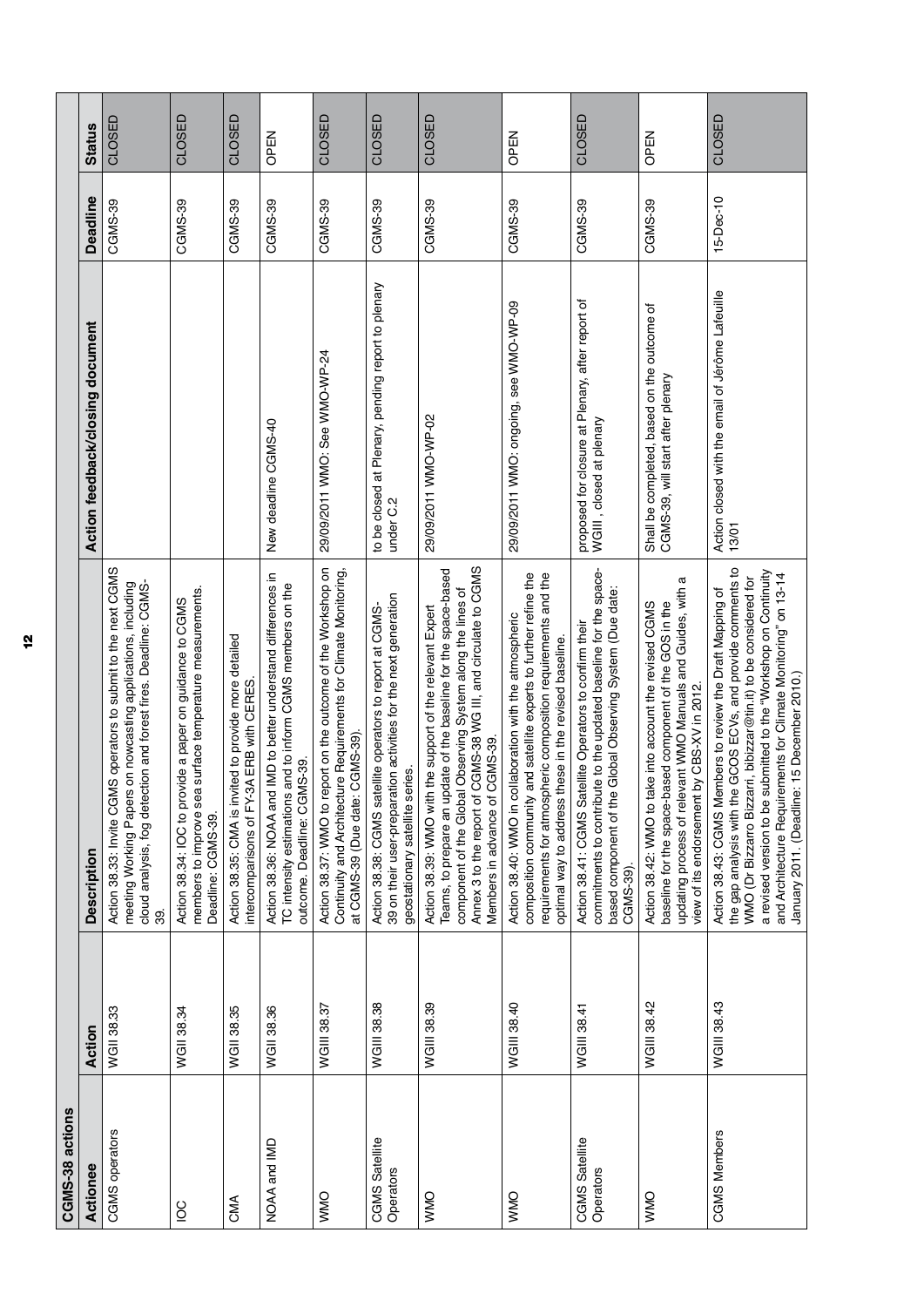| CGMS-38 actions                      |                         |                                                                                                                                                                                                                                                                                                                             |                                                                                                                                                               |                 |               |
|--------------------------------------|-------------------------|-----------------------------------------------------------------------------------------------------------------------------------------------------------------------------------------------------------------------------------------------------------------------------------------------------------------------------|---------------------------------------------------------------------------------------------------------------------------------------------------------------|-----------------|---------------|
| Actionee                             | Action                  | <b>Description</b>                                                                                                                                                                                                                                                                                                          | Action feedback/closing document                                                                                                                              | <b>Deadline</b> | <b>Status</b> |
| <b>NOAA</b>                          | WGIV 38.44              | Action 38.44: NOAA to provide a report to CGMS on its planning<br>for the transition of users from the current GOES system to<br>IS 39.<br>GOES-R. Deadline CGM                                                                                                                                                             | Discussed at CGMS 39 Working Group IV/2                                                                                                                       | CGMS-39         | CLOSED        |
| EUM                                  | WGIV 38.45              | Action 38.45: EUMETSAT to provide CGMS with more detailed<br>information and the schedule of implementation for the various<br>schemes. Deadline CGMS39.<br>MTG data dissemination                                                                                                                                          | Discussed at CGMS 39 Working Group IV/2                                                                                                                       | CGMS-39         | CLOSED        |
| CGMS Satellite<br>Operators          | WGIV 38.46              | progress towards the achievement of future broadcast services<br>(physical layers, formats, etc.) in the timeframe of the EPS-SG<br>Action 38.46: CGMS satellite operators to inform CGMS on<br>and JPSS satellites. Deadline CGMS 39.                                                                                      | Discussed at CGMS 39 Working Group IV/2                                                                                                                       | CGMS-39         | CLOSED        |
| NOAA and EUM                         | WGIV 38.47              | for EPS-SG and JPSS. Deadline CGMS<br>EUMETSAT to present a description of<br>Action 38.47: NOAA and<br>joint broadcast services t<br>39.                                                                                                                                                                                   | Discussed at CGMS 39 Working Group IV/2                                                                                                                       | CGMS-39         | CLOSED        |
| CGMS Satellite<br>Operators          | WGIV 38.48              | efforts to widen user access and to establish and respond to user<br>Action 38.48: CGMS satellite operators to inform CGMS on<br>requirements with GEONETCast. Deadline CGMS 39.                                                                                                                                            | Discussed at CGMS 39 Working Group IV/3                                                                                                                       | CGMS-39         | CLOSED        |
| <b>CGMS Members</b>                  | WGIV 38.49              | Action 38.49: GMS members to report on their measures and<br>plans regarding interoperability and standardised online data<br>access for archived data-sets. Deadline CGMS-39.                                                                                                                                              | Discussed at CGMS 39 Working Group IV/5 and<br>IV/6                                                                                                           | CGMS-39         | CLOSED        |
| <b>CGMS Members</b>                  | WGIV 38.50              | preservation of data and indicate if a future harmonised approach<br>(e.g. common guidelines) would be helpful. Deadline CGMS-39<br>current measures taken in their Organisation for the long-term<br>Action 38.50 CGMS members are invited to report on the                                                                | Discussed at CGMS 39 Working Group IV/5                                                                                                                       | CGMS-39         | CLOSED        |
| <b>CGMS Members</b>                  | WGIV 38.51              | registered as a part of WIS, in particular as Data Collection or<br>Action 38.51: CGMS Members to verify if they have been<br>Production Centres (DCPCs) or National Centres (NCs).                                                                                                                                         | 14/01/2011: EUM considers that action closed<br>Discussed at CGMS 39 Working Group IV/6<br>IMD to clarify its position                                        | CGMS-39         | CLOSED        |
| Candidate DCPCs or<br>S <sub>3</sub> | WGIV 38.52              | available in WMO format (ISO19115) for<br>they are able to support the relevant<br>WIS interfaces, including ensuring metadata describing their<br>Action 38.52: Candidate DCPCs or NCs to review the WIS<br>uploading to a Global Information System Centre (GISC)<br>products and services is<br>specifications to ensure | Discussed at CGMS 39 Working Group IV/6<br>29/09/2011: WMO: See WMO-WP-27                                                                                     | CGMS-39         | CLOSED        |
| IMD and KMA                          | WGIV 38.53              | the WMO/CGMS Task Force on Satellite Data Codes. Deadline<br>Action 38.53: IMD and KMA are invited to nominate experts to<br>end January 2011.                                                                                                                                                                              | cc J Lafeuille Answer 31/01/11: KMA nominated<br>Reminder sent on 13/01/2011: to KMA and IMD,<br>2 experts closed for KMA and IMD to clarify its<br>position. | $31 - Jan - 11$ | CLOSED        |
| <b>CGMS Members</b>                  | Recommendation<br>38.01 | ODC coverage after 2013 and after the<br>CGMS recommended to consider the<br>end of life of Meteosat-7.<br>Recommendation 38.01<br>possibility to extend the                                                                                                                                                                |                                                                                                                                                               | CGMS-39         | CLOSED        |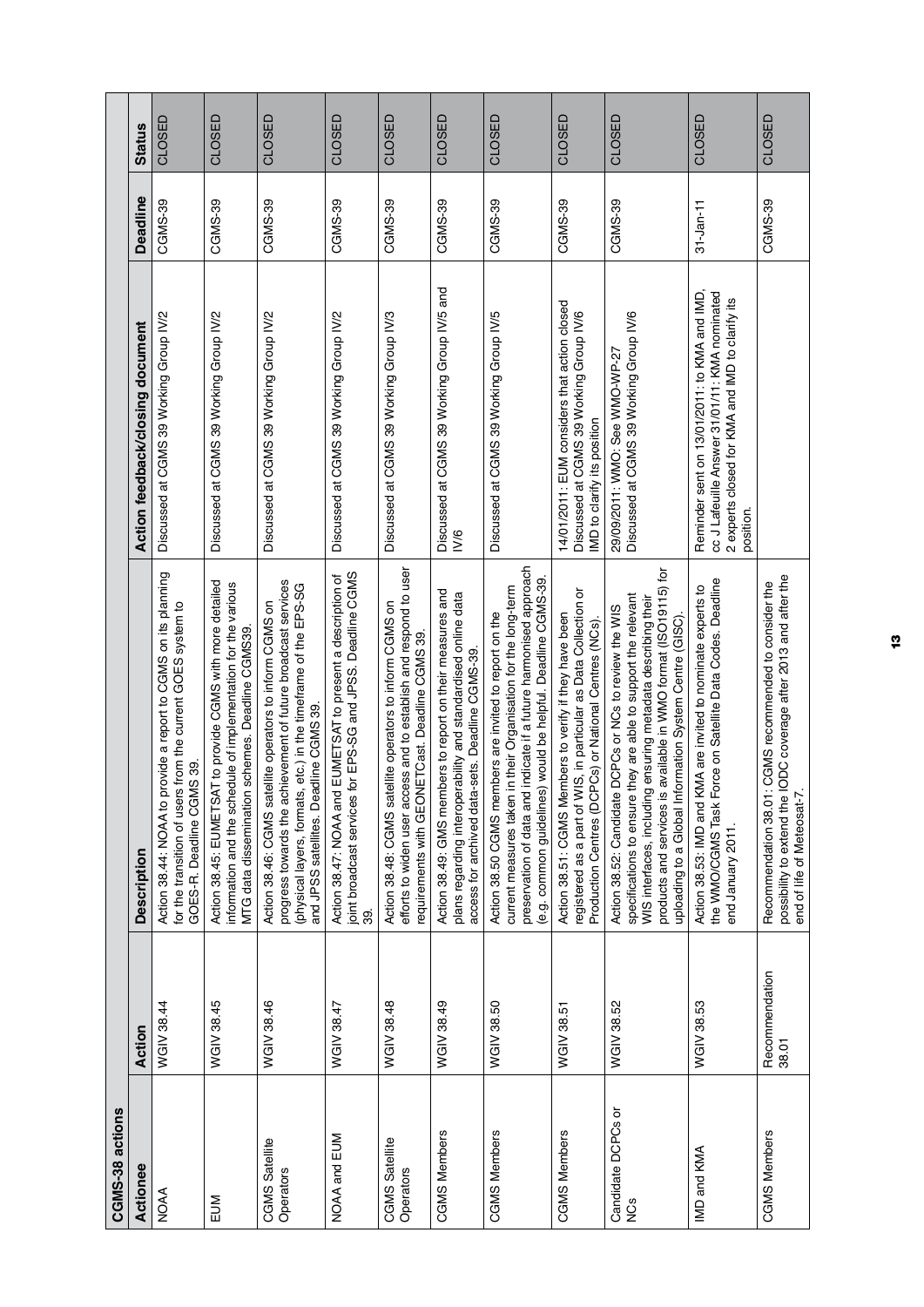| CGMS-38 actions          |                              |                                                                                                                                                                                                                                                                                                                                                                                                                                                                                                                                                             |                                  |                 |               |
|--------------------------|------------------------------|-------------------------------------------------------------------------------------------------------------------------------------------------------------------------------------------------------------------------------------------------------------------------------------------------------------------------------------------------------------------------------------------------------------------------------------------------------------------------------------------------------------------------------------------------------------|----------------------------------|-----------------|---------------|
| Actionee                 | Action                       | Description                                                                                                                                                                                                                                                                                                                                                                                                                                                                                                                                                 | Action feedback/closing document | <b>Deadline</b> | <b>Status</b> |
| <b>CGMS Members</b>      | Recommendation<br>38.02      | Demonstration Project (SWFDP) required data and products in<br>opportunities to incorporate Severe Weather Forecasting<br>Recommendation 38.02: CGMS members to examine<br>their broadcast schemes.                                                                                                                                                                                                                                                                                                                                                         |                                  | CGMS-39         | CLOSED        |
| <b>CGMS Members</b>      | Recommendation<br>38.03      | expert teams involved in peer review of climate data records (for<br>and means to strengthen their support to international scientific<br>example, to the CGMS Working Groups IPWG, IWWG, ITWG<br>and IROWG, and to the World Climate Research Programme<br>Global Energy and Water Cycle Experiment Radiation Panel<br>Recommendation 38.03: CGMS members to consider ways<br>(WCRP GEWEX RP)).                                                                                                                                                            |                                  | CGMS-39         | CLOSED        |
|                          |                              |                                                                                                                                                                                                                                                                                                                                                                                                                                                                                                                                                             |                                  |                 |               |
| CGMS-38 recommendations  |                              |                                                                                                                                                                                                                                                                                                                                                                                                                                                                                                                                                             |                                  |                 |               |
| Actionee                 | Recommendation               | Description                                                                                                                                                                                                                                                                                                                                                                                                                                                                                                                                                 | Action feedback/closing document | Deadline        | <b>Status</b> |
| CGMS satellite operators | Recommendation<br>38.04      | Recommendation 38.04: CGMS Satellite Operators are invited<br>to consider the development of new operational sensors for<br>cryospheric variables, especially snowfall.                                                                                                                                                                                                                                                                                                                                                                                     |                                  | CGMS-39         | CLOSED        |
| <b>CGMS Members</b>      | Recommendation<br>38.05 WGI  | Recommendation 38.05: CGMS members are invited to provide<br>information on the planned use of the band 7750 - 7850/7900<br>MHz in order to facilitate an early coordination of this band<br>among MetSat operators in the framework of SFCG.                                                                                                                                                                                                                                                                                                               |                                  | CGMS-39         | CLOSED        |
| <b>CGMS Members</b>      | Recommendation<br>38.06 WGI  | Recommendation 38.06: When planning frequency use of current<br>basic general partitioning of the band 401 - 403 MHz and related<br>within the selected sub-bands should be initiated and performed<br>sharing conditions for future long-term coordinated use of DCS<br>and future DCS systems, CGMS members are encouraged to<br>adhere to the content of Resolution SFCG 30-1 providing the<br>systems on geostationary and non-geostationary MetSat and<br>EESS systems. If considered necessary, further coordination<br>within the framework of SFCG. |                                  | CGMS-39         | CLOSED        |
| <b>CGMS Members</b>      | Recommendation<br>38.07 WGI  | the 7750-7900 MHz band investigate using the CGMS global<br>Recommendation 38.07: CGMS members planning to use<br>standards for AHRPT.                                                                                                                                                                                                                                                                                                                                                                                                                      |                                  | CGMS-39         | CLOSED        |
| <b>NOAA</b>              | Recommendation<br>38.08 WGII | simulated imagery upon request from CGMS agencies planning<br>Recommendation 38.08: NOAA to consider sharing 1 minute<br>new advanced imagers in geostationary orbit.                                                                                                                                                                                                                                                                                                                                                                                       |                                  | CGMS-39         | CLOSED        |
| CMA                      | Recommendation<br>38.09 WGII | geostationary satellites to evaluate the diurnal variation of the<br>Recommendation 38.09: CMA to provide both short and long<br>term time-series of the Qinghai and Dunhuang sites using<br>ake temperature and the BRDF of the Dunhuang site.                                                                                                                                                                                                                                                                                                             |                                  | CGMS-39         | CLOSED        |
| CGMS-38 recommendations  |                              |                                                                                                                                                                                                                                                                                                                                                                                                                                                                                                                                                             |                                  |                 |               |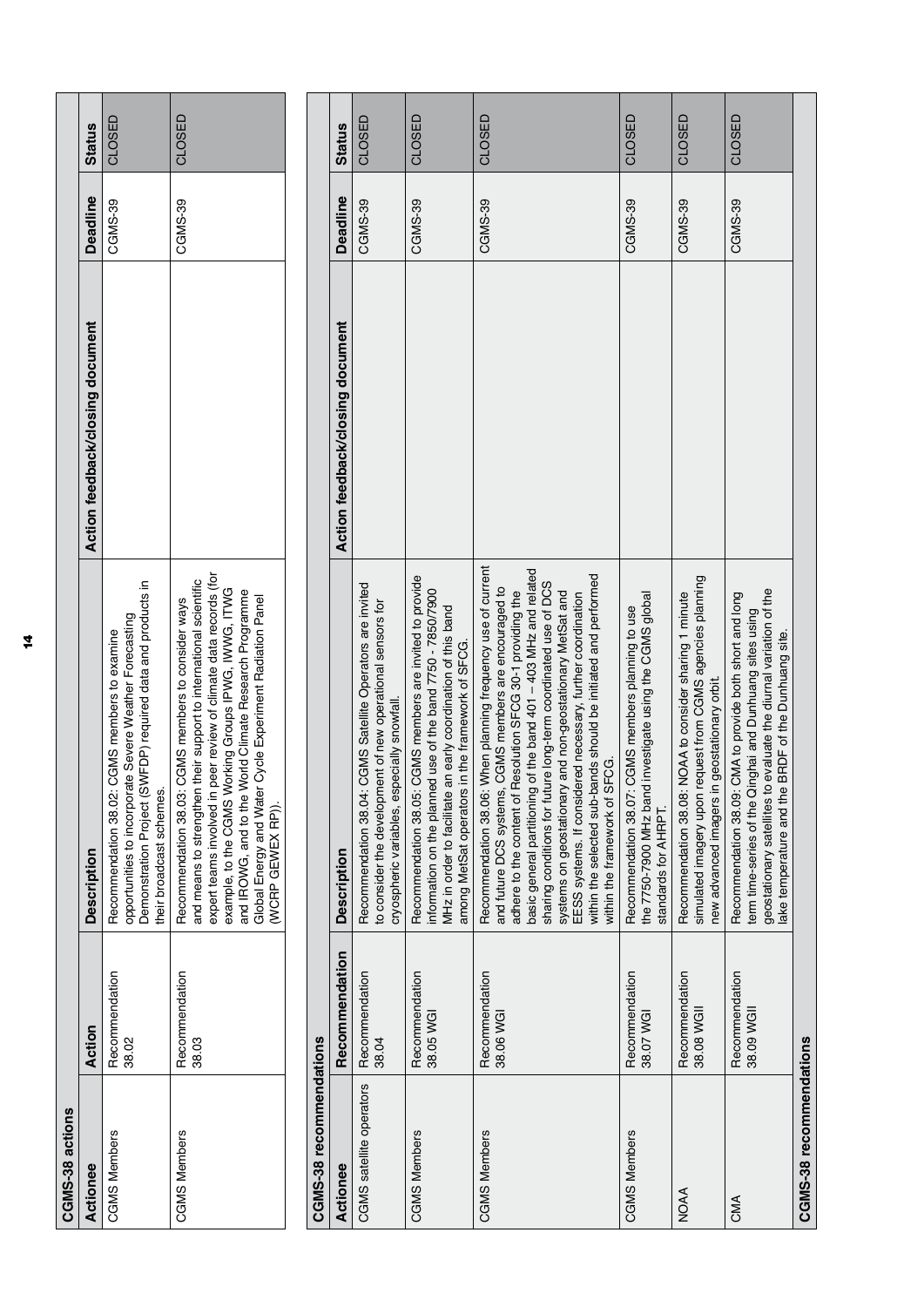| Actionee                     | Recommendation                | <b>Description</b>                                                                                                                                                                                                                                                     | Action feedback/closing document | Deadline       | <b>Status</b> |
|------------------------------|-------------------------------|------------------------------------------------------------------------------------------------------------------------------------------------------------------------------------------------------------------------------------------------------------------------|----------------------------------|----------------|---------------|
| CMA                          | Recommendation<br>38.10 WGII  | CMA to consider the use of in-situ<br>measure the Qinghai Lake surface<br>temperature for improved accuracy.<br>radiometers to routinely r<br>Recommendation 38.10:                                                                                                    |                                  | CGMS-39        | CLOSED        |
| <b>NOAA</b>                  | Recommendation 38.11<br>WGII  | characteristics of targets for vicarious calibration presented in<br>Recommendation 38.11: NOAA to publish results on the<br>NOAA-WP-26                                                                                                                                |                                  | <b>CGMS-39</b> | CLOSED        |
| <b>NOAA</b>                  | Recommendation<br>38.12 WGII  | NOAA to use GPS RO measurements<br>bias remaining in the MSU/AMSU<br>to assess the systematic<br>Recommendation 38.12:<br>intercalibrated FCDRs.                                                                                                                       |                                  | <b>CGMS-39</b> | CLOSED        |
| <b>NOAA</b>                  | Recommendation<br>38.13 WGII  | long term trends and comparisons with trends from MSU/AMSU<br>Jnit (SSU) intercalibration and derived<br>NOAA to present results on the<br>Stratospheric Sounding I<br>Recommendation 38.13:                                                                           |                                  | CGMS-39        | CLOSED        |
| AML                          | Recommendation<br>38.14 WGII  | Recommendation 38.14: JMA is invited to report on the use of<br>high resolution AMV derived for T-PARC experiment.                                                                                                                                                     |                                  | <b>CGMS-39</b> | CLOSED        |
| <b>CGMS</b> Operators        | Recommendation<br>38.15 WGII  | from the EUMETSAT 'Nowcasting SAF' for testing and internal<br>express their interest in the portable AMV software package<br>Recommendation 38.15: CGMS operators are invited to<br>comparisons.                                                                      |                                  | <b>CGMS-39</b> | CLOSED        |
| ISRO and partner<br>Agencies | Recommendation<br>38.16 WGII  | Recommendation 38.16: ISRO and partner Agencies to provide<br>ROSA GPS RO data from Oceansat-2 and Megha-Tropiques to<br>operational agencies in near real-time.                                                                                                       |                                  | <b>CGMS-39</b> | CLOSED        |
| CGMS satellite operators     | Recommendation<br>38.17 WGIII | redeployment towards less covered areas if need arises, taking<br>Once their operational requirements<br>advantage of available in-orbit capacity in geostationary orbit.<br>Satellite Operators should consider<br>Recommendation 38.17:<br>are fully satisfied, CGMS |                                  | CGMS-39        | CLOSED        |
| CGMS satellite operators     | Recommendation<br>38.18 WGIII | CGMS Satellite Operators implementing<br>as possible, with full technical details needed by users to get<br>new systems should provide the user community, as early<br>prepared to access and use these systems.<br>Recommendation 38.18:                              |                                  | CGMS-39        | CLOSED        |
| <b>CGMS Members</b>          | Recommendation<br>38.19 WGIII | synchronous satellites with sounding capability (IR and MW)<br>Recommendation 38.19: Orbital planes of operational sun-<br>should be coordinated with a view to optimise the temporal<br>distribution in order to maximise coverage.                                   |                                  | <b>CGMS-39</b> | CLOSED        |
| <b>CGMS Members</b>          | Recommendation<br>38.20 WGIII | with an update of the CGMS baseline for GEO, LEO and HEO<br>satellites in advance of CBS-XV in 2012, describing the target<br>Recommendation 38.20: The WG recommended to proceed<br>configuration for 2015.                                                           | WMO ACTION                       | CGMS-39        | CLOSED        |
| <b>CGMS Members</b>          | Recommendation<br>38.21 WGIII | baseline for GEO, LEO and HEO satellites for 2015 with the aim<br>implementation of the WMO Vision for<br>CGMS to keep under review the<br>Recommendation 38.21:<br>to ensure, by 2025, a full<br>the GOS in 2025.                                                     | LONG TERM                        | CGMS-39        | CLOSED        |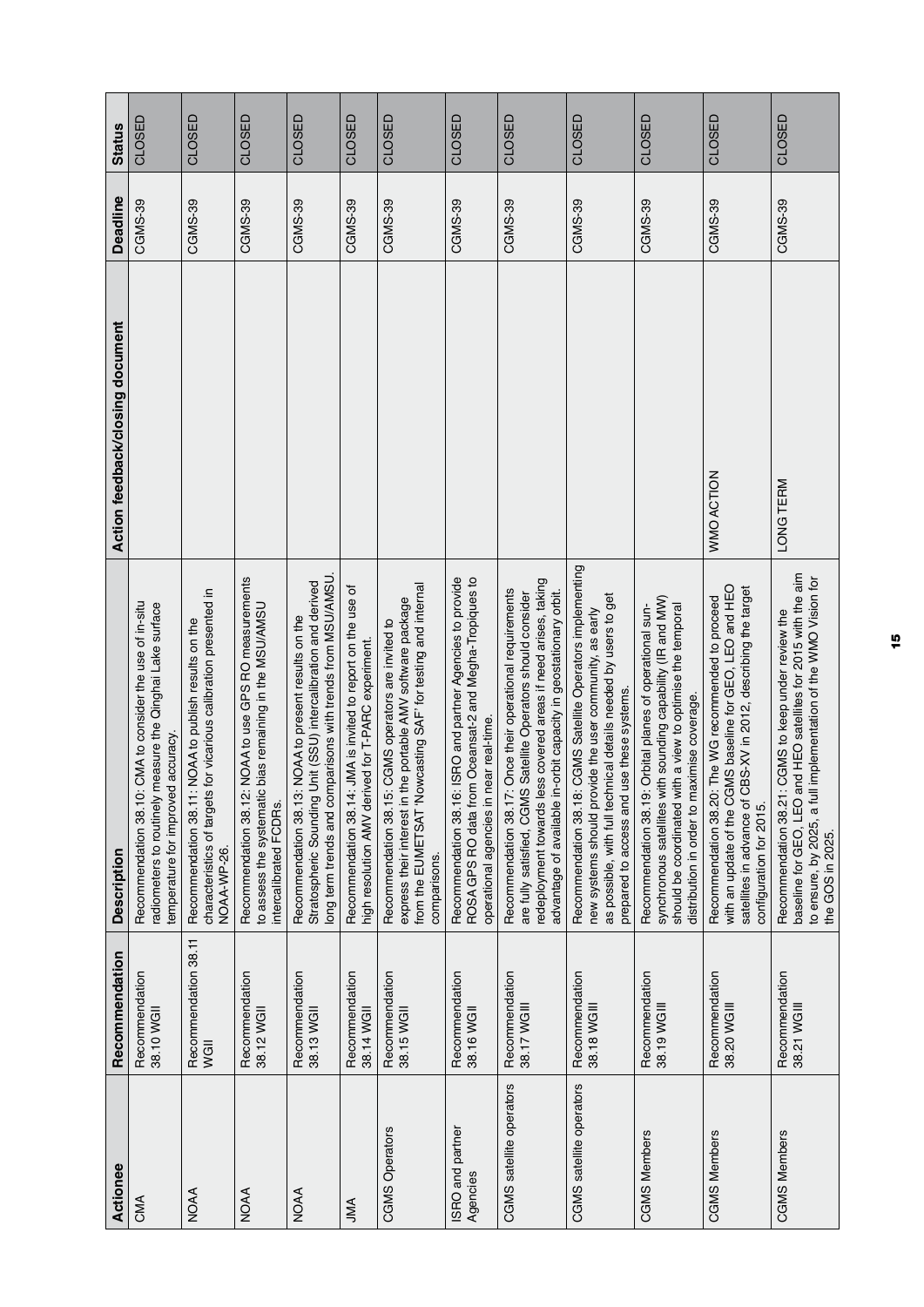# B. REPORT ON THE STATUS OF CURRENT SATELLITE SYSTEMS

### B.1 Polar-Orbiting Meteorological Satellite Systems

**CMA-WP-03** reported on the status of the Chinese polar orbiting meteorological satellite program. The program produced 4 satellites, namely FY-1A/B/C/D, all sun-synchronous, 3-axis stabilised; carrying the Multichannel Visible and Infrared Scanning Radiometer (VIRR) for earth environment monitoring where at subsatellite point the resolution is 1.1km; and the Space Environment Monitor (SEM) for in-situ observation of charged particles in the solar wind. A Direct Readout Service is available through an HRPT transmission. After having been flying in orbit for 9 years, FY-1D is entering the end of its life. In May 2011, its operation was disrupted due to the power supply that had become too weak to keep a stable attitude of the satellite. If this situation remains without improvement, official declaration of the end of the FY-1D mission is possible in September, and it will mark the end of the FY-1 Program.

The CMA FY-3 program has been implemented to follow on from the FY-1 programme. According to the program, 7 satellites will be launched to cover the period from 2008-2021. The first satellite, FY-3A, was launched on 27 May 2008. It is a 3-axis stabilised, sunsynchronous satellite with a LST of 10:15am, and the onboard instruments include the multi-channel Visible and Infrared Scanning Radiometer that flies on the FY-1 series of satellites, and the Medium Resolution Spectral Imager (MERIS), the Microwave Radiation Imager (MWRI) and the IR and MW sounders, the Total Ozone Unit and the Solar Backscatter Ultraviolet Sounder (TOU/SBUS), as well as an Earth Radiation Budget instrument. FY-3 transmits data in three modes: L-band AHRPT, X-band MPT, and DPT. The Direct Readout Service of AHRPT is provided globally.

The FY-3B satellite, which is identical to FY-1A, was launched in November 2010. The satellite is designed for a lifetime of 3 years. The LST is 1:38pm as of 26 August 2011.

EUMETSAT thanked CMA for making the sounding data globally available. WMO also thanked CMA for making the pre-processing software of the sounding data available to the global community.

The status of the EUMETSAT Polar System (EPS), as of September 2011, was provided in **EUM-WP-03**. This covered Metop-A, the EPS ground segment and the EPS service performance (global and regional services).

The paper also included the status and progress reports of on-going projects, covering the Metop-B preparations, the completion of the implementation of the improvement of global timeliness, the extension of EARS, as well as the evolution of the regional and global NPP service implementation.

For the very first time, in January 2011, Metop-A live data has been received from the McMurdo Ground Station (MG-1) as part of the Antarctic Data Acquisition (ADA) project.

This achievement will begin the process of improving the timeliness of products delivered to the end-users - from 135 to just 65 minutes – a development that will benefit global operational weather forecasting and disaster monitoring.

EARS provides users with quick-access to data from the Metop and NOAA satellites from a network of local reception stations. The data provided by EARS include image data, sounder data and scatterometer data, primarily in support of Numerical Weather Prediction (NWP) and Nowcasting at the National Meteorological **Services** 

JMA thanked EUMETSAT for the extension of HRTP coverage and expressed the hope that it would continue for Metop-B. This was confirmed by EUMETSAT.

**NOAA-WP-02/04**, in addition to a report on the constellation of the four geostationary satellites, gave a report on the eleven polar orbiting meteorological spacecraft, including six military satellites, from the Satellite Operations Control Center (SOCC) in Suitland, Maryland. These satellites provide continuous observations of weather conditions and environmental features of the western hemisphere, monitor global climate change, verify ozone depletion and land surface change, monitor the critical space environmental parameters, and support search and rescue efforts across the globe. This document briefly addresses the status of the geosynchronous and lowearth-orbiting spacecraft constellations as of 31 August 2011.

NOAA-19 was launched 6 February 2009. Declared operational on 2 June 2009, NOAA-19 replaced NOAA-18 as the Primary afternoon spacecraft for IJPS. NOAA-19 operates in an orbit with a 1:32 PM ascending node (afternoon orbit) at an altitude of 870km, functioning nominally.

NOAA-18 was launched on 20 May 20 2005. As of 30 August 2005, NOAA-18 was designated operational. NOAA-18 operates in an orbit with a 1:22 PM ascending node (afternoon orbit) and utilises the Microwave Humidity Sounder (MHS) and the Solar Backscatter Ultraviolet Spectral Radiometer (SBUV).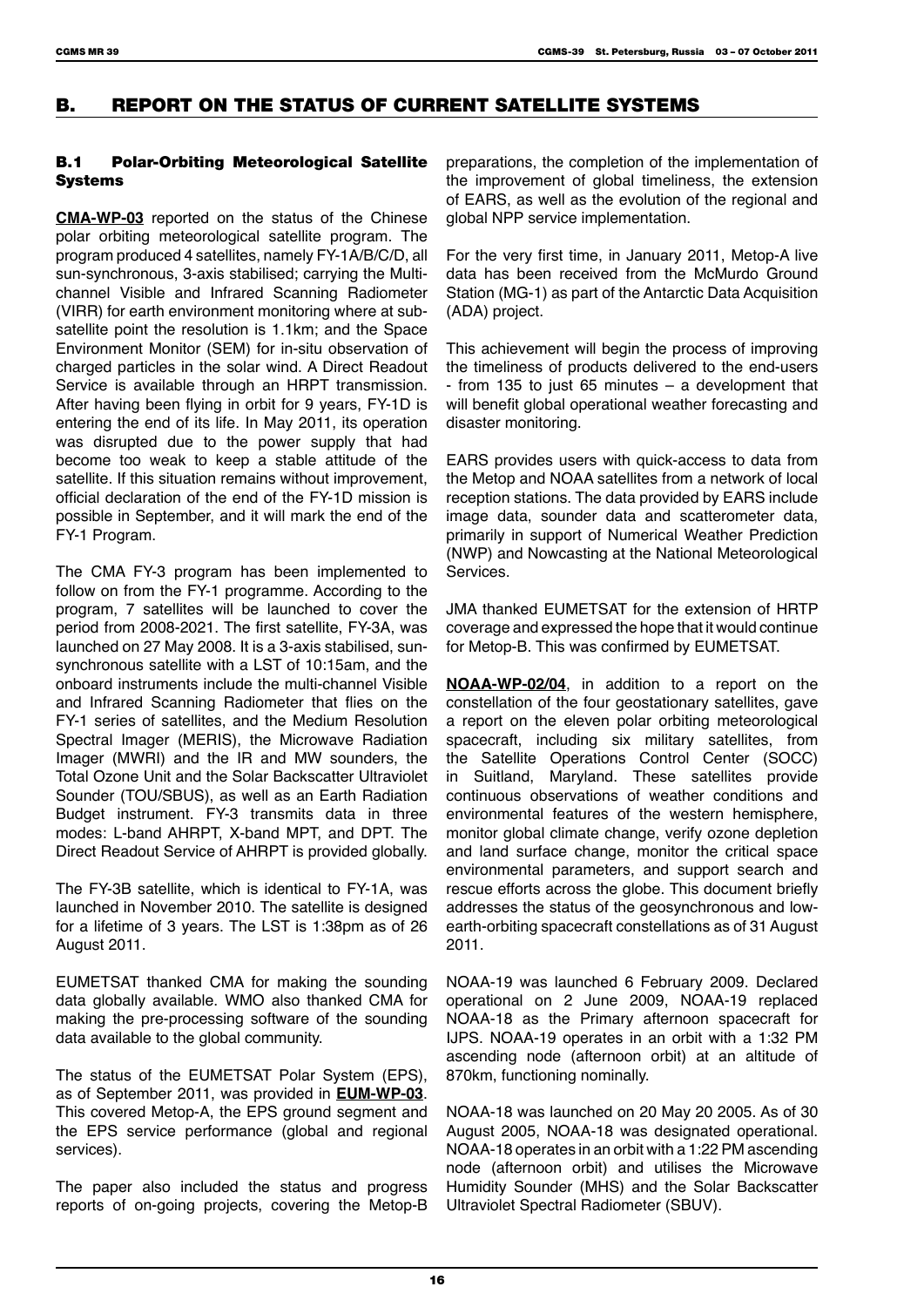NOAA-17 was launched on 24 June 2002 and became operational on October 15, 2002. With the successful launch and checkout of METOP-A, NOAA-17 now supports the mid-morning mission as a backup spacecraft, but is drifted to the 20:01 ascending node (morning orbit).

NOAA-16 was launched on 21 September 2000. On 30 August 2005, it was designated a secondary afternoon spacecraft with a 19:44 PM ascending node (afternoon orbit).

NOAA-15 was launched on 13 May 1998 and became operational on July 1998. As of 15 October 2003, NOAA-15 was designated as a secondary spacecraft. As such, it operates in an orbit, but drifted to a 16:37 PM ascending node (morning orbit) and utilises the same set of instruments as NOAA-16 except for the SBUV.

**ROSC/ROSH-WP-02** reported on the first of the Meteor-M series of new Russian polar-orbiting meteorological satellites. Meteor-M1 was successfully launched on 17 September 2009. The satellite is considered as experimental. The working paper contains the satellite payload description and status.

# Table 1: Current Polar-Orbiting Satellites Coordinated within CGMS

| Orbit type                                                      | <b>Satellites</b>  | <b>Operator</b>  | <b>ECT</b> | <b>Mean</b><br>altitude | Launch<br>date | Instrument payload and<br>status                                                                                                                                                                                                                               |
|-----------------------------------------------------------------|--------------------|------------------|------------|-------------------------|----------------|----------------------------------------------------------------------------------------------------------------------------------------------------------------------------------------------------------------------------------------------------------------|
| <b>Sun-synchronous</b><br>"Afternoon" orbit                     | NOAA-19 (Op)       | <b>USA/NOAA</b>  | 13:32      | 870 km                  | 06/02/2009     | Functional. Noise on MHS Channel<br>H <sub>3</sub> . Noise on AMSU-A1 channel 8.                                                                                                                                                                               |
| <b>ECT</b> between<br>12:00-17:00<br>and between<br>00:00-05:00 | FY-3B (Op)         | <b>CHINA/CMA</b> | 13:38      | 836 km                  | 0511/2010      | VIRR, MERSI-1, MWRI, IRAS,<br>MWTS-1, MWHS-1, TOU/SBUS,<br>SEM, SIM-1.<br>AHRPT/MPT<br><b>ERM</b> failed                                                                                                                                                       |
|                                                                 | <b>NOAA-18 (B)</b> | <b>USA/NOAA</b>  | 14:22      | 854 km                  | 20/05/2005     | Functional. Noise on HIRS long<br>wave channels. SBUV chopper<br>motor intermittent seizures,<br>but self-corrected via macros.<br>$6/7/2009$ – MIMU-2 failure (loss of<br>redundancy).                                                                        |
|                                                                 | $DMSP-F14(B)$      | <b>USA/NOAA</b>  | 15:47      | 852 km                  | Apr-97         | Defence satellite. SSMI, SSMT1,<br>SSMT2 non-functional, No<br>functional on-board recorder                                                                                                                                                                    |
|                                                                 | FY-1D (Op)         | China/CMA        | 16:18      | 866 km                  | 15/05/2002     | Functional. VIRR, SEM. Direct<br><b>Broadcast CHRPT</b><br>Expected end of service after 2010                                                                                                                                                                  |
|                                                                 | <b>NOAA-15 (B)</b> | <b>USA/NOAA</b>  | 16:38      | 807 km                  | <b>May-98</b>  | Functional. AVHRR provides<br>images with degraded navigation.<br>AMSU-B scan motor stalled on<br>March 28, 2011 & HIRS/Filter<br>wheel failed on June 6, 2009)<br>AMSU-A1 channels 11 & 14<br>inoperative and AMSU-B scan<br>motor stalled on March 28, 2011. |

**Sun-synchronous satellites are listed by Equatorial Crossing Time at the Ascending Node, in ascending order.**

**ECT = Equator Crossing Time (for sun-synchronous orbits)**

**(P) = pre-operational**

**(Op) = Operational**

- **(B) = Back-up, secondary**
- **(L) = Limited availability**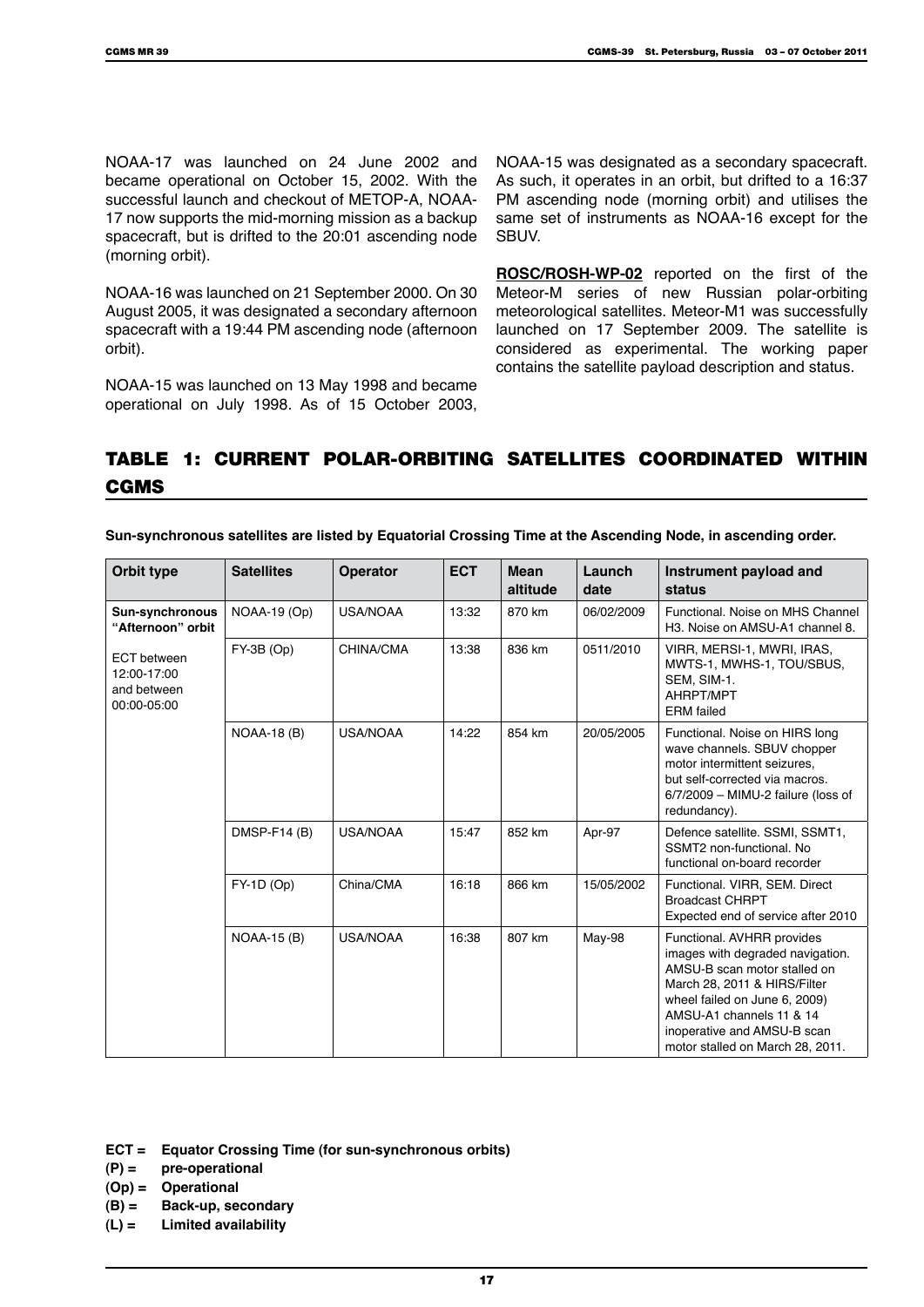| Orbit type                                                      | <b>Satellites</b>                                                               | Operator                                             | <b>ECT</b>              | <b>Mean</b><br>altitude | Launch<br>date | Instrument payload and<br>status                                                                                                                                                                                                                                   |
|-----------------------------------------------------------------|---------------------------------------------------------------------------------|------------------------------------------------------|-------------------------|-------------------------|----------------|--------------------------------------------------------------------------------------------------------------------------------------------------------------------------------------------------------------------------------------------------------------------|
| <b>Sun-synchronous</b><br>"Early morning"<br>orbit              | DMSP-F15 (B)                                                                    | USA/NOAA-DOD                                         | 17:06                   | 850 km                  | 12/12/1999     | Defence satellite. SSMT2 non-<br>functional. Reduced pointer<br>accuracy. Data available to civilian<br>users through NOAA.                                                                                                                                        |
| <b>ECT</b> between<br>17:00-19:00<br>and between<br>05:00-07:00 | DMSP-F17 (Op)                                                                   | USA/NOAA-DOD                                         | 17:37                   | 850 km                  | 04/11/2006     | SSMIS. Defence satellite.<br>Data available to civilian users<br>through NOAA.                                                                                                                                                                                     |
|                                                                 | DMSP-F13(B)                                                                     | USA/NOAA-DOD                                         | 18:05                   | 850 km                  | <b>Mar-95</b>  | SSMIS. Defence satellite.<br>Data available to civilian users<br>through NOAA.<br>No functional recorders on board                                                                                                                                                 |
|                                                                 | DMSP-F16 (B)                                                                    | USA/NOAA-DOD                                         | 18:51                   | 850 km                  | 18/10/2003     | SSMIS. Defence satellite.<br>Reduced pointing accuracy. Data<br>available to civilian users through<br>NOAA.                                                                                                                                                       |
| <b>Sun-synchronous</b><br>"Morning" orbit                       | <b>NOAA-16 (B)</b>                                                              | USA/NOAA                                             | 19:45                   | 849 km                  | 21/09/2000     | Functional, no APT. Intermittent<br>problems with AVHRR.                                                                                                                                                                                                           |
| <b>ECT</b> between<br>19:00-24:00                               | DMSP F-18 (Op)                                                                  | USA/NOAA-DOD                                         | 20:08                   | 850 km                  | 18/10/2009     | SSMIS. Defence satellite.<br>Data available to civilian users<br>through NOAA.                                                                                                                                                                                     |
| and between<br>07:00-12:00                                      | FY-3A (Op)                                                                      | China/CMA                                            | 20:22                   | 836 km                  | 27/05/2008     | Direct Broadcast: AHRPT/MPT<br>AHRPT transmission of: VISR,<br>MWTS, MWHS, TOU, SEM, SIM.<br><b>MPT transmission of: MERSI</b><br>SBUS, MWRI, ERM, IRAS failed                                                                                                     |
|                                                                 | <b>NOAA-17 (B)</b>                                                              | <b>USA/NOAA</b>                                      | 20:43                   | 810 km                  | 24/06/2002     | Functional. 10/28/2003 - AMSU-A1<br>Failed. 2/15/2003 - DTR5 Failed.<br>$2/14/2008 - STX3$ output power<br>degraded to inoperable level. STX1<br>diminished performance. AMSU-B<br>channels 18-20 inoperative.<br>AVHRR scan motor stalled on<br>October 15, 2010. |
|                                                                 | Metop-A (Op)                                                                    | <b>EUMETSAT</b>                                      | 21:30                   | 837 km                  | 19/10/2006     | AVHRR/3, HIRS/4, AMSU-A, MHS,<br>IASI, GRAS, ASCAT, GOME-2,<br>SEM (HRPT partly functional)<br>Dissemination via EUMETCast                                                                                                                                         |
|                                                                 | METEOR-M1(P)                                                                    | Russian<br>Federation /<br>Roshydromet-<br>Roscosmos | 21:30                   | 830 km                  | 17/09/2009     | MSU-MR, MTVZA, KMSS,<br>Severjanin, GGAK-M.<br>Dissemination: HRPT, LRPT                                                                                                                                                                                           |
| Non sun-<br>synchronous                                         | Jason-2 (Op)<br>(Ocean Surface<br>Topography<br>Mission)<br>(NOAA,<br>EUMETSAT) | NASA/NOAA/<br>EUMETSAT/<br><b>CNES</b>               | $(66^\circ$<br>inclin.) | 1336 km                 | 20/06/2008     | Follow-on of Jason-1<br>Sea surface topography<br>measurement                                                                                                                                                                                                      |

**ECT = Equator Crossing Time (for sun-synchronous orbits)**

- **(P) = pre-operational**
- **(Op) = Operational**
- **Back-up, secondary**
- **(L) = Limited availability**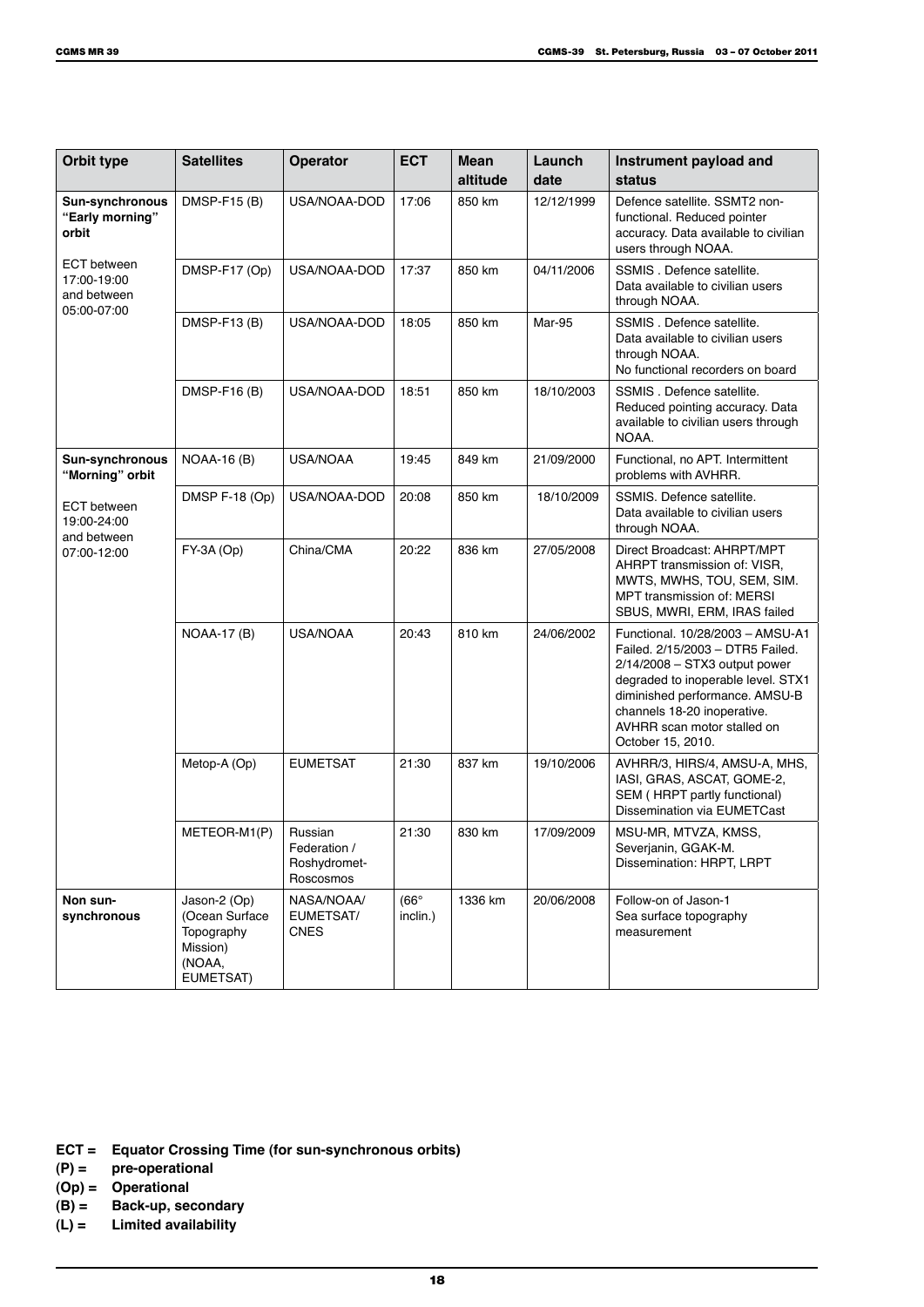### B.2 Geostationary Meteorological Satellite Systems

**CMA-WP-04** reported on the status of the current FY-2 geostationary programme. The programme has produced 5 satellites, FY-2A/B/C/D/E, each capable of S-VISSR imagery observation. Currently FY-2D and FY-2E are operationally active. FY-2D was launched on 15 November 2006 and it is positioned at 86.5E. FY-2E was launched on 23 December 2008 and it is positioned at 105E.

FY-2D and FY-2E alternatively observe and transmit S-VISSR images so that users can acquire an image every 15 minutes during the rainy season from June-September and every 30 minutes from October-May, by using two medium scale data utilization stations.

FY-2C has been moved to 123.5E since November 2009. In August 2011 it was activated again to transmit limited VISSR scanning images once every 10 minutes to Shen Zhen, the host city of the world university games.

The FY-2 Programme will continue. Plans for FY-2F/ G/H have been approved. The capability of FY-2F/G/H is identical to that of FY-2C/D/E. The launch of FY-2F is planned for 2012. The design lifetime of each of the FY-2F/G/H satellites is 4 years.

**EUM-WP-04** reported on the status of the Meteosat System from 1 July 2010 until 30 June 2011.

The operational status of the geostationary systems has been stable with Meteosat-7 at 57.5º East (Indian Ocean Data Collection - IODC), Meteosat-8 at 9.5º East (Rapid Scan Service - RSS) and Meteosat-9 at 0º (0º Service).

No significant in-flight anomalies have occurred on board the Meteosat satellites during the reporting period with the exception of a safe mode transition which occurred on Metesosat-8 on 30 July 2010, and the failure of a telemetry transmitter on board Meteosat-7

It should be noted that Meteosat-6 was successfully removed from its orbit in April 2011.

The IODC service performance was nominal for the reporting period with monthly end-to-end availability figures above 99%.

The IODC DCP acquisition and dissemination service over the Indian Ocean was carried out by Met-7.

At the end of June 2011 there were 44 DCPs allocated

and 40 of them remain active. The acquisition and dissemination of IODC DCPs was nominal during the reporting period.

**JMA-WP-02** provided an update on the MTSAT system. MTSAT-2 (145°E) is now operational, imaging over the West Pacific region, and MTSAT-1R (140°E) serves as its backup. MTSAT-1R has continuously performed the services of MTSAT-2 imagery dissemination and data collection even since the switchover of the imaging function on 1st July 2010. The DCS (data collection system) of MTSAT-1R has been functioning properly since the satellite began operations.

In June 2011, JMA started MTSAT-1R small-sector observation around Japan at five-minute intervals during the daytime. The collected data are provided to aeronautical users in order to monitor severe weather conditions around airports and in airspace.

JMA was designated as the GISC for Tokyo, and MSC was selected as a DCPC at the 16th WMO Congress in May 2011. JMA officially started GISC and DCPC operations on 1 August 2011.

This document also outlined responses to CGMS Actions 38.15, 38.51 and 37.37.

**KMA-WP-02** updated CGMS on the current status of the Communication, Ocean and Meteorological Satellite (COMS), the first Korean geostationary meteorological satellite which was launched in June 2010 and declared operational since 1 April 2011. Its longitude is 128.2°E. The COMS meteorological mission is performed by the MI (Meteorological Imager) with one visible channel and four infrared channels. The Korea Meteorological Administration (KMA) has the competence for MI operation and data distribution. This paper also presented the current status and future plans of the COMS MI operation and data service.

**KMA-WP-03** presented the status of the Geostationary Ocean Colour Imager (GOCI), a payload of COMS and developed by KARI (Korea Aerospace Research Institute) and EADS Astrium, according to user requirements assigned by KORDI (Korea Ocean Research & Development Institute). GOCI has a unique capability of observing the ocean and coastal waters with high spatial resolution (500m), and with a very high temporal resolution (re-acquisition rate: 1 hour), thanks to a state-of-the-art optical design and satellite location in geostationary orbit. The Korea Ocean Satellite Center (KOSC) has the competence for GOCI operation and data distribution. GOCI data can be accessed via a website and the data policy declares the data free of charge for public/research purposes.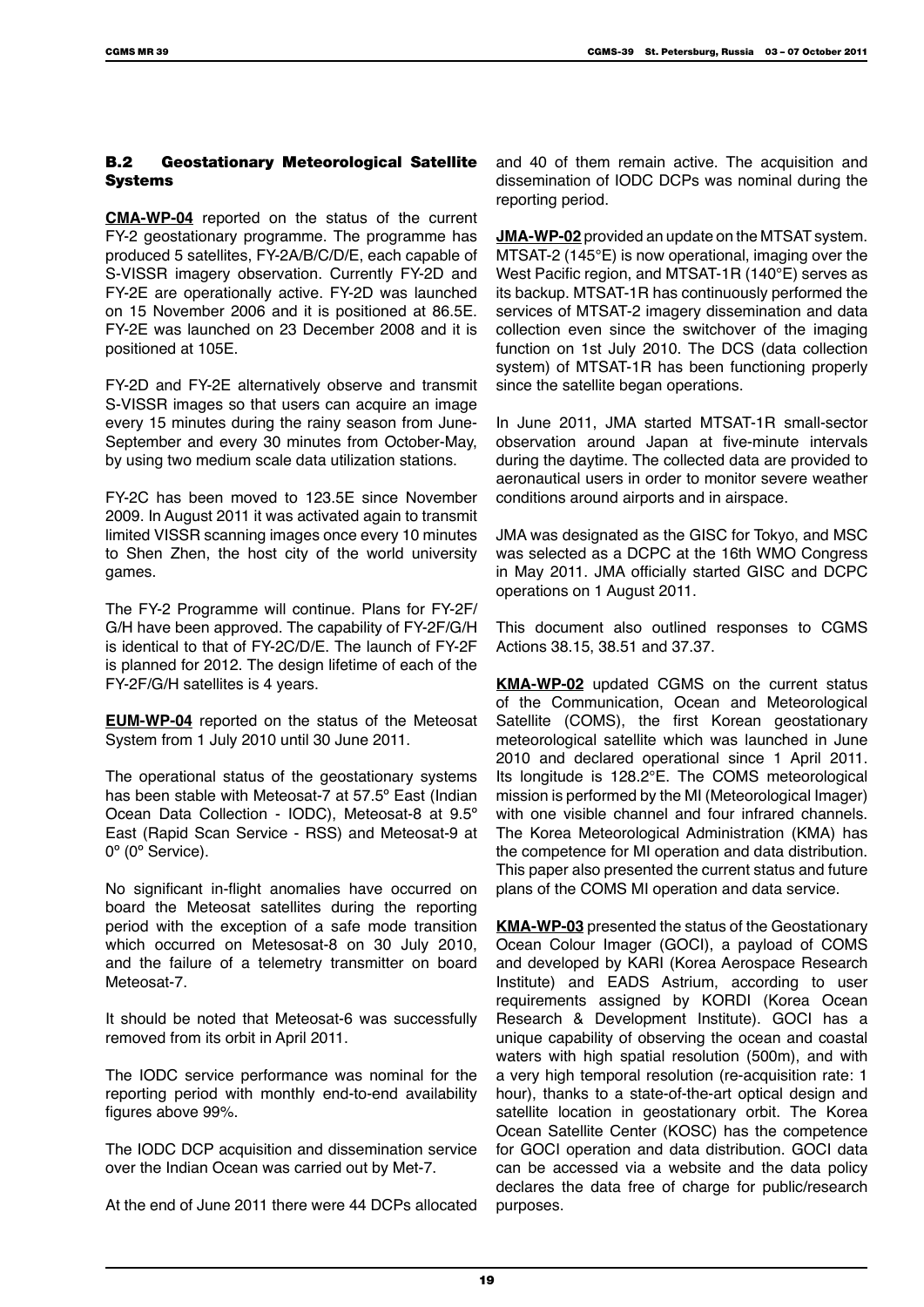GOCI calibration and validation activities are conducting radiometric calibration and geometric correction, vicarious calibrations comparing satellite products with field measurements and improving the data processing algorithm. In order to coordinate the Cal/Val activities, the KOSC is organising the GOCI Cal/Val Advisory Group, comprised of both domestic and international experts. Application research of high quality GOCI data is being conducted in a diverse range of areas.

The paper also presented the status of GOCI and the data distribution service. GOCI Cal/Val activities and data applications were also described.

WMO congratulated KMA on its progress in product generation efforts since the last meeting of CGMS. This was echoed by all CGMS Members.

**NOAA-WP-02/04** gave a report on the constellation of the four geostationary, as well as eleven polar orbiting meteorological spacecraft, including six military satellites, from the Satellite Operations Control Center (SOCC) in Suitland, Maryland. These satellites provide continuous observations of weather conditions and environmental features of the western hemisphere, monitor global climate change, verify ozone depletion and land surface change, monitor the critical space environmental parameters, and support search and rescue efforts across the globe. This document briefly addressed the status of the geosynchronous and lowearth-orbiting spacecraft constellations as of 31 August 2011.

The current Geostationary Operational Environmental Satellites (GOES) are three axis stabilised spacecraft

in geosynchronous orbits. The current primary satellites, GOES-13 and GOES-11, are stationed over the east and west coasts of the United States. These satellites are used to provide simultaneous images and soundings of the Western Hemisphere. GOES-15 is located at 89.5 deg W supporting NWS Space Weather Prediction Center with the XRS and SXI instruments. GOES-12 was re-located at 60 deg W to support coverage of South America in May 2010. GOES-14 is in storage mode at 105 deg W. GOES-3 and GOES-7, spin-stabilized satellites from the previous GOES series, continue a track record of more than 55 years of combined service via continued support of non-NOAA users in a data relay mode (non-imaging).

GOES-P was launched on 4 March 2010 and reached geostationary orbit and was renamed GOES-15. The first visible image from GOES-15 arrived on 6 April 2010 and the first Infrared arrived on 26 April 2010. GOES-15 completed Post Launch Testing (PLT) and is in on-orbit storage mode at 89.5o W as a standby spacecraft for the operational GOES satellites.

**ROSC-ROSH-WP-03** reported on the new geostationary meteorological satellite "Electro-L1 that was successfully launched on 20 January 2011. The satellite is about to finish its commissioning phase. The working paper contained the satellite payload description and status.

WMO welcomed this new programme and congratulated ROSC/ROSH on a successful launch. WMO expressed the hope that this programme would soon be integrated into the global space-based intercalibration system (GSICS).

### Table 2: Current Geostationary Satellites Coordinated within CGMS

#### **(Updated on 12 October 2011)**

| <b>Sector</b>                          | <b>Satellites</b> | <b>Operator</b> | Location        | Launch date | <b>Environmental payload and status</b>                                                                                                                                                                           |
|----------------------------------------|-------------------|-----------------|-----------------|-------------|-------------------------------------------------------------------------------------------------------------------------------------------------------------------------------------------------------------------|
| <b>East Pacific</b><br>$(180°W-108°W)$ | $GOES-11 (Op)$    | USA/NOAA        | $135^{\circ}$ W | 03/05/2000  | 5-channel imager, 19-channel sounder, DCIS,<br><b>SEM</b><br>Operational at GOES-West position<br>X-Ray positioner failed in Oct 2008<br>Planned to be replaced by GOES-15 and<br>decommissioned in December 2011 |

**(P) = pre-operational**

- **(Op) = Operational**
- **(B) = Back-up, secondary**

**(L) = Limited availability**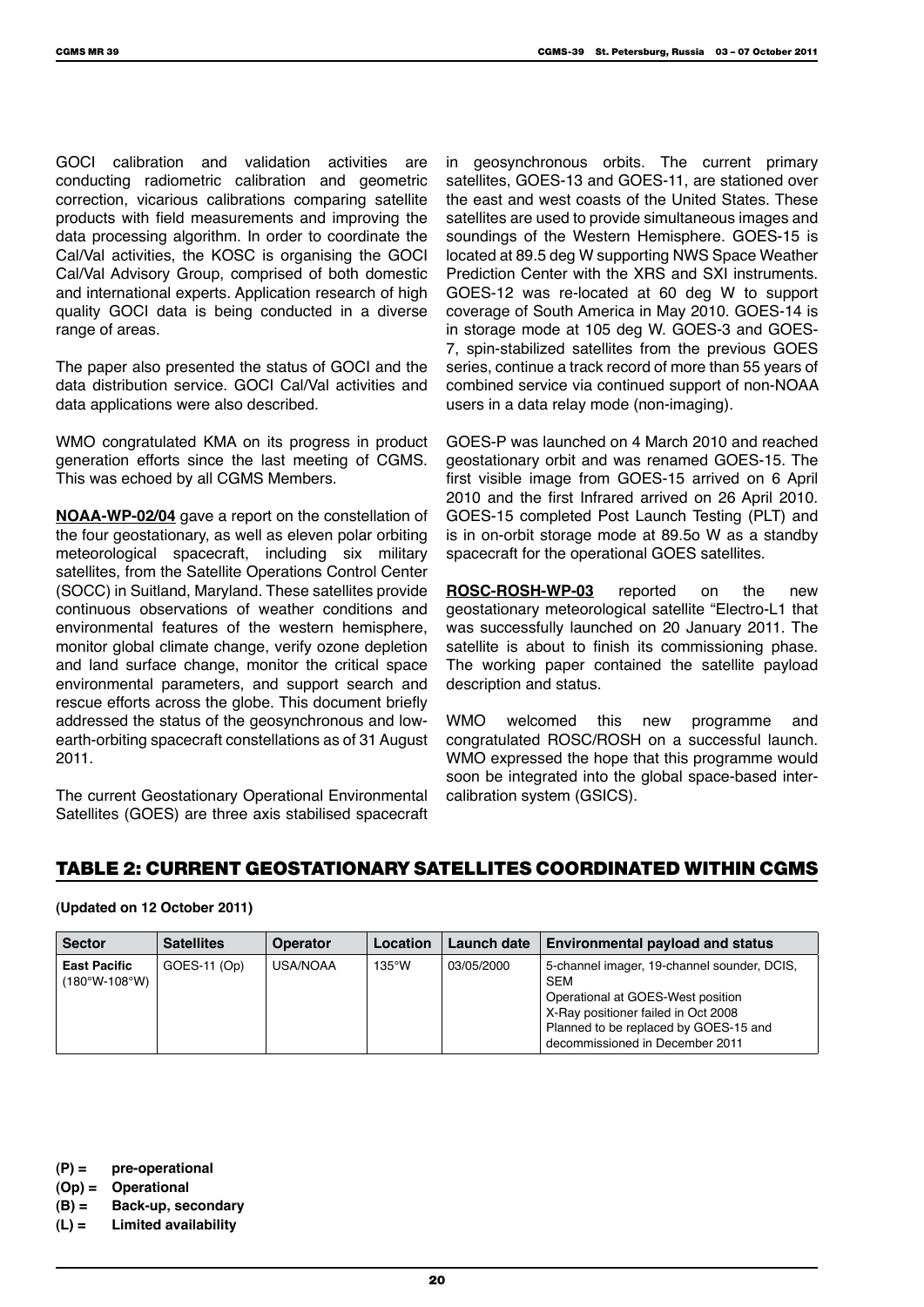| <b>Sector</b>                                          | <b>Satellites</b>                               | <b>Operator</b>                                      | Location       | Launch date | <b>Environmental payload and status</b>                                                                                                                                                        |  |
|--------------------------------------------------------|-------------------------------------------------|------------------------------------------------------|----------------|-------------|------------------------------------------------------------------------------------------------------------------------------------------------------------------------------------------------|--|
| <b>West Atlantic</b><br>$(108°W-36°W)$                 | GOES-14 (B)                                     | <b>USA/NOAA</b>                                      | 104.86°W       | 28/06/2009  | 5-channel imager, 19-channel sounder, DCIS,<br>SEM. SXI<br>In storage. Available for back-up.                                                                                                  |  |
|                                                        | GOES-15 (P)                                     | <b>USA/NOAA</b>                                      | 89.27°W        | 04/03/2010  | In standby mode, Primary SXI and XRS for<br>SWPC.Planned to become GOES-West at<br>135°W in December 2011                                                                                      |  |
|                                                        | GOES-13 (Op)                                    | USA/NOAA                                             | 75 °W          | 24/05/2006  | 5-channel imager, 19-channel sounder, DCIS,<br>SEM, SXI<br>Operational at GOES-East position<br>XRS/EUV instrument had a capacitor failure<br>rendering unit inoperable.                       |  |
|                                                        | GOES-12 (B)                                     | <b>USA/NOAA</b>                                      | 60°W           | 23/07/2001  | 5-channel imager, 19-channel sounder, DCIS,<br><b>SEM</b><br>Supports South America. SXI failed 4/12/2007,<br>X-Ray Positioner failed 4/12/2007. No fuel<br>remaining for inclination control. |  |
| <b>East Atlantic</b><br>$(36°W-36°E)$                  | Meteosat-9 (Op)                                 | <b>EUMETSAT</b>                                      | 0°             | 21/12/2005  | 12-channel SEVIRI imager, GERB, DCS<br>Data disseminated via EUMETCAST and LRIT                                                                                                                |  |
|                                                        | Meteosat-8 (Op)                                 | <b>EUMETSAT</b>                                      | $9.5^{\circ}E$ | 28/08/2002  | Rapid Scanning Service and back-up of<br>Meteosat-9.<br>No Direct broadcast. Dissemination by<br>EUMETCast.                                                                                    |  |
| <b>Indian Ocean</b><br>$(36^{\circ}E - 108^{\circ}E)$  | Meteosat-7 (Op)                                 | <b>EUMETSAT</b>                                      | 57.5°E         | 02/09/1997  | 3-channel imager<br>Dissemination via EUMETCast<br>Indian Ocean Data Coverage (IODC), currently<br>approved until end of 2013                                                                  |  |
|                                                        | Kalpana-1 (Op)<br>(previously<br><b>METSAT)</b> | <b>INDIA</b>                                         | 74°E           | 12/09/2002  | 3-channel VHRR imager, DCS                                                                                                                                                                     |  |
|                                                        | Electro-L N1 (P)                                | Russian<br>Federation /<br>Roshydromet-<br>Roscosmos | 76°E           | 20/01/2011  | In commissioning<br>MSU-GS, HMS, DCS, GeoSAR.<br>Direct broadcast HRIT, LRIT                                                                                                                   |  |
|                                                        | $FY-2D$ (Op)                                    | CHINA/CMA                                            | 86.5°E         | 08/12/2006  | 5-channel improved S-VISSR, SEM, DCS<br>Complements FY-2 at 105°E                                                                                                                              |  |
|                                                        | INSAT-3A (Op)                                   | <b>INDIA</b>                                         | 93.5°E         | 10/04/2003  | Operational since 24/04/03.<br>3-channel VHRR imager, DCS and CCD<br>camera                                                                                                                    |  |
|                                                        | FY-2E (Op)                                      | China/CMA                                            | 105°E          | 23/12/2008  | 5-channel improved VISSR, SEM, DCS.<br>Direct broadcast via LRIT                                                                                                                               |  |
| <b>West Pacific</b><br>$(108^{\circ}E - 180^{\circ}E)$ | FY-2C (B)                                       | CHINA/CMA                                            | 123.5°E        | 19/10/2004  | 5-channel improved S-VISSR, SEM, DCS.<br>Maintained as a back-up since 23 November<br>09.                                                                                                      |  |
|                                                        | COMS-1(Op)                                      | Korea/KMA,<br><b>KORDI</b>                           | 128.2°E        | 26/06/2010  | 5-channel VIS/IR Meteorological Imager (MI),<br>Geost. Ocean Colour Imager (GOCI) Direct<br>Broadcast via HRIT/LRIT                                                                            |  |
|                                                        | Himawari-6 (B)<br>$(MTSAT-1R)$                  | JAPAN/JMA                                            | 140°E          | 26/02/2005  | 5-channel VIS/IR imager, DCS.<br>Supports MTSAT-2 for direct broadcast from<br>140°E                                                                                                           |  |
|                                                        | Himawari-7 (Op)<br>(MTSAT-2)                    | JAPAN/JMA                                            | 145°E          | 18/02/2006  | 5-channel VIS/IR imager, DCS.<br>Operational since July 2010, with data<br>transmitted by MTSAT-1R                                                                                             |  |

- **(P) = pre-operational**
- 
- **(Op) = Operational (B) = Back-up, secondary**
- **(L) = Limited availability**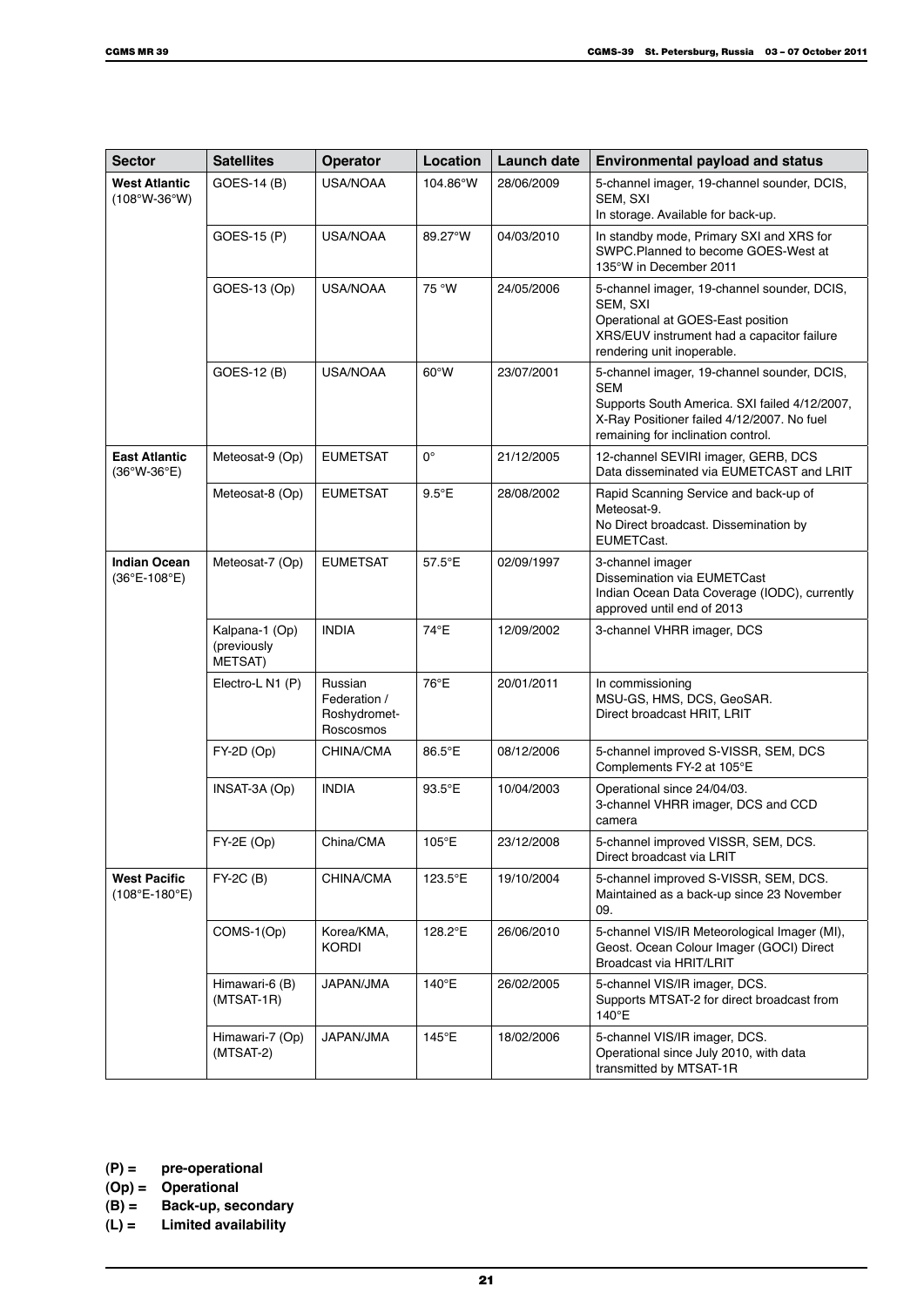### B.3 Research and Development Satellite Systems

**CNSA-WP-01** informed CGMS about the status of the current China National Space Administration Earth Observation missions. Currently, the system is comprised of the FY series satellites, the HY-1B satellite, the HJ-1A&B satellites and the HY-2 satellite. This paper introduced the status of satellites of CNSA in orbit

HY-1 includes HY-1A and HY-1B satellites. The HY-1A satellite, which was launched on 15 May 2002, was designed to monitor ocean colour, sea surface temperature, and sea ice/coastal zone and to detect red tide and pollution events. HY-1A satellite stopped working on 30 March 2004.

The HY-1B satellite, equipped with two payloads: ocean colour and temperature scanner and 4- band CCD imager, was launched on 11 April 2007 for observing ocean colour and sea surface temperature. It can provide daily products for users in different application fields.

The Ocean Dynamics environmental satellite program (HY-2) has been developed since 2007. It has four payloads: Microwave Radar Altimeter, Microwave scatterometer and two Microwave Radiometers. The major target of the HY-2 mission is to monitor and detect marine dynamics status, including ocean surface wind, ocean surface height, the effective wave height, ocean gravity field, ocean circulation, sea surface temperature, and other important parameters for oceanic scientific researches. Furthermore, the HY-2 mission also provides satellite remote sensing information for marine environmental forecasting and global climate change research. HY-2 was launched on 16 September 2011 from Taiyuan Satellite Launching Center. After the launch, the satellite is experiencing a series of in-orbit tests and will be used for major operational applications from the beginning of 2012.

In **ESA-WP-01** CGMS was informed about the status of the current European Space Agency Earth Observation missions. Two of them, MSG and Metop are being carried out in co-operation with EUMETSAT.

The success of the Envisat mission, launched in 2002, is well-established, with a constant increase in user demand for data and services. Today the Envisat mission has exceeded the original foreseen 5 years lifetime and a 3 years extension from 2011 to 2013 has been approved. ERS-2, the second ESA EO mission, launched in 1995, has remained operational for 16 years before being de-orbited in the summer of 2011. Overall the ERS-1 and ERS-2 missions have delivered 20 years of valuable data. PROBA, an experimental ESA satellite, has provided remarkable hyperspectral

data since 2001. The archive contains more than 15,000 products. The Gravity field and steady-state Ocean Circulation Explorer, GOCE, was launched on 17 March 2009. The nominal mission, consisting of 6 uninterrupted global measurement cycles, has been completed. GOCE data are of excellent quality. A new geoid, based on 3 cycles (6 months of data) has been released. The solution based on the full nominal mission data will be available in the fall of 2011. The Soil Moisture and Ocean Salinity mission SMOS was launched on 2 November 2009 and was commissioned in May 2010. SMOS Level 2 data products were released at the end of October 2010. Reprocessed data are available from the cal/val portal since mid-February 2011.

The Cryosat-2 satellite was successfully launched on 8 April 2010 and since then, commissioning and validation activities have taken place. Data was first released to the cal/val teams just after three months. Commissioning activities were completed on 25 October 2010. The release of systematic Cryosat products (Level 1b and 2) to the scientific community is ongoing. Greenland ice sheet and sea ice cover profiles reveal striking features of the Arctic behaviour, which is evolving further. The total volume of ESA EO mission data exceeds 100 Terabytes per year. Finally, problems relating to RFI (radio-frequency interference) have significantly improved over the last year or so.

**JAXA-WP-01** reported on the current status of JAXA's Advanced Land Observing Satellite (ALOS) – "Daichi" and Greenhouse gases Observing SATellite (GOSAT) – "Ibuki". Daichi operations were stopped because of a power generation anomaly in April 2011; however, Sentinel Asia operation is successfully continued by the other Asian dedicated satellites.

Ibuki (GOSAT) operation is going on well. The data delivery is continued by JAXA (level 1) and NIES (level 2 and higher).

JAXA informed CGMS that AMSR-E operations on the NASA Aqua satellite were stopped in early October 2011. JAXA will report on the status of this instrument at the next CGMS.

EUMETSAT thanked JAXA for the successful data availability of GOSAT, which are highly useful for CO2 monitoring.

**NASA-WP-01** summarised the current missions of NASA which currently operates 15 Earth Science missions. All missions are producing data, but several also show signs of aging. Except for SAC-D/Aquarius, recently launched in June 2011, all missions have passed their nominal design life, and are currently in extended operations.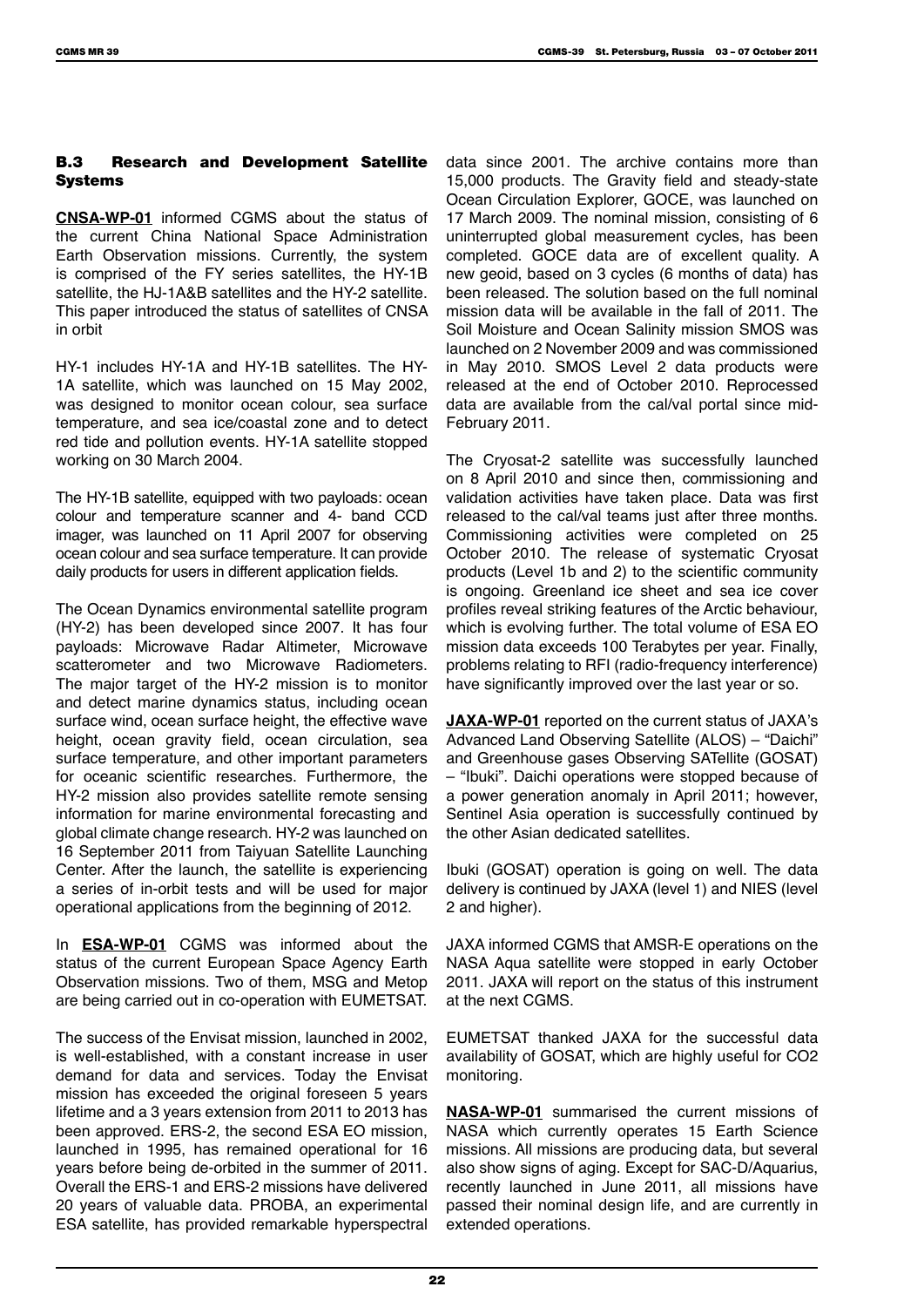Signs of battery aging have been observed in GRACE, CloudSat, and SORCE, all of which require intensive battery management and duty-cycling of instruments, which can reduce both quality and spatial/temporal coverage of the datasets. Aging mechanisms on the Aura TES instrument have restricted spatial coverage. Instruments with reduced capability are the Landsat-7 ETM+ (failed Scan Line Corrector), QuikSCAT's SeaWinds (antenna no longer rotates so that the data are used primarily to cross-calibrate with other on-orbit scatterometers), Terra's ASTER (SWIR module is no longer functional), and Aqua AMSU (Channel 4 has failed). Instruments that no longer provide data are TRMM's CERES, Jason's TRSR, Aqua's HSB, and Aura's HIRDLS. All other sensors are fully functional and are producing standard products that meet or exceed specifications.

The paper also presented a summary table for Frequency of Earth Science Missions Debris Avoidance Manoeuvres, a table on the Current NASA Missions and a table on the NASA-developed Instruments on non-NASA Missions. The Frequency of Earth Science Missions Debris Avoidance Manoeuvres has increased significantly between 2004 and 2010.

NASA provided positive news on the status of AQUARIUS. NASA and ESA have a joint Cal/Val Working Group, which is looking at joint activities using SMOS data.

WMO extended its appreciation to the R & D Agencies for their contributions to WMO programmes and underlined the importance of real time data access to R & D missions for operational meteorological applications.

# Table 3: Current R & D satellites discussed within CGMS

**Sorted by launch date.**

| <b>Satellites</b>                | <b>Space</b><br><b>Agency</b>         | <b>Equator</b><br><b>Crossing</b><br>Time $+$<br><b>Altitude</b> | Launch<br>date | <b>Instruments</b>                                                                                                     | Status, applications and other<br>information                                                                                                                                                          |
|----------------------------------|---------------------------------------|------------------------------------------------------------------|----------------|------------------------------------------------------------------------------------------------------------------------|--------------------------------------------------------------------------------------------------------------------------------------------------------------------------------------------------------|
| Orbview-2<br>(former<br>SeaStar) | Geoeye<br>(partnership)<br>with NASA) | 12:00(D)<br>780 km                                               | 01/08/1997     | - SeaWiFs (Sea-Viewing<br>Wide Field-of-view<br>Sensor)                                                                | 8-channel imager for ocean colour, vegetation<br>and aerosols. Operated by GeoEye company<br>under data-buy contract with US agencies.                                                                 |
| <b>TRMM</b>                      | NASA/<br><b>JAXA</b>                  | non-sun-<br>synchronous<br>$(35^\circ$ incl)<br>402 km           | 28/11/1997     | - PR (Precipitation<br>Radar)<br>- TMI (TRMM MW<br>Imager)<br>- CERES<br>- VIRS<br>- LIS (Lightning Imaging<br>Sensor) | Measures tropical rainfall/precipitation and<br>radiation energy<br>Precipitation Radar (PR) provided by JAXA<br>Satellite bus and other instruments provided<br>by NASA<br>CERES no longer functional |
| Landsat-7                        | <b>NASA</b>                           | 10:05(D)<br>705 km                                               | 15/04/1999     | - ETM+ (Enhanced<br><b>Thematic Mapper Plus)</b>                                                                       | Well-calibrated, multispectral, moderate<br>resolution, substantially cloud-free, sunlit digital<br>images of the Earth's continental and coastal<br>areas and selected coral reefs                    |
| Terra                            | <b>NASA</b>                           | 10:30(D)<br>705 km                                               | 18/12/1999     | - CERES<br>- MISR<br>- MODIS<br>- MOPITT<br>- ASTER                                                                    | Measurement of Earth' climate system,<br>atmosphere, land, oceans and interactions with<br>solar radiation                                                                                             |
| <b>ACRIMSAT</b>                  | <b>NASA</b>                           | 10:50(D)<br>720 km                                               | 20/12/1999     | - ACRIM <sub>3</sub>                                                                                                   | (Active Cavity Radiometer Irradiance Monitor<br>Satellite)<br>Measures total solar irradiance                                                                                                          |
| NMP EO-1                         | <b>NASA</b>                           | 10:01(D)<br>705 km                                               | 21/11/2000     | - Advanced Land Imager<br>- Hyperion<br>- LAC (atmospheric<br>corrector)                                               | (New Millennium Program Earth Observing-1)<br>Demonstrates and validates advanced<br>technology instruments (multi and<br>hyperspectral), spacecraft systems, and<br>mission concepts in flight        |
| <b>PROBA</b>                     | <b>ESA</b>                            | 10:30(D)<br>615 km                                               | 22/10/2001     | - CHRIS                                                                                                                | Drifting orbit.<br>Technology experiment.<br>AO Science mission since 2001.                                                                                                                            |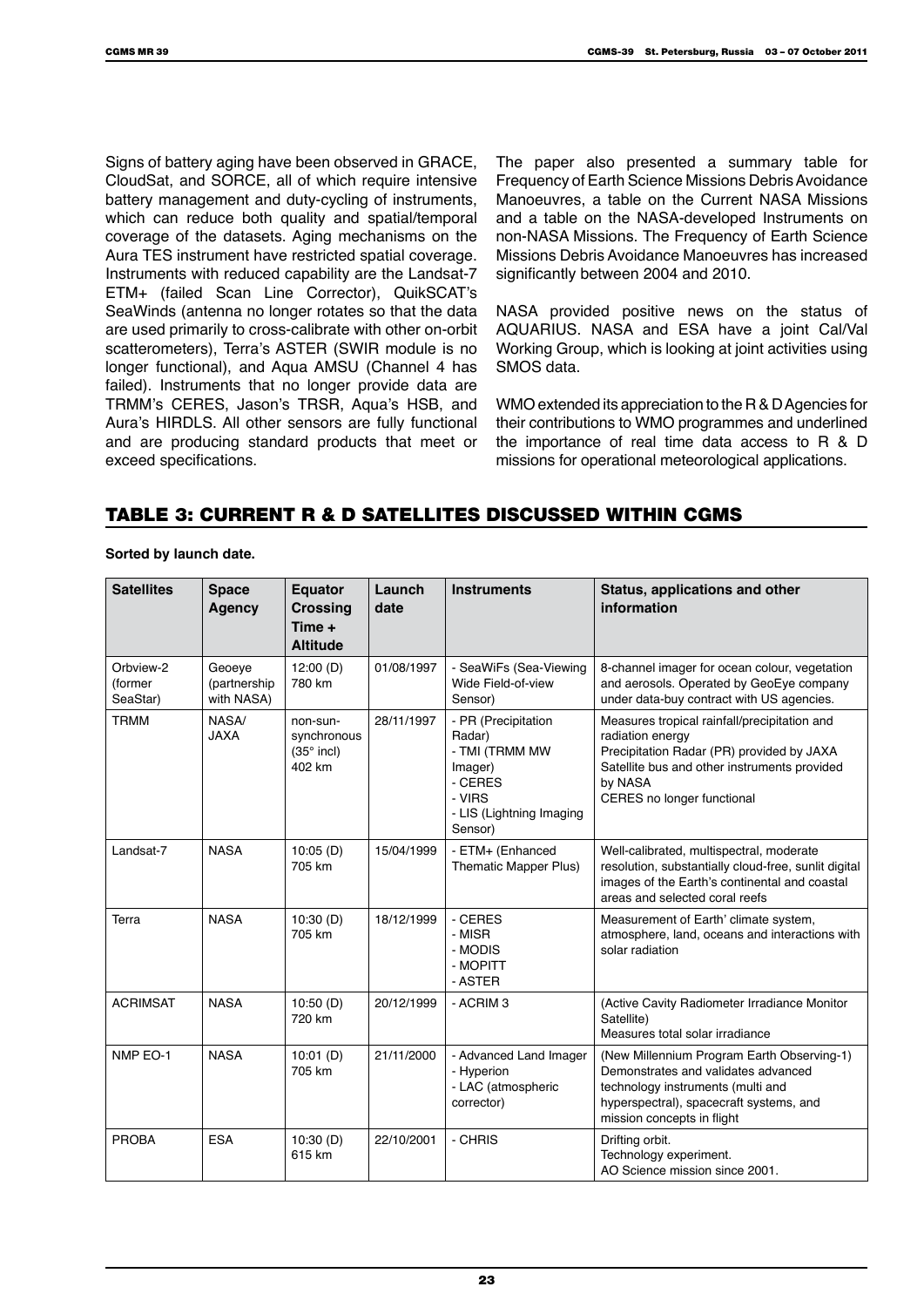| <b>Satellites</b> | <b>Space</b><br><b>Agency</b> | <b>Equator</b><br><b>Crossing</b><br>Time $+$<br><b>Altitude</b> | Launch<br>date | <b>Instruments</b>                                                                                                                                                                                   | Status, applications and other<br>information                                                                                                                                                                                                                                                                                                                                                                                                                                                                                   |
|-------------------|-------------------------------|------------------------------------------------------------------|----------------|------------------------------------------------------------------------------------------------------------------------------------------------------------------------------------------------------|---------------------------------------------------------------------------------------------------------------------------------------------------------------------------------------------------------------------------------------------------------------------------------------------------------------------------------------------------------------------------------------------------------------------------------------------------------------------------------------------------------------------------------|
| Jason-1           | NASA/<br><b>CNES</b>          | non-sun-<br>synchronous<br>$(66°$ incl)<br>1336 km               | 07/12/2001     | - LRA (Laser<br>retroreflector array)<br>- Poseidon2 (solid state<br>radar altimeter)<br>- DORIS receiver<br>- Jason Microwave<br>Radiometer<br>- BlackJack GPS<br>Receiver                          | Ocean surface topography follow-on mission to<br>TOPEX/Poseidon.<br>Monitors global ocean circulation for global<br>climate prediction                                                                                                                                                                                                                                                                                                                                                                                          |
| <b>ENVISAT</b>    | <b>ESA</b>                    | 10:00(D)<br>800 km                                               | 01/03/2002     | - ASAR, RA-2<br>- AATSR<br>- MERIS<br>- GOMOS<br>- MIPAS<br>- MWR<br>- SCHIAMACHY                                                                                                                    | MIPAS is operated at 80% of its duty cycle.<br>GOMOS performs regularly with reduced<br>azimuth range since 29 august 2005.<br>RA-2: loss of secondary frequency (in S-band)<br>in Jan 2008, compensated with on-ground<br>ionospheric corrections.<br>ENVISAT orbit modified in Oct. 2010 (new<br>altitude, new repeat cycle) to allow the<br>operations to be extended to 2013. All scientific<br>and operational applications have been<br>maintained after the orbital change, with the<br>exception of SAR Interferometry. |
| <b>GRACE</b>      | <b>NASA/DLR</b>               | non-sun-<br>synchronous<br>$(89°$ incl)<br>485 km                | 17/03/2002     | - Star Camera Assembly<br>- BlackJack GPS<br>Receiver<br>- Instruments<br>Processing Unit<br>- Laser Retro-Reflector<br>Assembly<br>- K-Band Ranging<br>Instruments<br>- SuperSTAR<br>Accelerometers | (Gravity Recovery and Climate Experiment)<br>Accurate global and high-resolution<br>determination of static and time-variable<br>components of Earth's gravity field.<br>Measurement of:<br>- Gravitational field<br>- GPS atmospheric and ionospheric limb<br>sounding                                                                                                                                                                                                                                                         |
| Aqua              | <b>NASA</b>                   | 13:30(A)<br>705 km                                               | 04/05/2002     | - AMSR-E<br>- AIRS<br>- HSB<br>- AMSU-A<br>- CERES<br>- MODIS                                                                                                                                        | Collects data on Earth's water cycle, precise<br>atmospheric, land and oceanic measurements,<br>and interaction with solar radiation. AMSR-E<br>provided by JAXA. Stopped operations in<br>October 2011<br>HSB provided by INPE (no longer functional)                                                                                                                                                                                                                                                                          |
| <b>SORCE</b>      | <b>NASA</b>                   | non-sun-<br>synchronous<br>$(40^\circ$ incl)<br>640 km           | 25/01/2003     | - XPS (Extreme<br>Ultraviolet (XUV)<br>Photometer System)<br>- TIM (Total Irradiance<br>Monitor)<br>- SIM (Spectral<br>Irradiance Monitor A&B)                                                       | (Solar Radiation and Climate Experiment)<br>Provides total solar irradiance measurements<br>and full solar spectral irradiance<br>measurements.<br>Continuation of ACRIMSAT total solar<br>irradiance measurements.<br>- SOLSTICE (Solar Stellar Irradiance<br>Comparison Experiment A&B)                                                                                                                                                                                                                                       |
| Resourcesat-1     | <b>ISRO</b>                   | 10:30(D)<br>817 km                                               | $Oct-03$       | - AWIFS                                                                                                                                                                                              | Land monitoring<br>4-channel camera                                                                                                                                                                                                                                                                                                                                                                                                                                                                                             |
| Aura              | <b>NASA</b>                   | 13:45(A)<br>705 km                                               | 15/07/2004     | - HIRDLS,<br>- MLS (Microwave Limb<br>Sounder)<br>- OMI (Ozone Monitoring<br>Instrument)<br>$-$ TES                                                                                                  | Comprehensive measurements of atmospheric<br>chemistry and trace gasses:<br>HIRDLS = High Resolution Dynamic Limb<br>Sounder (IR)<br>TES = Tropospheric Emission Spectrometer                                                                                                                                                                                                                                                                                                                                                   |
| <b>PARASOL</b>    | <b>CNES</b>                   | 13:32 (A)<br>705 km                                              | 18/12/2004     | - POLDER                                                                                                                                                                                             | Characterisation of clouds and aerosols<br>microphysical and radiative properties. Data<br>can be accessed for level 1 from CNES and for<br>level 2 and more from Icare                                                                                                                                                                                                                                                                                                                                                         |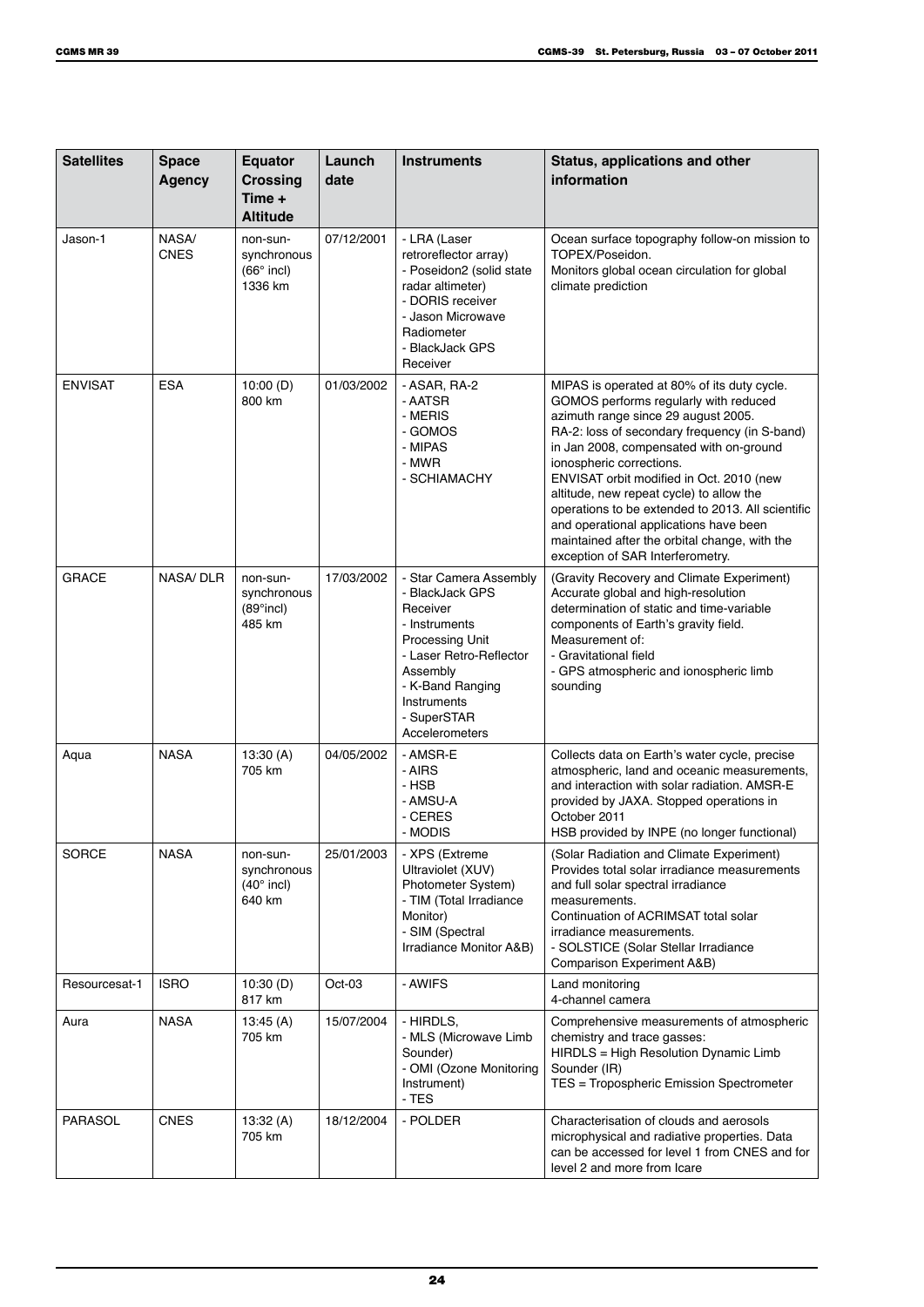| <b>Satellites</b>       | <b>Space</b><br><b>Agency</b>                              | <b>Equator</b><br><b>Crossing</b><br>Time $+$<br><b>Altitude</b> | Launch<br>date | <b>Instruments</b>                                                                                                                                                                              | Status, applications and other<br>information                                                                                |
|-------------------------|------------------------------------------------------------|------------------------------------------------------------------|----------------|-------------------------------------------------------------------------------------------------------------------------------------------------------------------------------------------------|------------------------------------------------------------------------------------------------------------------------------|
| Cartosat-1              | <b>ISRO</b>                                                | 10:30(D)<br>618 km                                               | May-05         | - Carto-dem                                                                                                                                                                                     | High resolution stereo imagery<br>2 Panchromatic cameras                                                                     |
| <b>CALIPSO</b>          | NASA/<br><b>CNES</b>                                       | 13:30(A)<br>705 km                                               | 28/04/2006     | - CALIOP<br>- WFC<br>- IIR                                                                                                                                                                      | (Cloud-Aerosol Lidar and Infrared Pathfinder<br>Satellite Observations for climate predictions)                              |
| CloudSat                | NASA/ CSA                                                  | 13:30 (A)<br>705 km                                              | 28/04/2006     | - CPR (Cloud Profiling<br>Radar)                                                                                                                                                                | Global cloud properties (applications: air<br>quality, aviation safety, disaster management,<br>energy and water management) |
| Resurs-DK               | Roscosmos                                                  | 360-690 km<br>$(70.4^{\circ}$ incl)                              | 15/06/2006     |                                                                                                                                                                                                 | Land Observing satellite                                                                                                     |
| HY-1B                   | <b>CNSA</b>                                                | 10:30(D)<br>798 km                                               | Apr-07         | - 4-band CCD Camera<br>- Ocean Colour and<br>Temperature Scanner<br>(OCTS)                                                                                                                      | Ocean monitoring                                                                                                             |
| HJ-1A                   | <b>CNSA</b>                                                | 10:30(D)<br>650 km                                               | 06/09/2008     | CCD camera,<br>Hyperspectral camera                                                                                                                                                             | Land, resource and environment monitoring                                                                                    |
| $HJ-1B$                 | <b>CNSA</b>                                                | 10:30(D)<br>650 km                                               | 06/09/2008     | CCD camera, IR camera                                                                                                                                                                           | Land resource and environment monitoring                                                                                     |
| <b>GOSAT</b><br>(IBUKI) | <b>JAXA &amp;</b><br>Japan's<br>Ministry of<br>Environment | 13:00(D)<br>666km                                                | 23/01/2009     | TANSO/FTS, TANSO/<br>CAI                                                                                                                                                                        | Greenhouse Gases Observing Satellite<br>monitoring the distribution of the density of<br>carbon dioxide                      |
| <b>GOCE</b>             | <b>ESA</b>                                                 | 06:00 (A)<br>260 km                                              | 17/03/2009     | <b>Electrostatic Gravity</b><br>Gradiometer<br>Satellite-to-Satellite<br><b>Tracking Instrument</b>                                                                                             | (Gravity field and Ocean steady-state<br><b>Circulation Explorer)</b>                                                        |
| Oceansat-2              | <b>ISRO</b>                                                | 12:00am (D)<br>720 km                                            | 23/09/2009     | OCM, ROSA,<br>Scatterometer                                                                                                                                                                     | ocean colour, Radio-occultation, ocean surface<br>wind                                                                       |
| <b>SMOS</b>             | <b>ESA</b>                                                 | 06:00(A)<br>755 km                                               | 02/11/2009     | <b>MIRAS</b> (Microwave<br>Imaging Radiometer<br>using Aperture<br>Synthesis)                                                                                                                   | L-band radiometer for Salinity & Soil Moisture<br>observation                                                                |
| CRYOSAT-2               | <b>ESA</b>                                                 | 717 km<br>$(92°$ incl)                                           | 08/04/2010     | SIRAL (SAR<br>Interferometric Radar<br>Altimeter) + DORIS                                                                                                                                       | Polar ice monitoring                                                                                                         |
| Resourcesat-2           | <b>ISRO</b>                                                | 10:30(D)<br>817 km                                               | 20/04/2011     | <b>AWIFS</b>                                                                                                                                                                                    | Land monitoring 4-channel camera                                                                                             |
| SAC-D<br>Aquarius       | CONAE /<br><b>NASA</b>                                     | 18:00 $(A)$<br>657 km                                            | 10/06/2011     | L-band Radiometer and<br>Scatterometer,<br>HSC, MWR, NIRST,<br>ROSA, Carmen-I,<br>SODAD                                                                                                         | Sea surface salinity<br>Soil temperature, atmospheric sounding, space<br>environment                                         |
| HY-2A                   | CNSA,<br>NSOAS                                             | 06:00(D)<br>964 km                                               | 16/08/2011     | Altimeter, MW<br>radiometer,<br>Scatterometer                                                                                                                                                   | Ocean monitoring                                                                                                             |
| Megha-<br>Tropiques     | ISRO+<br><b>CNES</b>                                       | Non sun-<br>synchronous                                          | 12/10/2011     | <b>MADRAS</b> (microwave<br>imager), SAPHIR (183<br>GHz humidity microwave<br>sounder), SCARAB<br>(outgoing radiative flux<br>at TOA), ROSA (Radio<br>Occultation Sounder of<br>the Atmosphere) | Monitoring convective systems, water cycle<br>and energy budget in tropical atmosphere                                       |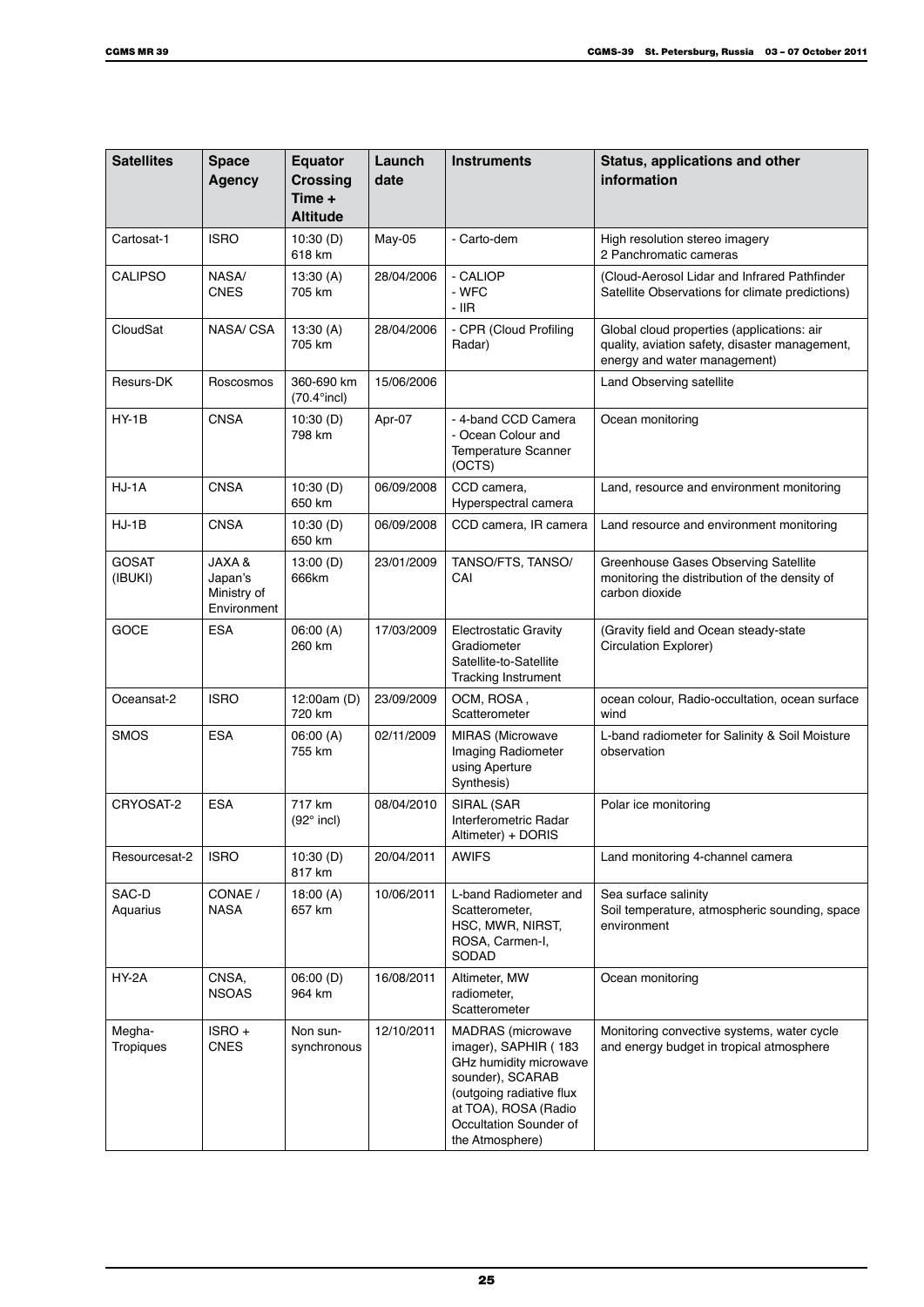### B.4 Other LEO Satellites

**NOAA-WP-03** informed CGMS on how the NOAA manages a constellation of four geostationary and eleven polar orbiting meteorological spacecraft, including six military satellites, from the Satellite Operations Control Centre (SOCC) in Suitland, Maryland.

The collection of precise measurements of sea surface height is essential for ocean climatology and ocean weather applications. Ocean climatology includes global sea-level rise, a key indicator of climate change, decadal variability in the ocean, seasonal/ inter-annual variability, and coastal variability and its impact on ecosystems. Ocean weather involves operational oceanography, surface wave forecasting and evaluation, and hurricane intensity forecasting.

Research satellites, TOPEX/Poseidon and Jason-1, have been instrumental in providing sea surface height measurements necessary for ocean modelling, forecasting El Niño/La Niña events, and hurricane intensity prediction. The currently operational satellite OSTM/Jason-2 launched in June 2008 maintains data measurements continuity.

The Jason-3 mission will ensure the continuity of the 20 plus year data record. Jason-3 is a joint U.S. and European mission. The current launch readiness date of Jason-3 is 2014.

This paper also presented the operational Jason-2 mission status and an overview of NOAA activities performed to support the Jason-2 mission and plans for the Jason-3 mission.

#### B.5 Spacecraft Anomalies from Solar and other Events

**EUM-WP-05** provided an updated report on all anomalies attributed to solar events that had been detected on EUMETSAT in-orbit satellites (i.e. Metosat-6, -7, -8 and -9 and Metop-A) from 1 July 10 until 30 June 11.

**NOAA-WP-05** provided an example of a new space weather product under development, the progression and prediction of the solar cycle, a summary of recent significant space weather events, including energetic electron activity, and a description of how NOAA GOES data are used for satellite anomaly assessment. The new product is one that will serve customers, such as the satellite industry and those who depend on conditions in the space environment that affect satellites used for communication, navigation, and other daily activities. Predictions are given for the year and magnitude of Solar Cycle 24 maximum.

The consensus prediction is that the new cycle will be smaller than recent cycles and reach maximum in May 2013. This prediction, of great importance for planning activities affected by solar activity, will be updated as needed. Information was provided that shows space weather activity increasing during August 2009 through July 2010 emerging from the recent solar minimum. While it is typical for energetic electron fluxes to increase during the declining phase of the solar cycle as recurrent coronal holes produce regular intervals of high-speed solar wind that interacts with the geomagnetic field, we are still observing intervals of high electron fluxes. Electron fluxes reached high levels on 46% of days during the last five months of the period. Finally, NOAA described how the GOES data were used to characterise the space weather environment during the Galaxy 15 anomaly.

**WMO-WP-01** provided a report from the Inter-Programme Coordination Team on Space Weather (ICTSW). WMO reported that the sixteenth World Meteorological Congress (Cg-XVI) had noted that a coordinated effort by WMO Members was needed to address the observing and service requirements to protect against the global hazards of Space Weather. It had invited the WMO Space Programme, in coordination with the ICTSW and with the relevant technical commissions (CBS and CAeM), to develop near-term and far-term action plans, including education and training, and to work with the WMO Regional Associations to implement a coordinated strategy for Space Weather. The ICTSW is now an active team within WMO with the goal of facilitating international coordination of space weather observations, products, and services. This goal is achieved by increasing global awareness of space weather impacts, advocating for improved observations, coordinating data and services, creating partnerships to share responsibilities, and encouraging research.

Current ICTSW activities include documenting space weather observing requirements, identifying high-priority gaps, and delivering coordinated information on products and services delivered by space weather centres around the globe on a WMO-sponsored web portal. Long-term goals include encouraging the high-level coordination of satellite-based assets for space weather to ensure that high-priority gaps are addressed in a cost-effective manner through shared capabilities, and supporting data exchange and dissemination through the WMO Information System. CGMS satellite operators are encouraged to work with the ICTSW to coordinate the planning and utilization of space weather observations.

CGMS acknowledged the relevance of Space Weather activities for its Members not only because CGMS members' satellites are affected by space weather events, but also because of the contribution of CGMS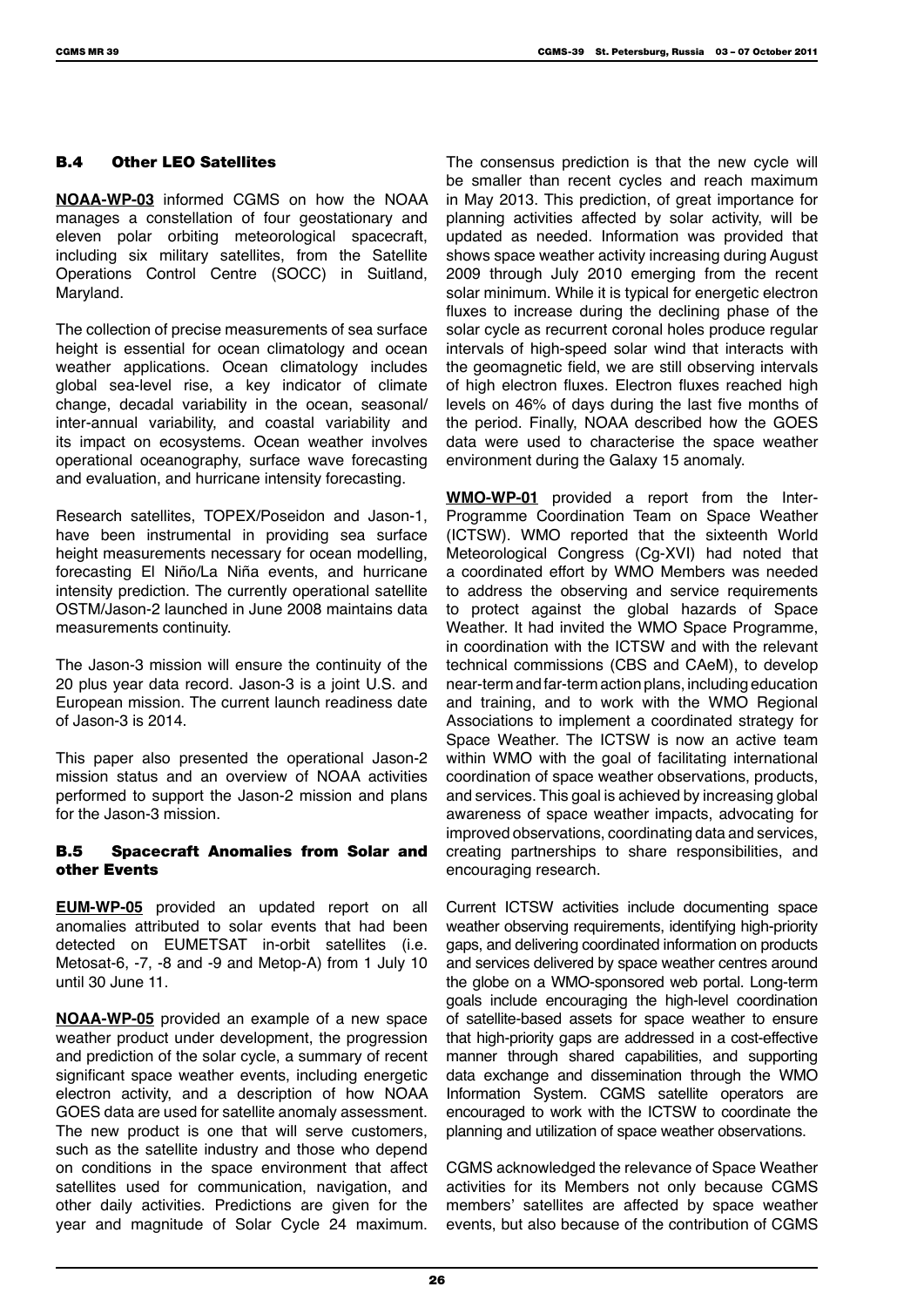members to space weather observations and warning services. It was agreed to replace Permanent Action 02 (CGMS Members to report on spacecraft anomalies from solar events at CGMS meetings) by a broader action encompassing the impact of space weather events on spacecraft as well as space weather observations and warning services. Furthermore, CGMS gave an action to WMO, through the ICTSW, to develop a template in order to facilitate harmonised reporting on spacecraft anomalies due to space weather.

The Chairman indicated that there were two aspects in this discussion:

- The impact of space weather;
- Space weather services and related observation requirements.

WMO agreed to investigate how the existing ISES products could be documented and how ISES centres might be recognised as data centres within the WIS.

The Chairman invited other agencies to report on space weather activities in future meetings of CGMS. Experience from CGMS members should be shared and these contributions should be considered by WMO for integration as part of operational services, included in the WIS.

CGMS agreed that for future meetings, Agenda item B.5 would be split into a) Space Weather, and b) space debris.

**Permanent Action 02: CGMS Members to report to CGMS plenary on their activities and plans related to space weather including: (i) impact of solar events and space radiation on satellites, protective measures, (ii) space weather observations, and (iii) space weather warning services.**

**Action 39.01: Interested CGMS members to contact NOAA for assistance in obtaining conjunction warning support from the U.S. Joint Space Operations Center (JSpOC). Deadline: CGMS-40**

**Action 39.02: WMO, through ICTSW, to propose a template in advance of CGMS-40 in order to facilitate harmonised reporting on spacecraft anomalies related to space weather. Deadline: 1 May 2012**

**EUM-WP-12** reported on EUMETSAT activities on Space Debris mitigation and Collision Avoidance measures.

The paper, after giving some information about the EUMETSAT general activities on Space Debris mitigation, also provided a more detailed report on the Meteosat-6 re-orbiting and on the 1st Collision Avoidance manoeuvre executed with Metop-A on 1 May 2011.

**NOAA-WP-06** informed CGMS that NOAA actively engages in space debris and collision avoidance mitigation activities from early design and acquisition through to operations and end-of-mission disposal operations. NOAA implements international outer space treaties and related U.S. best practices for all design and on-orbit flight safety activities. NOAA subject matter experts participated as working group members for a U.S. Government-wide task to implement the August 2010 National Space Policy. As necessary, NOAA continues to assist EUMETSAT's operational interface with the U.S. Strategic Command's Joint Space Operations Center (JSpOC) for real-time exchange of collision avoidance information. NOAA offers similar assistance to other CGMS members if desired.

The Chairman reported that ESA has conducted an activity on space situational awareness since its Ministerial Council of 2008. In future there would be a coordinated European contribution in this area.

**EUM-WP-24** described tools to monitor EUMETSAT's operational instruments for both the geostationary Meteosat and polar-orbiting Metop satellites. These include various instrument monitoring systems which allow operators to check their housekeeping and calibration parameters. These are complemented by the Global Space-based Inter-Calibration System (GSICS) bias monitoring, which is currently being developed to allow operators and users to examine the results of comparisons with reference instruments in order to assess and correct the instruments' calibration.

EUMETSAT's operational instruments performed well during the period 2010-2011, with only minor anomalies, which are reported. In addition to the degradation of the IR13.4 channel of Meteosat-9/SEVIRI, due to a buildup of ice contamination, its IR3.9 channel is developing a small bias, the cause of which is unknown. Also, a correction has been developed for the small inter-pixel calibration bias in Metop-A/IASI.

Plans for monitoring instruments on future EUMETSAT mission were also outlined in the working paper.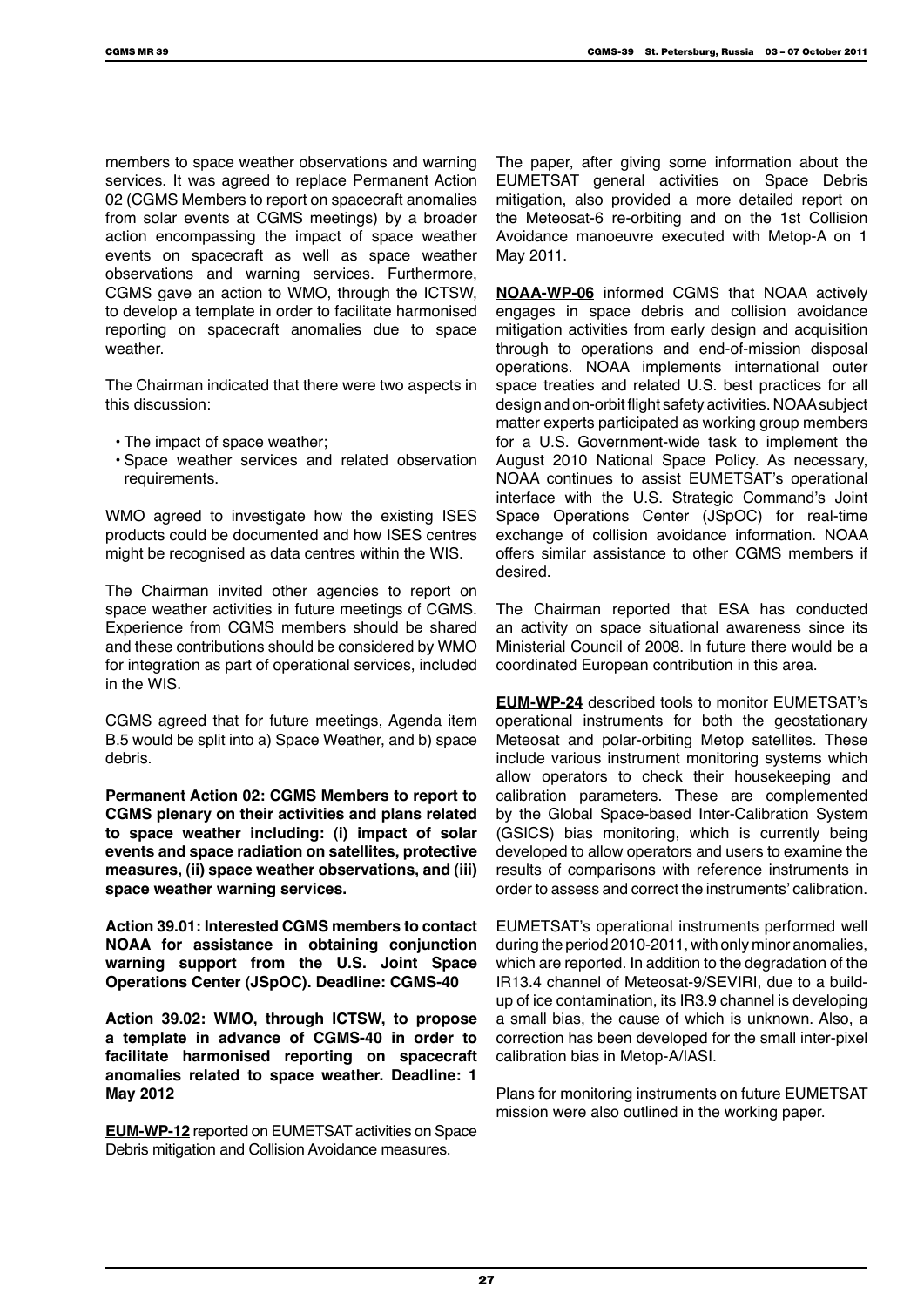# C. REPORT ON FUTURE SATELLITE SYSTEMS

### C.1 Future Polar-Orbiting Meteorological Satellite Systems

**CMA-WP-05** informed CGMS that the follow-on FY-3 series of satellites contains at least four spacecraft models: FY-3C/D/E/F. The instrument payloads will be modified, either to replace the old instrument models with more advanced ones, or for additional measurements that require new instruments to be put on board. New instruments include the HIRAS that replaces IRAS for vertical air sounding, the WindRAD for sea winds, and the GAS for greenhouse gases absorption measurement. CMA plans to maintain two FY-3 spacecraft operational in orbit (morning and afternoon orbits). The planned schedule for flying the instruments on future spacecraft guarantees the measurement of each instrument to be taken on a daily basis.

CGMS welcomed the development and implementation of the high Resolution IR Sounder on board future CMA polar-orbiting satellites.

**EUM-WP-06** described the status of preparations for the launch of the EPS Metop-B satellite, foreseen for May-June 2012. Preparation activities include the satellite assembly integration and test (AIT), launch and early operations phase (LEOP) and launcher procurement, ground segment upgrades, system integration and verification and validation (V&V) and operational preparations.

Metop-A and B will be operated in parallel and new products will be made available in due course.

**EUM-WP-07** presented the status of the Preparatory Programme for the EPS Second Generation (EPS-SG), currently in Phase A development.

The roadmap for approval of the Programme at EUMETSAT and ESA has been consolidated, and interactions with the International and European National Partners has intensified in order to negotiate the necessary draft cooperation agreements.

ESA industrial competitive studies, started in January 2011 and addressing Phase A and Phase B1, are running for completion in late 2012. The ESA Phase A Preliminary Concept Reviews (PCR) were held in July 2011, consolidating the main trade-offs and thus focusing the work in the remaining part of the Phase A, which will be closed by the Space Segment Preliminary Requirements Reviews (PRR) in spring 2012, after the EPS System level Preliminary Requirements Review planned to be held in January-February 2012.

The 3rd Post-EPS User Consultation Workshop was held in Darmstadt on 29-30 September 2011. The presentations of the workshop are now accessible via the EUMETSAT web page using the link below:

http://www.eumetsat.int/Home/Main/Satellites/EPS-SG/Resources/index.htm?l=en

The major decision expected at EUMETSAT level is the approval of the EPS-SG Space Segment scope and Payload Complement in early 2012, to be used as a baseline for the ESA Metop-SG Development Programme to be approved at the ESA Ministerial Council at the end of 2012 (ESA C-MIN-12). This roadmap was approved at a special EUMETSAT Council on 5 October 2011. The same Council also approved the opening of the EPS-SG Preparatory Programme (Phase-B).

**NOAA-WP-07** discussed its future polar-orbiting environmental satellite system. NOAA addressed the current operational system. Information was provided on the international polar-orbiting satellite program coordination between EUMETSAT and NOAA. The goal of this cooperation is to provide continuity of measurements from polar orbits, cost sharing, and improved forecast and monitoring capabilities through the introduction of new technologies. An agreement is in place between NOAA and EUMETSAT on the Initial Joint Polar-orbiting Operational Satellite System (IJPS). This program will include two series of independent, but coordinated NOAA and EUMETSAT satellites, exchange of instruments and global data, cooperation in algorithm development, and plans for real-time direct broadcast. The document also discussed the development and implementation plans for JPSS. Spacecraft will be launched into an orbital plane to provide significantly improved operational capabilities and benefits to satisfy the critical civil and national security requirements for space-based, remotely sensed environmental data. The advanced technology visible, infrared, and microwave imagers and sounders that are being developed will deliver higher spatial and resolution atmospheric, oceanic, terrestrial, and solargeophysical data enabling more accurate short-term weather forecasts and significantly improved long range numerical weather forecasts as well as serving the data continuity requirements for improved global climate change assessment and prediction. The program is on the path to creating a high performance, polar-orbiting satellite system that will be more responsive to user requirements and provide sustained, space-based measurements as a cornerstone of an Integrated Global Observing System. These activities represent a sound beginning for achieving the planned national and international operational satellite programs that will ensure continuous support to a variety of users. The NPP launch is planned on 27 October 2011. NPP is the first of a new generation of US polar-orbiting meteorological satellites, and the launch event will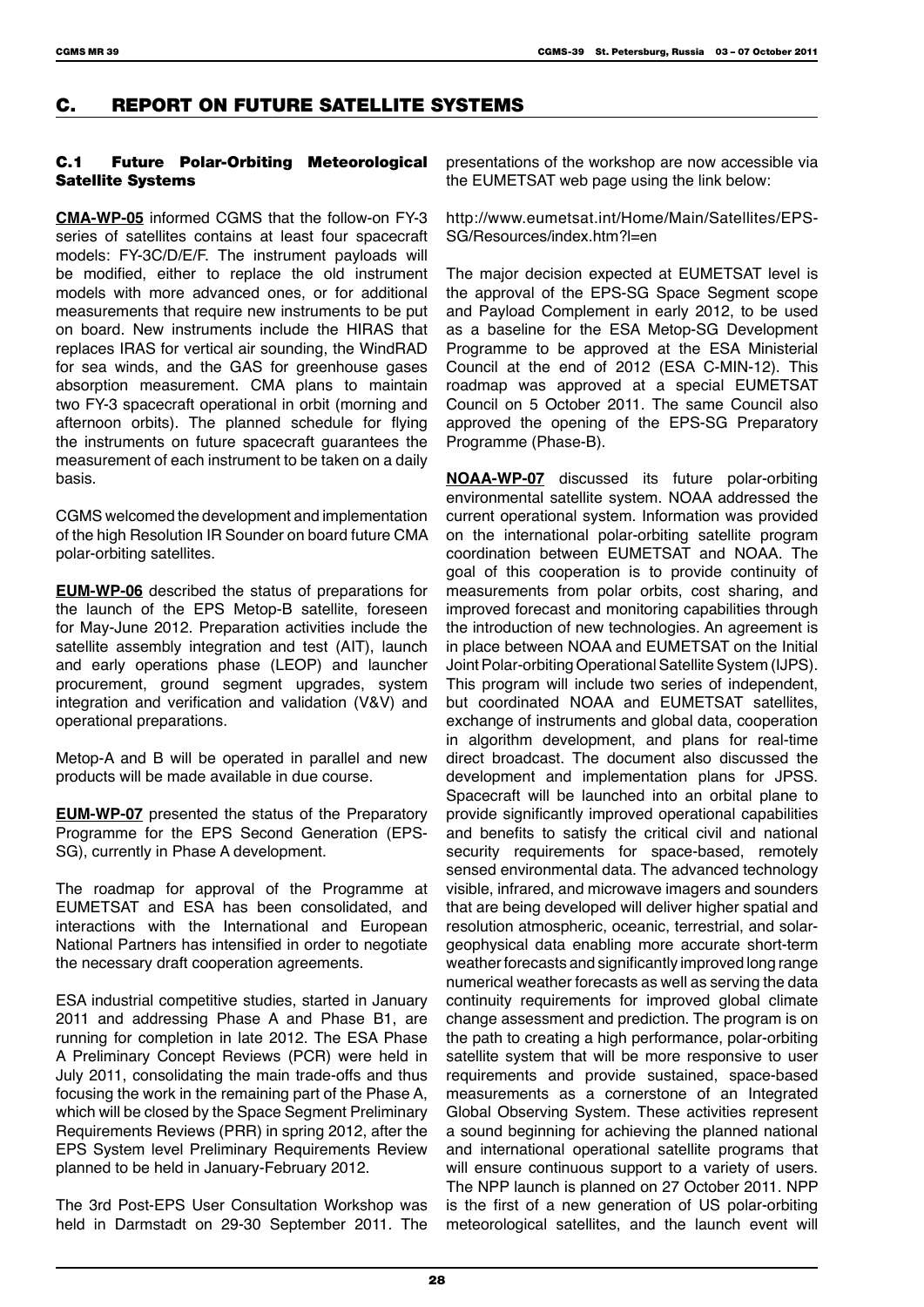provide an opportunity learn more about the NPP mission and its importance for NOAA and EUMETSAT users. There will also be a live transmission of the launch from Vandenberg Air Force Base, in California.

**ROSC/ROSH-WP-04** gave information on the Russian polar-orbiting satellite system. It consists of three hydrometeorological and oceanographic satellites. The payload of the meteorological Meteor-M2 and oceanographical Meteor-M3 satellites were described in the document.

The Meteor-M2 is about to be launched in 2012. The oceanographical satellite Meteor-M3 is scheduled for 2015. The development of a New Generation Satellite Constellation Meteor-MP has been started in 2011. The Meteor-MP satellite constellation will comprise of 3 satellites: two meteorological and one oceanographical satellite. The Meteor-MP payload will be basically similar to that of Meteor-M, but with improved performance characteristics. The launch of the first Meteor-MP series satellite is scheduled for 2016.

WMO expressed its appreciation for these ambitious programmes and queried the Equator Crossing Time (ECT) of these satellites.

ROSHYDROMET responded that the Meteor-M2 ECT will be 09:30 and that of Meteor-M3 ECT will be 16:30.

IOC highlighted the importance of the scatterometer planned on Meteor-M3 and invited ROSC/ROSH to participate in JCOMM activities. This was welcomed by ROSC/ROSH.

### Table 4: Future Polar-Orbiting Satellites Coordinated within CGMS

| Orbit type                                                        | <b>Satellites</b>                                | <b>Operator</b>                                      | <b>ECT</b><br><b>Ascending</b><br><b>Node</b> | <b>Mean</b><br><b>Altitude</b> | Launch<br>date | Instrument payload and status                                                                              |
|-------------------------------------------------------------------|--------------------------------------------------|------------------------------------------------------|-----------------------------------------------|--------------------------------|----------------|------------------------------------------------------------------------------------------------------------|
| <b>Sun-synchronous</b><br>"Afternoon" orbit<br><b>ECT</b> between | <b>NPP</b><br>(NPOESS<br>Preparatory<br>Project) | <b>USA</b><br>NOAA/NASA                              | 13:30                                         | 833 km                         | 27-Oct-11      | VIIRS, CrIS, ATMS, OMPS, CERES                                                                             |
| 12:00-17:00<br>and between<br>00:00-05:00                         | JPSS-1                                           | USA/NOAA                                             | 13:30                                         | 833 km                         | <b>Nov-16</b>  | VIIRS, CrIS, ATMS, CERES, TSIS,<br><b>OMPS/Nadir, Products: Products</b><br>Payload and products still TBC |
|                                                                   | JPSS-2                                           | USA/NOAA                                             | 13:30                                         | 833 km                         | <b>Nov-21</b>  | VIIRS, CrIS, ATMS, OMPS/Nadir<br>Payload and products still TBC                                            |
|                                                                   | FY-3D                                            | CHINA/CMA                                            | 14:00                                         | 836 km                         | 2015           | AHRPT/MPT transmission; MERSI-2,<br>GAS, HIRAS, MWTS-2, MWHS-2,<br><b>SES. GNOS</b>                        |
|                                                                   | FY-3F                                            | CHINA/CMA                                            | 14:00                                         | 836 km                         | 2019           | AHRPT/MPT transmission; MERSI-2,<br>GAS, HIRAS, MWTS-2, MWHS-2,<br><b>SES, GNOS</b>                        |
|                                                                   | <b>METEOR-M</b><br>$2-2$                         | Russian<br>Federation /<br>Roshydromet-<br>Roscosmos | Afternoon<br>(Time TBD)                       | 820 km                         | 2015           | MSU-MR, MTVZA, , KMSS,<br>Severjanin,<br>GGAK-M, IRFS-2, DCS.<br>Dissemination: HRPT, LRPT                 |
| <b>Sun-synchronous</b><br>"Early morning"<br>orbit                | DMSP-F19                                         | USA/NOAA-<br><b>DOD</b>                              | 17:XX                                         | 848 km                         | End 2012       |                                                                                                            |
| <b>ECT</b> between<br>17:00-19:00<br>and between<br>05:00-07:00   |                                                  |                                                      |                                               |                                |                |                                                                                                            |

**ECT = Equator Crossing Time (for sun-synchronous orbits)**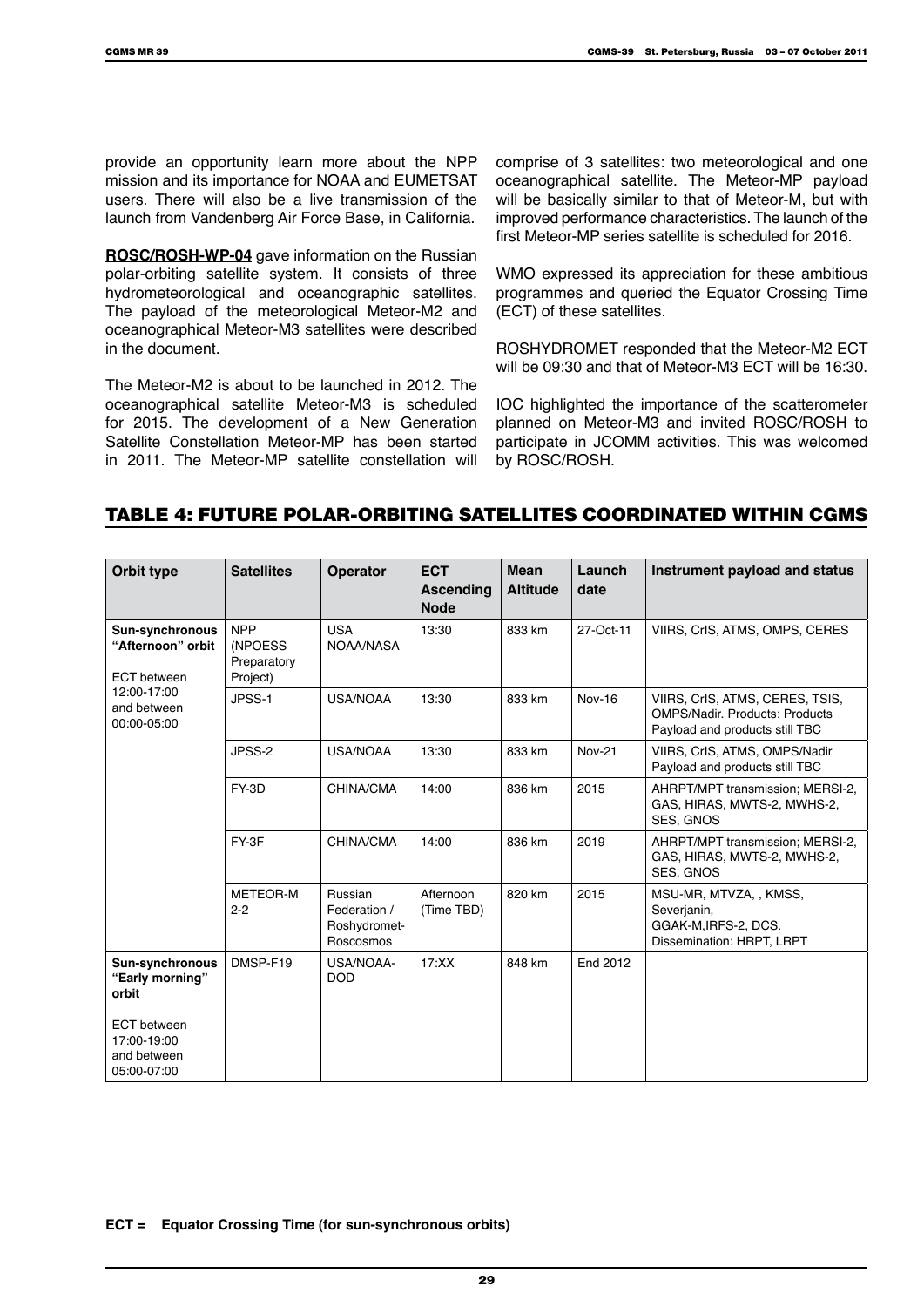| Orbit type                            | <b>Satellites</b>                                      | <b>Operator</b>                                      | <b>ECT</b><br><b>Ascending</b><br><b>Node</b> | <b>Mean</b><br><b>Altitude</b> | Launch<br>date | Instrument payload and status                                                                                   |
|---------------------------------------|--------------------------------------------------------|------------------------------------------------------|-----------------------------------------------|--------------------------------|----------------|-----------------------------------------------------------------------------------------------------------------|
| <b>Sun-synchronous</b>                | DMSP-F20                                               | <b>USA/NOAA</b>                                      | 19:XX                                         | 848 km                         | End 2014       |                                                                                                                 |
| "Morning" orbit<br><b>ECT</b> between | Metop-B<br>$(Metop-1)$                                 | <b>EUMETSAT</b>                                      | 21:30                                         | 837 km                         | May-12         | AVHRR, HIRS, MHS, AMSU-A, IASI,<br>ASCAT, GRAS GOME.                                                            |
| 19:00-24:00<br>and between            | Metop-C<br>(Metop-3)                                   | <b>EUMETSAT</b>                                      | 21:30                                         | 837 km                         | End 2016       | AVHRR, MHS, AMSU-A, IASI,<br>ASCAT, GRAS GOME                                                                   |
| 07:00-12:00                           | METEOR-M2                                              | Russian<br>Federation /<br>Roshydromet-<br>Roscosmos | 21:30                                         | 836 km                         | Sep-12         | MSU-MR, MTVZA, IRFS-2, KMSS,<br>Severjanin,<br>GGAK-M, DCS. Dissemination:<br><b>HRPT, LRPT</b>                 |
|                                       | M N2-1                                                 | Russian<br>Federation /<br>Roshydromet-<br>Roscosmos | 21:30                                         | 820 km                         | 2014           | MSU-MR, MTVZA, IRFS-2, KMSS,<br>Severjanin,<br>GGAK-M, DCS. Dissemination:<br><b>HRPT, LRPT</b>                 |
|                                       | FY-3C                                                  | CHINA/CMA                                            | 22:00                                         | 836 km                         | 2013           | VIRR, MERSI-2, IRAS, MWTS-2,<br>MWHS-2, TOUS/SBUS, MWIRI,<br>ERM-1, SIM-2. AHRPT/MPT                            |
|                                       | FY-3E                                                  | <b>CHINA/CMA</b>                                     | 22:00                                         | 836 km                         | 2017           | AHRPT/MPT transmission:<br>MERSI-2, WindRD, HIRAS, MWTS-<br>2, MWHS-2, WindRAD, OMS, SES,<br>ERM-2, SIM-2, GNOS |
|                                       | FY-3G                                                  | <b>CHINA/CMA</b>                                     | 22:00                                         | 836 km                         | 2021           | AHRPT/MPT transmission:<br>MERSI-2, WindRD, HIRAS, MWTS-<br>2, MWHS-2, WindRAD, OMS, SES,<br>ERM-2, SIM-2, GNOS |
|                                       | METEOR-M3                                              | Russian<br>Federation /<br>Roshydromet-<br>Roscosmos | <b>TBD</b>                                    | 835 km                         | 2015           | MSS-BIO, SCAT, OCS, Radiomet,<br>Severjanin-plus<br>Dissemination: HRPT, LRPT                                   |
| Non sun-<br>synchronous               | Jason-3<br>(Ocean<br>Surface<br>Topography<br>Mission) | NASA/NOAA/<br>EUMETSAT/<br><b>CNES</b>               | $(66°$ inclin.)                               | 1336 km                        | 2013           | Follow-on of Jason-2<br>Sea surface topography<br>measurement                                                   |
|                                       | FY-3 RM 1                                              | CHINA/CMA                                            | inclin.TBD                                    | <b>TBD</b>                     | 2015           | Ku/Ka Precipitation Radar,<br>MWTS, MWHS, MWRI                                                                  |
|                                       | <b>FY-3 RM 2</b>                                       | CHINA/CMA                                            | inclin.TBD                                    | <b>TBD</b>                     | 2019           | Ku/Ka Precipitation Radar,<br>MWTS, MWHS, MWRI                                                                  |

**ECT = Equator Crossing Time (for sun-synchronous orbits)**

### C.2 Future Geostationary Meteorological Satellite Systems

**CMA-WP-06** reported that CMA has for some time embarked upon the preparation of Fengyun 4 (FY-4) - its next generation of geostationary meteorological satellites, a three-axis stabilized platform that will provide CMA with enhanced space-based observations in the future. Based on user requirements and technical feasibility, the missions of FY-4 include imagery, sounding, lightning mapping and space environment monitoring. HRIT, LRIT data transmission, and DCS are available for users. The paper also informed CGMS that the first flight model FY-4A has been approved, is being manufactured, and is scheduled for launch in 2015. It will serve as a test and demonstration of the system.

CGMS commented that it was very much looking forward to the advanced capabilities of FY-4 series of satellites.

**EUM-WP-08** addressed the status of the remaining development work for the MSG Programme, namely the preparation of MSG-3 for launch and commissioning, and the progress on the MSG-4 readiness before storage or launch.

In particular, as concerns MSG-3, in the reporting period:

- Mid-June mid-July 2012 has been agreed with Arianespace as launch slot for MSG-3 on an Ariane 5 ECA;
- The satellite destorage activities have been kickedoff and are on schedule;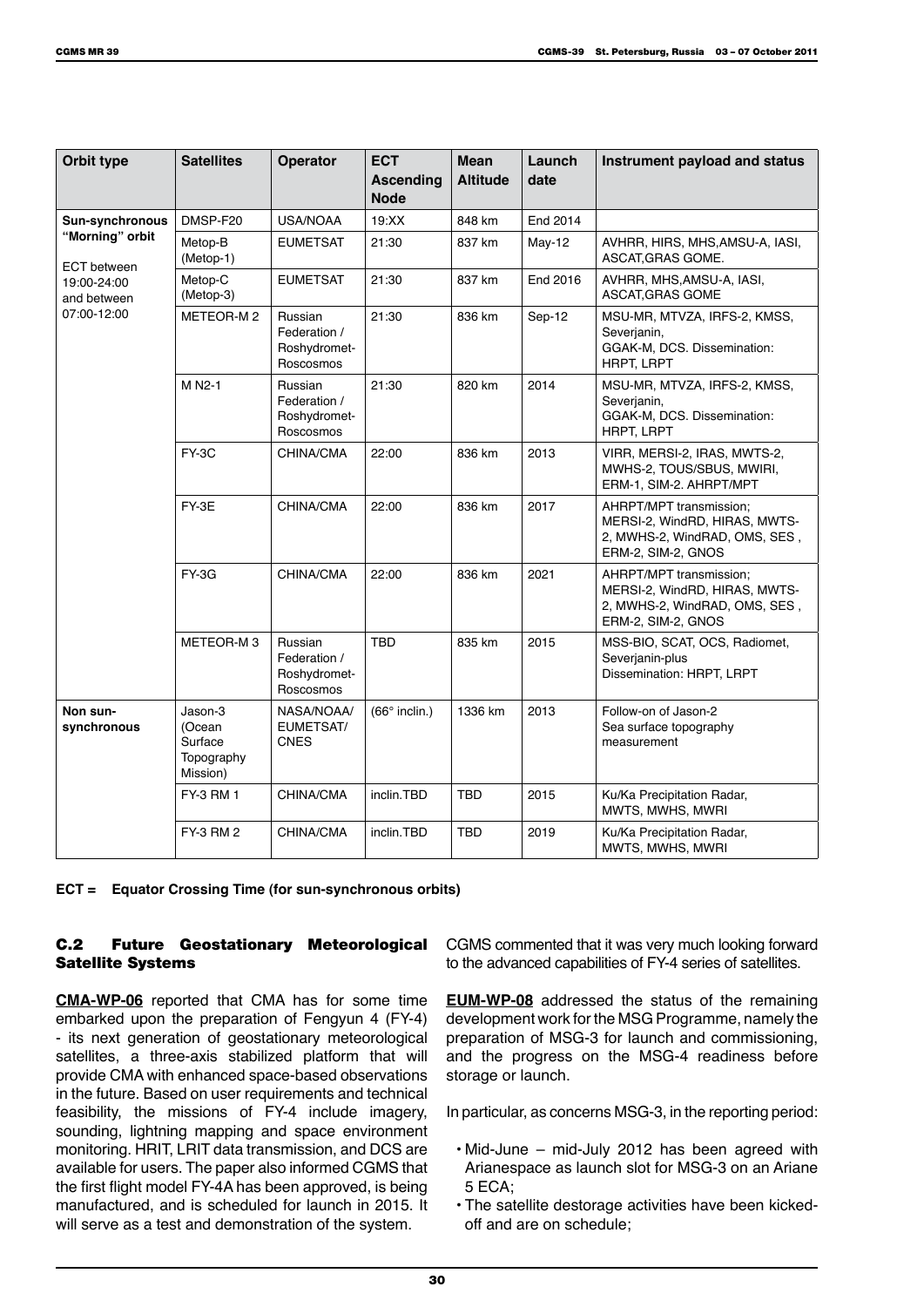- The LEOP service activities have been kicked-off and are on schedule;
- The Launch service Mission Analyses have been completed and all compatibility issues between MSG-3 satellite and the Ariane 5 launch vehicle have been clarified;
- The upgrade of the EUMETSAT Ground Segment to enable the commissioning of MSG-3 in parallel to the routine operations of Meteosat-8 (MSG-1) and Meteosat-9 (MSG-2) has been completed.

Concerning MSG-4, in the reporting period:

- A major anomaly was discovered during acceptance testing of the new SEVIRI Drive Unit, concluding that additional work is required to replace or refurbish one part inside the DU which is a long lead item;
- Consequently, the earliest readiness for launch of MSG-4 is now by end 2014/January 2015;
- EUMETSAT is currently planning the MSG-4 launch in January 2015, with an in orbit storage phase of the satellite after its commissioning, to maximise the duration of overall operations between MSG and MTG.

**EUM-WP-09** presented the status of the activities for the Meteosat Third Generation (MTG) Programme. It addressed the progress achieved up to early September 2011, and the short term objectives upon which EUMETSAT is concentrating its efforts in the design and development of the system. The status of MTG activities at ESA was also addressed.

The entry into force of the Council Resolution implementing the MTG Programme at EUMETSAT in February 2011 has enabled the work to progress in Phase B in all programme segments and the Phase C/D to commence at System level. After the System Preliminary Design Review (System PDR) took place at EUMETSAT between May and June 2011, the work is addressing consolidation and update of requirements and plans at system level in line with the established actions at PDR. Extensive effort continues in the scientific activities targeting the definition of the future mission products, involving internal and external experts, National Meteorological Services, scientific institutions and the international cooperation. Finally, Ground Segment (GS) activities at EUMETSAT have focussed at the consolidation of GS system requirements as part of the System PDR, and then at the preparation of the GS PDR (spring 2012) and of the future ground segment procurements.

At Satellite level, as part of the ESA MTG programme, activities have addressed the consolidation of requirements and the design in line with the actions open from the Phase B2 Kick Off in November 2010 or specifically established at the satellite System Requirements Review (Satellite SRR) in spring 2011.

Intensive work is also ongoing associated with the Procurements under Best Practices. A Satellite Baseline Definition Review (BDR) is planned in November 2011, before approaching the main elements (Instruments and Platform) PDRs and then the satellite PDR for both MTG-I and MTG-S, until late spring 2012.

**JMA-WP-03** provided a report on JMA's plans for Himawari-8 and Himawari-9 – the follow-on satellites to MTSAT-2.

JMA plans to launch Himawari-8 in summer 2014 and commence its operation in 2015, when MTSAT-2 is scheduled to complete its period of operation. The Agency also plans to launch Himawari-9 in 2016.

In July 2009 JMA completed contract arrangements for the manufacture of Himawari-8 and 9, which have identical specifications. Currently, their production is in the design phase.

Himawari-8 and 9 carry Advanced Himawari Imager (AHI) units comparable to the Advanced Baseline Imager (ABI) on board GOES-R to enable enhanced Nowcasting, NWP and environment monitoring.

JMA plans to use two ground stations to establish site diversity in the interests of mitigating the rain attenuation effect on the Ka-band to be used for the imagery data downlink. Downlinked data will be delivered to the Meteorological Satellite Center, which generates satellite products and delivers them to users.

**JMA-WP-07** informed CGMS that the AHI imagers on board Himawari-8/9 will have a higher level of observing capability than the MTSAT-2 imager. In association with this enhancement, JMA is improving its current satellite products (particularly those based on atmospheric motion vector data) as well as developing new products related to instability indices and volcanic ash.

To support these developments, Himawari-8/9 simulated images are generated in two ways – one involving the accumulation of high-spectral-channel observations from hyper sounders such as AIRS and IASI, and the other using radiative transfer computation based on the provisional response functions of Himawari-8/9.

**KMA-WP-04** reported on tentative plans for follow-on satellites to COMS. Currently, KMA plans to launch a follow-on satellite in 2017 before COMS completes its operations. The satellite will embark a space weather payload.

IOC commented that it was very pleased with the Ocean Colour capabilities on board the COMS satellite. EUMETSAT, in the context of the WMO Virtual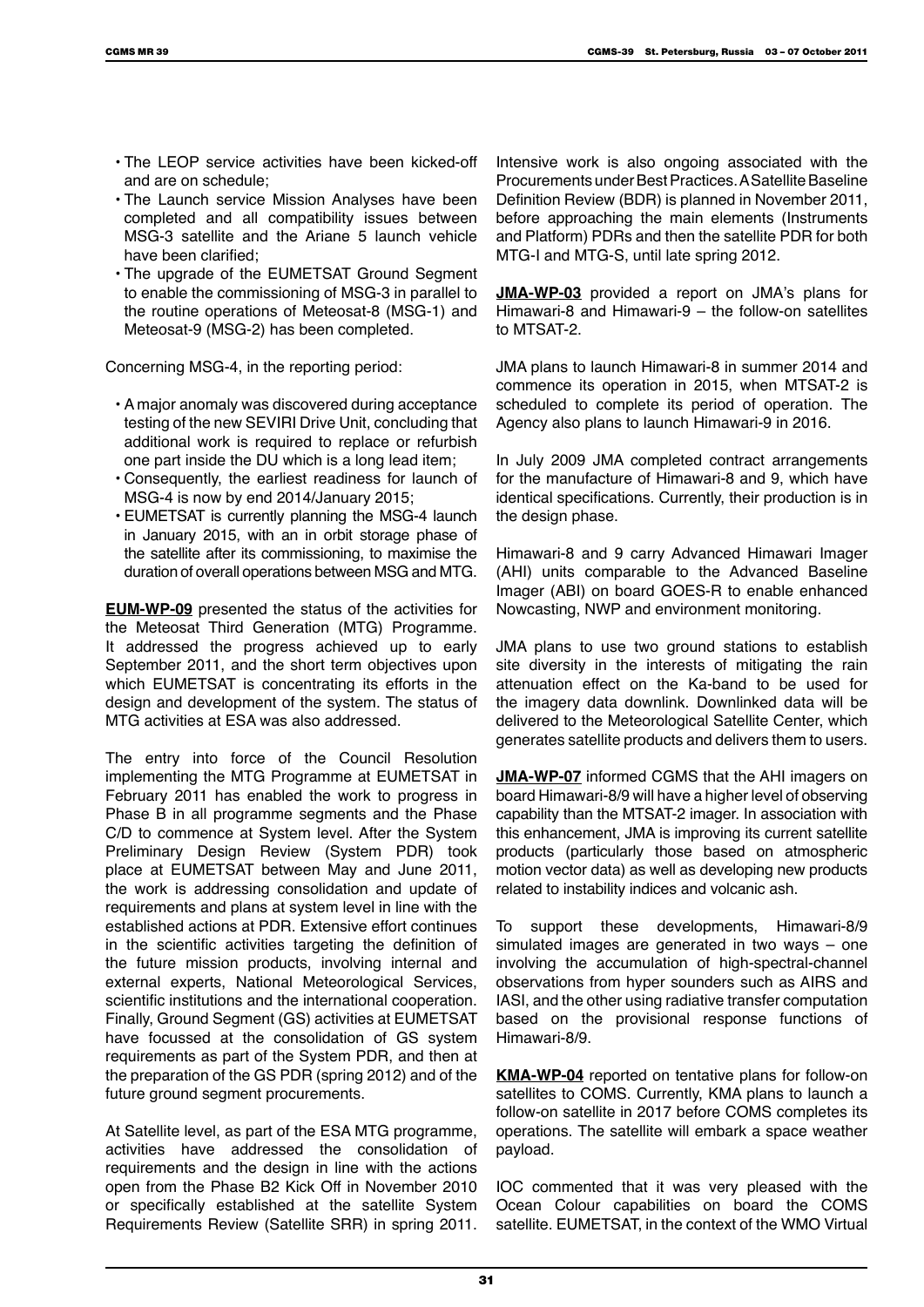Laboratory (VL), welcomed the early user engagement to prepare for the use of the GOES-R data and noted that this approach might apply to all CGMS Members when planning for their future programme.

KMA added that the follow-on satellite is tentatively planned to carry an imager comparable to the Advanced Baseline Imager (ABI) or the Flexible Combined Imager (FCI).

**NOAA-WP-08** provided a status and an overview of the future GOES satellite system. Steady progress continued on the development of the GOES-R program throughout 2011. The spacecraft and ground segment are in their design phase and each of the instruments is in the first flight model fabrication phase. The new GOES-R instruments will advance operational environmental remote sensing technology by several decades. The technological advances will provide environmental information over a greater geographical

location in less time, at higher resolutions, and with higher spectral content.

**ROSH/ROSC-WP-05** provided information on the future Russian geostationary meteorological constellation which would consist of 3 Electro-L series satellites. These would be placed at 14,5°W, 76°E and 166°E. It was also planned to complement this constellation with two Electro-L – type satellites on high-elliptical orbits to cover the Arctic region (Arctica project).

EUMETSAT asked whether coordination was planned between Elektro-L Molnya and PCW of Canada.

ROSHYDROMET indicated that these missions will fly in a constellation. ROSHYDROMET also confirmed that it plans to locate a satellite at 14° W, over the Atlantic, in order to achieve a wide coverage requested by Russian national use.

### Table 5: Future Polar-Orbiting Satellites Coordinated within CGMS

| <b>Sector</b>                                                           | <b>Satellites</b>        | Operator                                            | Location         | Launch<br>date | <b>Environmental payload and status</b>                                                                                                                                                                                              |
|-------------------------------------------------------------------------|--------------------------|-----------------------------------------------------|------------------|----------------|--------------------------------------------------------------------------------------------------------------------------------------------------------------------------------------------------------------------------------------|
| <b>East Pacific</b><br>$(180°W - 108°W)$<br>and<br><b>West Atlantic</b> | GOES-R                   | <b>USA/NOAA</b>                                     | 135°W or 75°W    | $Oct-15$       | ABI, GLM, SUV, EXIS, SEISS<br>(Advanced Baseline Imager, Geostationary<br>Lightning Mapper, Solar UV Imager, Extreme<br>UV and X-ray Irradiance Sensors, Space<br>Environment In-Situ Suite). Ready for launch<br>in 2015 if needed. |
| $(108°W-36°W)$                                                          | GOES-S                   | <b>USA/NOAA</b>                                     | 135°W or 75°W    | Feb-17         | ABI, GLM, SUV, EXIS, SEISS<br>Ready for launch in 2016 if needed.                                                                                                                                                                    |
| <b>East Atlantic</b><br>$(36°W-36°E)$                                   | Electro-L N2             | Russian<br>Federation/<br>Roshydromet-<br>Roscosmos | $14.5^{\circ}$ W | 2013           | MSU-GS, HMS, DCS, GeoSAR.<br>Direct broadcast HRIT, LRIT                                                                                                                                                                             |
|                                                                         | Meteosat-10<br>$(MSG-3)$ | <b>EUMETSAT</b>                                     | $0^{\circ}$      | 06/08/2012     | 12-channel SEVIRI imager, GERB, DCS<br>Dissemination by LRIT and EUMETCast                                                                                                                                                           |
|                                                                         | Meteosat-11<br>$(MSG-4)$ | <b>EUMETSAT</b>                                     | $0^{\circ}$      | $Jan-15$       | 12-channel SEVIRI imager, GERB, DCS                                                                                                                                                                                                  |
|                                                                         | MTG <sub>11</sub>        | <b>EUMETSAT</b>                                     | $0^{\circ}$      | Dec-18         | Meteosat Third Generation/ Imaging (FCI, LI)                                                                                                                                                                                         |
|                                                                         | MTG <sub>S1</sub>        | <b>EUMETSAT</b>                                     | $0^{\circ}$      | 2019           | Meteosat Third Generation/ Sounding (IRS,<br>UVN)                                                                                                                                                                                    |
|                                                                         | MTG <sub>12</sub>        | <b>EUMETSAT</b>                                     | $0^{\circ}$      | 2022           | Meteosat Third Generation/ Imaging (FCI, LI)                                                                                                                                                                                         |
|                                                                         | MTG <sub>13</sub>        | <b>EUMETSAT</b>                                     | $0^{\circ}$      | 2026           | Meteosat Third Generation/ Imaging (FCI, LI)                                                                                                                                                                                         |
|                                                                         | MTG <sub>S2</sub>        | <b>EUMETSAT</b>                                     | $0^{\circ}$      | 2027           | Meteosat Third Generation/ Sounding (IRS,<br>UVN)                                                                                                                                                                                    |
|                                                                         | MTG <sub>14</sub>        | <b>EUMETSAT</b>                                     | $0^{\circ}$      | 2030           | Meteosat Third Generation/ Imaging (FCI, LI)                                                                                                                                                                                         |
| <b>Indian Ocean</b><br>$(36^{\circ}E - 108^{\circ}E)$                   | Electro-M <sub>N1</sub>  | Russian<br>Federation/<br>Roshydromet-<br>Roscosmos | 76°E             | 2018           |                                                                                                                                                                                                                                      |
|                                                                         | <b>INSAT-3D</b>          | India                                               | 82° E            | 2011           | Improved 6-channel Imager and 19-channel<br>sounder                                                                                                                                                                                  |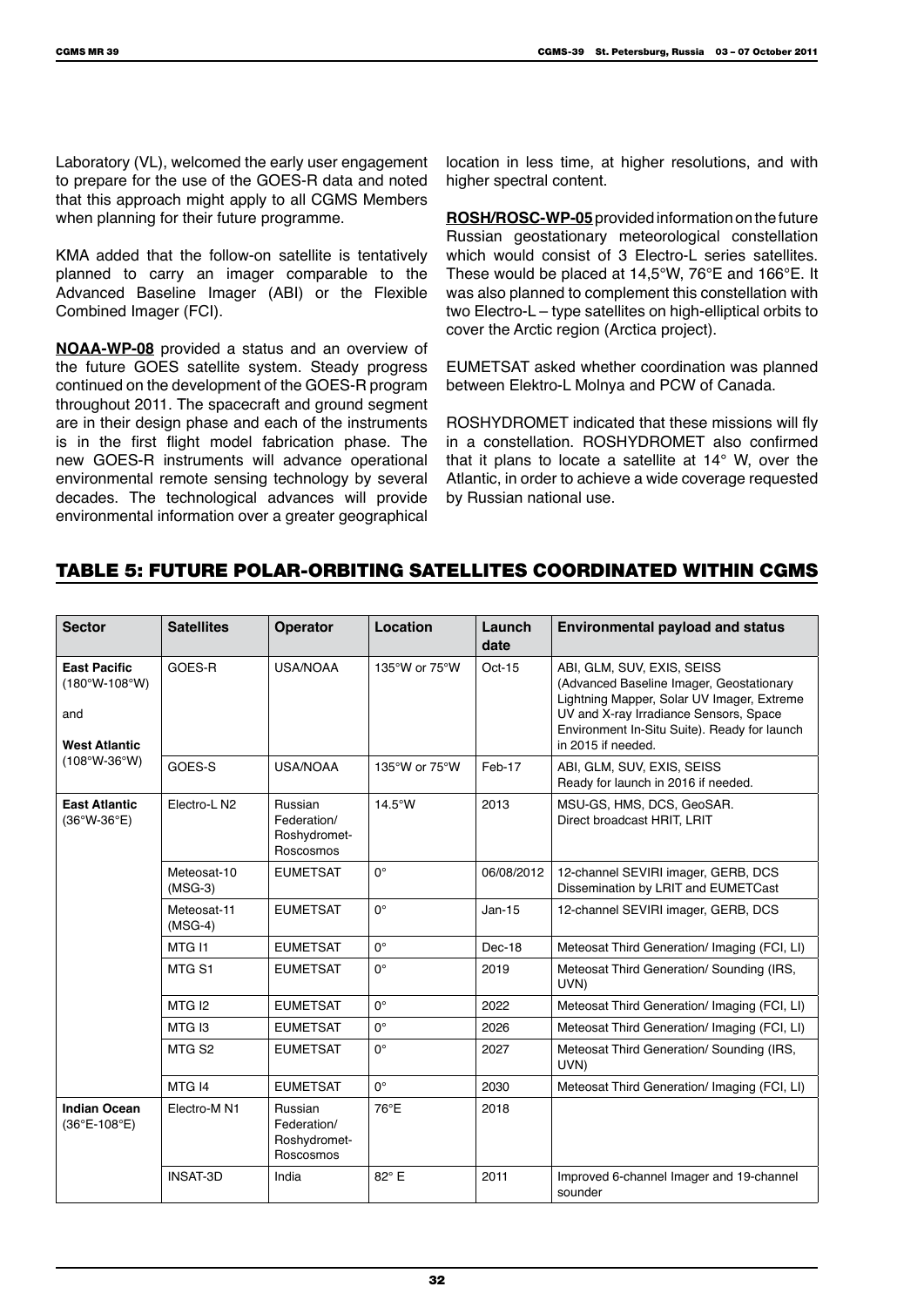| <b>Sector</b>                                                 | <b>Satellites</b>                   | <b>Operator</b>                                                                                               | Location              | Launch<br>date | <b>Environmental payload and status</b>                                                                            |
|---------------------------------------------------------------|-------------------------------------|---------------------------------------------------------------------------------------------------------------|-----------------------|----------------|--------------------------------------------------------------------------------------------------------------------|
| <b>Indian Ocean</b><br>(36°E-108°E)                           | FY-2F                               | China/CMA                                                                                                     | 86.5°E                | 2012           | 5-channel improved VISSR, DCS, SEM.<br>Direct broadcast via LRIT                                                   |
|                                                               | FY-4A                               | China/CMA                                                                                                     | TBD                   | 2015           | multi-spectral imager, Atmospheric sounder,<br>lightning mapper, SEM                                               |
|                                                               | FY-2H                               | China/CMA                                                                                                     | 86.5°E                | 2016           | 5-channel improved VISSR, DCS, SEM.<br>Direct broadcast via LRIT                                                   |
|                                                               | FY-4C                               | China/CMA                                                                                                     | TBD                   | 2019           | multi-spectral imager, Atmospheric sounder,<br>lightning mapper, SEM                                               |
|                                                               | FY-4E                               | China/CMA                                                                                                     | TBD                   | TBD            | multi-spectral imager, Atmospheric sounder,<br>lightning mapper, SEM                                               |
| <b>West Pacific</b><br>(108°E-180°E)                          | FY-2G                               | China/CMA                                                                                                     | 123°E                 | 2014           | 5-channel improved VISSR, DCS, SEM.<br>Direct broadcast via LRIT                                                   |
|                                                               | FY-4B                               | China/CMA                                                                                                     | TBD                   | 2017           | multi-spectral imager, Atmospheric sounder,<br>lightning mapper, SEM                                               |
|                                                               | FY-4D                               | China/CMA                                                                                                     | TBD                   | TBD            | multi-spectral imager, Atmospheric sounder,<br>lightning mapper, SEM                                               |
|                                                               | FY-4F                               | China/CMA                                                                                                     | TBD                   | TBD            | multi-spectral imager, Atmospheric sounder,<br>lightning mapper, SEM                                               |
|                                                               | GEO-<br>KOMPSAT-2A                  | Korea/KMA                                                                                                     | 116.2°E or<br>128.2°E | 2017           | Advanced Meteorological Imager, Space<br>Environmental monitoring payload<br>Direct Broadcast via HRIT/LRIT        |
|                                                               | GEO-<br>KOMPSAT-2B                  | Korea/MLTM<br>(Ministry of<br>Land, Transport<br>and Maritime<br>Affairs), ME<br>(Ministry of<br>Environment) | 116.2°E or<br>128.2°E | 2018           | Advanced Geostationary Ocean Color<br>Imager (GOCI), Geostationary Environmental<br>Monitoring Spectrometer (GEMS) |
|                                                               | Himawari-8<br>(MTSAT follow-<br>on) | JAPAN/JMA                                                                                                     | 140.7°E or<br>143.3°E | 2014           | -Advanced Himawari Imager<br>(AHI), DCS, SEM                                                                       |
|                                                               | Himawari-9                          | JAPAN/JMA                                                                                                     | 140.7°E or<br>143.3°E | 2016           | -Advanced Himawari Imager<br>(AHI), DCS, SEM                                                                       |
|                                                               | Electro-L N3                        | Russian<br>Federation /<br>Roshydromet-<br>Roscosmos                                                          | 165.8°E               | 2015           | MSU-GS, HMS, DCS, GeoSAR.<br>Direct broadcast HRIT, LRIT                                                           |
| <b>Highly Elliptical</b><br>Orbit<br>(non-geo-<br>stationary) | Arctica-M <sub>N1</sub>             | Russian<br>Federation /<br>Roshydromet-<br>Roscosmos"                                                         | Molnya Orbit          | 2015           | MSU-GS, Space Weather Instruments, DCS                                                                             |
|                                                               | Arctica-M N2                        | Russian<br>Federation /<br>Roshydromet-<br>Roscosmos                                                          | Molnya Orbit          | 2016           | MSU-GS, Space Weather Instruments, DCS                                                                             |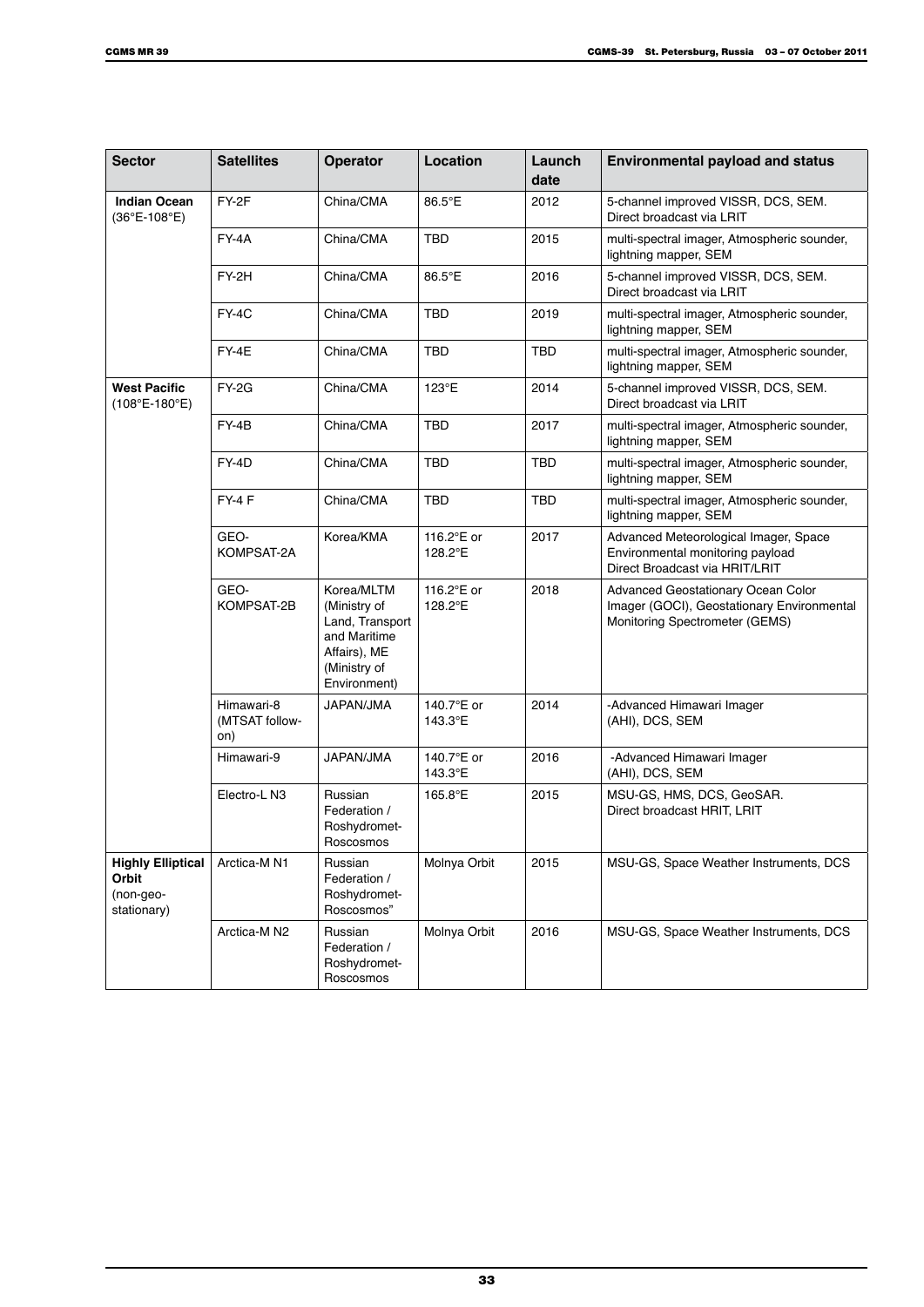### C.3 Future Research and Development Satellite Systems

**CNSA-WP-02** informed CGMS about the status of the future China National Space Administration Earth Observation missions. It included FY-4, CBERS 03/04, HJ-1 C, and the ZY-3 satellites. FY-4 (described in C.2 above) is to be launched in 2015. ZY-3, HJ-1C and CBERS 03 will be launched in 2012, developed jointly by China and Brazil.

The objectives of CBERS 03/04 are the same as those of CBERS 01/02. CBERS 03 will be launched at the end of 2012; CBERS 04 will be launched in 2014, providing high resolution and multi-spectral data.

HJ-1C is the S-band SAR satellite which is being developed in phase C, It is part of an environment and disaster monitoring small satellite constellation, which will be launched in 2012.

ZY-3 is a high-resolution three-dimensional mapping satellite, which will be launched at the beginning of 2012.

In response to a query from WMO concerning the status of data access to HY-2A data, CNSA expressed the hope that data exchange would be implemented after commissioning.

IOC welcomed the new ocean observing satellites, adding that JCOMM was planning a major activity on winds. IOC would welcome CNSA participation in this activity.

CGMS expressed high interest in ocean observations from HY-2 and invited CNSA to keep CGMS members informed on possible access to data once HY-2 commissioning is completed.

**ESA-WP-02** informed CGMS on the status of the future European Space Agency Earth Observation missions. Two of them, MTG and EPS SG are in co-operation with EUMETSAT. The Living Planet Program has three lines of implementation: Earth Explorer (EE) satellites, Earth Watch satellites plus services & applications demonstration.

A 7th Earth Explorer is under selection out of 3 pre-selected. Progress in the preparation of the forthcoming Explorer missions ADM-AEOLUS, Swarm and EarthCARE are described.

GMES represents the major new initiative of European efforts in Earth Observation. The start of the GMES pre-operational services took place in 2008, with the provision of the relevant data. The first GMES dedicated satellites (the "Sentinels") will be launched

in 2013. Related activities are under way at all stages within the Agency, the EC and EU Member States.

The Aeolus mission will provide data to address some of the key concerns of the World Climate Research Programme i.e. quantification of climate variability, validation and improvement of climate models and process studies relevant to climate change. The provision of global wind profiles in cloud-free air will help to accomplish several objectives of the Global Climate Observing System and improve our understanding of the Earth's global energy budget. Aeolus will also provide profiles of backscatter and extinction coefficients (so-called spin-off products), which will allow the retrieval of cloud and aerosol information.

EUMETSAT asked about the plans for NRT AEOLUS and EarthCARE data access, emphasising the importance for CGMS Members. ESA commented that it plans to release data after validation by science teams.

WMO supported this move and encouraged ESA to work with NWP centres to validate the data.

**JAXA-WP-02** provided the current status of JAXA's GCOM-W1/C1, GPM/DPR, EarthCARE/CPR and ALOS-2.

GCOM-W1 will be launched on schedule, in the January or February 2012 timeframe. Its official launch date will be announced soon. The GCOM-C1 launch date might be delayed as it is still competing for funding. Current plans are still 2014.

The DPR Flight Model has been tested in the Tsukuba Space Center, Japan. The CEOS Precipitation Constellation International Workshop will be held in November 2011, in Denver, US. EarthCARE is a joint programme with ESA. EarthCARE data table has been updated.

JAXA and NASA announced a launch date of GPM-Core in February 2014.

**KMA-WP-02** reported on the KOMPSAT-5 program as a part of CGMS-38-KMA-WP-12. The first occultation mission in the Korean space program, KOMPSAT-5, is scheduled for launch in 2011. KOMPSAT-5 will have a dual frequency GPS receiver to generate precision orbit determination data and occultation data. This document describes the KOMPSAT-5 and GPS Radio Occultation Mission Characteristics.

WMO encouraged CGMS Members to participate in the CEOS Preciptiation Constellation-International Workshop taking place on 10 November 2011.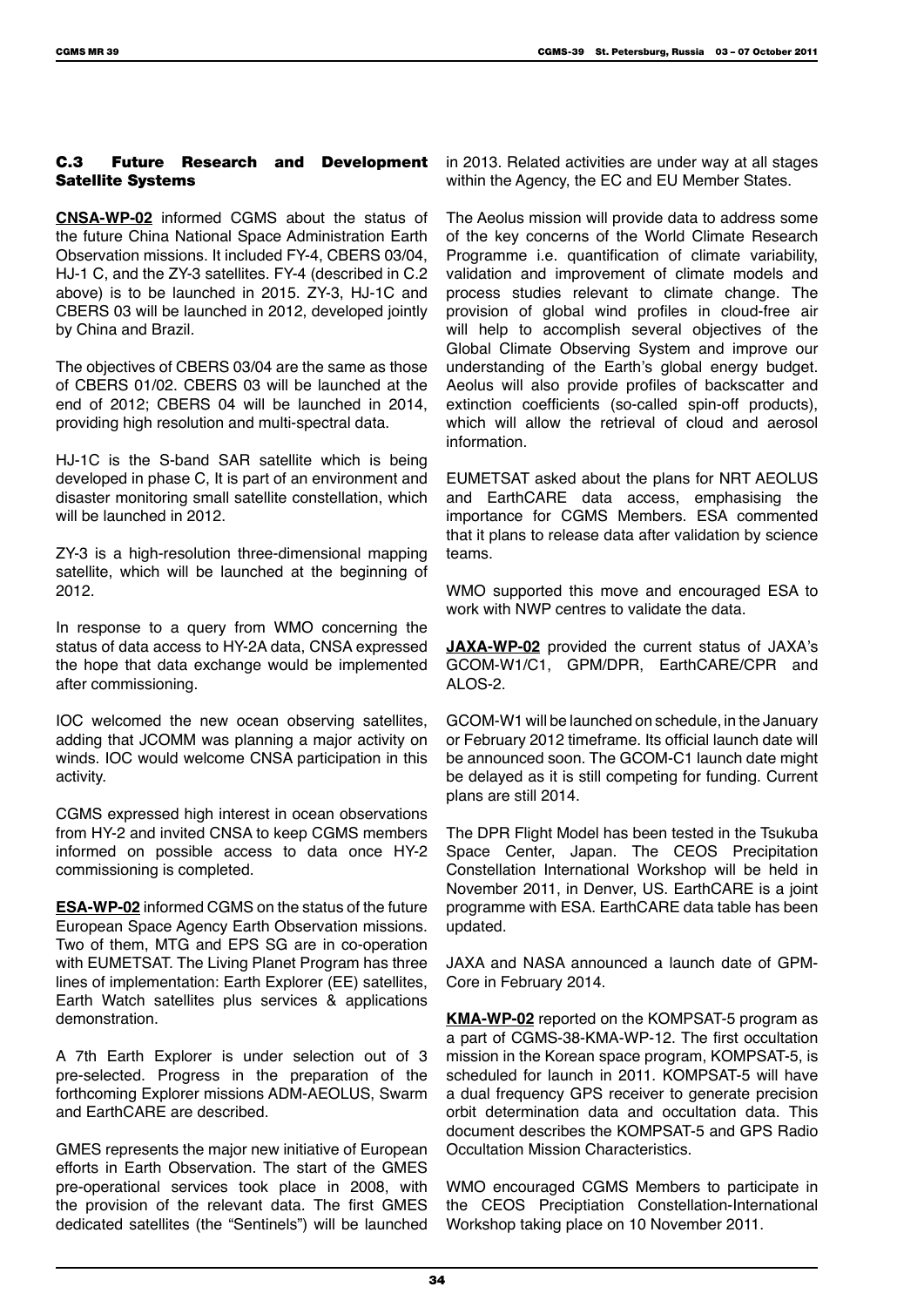**NASA-WP-02** gave a brief description of future missions from NASA's Earth Science Division.

With the U.S. President's FY2012 budget request, NASA's Earth Science Program is implementing a balanced and robust plan to accomplish a broad set of critical Earth observation measurements from space. The program advances knowledge of the integrated

Earth system, the global atmosphere, oceans (including sea ice), land surfaces, ecosystems, and interactions between all elements, including the impacts of humans. A balance of satellite measurements, science research, technology development and applications are needed to address a complex global Earth system. The GPM-Constellation mission was cancelled.

# Table 6: Future R & D satellites within CGMS

| <b>Satellites</b>                   | <b>Space Agency</b>                             | <b>Equator Crossing</b><br>Time + Altitude        | Launch Date                      | Status, applications and other information                                                                                                                                 |
|-------------------------------------|-------------------------------------------------|---------------------------------------------------|----------------------------------|----------------------------------------------------------------------------------------------------------------------------------------------------------------------------|
| Kanopus-V<br>N1                     | <b>ROSCOSMOS</b>                                | 510-540 km                                        | 2011                             | Monitoring of natural and man-made extreme events                                                                                                                          |
| GCOM-W1                             | <b>JAXA</b>                                     | 13:30(A)<br>700 km                                | Japan Fiscal<br><b>Year 2011</b> | Global water and energy circulation. Will join the A-train.                                                                                                                |
| SWARM                               | <b>ESA</b>                                      | 300/530 km<br>(3 spacecraft)                      | Jul-12                           | Geomagnetic field                                                                                                                                                          |
| $HJ-1C$                             | CNSA                                            | 06:00 (D)<br>500 km                               | 2012                             | Land monitoring S-band SAR                                                                                                                                                 |
| Lomonosovs                          | ROSCOSMOS/<br><b>Moscow State</b><br>University | 510-540 km                                        | 2012                             | Monitoring of natural and man-made extreme events                                                                                                                          |
| SARAL-Altika                        | ISRO + CNES                                     | 06:00<br>800 km                                   | 2012                             | Altika altimeter<br>Argos Data Collection System                                                                                                                           |
| CBERS-3                             | CNSA + AEB                                      | 10:30(A)<br>778 km                                | End 2012                         | Land monitoring CCD camera, IRMSS, WFI                                                                                                                                     |
| <b>LDCM</b>                         | NASA/US<br>Geological<br>Survey                 | 828 km (at equator)<br>sun-synchronous            | $Dec-12$                         | (Landsat Data Continuity Mission)<br>Extension of Landsat record of multispectral 30m<br>resolution                                                                        |
| OCO-2                               | <b>NASA</b>                                     | 13:25(A)<br>705 km                                | Feb-13                           | Orbiting Carbon Observatory (Remanufacturing of OCO<br>spacecraft lost at launch on 24Feb 2009)                                                                            |
| Sentinel-3A                         | ESA/<br><b>EUMETSAT</b>                         | 10:00(D)<br>815 km                                | $Oct-13$                         | Ocean and global land monitoring<br>Radar altimeter (SRAL) and MWR, OLCI, SLSTR                                                                                            |
| <b>ADM-Aeolus</b>                   | <b>ESA</b>                                      | 18:00 (A)<br>405 km                               | 2013                             | Doppler Lidar (ALADIN) wind profile by aerosol, clouds<br>and molecular backscatter                                                                                        |
| CBERS-4                             | $CNSA + AEB$                                    | 10:30(A)<br>778 km                                | 2014                             | Land monitoring CCD camera, IRMSS, WFI                                                                                                                                     |
| <b>GPM</b><br>(Core<br>Observatory) | NASA / JAXA                                     | 407 km<br>Non sun-<br>synchronous<br>$(65°$ incl) | Feb 2014                         | Global Precipitation Measurement core spacecraft, follow-<br>on and improvement of TRMM<br>Dual-frequency (Ka/Ku) Precipitation Radar (DPR), GPM<br>Microwave Imager (GMI) |
| GCOM-C1                             | JAXA                                            | 10:30 (D) 798 km                                  | Japan Fiscal<br><b>Year 2014</b> | Carbon cycle and radiation budget (Atmosphere, Ocean,<br>Land and Cryosphere)                                                                                              |
| ALOS-2                              | JAXA                                            | 12:00<br>628km                                    | Japan Fiscal<br><b>Year 2014</b> | PALSAR-2                                                                                                                                                                   |
|                                     |                                                 |                                                   |                                  |                                                                                                                                                                            |
| <b>SMAP</b>                         | <b>NASA</b>                                     | 06:00<br>690 km                                   | <b>Nov-14</b>                    | (Soil Moisture Active and Passive mission)<br>L-band Synthetic Aperture Radar and L-band radiometer                                                                        |
| Sentinel-3B                         | ESA/<br><b>EUMETSAT</b>                         | 10:00(D)<br>815 km                                | 2015                             | Ocean and global land monitoring<br>Radar altimeter (SRAL) and MWR, OLCI, SLSTR                                                                                            |
| ICESat-2                            | <b>NASA</b>                                     | $(94°$ incl)<br>600 km                            | $Oct-15$                         | Ice, Cloud and land Elevation Satellite (ICESat Follow-on)<br>Payload: GLAS                                                                                                |
| EarthCARE                           | ESA-JAXA                                        | 10:30(D)<br>450 km                                | Nov-15                           | ATLID, BBR, CPR, MSI, Cloud, radiation and aerosol<br>interaction processes                                                                                                |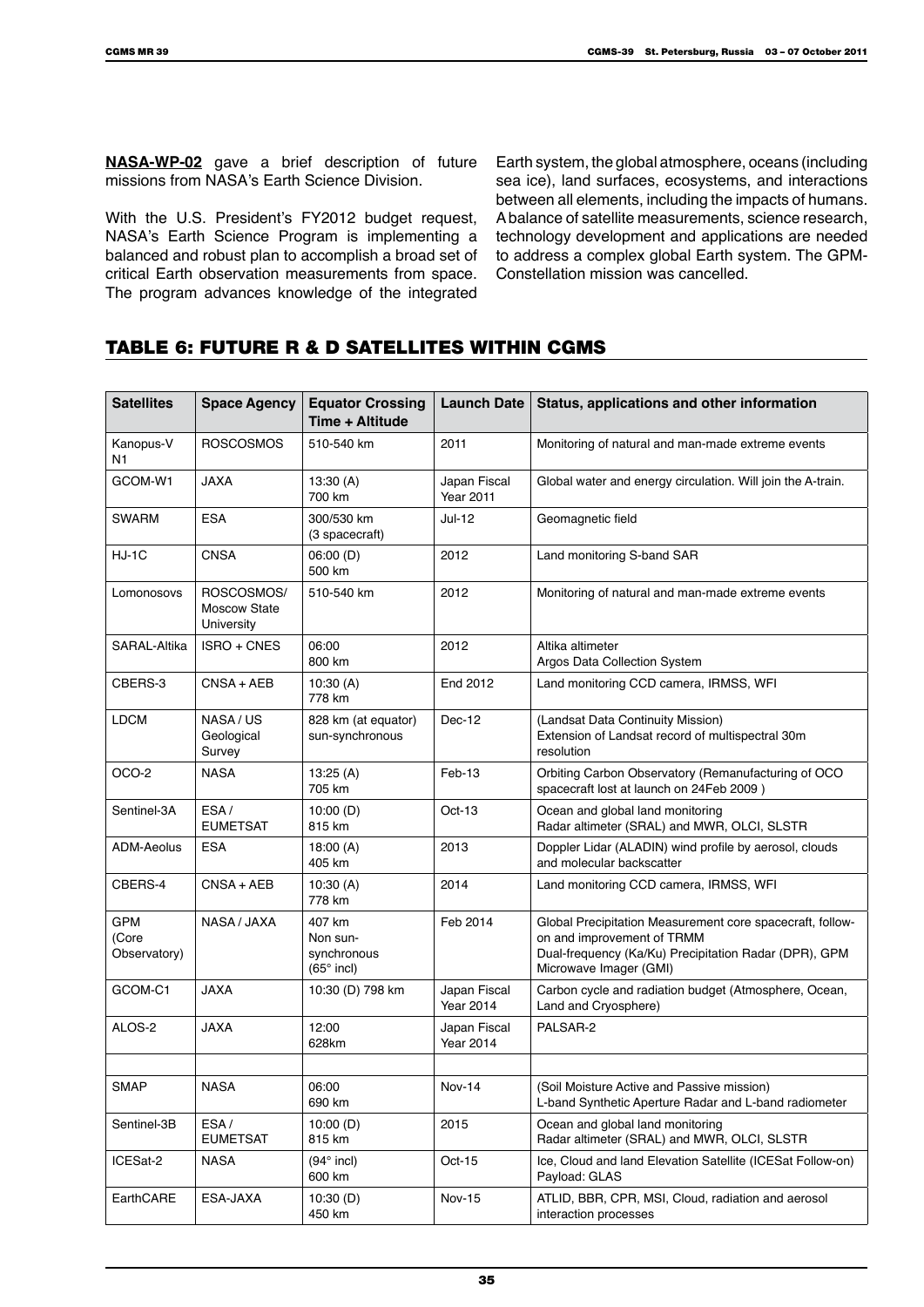| <b>Satellites</b> | <b>Space Agency</b>        | <b>Equator Crossing</b><br>Time + Altitude                  | Launch Date | Status, applications and other information                                                                                                                                                                                                                                                                                              |
|-------------------|----------------------------|-------------------------------------------------------------|-------------|-----------------------------------------------------------------------------------------------------------------------------------------------------------------------------------------------------------------------------------------------------------------------------------------------------------------------------------------|
| GRACE-FO          | NASA, DLR                  | Non-sun-<br>synchronous<br>$(89^{\circ}$ incl $)$<br>485 km | 2016        | (Gravity Recovery and Climate Experiment Follow-On)<br>Accurate global and high-resolution determination of static<br>and time-variable components of Earth's gravity field<br>for ocean currents, ocean mass, and ice sheets. GPS<br>atmospheric and ionospheric limb sounding measurements<br>for pressure, temperature and humidity. |
| <b>SWOT</b>       | NASA, CNES,<br><b>USGS</b> | <b>TBD</b>                                                  | 2019        | (Surface Water Ocean Topography)<br>KA-Band Radar Interferometer for lake levels, river<br>discharge, and ocean surface topography.Carbon<br>Monoxide sensor.                                                                                                                                                                           |
| <b>ASCENDS</b>    | <b>NASA</b>                | <b>TBD</b>                                                  | 2019        | (Active Sensing of Carbon dioxide Emissions over Nights,<br>Days and Seasons)<br>Active laser measurements of Carbon Dioxide                                                                                                                                                                                                            |
| <b>PACE</b>       | NASA, CNES,<br><b>ESA</b>  | <b>TBD</b>                                                  | 2019        | (Pre-Aerosols, Carbon and Ecosystems Mission)<br>Spectrometer measurements of ocean colour, Polarimeter<br>measurements of aerosols.                                                                                                                                                                                                    |

### C.4 Future other LEO Satellites

**EUM-WP-11** presented the status of GMES.

In its contribution as operator of the Sentinel-3 oceanography mission, EUMETSAT will:

- Generate and disseminate all Sentinel-3 products routinely required by the GMES Marine Core Service and its related downstream services;
- Serve the offline requests of the Operational Oceanography User Community for Sentinel-3 products (using a distributed network of centres of expertise);
- Monitor and control the spacecraft and flight operations segment;
- Acquire payload data, in a mode consistent with the GMES ground segment, the design of which is under ESA's responsibility.

To fulfil this operational role, EUMETSAT has undertaken, under a co-operation agreement with ESA, the development of a ground segment to serve the needs of the Sentinel-3 mission as well as for the routine operations to be engineered, validated and rehearsed by a dedicated operations team.

The development activities have progressed well. The detailed design of the Flight Operations Segment and of the Payload Data Ground Segment is in progress. EUMETSAT is currently deeply involved with the procurement and the development of the facilities and services constituting the Ground Segment and the engineering of the associated operations preparation.

This paper also presented the status of the Sentinel-3 development activities by EUMETSAT and complements ESA-WP-02.

**EUM-WP-10** reported on the status of Jason-3 which is a joint effort among four organisations: NOAA, EUMETSAT, CNES and NASA, to measure sea surface height by using a radar altimeter mounted on a low-earth orbiting satellite. The collection of precise measurements of sea surface height is essential for ocean climatology and ocean weather applications. Ocean climatology includes global sea-level rise, a key indicator of climate change, decadal variability in the ocean, seasonal/inter-annual variability, and coastal variability and its impact on ecosystems. Ocean weather involves operational oceanography, surface wave forecasting and evaluation, and hurricane intensity forecasting.

The Jason-3 mission will ensure the continuity of the 20 plus year data record started with TOPEX/Poseidon in 1992 and continued with Jason-1 and 2. The launch of Jason-3 is planned in Q2 2014 with a 6-month overlap with Jason-2. The overlap period will be used to conduct initial cross-calibration and validation activities, complete on-orbit check-out operations, and maintain consistent observations of sea surface height between the successive altimeter missions.

In order to ensure continuity of these key measurements over the next 15 years, discussions have been initiated between potential Partners in Europe and in the US on a new programme named Jason CS (Continuity of Service). The satellite would be based on the Cryosat 2 bus, and an industrial Phase B1 has been kicked off in fall 2010 to analyse and assess the modifications from Cryosat 2 to Jason-CS. The programme will be based on at least two satellites, the first one being launched in 2017 covering the time span before a new technology can eventually become operational.

This paper complemented NOAA-WP-03 under this Agenda item.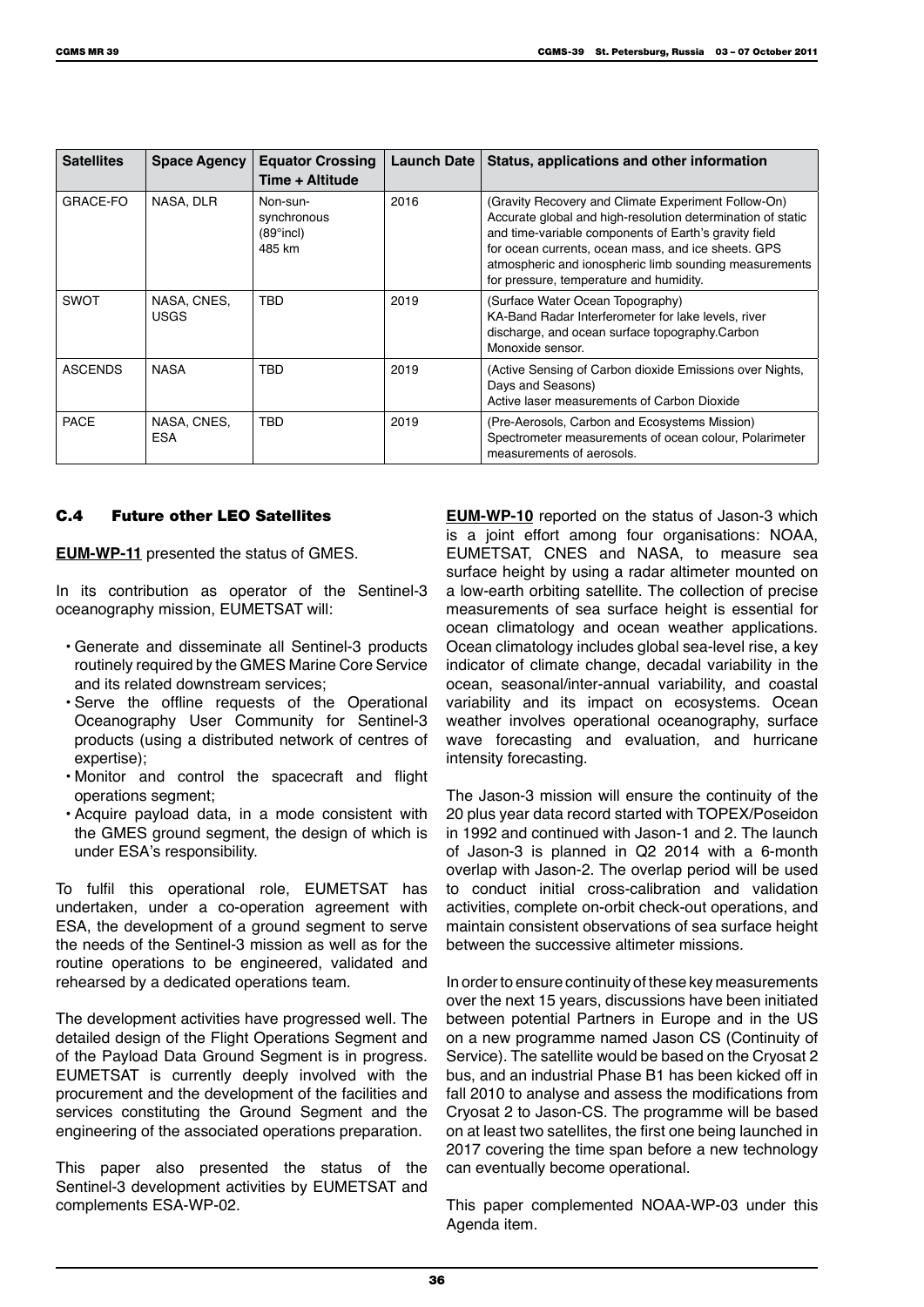#### C.5 Future HEO or Combinations of LEO and GEO Missions

The Canadian Space Agency (CSA) gave a presentation on the status of its future Polar Communication and Weather Programme (PCW), which was made available under **CSA-WP-01**.

WMO thanked CSA for its contribution to CGMS and for the joint workshop organised with ROSHYDROMET on Highly-Elliptical Orbit missions for high latitudes. While anticipated as a Private-Public Partnership (PPP), PCW will also rely on intensive international cooperation and discussions are ongoing with the U.S, Russia and Europe.

# D. OPERATIONAL CONTINUITY AND RELIABILITY

## D.1 Global Planning, Including Orbital Positions and Recon-figuration of the Spacebased Component of the GOS

**WMO-WP-02** reported on Revision of the CGMS baseline for contributing to the Global Observing System.

It had been agreed at CGMS-38 to proceed with an update of the CGMS baseline for GEO, LEO and HEO satellites within the space-based Global Observing System (GOS), as a proposed target-configuration for 2015, and Actions A38.39, A38.41, A38.42 and Recommendations R38.19, R38.20 had been agreed in this respect. In response to Action 38.39, the Expert Team on Satellite Systems (ET-SAT) reviewed the issue in detail and proposed an updated baseline, which had been further reviewed by the CGMS-39 Working Group on Contingency Planning (WGIII). The outcome of these reviews has led to the following clarifications:

- The baseline focuses on the missions that are decided and managed in an operational or sustained framework, with a perspective of long-term follow-on;
- Missions that contribute to the baseline can thus be from either operational or R&D agencies, or transition missions in partnership among such agencies, as long as they have a clear perspective of long-term follow-on;
- This does not preclude the importance of missions undertaken e.g. on a research or demonstration basis;
- The baseline describes the missions committed as a whole by CGMS members, without explicit mention of which member is taking responsibility for which mission(s);
- There must be however a mapping of the baseline with the plans of individual CGMS members as these plans are known to-day, in order to give confidence that the baseline can be implemented; such a mapping was drawn by ET-SAT and reviewed by WG-III, it is attached to the report of WGIII;
- The baseline lists the missions to be performed, categorised by orbit types (GEO, LEO sunsynchronous, other LEO, and potentially HEO), as well as cross-cutting considerations on data availability and dissemination, inter-calibration and contingency planning;
- Appropriate frequency bands should be preserved for Direct Broadcast and other dissemination means to secure all-weather data transmission Direct Broadcast protocols should be harmonized in the core mission on sun-synchronous orbits, in order to enable users to receive the data from the three orbital planes with broadly similar receiving infrastructure;
- From a contingency planning viewpoint, in case of potential gaps in core sun-synchronous mission, absolute priority should be given to observation from mid-morning and early afternoon orbits, in order to maintain the continuity of these datasets;
- Finally, not every mission from CGMS Members would include all the capabilities required in the baseline but the different missions complement each other and, all together, are expected to meet the requirements.

WMO stressed that the proposed new CGMS baseline would be a major enhancement of the previous baseline, and represent significant progress towards the full implementation of the Vision of the GOS in 2025. It would reflect not only advances in technology to support meteorological missions but also the expanding scope of missions assumed by CGMS members in particular in support of climate and environmental monitoring.

NASA insisted on the need to precisely define 'sustained/operational' in the document to ensure that contributions of R & D agencies could be properly reflected, as they contributed to the baseline. The document highlighted the R & D missions with the prospect of continuity versus operational missions for which a long-term commitment is taken.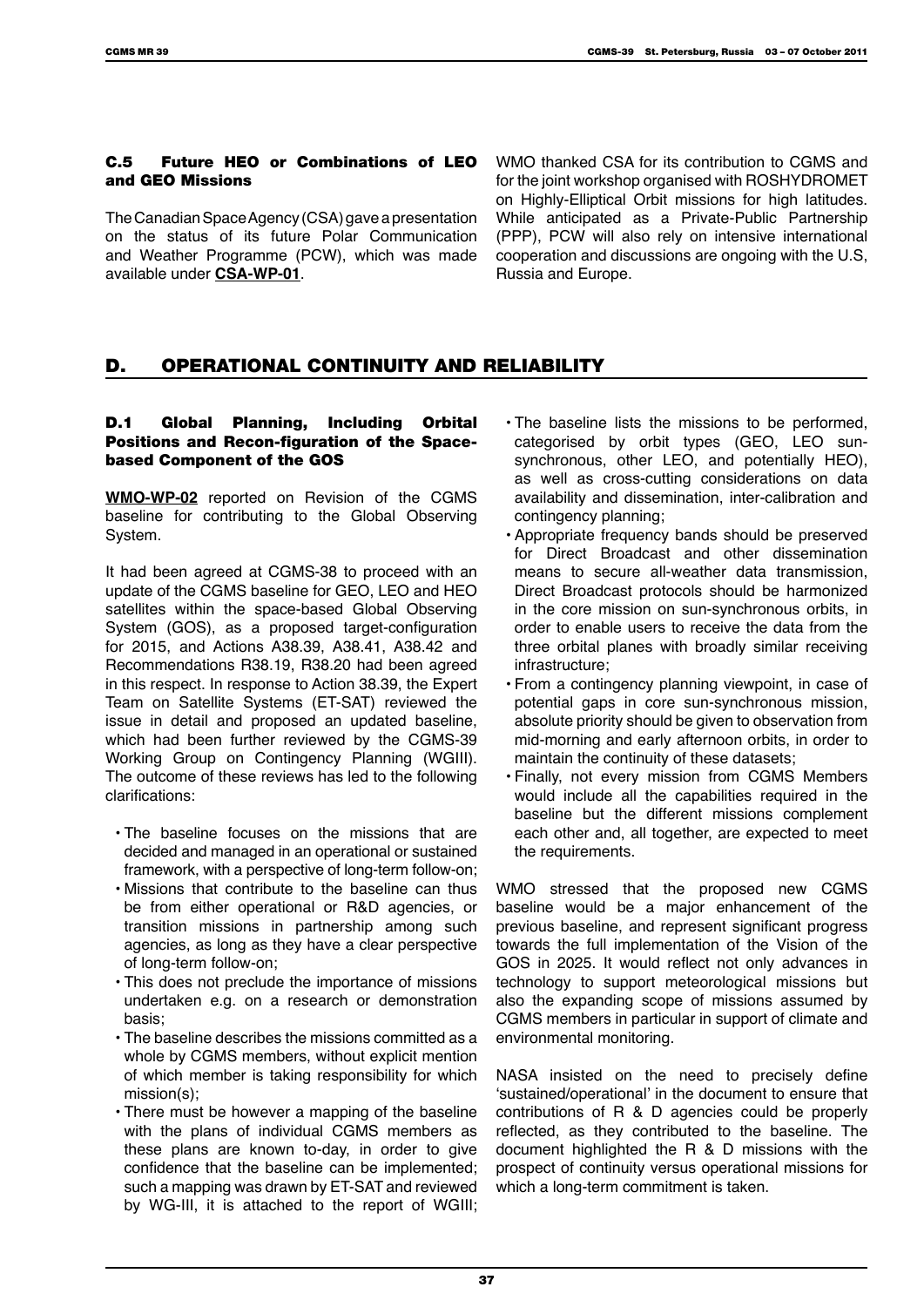CGMS-39 noted that the visible, infrared and microwave imagery and the infrared and microwave sounding on three orbital planes constitute one core mission. The aim was to have hyperspectral infrared sounding on all three orbital planes, not only am and pm. NOAA noted that there might be an uneven presence of IR Sounders in the mid-morning orbit.

## **Recommendation 39.01: CGMS agencies are invited to assess the possibility of implementing an IR Sounding in early morning orbit.**

CMA indicated its willingness to investigate the possibility of flying an IR Sounder in the early-morning orbit in order to have a better distribution of IR sounding over the planned 3 orbits.

CGMS noted a lack of details on the expected Radiooccultation sensor constellation, and considered that the International Radio-occultation Working Group (IROWG) should provide input on this matter. EUMETSAT indicated that the IROWG would review the status of the global RO system, looking at the different instruments interacting with different GNSS systems (GPS, Galileo and Glonass).

## **Action 39.03: IROWG to review the status of the global RO system and report to CGMS-40. Deadline: CGMS-40**

CGMS Members then:

- adopted the new baseline contained in Annex 6 of the present final report,
- noted that the contingency planning should be updated accordingly.
- confirmed their agreement to contribute with all reasonable efforts to implement their respective contributions to the baseline for CGMS contribution to the GOS,
- invited WMO to proceed with Action 38.42, i.e. to take into account the revised CGMS baseline in the updating process of relevant WMO Manuals and Guides, for submission to CBS-XV in 2012.

It was noted that the baseline could be further updated at future CGMS meetings, to take into account developments which might occur.

In conclusion, WMO thanked CGMS Members for the major step accomplished in adopting this new baseline.

**WMO-WP-03** presented the progress of Global Spacebased Inter-Calibration System (GSICS) since CGMS-38, including:

• The completion and implementation of algorithms for intercalibration, including routine generation of correction coefficients, of the geostationary infrared imagers from EUMETSAT, JMA, NOAA, and shortly CMA and KMA, using EUMETSAT IASI and NASA AIRS hyperspectral infrared sounders as reference instruments;

- The development and implementation of the GSICS Procedure for Product Acceptance (GPPA) to review and document the GSICS intercalibration and correction algorithms;
- Establishment of the GSICS data servers, wiki pages, and individual operators' web sites for communication and data access;
- The addition of IMD, JAXA, and USGS as full members;
- A range of activities undertaken by the GCC, GRWG and GRDG;
- Feedback from the 3rd GSICS Users' Workshop.

The mission objectives of GSICS are: (i) To provide sustained calibration and validation of satellite observations; (ii) More specifically to intercalibrate critical components of the global observing system to climate quality benchmark observations and/ or reference sites; and (iii) to provide corrected observations and/or correction algorithms to the user community for current and historical data. This implies that calibration discrepancies must be quantified (magnitude and uncertainty), diagnosed (root cause) and corrected (empirical removal based on physical interpretation).

The discussion highlighted EUMETSAT's and NOAA's work on intercalibration. It was noted that GSICS was a successful example of international collaboration.

In conclusion, GSICS recommended:

- CGMS Satellite Operators to provide regular information on satellite/instrument events affecting calibration and establish corresponding web sites;
- CGMS Satellite Operators to provide Instrument Performance Monitoring information routinely on their respective web sites;
- CGMS members participating in GSICS to provide a representative in the GDWG;
- CGMS to support the development of guidelines by WMO for the design of future instruments with a view of harmonizing some spectral characteristics (e.g. central λ) of at least some core geostationary imager channels.

**Action 39.04: IMD and ROSHYDROMET to present papers at CGMS-40 on progress towards implementing GEO to LEO corrections and instrument bias monitoring as established by NOAA, EUMETSAT, KMA, JMA and CMA. Deadline CGMS-40**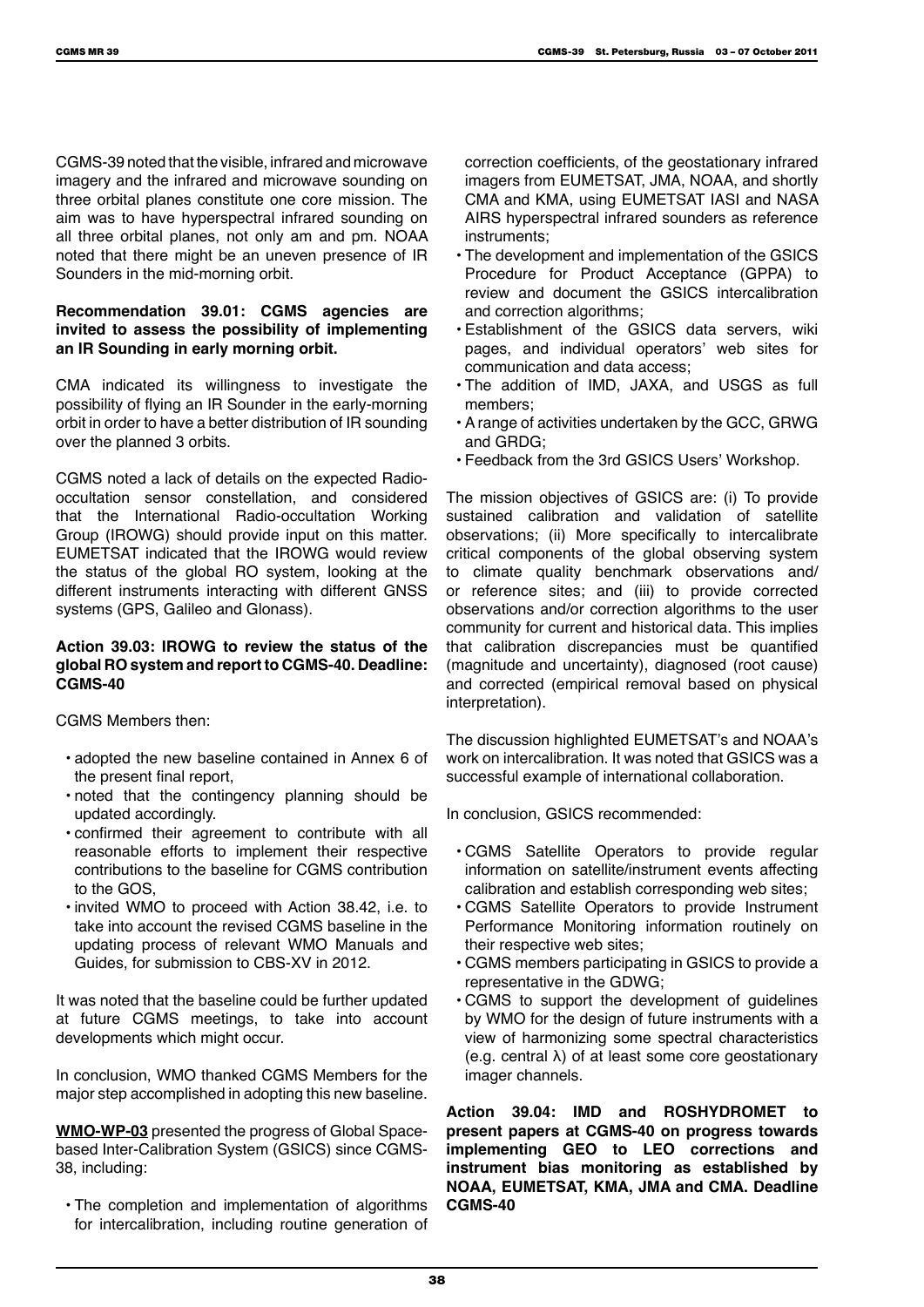**Action 39.05: CGMS Members to report at CGMS-40 on activities to implement a web-accessible instrument monitoring website. Deadline CGMS-40**

**Action 39.06: CGMS Members to send nominations for vice chairmanship for GSICS. Deadline 28 Feb 2012**

**Action 39.07: CGMS Members to consider hosting GSICS EP-12 meeting in spring 2012 and send proposal to WMO Secretariat. Deadline 31 Dec 2011**

WMO thanked CGMS for the fruitful work achieved by the Group.

CMA thanked the chair of GSICS, adding that this work had helped to improve the quality of FY-3 data.

#### D.2 Inter-regional Contingency Measures

No Working Papers were presented under this item.

### D.3 Long-term Global Contingency Planning

No Working Papers were presented under this item.

# E. CGMS RESPONSE TO WMO AND OTHER INTERNATIONAL REQUIREMENTS

### E.1 Support to WMO Meteorological Programmes and Projects

EUM-WP-40 **presented the status of the EUMETSAT**  Network of Satellite Application facilities.

In June 2011, the EUMETSAT Council approved the eight proposals for a second slice of the SAF Continuous Development and Operations Phase (CDOP-2), covering the period 2012-2017. During the CDOP-2, the SAFs will continue to operationally distribute their products, to introduce new products based on data of current satellite programmes, and start preparation of new products based on MTG and EPS-SG data.

The SAF Network Support to the WMO SCOPE-CM initiative progressed well in line with the Plans for the approved Pilot Projects.

**JMA-WP-06** outlined the background and mission of the Pilot Project to develop support for NMHSs in satellite data, products and training along with the accomplishments of the second phase, and also details the action plan for the third phase.

The 14th WMO Regional Association II (XIV-RA II) session held in Tashkent, Uzbekistan (from 5 to 11 December 2008) adopted a resolution to establish a Pilot Project for the development of support for National Meteorological and Hydrological Services (NMHSs) in the areas of satellite data, products and training. After the session, the WMO Secretariat invited WMO Members to join the Pilot Project Coordinating Group, whose members were Japan (co-coordinator), the Republic of Korea (co-coordinator), Bahrain, China, Hong Kong (China), India, Kyrgyzstan, the Maldives,

Oman, Pakistan, the Russian Federation, Uzbekistan, Vietnam and, as an observer, EUMETSAT (as of 31 May 2011).

**KMA-WP-11** outlined the background and mission of the Pilot Project to develop support for NMHSs in satellite data, products and training along with the accomplishments of the second phase, and the action plan for the third phase.

**JMA-WP-11** provided a summary of JMA's contributions to the WMO CBS Severe Weather Forecasting Demonstration Project (SWFDP) in RA-II and the Severe Weather Forecasting and Disaster Risk Reduction Demonstration Project (SWFDDP) in RA-V in relation to Recommendation 38.02 from CGMS-38.

JMA's Meteorological Satellite Center (MSC/JMA) provides real-time MTSAT imagery for various areas of RA-II and RA-V via the MSC website. This allows individuals and national weather service providers in these regions to see satellite images of clouds directly on the Internet without the need for a particular imageviewing system.

In addition to this image service, MSC began posting a new satellite product called Imagery with Heavy Rainfall Potential Areas on its website in March 2011 to support the SWFDDP. The product shows areas analyzed to be raining heavily from MTSAT images.

In response to CGMS Actions 38.11, 38.12 and 38.33, and Recommendation 38.02), **WMO-WP-05** gave information about the Severe Weather Forecasting Demonstration Project (SWFDP) which aims to enhance the use of output from existing numerical weather prediction (NWP) systems to improve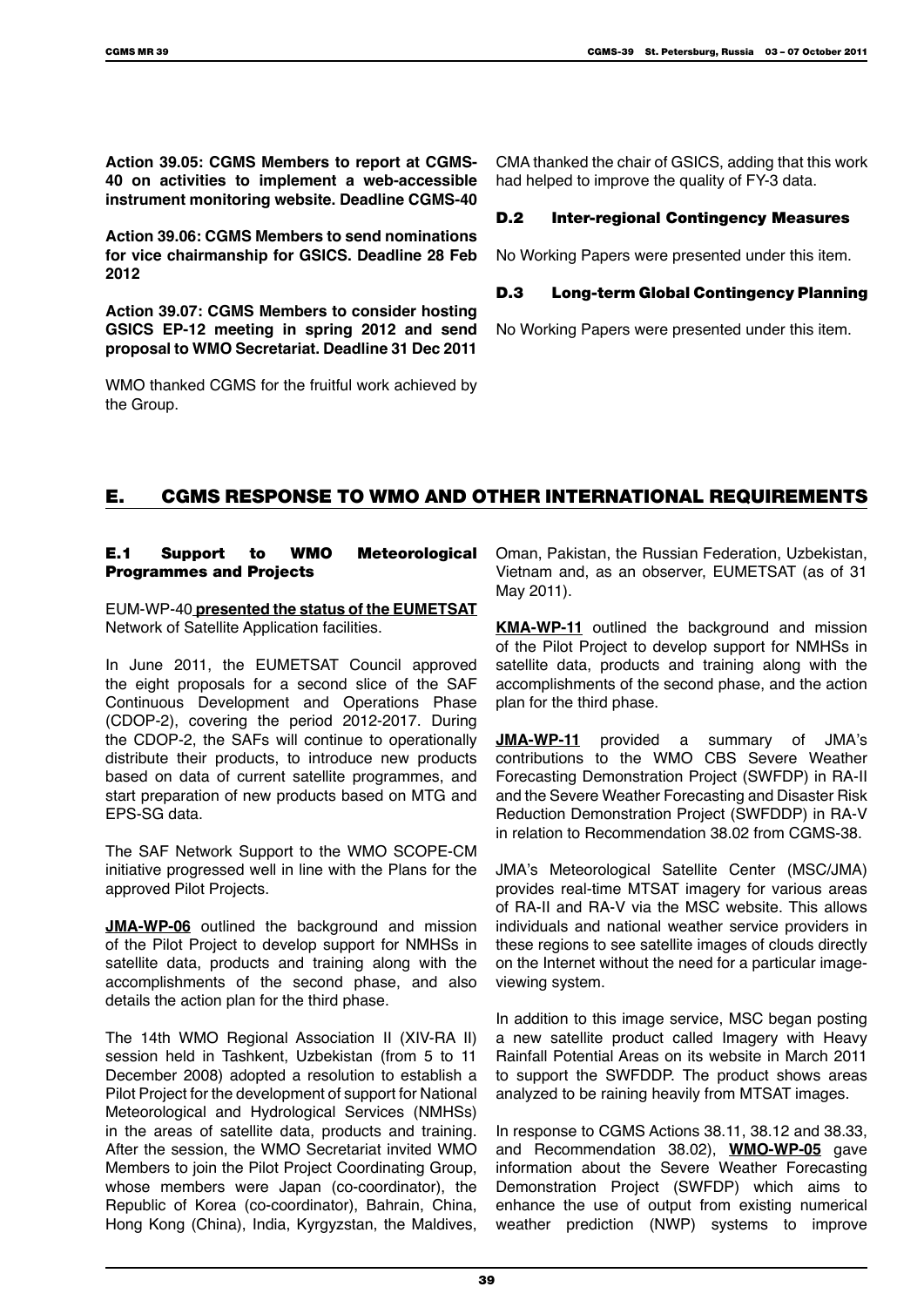severe weather forecasting and warning services in developing countries. While improving the lead-time of alerting severe weather in the medium-range, current experience indicates a gap in the forecasting and provision of warning services of rapidly developing and localised phenomena, such as heavy rain and strong winds associated with convective systems, in the absence of operational radar coverage.

Satellite data is a powerful tool to support very-short range forecasting, including nowcasting. However, there are difficulties in the uptake of new products into weather forecasting daily routines of the forecasters.

The SWFDP strategy for improving the use of satellite data in SWFDP regional subprojects consists of:

- inviting relevant satellite operators to participate in the meetings of the Regional Subproject Management Teams to advise on relevant satellite data and products responding to their needs,
- identifying opportunities for tuning products, developing improved products and services,
- supporting the distribution of data and products for SWFDP regional subprojects;
- working with the WMO/CGMS Virtual Laboratory (VLab) in the development of the satellite aspects of the SWFDP Training programmes and in the delivery of the training.

The SWFDP is currently in progress in four regions: (a) sixteen countries of the southern Africa region ("SWFDP – Southern Africa"); (b) nine countries of the South Pacific Islands ("SWFDP – South-west Pacific"); (c) six countries of the Eastern Africa region ("SWFDP-Eastern Africa"); and (d) four countries of Southeast Asia ("SWFDP – Southeast Asia). Other projects are in consideration or development (e.g. in Bay of Bengal; Central Asia; Central America and the Caribbean).

**Action 39.08: CGMS Members to provide a contact point to WMO to coordinate their potential contributions to SWFDP (Severe Weather Forecasting Demonstration Project). Deadline: CGMS-40**

**Recommendation 39.02: CGMS Satellite Operators are invited to support the strategy for improving the use of satellite data in SWFDP regional subprojects.**

**WMO-WP-04** gave an overview of the development of the Implementation Plan for the Evolution of Global Observing Systems (EGOS-IP), which is a major component of the Rolling Requirements Review (RRR) process.

The new version of EGOS-IP is structured as a response to the Vision for the GOS in 2025, but it also aims to respond to the Implementation Plan for the Global Climate Observing System (GCOS-IP), and to emerging requirements of the Global Framework for Climate Services (GFCS) and of the Global Cryosphere Watch (GCW). Its purpose is to document a set of implementation actions which are required for incremental improvement of global observing systems towards the 2025 Vision.

The scope of EGOS-IP embraces space and surface-based observation, as well as cross-cutting considerations. The Expert-Team on Satellite Systems (ET-SAT) completed a thorough review of the satelliterelated aspects of this plan. The comments from ET-SAT have been taken into account in the current version (v.10), which is available under: ftp://ftp.wmo. int/Documents/PublicWeb/www/gos/egos-ip/ .

The plan will be finalized for submission to the Commission for Basic Systems in September-October 2012.

**WMO-WP-06** reported on Remote Sensing of Volcanic Ash and other Aerosols for Aeronautical Meteorology, which has traditionally concerned itself with both meteorological hazards and phenomena impacting the regularity and economy of civil air navigation. Of these hazards, several are linked to aerosols such as volcanic ash, supercooled water droplets and ice, which affect the safe operation of engines, dynamic sensors such as Pitot-tubes and electric/electronic components of aircraft systems. New airspace concepts, increased air traffic and higher safety standards needed to maintain or improve safety under increased traffic loads require higher temporal and spatial resolution, accuracy and additional elements to be quantitatively observed on a global basis.

While in-situ and ground-based remote sensing systems are capable of providing highly accurate and reliable data of such aerosols locally, spacebased systems are paramount to ensuring a nearglobal availability of these data considered crucial for the safety of air transport. In view of evolving needs, gaps are identified on current observation systems in particular for the vertical distribution of hazardous aerosols. It is suggested to aim at harmonizing imager characteristics, to implement as soon as possible the next generation geostationary platforms with enhanced multispectral capabilities, and to consider the deployment of operational LIDAR sensors in LEO. Cooperation between the satellite community and ground-based and airborne system operators is encouraged with a view of establishing a composite observing system for ash density and ice loading.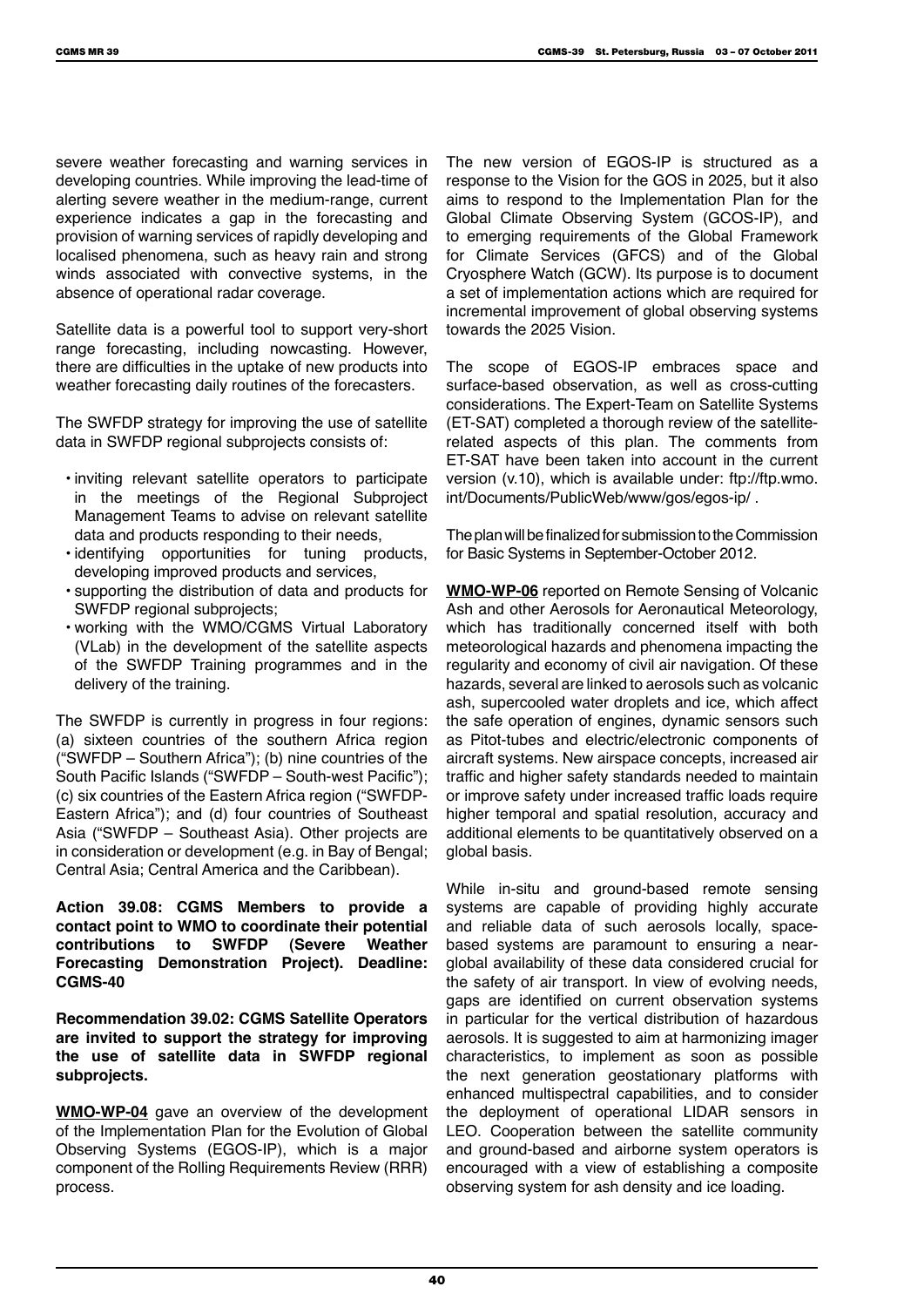Cooperation with international organisations and initiatives to ensure a common understanding of user requirements and coordinated implementation strategies is also encouraged. In that regard, ICAO, in partnership with WMO, supports the following recommendations:

**Recommendation 39.03: Satellite operators are asked to strive to harmonise the spectral characteristics of future Visible and Infrared imager channels in order to enable seamless application of differential absorption methods to data acquired from different platforms.**

**Recommendation 39.04: CGMS Satellite operators are asked to ensure the earliest possible deployment of next generation geostationary platforms with enhanced multi-spectral VIS-IR capabilities.**

**Recommendation 39.05: CGMS Satellite operators are asked to consider the deployment of operational LIDAR sensors in Low Earth Orbit to provide multidaily coverage over global air routes.**

### E.2 Support to GCOS and other Climate Monitoring Activities

**EUM-WP-15** provided information on activities of the EUMETSAT Secretariat for the generation of Climate Data Records (CDRs) within its distributed ground segment. This includes progress in the development of the reprocessing facilities and an update of reprocessed data at the Central Application Facilities (CAF) at its Headquarters. It also highlighted EUMETSAT's role in related international Climate Monitoring activities.

Cornerstones in 2010/2011 were the progress in the establishment of dedicated reprocessing facilities at the CAF, progress in GSICS and SCOPE-CM, the start of the EU FP7 ERA-CLIM project and the support to ESA-CCI. In addition the EUMETSAT Satellite Application Facilities Network (SAFs) offers an extended commitment with respect to the generation of Climate Data Records (CM SAF and other SAFs).

EUMETSAT also participated in international discussions on data set assessments and acknowledges the importance of those for establishing information on the reliability of existing and upcoming Climate Data Records. EUMETSAT supports assessment work within the SAF network and the CAF and also proposes steps to include data set assessments as a mandatory item in the data set release process in SCOPE-CM.

In **ESA-WP-03** CGMS was informed about the status of the Earthwatch Programme Element, Global Monitoring of Essential Climate Variables (also known as the 'ESA Climate Change Initiative').

WMO thanked both EUMETSAT and ESA for their contributions to creating satellite-based climate data records.

EUMETSAT, on behalf of the CGMS Secretariat, responded to Action 38.05 and introduced **EUM-WP-41**, as requested by the Chairman of the Drafting Team of the Strategy for developing an architecture for Climate monitoring from Space. The Chairman of the Drafting Team indicated that he expects to receive consolidated written comments on the report from CGMS by the end of November 2011 so that it could undertake a further revision of the report to be completed by the end of Q1 2012.

This document presented the draft version of the "Strategy Towards an Architecture for Climate Monitoring from Space" which has been developed by a drafting team in response to an initiative started by WMO at the 10th session of the WMO Consultative Meeting on High Level Policy on Satellite Matters (CM-10) in January 2010.

Following the introduction of the document, CGMS Members were invited to comment on:

- The general approach taken by the Drafting Group for establishing a climate architecture;
- The proposed way forward (see section 8 of the attached document) which includes the development of an initial physical architecture within the framework of the current "informal" Drafting Group;
- The commitment of CGMS Members in contributing to the elaboration of the initial physical architecture (and the related steps);
- Any other topic of interest to CGMS Members.

During the discussion of the document, GCOS supported the initiative and considered that the overall approach taken was correct. CGMS Members agreed that the proposed architecture was comprehensive and that all functions and goals presented in the document are agreeable to CGMS Members.

CGMS also considered that the logical model might need to link with entities in charge of re-analysis, i.e ECWMF in Europe, as they might have special requirements to be considered.

CGMS Members noted that the Drafting Team in its current composition will now finalise a version of the architecture document by first quarter 2012. After release of the final version of the document, the Drafting Team might have to evolve to start the elaboration of the physical architecture. CGMS Members were encouraged to designate participants to the Drafting Team or to its follow-on, whatever the form would be.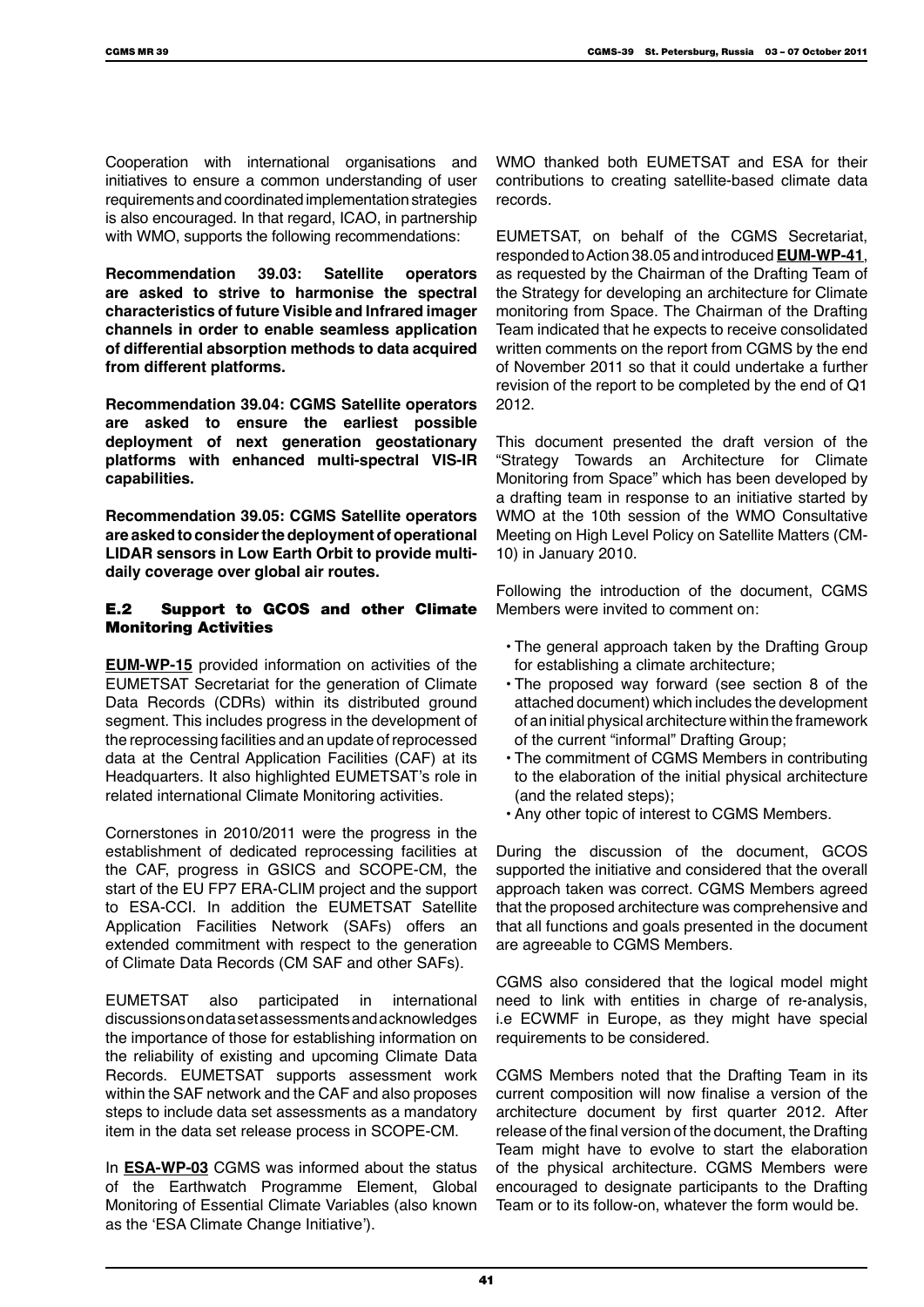The Chairman insisted on the need for CGMS Members to commit to the architecture and encouraged them to already start listing what could be individual agency's contributions to the physical architecture. He also suggested that detailed contributions to the architecture be reported at the 40th CGMES Plenary meeting.

As a way forward, CGMS Members agreed on a set of actions:

**Action 39.09: CGMS Executive Secretariat to request the Architecture Writing Team to provide a template to be used by CGMS Members to provide elements / activities which might contribute to the physical global architecture for Climate Monitoring. Deadline: End of Q1 2012.**

**Action 39.10: CGMS Members to provide a detailed review of current and future plans to contribute to the global architecture for Climate Monitoring at CGMS-40. Deadline: CGMS-40**

**Action 39.11: CGMS Members who are interested in joining the Writing Team on global architecture for climate monitoring to nominate participants by end of November 2011.**

**Action 39.12: CGMS Members are invited to send comments on the global architecture for climate monitoring to the Secretariat and CGMS Secretariat to send an official CGMS response on the Writing Team Report to the Writing Team Chair prior to the CEOS Plenary by end of October 2011. Deadline: 31 October 2011.**

Noting the overall support of CGMS to the architecture document, CGMS Members requested the Secretariat to report on the outcome of the discussion at the upcoming CEOS Plenary meeting.

**WMO-WP-08** reported on the outcome of the sixteenth World Meteorological Congress (Cg-XVI), which agreed that an architecture for sustained climate monitoring from space should be defined and implemented, involving different stakeholders including operational satellite operators and R & D space agencies, the CGMS, the Committee on Earth Observation Satellites (CEOS), the Global Climate Observing System (GCOS), the World Climate Research Programme (WCRP) and the Group on Earth Observations (GEO). WMO Congress provided guidelines for the development of such an architecture, and adopted Resolution 19 (Cg-XVI). The first outcome of the collaborative work done on this subject was presented at CGMS-39 by the CGMS Secretariat in EUMETSAT WP-41. As a partner in this effort, WMO is looking forward to broad support from CGMS on this matter.

**NOAA-WP-11** was in response to recommendation R.38.03.The Center for Satellite Applications and Research (STAR) is the science arm of NESDIS and conducts research and develops algorithms for operational utilization for weather, environmental, and climate applications. STAR scientists have been active in the IPWG, IWWG, ITWG, IROWG and WCRP GEWEX RP.With respect to human resources, STAR scientists regularly attend these working groups, and have hosted some of the meetings, and chaired the working groups, notably IPWG, IWWG and ITWG. STAR scientists also are rapporteurs to ITWG and IROWG. Furthermore, STAR, GOES-R and JPSS have provided some financial support for holding the meetings. STAR is also active in WCRP observation and assimilation (WOAP) and has participated in the various subgroups of GEWEX, - Clouds, Precipitation, Radiation and Aerosols. With respect to climate data records (CDRs), STAR produce a number of CDRs, including the atmospheric MSU/AMSU temperature time series, SBUV/2 ozone time series, the SSMIS hydrology product time series (precipitation, water vapour, snow and ice cover), AVHRR product suite time series (includes clouds, vegetation, sea surface temperature). NOAA participates in the SCOPE-CM program. Our scientists collaborate with other scientists developing similar products through projects with EUMETSAT and ESA. At NOAA, NCDC has a climate data records program that includes participation from STAR and the research community, and workshops are held to promote peer review of CDRs.For ozone products, NOAA works closely with the NASA, KNMI and EUMETSAT. These agencies are also involved in the CEOS Atmospheric Composition Constellation.

**WMO-WP-07** gave an overview on the latest activities related to the objectives of the GCOS programme:

- Implementation Plan for the Global Observing System for Climate in support of the UNFCCC (2010 update) and its up-dated satellite supplement in 2011;
- The evaluation of satellite-related global climate data sets;
- The «GCOS Improvement and Assessment Cycle»;
- System improvement Support of in situ networks as ground truth for space based observations:
- Facilitate regional and national implementation of the global observing system for climate.

### E.3 Support to IOC, JCOMM and other Ocean Monitoring Activities

**IOC-UNESCO-WP-01** reported on sea surface temperature for numerical weather prediction. The atmosphere and oceans are joined together over seventy percent of Earth, with sea surface temperature (SST) one of the linkages. Sustained satellite SST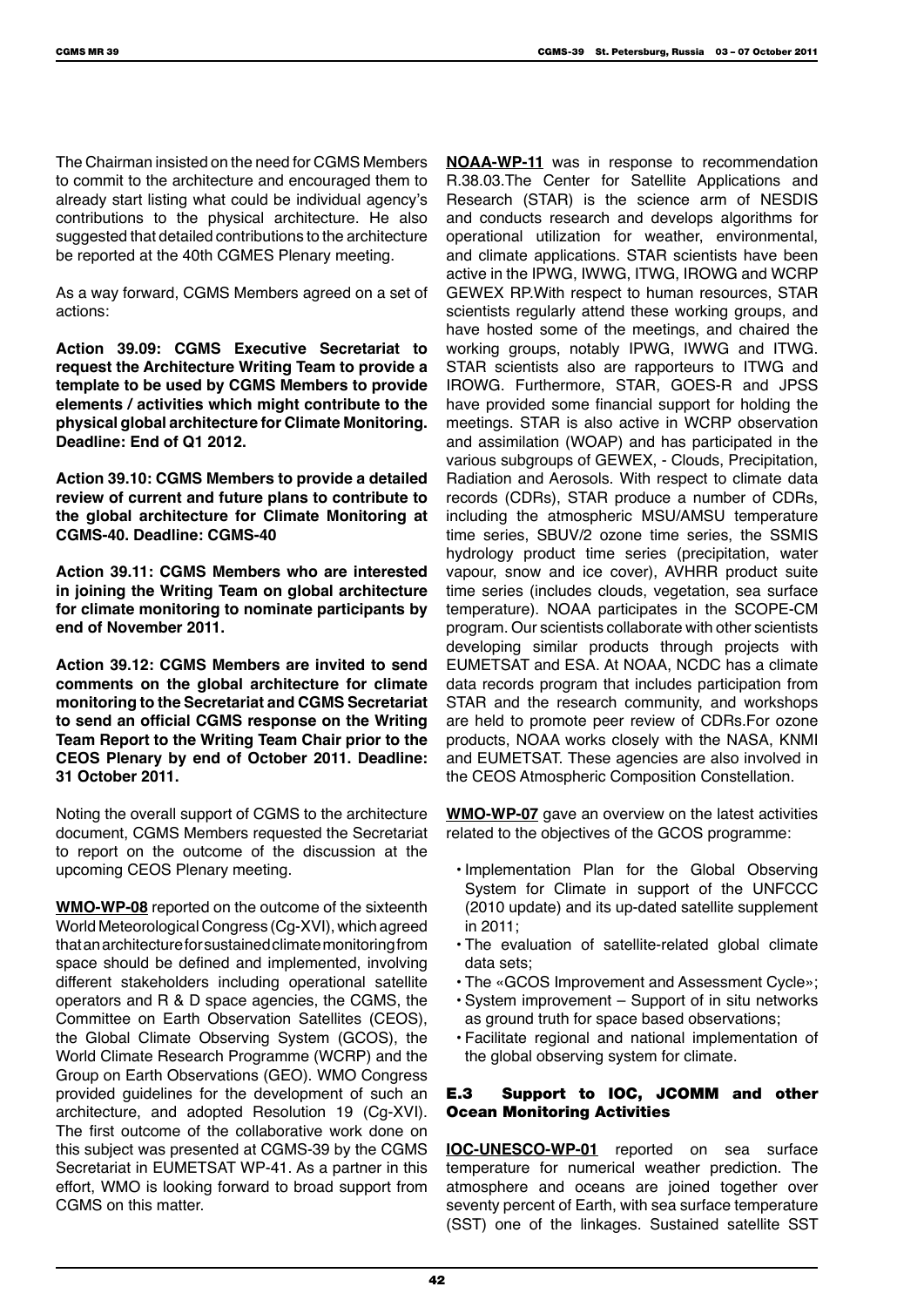measurements are critical for weather and climate applications. Small-scale SST gradients produced wind divergence and wind stress curl throughout the global marine atmospheric planetary boundary layer. Strong SST gradients enhanced deep convection throughout the troposphere. The international Group for High Resolution Sea Surface Temperature is working to improve the accuracy and resolution of SST used in atmospheric general circulation models, including numerical weather prediction models.

IOC invited all CGMS Members to continue providing scatterometer information necessary to observe sea surface winds.

**Action 39.13: IOC is invited to prepare a paper on guidance to CGMS members on ocean wind measurements.**

#### E.4 Support to GAW and other atmospheric chemistry monitoring activities

**WMO-WP-09** reported that the sixteenth session of the WMO Congress recommended that the Global Atmospheric Watch (GAW) set up an ad-hoc Task Team to review the needs for GAW regarding satellite measurements. WMO Congress further recommended that taking into consideration the GCOS requirements and the vision for the GOS in 2025, this work should be done in coordination with the CBS Expert Team on Satellite Systems (ET-SAT) and the Expert Team on Evolution of the global observing systems (ET-EGOS), the Committee on Earth Observation Satellites (CEOS) Atmospheric Composition Virtual Constellation team and CGMS. Congress highlighted that the required coverage, precision, spatial and temporal resolution called for geostationary and low earth orbit observation capabilities to be implemented and sustained. Congress also requested WMO Members operating satellites to include atmospheric sensors of proven capability aboard future spacecraft, and to maintain continuous atmospheric composition measurements for as long as possible, making a selection of data available to all interested users. Congress recognized that such remote sensing observations are meaningful when they are combined with the in-situ observations to produce global three dimensional high resolution and high quality products. CGMS was informed that the ad-hoc task team will be established towards the end of 2011 and will hold its first meeting in 2012.

#### E.5 Support to Satellite Requirements of other International Programmes

**WMO-WP-10** provided a satellite-specific update on the planned implementation of the Global Cryosphere Watch (GCW). The involvement of satellite agencies is a precondition for a successful GCW. It has to

be clear that in the Polar Regions and the "Third Pole" - the Himalaya and the Tibetan Plateau (HKH - Himalaya-Karakoran-Hindukush), the required density of observations could not be reached without satellite observations. Role of the satellite agencies can be seen in the GCW Implementation Strategy. A special attention in the initial stage should be put on the GCW Initial Implementation Tasks (paragraph 5.2 of the Strategy), in particular the Inventory of Satellite Data Products. Developing an inventory of candidate satellite products for GCW which are mature and generally accepted by the scientific community is a key element contributing to GCW implementation. This task includes an intercomparison of products to assess quality and to ensure an authoritative basis. The Polar Space Task Group of the Executive Council Panel of Experts on Polar Observations, Research and Services (EC-PORS), with its direct connection to Space Agencies, will work to identify new satellite products to support GCW pilot projects and services.

**Recommendation 39.06: CGMS members are invited to ensure, as appropriate, their involvement in the Polar Space Task Group in support of the WMO Global Cryosphere Watch (List of invitees to first meeting 13-14 October 2011 in Geneva, Switzerland: http://www.wmo.int/pages/prog/sat/meetings/ documents/PSTG-1\_Inf\_02\_%20Invitees.pdf )**

**NOAA-WP-12** provided information to CGMS-39 on activities at NOAA/NESDIS/STAR with respect to the new WMO Global Cryosphere Watch (GCW). The paper presented a brief background to GCW and a description of potential contributions from CGMS members.

**WMO-WP-11** reported that the World Climate Research Programme (WCRP) Observation and Assimilation Panel (WOAP) held a workshop to prepare a technical report on the evaluation of global climate datasets at European Space Agency (ESA) ESRIN in Frascati, Italy on 18-20 April 2011. Eight satelliterelated Essential Climate Variables (ECVs) from the atmospheric, oceanic and terrestrial domains were considered. From consideration of the evaluated ECV datasets, it was concluded that special attention needs to be given to the following issues: observing strategies for ECVs, reprocessing of FCDRs, atmospheric correction for satellite retrievals, independent expertgroup assessment of datasets, indices of maturity and uncertainty, interdependence of variables and longterm homogeneity of datasets.

**Recommendation 39.07: CGMS is invited to note the outcome of the 2011 WOAP workshop, in particular in the context of the development of an architecture for climate monitoring from space.**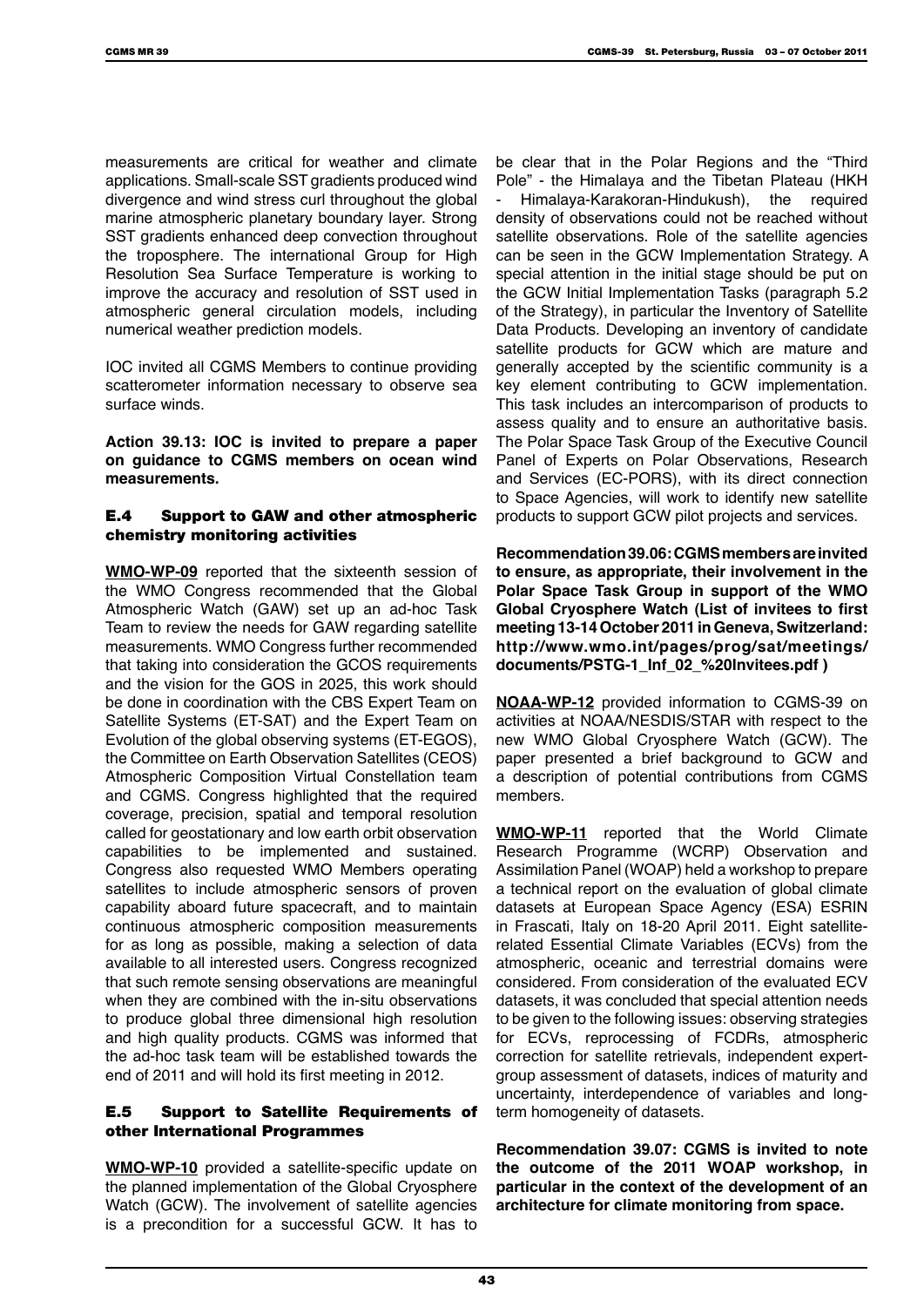**WMO-WP-12** announced that the World Climate Research Programme (WCRP) will hold an International Conference on Reanalyses from 7-11 May 2012 in Silver Spring, Maryland, USA. Reanalyses represent a method of integrating satellite and in situ observations with models to produce continuous fields of global weather and climate data. Over the last 20 years, reanalyses have been a significant source of data for many studies of the atmosphere and ocean circulations at time scales from hours to decades. The data assimilation systems have improved over time with better models, data assimilation techniques and computer advances. New generations of reanalyses are providing higher resolution, more detailed output for diagnostic analysis and coupling between components of the Earth system. Since observations are an essential element of reanalyses, remote sensing represents a critical input to the reanalysis efforts worldwide. In turn, the remote sensing community may exploit the reanalysis products for remote sensing product validation and comparison.

**WMO-WP-13** reported that the Space Programme Office had recently completed the new Observing Requirements Database. It is available under: www.

wmo-sat.info/db. It provides a publicly accessible repository for requirements of WMO and co-sponsored Programmes.

This new database features:

- Revised list of variables with agreed definitions and units following a consultation of the various application communities;
- Enforcement of consistent variable naming and units;
- Improved consultation/navigation functionalities;
- Online editing capability (for authorized editors).

In parallel, a call has been made to designated points of contact of all application areas to review and update the requirements pertaining to their respective areas.

CGMS noted the progress made in providing an improved user -friendly interface for consulting and updating requirements for observation, as well as in updating the content, which should make this database a useful tool for the planning and assessment of observing systems.

# F. INTERACTION WITH INTERNATIONAL PARTNERS

#### F.1 GEO

No working papers were submitted under this item.

#### F.2 CEOS

No working papers were submitted under this item.

#### F.3 Other International Partners

**EUM-WP-17** provided information to CGMS on the European initiative Global Monitoring for Environment and Security (GMES) and in what way EUMETSAT is involved and how its satellite programmes play a highly relevant role in the initiative.

# G. WORKING GROUP REPORTS

Reports from the four working groups were presented by Mr Marlin O. Perkins (WGI on Telecommunications), Dr Johannes Schmetz (WG II on Satellite Products), Mr Jérôme Lafeuille (WG III on Global Contingency Planning) and Mr Mikael Rattenborg (WG IV on Global Data Dissemination). Please see pages 98-162 inclusive for the detailed Working Groups reports.

CGMS-39 took note of the reports and thanked the Working Group participants, Chairmen and Rapporteurs for their active and fruitful discussions.

WG I

WMO thanked WG I Members for their participation and highlighted the importance of the WG I activity in the context of frequency protection.

WG II ROSHYDROMET thanked the chairmen and rapporteurs of WG II

WG IV EUMETSAT noted that in the future, CGMS might need to consider access to satellite data though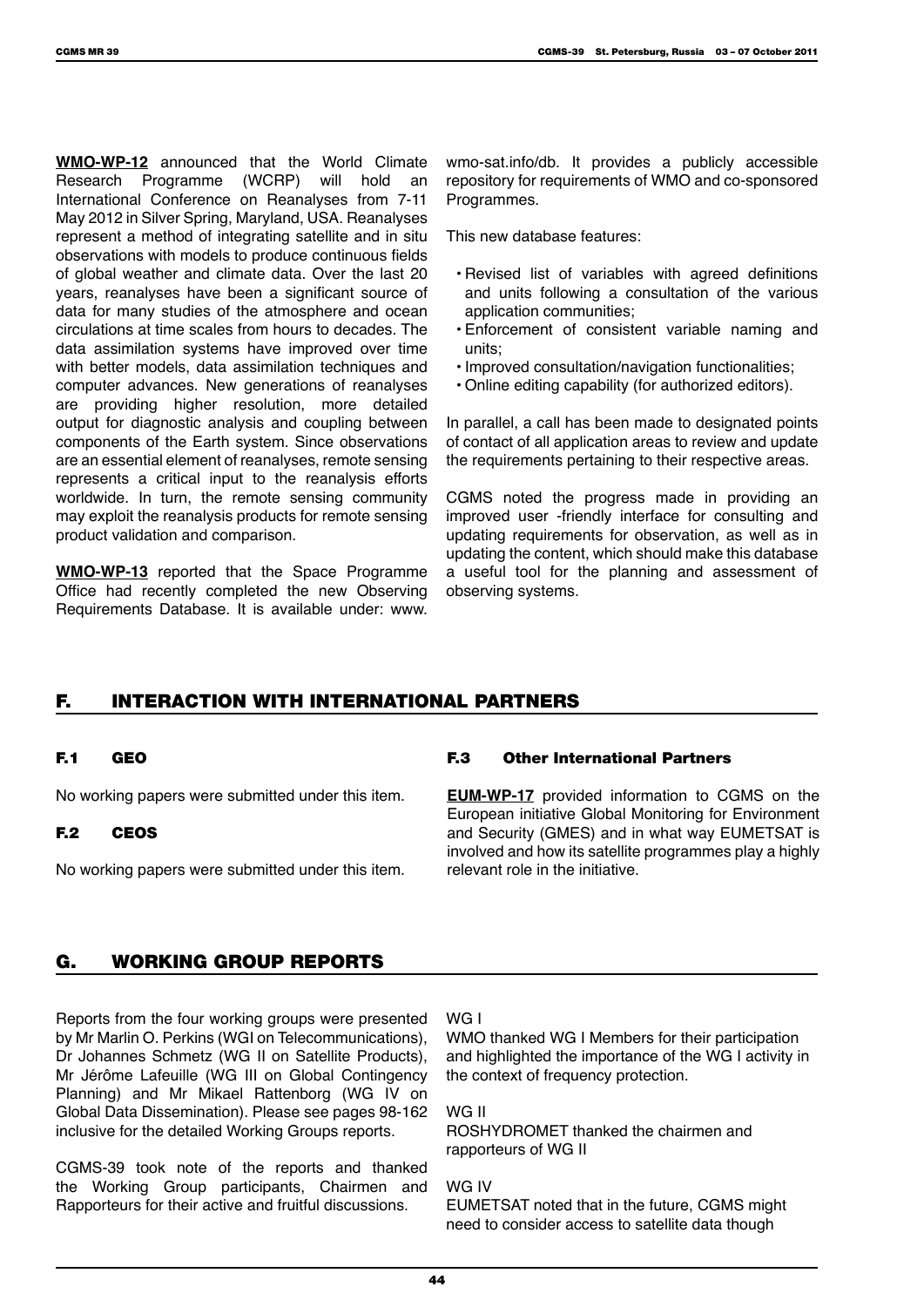X-band receiving stations and encouraged WMO to look at this issue.

CGMS-39 endorsed the proposed actions and

recommendations formulated by each Working Group and congratulated the four Groups for their comprehensive reports and for their achievements since the preceding meeting of CGMS.

# H. OTHER ITEMS OF INTEREST

#### H.1 Training

**EUM-WP-18** described the status and future plans for training in satellite meteorology provided by EUMETSAT and the Centres of Excellence (CoE) in Africa, the Middle East and Europe.

**EUM-WP-31** summarised the regular training activities in support of the WMO SDS-WAS project, which are supported by EUMETSAT, the Barcelona Supercomputing Center, AEMET, WMO and several host institutes. In 2010, a two-week training course involving representatives of 22 countries in Africa and the Middle East took place in Barcelona. In 2011, the second course of this series is planned for  $21 - 25$ November 2011 in Antalya (Turkey), organised by the Turkish State Meteorological Service together with the above mentioned supporting partners.

**NOAA-WP-13** provided a summary of NOAA Support for the WMO Virtual Laboratory, Virtual Laboratory Management Group (VLMG), the Environmental Satellite Resource Center (ESRC), and Focus Groups from September 2010 through September 2011.

**WMO-WP-14** reported on training activities within the Virtual Laboratory for Education and Training in Satellite Meteorology (VLab) along with future plans and directions. Important developments have taken place since CGMS-38, including the recognition of the new Centre of Excellence (CoE) in Jincheon, Republic of Korea; the organising of the Aviation Week; and the launching of the shared online calendar of training events and the new VLab website. The Technical Support Officer (TSO) has efficiently supported the various activities and further advanced the objectives of the VLab along the lines of the five-year strategy, but a solution needs to be identified to fund its position in the long run, since funding is currently only secured until December 2011.

A summary of the annual reports from the CoEs for the period from July 2010 to August 2011 is given in this status report.

CGMS noted the important achievements of the VLab and adopted the actions and recommendations below. **Action 39.14: GMS Satellite Operators to update their web pages to include the VLab logo and to more clearly show their support to VLab activities and CoEs. Deadline: CGMS-40.**

**Recommendation 39.08: CGMS Members are invited to include links to the VLab Calendar of Events and the ESRC.**

**Action 39.15: CGMS Satellite Operators, in their areas of responsibilities, should be ready to make a contribution towards funding of VLab Management Group (VLMG) members to attend the VLMG-6 in Brazil in September 2012. Deadline: CGMS-40**

**Action 39.16: CGMS Satellite Operators to report to WMO Space Programme and CGMS Secretariat within 2 weeks, regarding the possibility to financially support the continuity of employment of the VLab Technical Support Officer (TSO). Deadline: 31 October 2011.**

WMO thanked CGMS for the support provided for the VL Training Support Officer (TSO) and expressed the wish that all CGMS members would pool resources to ensure continued support for this function.

**WMO-WP-15** reported on new material being developed by WMO with the aim to replace the current Chapter on Satellite Observations in the Guide to Meteorological Instruments and Methods of Observation (CIMO Guide). Given the increasing importance of spacebased observations to WMO Members, it would be a new part entirely dedicated to space, considerably enhancing the existing material (more than 160 pages instead of 38 pages).

It is recalled that the CIMO Guide is an official WMO Publication (WMO-No. 8), which serves as a reference for all WMO Members. Taking into account the final editing and approval process, its updating cycle is typically several years. The CIMO Guide is thus complementary to the Dossier on the Space-based GOS and other web-based information, which can be more frequently updated and are more detailed.

The CIMO Guide should provide an introduction to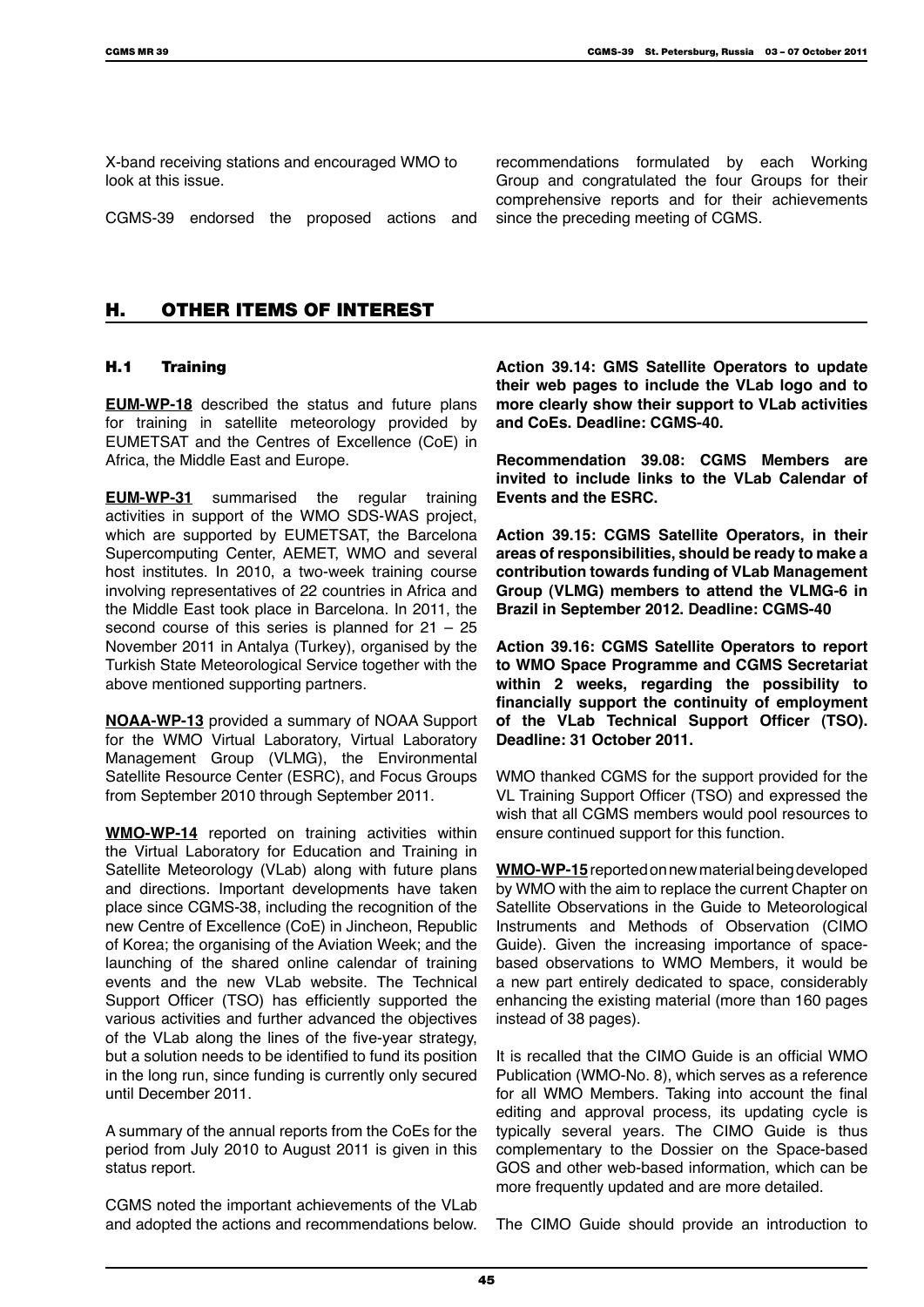the fundamental principles and the main features of different space-based observation techniques. It should raise the technical awareness of WMO Members, help them to understand the advantages and limitations of space-based observations highlight e.g. the importance of calibration and validation, and guide them in the use of satellite data and products.

CGMS members were informed that the material prepared for the CIMO guide is currently under review by the Expert Team on Satellite Systems (ET-SAT).

The draft text can be found at: http://www.wmo.int/pages/prog/sat/meetings/ documents/ET-SAT-6\_Doc\_08-01\_add-CIMO-Guide. zip

# H.2 Information

**EUM-WP-20** gave a brief summary of conferences and events which have taken place since CGMS-38 and lists those which are foreseen in the short- to mediumterm.

EUMETSAT's recent and current publications, as well as those in preparation, are also listed.

**JMA-WP-09** detailed the second Asia/Oceania Meteorological Satellite Users' Conference to be held from 6 to 9 December, 2011, in Tokyo, Japan. The event follows in the footsteps of the First Asia/Oceania Meteorological Satellite Users' Conference hosted by CMA in November 2010 in Beijing, China. The purposes of the conference are to further enhance exchanges on application techniques among satellite data users, to advance satellite observation technologies, and to promote synergetic development in the field of meteorological satellites.

In June 2011, JMA issued the first announcement/ call for papers and launched the conference website. The event will involve several sessions at which presentations on a range of scientific matters will be made and related discussions will be held by a variety of satellite experts.

WMO highlighted that this conference is the equivalent to the EUMETSAT conference in Europe. The regional dimension of these conferences is key and CGMS Members were invited to participate in this important conference.

CMA thanked JMA for organising this conference and CGMS members for their support.

**WMO-WP-16** reported on the WMO Dossier on the Space-based Global Observing System in 2011. Incorporating the latest information provided by satellite operators, it is available for review by CGMS Members.

The GOS Dossier comprises an introduction followed by five volumes:

- Vol. 1 Satellite programmes description

- Vol. 2 Earth observation satellites and their instruments

- Vol. 3 Gap analysis in the space-based component of GOS

- Vol. 4 Estimated performance of products from typical satellite instruments

- Vol. 5 Compliance analysis of potential product performances with user requirements

The Dossier is available for download from the "Information Resources" page of the new WMO Space Programme web site (www.wmo.int/sat). This issue of the GOS Dossier includes several substantial changes, some structural, with respect to the version submitted to CGMS-38. The main changes are indicated in the text that follows.

ROSHYDROMET thanked WMO for this work which is a reference for many scientists.

WMO encouraged CGMS Members to populate the database in order to keep it up to date.

**Permanent Action 07: WMO to maintain the Dossier on the Space-based GOS, with review by the relevant Expert Teams, and inform CGMS of major updates.**

**Permanent Action 08: CGMS Members to provide WMO with the update of their programmes for the dossier on the space-based GOS.**

**Action 39.17: CGMS Satellite Operators are invited to note GOS-2011-September edition of the dossier and to forward to WMO (bibizzar@tin.it) any update or missing information concerning their programmes for inclusion in GOS-2012-January. Deadline: 31 January 2012.**

# H.3 Any other Business

**KMA-WP-12** provided an update on the project for development of COMS data receiving/analysis system in Sri Lanka. Additionally KMA will expand support to Asia-Pacific countries with a weather analysis system as well as a COMS data receiving system.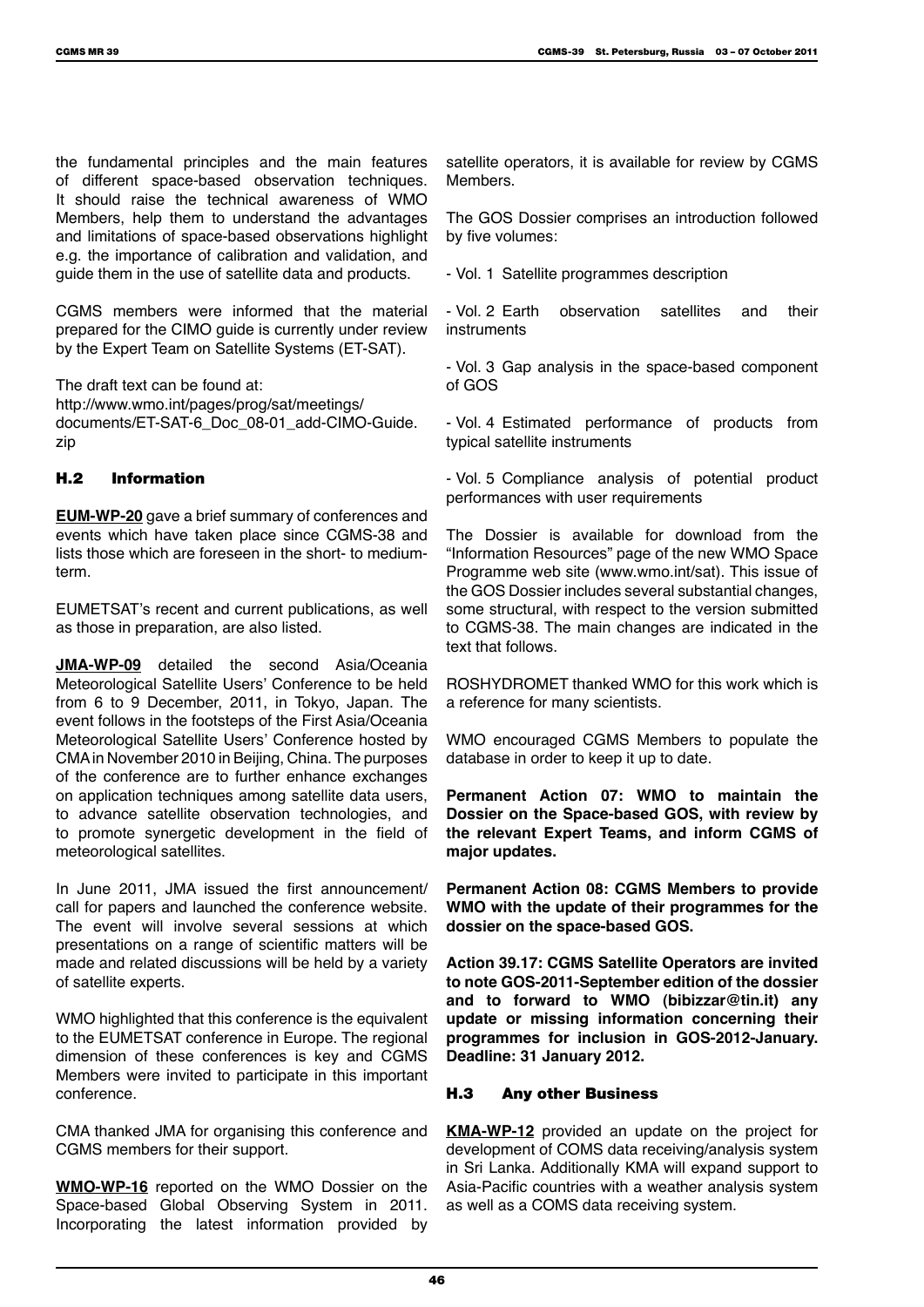**NASA-WP-08** reported on Operational Use of NASA Research Satellite Data.

Climate change is a defining issue of our generation. Our responses to the challenges of climate change accurate prediction, equitable adaptation, and efficient mitigation - will influence the quality of life for the nation, and indeed the world, for generations to come. As NASA continues to address pressing scientific and national issues associated with climate change and the nation's climate research and monitoring capabilities, it is also apparent that quantitative short-range earthsystem prediction has wide-ranging operational applications and provides very large benefits to society, both in terms of protection of life and property and in terms of direct and indirect contributions to nearly all sectors of the economy.

**WMO-WP-18** provided a top-level summary of the outcome of a questionnaire that WMO distributed in 2010 among its 189 Members on the availability and use of satellite data and products for the period 2008- 2009. WMO has been using biennial questionnaires to establish evidence on the capabilities and possible existing deficiencies on the part of users. This analysis of the outcome was based on 100 responses from 86 countries.

A key motivation for users to respond to the questionnaire lies in the expectation that remedial action will be taken by satellite operators, processing centres and training facilities, helping to mitigate some of the reported deficiencies and unmet requirements in the following areas: access to satellite data; use of satellite data and products; applications of satellite data and products; training in satellite meteorology; other requirements. CGMS as a coordination forum of satellite operators is a key recipient of these results. The full report with an analysis of the biennial questionnaire is available at: http://www.wmo.int/pages/prog/sat/documents/SAT-PUB\_SP-8-TD-1567-Questionnaire-Outcome-2010. pdf.

The session noted the key outcomes of the biennial questionnaire.

**ESA-WP-04** provided a response to Action 37.04:

ESA to inform CGMS whether the soil moisture information derived from SMOS data is comparable to that derived from Scatterometer data. The physics of the measurements performed with the passive L-band interferometer on-board SMOS and with the active C-band scatterometer on-board MetOp are fundamentally different. Any "direct" comparison of the information on soil moisture derived from those sensors must take this difference into consideration. However the comparison of the first year of SMOS Level 2 data with the corresponding Level 2 ASCAT measurements shows how close the two data sets often are to each other. Of course, over some regions (e.g. over deserts) SMOS and ASCAT do not compare well, but it seems that it will be possible in the near future to start merging SMOS L2 products into all the other L2 data sets.

Noting the upcoming 40th anniversary of CGMS in 2012, **NOAA-WP-35**, proposed CGMS to evaluate its structure, meetings and practices to maximize its effectiveness and relations with other coordinating bodies and the global meteorological satellite community.

EUMETSAT supported the approach, insisting on the need to keep the technical nature of CGMS and its responsiveness through WMO.

ESA, NASA, ROSCOSMOS, CNSA, JAXA, IOC and CSA also supported the approach.

WMO considered that this might leverage on CEOS self-study and stressed the need to keep the technical nature and the international cooperation framework of CGMS.

**Action 39.18: Interested CGMS Members to nominate a participant in the CGMS Internal Study Task Force in charge of reviewing CGMS structure, meetings and practices for next meeting. Deadline: 31 October 2011**

**Action 39.19: CGMS Members to review and approve the report of the CGMS Internal Study Task Force by April 2012 so that it could be implemented for CGMS-40. Deadline: 15 April 2012.**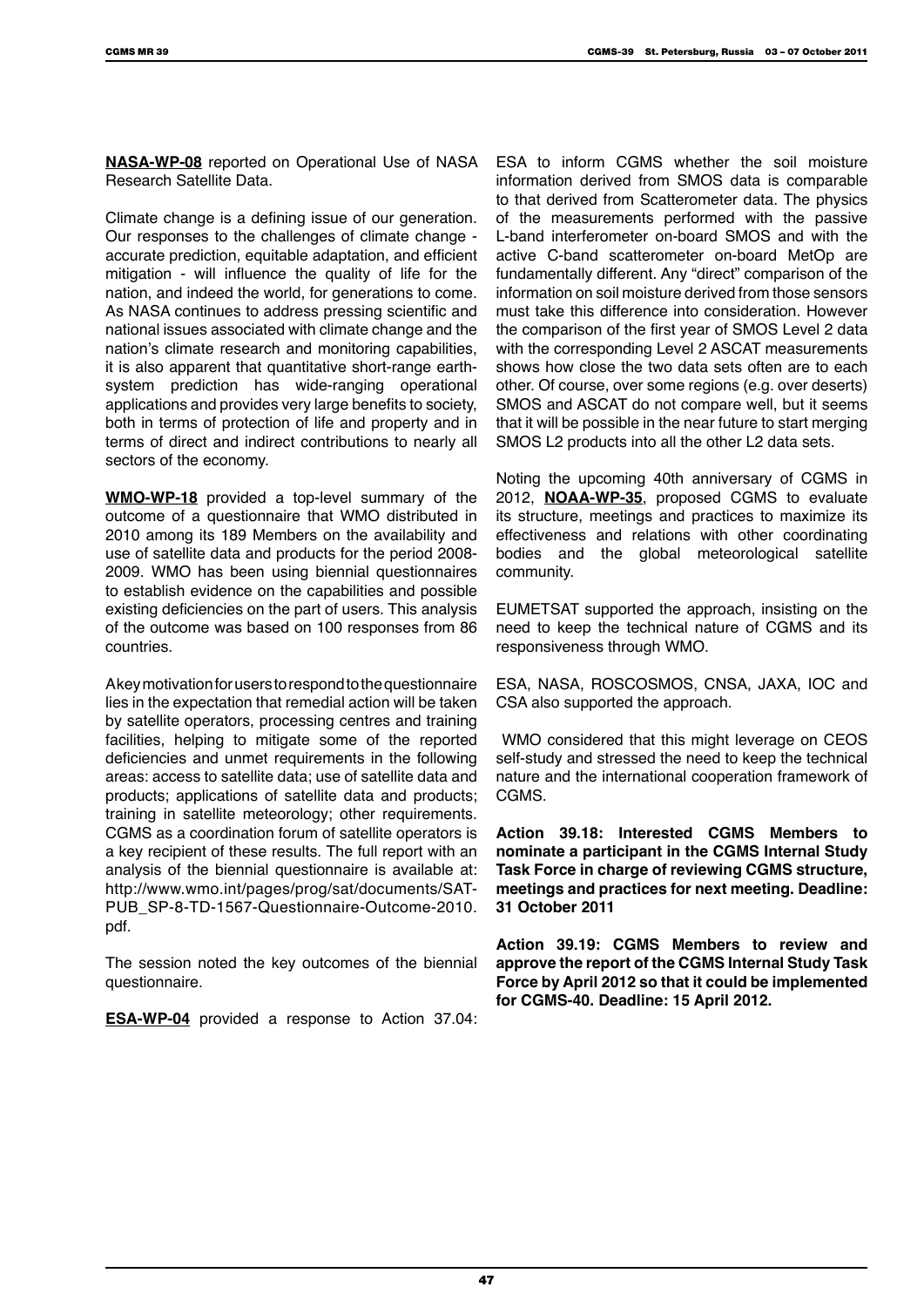# I. FINAL SESSION

#### **I.1 Nomination of CGMS Representatives I.3** at WMO, CEOS and other meetings

CGMS-39 agreed that the CGMS Secretariat (EUMETSAT) would represent CGMS at:

- CEOS Plenary and relevant CEOS meetings
- GOE-VIII
- Extraordinary WMO Congress
- CBS

#### I.2 Nomination of Chairmen and Rapporteurs of Working Groups for CGMS-40

- **Working Group I on Telecommunications** will be chaired by Mr Marlin O Perkins,NOAA, with Mr Joaquin Gonzalez, EUMETSAT, as Rapporteur;

- **Working Group II on Satellite Products** will be co- chaired by Dr Stephan Bojinski, WMO and Dr. Vaddi RAJESWARA RAO, IMD with Dr Johannes Schmetz, EUMETSAT and Dr Mitch Goldberg, NOAA, as rapporteurs;

- **Working Group III on CGMS Global Contingency Planning** will be chaired by Mrs Suzanne Hilding,NOAA, with Mr Jérôme Lafeuille, WMO, as Rapporteur;

- **Working Group IV on Globa data dissemination** will be chaired by Mr Mikael Rattenborg, EUMETSAT, with Mr Gordon Bridge. EUMETSAT, as Rapporteur.

#### Nomination of Rapporteurs of IPWG, IROWG, ITWG, IWWG

International Precipitation Working Group (IPWG): Dr Volker Gärtner

International Radio Occultation Group: Dr Mitch Goldberg

International TOVS Working Group (IWWG): Dr Mitch Goldberg

International Winds Working Group: Dr Johannes Schmetz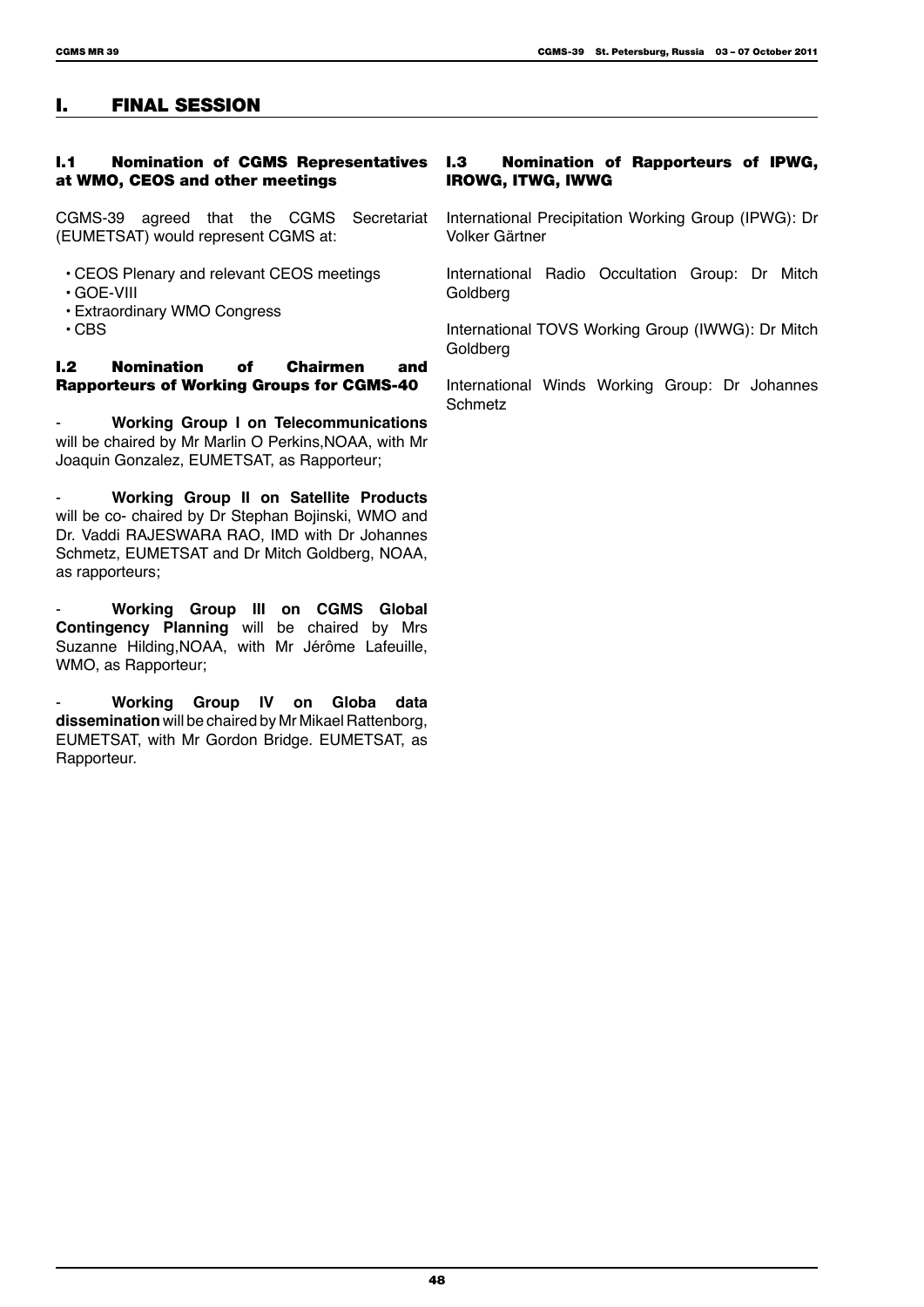| l |
|---|
| l |
|   |
|   |
|   |
|   |
|   |
| I |
|   |
|   |
|   |

|              |             | Actions open from CGMS-37 and CGMS-38 (at CGMS-39)                                                                                                                                                                                                  |                                                                                     |                                       |               |
|--------------|-------------|-----------------------------------------------------------------------------------------------------------------------------------------------------------------------------------------------------------------------------------------------------|-------------------------------------------------------------------------------------|---------------------------------------|---------------|
| Actionee     | Action      | <b>Description</b>                                                                                                                                                                                                                                  | Action feedback/closing<br>document                                                 | <b>Deadline</b>                       | <b>Status</b> |
| OMN          | 37.14       | dialogue with ISRO regarding the establishment of an<br>Indian CoE and the co-sponsoring of the CoE in Oman. Deadline: CGMS-39<br>Action 37.14: WMO to continue                                                                                     | CGMS-39 WMO-WAS-05-2010<br>39 NOAA-WP-13<br>On going                                | New Deadline:<br>(CGMS-38)<br>CGMS-40 | OPEN          |
| ESA          | WGII 37.28  | Action 37.28: ESA to provide a working paper on the long-term monitoring of MERIS as a<br>Deadline: CGMS-39<br>reference calibration instrument.                                                                                                    | Paper in Preparation, will be<br>delivered in 02/2012, new<br>deadline CGMS-40      | New Deadline:<br>(CGMS-38)<br>CGMS-40 | OPEN          |
| NOAA and IMD | WGII 38.36  | better understand differences in TC intensity estimations<br>and to inform CGMS members on the outcome. Deadline: CGMS-39.<br>Action 38.36: NOAA and IMD to                                                                                         | New deadline CGMS-40                                                                | CGMS-40                               | NBN<br>OPEN   |
| OMN          | WGIII 38.40 | and satellite experts to further refine the requirements for atmospheric composition<br>Action 38.40: WMO in collaboration with the atmospheric composition community<br>requirements and the optimal way to address these in the revised baseline. | 29/09/2011 WMO: ongoing, see<br>WMO-WP-09                                           | CGMS-40                               | OPEN          |
| <b>OMMO</b>  | WGIII 38.42 | Action 38.42: WMO to take into account the revised CGMS baseline for the space-based<br>component of the GOS in the updating process of relevant WMO Manuals and Guides,<br>/ CBS-XV in 2012.<br>with a view of its endorsement by                  | Shall be completed, based on the<br>outcome of CGMS-39, will start<br>after plenary | CGMS-39                               | <b>NBAO</b>   |
|              |             |                                                                                                                                                                                                                                                     |                                                                                     |                                       |               |

| CGMS-39 permanent actions   |                         |                                                                                                                                                                                                                                                                                                                                                  |                                                               |                 |               |
|-----------------------------|-------------------------|--------------------------------------------------------------------------------------------------------------------------------------------------------------------------------------------------------------------------------------------------------------------------------------------------------------------------------------------------|---------------------------------------------------------------|-----------------|---------------|
| Actionee                    | Action                  | <b>Description</b>                                                                                                                                                                                                                                                                                                                               | <b>Action feedback/closing</b><br>document                    | <b>Deadline</b> | <b>Status</b> |
| <b>CGMS Members</b>         | Permanent 01            | the CGMS Tables of Satellites (tables 1-6 of the plenary<br>Secretariat of any change in the status or plans of their<br>report). The Secretariat to publish this updated information in the CGMS report and, via<br>WMO, in the WMO CGMS satellite status web pages.<br>All CGMS Members to inform the<br>satellites to allow the updating of t | EUM-WP-02, NOAA-WP-02, -03,<br>$-04, -05, -19, -35, -40, -43$ | CGMS-40         | <b>OPEN</b>   |
| CGMS satellite<br>operators | Permanent 02            | IS plenary on their activities and plans related to space<br>lar events and space radiation on satellites, protective<br>measures, (ii) space weather observations, and (iii) space weather warning services.<br>CGMS Members to report to CGM<br>weather including: (i) impact of sol                                                           | EUM-WP-05, NOAA-WP-05                                         | CGMS-40         | <b>NBAO</b>   |
| <b>CGMS Members</b>         | Permanent 03            | of available list servers used by CGMS groups and<br>CGMS Members to review the list<br>update as appropriate.                                                                                                                                                                                                                                   |                                                               | CGMS-40         | <b>OPEN</b>   |
| IOC/CGMS<br><b>Members</b>  | Permanent <sub>04</sub> | CGMS satellite operators to consider the IOC satellite requirements, especially the data<br>mind the ongoing formations of GOOS Regional<br>dissemination methods, bearing in<br>Alliances (GRAs).                                                                                                                                               |                                                               | CGMS-40         | OPEN          |
| <b>CGMS Members</b>         | Permanent 05            | CGMS should develop a coordinated approach for direct broadcast services of future polar<br>orbiting meteorological satellite systems.                                                                                                                                                                                                           |                                                               | CGMS-40         | OPEN          |
| <b>CGMS Members</b>         | Permanent 06            | All CGMS satellite operators to regularly include user statistics in their reports on current<br>satellite systems. Deadline: CGMS-39.                                                                                                                                                                                                           |                                                               | CGMS-40         | OPEN          |
| OMN                         | Permanent 07            | the Space-based GOS, with review by the relevant Expert<br>Teams, and inform CGMS of major updates.<br>WMO to maintain the Dossier on t                                                                                                                                                                                                          |                                                               | CGMS-40         | <b>OPEN</b>   |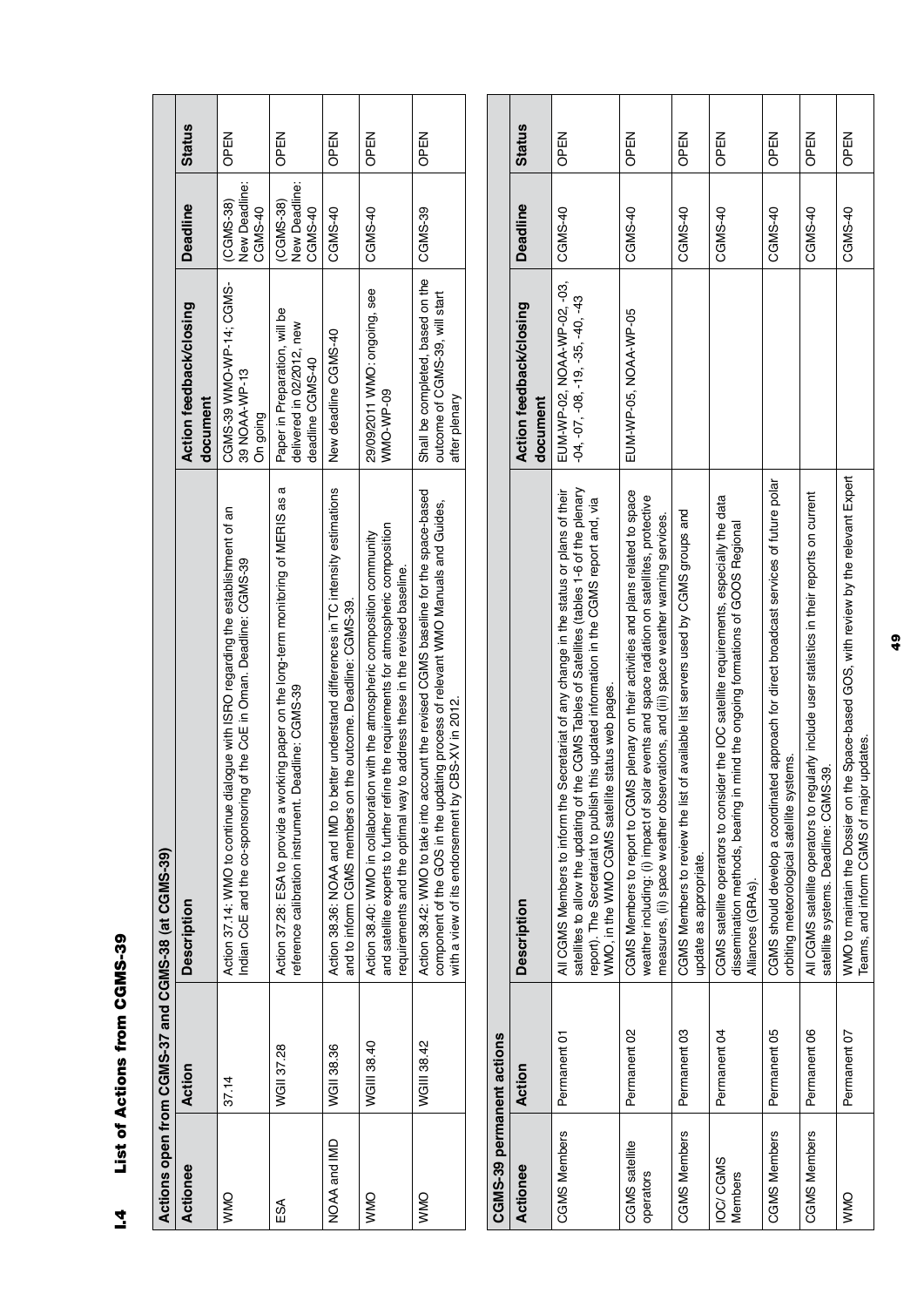| CGMS-39 permanent actions |              |                                                                                                                                                                                                                                                        |                                                                                                                                                                                                                                   |                 |               |
|---------------------------|--------------|--------------------------------------------------------------------------------------------------------------------------------------------------------------------------------------------------------------------------------------------------------|-----------------------------------------------------------------------------------------------------------------------------------------------------------------------------------------------------------------------------------|-----------------|---------------|
| Actionee                  | Action       | Description                                                                                                                                                                                                                                            | Action feedback/closing<br>document                                                                                                                                                                                               | <b>Deadline</b> | <b>Status</b> |
| <b>CGMS Members</b>       | Permanent 08 | with the update of their programmes for the dossier on<br>CGMS Members to provide WMO<br>the space-based GOS.                                                                                                                                          |                                                                                                                                                                                                                                   | CGMS-40         | OPEN          |
| EUMETSAT                  | Permanent 09 | EUMETSAT, as CGMS Secretariat, to provide a yearly report to WG-I on the annual SFCG<br>meeting.                                                                                                                                                       |                                                                                                                                                                                                                                   | CGMS-40         | OPEN          |
| <b>CGMS Members</b>       | Permanent 10 | CGMS Members to provide at every CGMS meeting a list of frequencies used by their<br>current and future systems in the format provided in WG I report-39 (Annex 1)                                                                                     |                                                                                                                                                                                                                                   | CGMS-40         | OPEN          |
| <b>ONN/</b>               | Permanent 11 | NWP agencies to establish long term continuity plans for the use of both operational and<br>WMO to report on coordination efforts between Radio Occultation data providers and<br>research RO data in Numerical Weather Prediction and climate models. | agreed to convert in a permanent<br>APSDEU meetings. CGMS-39<br>term action, initiated through<br>stressed that it was a long-<br>From Action 38.30: WMO<br>participation in NAEDEX-<br>action to report on such<br>coordination. | CGMS-40         | OPEN          |
|                           |              |                                                                                                                                                                                                                                                        |                                                                                                                                                                                                                                   |                 |               |
| CGMS-39 actions           |              |                                                                                                                                                                                                                                                        |                                                                                                                                                                                                                                   |                 |               |
| Actionee                  | Action       | <b>Description</b>                                                                                                                                                                                                                                     | Action feedback/closing<br>document                                                                                                                                                                                               | <b>Deadline</b> | <b>Status</b> |
| <b>CGMS Members</b>       | 39.01        | Action 39.01: Interested CGMS members to contact NOAA for assistance in obtaining<br>conjunction warning support from the U.S. Joint Space Operations Center (JSpOC)<br>Deadline: CGMS-40                                                              |                                                                                                                                                                                                                                   | CGMS-40         | OPEN          |
| <b>VVMO</b>               | 39.02        | order to facilitate harmonised reporting on spacecraft anomalies related to space weather.<br>Action 39.02: WMO, through ICTSW, to propose a template in advance of CGMS-40 in<br>Deadline: 1 May 2012                                                 |                                                                                                                                                                                                                                   | $01 - May - 12$ | OPEN          |
| <b>IROWG</b>              | 39.03        | status of the global RO system and report to CGMS-40.<br>Action 39.03: IROWG to review the<br>Deadline: CGMS-40                                                                                                                                        |                                                                                                                                                                                                                                   | CGMS-40         | OPEN          |
| IMD and ROSH              | 39.04        | Action 39.04: IMD and ROSHYDROMET to present papers at CGMS-40 on progress<br>towards implementing GEO to LEO corrections and instrument bias monitoring as<br>established by NOAA, EUMETSAT, KMA, JMA and CMA.<br>Deadline: CGMS-40                   |                                                                                                                                                                                                                                   | CGMS-40         | OPEN          |
| <b>CGMS Members</b>       | 39.05        | Action 39.05: CGMS Members to report at CGMS-40 on activities to implement a web-<br>accessible instrument monitoring website.<br>Deadline: CGMS-40                                                                                                    |                                                                                                                                                                                                                                   | CGMS-40         | OPEN          |
| <b>CGMS Members</b>       | 39.06        | send nominations for vice chairmanship for GSICS.<br>Action 39.06: .CGMS Members to<br>Deadline: 28 Feb 2012                                                                                                                                           |                                                                                                                                                                                                                                   | 28-Feb-12       | OPEN          |
| <b>CGMS Members</b>       | 39.07        | Action 39.07: CGMS Members to consider hosting GSICS EP-12 meeting in Spring 2012<br>and send proposal to WMO Secretariat.<br>Deadline: 31 Dec 2011                                                                                                    |                                                                                                                                                                                                                                   | $31 - Dec.11$   | OPEN          |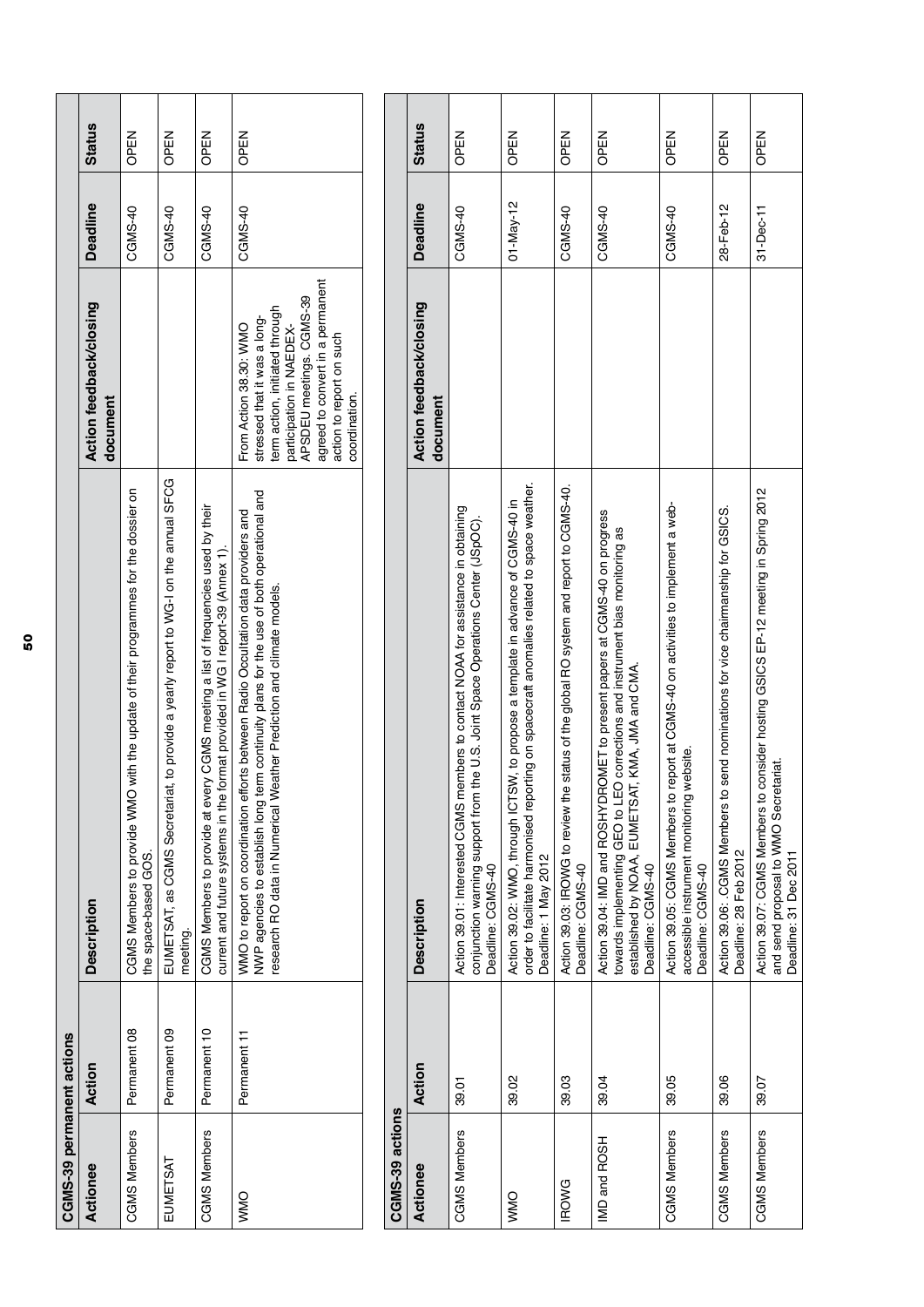| CGMS-39 actions                          |        |                                                                                                                                                                                                                                                                                                                               |                                     |                 |               |
|------------------------------------------|--------|-------------------------------------------------------------------------------------------------------------------------------------------------------------------------------------------------------------------------------------------------------------------------------------------------------------------------------|-------------------------------------|-----------------|---------------|
| Actionee                                 | Action | <b>Description</b>                                                                                                                                                                                                                                                                                                            | Action feedback/closing<br>document | <b>Deadline</b> | <b>Status</b> |
| <b>CGMS Members</b>                      | 39.08  | (Severe Weather Forecasting Demonstration Project).<br>provide a contact point to WMO to coordinate their<br>Action 39.08: CGMS Members to<br>potential contributions to SWFDP<br>Deadline: CGMS-40                                                                                                                           |                                     | CGMS-40         | OPEN          |
| <b>CGMS Members</b>                      | 39.09  | CGMS Members to provide elements / activities which<br>Action 39.09: CGMS Executive Secretariat to request the Architecture Writing Team<br>might contribute to the physical global architecture for Climate Monitoring.<br>provide a template to be used by<br>Deadline: end of Q1 2012                                      |                                     | 31-Mar-12       | OPEN          |
| <b>CGMS Members</b>                      | 39.10  | provide a detailed review of current and future plans to<br>re for Climate Monitoring at CGMS-40<br>Action 39.10: CGMS Members to<br>contribute to the global architectu<br>Deadline: CGMS-40                                                                                                                                 |                                     | CGMS-40         | OPEN          |
| <b>CGMS Members</b>                      | 39.11  | Action 39.11: CGMS Members who are interested in joining the Writing Team on global<br>architecture for climate monitoring to nominate participants by end of November 2011.                                                                                                                                                  |                                     | 30-Nov-11       | OPEN          |
| <b>CGMS</b> Secretariat<br>CGMS Members/ | 39.12  | response on the Writing Team Report to the Writing Team Chair prior to the CEOS Plenary<br>for climate monitoring to the Secretariat and CGMS Secretariat to send an official CGMS<br>Action 39.12: CGMS Members are invited to send comments on the global architecture<br>by end of October 2011. Deadline: 31 October 2011 |                                     | 31-Oct-11       | OPEN          |
| $\frac{1}{2}$                            | 39.13  | pare a paper on guidance to CGMS members on ocean<br>Action 39.13: IOC is invited to pre<br>wind measurements.                                                                                                                                                                                                                |                                     | CGMS-40         | OPEN          |
| CGMS Satellite<br>Operators              | 39.14  | Action 39.14: CGMS Satellite Operators to update their web pages to include the VLab<br>logo and to more clearly show their support to VLab activities and CoEs.<br>Deadline: CGMS-40                                                                                                                                         |                                     | CGMS-40         | OPEN          |
| CGMS Satellite<br>Operators              | 39.15  | Action 39.15: CGMS Satellite Operators, in their areas of responsibilities, should be ready<br>to make a contribution towards funding of VLab Management Group (VLMG) members to<br>attend the VLMG-6 in Brazil in September 2012.<br>Deadline: CGMS-40                                                                       |                                     | CGMS-40         | OPEN          |
| CGMS Satellite<br>Operators              | 39.16  | Action 39.16: CGMS Satellite Operators to report to WMO Space Programme and CGMS<br>Secretariat within 2 weeks, regarding the possibility to financially support the continuity of<br>employment of the VLab Technical Support Officer (TSO)                                                                                  |                                     | $31-Oct-11$     | OPEN          |
| CGMS Satellite<br>Operators              | 39.17  | Action 39.17: CGMS Satellite Operators are invited to note GOS-2011-September edition<br>of the dossier and to forward to WMO (bibizzar@tin.it) any update or missing information<br>concerning their programmes for inclusion in GOS-2012-January                                                                            |                                     | $31 - Jan - 12$ | OPEN          |
| <b>CGMS Members</b>                      | 39.18  | Study Task Force in charge of reviewing CGMS structure, meetings and practices for next<br>Action 39.18: Interested CGMS Members to nominate a participant in the CGMS Internal<br>Deadline: 31 October 2011<br>meeting.                                                                                                      |                                     | $31-Oct-11$     | OPEN          |
| <b>CGMS Members</b>                      | 39.19  | review and approve the report of the CGMS Internal<br>Action 39.19: CGMS Members to review and approve the report of the CGMS<br>Study Task Force by April 2012 so that it could be implemented for CGMS-40.                                                                                                                  |                                     | 15-Apr-12       | OPEN          |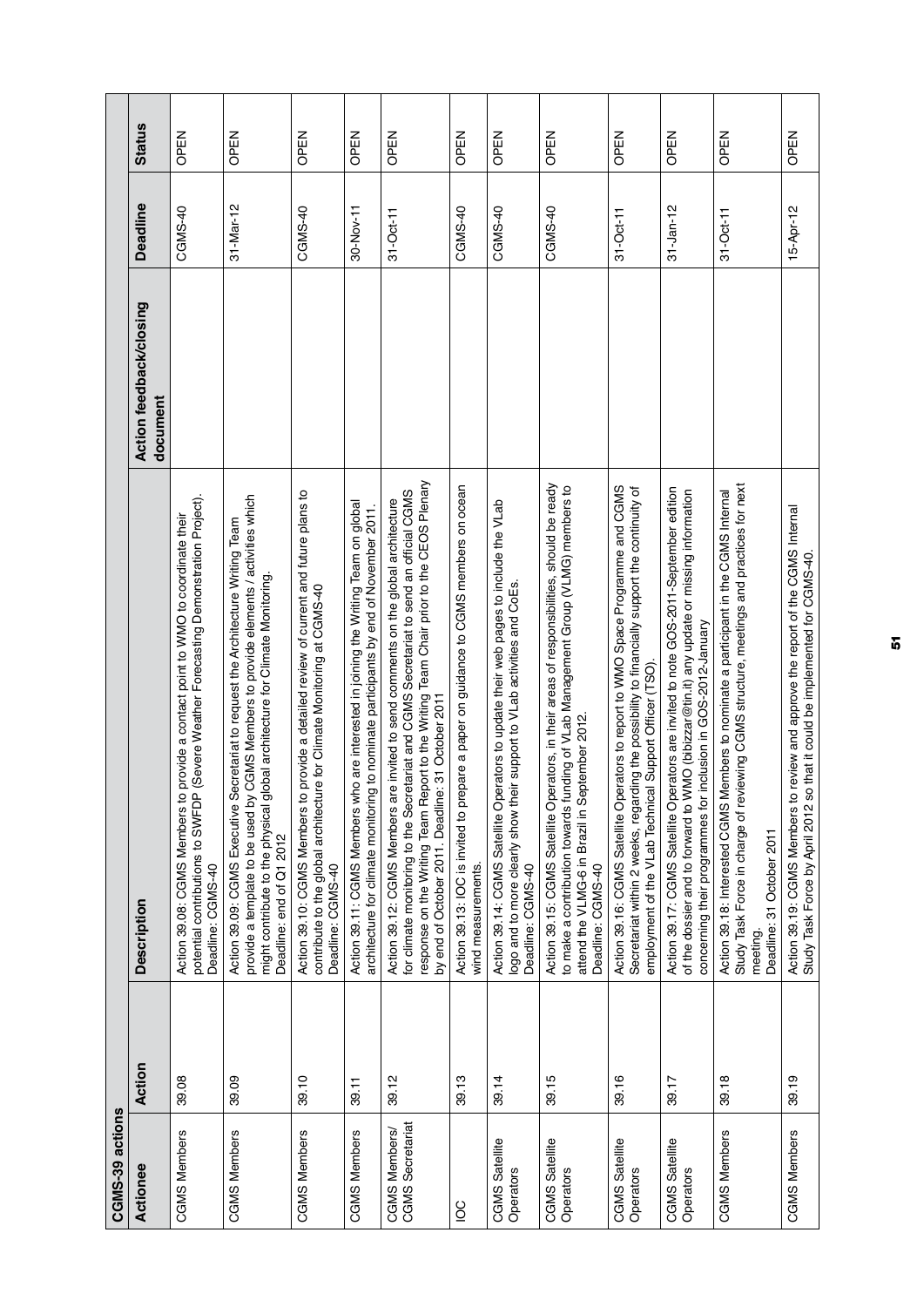| CGMS-39 actions                   |            |                                                                                                                                                                                                                                                                                                                                               |                                     |                                      |               |
|-----------------------------------|------------|-----------------------------------------------------------------------------------------------------------------------------------------------------------------------------------------------------------------------------------------------------------------------------------------------------------------------------------------------|-------------------------------------|--------------------------------------|---------------|
| Actionee                          | Action     | Description                                                                                                                                                                                                                                                                                                                                   | Action feedback/closing<br>document | Deadline                             | <b>Status</b> |
| <b>CGMS Members</b>               | WGI 39.20  | report on their plans for the utilisation of the band 7750-<br>frequencies used in the band, associated bandwidth and signal characteristics - together<br>7850/7900 MHz for their existing and future LEO systems (including the detailed list of<br>Action 39.20: CGMS Members to<br>with the orbital parameters).<br>Deadline: 31 Dec.2011 |                                     | 31-Dec-11                            | OPEN          |
| <b>CGMS Members</b>               | WGI 39.21  | potential interference issues, reporting results of analysis back to CGMS WG-I by next<br>of the previous action, CGMS members to analyse<br>Action 39.21: Based on the inputs<br>Deadline: CGMS-40<br>CGMS meeting.                                                                                                                          |                                     | CGMS-40                              | OPEN          |
|                                   |            |                                                                                                                                                                                                                                                                                                                                               |                                     |                                      |               |
| WGI Chairman                      | WGI 39.22  | Action 39.22: WG-I Chairman to report to plenary (under agenda item I/1) to confirm CGMS<br>Secretariat as coordinated representative of CGMS vis-à-vis SFCG for future meetings.<br>Deadline: 7.Oct.2011                                                                                                                                     | Closed on 7 October 2011.           | 07-Oct-11                            | CLOSED        |
| EUMETSAT                          | WGI 39.23  | workshop proposed by WMO on of the future International Forum of Users of Satellite Data<br>Telecommunication Systems (to ensure that there is at least one representative of CGMS).<br>Action 39.23: EUMETSAT (as CGMS Secretariat) to represent CGMS in the ad-hoc<br>Deadline: CGMS-40.                                                    |                                     | CGMS-40                              | OPEN          |
| NASA and NOAA                     | WGII 39.24 | including comparisons of NPP sensors with EOS sensors and with airborne instruments.<br>Action 39.24: NASA and NOAA to report on cal/val results from the NPP instruments,<br>Deadline: CGMS-40                                                                                                                                               |                                     | CGMS-40                              | OPEN          |
| ASA                               | WGII 39.25 | Action 39.25: NASA to discuss with GSICS the use of COVE tool to facilitate sensor<br>calibration and validation activities<br>Deadline: CGMS-40.                                                                                                                                                                                             |                                     | CGMS-40                              | OPEN          |
| <b>NASA</b>                       | WGII 39.26 | Action 39.26: NASA to ask GPM-XCAL team to review and consider use of GSICS Product<br>Acceptance Procedure.<br>Deadline CGMS-40.                                                                                                                                                                                                             |                                     | CGMS-40                              | OPEN          |
| WMO Space<br>Programme            | WGII 39.27 | Action 39.27: The WMO Space Programme to contact the South African Weather Service<br>(SAWS) to inform them about the interest of NOAA and EUMETSAT to closely cooperate<br>with SAWS on satellite product validation, especially for precipitation products.<br>Deadline: CGMS-40.                                                           |                                     | CGMS-40                              | OPEN          |
| CGMS Satellite<br>Operators       | WGII 39.28 | Action 39.28: Satellite operators are requested to provide funding for participants of the 6th<br>IPWG Workshop which will take place in Fortaleza, Brazil (tentatively 15-19 October 2012)<br>Deadline: 30 June 2012.                                                                                                                        |                                     | 30 June 2012                         | OPEN          |
| All AMV Providers                 | WGII 39.29 | pecific AMV products (e.g. from WV or IR channels) and<br>make efforts to have the quality of their products tested<br>segregation into vertical levels is advised.<br>Action 39.29: All AMV providers to<br>by NWP centers. The slicing into s<br>Deadline: CGMS-40                                                                          |                                     | CGMS-40                              | OPEN          |
| IWWG Co-Chairs<br>and Rapporteurs | WGII 39.30 | results from NWP impact studies at IWW11, and to synthesize general observations on<br>Action 39.30: The co-chairs of IWWG and the rapporteur are requested to discuss the<br>February 2012 and report to CGMS-40.<br>performance. Due date: IWW11 in                                                                                         |                                     | and report to<br>CGMS-40<br>Feb 2012 | OPEN          |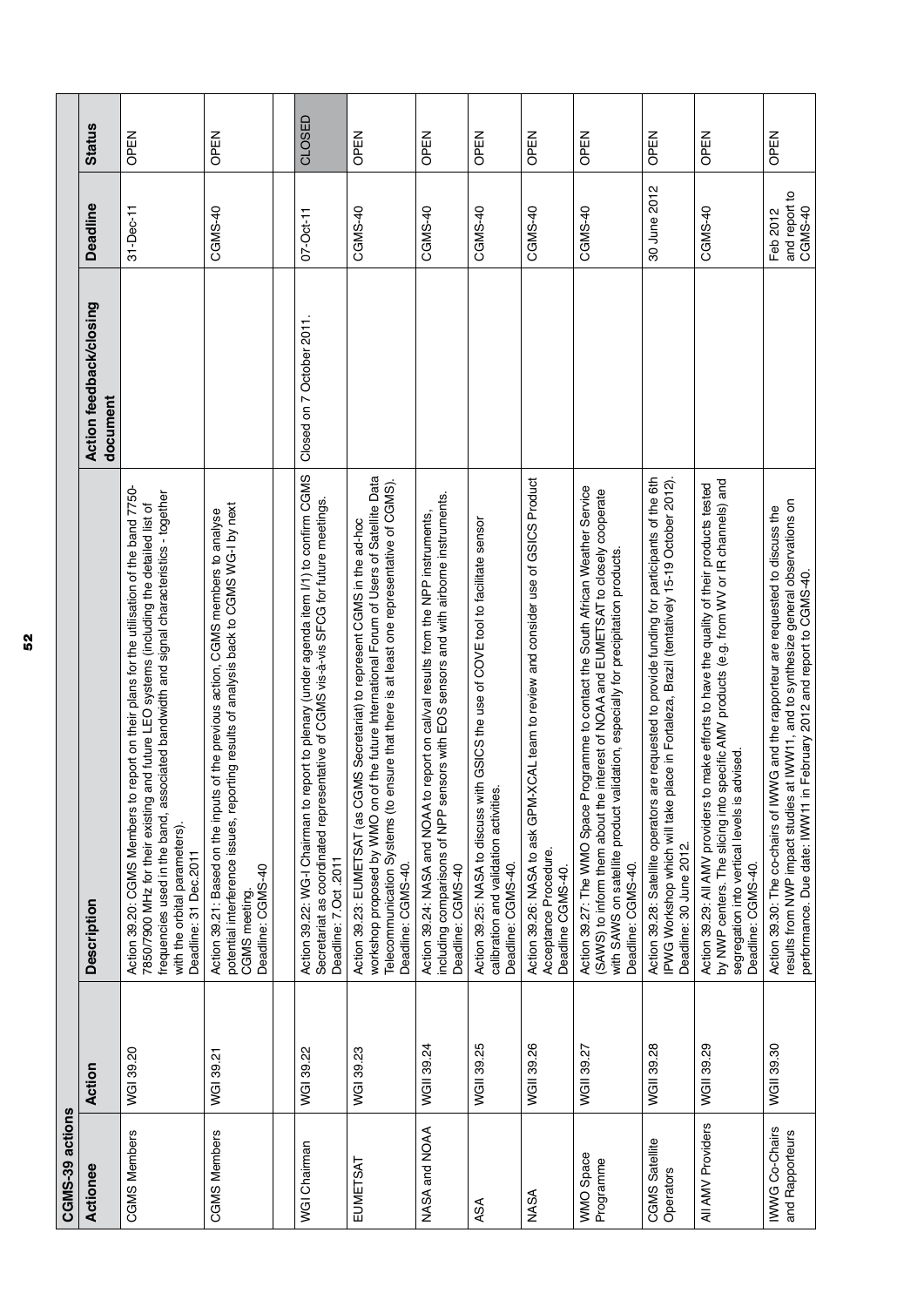| CGMS-39 actions                                                          |            |                                                                                                                                                                                                                                                                                                                                                                                                                                                             |                                     |                 |               |
|--------------------------------------------------------------------------|------------|-------------------------------------------------------------------------------------------------------------------------------------------------------------------------------------------------------------------------------------------------------------------------------------------------------------------------------------------------------------------------------------------------------------------------------------------------------------|-------------------------------------|-----------------|---------------|
| Actionee                                                                 | Action     | <b>Description</b>                                                                                                                                                                                                                                                                                                                                                                                                                                          | Action feedback/closing<br>document | <b>Deadline</b> | <b>Status</b> |
| <b>IWWG Co-Chairs</b><br>and Rapporteurs                                 | WGII 39.31 | Action 39.31: IWWG co-chairs and the rapporteur are requested to report to CGMS 40 on<br>the 2nd AMV intercomparison campaign.<br>Deadline: CGMS-40.                                                                                                                                                                                                                                                                                                        |                                     | CGMS-40         | OPEN          |
| <b>CGMS Members</b>                                                      | WGII 39.32 | e encouraged to participate in the next International Radio<br>Occultation Working Group (IROWG) Workshop to be held in Estes Park, Colorado 28<br>be found at www.irowg.org<br>March - 3 April, 2012. Details can<br>Action 39.32: CGMS agencies ar<br>Deadline 01 March 2012                                                                                                                                                                              |                                     | 01-Mar-12       | OPEN          |
| <b>CGMS Members</b>                                                      | WGII 39.33 | Radio-occultation, opportunities to provide increased coverage by RO sensors as well as<br>e encouraged to report scientific progress on use of<br>to report on data gap issues to the IROWG, and directly to CGMS.<br>Action 39.33: CGMS agencies ar<br>Deadline: CGMS-40.                                                                                                                                                                                 |                                     | CGMS-40         | OPEN          |
| CSA and EC                                                               | WGII 39.34 | Action 39.34: CSA and Environmental Canada to discuss volcanic ash detection and<br>and plans to provide rapid transmission of volcanic<br>eruption alerts to the Northern Hemisphere VAACs.<br>composition products from PCW,<br>Deadline: CGMS-40.                                                                                                                                                                                                        |                                     | CGMS-40         | OPEN          |
| JMA                                                                      | WGII 39.35 | esent an intercomparison of the new MTSAT SST product<br>Action 39.35: JMA is invited to pr<br>with other (similar) products.<br>Deadline: CGMS-40.                                                                                                                                                                                                                                                                                                         |                                     | CGMS-40         | OPEN          |
| Vlab co-chairs                                                           | WGII 39.36 | Action 39.36: VLab co-chairs to address the potential of training support with the SWFDP<br>responsible in WMO.<br>Deadline: CGMS-40.                                                                                                                                                                                                                                                                                                                       |                                     | CGMS-40         | OPEN          |
| CGMS Satellite<br>Operators                                              | WGII 39.37 | information for coastal applications that are described in WMO-W-30, and provide<br>Action 39.37: CGMS Satellite Operators to consider the requirements of satellite<br>comments to WMO (blee@wmo.int).<br>Deadline: 31 Dec 2011                                                                                                                                                                                                                            |                                     | $31 - Dec-11$   | OPEN          |
| <b>CGMS Members</b>                                                      | WGII 39.38 | liaise with WMO (blee@wmo.int) to coordinate training<br>activities on forecasting and warning for storm surges and coastal inundation.<br>Action 39.38: CGMS members to<br>Deadline: 31 December 2011                                                                                                                                                                                                                                                      |                                     | 31-Dec-11       | OPEN          |
| <b>NOAA</b>                                                              | WGII 39.39 | precipitable water products with SSMIS. Deadline: Next SCOPE-CM meeting that will take<br>SCOPE-CM on the progress of extending SSMI<br>Action 39.39: NOAA to report to<br>place in August 2012 in Berlin.<br>Deadline: 31 August 2012.                                                                                                                                                                                                                     |                                     | $31 - Aug - 12$ | OPEN          |
| <b>Working Groups</b><br>CGMS Science<br>Rapporteurs of<br>International | WGII 39.40 | and IWWG) are requested to put this on the agenda of the upcoming meetings of the four<br>ask for an adequate response as further spelled out in<br>WMO-WP-23. Rapporteurs of the four CGMS Working Groups (IROWG, IPWG, ITWG<br>to clarify the request formulated in the GCOS/WCRP<br>Working Groups and to report back to CGMS40 and the GCOS Secretariat.<br>Action 39.40: GCOS Secretariat t<br>letter (dated 12 May 2010) and to<br>Deadline: CGMS-40. |                                     | CGMS-40         | OPEN          |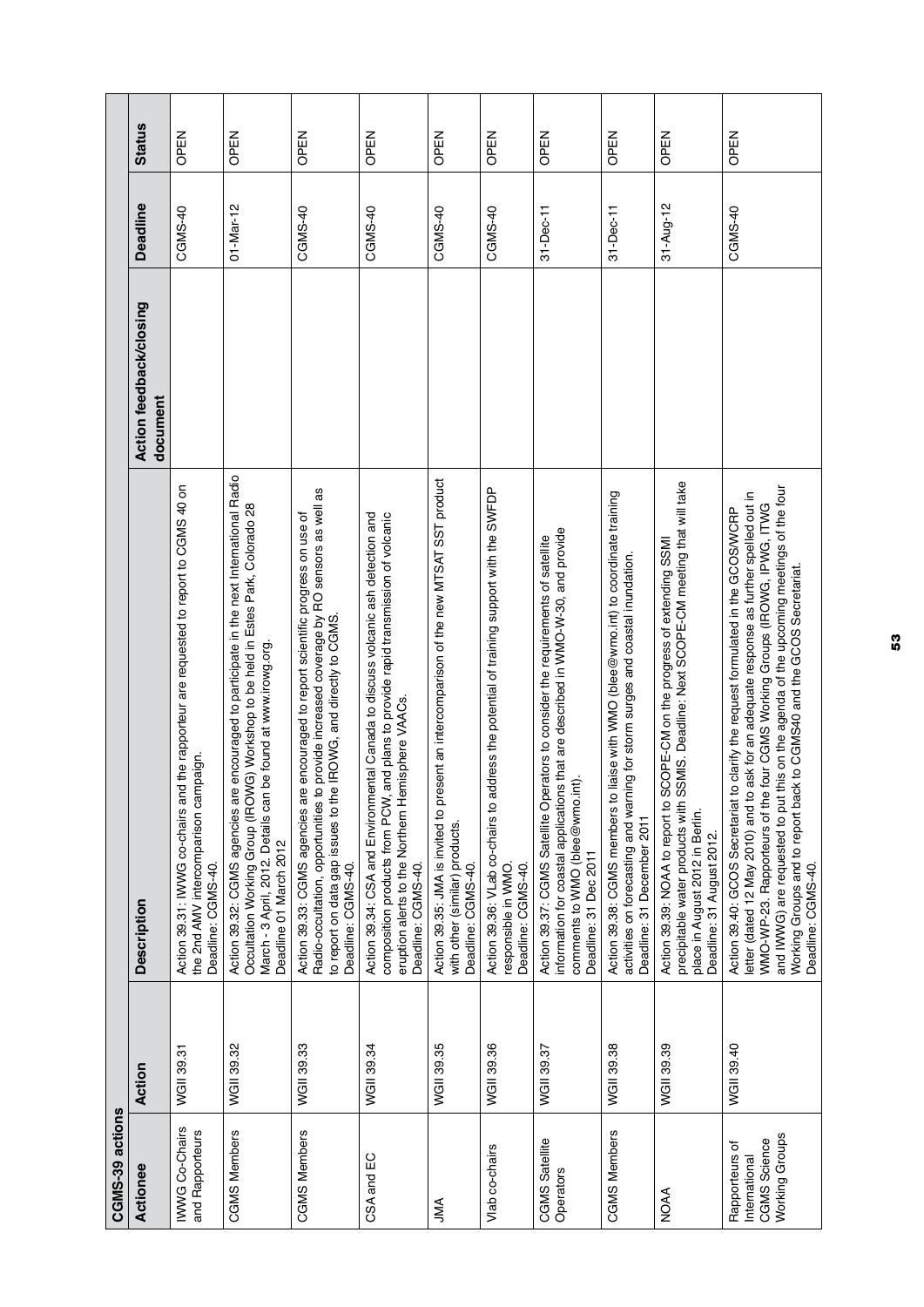| CGMS-39 actions             |            |                                                                                                                                                                                                                                                                                                                  |                                     |                 |               |
|-----------------------------|------------|------------------------------------------------------------------------------------------------------------------------------------------------------------------------------------------------------------------------------------------------------------------------------------------------------------------|-------------------------------------|-----------------|---------------|
| Actionee                    | Action     | <b>Description</b>                                                                                                                                                                                                                                                                                               | Action feedback/closing<br>document | <b>Deadline</b> | <b>Status</b> |
| Rapporteurs<br>CGMS         | WGII 39.41 | Rapporteurs to discuss, at the upcoming International<br>Scientific Working Group meetings, the WG contributions to ECV production and<br>relevant climate work.<br>Action 39.41: CGMS requests the<br>reprocessing activities, and other<br>Deadline: CGMS-40.                                                  |                                     | CGMS-40         | OPEN          |
| <b>NOAA</b>                 | WGIV 39.42 | Action 39.42: NOAA to provide more information on the content of LRD broadcasts in due<br>Deadline: CGMS-40.<br>course                                                                                                                                                                                           |                                     | CGMS-40         | OPEN          |
| EUMETSAT and<br><b>NOAA</b> | WGIV 39.43 | DAA to prepare a new global specification for LEO high<br>rate broadcast services and present it for consideration at the next meeting of CGMS.<br>Action 39.43: EUMETSAT and NC<br>Deadline: CGMS-40.                                                                                                           |                                     | CGMS-40         | OPEN          |
| CMA                         | WGIV 39.44 | specification for LEO high rate broadcast services and to comment accordingly at CGMS 40.<br>Point of Contact to follow the evolution of the new global<br>Action 39.44: CMA to nominate a<br>Deadline: CGMS-40.                                                                                                 |                                     | CGMS-40         | OPEN          |
| <b>ONMO</b>                 | WGIV 39.45 | Action 39.45: WMO to consult WMO Members on the requirement for a "Low Data Rate"<br>service in L-Band on future generation polar-orbiting systems, and on the expected<br>contents of such a service.<br>Deadline: CGMS-40.                                                                                     |                                     | CGMS-40         | OPEN          |
| EUMETSAT                    | WGIV 39.46 | service from its LEO satellites, bearing in mind the ongoing broader consultation process of<br>Action 39.46: EUMETSAT to re-assess the European user requirement for a L-band<br>WMO, and report to CGMS accordingly.<br>Deadline: CGMS-40.                                                                     |                                     | CGMS-40         | OPEN          |
| <b>CGMS</b> Secretariat     | WGIV 39.47 | the World GFeodetic System (WGS84) and Earth Geodetic Model (EGM-96) as described<br>Global Specification (CGMS 03) with effect to adopt the geographical reference system of<br>Action 39.47: The CGMS Secretariat to prepare an amendment of the CGMS HRIT/LRIT<br>in CGMS-39 WMO-WP-25.<br>Deadline: CGMS-40. |                                     | CGMS-40         | OPEN          |
| CMA                         | WGIV 39.48 | CGMS Members and to WMO for further distribution to<br>MACast fact sheet, including the process for user<br>potential users in the Asia-Pacific region.<br>Action 39.48: CMA to prepare a C<br>registration, and to provide this to<br>Deadline: 31 March 2012                                                   |                                     | 31-Mar-12       | OPEN          |
| <b>CGMS Members</b>         | WGIV 39.49 | guidelines for long term data preservation. Deadline<br>1. WMO to prepare a report on the guidelines to be<br>nominate Points of Contact who can assist WMO<br>Action 39.49: CGMS Members to<br>for nominations 31 December 201<br>with the development of common<br>presented to CGMS 40.<br>Deadline: CGMS 40. |                                     | CGMS-40         | OPEN          |
| <b>CGMS</b> Secretariat     | WGIV 39.50 | Action 39.50: The CGMS Secretariat to distribute to CGMS Members the Report on<br>European Long-Term Data Preservation Guidelines, for information, once this has been<br>Deadline: CGMS 40.<br>finalised.                                                                                                       |                                     | CGMS-40         | OPEN          |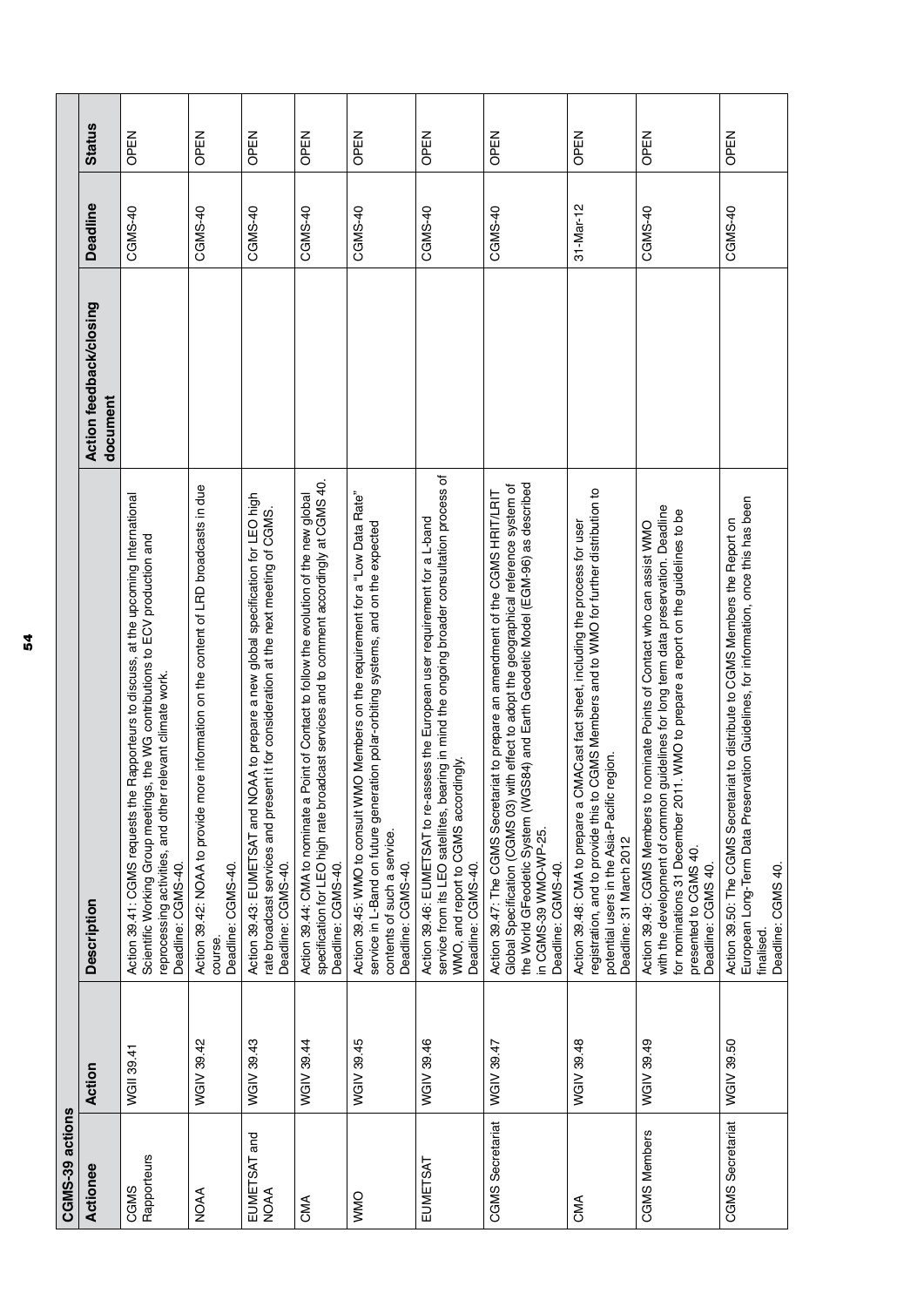| CGMS-39 actions             |                         |                                                                                                                                                                                                                                                                                                                                                    |                                     |                 |               |
|-----------------------------|-------------------------|----------------------------------------------------------------------------------------------------------------------------------------------------------------------------------------------------------------------------------------------------------------------------------------------------------------------------------------------------|-------------------------------------|-----------------|---------------|
| Actionee                    | Action                  | <b>Description</b>                                                                                                                                                                                                                                                                                                                                 | Action feedback/closing<br>document | <b>Deadline</b> | <b>Status</b> |
| <b>CGMS Members</b>         | WGIV 39.51              | Action 39.51: All CGMS Members to consider interoperability of climate data sets and data<br>eir efforts at the next meeting of CGMS.<br>sharing in general and report on th<br>Deadline: CGMS 40.                                                                                                                                                 |                                     | CGMS-40         | OPEN          |
| EUMETSAT and<br><b>NOAA</b> | WGIV 39.52              | AA to report on their progress with the establishment of<br>Action 39.52: EUMETSAT and NO.<br>interoperable climate data sets.<br>Deadline: CGMS 40.                                                                                                                                                                                               |                                     | CGMS-40         | OPEN          |
| <b>ONNO</b>                 | WGIV 39.53              | rogramme website, in collaboration with CGMS satellite<br>Action 39.53: WMO to further refine the web-based Product Access Guide for satellite<br>products, within the WMO Space P<br>Deadline: CGMS 40.<br>operators.                                                                                                                             |                                     | CGMS-40         | OPEN          |
| <b>CGMS Members</b>         | WGIV 39.54              | to report at the next CGMS meeting on their progress<br>Action 39.54: All CGMS Members<br>with the implementation of WIS.<br>Deadline: CGMS-40.                                                                                                                                                                                                    |                                     | CGMS-40         | <b>OPEN</b>   |
|                             |                         |                                                                                                                                                                                                                                                                                                                                                    |                                     |                 |               |
| CGMS-39 recommendations     |                         |                                                                                                                                                                                                                                                                                                                                                    |                                     |                 |               |
| Actionee                    | Recommendation          | <b>Description</b>                                                                                                                                                                                                                                                                                                                                 | Action feedback/closing<br>document | <b>Deadline</b> | <b>Status</b> |
| <b>CGMS Members</b>         | Recommendation<br>39.01 | Recommendation 39.01: CGMS agencies are invited to assess the possibility of<br>implementing an IR Sounding in early morning orbit.                                                                                                                                                                                                                |                                     | CGMS-40         | OPEN          |
| CGMS Satellite<br>Operators | Recommendation<br>39.02 | Recommendation 39.02: CGMS Satellite Operators are invited to support the strategy for<br>improving the use of satellite data in SWFDP regional subprojects.                                                                                                                                                                                       |                                     | CGMS-40         | OPEN          |
| CGMS Satellite<br>Operators | Recommendation<br>39.03 | characteristics of future Visible and Infrared imager channels in order to enable seamless<br>Recommendation 39.03: Satellite operators are asked to strive to harmonise the spectral<br>application of differential absorption methods to data acquired from different platforms.                                                                 |                                     | CGMS-40         | OPEN          |
| CGMS Satellite<br>Operators | Recommendation<br>39.04 | possible deployment of next generation geostationary platforms with enhanced multi-<br>Recommendation 39.04: CGMS Satellite operators are asked to ensure the earliest<br>spectral VIS-IR capabilities.                                                                                                                                            |                                     | CGMS-40         | OPEN          |
| CGMS Satellite<br>Operators | Recommendation<br>39.05 | Recommendation 39.05: CGMS Satellite operators are asked to consider the deployment<br>of operational LIDAR sensors in Low Earth Orbit to provide multi-daily coverage over<br>global air routes.                                                                                                                                                  |                                     | CGMS-40         | OPEN          |
| <b>CGMS Members</b>         | Recommendation<br>39.06 | Watch (List of invitees to first meeting 13-14 October 2011 in Geneva, Switzerland:http://<br>involvement in the Polar Space Task Group in support of the WMO Global Cryosphere<br>www.wmo.int/pages/prog/sat/meetings/documents/PSTG-1_Inf_02_%20Invitees.pdf)<br>Recommendation 39.06: CGMS members are invited to ensure, as appropriate, their |                                     | CGMS-40         | OPEN          |
| <b>CGMS Members</b>         | Recommendation<br>39.07 | workshop, in particular in the context of the development of an architecture for climate<br>Recommendation 39.07: CGMS is invited to note the outcome of the 2011 WOAP<br>monitoring from space.                                                                                                                                                   |                                     | CGMS-40         | OPEN          |
| <b>CGMS Members</b>         | Recommendation<br>39.08 | Recommendation 39.08: CGMS Members are invited to include links to the VLab Calendar<br>of Events and the ESRC.                                                                                                                                                                                                                                    |                                     | CGMS-40         | OPEN          |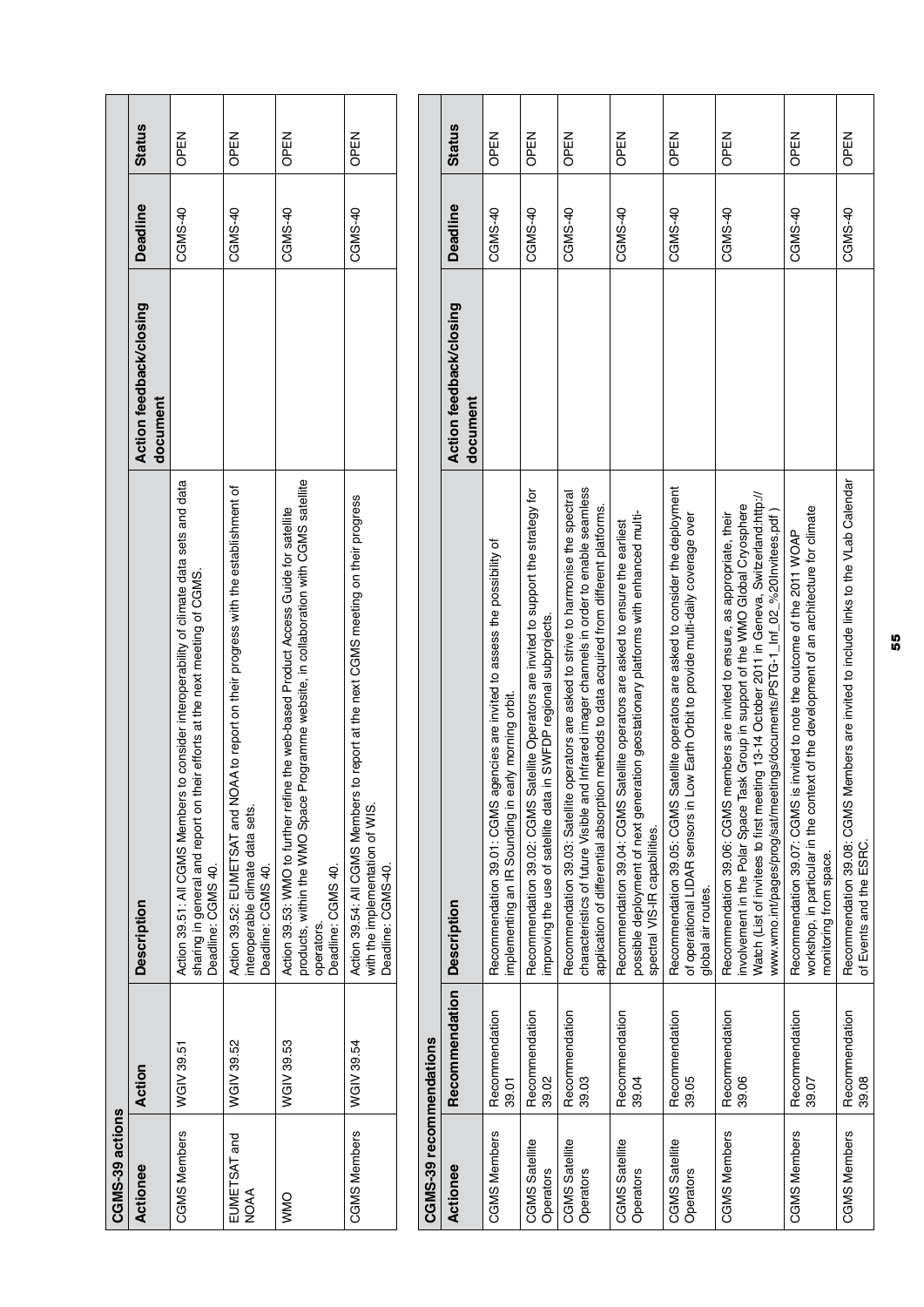| CGMS-39 recommendations              |                              |                                                                                                                                                                                                                                                                                                                                                                                                       |                                     |                 |               |
|--------------------------------------|------------------------------|-------------------------------------------------------------------------------------------------------------------------------------------------------------------------------------------------------------------------------------------------------------------------------------------------------------------------------------------------------------------------------------------------------|-------------------------------------|-----------------|---------------|
| Actionee                             | Recommendation               | <b>Description</b>                                                                                                                                                                                                                                                                                                                                                                                    | Action feedback/closing<br>document | Deadline        | <b>Status</b> |
| <b>CGMS Members</b>                  | Recommendation<br>39.09 WGI  | This is adopted with the understanding that the Terms of Reference (ToR) of this forum are<br>workshop and subsequent activities of the future International Forum of Users of Satellite<br>Members are encouraged to participate in the ad-hoc<br>still draft and will be subject to consolidation by the participants in the group.<br>Data Telecommunication Systems<br>Recommendation 39.09: CGMS |                                     | CGMS-40         | OPEN          |
| Product providers<br>All AMV and CSR | Recommendation<br>39.10 WGII | and CSR product providers are invited to continue or<br>start the regular reprocessing of those products with state-of-the-art algorithms.<br>Recommendation 39.10: All AMV                                                                                                                                                                                                                           |                                     | CGMS-40         | OPEN          |
| <b>CGMS Members</b>                  | Recommendation<br>39.11 WGII | Recommendation 39.11: CGMS agencies are encouraged to provide instrument monitoring<br>results at CGMS-40                                                                                                                                                                                                                                                                                             |                                     | CGMS-40         | OPEN          |
| CGMS Satellite<br>Operators          | Recommendation<br>39.12 WGII | satellite/instruments events affecting calibration and establish corresponding websites.<br>Recommendation 39.12: CGMS Satellite Operators to provide regular information on                                                                                                                                                                                                                          |                                     | CGMS-40         | OPEN          |
| CGMS Satellite<br>Operators          | Recommendation<br>39.13 WGII | Recommendation 39.13: CGMS Satellite Operators to provide Instrument Performance<br>Monitoring information routinely on their respective websites.                                                                                                                                                                                                                                                    |                                     | CGMS-40         | OPEN          |
| <b>CGMS Members</b>                  | Recommendation<br>39.14 WGII | œ<br>Members participating in GSICS to provide<br>Recommendation 39.14: CGMS<br>representative in the GDWG.                                                                                                                                                                                                                                                                                           |                                     | CGMS-40         | OPEN          |
| <b>CGMS Members</b>                  | Recommendation<br>39.15 WGII | to support the development of guidelines by WMO for the<br>a view of harmonizing some spectral characteristics (e.g.<br>central $\lambda$ ) of at least some core geostationary imager channels.<br>Recommendation 39.15: CGMS<br>design of future instruments with                                                                                                                                   |                                     | CGMS-40         | OPEN          |
| <b>CGMS Members</b>                  | Recommendation<br>39.16 WGII | an active role in the future progress of GSICS, enabling their sensors to be used for inter-<br>Members that are not currently participating to consider<br>experience collected in GSICS.<br>calibration and to benefit from the<br>Recommendation 39.16: CGMS                                                                                                                                       |                                     | CGMS-40         | OPEN          |
| CGMS Members                         | Recommendation<br>39.17 WGII | Recommendation 39.17: CGMS agencies are encouraged to support scientists to attend<br>the next ITWG.                                                                                                                                                                                                                                                                                                  |                                     | CGMS-40         | OPEN          |
| The Snowfall<br>community            | Recommendation<br>39.18 WGII | research agencies to plan future missions that implement double-frequency capability as a<br>borne multi-frequency Doppler radar for global snowfall measurement and requests space<br>Recommendation 39.18: The snowfall community is confident in the capabilities of Space-<br>minimum.                                                                                                            |                                     | CGMS-40         | OPEN          |
| Space Agencies                       | Recommendation<br>39.19 WGII | teams that encompass the measurement, modelling and data assimilation communities<br>Recommendation 39.19: Space agencies should continue to favour integrated science<br>through proposals, campaigns and free dataflow.                                                                                                                                                                             |                                     | CGMS-40         | OPEN          |
| <b>CGMS Members</b>                  | Recommendation<br>39.20 WGII | Recommendation 39.20: CGMS agencies are encouraged to follow NASA's example<br>of comprehensive and sustaining science support for satellite missions, including<br>comprehensive validation campaigns.                                                                                                                                                                                               |                                     | CGMS-40         | OPEN          |
| <b>CGMS Members</b>                  | Recommendation<br>39.21 WGII | members are invited to assist the funding of a training<br>event which is planned to be held concurrently with IPWG-6.<br>Recommendation 39.21: CGMS                                                                                                                                                                                                                                                  |                                     | CGMS-40         | OPEN          |
| <b>AMV Providers</b>                 | Recommendation<br>39.22 WGII | their products tested by NWP centers. It is recommended to present such results already<br>at the 11th International Winds Workshop in February 2012.<br>providers should make an effort to have the quality of<br>Recommendation 39.22: All AMV                                                                                                                                                      |                                     | $31 - Jan - 12$ | OPEN          |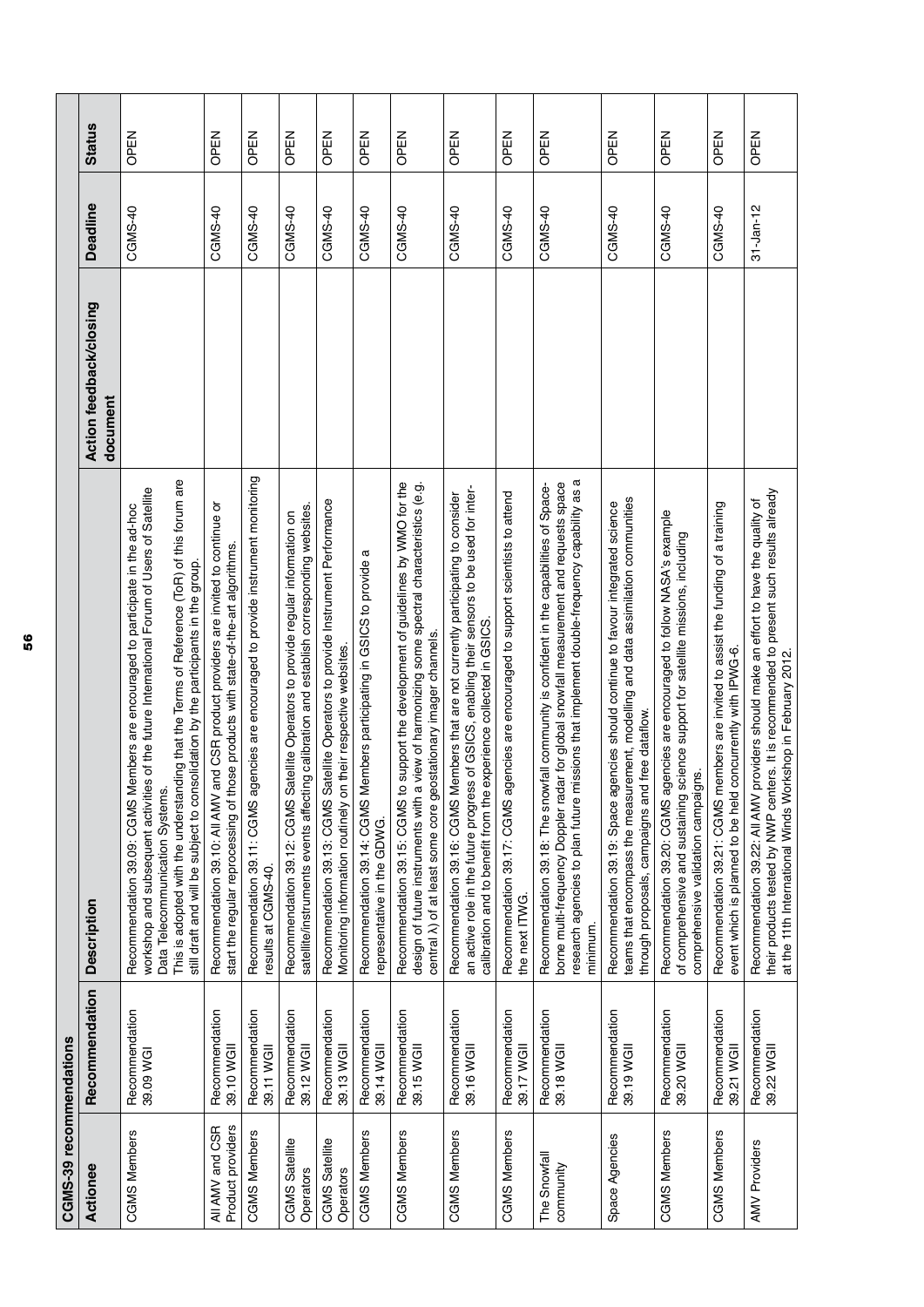| CGMS-39 recommendations     |                               |                                                                                                                                                                                                                                                                                                                                                                                                                                                                                                                                                                                                                                                          |                                                |          |               |
|-----------------------------|-------------------------------|----------------------------------------------------------------------------------------------------------------------------------------------------------------------------------------------------------------------------------------------------------------------------------------------------------------------------------------------------------------------------------------------------------------------------------------------------------------------------------------------------------------------------------------------------------------------------------------------------------------------------------------------------------|------------------------------------------------|----------|---------------|
| Actionee                    | Recommendation                | <b>Description</b>                                                                                                                                                                                                                                                                                                                                                                                                                                                                                                                                                                                                                                       | Action feedback/closing<br>document            | Deadline | <b>Status</b> |
| <b>IWWG</b>                 | Recommendation<br>39.23 WGII  | s9 advised IWWG 11 to further address the salient issues<br>Recommendation 39.23: CGMS-3<br>and topics listed in EUM-WP-27.                                                                                                                                                                                                                                                                                                                                                                                                                                                                                                                              |                                                | CGMS-40  | OPEN          |
| <b>CGMS Members</b>         | Recommendation<br>39.24 WGII  | Recommendation 39.24: CGMS agencies are encouraged to support scientists to attend<br>the next IWWG meeting                                                                                                                                                                                                                                                                                                                                                                                                                                                                                                                                              |                                                | CGMS-40  | OPEN          |
| <b>CGMS Members</b>         | Recommendation<br>39.25 WGII  | Recommendation 39.25: CGMS Agencies are invited to :i) further test the performance of<br>the NWCSAF AMV software package by testing the products in a NWP data monitoring/<br>assimilation system, and ii) extend the current software to clear-sky WV AMVs.                                                                                                                                                                                                                                                                                                                                                                                            |                                                | CGMS-40  | OPEN          |
| <b>AMV Providers</b>        | Recommendation<br>39.26 WGII  | AMV providers are invited to examine the stand-alone<br>VWCSAF and to report back to CGMS 40.<br>Recommendation 39.26: Satellite<br>AMV software package from the I                                                                                                                                                                                                                                                                                                                                                                                                                                                                                      |                                                | CGMS-40  | OPEN          |
| EUMETSAT NWC<br>SAF         | Recommendation<br>39.27 WGII  | SAT NWC SAF to consider providing a tested option to<br>allow running of alternative algorithms to support algorithm intercomparisons studies.<br>Recommendation 39.27: EUMET                                                                                                                                                                                                                                                                                                                                                                                                                                                                            |                                                | CGMS-40  | OPEN          |
| <b>NOAA/CIMSS</b>           | Recommendation<br>39.28 WGII  | NearCasting, and, if practical, to include collaboration with the Severe Weather Forecasting<br>Recommendation 39.28: NOAA/CIMSS to report on additional case study results using<br>for the Lake Victoria region. Deadline CGMS-40.<br>Demonstration Project (SWFDP)                                                                                                                                                                                                                                                                                                                                                                                    |                                                | CGMS-40  | OPEN          |
| CGMS Satellite<br>Operators | Recommendation<br>39.29 WGII  | Africa, to facilitate the timely provision of such satellite-related information, and to consider<br>products that could be made available in response to the needs of the SWFDP - Eastern<br>Recommendation 39.29: CGMS Satellite Operators are invited to advise on satellite<br>the SWFDP needs for the Lake Victoria Basin region in future product development<br>activities.                                                                                                                                                                                                                                                                       |                                                | CGMS-40  | OPEN          |
| <b>CGMS Members</b>         | Recommendation<br>39.30 WGII  | Recommendation 39.30: CGMS Members are encouraged to identify opportunities to<br>develop and improve products and services contributing to CIFDP.                                                                                                                                                                                                                                                                                                                                                                                                                                                                                                       |                                                | CGMS-40  | OPEN          |
| <b>CGMS Members</b>         | Recommendation<br>39.31 WGIII | amendments and clarifications brought by the session, as<br>Recommendation 39.31: WGIII recommended that the baseline be submitted to and<br>report.<br>included in Annex 1 to the WG-III<br>endorsed by the plenary with the                                                                                                                                                                                                                                                                                                                                                                                                                            | (Baseline was endorsed by<br>CHMS-39 plenary). | CGMS-40  | CLOSED        |
| <b>CGMS Members</b>         | Recommendation<br>39.32 WGIII | r operational satellite operators should consider the<br>provision of some high-accuracy and stable reference instruments as anchors for<br>operational instruments, in particular, for climate purposes.<br>Recommendation 39.32: R & D or                                                                                                                                                                                                                                                                                                                                                                                                              |                                                | CGMS-40  | OPEN          |
| <b>CGMS Members</b>         | Recommendation<br>39.33 WGIII | · limb sounding for high-vertical resolution observations in the stratosphere and mesophere<br>Recommendation 39.33:CGMS Satellite Operators to address the anticipated or potential<br>· global precipitation measurement precipitation radar follow-on mission,<br>(of temperature, humidity, wind, aerosol, ozone, and other trace gases).<br>· hyperspectral sounding missing in some geostationary sectors,<br>infrared and microwave sounding on the early morning orbit,<br>gaps identified in the WMO Gap Analysis, in particular<br>· long-term follow-on of radio-occultation constellation,<br>· long-term Earth Radiation Budget monitoring, |                                                | CGMS-40  | OPEN          |
| <b>CGMS Members</b>         | Recommendation<br>39.34 WGIV  | Recommendation 39.34: CGMS satellite operators to adopt the World Geodetic System<br>(WGS84) and Earth Geodetic Model (EGM-96) geographical reference systems for the<br>normalised geostationary projections in all future geostationary systems and related<br>products, and inform the users accordingly.                                                                                                                                                                                                                                                                                                                                             |                                                | CGMS-40  | OPEN          |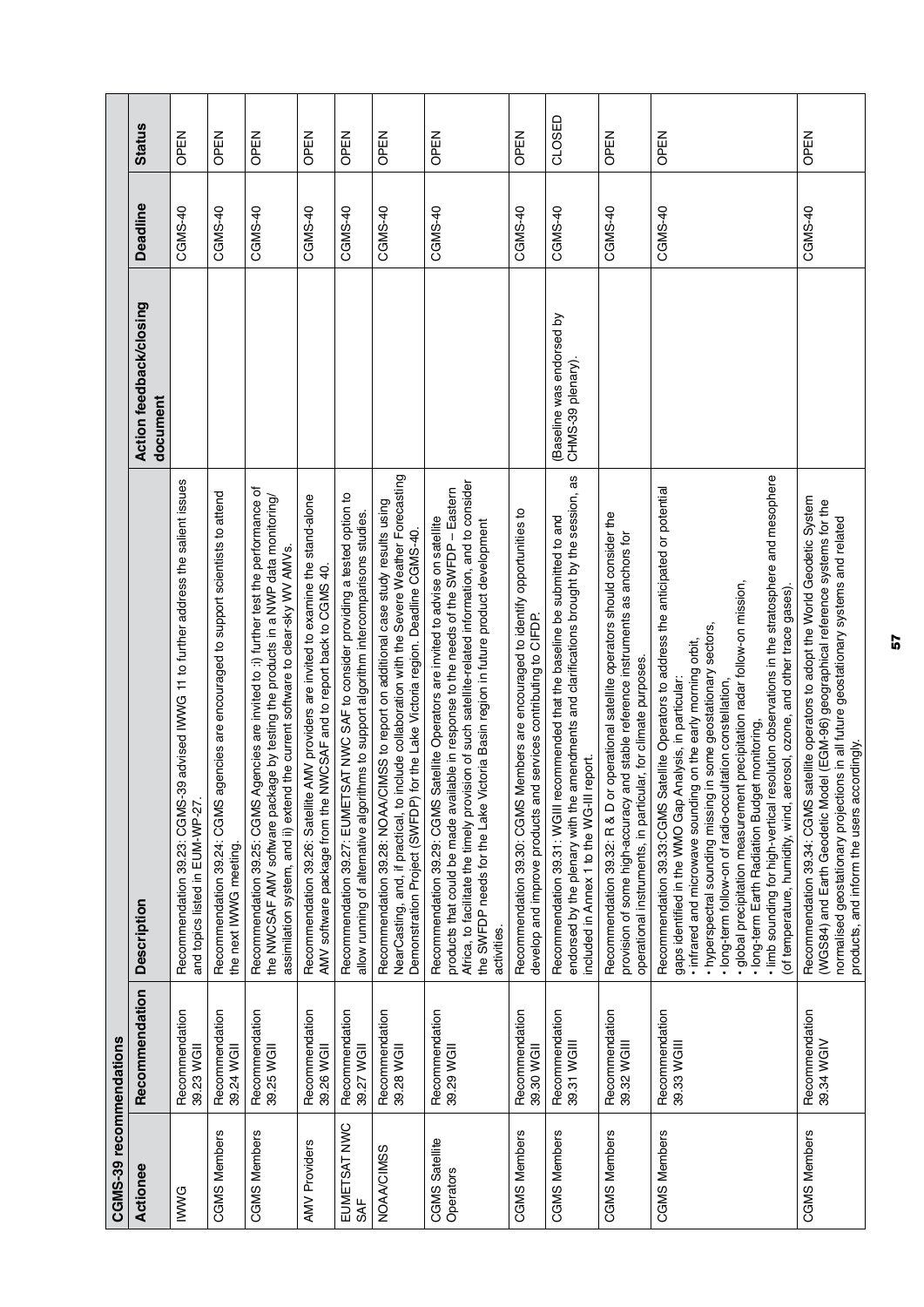# I.5 Date and Place of the next meetings

The next 5 meetings might rotate as follows:

- 2012: WMO
- 2013: JMA (TBC)
- 2014: CMA
- 2015: NOAA/NASA
- 2016: EUMETSAT

The Chairperson thanked all participants for their cooperation and fruitful participation in CGMS-39, adding there had been many interesting discussions and important developments during the Working Groups and Plenary session.

The meeting adjourned at 13:00 on 7 October 2011.

CGMS was pleased to accept an offer from WMO and MeteoSwiss to host CGMS-40 in Switzerland next year, 5-9 November 2012. This will be confirmed as soon as possible by WMO and the CGMS Secretariat.

CGMS-39 agreed that the final draft report would be distributed for last minute updates via email in the next 2-week period.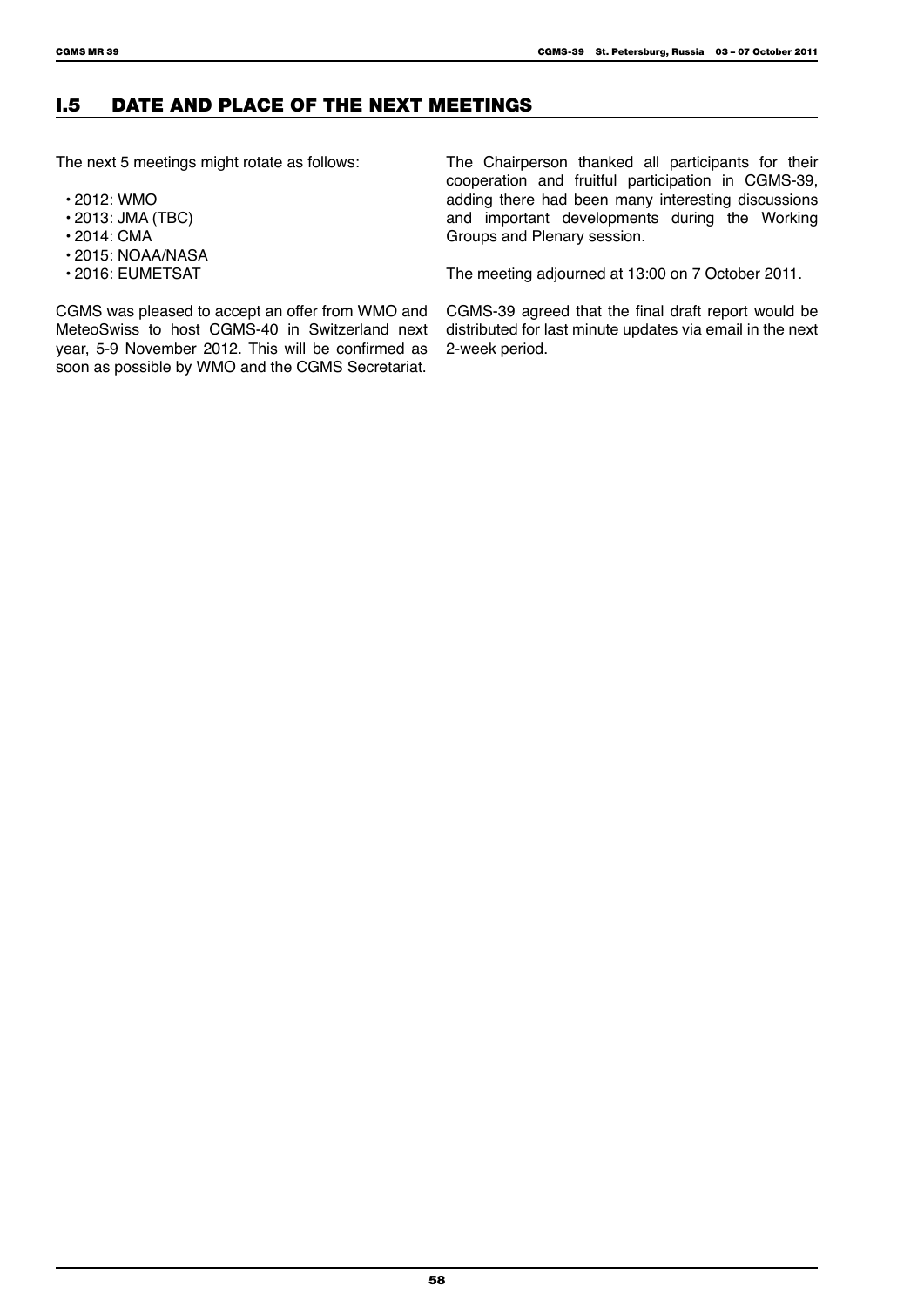# PARALLEL WORKING GROUP SESSIONS

# WORKING GROUP I: TELECOMMUNICATIONS

# I/0 Introduction

As agreed at the beginning of the plenary session of CGMS-39, Mr Marlin O. Perkins (NOAA) and Mr. Joaquin Gonzalez (EUMETSAT) were elected as Chairperson and Rapporteur, respectively, of Working Group I (WG I) on Telecommunications. WG I comprised representatives of the satellite operators from CMA, JMA, KMA, NOAA, IMD, ROSHYDROMET, ROSCOSMOS and EUMETSAT together with WMO (see Annex 4 for full list of participants).

The Agenda proposed by the CGMS Secretariat prior to the meeting, was adopted with the following modifications:

- **NOAA-WP-16** moved from G.I/1 to G.I/2;
- **EUM-WP-33** moved from G.I/2 to G.I/1;
- **CMA-WP-07** moved from G.I/7 to G.I/2;
- **NOAA-WP-17** moved from G.I/4 to G.I/3.2.

### I/1 Review of actions from the Previous **Meeting**

Actions from previous meetings are reported in **EUM-WP-33**. In addition, NOAA reported on its response to Action 37.23 (see below).

**Action 37.23:** All CGMS members to report on their plans of utilization for the band 7750-7850/7900 MHz (i.e. including the 7850-7900 MHz extension if agreed in WRC-11). **Deadline: CGMS-38**.

# **Status closed: answered in NOAA-WP-15**

In response to CGMS action 37.23, information on NOAA current and future missions planning to use the frequency band 7750 - 7850/7900 MHz is provided. The band 7750 – 7850 MHz is currently planned for use by the by the NOAA/NASA NPOESS Preparatory Project (NPP) and the NOAA Joint Polar-orbiting Satellite System (JPSS) for the downlink of raw instrument data to satellite direct readout users at 7830MHz with a data rate of 20 Mbps and a bandwidth of 30.8 MHz.

The action is considered closed for NOAA and a new action was raised during CGMS-39 WG-I meeting to cover the issue with follow on actions to analyse potential interference impacts at agency level with the information provided by other CGMS members.

Action 39.20: CGMS Members to report on their plans **for the utilisation of the band 7750-7850/7900 MHz for their existing and future LEO systems (including the detailed list of frequencies used in the band, associated bandwidth and signal characteristics - together with the orbital parameters). Deadline: 31.12.2011**

**Action 39.21: Based on the inputs of the previous action, CGMS members to analyse potential interference issues, reporting results of analysis back to CGMS WG-I by next CGMS meeting. Deadline: CGMS-40**

**Action 38.15:** CGMS Members to provide to each CGMS meeting a list of frequencies used by their current and future systems in the format provided in WG I report (Annex 1) (merged version of WMO frequency reports amended with the extra fields as provided in Tables 1 and 2 of Document CGMS-38 **EUM-WP-23**). **Deadline: CGMS-38.**

**Status: Closed**. This is considered to be a "permanent" action (P 10) in WG-I and aims to have corresponding WPs provided by CGMS members for every CGMS meeting.

**Response: CMA-WP-07**, **JMA-WP-02** (current), **JMA-WP-03** (follow-on), **NOAA-WP-14** and **EUM-WP-21**

**Action 38.16:** CGMS members to provide to the CGMS Secretariat and IMD their operational and planned use of the data collection service (regional and international) that contains or overlap the band 402.25-402.65 in a format as provided in Annex 1 of this WG I report. **Deadline:** 15 December 2010 at the latest.

**Status: Closed.** Answered. Inputs provided by JMA (15/12/2010), NOAA (15/12/2010) and EUMETSAT (at CGMS 38 meeting). Reminder sent by CGMS Secretariat to all CGMS members on 14/01/2011. No additional replies provided.

To be noted that the original input provided by the CGMS Secretariat in **WP-EUM-33** did not include (by mistake) any reference to the answer to the action provided by JMA on 15/12/2010. WP-33 will be amended after the WG-I meeting to remove this gap.

Propose to formally close this action at CGMS-39 meeting.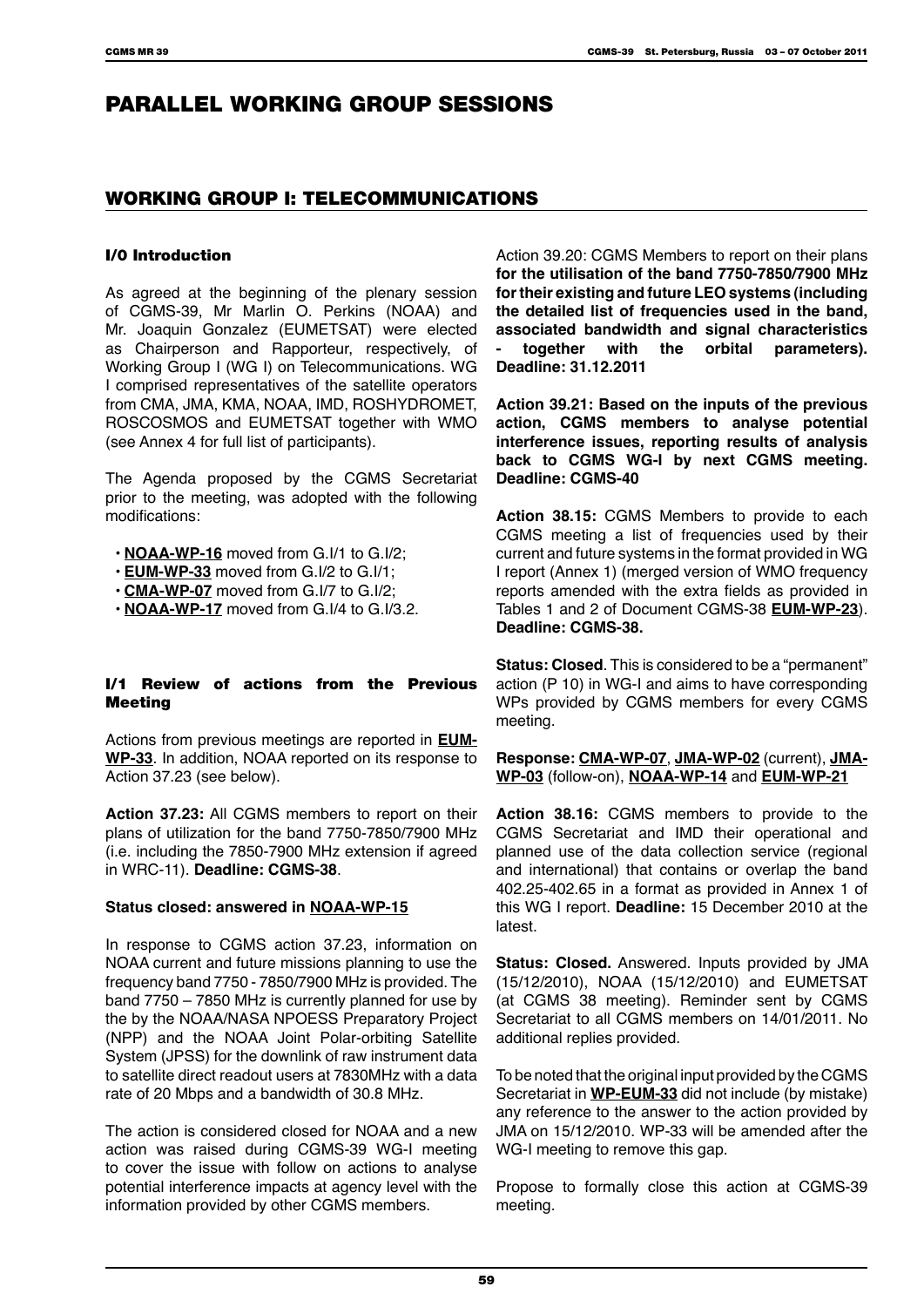**Action 38.17:** Concerning US public enquire for sharing with 4G mobile systems of the 1675-1710 MHz band CGMS members are encouraged to provide CGMS secretariat their inputs and position regarding the impact on their current and future systems (or a more general copy of the letters submitted in response of the US public enquire). **Deadline:** 1 December 2010.

**Status: Closed.** See CGMS Secretariat mail on 26 January 2011.

**Action 38.18:** CGMS Secretariat to draft a letter to the appropriate US officials to address the concern of the WMO and CGMS members and the implications on their systems and services based on the shared use of this band by 4G mobile systems. **Deadline:** 15 December 2010.

**Status: Closed.** See CGMS Secretariat mail on 05 January 2011.

# I/2 Coordination of Frequency Allocations: SFCG, ITU and WRC Activities

In preparation for the World Radiocommunication Conference to be held in January-February 2012 (WRC-12), thirteen key agenda items from WRC-12 are identified, along with their current status. A number of issues of interest and concern to CGMS in relation to the Meteorological Satellite Service (MetSat) and Earth Exploration-Satellite Service (EESS) as defined in the RR of the ITU are discussed in **EUM-WP-22**, **WMO-WP-19** and **NOAA-WP-16**. Those WRC-12 agenda items of relevance for CGMS are:

| agenda item 1.2 :              | Enhancing the international<br>regulatory framework     |
|--------------------------------|---------------------------------------------------------|
| agenda item 1.5 :              | Electronic News Gathering<br>(ENG)                      |
| agenda item 1.6<br>(Res. 950): | Passive service between<br>275 and 3000 GHz             |
| agenda item 1.8 :              | Fixed service between 71<br>and 238 GHz                 |
| agenda item 1.15 :             | Oceanographic radars in the<br>frequency range 3-50 MHz |
| agenda item 1.16 :             | Lightning detection below<br>20 kHz                     |
|                                |                                                         |

| agenda item 1.19 :              | Software Defined Radio<br>(SDR) and Cognitive Radio<br>Systems (CRS)                             |
|---------------------------------|--------------------------------------------------------------------------------------------------|
| agenda item 1.20 :              | <b>High Altitude Platform</b><br>Stations (HAPS) in the<br>range 5 850-7 075 MHz                 |
| agenda item 1.22 :              | Effect of emissions from<br>short-range devices (SRD)                                            |
| agenda item 1.24 :              | Extension of the 7 750-7<br>850 MHz Metsat band to the<br>band 7 850-7 900 MHz                   |
| agenda item 1.25 :              | <b>Mobile Satellite Service</b>                                                                  |
| agenda item 8.1.1:<br>(issue C) | Resolution 673<br>(WRC-07) on<br>Radiocommunicationsuse<br>for Earth observation<br>applications |

### agenda item 8.2 : WRC-2015 Agenda

## **1.2 Agenda item 1.2: Enhancing the international regulatory framework**

The CPM Report contains 5 Methods (A1-A5) related to conversion between terrestrial services and 2 Methods (B1-B2) related to general allocation issues. It is very difficult to evaluate the implications of Methods except A1 and B1 (no change to Radio Regulations (RR) under WRC-12 AI 1.2). For example: elimination of clear distinction between fixed service and mobile service could create incompatibility in frequency bands used by meteorological applications.

WMO supports no change to RR Methods (A1 and B1 as described in the CPM Report).

# **1.3 Agenda item 1.5: Electronic News Gathering (ENG)**

The CPM Report contains 4 Methods (A, B, C, D). All propose "no change" to RR. Only Methods B and D require the development of a WRC Recommendation (B, D)/Resolution (D) on tuning ranges. The list of tuning ranges in a Working Documents towards a "Preliminary Draft New Report ITU-R F.[ENGTUNING RANGES] in accordance with Method C contains bands critical for meteorological applications (2 200-2 290, 2 700-2 900 MHz, 10.6-10.68 GHz, etc.).

WMO's objective is to avoid increasing the interference level to meteorological applications due to the introduction of ENG tuning ranges. The WMO supports Method B in the CPM Report ("no change" to RR +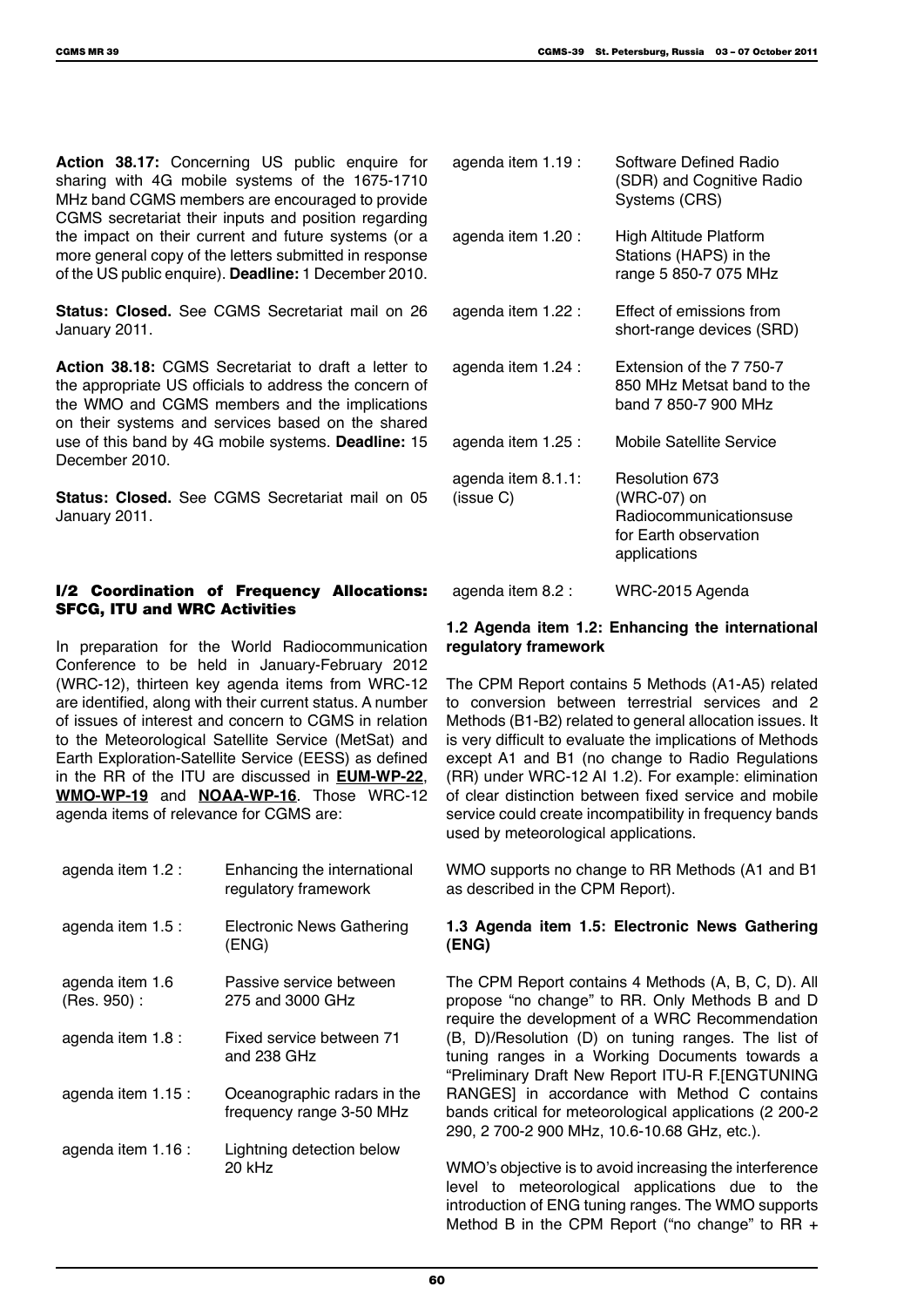WRC Resolution/Recommendation on ENG tuning ranges) and opposes to inclusion in the tuning ranges bands 2 700-2 900, 5 470-5 725 MHz.

#### **1.4 Agenda item 1.6 Res. 950: Passive service between 275 and 3000 GHz**

The CPM Report contains only 1 Method: include into RR No. 5.565, bands of interest to Earth-explorationsatellite and space research passive services in the range 275-1 000 GHz and stress the interest of the passive services in the range 1 000-3 000 GHz. ITU-R recently approved Report ITU-R RS.2194 "Passive bands of scientific interest to EESS/SRS from 275 to 3 000 GHz" that provides the relevant frequency bands and technical background.

EUMETSAT supported the proposed revision of RR No. 5.565 as outlined in the CPM Text to include all appropriate frequency bands within the range 275 to 3000 GHz to be used by systems belonging to the Earth exploration-satellite (passive), including those planned in the framework of EPS Second Generation (EPS-SG) in order to protect these bands for scientific applications now and in the future.

In this context it should be noted that the listing of frequency bands above 275 GHz for passive sensing are not to be considered as frequency allocations, they are currently and continued to be just an identification of spectrum use. Since there is a lack of knowledge of the spectrum requirements for active users of the spectrum, frequency bands above 275 GHz will not be allocated to different radiocommunication services (including passive services) until an appropriate time in future.

WMO supports the only Method in the CPM Report.

### **1.5 Agenda item 1.8: Fixed service between 71 and 238 GHz**

Current situation – Resolution 731 (WRC-2000) part: CPM Report contains 2 Methods (A1, A2) related to studies of sharing and adjacent band compatibility issues between passive and active services:

- Method A1 proposes to keep Resolution 731(WRC-2000), 732(WRC-2000);
- Method A2 suppresses these Resolutions.

There seems to be strong support for method A2 which could lead to increased vulnerability of passive sensorbased systems, which will no longer be protected by the resolution.

WMO position: taking into account that Resolution 731 (WRC-2000) covers sharing and adjacent band compatibility issues between passive and active services in general not only with the fixed service WMO should support the Method A1 in the CPM Report.

The CPM Report contains 2 Methods (B1, B2) related to modification of RR to protect systems of the Earth exploration-satellite service in the 86-92 GHz band by introducing limitations on unwanted emissions from systems in the fixed service through footnotes in the adjacent bands (81-86 and 92-95 GHz):

- Method B1 proposes to add a footnote to RR Article 5 containing unwanted emission power limits;
- Method B2 contains a sample of the footnote that "encourages administrations" to comply with the limits specified by the mask.

WMO position: in order to provide an adequate protection to EESS WMO supports the Method B1 in the CPM Report.

## **1.6 Agenda item 1.15: Oceanographic radars in the frequency range 3-50 MHz**

The CPM Report contains 3 Methods (A, B, C) proposing the same set primary/secondary allocations (some, or portions of the frequency bands 3 155-3 200 kHz, 4 438-4 650 kHz, 5 060-5 450 kHz, 7 450-8 100 kHz, 9 040-9 400 kHz, 9 900-9 995 kHz, 12 100-12 230 kHz, 13 410-13 570 kHz, 13 870-14 000 kHz, 14 350- 14 990 kHz, 15 800-16 350 kHz, 22 855-23 200 kHz, 24 000-24 890 kHz, 25 010-25 070 kHz, 25 210-25 550 kHz, 26 175-27 500 kHz, 39-39.986 MHz, 40.02- 40.98MHz and 41.015-47 MHz) to oceanographic radars:

- Method A primary allocations subject to Resolution 612 (Rev.WRC-12), referred in a new footnote in RR Article 5;
- Method B secondary allocations, suppress Resolution 612 (WRC-07);
- Method C primary and/or secondary allocations subject to Resolution 612 (Rev.WRC-12), referred in a new footnote in RR Article 5.

ITU-R approved new Recommendation ITU-R M.1874 "Technical and operational characteristics of oceanographic radars operating in sub-bands within the frequency range 3-50 MHz".

WMO position: from WMO prospective Method A provides the best opportunities for oceanographic radar applications.

# **1.7 Agenda item 1.16: Lightning detection below 20 kHz**

Current situation: The CPM Report contains only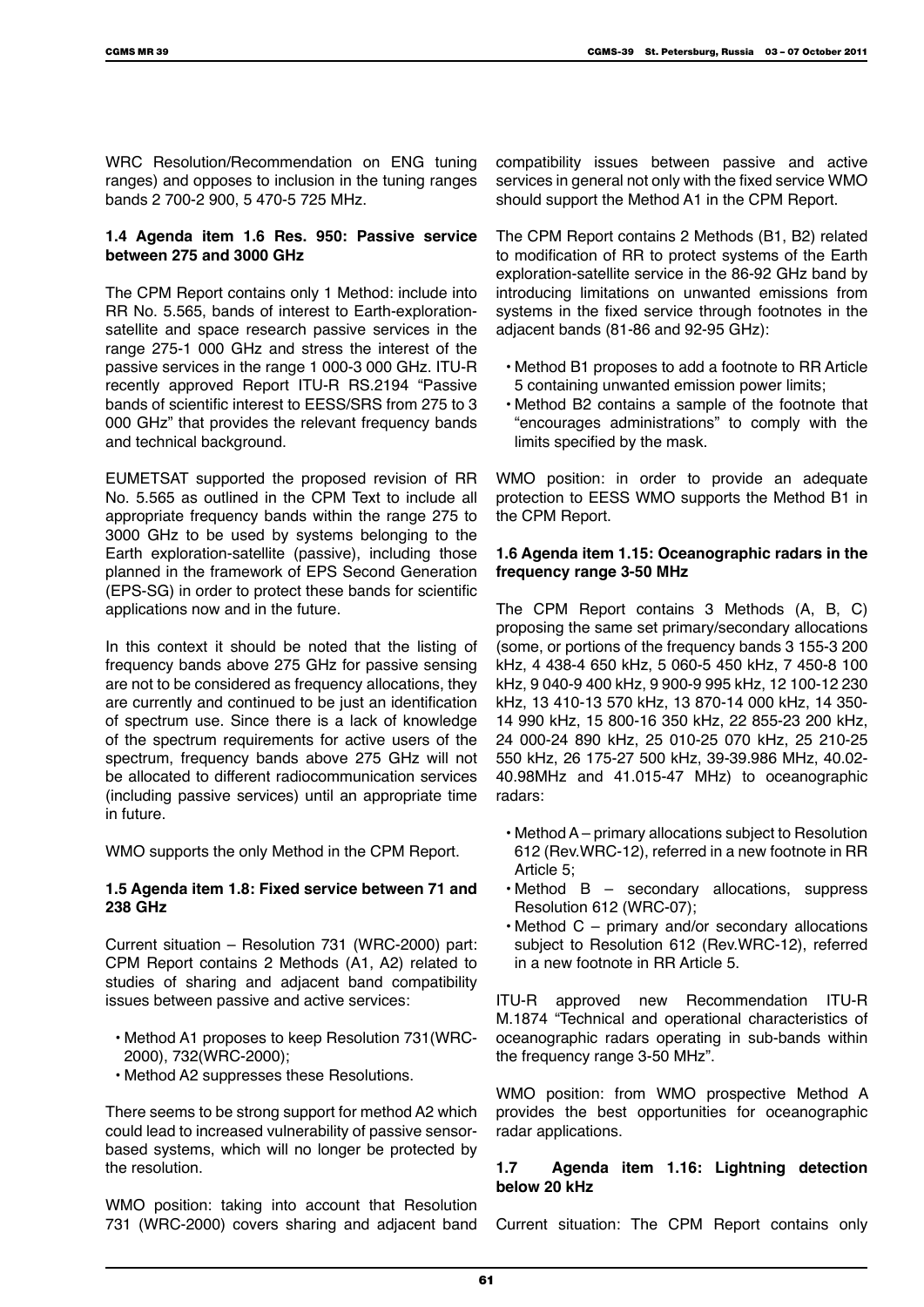one Method proposing new allocation 8.3-11.3 kHz, modification of RR No. 5.53 and 5.54, addition of 2 new footnotes (one of them is an additional allocation for one administration) to RR Article 5. ITU-R approved new Recommendation ITU-R RS.1881 "Protection criteria for arrival time difference receivers operating in the meteorological aids service in the frequency band 9-11.3 kHz" and several ITU-R Reports (RS.2184, RS.2185, RS.2186).

WMO supports the proposed method that is ensuring long-term availability of lightning detection applications.

## **1.8 Agenda item 1.19: Software Defined Radio (SDR) and Cognitive Radio Systems (CRS)**

Current situation: the CPM Report considers 2 issues: Issue A related to Software defined radio (SDR); Issue B related to cognitive radio systems (CRS).

- $\cdot$  Issue A one Method (A) in the CPM Report no change to RR and suppress
- Resolution 956 (WRC-07);
- Issue B two methods in the Report: B1 with options A, B and B2:
- » Method B1 option A no change to RR, suppress Resolution 956 (WRC-07);
- Method B1 option  $B no$  change to RR, suppress Resolution 956 (WRC-07) + new WRC-12 Resolution on technical/operational studies for implementation of CRS;
- Method  $B2 no$  change to RR, suppress Resolution 956 (WRC-07) + new WRC-12 Resolution on studies on deployment and use of CRS.

WMO position: CRS are incompatible with passive sensors. CRS shall not be used in "passive bands". WMO is concerned about the CRS use in the bands used by meteorological radars. WMO supports Methods A, B1 or B2. However the above-mentioned conditions should be observed.

# **1.9 Agenda item 1.20: High Altitude Platform Stations (HAPS) in the range 5 850-7 075 MHz**

The CPM Report describes 2 Methods (A and B):

- Method A proposes NOC to RR, SUP Resolution 734 (Rev.WRC-07) and application of Resolution 122 (Rev.WRC-07). No additional spectrum identification for HAPS in the range 5 850-7 075 MHz;
- Method B: add a new Article 5 footnote identifying bands 6 440-6 520 (HAPS-to-ground), 6 560-6 6400 (ground-to-HAPS) MHz+ a new WRC-12 Resolution on the use of these bands by HAPS; suppress Resolution 734 (Rev.WRC-07), modify RR Article 11 and Appendix 4.

WMO position: the 6 425-7 075 MHz band is used by EESS (passive). ITU-R sharing studies show that HAPS will cause interference to EESS (passive) systems. Therefore WMO supports Method A (NOC to RR).

## **1.10 Agenda item 1.22: Effect of emissions from short-range devices (SRD)**

The CPM Report contains 4 Methods (A, B, C, D):

- Method A NOC to RR, national/regional regulations + ITU-R Recommendations/Reports;
- Method B NOC to RR, a new WRC-12 Resolution inviting to study regional/global harmonization, technical requirements for SRD and develop ITU-R Recommendations/Reports;
- Method C recognise a limited number of harmonized frequency bands and technical characteristics of SRD in WRC-12 Resolution or RR Article 5 (including limits on the aggregated use of SRD applications);
- Method D include SRD definition and provisions for SRD operation in RR

ITU-R is currently approving Recommendation ITU-R SM.[SRD] "Frequency ranges for global or regional harmonisation of short-range devices (SRDs)". Accepting WMO position WP 1B removed frequency ranges 401-406, 5 150-5 350, 5 470-5 725 MHz from the list of harmonized SRD bands.

WMO position: any method under condition that ranges 401-406, 5 150-5 350, 5 470-5 725 MHz not identified for SRD applications.

# **1.11 Agenda item 1.24: Extension of the 7 750-7 850 MHz Metsat band to the band 7 850-7 900 MHz**

The CPM Report contains one Method only. The method proposes to modify RR:

- add a global primary MetSat allocation (space-to-Earth) in the band 7 850-7 900 MHz limited to nongeostationary meteorological satellites;
- apply power-flux density limits contained in RR Article 21 - same as applied for meteorological satellites in the band 7 250-7 850 MHz, use the same coordination distances as for the band 7 250- 7 850 MHz (RR Appendix 7); · suppress Resolution 672 (WRC-07).

WMO position: WMO is completely in line with the Method in the CPM Report.

**1.12 Agenda item 1.25: Mobile Satellite Service**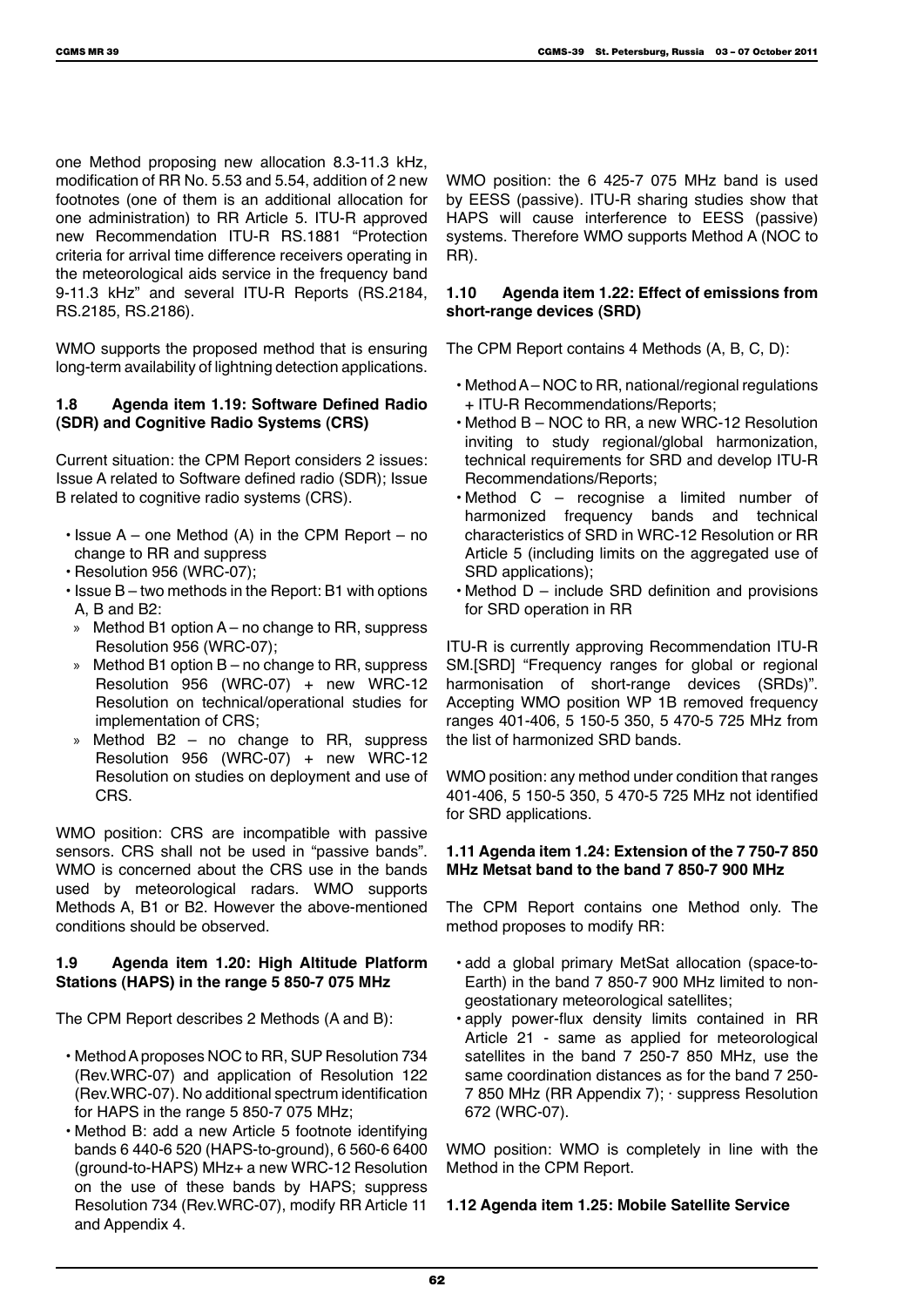Currently, six (6) frequency bands that considered as potential new MSS allocations and related Methodsare shown in CPM Report. According to RR No. 5.458 in the band 7 055-7 250 MHz, passive measurements are carried out over ocean. The band 13.25-13.4 GHz is allocated to EESS (active) MSSEESS sharing studies have been just recently completed and it was shown that it was possible to share this band with MSS under the conditions currently (15 September 2011) specified in the preliminary Draft Report ITU M.[MSS-SHARING]. The band 10.6 - 10.68 is allocated to EESS (passive) and MSS in the adjacent 10.5-10.6 GHz band may create unacceptable out of band emissions. MSS allocations in the above-mentioned bands may create significant problems for meteorological applications.

#### WMO supports:

- allocation to MSS in the frequency band 7 055-7 250 MHz (Method B1);
- WMO may agree to allocations in the 10.5-10.6 GHz (Method D2) and 13.25-13.4 GHz bands (Method E2) if protection of the adjacent frequency range 10.6-10.7 GHz is ensured and if protection as currently (15 September 2011) specified in the preliminary Draft Report ITU M.[MSS-SHARING] is also ensured.

#### **1.13 Agenda item 8.1.1: (issue C) Resolution 673 (WRC-07) on Radiocommunications use for Earth observation applications**

In response to Resolution 673 (WRC-07) ITU-R with active participation of WMO developed several deliverables such as Recommendation ITU-R RS.1883 "Use of remote sensing systems in the study of climate change and the effects thereof", Report ITU-R RS.2178 "The essential role and global importance of radio spectrum use for Earth observations and for related applications", ITU/WMO Handbook "Use of Radio Spectrum for Meteorology: Weather, Water and Climate Monitoring and Prediction". CPM Report proposes: add to a new provision to RR Article 4:4.YZ Member States recognise the importance of the Earth observation related radio services; in this respect it is necessary to take into account Resolution 673 (Rev. WRC-12).revise Resolution 673 (WRC-07) taking into account the current development.

WMO supports all actions aimed at further recognition of the essential role and global importance of meteorological applications and related radio systems/ networks. WMO considering that the results of ITU/ WMO common studies (to be included in the BR Director's Report to WRC-12) are adequate response to Resolution 673 (WRC-07).

#### **1.14 Agenda item 8.2: WRC-2015 Agenda**

Two items already identified by WRC-07:

- Spectrum requirements and possible new allocations in the RDS to support operation of unmanned aerial systems (UAS);
- Review use of band 5091-5150 MHz for feeder links of NGSO MSS in accordance with Resolution 114 (Rev.WRC-03).

There is no official information on proposed WRC-15 Agenda Items.

NOAA's input to SFCG-31 was an updated list of present and future radio frequency requirements of NOAA satellite networks.

NOAA reported on the activities of the International Telecommunication Union – Radiocommunication (ITU-R) sector Working Parties 7B and 7C (WP7B, WP7C) and Study Group 7 (SG7).

Working Party 7B, Space Radio communication Applications, met from 5-11 October 2010 in Geneva. Three working groups met during this time. NOAA provided a summary from each of the working group's activity:

- 1. Working Group 1
	- a. Review of SA Series Recommendations
	- b. Addressed Recommendations to be suppressed
	- c. Reviewed Recommendations recently approved or updated that need no further action at this time
	- d. Reviewed Recommendations that need to be updated
	- e. Reviewed Recommendations that do not need to be updated
	- f. Review of Questions Assigned to WG 7B-1
- 2. Working Group 2
- a. **WRC-12 Agenda item 1.12: Sharing in the 37- 38 GHz band**

The draft new Report), which contains the results of sharing studies between the AMS and the SRS in the band 37-38 GHz. WP 7B agreed to submit this document to the second day of SG 7 meeting for approval, was subsequently adopted by SG 7 as Report ITU-RSA.2190 (see Document 7/123).

b. **WRC-12 Agenda item 1.25: Possible additional allocations to the MSS in 4-16 GHz** WP 7B agreed to send a liaison statement to WP 3M requesting confirmation on the applicability of Recommendation ITU-R P.452 in the resolution of WRC-12 Agenda item 1.25. A copy of this liaison statement was also sent to WP 4C.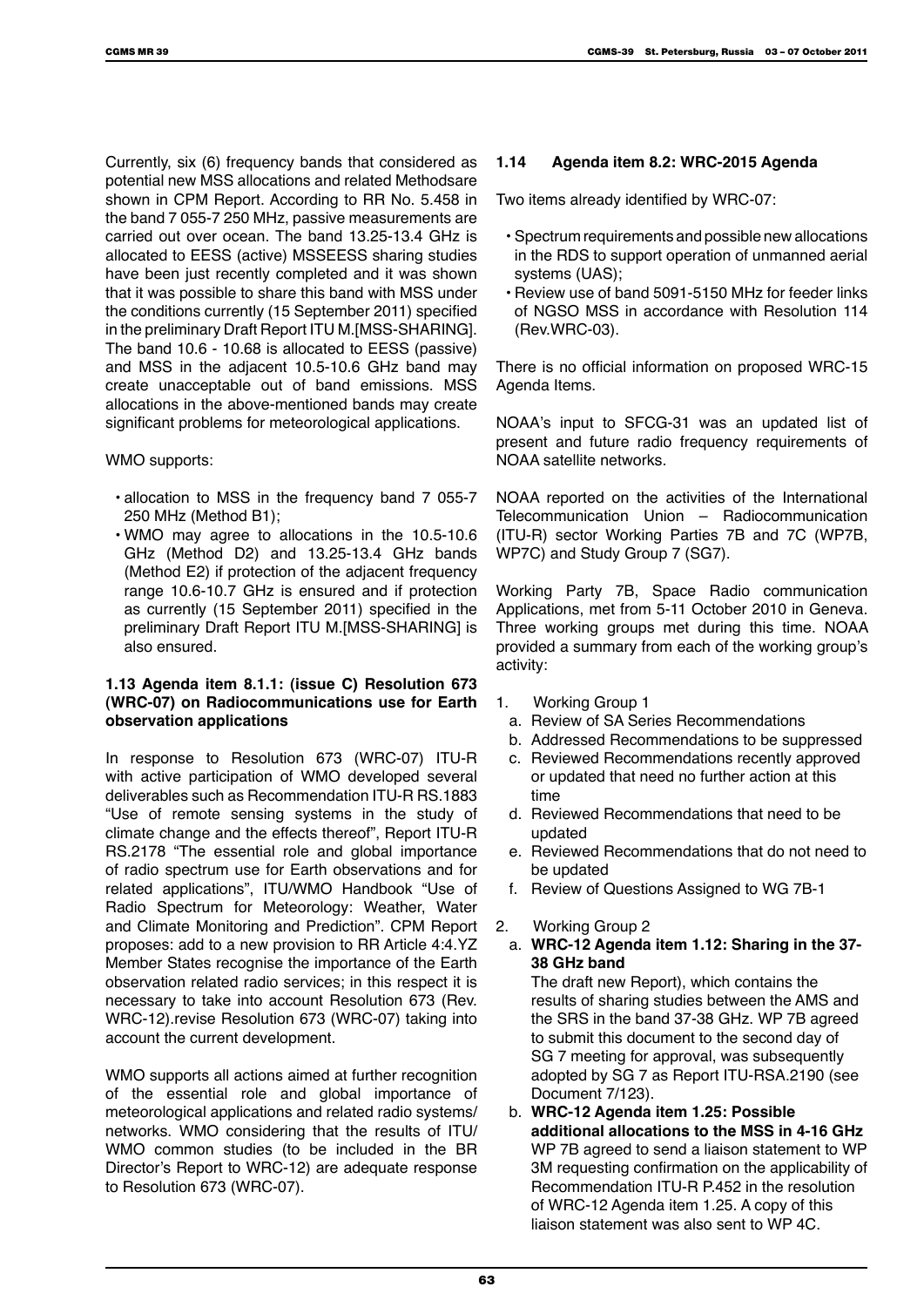- **c. Sharing in the band 37.5-38 GHz**
	- The working document towards a preliminary draft new Report ITU-R SA.[SRS SHARING 37 GHz] on the sharing between FSS and SRS in the band 37.5-38 GHz was agreed by WP 7B to be attached as an annex to the Chairman's Report for further consideration at the next WP 7B meeting. WP 7B also agreed to a drafted liaison statement to WP 4A requesting comments and informing them that WP 7B plans to use these results to develop a sharing recommendation between FSS and SRS.
- **d. WRC-12 Agenda item 8.1.1 issue** Following a request from WP 1A to provide relevant WP 7B Protection criteria so that these criteria can be sent to the International Special Committee on Radio Interference (CISPR) for inclusion in the TR CISPR 31 database, WP 7B approved a liaison statement containing a list of all Recommendations dealing with protection criteria.
- e. Review of questions
- f. Review of Recommendations
- 3. Working Party 7C Remote Sensing Systems. Working Party 7C "Remote sensing systems" met in Geneva from 5 to 8 October 2010. NOAA presented a summary of the output documents from this meeting. Output documents from the Group included:
	- Three Draft new ITU-R Recommendations (DNR);
	- Two Preliminary draft revised Recommendations (PDRR) PDRR's were reviewed at this meeting;
	- Recommendations proposed for suppression (one);
- A draft new Report was sent to SG 7 for adoption.

#### 4. Study Group 7 – Science Services

As the overseeing body for its working parties, SG7 is responsible for reviewing the outputs of the working parties. If an output is approved by SG7, it is sent forward to the members of the ITU for adoption.

WG-I thanked the WMO for its continued support in monitoring frequency management issues and bringing them to the attention of CGMS. Their continued support has enabled CGMS satellite members to operate MetSats and Metaids effectively and efficiently throughout the years. Thanks to their determination and perseverance, meteorological aids can operate in a positive environment.

WG-I also acknowledged the actions and support of NOAA and EUMETSAT to inform CGMS on frequency issues that affect the operation of MetSats and Metaids. The work done by both Organisations is a valuable constituent enabling CGMS to coordinate steps needed to make critical decisions in maintaining the operations of meteorological systems.

NOAA, EUMETSAT and the WMO are valuable assets to CGMS in making sure satellite operators are informed of frequency matters affecting their systems. WG-I truly appreciates their support and encourages CGMS members to advocate the proposed position in preparation for WRC-12 with their relevant frequency authorities.

The different working papers (**EUM-WP-22**, **WMO-WP-19** and **NOAA-WP-16**) have also reported on the SFCG yearly meeting outcome and EUMETSAT, following the report provided in **EUM-WP-22**, has proposed that the CGMS Secretariat should have a permanent action to report to CGMS WG-I on the discussions held at SFCG level. This was unanimously agreed within WG-I but it felt it necessary to bring it to the plenary meeting to seek confirmation under agenda item I.1 (Nomination of CGMS representatives at other meetings).

**Action 39.22: WG-I Chairman to report to plenary (under agenda item I/1) to confirm CGMS Secretariat as coordinated representative of CGMS vis-à-vis SFCG for future meetings. Deadline: 7.10.2011.**

**Permanent Action 09: EUMETSAT (as CGMS Secretariat) to provide a yearly report to WG-I on the annual SFCG meeting. Deadline: CGMS 40.**

# I/3. Telecommunications Techniques

**WMO-WP-25** proposed an amendment to the CGMS HRIT/LRIT Global Specification (CGMS 03) with effect to align the geographical reference system of the normalized geostationary projection with the internationally agreed standards World Geodetic System 1984 (WGS84) and Earth Geodetic Model (EGM-96) as recommended by the WMO Commission for Basic Systems.

It is emphasized that the current discrepancy between the HRIT/LRIT Global Specification and these international standards is a potential source of confusion and generates a risk of positioning errors when merging data with e.g. GPS-based sources, or Geographic Information System (GIS) applications, or when exchanging data with these communities.

The space agency representatives participating in the sixth meeting of the Expert Team on Satellite Systems (ET-SAT-6) thus unanimously agreed that CGMS should be requested to update its HRIT/LRIT Global Specification. The amendment would affect three parameters in Section 4.4.3.1 (Geographical coordinates) and Section 4.4.3.2 (Normalised geostationary projection): the reference meridian, the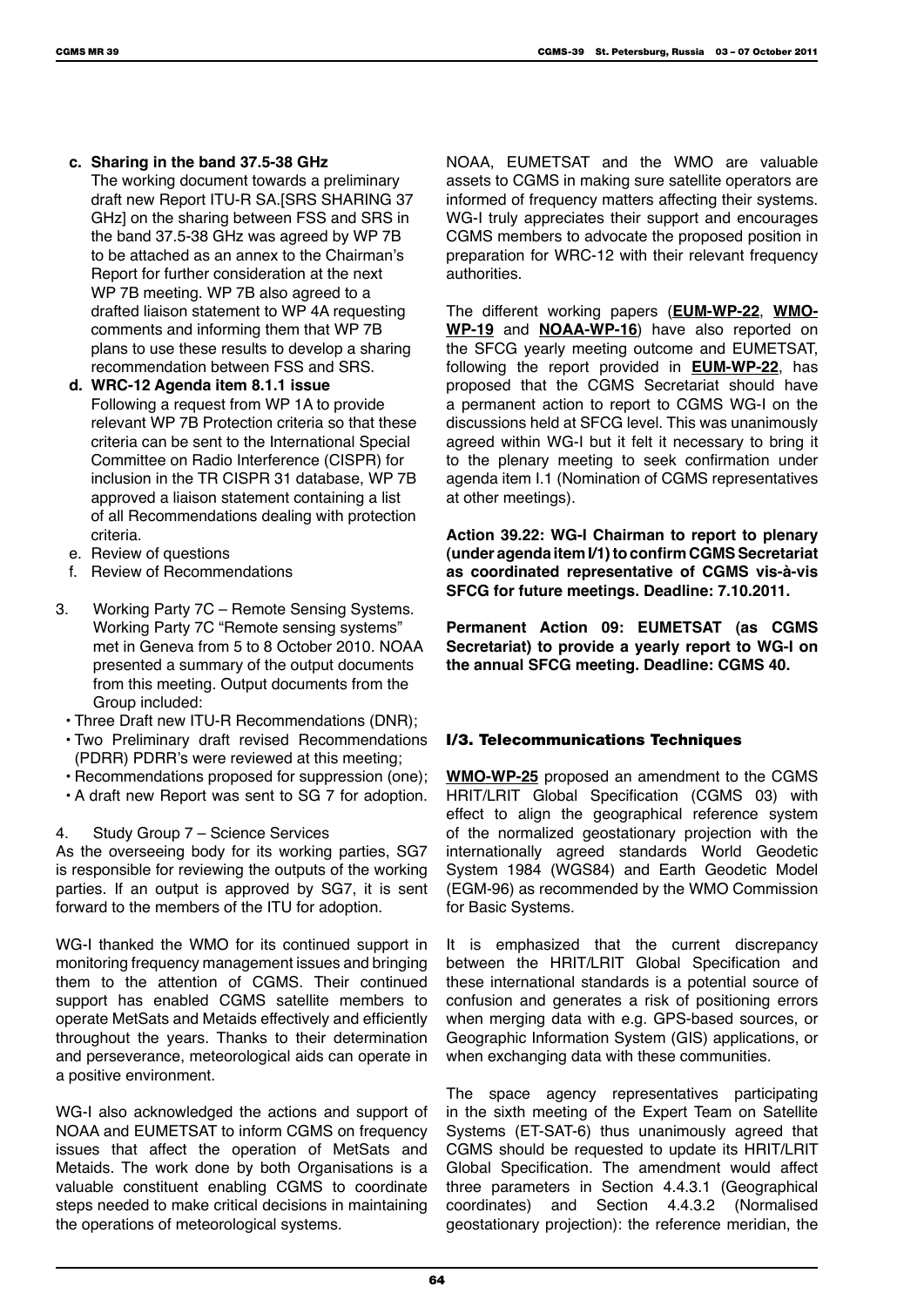equator radius and the polar radius, as well as four numerical coefficients derived from these parameters.

During the discussion of the WP, it was noted that the **WMO-WP-25** would be presented to both WG-I and WG-IV since the CGMS HRIT/LRIT Global Specification had been originally drafted by WG-I but might be better suited to the current expertise of WG-IV . Discussions within WG-I confirmed that Global Specifications do actually cover both telecommunications aspects and data formats so it is appropriate that the WP be submitted to both working groups to make sure that the proposed modifications are considered at all levels. In the specific case of the modifications proposed in **WMO-WP-25**, WG-I agreed that it was only affecting data formatting (presentation layer) and WG-I therefore deferred the proposal to WG-IV.

#### I/3.1 Coordination of International Data Collection & Distribution

No Working Papers were presented

## I/3.2 Status and Problems of IDCS

**NOAA-WP-17** provided a status report on the performance of the International Data Collection System (IDCS) and NOAA's domestic DCS. NOAA's DCS Automated Processing System (DAPS) was replaced by the new DCS Administrative and Data Distribution System (DADDS) in October 2009. This year's focus has been on populating user and platform tables, and registering and training the community to use the system. NOAA has finalised new Certification Standards to allow transmitters to use smaller channels, has certified 3 manufacturers to this standard and has configured our receive systems to allow those transmitters to operate. The transition to high data rate (HDR) continues, with more than 20,000 of the 22,774 platforms that are active reporting at 300 or 1200 bit/sec. NOAA plans to continue to investigate the use of two way communications to better command and control platforms but has made little progress this year due to conflicting priorities. NOAA is proceeding slowly with this project, since most resources are being committed to DADDS and to the Version 2 HDR transmitter implementation. Use of the international channels is minimal. NOAA has begun fully using the channels assigned to us for our domestic use by CGMS. An initial problem was encountered because many manufacturers built transmitters that could only operate in the international format in channels above number 200, but those have been resolved by reprogramming of the transmitters by their developers.

**ROS-WP-06** provided a summary of the current status and technical specifications of Russian DCS (Electro-L#1) are described. During Electro-L#1 flight

tests and commissioning phase DCS proved to be fully functional.

After the presentation of the **ROS-WP-06** working paper and in the round of questions from the different WG-I participants, NOAA asked about the ROSHYROMET plans for transitioning from the 100 bps to 1200 bps. ROSHYROMET has confirmed that no transitioning plans are considered and that both systems (100 and 1200 bps) will co-exist during the next years.

WG-I takes the opportunity of the CGMS-39 meeting to congratulate ROSHYROMET on the successful launch of their Electro-L#1 on 20 January2011 and the ongoing commissioning phase reported to be about to finish.

### I/3.3 Ships, including ASAP

No Working Papers were presented

## I/4 Dissemination of DCP messages (GT or other means)

No Working Papers were presented

# I/5 Future Use of IDCS

**WMO-WP-28** referred to a particular outcome of the Sixteenth World Meteorological Congress (Cg-XVI, Geneva, Switzerland, 16 May – 3 June 2011) which agreed an initiative towards establishing an International Forum of Users of Satellite Data Telecommunication Systems together with IOC and FAO partner international organisations. The Management Group of the Commission for Basic Systems (CBS) has proposed draft Terms of Reference and a workplan leading in principle to the formal adoption of such a forum in 2013.

The CGMS was invited to take note of this proposal, make recommendations as appropriate regarding the proposed workplan, consider nominating a representative in the organising committee, and participate in an ad hoc workshop and in the forum once established. It was clarified that the topics to be addressed by this proposed forum would include but not be limited to the use of Data Collection Systems (DCS), with a view to compare available technologies, help identify the most suitable ones and negotiate accordingly the best conditions with the telecommunications service providers.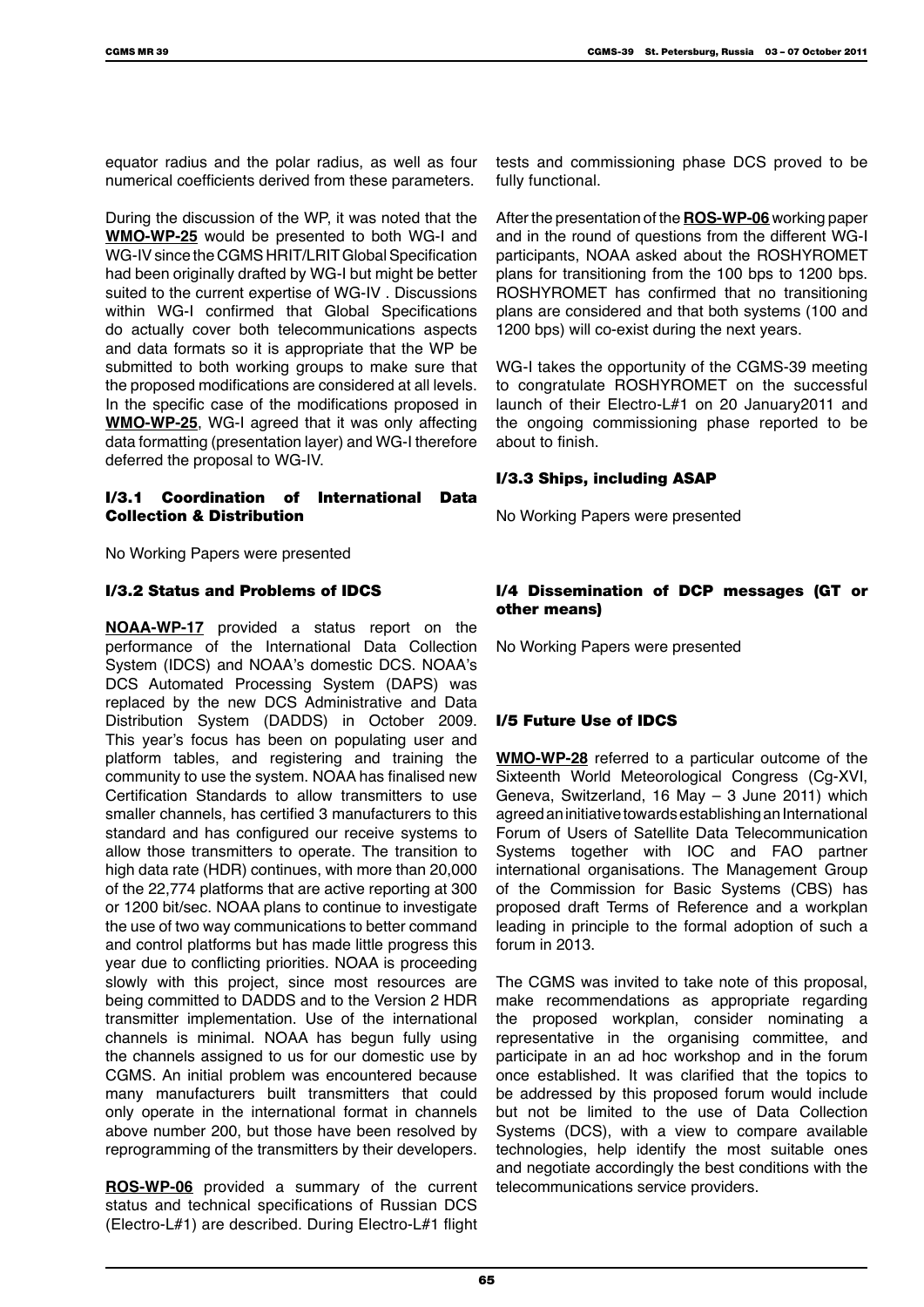The paper was discussed during WG-I meeting and the following recommendation is agreed:

**Recommendation 39.09: CGMS Members are encouraged to participate in the ad-hoc workshop and subsequent activities of the future International Forum of Users of Satellite Data Telecommunication Systems.**

**This is adopted with the understanding that the Terms of Reference (ToR) of this forum are still draft and will be subject to consolidation by the participants in the group.**

In order to secure the implementation of the recommendation, WG-I proposed that CGMS Secretariat, at least, should participate in the preparatory activities of the ad-hoc workshop and agreed the following action:

**Action 39.23: EUMETSAT (as CGMS Secretariat) to represent CGMS in the ad-hoc workshop proposed by WMO on of the future International Forum of Users of Satellite Data Telecommunication Systems (to ensure that there is at least one representative of CGMS). Deadline: CGMS-40.**

#### I/6 Search and Rescue (S&R)

No Working Papers were presented

#### I/7 Review of Actions, Conclusion and Preparation

Status of actions from previous meetings. All non permanent actions assigned to WG-I in previous meetings are closed at Working Group I level.

**Action 38.15 (permanent).** CGMS Members to provide at every CGMS meeting a list of frequencies used by their current and future systems in the format provided in WG I report-39 (Annex 1). **Deadline: CGMS-40**

Is now:

**Permanent Action 10: CGMS Members to provide at every CGMS meeting a list of frequencies used by their current and future systems in the format provided in WG I report-39 (Annex 1).**

**Action 39.20: CGMS Members to report on their plans for the utilisation of the band 7750- 7850/7900 MHz for their existing and future LEO systems (including the detailed list of frequencies used in the band, associated bandwidth and signal characteristics - together with the orbital parameters). Deadline: 31.12.2011**

**Action 39.21: Based on the inputs of the previous action, CGMS members to analyse potential interference issues, reporting results of analysis back to CGMS WG-I by next CGMS meeting. Deadline: CGMS-40**

**Action 39.22: WG-I Chairman to report to plenary (under agenda item I/1) to confirm CGMS Secretariat as coordinated representative of CGMS vis-à-vis SFCG for future meetings. Deadline: 7.10.2011.**

**Permanent Action 09: EUMETSAT (as CGMS Secretariat) to provide a yearly report to WG-I on the annual SFCG meeting. Deadline: CGMS 40.**

**Action 39.23: EUMETSAT (as CGMS Secretariat) to represent CGMS in the ad-hoc workshop proposed by WMO on of the future International Forum of Users of Satellite Data Telecommunication Systems (to ensure that there is at least one representative of CGMS). Deadline: CGMS-40.**

**Recommendation 39.09: CGMS Members are encouraged to participate in the ad-hoc workshop and subsequent activities of the future International Forum of Users of Satellite Data Telecommunication Systems.**

This is adopted with the understanding that the Terms of Reference (ToR) of this forum are still draft and will be subject to consolidation by the participants in the group.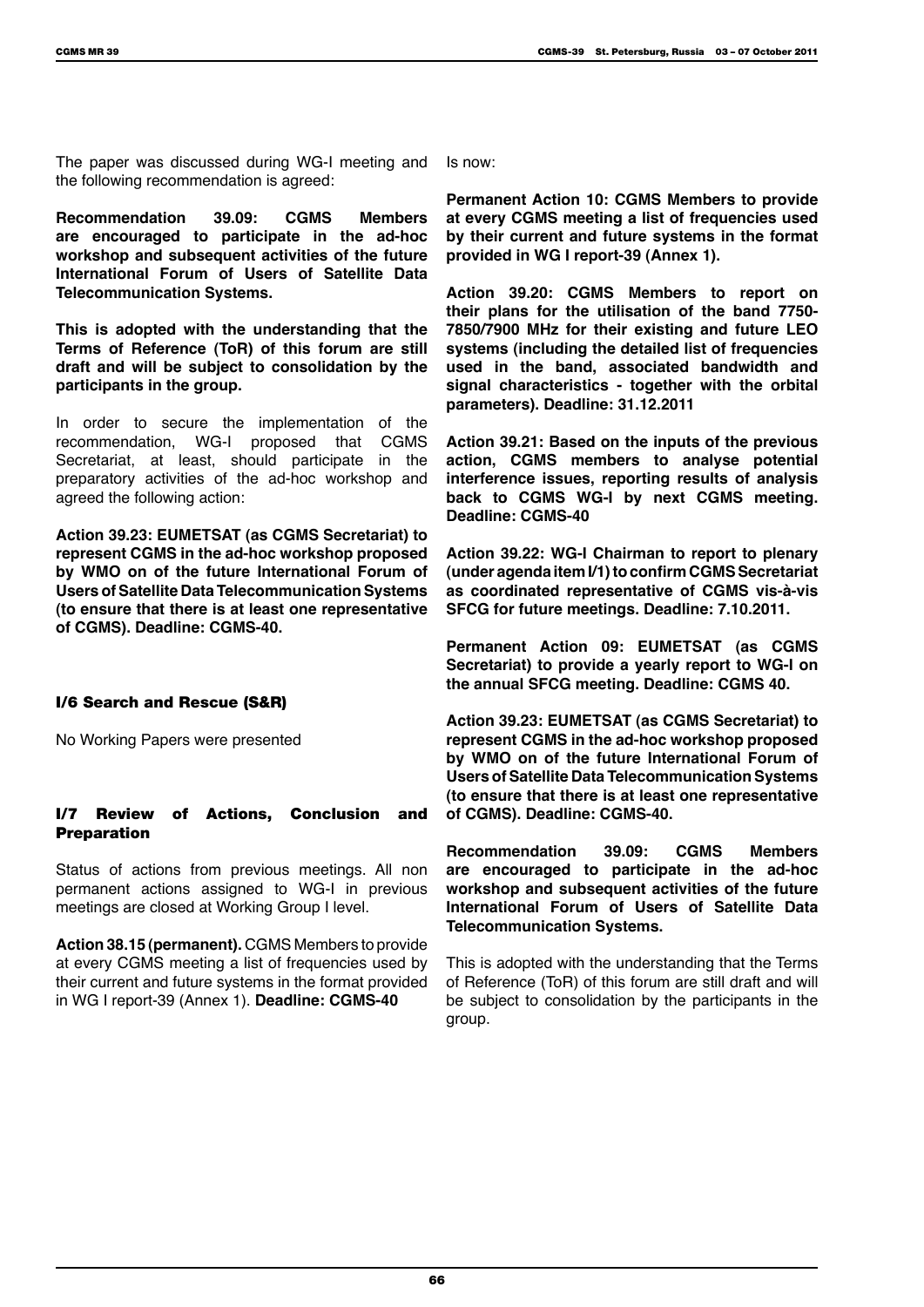# WORKING GROUP II: SATELLITE PRODUCTS

#### G.II/0 Introduction

The Working Group II on Satellite Products was chaired jointly by Prof. Vasily Asmus, from ROSHYDROMET, and Dr. Vaddi Rao, from IMD, Dr. Mitch Goldberg, NOAA, and Dr. Johannes Schmetz, EUMETSAT, assisted as rapporteurs with help of Dr. Volker Gärtner and Dr. Stephan Bojinski. More than 50 working papers were presented and discussed by the 27 participants (see full list of participants in Annex 4). The discussions did benefit from a new format of the presentations of the papers which were all projected with a beamer while being presented.

As opening to this session of WG II at CGMS 39 ROSHYDROMET /SRC Planeta presented a very nice and comprehensive overview paper entitled 'Applications of Meteorological Satellite Data for Environment Monitoring and Climate Research in ROSHYDROMET'. The paper summarised the ground segment developed for the acquisition, processing and distribution of satellite data and products. It was recalled that the objective of operational and research activities in ROSHYDROMET is to use satellite data and derived products in various application areas, including operational meteorology, NWP, hydrology, agrometeorology, hazards (fires, floods) and pollutions monitoring, and climate research. Examples of some derived by SRC Planeta products were presented.

Cloud imagery and cloud cover parameters continue to be one of the key products of both polar orbiting and geostationary meteorological satellites. Examples of full Earth disk images were shown as acquired by the MSU-GS/Electro-L instrument in VIS (1 km spatial resolution) and IR (10.5-11.2  $\mu$ m, 4 km spatial resolution). The measurements of microwave scanning radiometers like the sounder/imager MTVZA/ Meteor-M and the sounder AMSU (NOAA) can be utilized for the generation of so called non-sounding products. In particular, it is possible to identify and discriminate snow and ice cover over the full range of snow conditions. Since the start of the first satellite of the Okean series in 1983, SRC Planeta has carried out satellite monitoring of ice conditions in the Arctic Region using side looking radar (SLR) data. A longterm archive of OKEAN satellite radar data allows one to perform a number of research and application tasks that require long-term sets of observation data, in particular, for climate change research. WG II commended ROSHYDROMET on the achievements made and the impressive suite of products.

#### G.II/1 Review of Actions from the Previous Meeting

A review of actions from CGMS-38 was made at the end of the session of WG II. The majority of actions had been addressed and closed some of them by papers presented in this session of Working Group II. It is recalled that the closing and status of actions is also recorded in the final report under a separate heading.

### G.II/2 Image Processing Techniques

**NOAA-WP-18** discusses special data sets that NOAA has collected from its most recently launched GOES-14 and GOES-15 geostationary satellites and has simulated for its future GOES-R Advanced Baseline Imager (ABI). This paper is in response to recommendation 38.08 asking NOAA to consider sharing 1 minute simulated imager upon request from CGMS agencies. These datasets bring new opportunities for the scientific advancement and improvement of products and services. NOAA's research and operational communities are working to exploit these opportunities. In the spirit of the scientific collaboration described above, NOAA expects and is willing to share these data with its partners in the CGMS community.

# G.II/3 Satellite Data Calibration and Validation

**CMA-WP-08** introduced the integrated calibration and quality control system established for the three FY-3A optical instrument (the MEdium Resolution Spectral Imager - MERSI, the Visible and InfraRed Radiometer – VIRR, and the InfraRed Atmospheric Sounder - IRAS) and reported on the calibration trends and anomalies of these instruments determined by a combination of methods. The monitoring results show that three bands (one IR and two shortwave infrared bands) of FY-3A/ MERSI appear to have abnormal, frequent fluctuations of their calibration because of random jumps of MERSI electronic gain on orbit. The calibration monitoring also shows that there is significant degradation in short wavelength bands (<500nm) of MERSI with more than 10% degradation whilst it is relatively stable for longer wavelength VNIR bands, with less than 5% degradation over three years. The biggest degradation, in band 8 of MERSI, is more than 25%.

WG II appreciated the information given by CMA on calibration trends of FY-3A instruments, and welcomed the anomaly alert provided for the benefit of users of FY-3A data.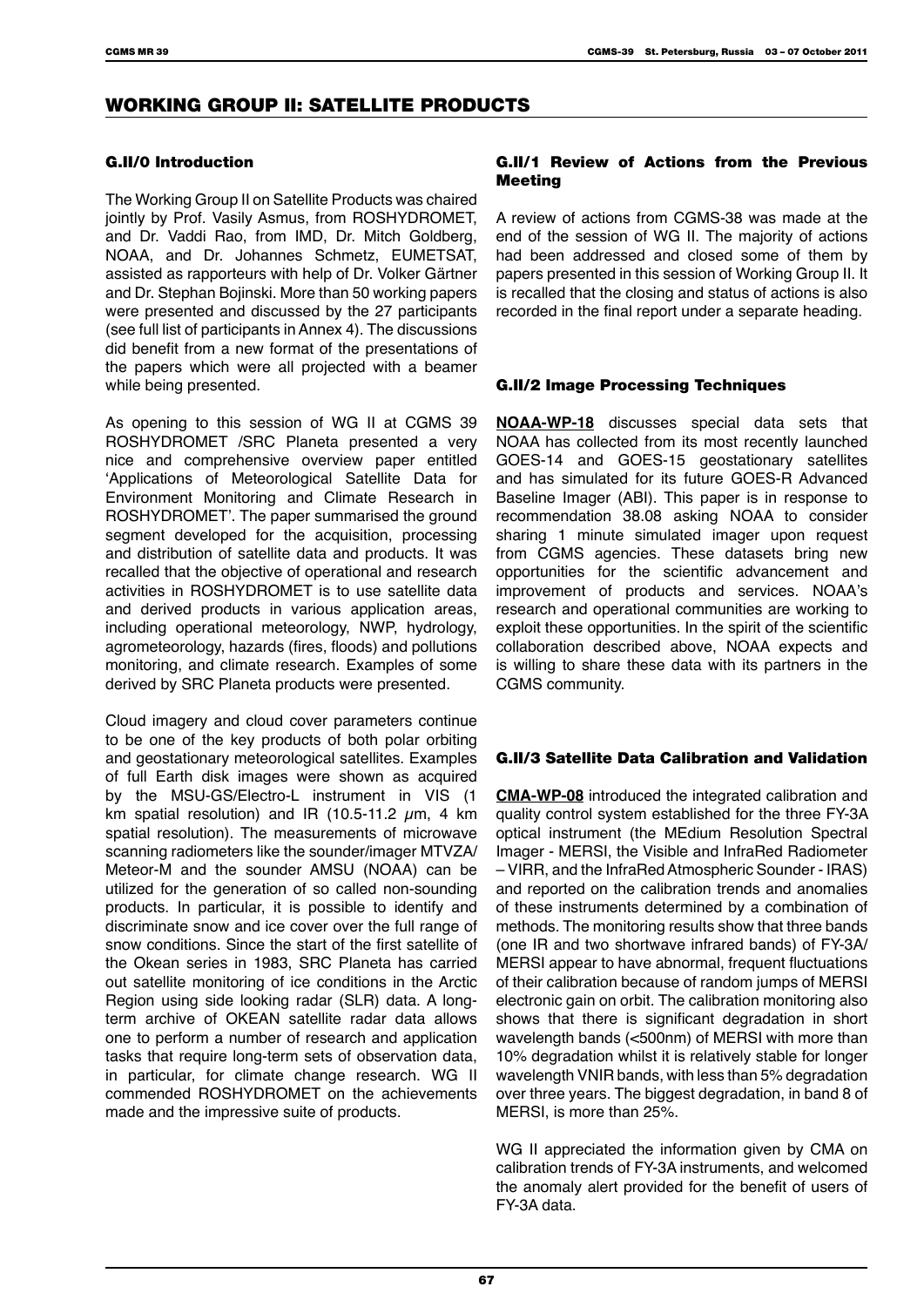In response to Action 38.20, **CMA-WP-09** reported on FY-3 microwave instrument calibration anomalies. It started with a briefing on the instrument status and informed CGMS that the MicroWave Temperature Sounder (MWTS), the MicroWave Humidity Sounder (MWHS), and the MicroWave Radiation Imager (MWRI) are the MW payloads on FY-3A and FY-3B satellites. The three instruments onboard FY-3A have some problems, but the ones on FY-3B work well. The paper then presented the histograms from the results of an integrated calibration and validation campaign for these three instruments in comparison with the corresponding instruments flying on the NOAA-18 satellite, and AQUA satellite, which showed good results when performing the O-B checks for MWHS with the NOAA-18/MHS corresponding channels at 183GHz. For MWTS on FY-3B, except for channel 4, the biases for channels 1-3 are smaller than or as much as AMSU-A on NOAA18. The paper gives the test results of MWRI with the conclusion that the inorbit calibration of MWRI is stable, and the MWRI observation is highly consistent with that of AMSR-E and model simulation.

In the discussion, it was pointed out that the Community Radiative Transfer Model (CRTM) was used to simulate both imager and sounder radiances. For comparison with model fields, simulations from ECMWF and NCEP were used by CMA.

WG II noted with appreciation the report on FY-3A and B microwave instrument calibration results.

**CMA-WP-10** described recent actions taken by the GSICS Processing and Research Centre (GPRC) at CMA. The progress of the CMA GPRC includes the geostationary imager calibration monitoring based on the operational GEO-LEO IR inter-calibration for FY-2D/2E satellites, and on the LEO-LEO intercalibration experiment for FY-3A/3B using AIRS, IASI and MODIS. GSICS GEO-LEO IR inter-calibration for FY-2 has been running operationally at CMA since the end of 2009. FY-2C GSICS recalibration processing since 2005 is completed. The inter-calibration results for FY-2D/2E show that the FY-2E has significant improvement in stray light elimination. Therefore, more stable calibration results have been achieved when compared to its predecessors FY-2C/2D. Effort has been spent on real-time monitoring of the performance of FY satellites sensors, and operational development of LEO-LEO inter-calibration for FY-3A optical sensors such as MERSI, VIRR, and IRAS based on AIRS, IASI, MODIS and GOME-2.

The paper further summarised CMA's overall experience in the GSICS and plans for the near future.

WG II applauded CMA for its comprehensive

report which demonstrates many of the benefits of participating in GSICS. The WG commended CMA for its active and growing role in GSICS.

**CMA-WP-12** presented validation result of the FY-3B /Earth Radiation Measurement (ERM) scanner, by comparing it with the Aqua/CERES FM3 data. The radiative response of ERM showed significant change shortly after the launch of FY-3B, however, the instrument has become stable since January 2011. The ERM shortwave channel suddenly degraded in mid-July 2011 and remained without response to earth targets. Comparison with CERES shows an average bias about 2.67 and 5.72w/m2str for ERM total channel during night and daytime, and -2.46 W/(m2 sr) for ERM SW channel during daytime.

The WG II welcomed the report by CMA on the performance of the ERM instrument and encouraged continuation of this effort, given the high importance of Earth radiation budget measurements.

**JMA-WP-04** summarised the GSICS and SCOPE-CM activities. JMA began operations of the MTSAT-1R infrared inter-calibration system on GSICS in 2008, and the system was modified on the occasion of the switchover to MTSAT-2 from MTSAT-1R in July 2010. The MTSAT IR GSICS Correction is now in the Demonstration Phase of the GSICS Procedure for Product Acceptance (GPPA). According to the intercalibration between MTSAT and LEO satellite infrared channels, MTSAT-2 infrared brightness temperature data contain biases around midnight during the eclipse seasons. JMA has also reprocessed the calibrations of GMS-5 and MTSAT-1R visible images in collaboration with the University of Tokyo and Chiba University. With the switchover to MTSAT-2, the Agency began operational visible vicarious calibration and monitoring of its calibration coefficients. As a contribution to SCOPE-CM, JMA (re)processed the historical AMV and CSR dataset and made the results available to the re-analysis community. A study carried out using reprocessed GMS AMV data showed a significant positive impact. WG II very much welcomed the work of JMA. The paper also recalled previous requests and recommendations to regularly perform a reprocessing of AMVs and clear-sky radiances in support of reanalyses and the SCOPE-CM activities.

#### **Recommendation 39.10: All AMV and CSR product providers are invited to continue or start the regular reprocessing of those products with stateof-the-art algorithms.**

**KMA-WP-06** described ongoing GSICS activities. KMA began to operate GSICS using COMS for IR intercalibration system with LEOs (AIRS and IASI) after the completion of the IOT at the end of January. KMA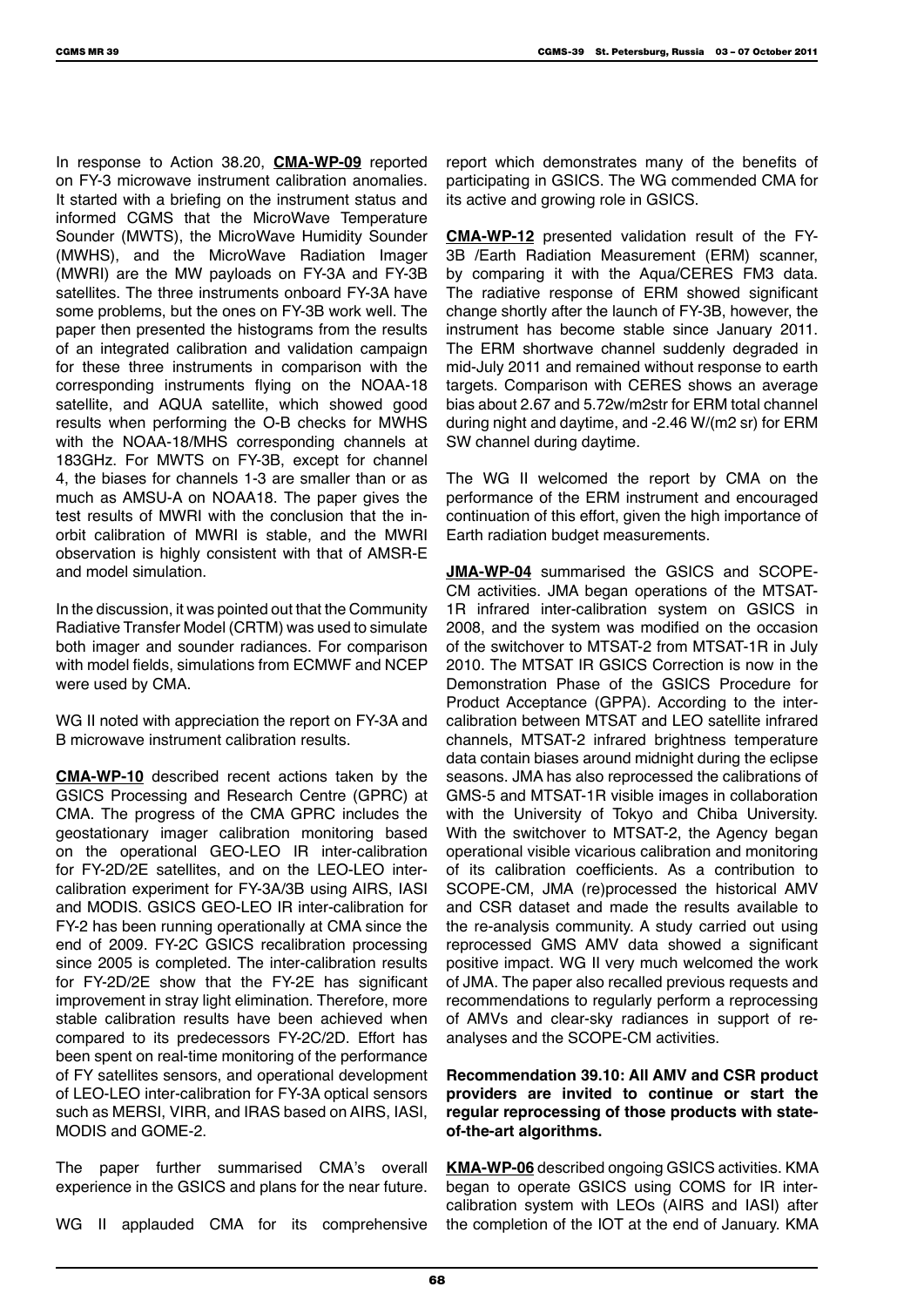also performed visible channel vicarious calibration using the Australian Simpson desert region and deep convection cloud with Seoul National University. These GSICS S/Ws are for near real-time operation and results are posted on KMA/NMSC website. During 22-25 of March, KMA successfully hosted the GSICS Joint Research and Data Working Group meeting in Daejeon, Korea. WMO expressed its gratitude to KMA for providing continuing support to GSICS.

**NASA-WP-07** provided an update of NASA Calibration and Validation activities. Recent NASA satellite and airborne instrument calibration and validation activities and assets of interest to the meteorological remote sensing community include the following: (1) improvement in the production of calibrated, geo-located (i.e. Level 1B) radiances from the Advanced InfraRed Sounder (AIRS) instrument on the Earth Observing System (EOS) Aqua satellite, (2) improvements in the production of calibrated, geo-located (i.e. Level 1B) reflectances/radiances from the Moderate Resolution Imaging Spectroradiometer (MODIS) on the EOS Terra and Aqua satellites, (3) the Committee on Earth Observation Satellites (CEOS) Visualization Environment (COVE) tool for satellite data acquisition planning and visualization, (4) the development of the Enhanced MODIS Airborne Simulator (eMAS), and (5) the development of the Airborne Visible/Imaging Infrared Spectrometer-Next Generation (AVIRIS-NG). These cal/val activities are essential for maintaining and improving the quality of the measurements and derived products for the life of the sensor.

**Action 39.24: NASA and NOAA to report on cal/ val results from the NPP instruments, including comparisons of NPP sensors with EOS sensors and with airborne instruments. Deadline: CGMS-40**

**Action 39.25: NASA to discuss with GSICS the use of COVE tool to facilitate sensor calibration and validation activities. Deadline: CGMS-40.**

**NOAA-WP-21** reported on the past year's calibration performance from NOAA instruments, as well as life-time performance, using the NOAA Instrument Calibration Validation System (ICVS) Instrument performance monitoring is critical for ensuring level 1b product quality for both numerical weather prediction and climate change detection. Since these products are increasingly dependent on data from the international constellation of Earth Observing Satellites, it is important to establish a central interface from which NOAA's instrument monitoring information can be easily accessed. This information is essential for the development of climate data records as well for realtime applications which relies on updated information on sensor performance. It also provides early warning of instrument problems, thereby enabling resolution

in a timely manner when possible. In this paper, a comprehensive web-interface for real-time instrument performance monitoring, maintained, is introduced.

#### **Recommendation 39.11: CGMS agencies are encouraged to provide instrument monitoring results at CGMS-40.**

**WMO-WP-03** presented the progress of Global Spacebased Inter-Calibration System (GSICS) since CGMS-38, including:

- The completion and implementation of algorithms for intercalibration, including routine generation of correction coefficients, of the geostationary infrared imagers from EUMETSAT, JMA, NOAA, and shortly CMA and KMA, using EUMETSAT IASI and NASA AIRS hyperspectral infrared sounders as reference instruments;
- The development and implementation of the GSICS Procedure for Product Acceptance (GPPA) to review and document the GSICS intercalibration and correction algorithms;
- Establishment of the GSICS data servers, wiki pages, and individual operators' web sites for communication and data access;
- The addition of IMD, JAXA, and USGS as full members;
- A range of activities undertaken by the GCC, GRWG and GRDG;
- Feedback from the 3rd GSICS Users' Workshop.

The discussion highlighted EUMETSAT's and NOAA's work on intercalibration. It was noted that GSICS was a successful example of international collaboration between space agencies.

**Recommendation 39.12: CGMS Satellite Operators to provide regular information on satellite/ instruments events affecting calibration and establish corresponding websites.**

**Recommendation 39.13: CGMS Satellite Operators to provide Instrument Performance Monitoring information routinely on their respective websites.**

**Recommendation 39.14: CGMS Members participating in GSICS to provide a representative in the GDWG.**

**Recommendation 39.15: CGMS to support the development of guidelines by WMO for the design of future instruments with a view of harmonizing some spectral characteristics (e.g. central λ) of at least some core geostationary imager channels.**

**Recommendation 39.16: CGMS Members that are not currently participating to consider an active**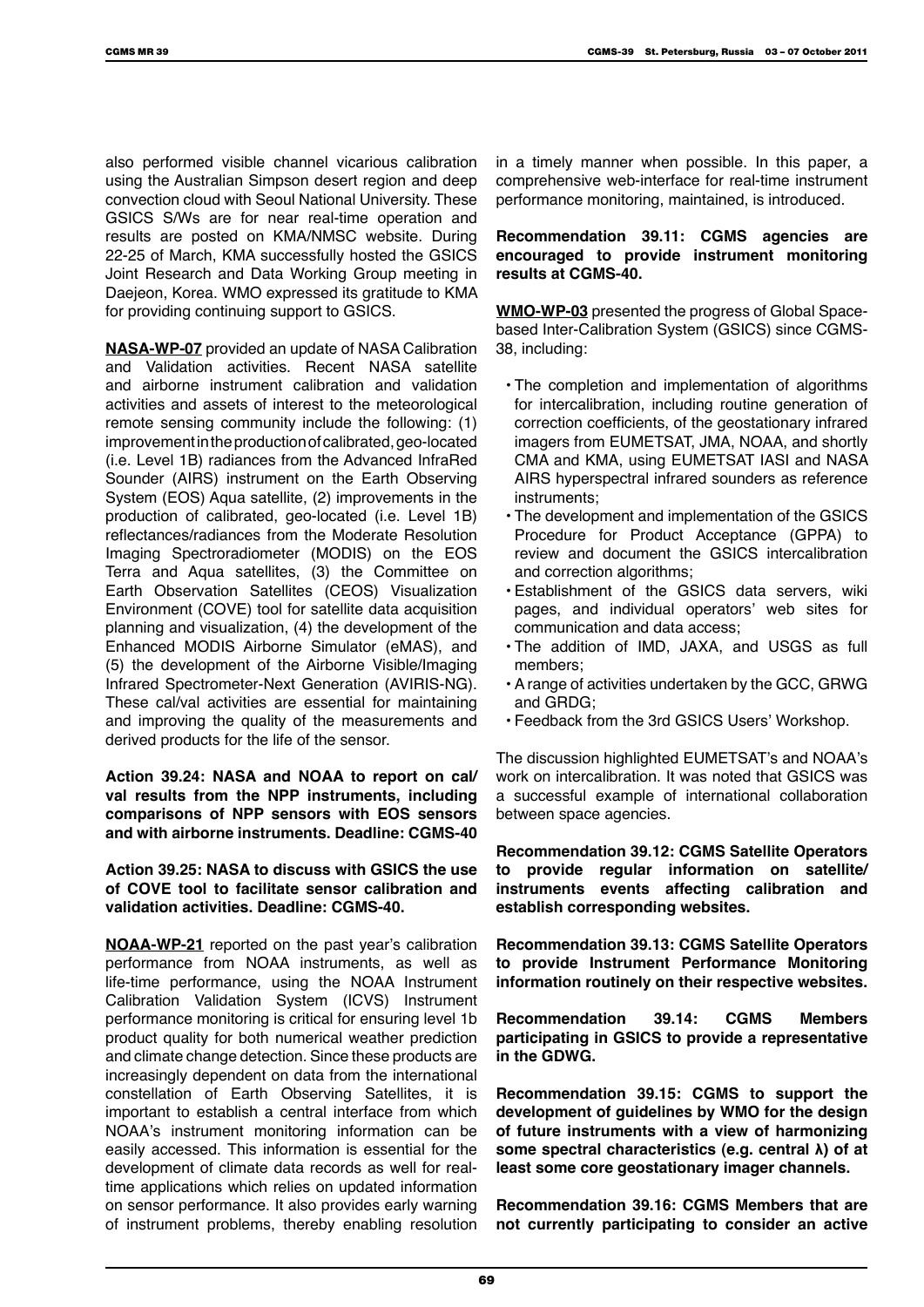**role in the future progress of GSICS, enabling their sensors to be used for inter-calibration and to benefit from the experience collected in GSICS.**

**Action 39.26: NASA to ask GPM-XCAL team to review and consider use of GSICS Product Acceptance Procedure. Deadline CGMS-40**

# G.II/4 Infrared/MicroWave sounding and ITWG **Matters**

**NOAA-WP-19** reported on NOAA's new stratospheric temperature climate data record derived from recalibrated Stratospheric Sounding Unit (SSU) observations NOAA/NESDIS has generated a 27-year (1978-2006) stratospheric temperature data record from Stratospheric Sounding Unit (SSU) observations for climate trend and variability detection. The dataset includes gridded global layer temperatures of mid-stratosphere, upper-stratosphere, and topstratosphere. Calibration algorithms for developing the data record include corrections of gas leaking problem in the SSU instrument CO2 cells, variation of the atmospheric CO2 concentration, incident angle effect, diurnal drift effect, and Earth-location dependent residual inter-satellite biases. The products have a grid resolution of 2.50 latitude by 2.50 longitude and both monthly and pentad data are available for seamless climate monitoring. This is the first set of welldocumented and well-calibrated global gridded dataset available to the climate community for long-term stratospheric temperature monitoring and investigation and for validating climate model simulations of the stratospheric climate change. For 1979-2006, the dataset had a global mean stratospheric temperature trend around -0.93 to -1.24 K/decade. Spatial trend pattern analyses indicated that this cooling occurred globally with larger cooling over the tropical stratosphere.

**NOAA-WP-22** briefly presented an update on the International TOVS Working Group (ITWG). It was noted that the ITWG did not meet prior to CGMS-39. The next meeting ITSC-XV111 is 21-27, March 2012 in Toulouse, France.

Actions for ITWG from CGMS-38 were:

Action 38.23: ITWG rapporteur will provide actions related to calibration to GSICS.

Action 38.24: ITWG rapporteur will provide actions related to climate to SCOPE-CM.

Action 38.25: ITWG rapporteur and ITWG co-chairs to invite IMD and ISRO to consider participation in ITWG.

Actions 38.23 and 38.24 have been reported at GSICS and SCOPE-CM meetings.

With respect to Action 38.25, IMD and ISRO scientist have participated in past ITWG meetings and are encouraged to attend especially to highlight their new and pending satellites and to discuss GSICS related activities.

**Recommendation 39.17: CGMS agencies are encouraged to support scientists to attend the next ITWG.**

### G.II/5 Precipitation and IPWG Matters

**EUM-WP-19** reported on the Third International Workshop on Space-Based Snowfall Measurement. The paper presented the results of the Third International Workshop on Space-based Snowfall measurement which was held in March/April 2011 in Grainau, Germany. The workshop was endorsed by the International Precipitation working group (IPWG) the GEWEX Radiation Panel (GRP) and NASA's Precipitation Measurement (GPM) and CloudSat Mission. During the workshop the snowfall community expressed its confidence in the capabilities of spaceborne multi-frequency Doppler radar for global snowfall measurement and they urge national space and science agencies to plan missions that implement this capability at a minimum. These capabilities could be greatly enhanced through the following technological advances: (1) reduced radar pulse width to enhance near surface detectability and (2) the inclusion of a sub-millimetre-wave radiometer to provide additional constraints on ice water path and constrain ice particle sizes. It was also stated that there is convergence on the importance of radars and radiometers in addressing the observational gaps left open by current missions. However, observations from lidar and far-IR passive sensors are useful (and necessary for certain goals) and they complement the radar and radiometer measurements. If such instruments cannot be included in a given mission, synergies with other missions operating in the same timeframe (e.g. A-Train) should be explored, encouraged and coordinated.

Based on this discussion, the following recommendations to CGMS operators were formulated:

**Recommendation 39.18: The snowfall community is confident in the capabilities of Space-borne multi-frequency Doppler radar for global snowfall measurement and requests space research agencies to plan future missions that implement double-frequency capability as a minimum.**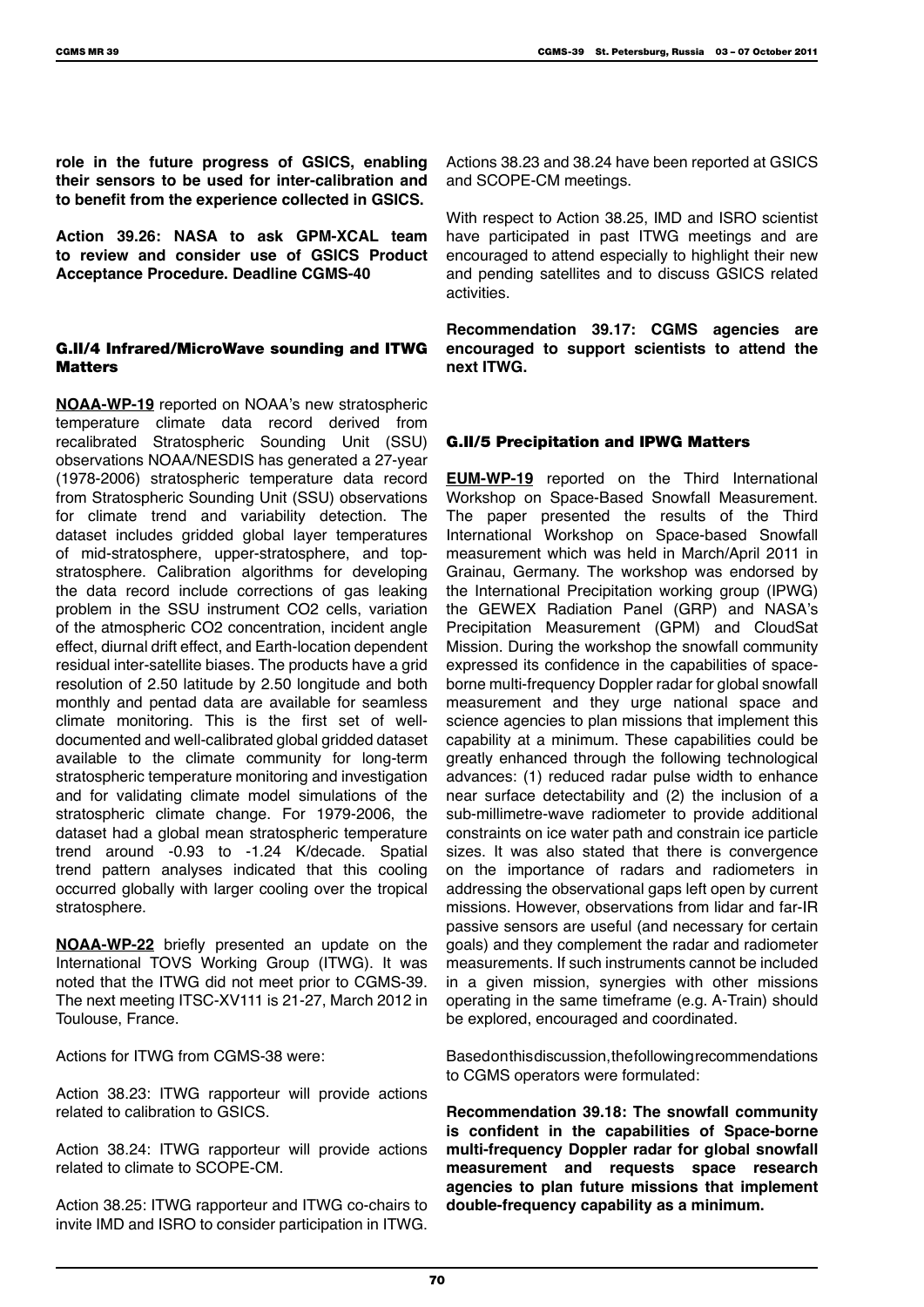**Recommendation 39.19: Space agencies should continue to favour integrated science teams that encompass the measurement, modelling and data assimilation communities through proposals, campaigns and free dataflow.**

**EUM-WP-26** described the creation of validation datasets for rainfall Products. The paper responded to CGMS action WGII 38.26 and described the precipitation validation datasets that are available at the South African Weather Service (SAWS), who operates a comprehensive rain gauge and radar network. SAWS has in the past contributed to the IPWG activities. In the discussion NOAA commented that they would also be very interested to get ground validation datasets, especially radar data, for verification of current and future satellite products. The WG concluded that the cooperation with SAWS would be a very good opportunity for the establishment of a satellite product test bed making use of the SEVIRI instruments data. This would offer the possibility for EUMETSAT and NOAA to test and further develop new products for use by African and other weather services. The WMO was asked to take the action to inform SAWS about this initiative for joint product validation. This collaboration can be achieved either in the framework of IPWG, or bilaterally with EUMETSAT, NOAA or other international partners.

**Action 39.27: The WMO Space Programme to contact the South African Weather Service (SAWS) to inform them about the interest of NOAA and EUMETSAT to closely cooperate with SAWS on satellite product validation, especially for precipitation products. Deadline: CGMS-40.**

**NASA-WP-06** provided a comprehensive report on NASA's contributions to precipitation remote sensing. The Tropical Rainfall Measuring Mission (TRMM), launched in late 1997, is a joint mission between NASA and JAXA, the Japanese space agency. The first-time use of both active and passive microwave instruments and the processing, low inclination orbit (35°) have made TRMM the world's foremost satellite for the study of precipitation and associated storms and climate processes in the tropics. TRMM has met and exceeded its original goal of advancing our understanding of the distribution of tropical rainfall and its relation to the global water and energy cycles. TRMM has evolved from an experimental mission focusing on tropical rainfall climatology into the primary satellite in a system of research and operational satellites used for analyzing precipitation characteristics on time scales from 3-hr to inter-annually and beyond. Continuation of TRMM data will allow the community to better link the TRMM data set to that of the Global Precipitation Measurement (GPM) mission to be launched in 2013.

The primary TRMM instruments are the Precipitation Radar (PR), the first and only rain radar in space, and the TRMM Microwave Imager (TMI), a multi-channel passive microwave radiometer, which complements the PR by providing total hydrometeor (liquid and ice) content within precipitating systems. The Visible Infrared Scanner (VIRS) is used to provide the cloud context of the precipitation structures and is used as part of a transfer strategy to connect microwave precipitation information to infrared-based precipitation estimates from geosynchronous satellites. These three instruments form the original TRMM rain package and are used singly and jointly to understand precipitation processes, structure and climatology. In addition, the Lightning Imaging Sensor (LIS), an Earth Observing System (EOS)-funded instrument, has complemented the rain sensors, improved understanding of convective dynamics, and provided a climatology of global lightning flash rates.

As part of the original 3 years of the mission NASA funded field experiments as part of TRMM. These experiments focused on the microphysics of weather systems. Their aim was to provided information that would improve the TRMM retrieval algorithms as well as provide comparative data points. This combination of ground validation and space mission is part of the synergistic approach to NASA mission planning. Four important field experiments were funded: TEFLUN-A/B, TRMM-LBA, KWAJEX. All contributed to continuous improvement of TRMM retrieval algorithms as well as increasing our understanding of weather in the tropics. The follow-on activities by GPM will also include validation campaigns.

**Recommendation 39.20: CGMS agencies are encouraged to follow NASA's example of comprehensive and sustaining science support for satellite missions, including comprehensive validation campaigns.**

**NOAA-WP-23** reported on issues related to obtaining rainfall datasets over South Africa for validating NOAA and EUMETSAT satellite rainfall products. Because the intensity and frequency of rainfall and the physical mechanisms involved (e.g., convective vs. stratiform; orographic enhancement via the "seeder-feeder mechanism") varies considerably in both time and space, validation data are needed over as wide a variety of climate regimes and seasons as possible to develop robust algorithms and properly evaluate their performance. However, obtaining ground validation data sets of suitable quality at short time scales (instantaneous to 3 h) has proven to be exceedingly difficult. The Nimrod radar/gauge data set provided by the British Atmospheric Data Centre (BADC) has provided excellent ground validation data for all 3 GOES-R algorithms over Western Europe, while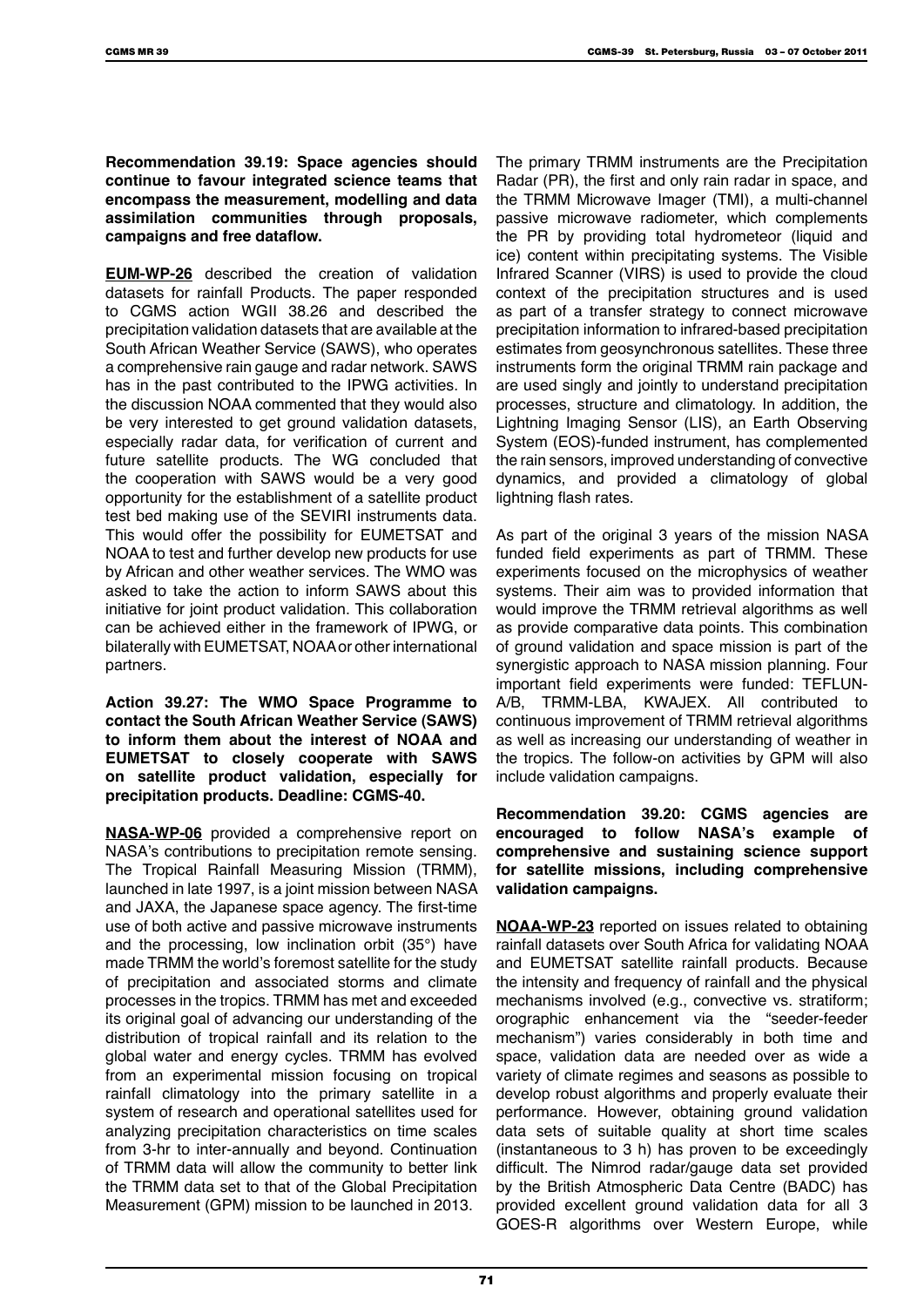the Tropical Rainfall Measuring Mission (TRMM) Precipitation Radar (PR) has been highly useful for validating the Rainfall Rate algorithm over the tropics and lower midlatitudes. However, high-quality rainfall data sets have otherwise been quite difficult to obtain aside from very limited data sets associated with field campaigns such as the NASA African Monsoon Multidisciplinary Analyses (NAMMA) and the planned Chuva project over Brazil.

Therefore, collaboration among EUMETSAT, NOAA, and the South African Weather Service to develop a high-quality validation data set for satellite rainfall product development and validation would be highly valuable to the research and operational communities. NOAA intends to participate in any proposed collaboration.

**WMO-WP-20** reported on activities of the International Precipitation Working Group (IPWG). Special emphasis was given to recent achievements, especially:

- IPWG compiled lists of publicly available, quasioperational and quasi-global precipitation datasets which is available through the IPWG Web site at: http://www.isac.cnr.it/~ipwg/data/datasets.html.
- PWG had carried out a survey of different sources of validation rainfall data; the datasets lists are also available on the Web site together with a list of applications using high resolution satellite precipitation products.

IPWG also asked CGMS operators to conduct the following action.

**Action 39.28: Satellite operators are requested to provide funding for participants of the 6th IPWG Workshop which will take place in Fortaleza, Brazil (tentatively 15-19 October 2012). Deadline: 30 June 2012.**

**Recommendation 39.21: CGMS members are invited to assist the funding of a training event which is planned to be held concurrently with IPWG-6.**

The WGII appreciated the good work done by IPWG and complemented them on their recent activities.

#### G.II/6 Atmospheric Motion Vectors and IWWG Matters

**EUM-WP-27** presented the status of preparations for the 11th International Winds Workshop to be held in 2012. The biennial International Winds Workshops are the fora used by the International Winds Working

Group (IWWG) for co-operation in the operational and research community, and have strongly contributed to the improvement in the quality of the derived wind fields. This paper announced the 11th Workshop of the International Winds Working Group (IWW11) to be held in Auckland, New Zealand from 20 - 24 February 2012. The workshop is hosted at the University of Auckland by Prof. Roger Davies. The paper recalled the background of relevant activities that were discussed and put into action at earlier CGMS meetings and Wind Workshops. The paper also put forward additional topics for discussion at CGMS 39 in WGII with the suggestion to consider those topics for further elaboration at IWW11. Working Group II acknowledged the progress that had been made notably on i) the stand-alone software for the derivation of AMVs and ii) on plans for a second AMV intercomparison. Both topics were highlighted with separate working papers from EUM presented below. Working II also advised that the various questions and topics listed in EUM-WP-27 under sections 2 through 4 should be pursued further at the next Winds Workshop. It was understood that the coherent incremental progress that is being made by the satellite AMV provides is key to future improvements on AMVs which will substantially benefit NWP users.

The rapporteur for the IWWG presented a short power point presentation on recent AMV impact studies have been performed by Dr. Carla Cardinali at ECMWF which demonstrated the beneficial impact of GOES, Meteosat and Modis AMVs on the quality of ECMWF forecasts. A novel aspect of the impact study is the slicing of the AMV observations into different contributors and also into different height levels. The detail of such study should provide better guidance on critical areas that need further investigations. WG II did express special thanks to Dr. Cadinali for her efforts. The subsequent discussions suggested that this type of work should be extended to AMVs from other satellite operators. It was also recommended to ask other NWP centres to perform similar studies of the impact studies AMVs in their weather forecasting models.

**Action 39.29: All AMV providers to make efforts to have the quality of their products tested by NWP centres. The slicing into specific AMV products (e.g. from WV or IR channels) and segregation into vertical levels is advised. Deadline: CGMS-40.**

**Recommendation 39.22: All AMV providers should make an effort to have the quality of their products tested by NWP centres. It is recommended to present such results already at the 11th International Winds Workshop in February 2012.**

**Recommendation 39.23: CGMS-39 advised IWWG 11 to further address the salient issues and topics**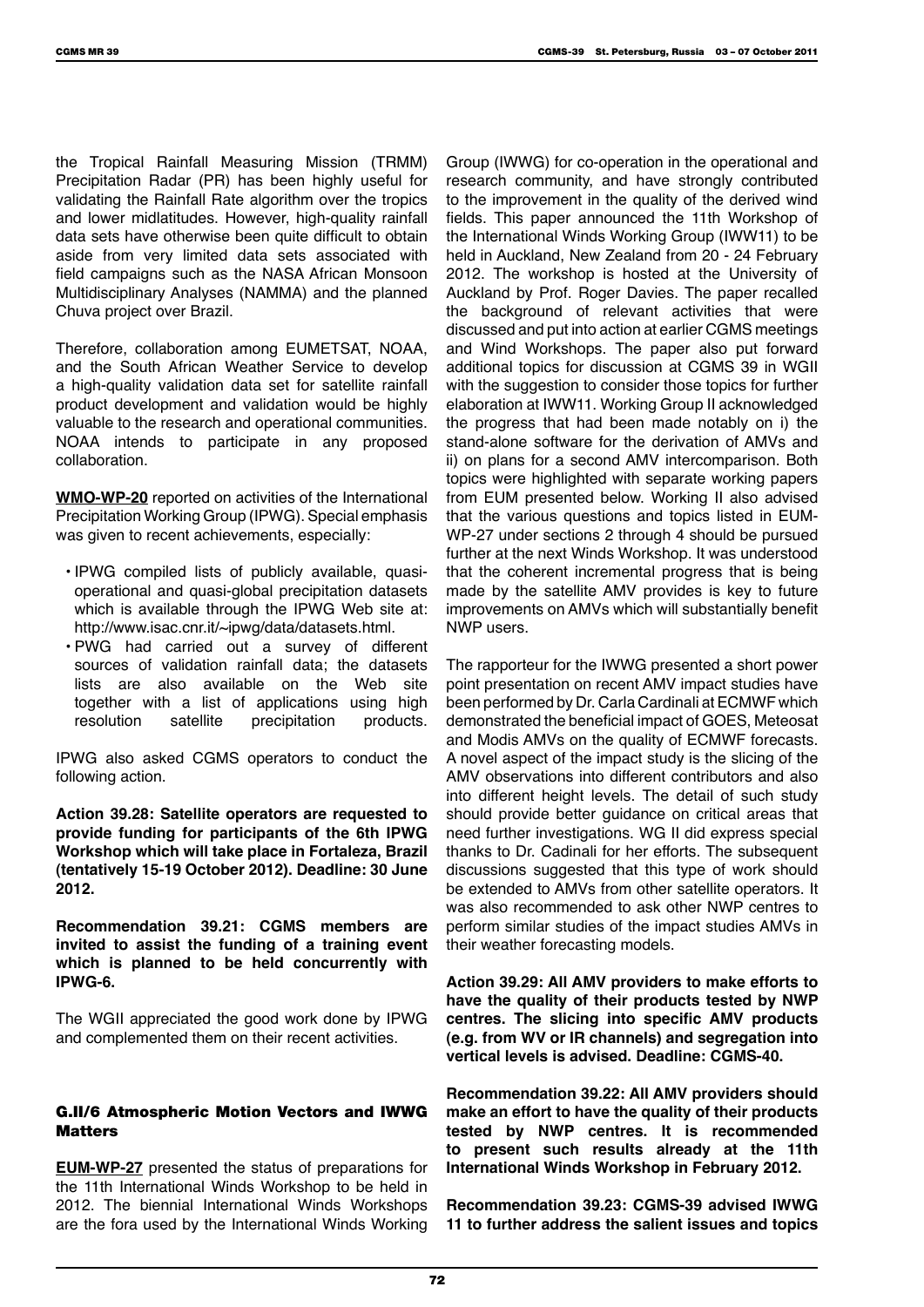**listed in EUM-WP-27.**

**Action 39.30: The co-chairs of IWWG and the rapporteur are requested to discuss the results from NWP impact studies at IWW11, and to synthesize general observations on performance. Due date: IWW11 in February 2012 and report to CGMS-40.**

#### **Recommendation 39.24: CGMS agencies are encouraged to support scientists to attend the next IWWG meeting.**

Finally the rapporteur explained that the 5th WMO Workshop on the 'Impact of Various Observing Systems on NWP' will be held in Sedona, Arizona, USA from 22- 25 May 2012. This will be an additional opportunity to report on and compare results of impact studies in a broader context.

In response to Action 38.27 **EUM-WP-28** presented the IWWG Work Plan for a Second AMV Inter-Comparison Study. The main objective of the initial AMV intercomparison study was to compare the operational algorithms of all satellite wind producers including the height assignment of AMVs from clouds using a common data set from SEVIRI on MSG, and the same ancillary data. AMVs generated from a common MSG-SEVIRI dataset (18 August 2006) by five AMV producers – EUMETSAT, NOAA-NESDIS, JMA, KMA, and the Brazilian Meteorological services, were intercompared. The study assessed how the various AMV producers' data inter-compare in terms of global coverage, speed and direction.

While the initial study demonstrated the potential usefulness of the strategy, it also raised questions in a number of areas that require further study. In addition some operational algorithms have changed since the end of the first study and it will be beneficial to update results.

#### **Action 39.31: IWWG co-chairs and the rapporteur are requested to report to CGMS 40 on the 2nd AMV intercomparison campaign. Deadline: CGMS-40.**

**EUM-WP-29** responded to Action 38.29 and reported on a validation campaign for AMVs Derived with the NWCSAF Portable AMV Software Package. The paper briefly described the SAFNWC HRW software, and gave an overview on the scientific validation of the last version of the SAFNWC HRW software. WG II very much welcomed the effort and asked for a continuation of the joint efforts at IWW11. It was also asked whether and when the stand-alone software will be extended to include AMVs from clear-sky water vapour fields.

#### **Recommendation 39.25: CGMS Agencies are**

#### **invited to:**

**i) further test the performance of the NWCSAF AMV software package by testing the products in a NWP data monitoring/assimilation system, and ii) extend the current software to clear-sky WV AMVs.**

**IMD-WP-01** presented the retrieval and validation of Atmospheric Motion Vectors from the Indian National Satellite System KALPANA-1. The India Meteorological Department has been processing 3 Channel Very High Resolution Radiometer (VHRR) data from KALPANA-1 and INSAT-3A Satellites since September, 2002 and April 2003 respectively. The retrieval of Atmospheric Motion Vectors using Infrared and Water vapour channels is one of the products derived from the KALPANA-1 Satellite. Three consecutive images at 30-min intervals are used to determine the AMVs. The following steps are involved in this process: 1) image ''thresholding,'' 2) feature selection and tracking for CMV/WVW extraction, 3) use of image triplet and basic quality control, and 4) height assignment. An empirical height assignment technique based on a genetic algorithm is used to determine the height of cloud and water vapour tracers. The winds have been validated using 62 radio-sonde stations data according to the CGMS criterion. The validation procedure and results obtained for a two-year period, September, 2009 to August 2011 were presented in this paper. The results indicate that North of 20 deg. N, a definite seasonal variation is observed in the RMSE error and Bias values of the wind fields derived from the IR and WV channel data. The RMSE error values decrease in summer months, while the bias values become more negative when compared to winter months. This is in agreement with corresponding observations made by other AMV providers. The overall improvement in the error values, especially in high level winds over the period indicates that the data is suitable for assimilation into NWP models as well as input for synoptic forecasting. IMD was commended on the progress.

**JMA-WP-05** reported on the recent status of JMA's AMVs from MTSAT-2 and MTSAT-1R, and outlines responses to Recommendations 38.14 and 38.15 JMA's Meteorological Satellite Center increased the frequency of AMV dissemination via the GTS in March 2011. Although AMV data from MTSAT-2 computed on an hourly basis were previously used only internally, they are now disseminated every hour via the GTS in BUFR format.

In response to CGMS Recommendation 38.14, this report outlined the results of an impact experiment conducted during the THORPEX T-PARC campaign of 2008 on Rapid Scan AMVs derived from MTSAT-2 and used in JMA's NWP. It was found that the assimilation of these AMVs improved typhoon track forecasting.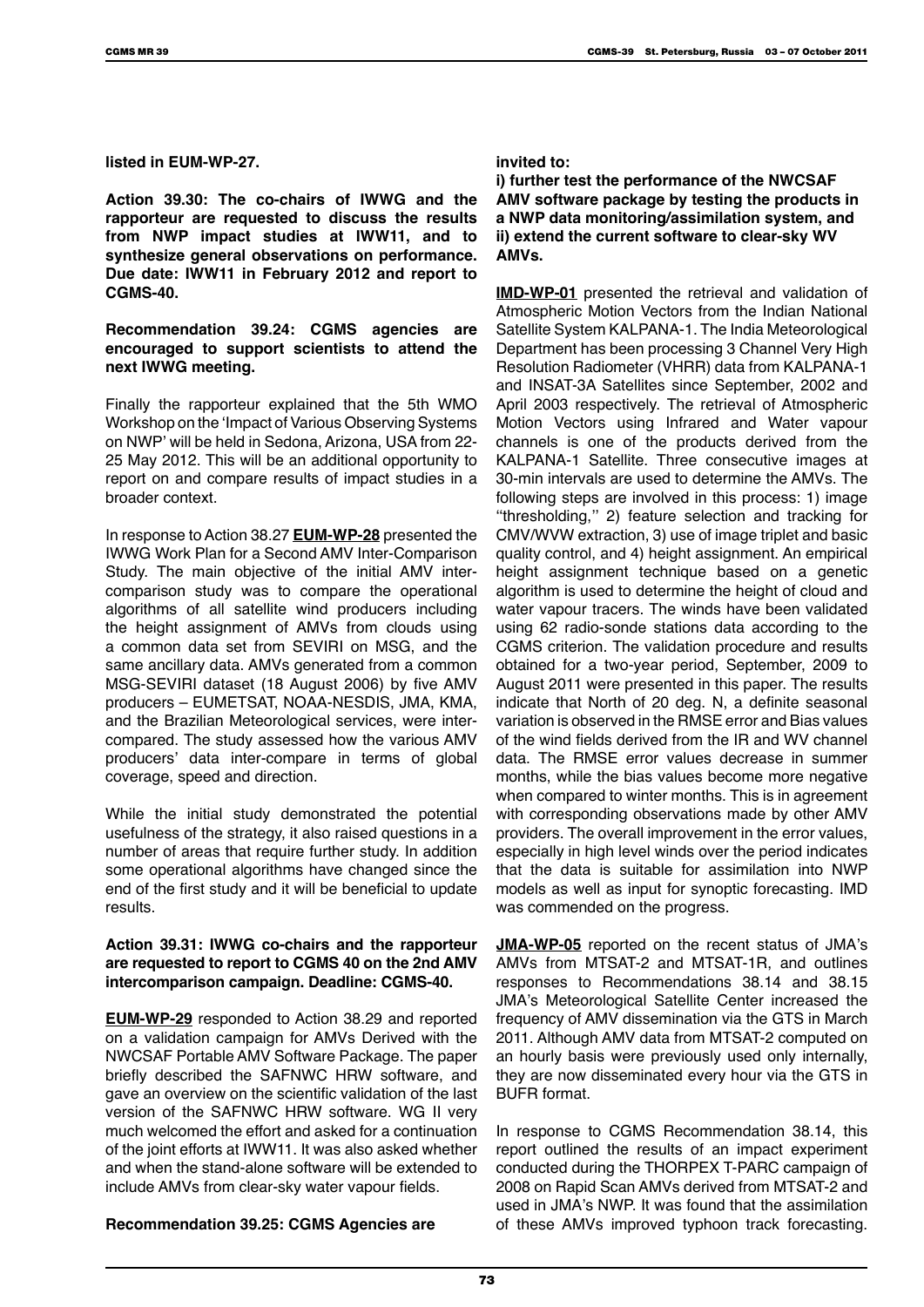In line with Recommendation 38.15, JMA plans to examine the efficiency of the NWC-SAF portable AMV software package. This test is expected to significantly contribute to the improvement of JMA's AMVs.

JMA currently computes Rapid Scan AMVs from images taken at five-minute intervals by MTSAT-1R. These vectors will be useful for the development of next-generation AMVs applicable to JMA's follow-on satellite observations. WG II noted with pleasure the progress that has been made by JMA on AMVs from rapid scans. Furthermore it noted the plans of JMA to examine the NWCSAF AMV software.

#### **Recommendation 39.26: Satellite AMV providers are invited to examine the stand-alone AMV software package from the NWCSAF and to report back to CGMS 40.**

**KMA-WP-08** discussed he ccurrent status of Atmospheric Motion Vector derivation at KMA. The working paper looked at errors of AMVs estimated by KMA in terms of latitudinal band, AMV heights, assigned methods for AMV height and time etc. These results are very helpful when trying to understand the characteristics of AMV errors when used for NWP data assimilation and when used to improve the AMV estimation algorithm, itself. WG II noted that the studies are a useful complementary activity to the NWP impact studies discussed above.

**NOAA-WP-34** discussed NOAA/NESDIS' interest in the EUMETSAT NWC SAF's Atmospheric Motion Vector portable software. More specifically, this AMV software package presents an opportunity for NOAA/NESDIS AMV algorithm experts to increase their collaborations with AMV algorithm experts not only at EUMETSAT and the NWC SAF AMV, but also with AMV algorithm experts at the other satellite AMV processing centers or universities. It is envisioned that such collaboration could involve sharing and joint testing of new algorithm approaches as well as inter-comparisons of output obtained from NOAA/NESDIS' and NWC SAF AMV algorithms. A shared goal of such collaborations would be to further improve the performance and utility of operationally derived AMVs.

A good example of potential collaboration that comes to mind is sharing of algorithm approaches and data that would allow for inter-comparisons between EUMETSAT's new CCC AMV height assignment scheme that was recently implemented in the NWC SAF AMV software and NOAA/NESDIS' new AMV algorithm it developed for its future GOES-R Advanced Baseline Imager. It may be possible to share pieces of AMV algorithm codes and data for purposes of collaborative testing, improved understanding, and future algorithm enhancements.

**Recommendation 39.27: EUMETSAT NWC SAF to consider providing a tested option to allow running of alternative algorithms to support algorithm intercomparisons studies.**

### G.II/7 Radio Occultation and IROWG Matters

The International Radio Occultation Group (IROWG) was established as a permanent Working Group of CGMS at the 37th meeting on 26-30 October 2009 (Jeju Island, South Korea). The IROWG is co-sponsored by CGMS and the World Meteorological Organization (WMO). The IROWG serves as a forum for operational and research users of radio occultation data.

The IROWG intends to build upon the expertise of scientists who are currently involved in the use and analysis of radio occultation data. It is established to foster the:

- Development of better measurements, and improvement of their utilization;
- Improvement of scientific understanding;
- Development of international partnerships.

The Working Group is comprised of representatives nominated by the satellite operators of the CGMS, other members of CGMS and relevant research satellite operator, as well as the general RO science community. Following the current highly successful practice in ITWG, IWWG and IPWG, the Working Group, shall also be widely open to participation from any representative of the user community expressing interest and/or willing to contribute to RO science and its applications.

**Action 39.32: CGMS agencies are encouraged to participate in the next International Radio Occultation Working Group (IROWG) Workshop to be held in Estes Park, Colorado 28 March - 3 April, 2012. Details can be found at www.irowg.org. Deadline: 01 March 2012**

**IMD-WP-02** presented a case study of GPS Meteorology addressing the under estimation of IPWV (integrated precipitable water vapour) by ground based GPS system in some meso-scale Thunder storms. In normal atmospheric condition nearly 50% of water vapour in the atmosphere is between sea level and 1.5 km above sea level. Less than 5 % is between 5 to 12 km above sea level and less than 1% in the stratosphere. Active weather is strongly correlated to the water vapour distribution in the atmosphere. The conventional method of measurements of water vapour does not normally have a resolution high enough to resolve these variations. Its accurate measurement is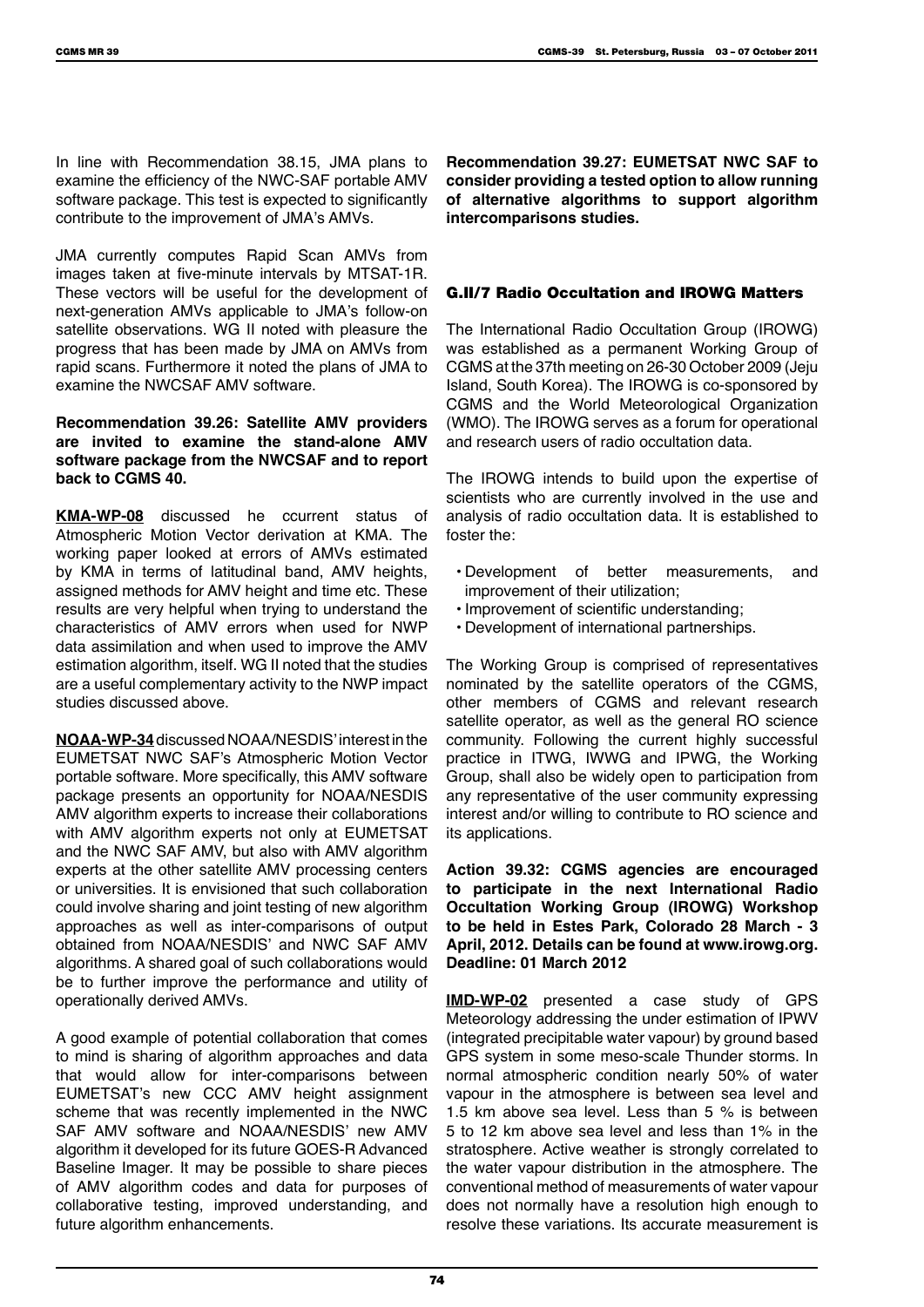very important when making weather forecasts and nowcasting. In recent years techniques have been developed for remote sensing of integrated precipitable water vapour between the ground based Global positioning system (GPS) receivers and the GPS satellites with an accuracies of the order of less than 1.5 mm comparable to radiosondes and water vapour radiometers. In the present work we have studied three similar meso-scale thunderstorm events that occurred over the GPS station during Indian summer monsoon in which GPS underestimate precipitable water in one of the events which is of the order of more than 20 mm (or of the order of 130 mm in ZWD). IMD has analysed various sources of error such as azimuthal symmetry of the atmosphere, errors in determining the mean temperature of the atmosphere, the hydrostatic approximation, horizontal gradients etc. It is concluded that for the fast developing thunder clouds the number of GPS satellites which are spanning the atmosphere and the size of the thunder cells play a major role in determining the accuracy of precipitable water vapour using GPS.

**NASA-WP-03** reported on radio occultation activities at NASA. NASA/JPL has been involved in radio occultation (RO) science since its early demonstration and development on planetary missions in the 1970s. NASA's instrument design is the basis for operational assimilation of RO data from the following missions: COSMIC, CHAMP, SAC-C, C/NOFS, GRACE, and TerraSAR-X (CHAMP is now de-orbited). NASA is currently developing a next-generation instrument for planned Earth science missions, to increase science return from transmissions of Global Navigation Satellite Systems (GNSS), broadly defined to include reflections and other possible applications. The new instrument, "Trig", will benefit the operational community with the following capabilities:

- Frequency agility to receive GPS L1/L2/L5, Galileo E1/E5 and GLONASS, increasing the number of assimilated observations;
- Multi-element actively steered antenna arraying capability that increases data precision while accommodating a wide variety of constraints on the antenna form factor;
- 50-100 Hz data rate in open loop mode to accommodate a variety of mission link budgets;
- Access to 1000 Hz raw data onboard to accommodate custom algorithms that can be developed and executed in a Linux-based science processor;
- 24 dual-frequency channels to acquire "all-satellitesin-view" for two full GNSS constellations.

The first engineering model of the Trig will be available in 2012. NASA has agreed to work with NOAA to provide Trig for the follow-on FORMOSAT-7/COSMIC-2 constellation. NOAA is procuring flight models of the Trig for delivery in 2013 to the FORMOSAT-7/ COSMIC-2 project. Trig is being developed with a commercial partner. It is recommended that, whatever the manufacturing source, science instruments be delivered by institutions with experience in the science applications.

New opportunities to host RO instruments on appropriate missions are under active consideration by the RO community. The Korean KOMPSAT-5 mission has purchased a modified NASA-designed receiver from Broad Reach Engineering, possibly representing another source of operational data. NASA recognises that hosting opportunities increase as resource requirements go yet lower. JPL is currently considering advances in GNSS RO technology that have reduced power and mass requirements while preserving most functionality of the Trig instrument. Their ability to pursue such approaches is dependent on availability of funding.

NASA is commended for pioneering and continuing to develop and promote cost-effective and easily accommodated GNSS instruments and its collaboration with other agencies to allow for increased use of RO measurements to improve both weather and climate applications.

**Action 39.33: CGMS agencies are encouraged to report scientific progress on use of Radiooccultation, opportunities to provide increased coverage by RO sensors as well as to report on data gap issues to the IROWG, and directly to CGMS. Deadline: CGMS-40.**

#### G.II/8 Cloud and Ash/Dust related Matters

**CMA-WP-13** reported on Satellite Volcanic Ash monitoring and Operational Service and the recent work at CMA that tries to establish the warning and dynamic monitoring of volcano ash. Following a set of method tests on recent volcano activities and comparison of results, the paper finds that the SWIR-TIR Volcanic Ash (STVA) method based on FY meteorological satellites data has the advantage of being able to identify volcanic ash cloud under complicated weather conditions, and has the potential for future operational use for the warning and dynamic monitoring of volcanic ash. First results using the example of the ash cloud from the Eyafyalla eruption in April 2010 were presented.

WG II commended CMA for undertaking methodological studies on the detection of volcanic ash from its polar and geostationary satellites.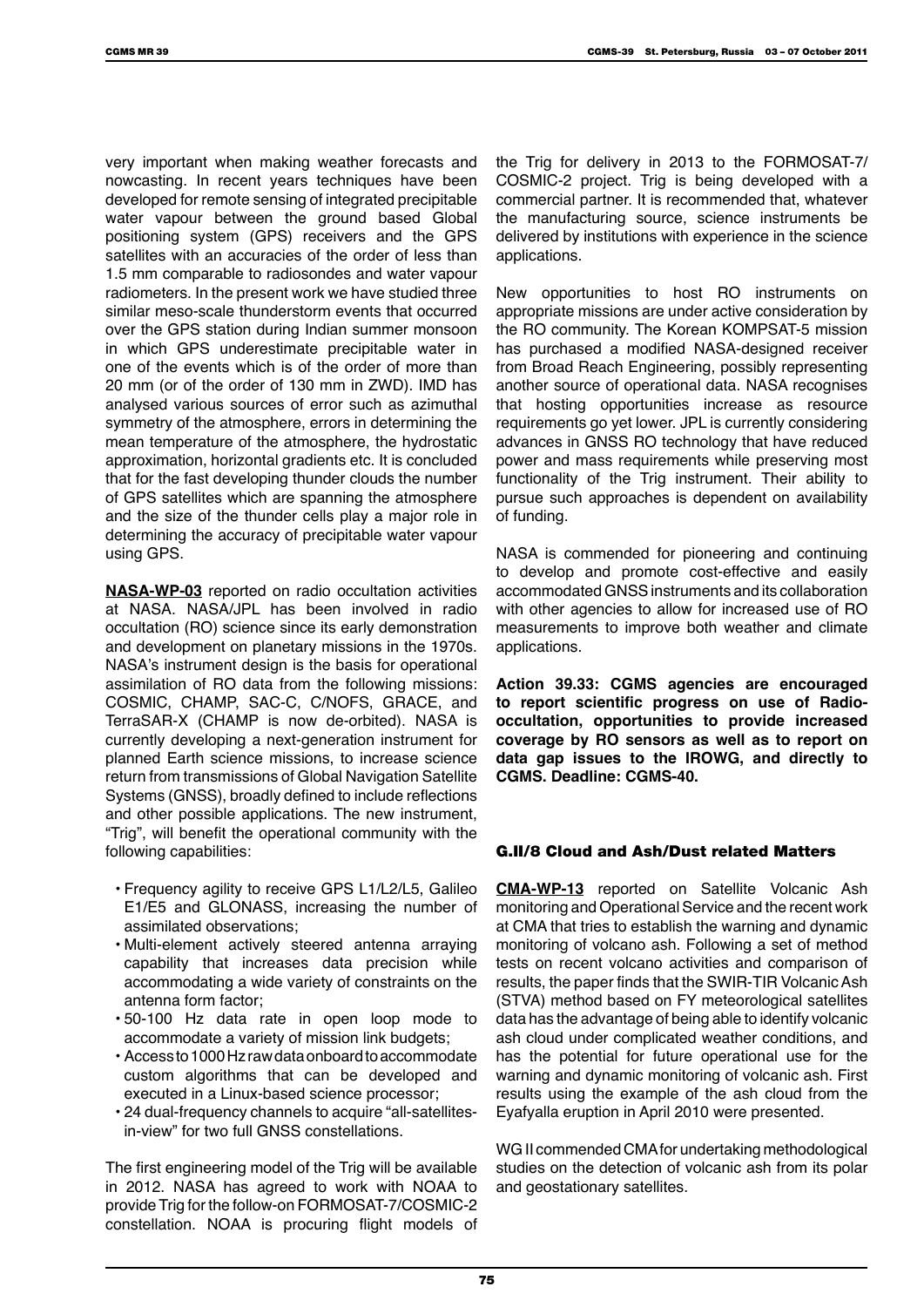**CMA-WP-14** summarised work on Operational Dust Storm Remote Sensing. Specifically the working paper reported on CMA work to monitor the outbreak and extension of dust storms from satellites. It mentioned that dust monitoring is one of operational tasks of NSMC and describes the method to identify the outbreak of a dust storm and the quantitative algorithm to retrieve the optical depth and particle size. The working paper also noted that the identification and quantitative retrieval algorithm has been integrated into the CMA operational system for dust storm monitoring. During the discussion, CMA informed CGMS that validation of dust storm products was being performed using meteorological visibility of ground station as well as by assimilating results in aerosol/dust atmospheric transport model. CMA clarified that two IR channels are used to for the quantitative retrieval of aerosol parameters.

WG II welcomed the well-presented report on the methodology employed by CMA for operational dust storm detection.

**CMA-WP-15** provided a report on the Operational Use of Satellite Data for Nowcasting Convective Cloud Systems. It described the operational use by CMA of satellite data for nowcasting. Satellite data in operational use for nowcasting is primarily used to identify, track and warn of convective clouds. At CMA, the monitoring and tracking of convective systems is mainly done using geostationary meteorological satellites, and operationally uses a suite of methods to identify and track convective clouds. Based on the results of tracking, indicators for the physical characteristics of the convective cloud can be derived, such as the lowest and the highest temperature, the mean and the gradient brightness temperature of convective cloud. By the cloud shape, the centre of gravity, centroid, area and profile can be obtained. All these information are provided to forecasters for reference.

WG II highly appreciated the briefing by CMA on methods to identify and track convective clouds.

**EUM-WP-14** reported on the current support to the Working Group for Nowcasting Research of the World Weather Research Programme (WWRP-WGNR). This Working Group for Nowcasting Research (WGNR) is a part of the WMO World Weather Research Programme. Established in 2001, past activities of the group encompassed nowcasting Demonstration Projects, including necessary training. The Nowcasting Research Working Group had realised that knowledge of potential of satellite observations for nowcasting purposes had not been well represented and thus asked for the participation of a EUMETSAT representative in the group. In a recent WGNR meeting, EUMETSAT and NOAA informed the group about the nowcasting

capabilities of MSG and of the future GOES-R and MTG programmes. The value of these observations on otherwise data sparse regions (e.g. Africa and parts of South America) was highlighted and acknowledged by the Working Group.

**EUM-WP-30** reported on capabilities and plans to support volcanic ash monitoring. Following the raised interest in quantitative volcanic ash information derived from satellite observations after the 2010 Eyjafjalla eruption, EUMETSAT commissioned two science studies with the aim of exploring the information content of Metesoat Second Generation (MSG) observations in this respect. It was shown that total ash loading can be retrieved with good detection capabilities and accuracy, while other parameters need a more sophisticated approach. The paper provided a short summary of the two studies, including some sample results and presents EUMETSAT plans for an operational provision of volcanic ash products. The paper also summarises the volcanic ash related activities based on the use of Metop data. WG II expressed interest in this work and asked specific questions on the ash cloud retrieval including the data bases on refractive indices.

**EUM-WP-32** summarised nowcasting applications, including Cloud Analysis, Fog Detection and Forest Fires. The overview summarised established nowcasting applications based on Meteosat Second Generation (MSG) observations. These applications range from the use of pure imagery data, mainly based on channel combinations as e.g. channel differences or RGB composites, to more elaborate higher level products. A wealth of nowcasting products is provided through the software of the EUMETSAT Satellite Application Facility in Support to Nowcasting and Short-Range Weather Forecasting (NWC-SAF), but also through products derived centrally at EUMETSAT and made available to users through EUMETCast. The paper also provided examples of recent activities, initiated through collaboration with individual weather services or other science groups.

**JMA-WP-08** addressed nowcasting products based on MTSAT-1R Rapid Scan Observations. The document reported on JMA's MTSAT-1R Rapid Scan (RS) operation activities and nowcasting products produced using related data. Since 7 June, 2011, JMA has disseminated information on clouds around Japan to aviation users. The data used comes from RS observations made at five-minute intervals, and are also adopted for the formulation of a nowcasting product to detect rapidly developing cumulus areas (RDCAs). JMA is also preparing to provide information on cumulonimbus cloud areas in addition to the cumulus cloud information from summer 2012. In addition, RS observations were carried out at 10-minute intervals using MTSAT-1R from February to May 2011 to monitor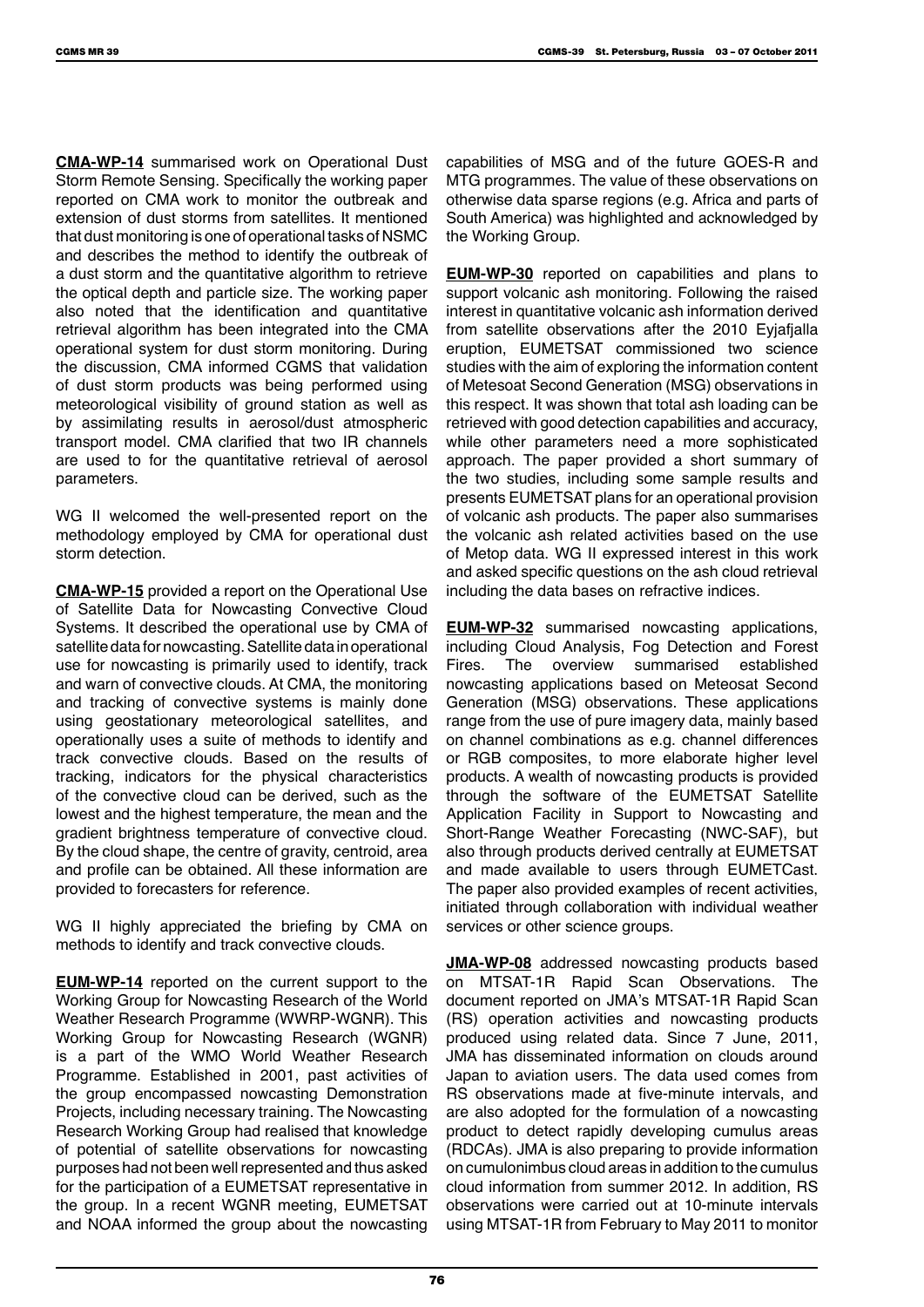the distribution and diffusion of volcanic ash.

**KMA-WP-09** reported on the current status of weather forecast support for nowcasting and very-short range forecasts. KMA has improved its satellite image analysis technique through the introduction of new, advanced skills provided by the NWCSAF of EUMETSAT.

WG II acknowledged the improvements in KMA's satellite image analysis techniques, and encouraged further work to advance analysis methods for nowcasting and very short-range forecasting.

**NASA-WP-04** provided an overview of NASA satellite observations of clouds, ash, and dust. NASA Earth observation satellites have contributed immensely toward effective monitoring of meteorological and other physical phenomena that affect the Earth system. Numerous operating satellites and instruments are currently used for this purpose. The parameters routinely observed by NASA satellites include optical depth or thickness, particle/droplet/crystal type or shape, effective radius (of aerosol particles or cloud droplets/crystals), size distribution, layer height, layer thickness, vertical distribution, among others.

The sensors and instruments that are most responsible for NASA's contributions to cloud observations include the Moderate Resolution Imaging Spectroradiometer (MODIS on Terra and Aqua); Multi-Angle Imaging Spectroradiometer (MISR on Terra) Atmospheric Infrared Sounder (AIRS); Cloud-Aerosol Lidar and Infrared Pathfinder Satellite (CALIPSO); and Cloudsat.

Data from MODIS, MISR, and CALIPSO, together with that from the Ozone Monitoring Instrument (OMI on Aura) provide a variety of information about aerosols, with particular synergy coming from the near coincident measurements made by Aqua MODIS, CALIPSO, and OMI as part of the A-train. Aerosol properties determined from these measurements include total column, mid-visible, aerosol extinction optical depth or thickness, as well as additional parameters (aerosol type and shape, refractive index, effective radius, size distribution, scattering, and absorption properties, although these are produced typically with larger uncertainty than optical depth). MISR can also provide information on aerosol plume height near wildfire, volcano, and desert dust data sources, and CALIPSO provides mapping of aerosol vertical distributions as well as recognition of multiple aerosol layers.

A number of NASA's cloud and aerosol date are being used operationally, with particular examples being in weather forecasting, air quality forecasting, aerosol assimilation, outreach and education, international partnerships in data delivery and utilization, and several community-based and international assessments.

Particular areas of scientific study being addressed with NASA data include volcanic ash plumes, biomass burning smoke emissions, and aerosol-cloud interaction.

NASA continues to plan for the eventual implementation of the GeoCAPE mission, a geostationary satellite to study atmospheric composition including aerosols; that was suggested by the US National Research Council in its 2007 Decadal Survey for Earth sciences. While current plans do not have a launch data scheduled, small investments are being made through the flight program, with additional investments made by NASA's Earth Science Technology Office.

**NOAA-WP-24** provided an overview of differing regional capabilities in satellite-based volcanic ash cloud detection. Satellite capabilities relevant to volcanic ash cloud tracking are not globally uniform, and thus vary across (or even within) areas of responsibility of the nine Volcanic Ash Advisory Centres (VAACs). \ The paper describes how regional variations in satellite-based ash cloud tracking capabilities impact VAAC operations and summarizes how regional satellite capabilities will change as new satellites are placed into operations over the next 10 years. In order to ensure that volcanic clouds have a chance to be skillfully tracked regardless of location, the global satellite constellation must continue to evolve as currently planned VAACs need easy access to both GEO and LEO products in a manner that is sensitive to infrastructure limitations. Volcanic cloud monitoring would greatly benefit from high-spectral-resolution infrared measurements in geostationary orbit and highly elliptical orbits that provide improved coverage of high latitude regions. n recognition of the need to better observe the Arctic from space, the Canadian Space Agency, in partnership with Environment Canada, are planning the Polar Communications and Weather (PCW) mission. PCW will consist of two satellites in a HEO orbit over the North Pole. The PCW spacecrafts will include a GOES-R-like visible/near-infrared/ infrared sensor that is capable of providing 15-minute coverage (in the two satellite configuration) of the Arctic, which includes all areas north of 50o latitude, with a spatial resolution of at least 3 km. Given that many volcanoes in the North Pacific and on Iceland reside north of 50° latitude, these satellites will be extremely valuable to all northern hemisphere VAAC's. Currently, the first satellite of the PCW mission is scheduled to be launched in 2017. High temporal refresh is needed to provide the necessary early warning needed to alert the aviation community of risk to aircraft and also provide early warning to the general public to exposure to volcanic ash fallout.

**Action 39.34: CSA and Environmental Canada to discuss volcanic ash detection and composition**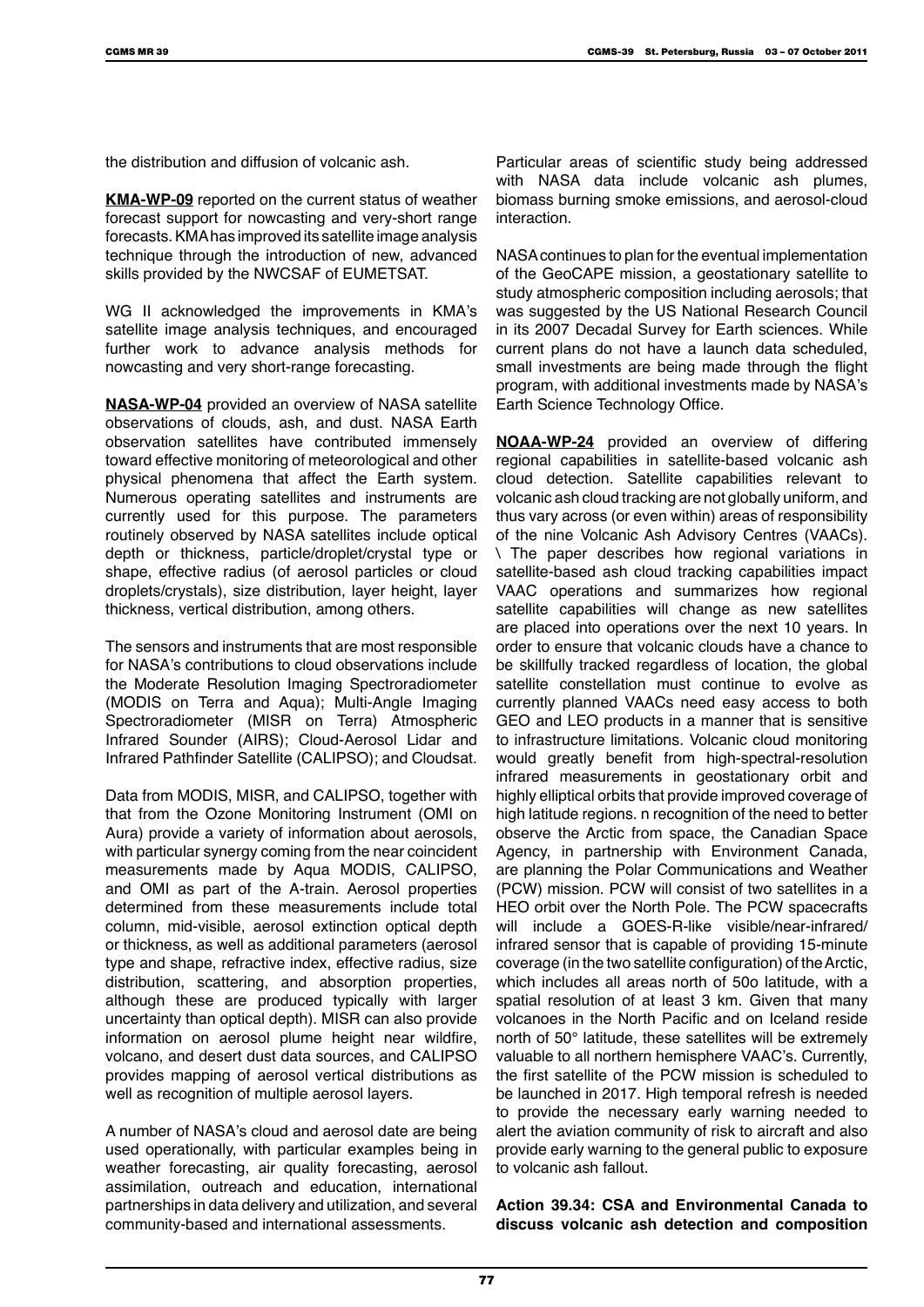**products from PCW, and plans to provide rapid transmission of volcanic eruption alerts to the Northern Hemisphere VAACs. Deadline: CGMS-40.**

**NOAA-WP-26** reported on progress in the development of a NearCasting system to provide forecasts between 1 and 9 hours. Unlike Nowcasts, which generally provide 0-2 hour guidance based on extrapolations of radar and satellite observations after clouds appear, the NearCasting system uses multispectral infra-red geostationary satellite products to understand the detailed moisture and stability structure of the atmosphere 1-9 hours before storms form. The NearCasting system is designed to detect and retain extreme variations in the atmosphere (especially moisture fields) and to incorporate large volumes of perishable high-resolution a-synoptic data. This requires extremely computationally efficient numerical approaches that are notably different from those used in numerical weather prediction, where the forecast objectives cover longer time periods. Two cases studies over the US Midwest and Poland demonstrated improvements in forecasting severe events several hours after the detection of large instability in clear sky conditions.

Recommendations from the paper included:

- 1. Building upon the results of tests in the U.S., develop training for other portions of the globe covered by geostationary multi-spectral imagers/sounders and perform testing in other Meteorological services. (Real-time tests using SEVIRI data are being discussed with EUMETSAT.)
- 2. Perform tests in a variety of geographical and climatological areas, especially those without regular radar coverage.
- 3. Expand applications areas to include aviation forecasts (especially in less- developed countries without radar), heavy precipitation forecasts and marine forecasts.
- 4. Based on positive test results: Include NearCasting training in the "Virtual Laboratory," and Make NearCast products readily available to all users via the internet.

**Recommendation 39.28: NOAA/CIMSS to report on additional case study results using NearCasting, and, if practical, to include collaboration with the Severe Weather Forecasting Demonstration Project (SWFDP) for the Lake Victoria region. Deadline: CGMS-40.**

#### G.II/9 Ocean Parameters

**EUM-WP-13** provided a report on Ocean Products including those from the OSI SAF. Those products and services from the EUMETSAT Distributed Application Ground Segment include a number of oceanic parameters that are retrieved from satellite data. The Application Ground segment consists of a Central Application Facility (CAF) located at the EUMETSAT headquarter in Darmstadt and eight Satellite Application Facilities (SAFs) within the EUMETSAT member states. The SAF Network includes a dedicated SAF on Ocean and Sea Ice (OSI SAF). This document lists the ocean products of the CAF and the OSI SAF products and points to more detailed information available in the Web or in other documents.

In **JMA-WP-10** activities were described on the development of new multi channel sea surface temperature (SST) algorithm. The document reported on JMA's activities for the development of a new sea surface temperature (SST) algorithm and its application to MTSAT data. JMA has operationally retrieved SSTs from GEO data since GMS-5 was launched in 1995. These SSTs indicate good performance for ocean monitoring status, but additional efforts to reduce bias are necessary. JMA has now developed a new algorithm as a theoretical extension of the traditional multichannel sea surface temperature method (MCSST). Its application to MTSAT-2 data is expected to improve the calculation of water vapour absorption and sea surface emissivity. The cloud screening method used has also been improved. WG II commended the efforts and asked whether a comparison with other satellite products could be done.

#### **Action 39.35: JMA is invited to present an intercomparison of the new MTSAT SST product with other (similar) products. Deadline: CGMS-40.**

**NASA-WP-05** reported on NASA's program of breakthrough research to advance fundamental knowledge on the most important scientific questions on the global and regional integrated Earth system. The oceans are a major component of the global integrated Earth system, continually interacting with land and the atmosphere. NASA's goal is to understand the changing ocean environment and its interaction with life.

NASA's ocean research program is unique because it encompasses the development of observational techniques and the instrument technologies needed to implement them; laboratory testing and demonstrations from an appropriate set of surface-, aircraft-, and space-based platforms; development and operation of satellite missions and production and dissemination of resulting data products; research to increase basic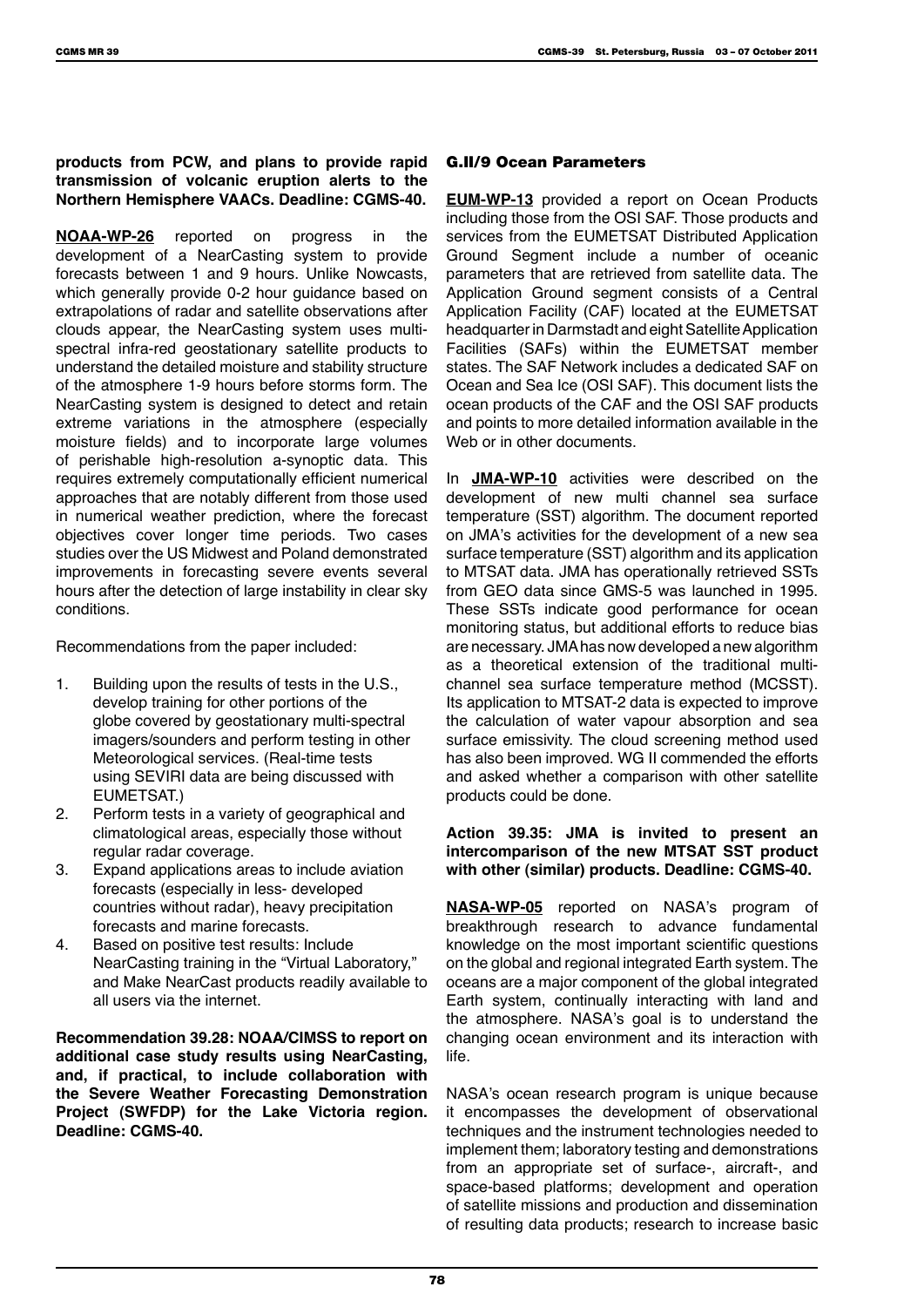process knowledge; incorporation of observations and research results into complex computational models that can be used to more fully characterise the present state of the environment and contribute to predictions of future evolution of the global integrated Earth system; and, development of partnerships with other national and international organizations that can use the generated information in environmental forecasting and in policy, business and management decisions.

NASA satellite ocean and ocean-related measurements are chlorophyll-a, clouds, gravity, rainfall, sea ice, sea surface salinity, sea surface temperature, sea surface topography, sea surface wind speed, seasurface wind vector, and sea surface radiative fluxes. Ten of NASA's fifteen on-orbit satellites record one or more of the ocean and ocean-related variables. For example, sea surface salinity is recorded by only the Aquarius instrument on the Argentine SAC-D satellite but clouds are recorded by five missions. Nine of the ten missions with ocean and ocean-related satellite measurement capabilities have extensive partnerships with space agencies in other countries. For example, France and Japan are each partners with NASA on three different satellite missions. NASA data are freely available and website addresses to encourage utilization of these data were presented. Additionally, the website with information on the management of NASA's Earth Ocean and ocean-related missions was given."

Highlights of NASA ocean science and technology activities in 2010-2011 were described. In September 2010, all ocean and ocean-related missions were extended for two years. In 2010, there were nearly 400 science and technology projects related to ocean science and technology. On 9 June 2010, NASA launched the Argentine satellite SAC-D with the NASA Aquarius instrument to measure sea surface salinity. The "first-light" image of the global sea surface salinity distribution was shown for 25 August - 11 September; the chart contained more sea surface salinity measurements than ever recorded by ships and other in-situ platforms. After the end of the ICESat mission on 11 October 2009, NASA initiated the IceBridge airborne mission to continue some critical ICESat measurements. NASA aircraft have flown and will continue to fly along ICESat groundtracks in October-November over Greenland and the Arctic Ocean and in March-May over Antarctica. The NASA QuikSCAT mission contributes brightness temperature measurements for calibration of ISRO's OSCAT. At the end of October 2011, NASA will launch the NPP mission. The talk concluded with the nearly 20-year global sea level time series that began as a research measurement capability and now has become an operational measurement capability, which provides an excellent model for sustaining high accuracy, high precision satellite measurements for long periods."

**WMO-WP-21** reported on Satellite Products in support of the SWFDP requirements for the Great Lakes and Coastal Areas in Tropical Regions. The paper provided information on the Severe Weather Forecasting Demonstration Project (SWFDP) developments in Eastern Africa and describes its needs for satellite products for the Lake Victoria Basin region, which will improve severe weather forecasting in this region, and thereby will support various socio-economic sectors and application areas, including hydrology (e.g. in flood monitoring and forecasting) and water resources, agriculture and fisheries, and maritime safety, in addition to the general public. Particular interest is expressed for cloud products, rainfall estimation, wind speed and direction over the lake basin region, soil moisture in the lake basin region, lake bathymetry, lake surface temperature, lake water level, and wave height and direction in the lake.

EUMETSAT commented that the cooperation on provision of satellite products in support to the Lake Victoria project would be another opportunity for strengthening the use of satellite data in Africa with the aim to enhance the warning capabilities for disaster mitigation purposes. Furthermore the methodologies and training capabilities of the WMO VLab could be used to support the SWFDP.

In support of the Project, NOAA indicated its willingness to undertake, in coordination with SWFDP, a nearcasting experiment in the Lake Victoria region (cf. NOAA-WP-26, author: Ralph Petersen, CIMSS Madison, US).

**Recommendation 39.29: CGMS Satellite Operators are invited to advise on satellite products that could be made available in response to the needs of the SWFDP – Eastern Africa, to facilitate the timely provision of such satellite-related information, and to consider the SWFDP needs for the Lake Victoria Basin region in future product development activities.**

**Action 39.36: VLab co-chairs to address the potential of training support with the SWFDP responsible in WMO. Deadline: CGMS-40.**

**WMO-WP-30** discussed the Requirements for Satellite Information for Coastal Inundation Forecasting and Warning. The Coastal Inundation Forecasting Demonstration Project (CIFDP) was initiated jointly by the Joint WMO-IOC Technical Commission for Oceanography and Marine Meteorology (JCOMM) and the WMO Commission for Hydrology (CHy), aiming to provide an example of cooperative work as a strategy for building improved operational forecast and warning capability for coastal inundation from combined extreme waves, surges and river flooding events, that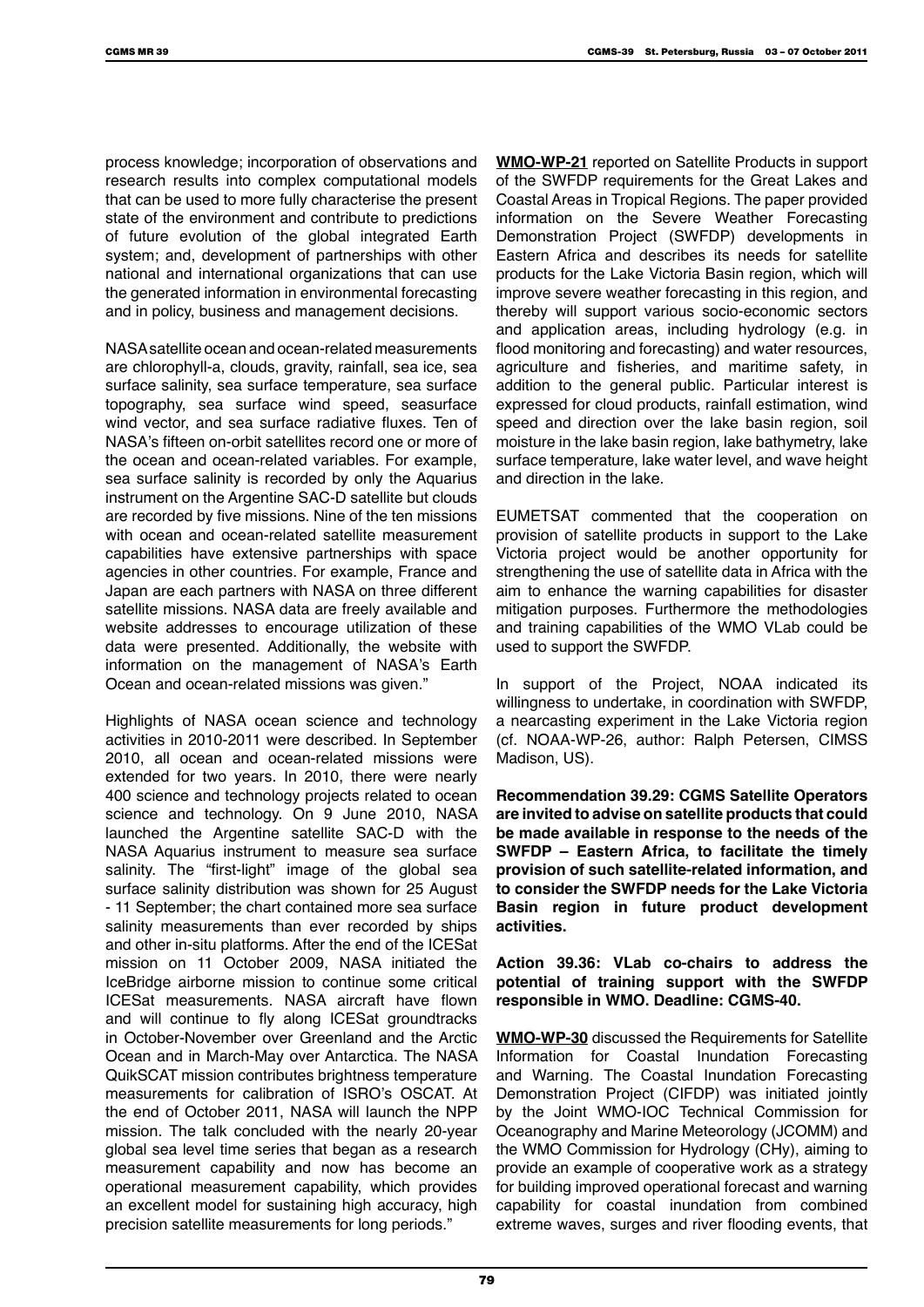can be sustained by the responsible national agencies. The first sub-project of CIFDP is being launched in Bangladesh where the most destructive coastal inundation regularly occurs due to storm surges and associated flooding.

Satellite observations have clearly demonstrated the potential to provide information to improve coastal inundation monitoring, forecasting and warnings; yet the quality and usability of these observations are still to be improved. This paper introduces the currently identified requirements for satellite information in support of the associated coastal applications, and proposes actions for CGMS Satellite Operators to participate in and contribute to the CIFDP implementation.

CNSA commented that it supported the objectives of the Coastal Inundation Forecasting Demonstration Project and stressed that detailed, consolidated studies of requirements were needed to identify and characterise the satellite datasets underpinning coastal inundation forecasts.

ESA drew attention to the ESA-funded eSurge project (http://www.storm-surge.info).

**Action 39.37: CGMS Satellite Operators to consider the requirements of satellite information for coastal applications that are described in WMO-W-30, and provide comments to WMO (blee@wmo.int) Deadline: 31 December 2011**

**Action 39.38: CGMS members to liaise with WMO (blee@wmo.int) to coordinate training activities on forecasting and warning for storm surges and coastal inundation. Deadline: 31 December 2011**

**Recommendation 39.30: CGMS Members are encouraged to identify opportunities to develop and improve products and services contributing to CIFDP.**

#### G.II/10 Other Parameters and Products

The paper **ROSH-WP-07** Applications of Meteorological Satellite Data for Environment Monitoring and Climate Researching ROSHYDROMET was presented as the opening paper of the WG II session and is referred to in more detail at the beginning of this report.

**EUM-WP-23** reported on the availability of IASI Level-1 Product Extraction Software for Direct Readout. The paper provided short summary information on the availability of IASI Level-1 processing software for direct readout. A software package called OPS-LRS, which is based on the operational global IASI Level-1

processor software, developed by CNES and operated routinely by EUMETSAT in the Core Ground Segment (CGS), was modified and maintained for local processing by the EUMETSAT Satellite Application Facility on Numerical Weather Prediction (NWP SAF), hosted by the Met Office UK. Users can obtain the software in the framework of the AAPP package from the NWP-SAF via their web-page. A license agreement needs to be signed. The OPS-LRS software performs the processing from Level 0 data to Level 1c products. Since 2011, the software will be maintained by EUMETSAT in the Core Ground Segment. For that purpose, the software was made compatible with a Linux environment and is now identical to the operational global version. The distribution to Users will continue to be facilitated by the NWP SAF.

**IMD-WP-05** reported on recent developments in predicting atmospheric instability with MODIS profiles using real time direct broadcast data over the Indian region. The National Satellite Meteorological Center (NSMC) of IMD has installed three real time direct broadcast ground receiving and processing systems. These systems currently receive Earth observation data from polar orbiting satellites, such as NOAA (National Oceanic and Atmospheric Administration) meteorological satellite series, METOP and the MODIS (Moderate Resolution Imaging Spectroradiometer) Terra and Aqua satellites for New Delhi, Chennai and Guwahati stations. The potential of MODIS temperature and moisture profile in assessing atmospheric instability using real-time direct broadcast data receiving stations installed at India Meteorological Department (IMD) is examined. MODIS temperature and moisture profile over the Indian region has been used to compute, a new index as MODIS profile instability (MPI), for clear and convective weather conditions during the period March to June 2011.The formulation of MPI and its comparison have been examined with well established traditionally used K index (KI), Lifted index (LI) and total totals (TT) index derived from radiosonde profiles of temperature, pressure and humidity. It has been observed that in most of the cases MPI has well correlated with those derived from ground truth observations. The results indicate that MPI can be used as a sensitive measure for the occurrence of extreme events such as thunderstorm and rainfall because no single stability index can provide a distinct threshold value for these events. The study suggests that the inclusion of MPI as a stability parameter in physical or statistical modelling can improve local severe storm predictions.

**IMD-WP-24** presented recent advances in satellite applications for Tropical Cyclone monitoring and forecasting over the North Indian Ocean. A Tropical Cyclone (T.C) is one of the most devastating and deadly weather phenomena worldwide. Only about 5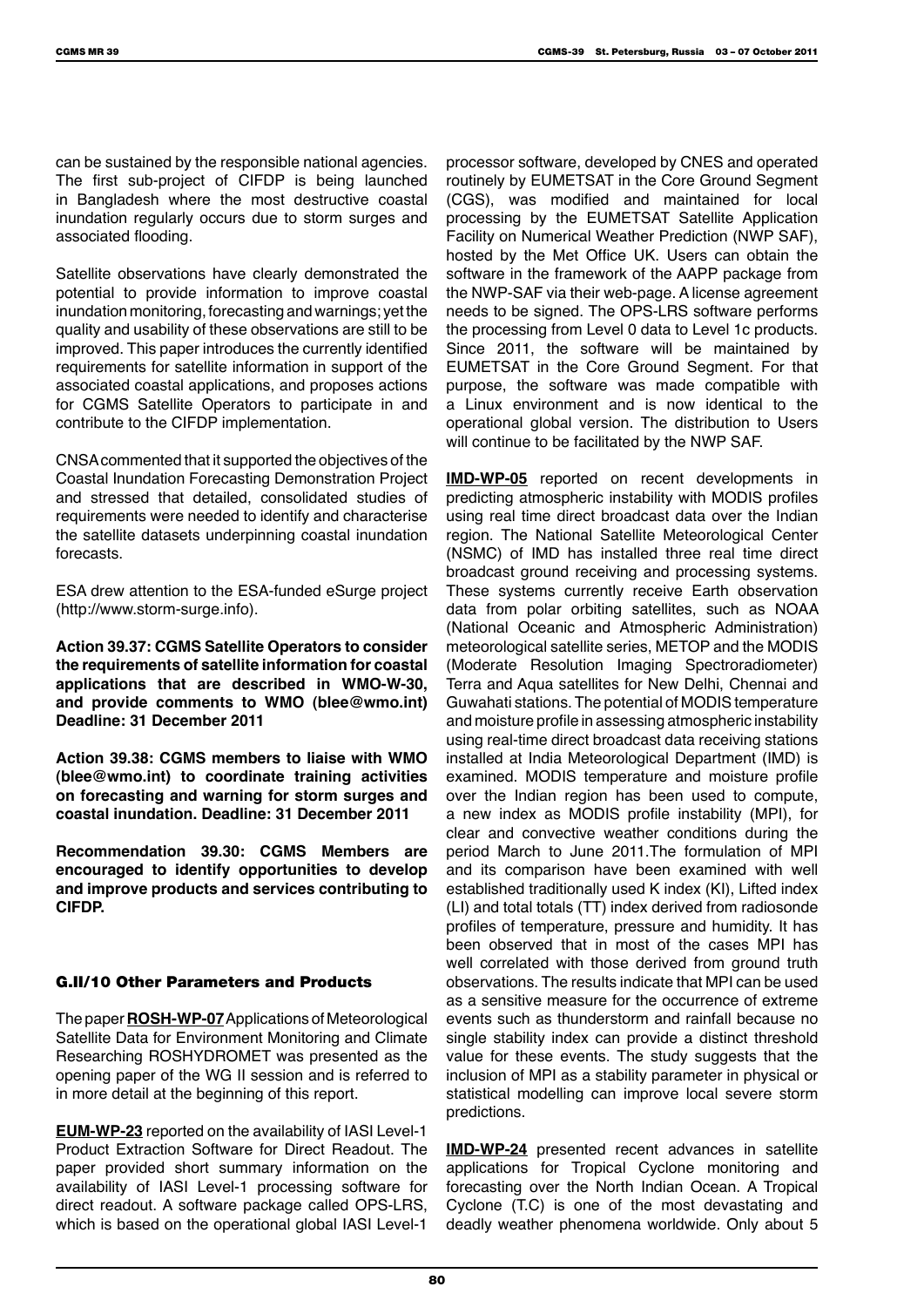T.C's (7% of global frequency) develop over the North Indian Ocean during a year including one over the Arabian sea and four over the Bay of Bengal, however, more than 75% of global T C causing loss of life of 5000 or more have occurred over the North Indian Ocean during the last 300 years. This high vulnerability is mainly due to the socio economic conditions, coastal bathymetry and the lack of observations from the cyclone field, which leads to under performance of cyclone prediction systems and hence poor early warning. Considering the above remotely sensed satellite data and products have been very helpful in recent years to improve the early warning system. In this document the recent advances in satellite data and products and their utility in T.C monitoring and forecasting over the North Indian Ocean have been presented and analysed. Visible and Infrared (IR) imageries from Kalpana –I are being used for estimation of centre and intensity of tropical cyclones. Nowadays Microwave and other imageries are also available from SSMI, SSMIS, Metop, TMI, AMSRE, WINDSAT, AMSUA, AMSUB satellites and accessed through a cyclone module in the forecasting workstation installed in India Meteorological Department have proved very useful in centre and intensity estimation of weaker tropical systems Scatterometer winds from Oceansat-II have also proved to be very useful for estimating the centre of systems. Apart from the better utilization of satellite data and products from various sources for operational purposes, the satellite data are also assimilated in global (G.F.S) and mesoscale models (W.R.F & H.W.R.F) improving the initial condition and forecast of the models. The satellite products are also used to estimate the adverse weather such as heavy rainfall (intensity & location), gale force winds (location & intensity) and storm surge through the estimation of radius of maximum wind based on maximum reflectivity. A review of past studies on all the above aspects are also presented and analysed in the document.

**JMA-WP-07** presented the preparation for new products expected from follow-on satellites. The AHI imagers on board Himawari-8/9 (JMA's followon satellites to MTSAT-2) will have a higher level of observing capability than the MTSAT-2 imager. In association with this enhancement, JMA is improving its current satellite products (particularly those based on atmospheric motion vector data) as well as developing new products related to instability indices and volcanic ash. To support these developments, Himawari-8/9 simulated images are generated in two ways – one involving the accumulation of high-spectralchannel observations from hyper sounders such as AIRS and IASI, and the other using radiative transfer computation based on the provisional response functions of Himawari-8/9. WG II expressed interest in the simulation studies noting this being a necessary element of preparations for new satellite systems.

**KMA-WP-07** reported on the current status of satellite data assimilation in the numerical weather prediction centre in KMA. KMA has been operating the UK Met Office Unified Model and data assimilation (4DVAR) system since May 2010. As COMS started to release its products in April 2011, KMA's NWP centre tested the model to use COMS atmospheric motion vectors (AMV) successfully. As of recently, the NWP model also uses other satellite data streams for assimilation. WG II applauded KMA for the successful update of its NWP model using assimilated satellite radiances, and for the demonstrated impact in forecasting skill.

**KMA-WP-10** provided a summary of the current status of COMS products services. Currently, KMA is producing 16 meteorological parameters including cloud analysis, fog, Asian dust, atmospheric motion vector, and ocean variables from COMS raw data in support of various applications such as nowcasting, numerical weather prediction models, climate monitoring and so on. Among them, 10 COMS meteorological products are distributed to users and the others (e.g. land surface temperature, sea ice/snow cover) will be distributed by the end of this year. Validations of some products (e.g., aerosol index) with those produced by MODIS and OMI have been performed.

WG II welcomed the addition of a wide range of geostationary products from KMA COMS to the suite of products available to users. It encouraged KMA to make these products widely available for intercomparisons and use in weather, climate and oceanographic applications.

**NOAA-WP-20** reported on progress towards using SSMIS to extend the SSMI total precipitable data record .The Special Sensor Microwave Imager/Sounder (SSMIS) aboard the Defence Microwave Satellite Program (DMSP) F16/F17/F18 satellites measures the Earth-emitted radiation at frequencies from 19 to 183 GHz. Compared to the Special Sensor Microwave Imager (SSM/I), SSMIS has similar imaging channels except for two at 85.5 GHz replaced by the 91.655 GHz frequency. After the calibration of SSMIS imager channels, the temperature data record (TDR) can be utilised operationally to derive both atmospheric and surface parameters. In this study, total precipitable water (TPW) is retrieved from SSMIS TDR using the SSM/I heritage algorithms by linear remapping of TDR from SSMIS to SSM/I imaging channels. TPW from F-15 SSM/I and F-16 SSMIS is inter-compared to quantify the mean bias and standard deviation. Both the relatively small mean bias and standard deviation indicate that the SSMIS total precipitable water may replace the SSM/I products for operational use.

**Action 39.39: NOAA to report to SCOPE-CM on the progress of extending SSMI precipitable water**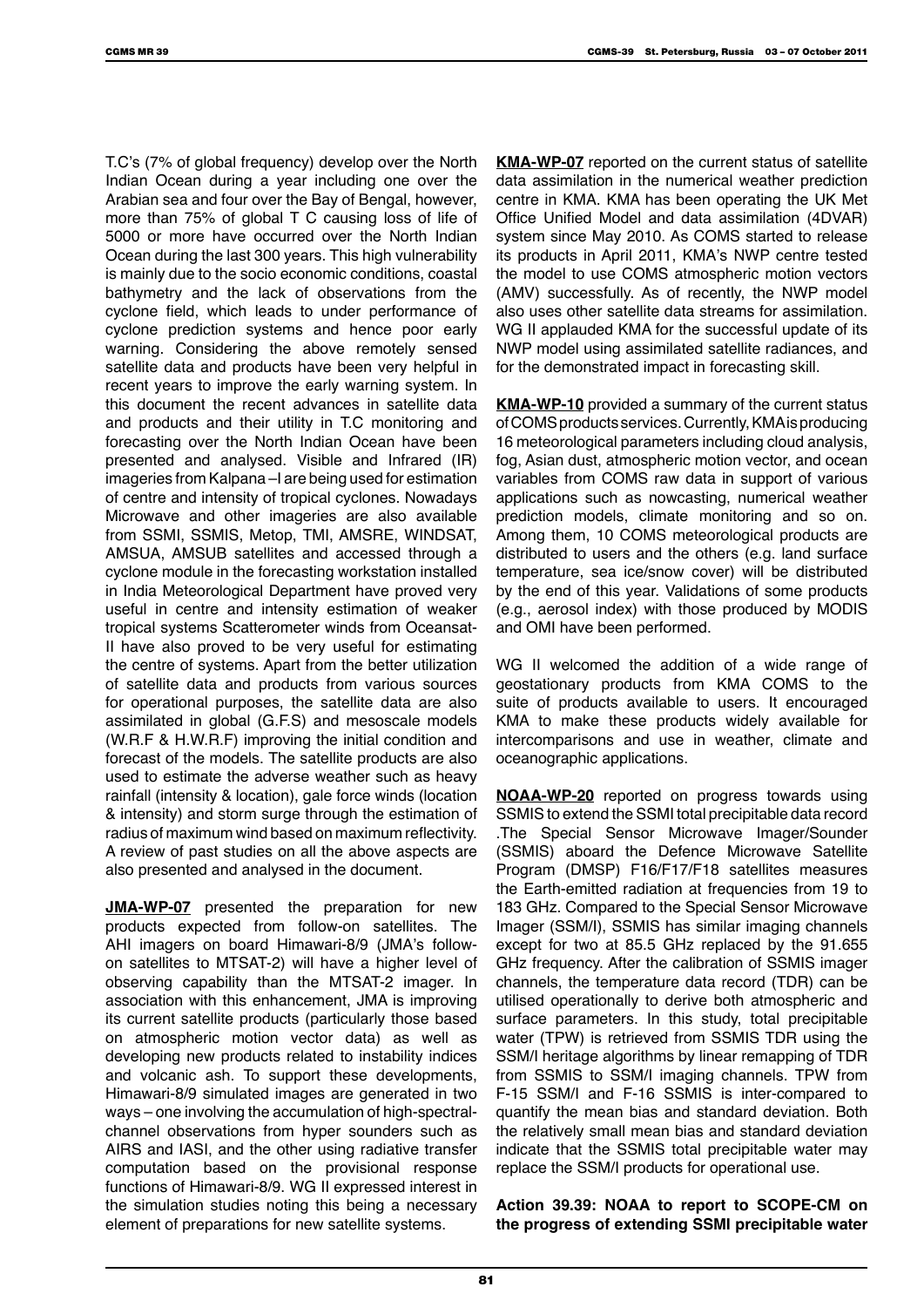#### **products with SSMIS. Deadline: Next SCOPE-CM meeting that will take place in August 2012 in Berlin. Deadline: 31 August 2012.**

**WMO-WP-22** summarised the outcome of the International Workshop on Satellite Analysis of Tropical Cyclones which was the first WMO International Workshop on Satellite Analysis of Tropical Cyclones (IWSATC) organised by the WMO Tropical Cyclone Programme, in collaboration with the WMO World Weather Research Programme and the World Data Center for Meteorology at NOAA/NCDC. The main purpose of the workshop was to increase the accuracy and reliability of satellite analyses of tropical cyclones (TCs) by sharing the latest knowledge and techniques amongst researchers and operational forecasters of the major warning centres. This included discussions on recent developments in satellite analysis of TCs, particularly the objective satellite-based TC analysis methods.

The workshop made a range of recommendations, including how operational centres in common TC basins can better achieve consistent TC estimates for real-time warnings (and among all TC basins for improved continuity in Best Tracks), and on how centres can optimally blend the emerging objective guidance methods with existing subjective methods.

NASA pointed out its significant contribution to tropical convection research by making all relevant datasets available to the science community. Upon request by NASA, WMO agreed to provide clarification on the linkage between the satellite-related activities of the WMO Tropical Cyclone Programme and the joint WWRP/THORPEX-WCRP Year of Tropical Convection (YOTC) project.

**WMO-WP-23**, prepared by GCOS, described the outcome of the GCOS Implementation Plan Satellite Supplement Updating. The draft up-date of the satellite-based component of the in 2010 updated "Implementation Plan for the Global Observing System for Climate in Support of the UNFCCC" provides supplemental detail related to the generation of global climate products derived from measurements made from satellites. A first analysis of the information which was provided to the draft satellite supplement is showing that the following Essential Climate Variables (ECVs) are addressed by a specific "agent for implementation", i.e., a CGMS working group or dedicated project or programme: Surface Wind, Precipitation, Upper-Air Temperature, Upper-Air Wind, Water Vapour, Cloud Properties, Aerosols, Fraction of Absorbed Photosynthetically Active Radiation (FAPAR), Leaf Area Index (LAI) and Fire Disturbance are covered by a specific "agent for implementation", i.e., a CGMS working group or dedicated project or programme. The ECVs Sea Ice, Sea Level, Sea Surface Temperature (SST), Sea State, Snow cover, Biomass, Soil moisture, Ice sheets, Lakes, Land cover, Earth Radiation Budget (ERB), Greenhouse Gases (GHGs), Ozone, Precursors are covered by CGMS in general, but the draft report did not specify a dedicated group. Further, CGMS is not addressing Sea Surface Salinity, Ocean Colour and Glaciers / Ice Caps.

While it was considered helpful to guide agencies in their coordinated response to GCOS needs, some discussion ensued on the correctness and completeness of the 'agents for implementation' of climate data records in support of satellite-based Essential Climate Variables (ECVs), as identified in Annex I of WMO-WP-23. The importance of active international expert groups tasked to investigate the issues related to climate data record generation for all satellite-based ECVs in a coordinated manner was emphasised.

**Action 39.40: GCOS Secretariat to clarify the request formulated in the GCOS/WCRP letter (dated 12 May 2010) and to ask for an adequate response as further spelled out in WMO-WP-23. Rapporteurs of the four CGMS Working Groups (IROWG, IPWG, ITWG and IWWG) are requested to put this on the agenda of the upcoming meetings of the four Working Groups and to report back to CGMS40 and the GCOS Secretariat. Deadline: CGMS-40.**

**Action 39.41: CGMS requests the Rapporteurs to discuss, at the upcoming International Scientific Working Group meetings, the WG contributions to ECV production and reprocessing activities, and other relevant climate work. Deadline: CGMS-40.**

The GCOS letter can be found at:

http://www.wmo.int/pages/prog/gcos/documents/ GCOS-WCRP\_JointLetter\_All.pdf

### G.II/11 Conclusion and Preparation of WG Report

WG II did, once again, cover a broad range of activities. Inter alia reports from all four scientific working groups under CGMS were discussed, which will all have their next meetings in 2012. WG II noted with pleasure the progress that has been made in many areas including instrument performance monitoring with emphasis on calibration. The good participation of NASA and their comprehensive contributions to earth-observations were acknowledged. A highlight was the start of the operational phase of the Korean COMS satellite and the delivery of operational products.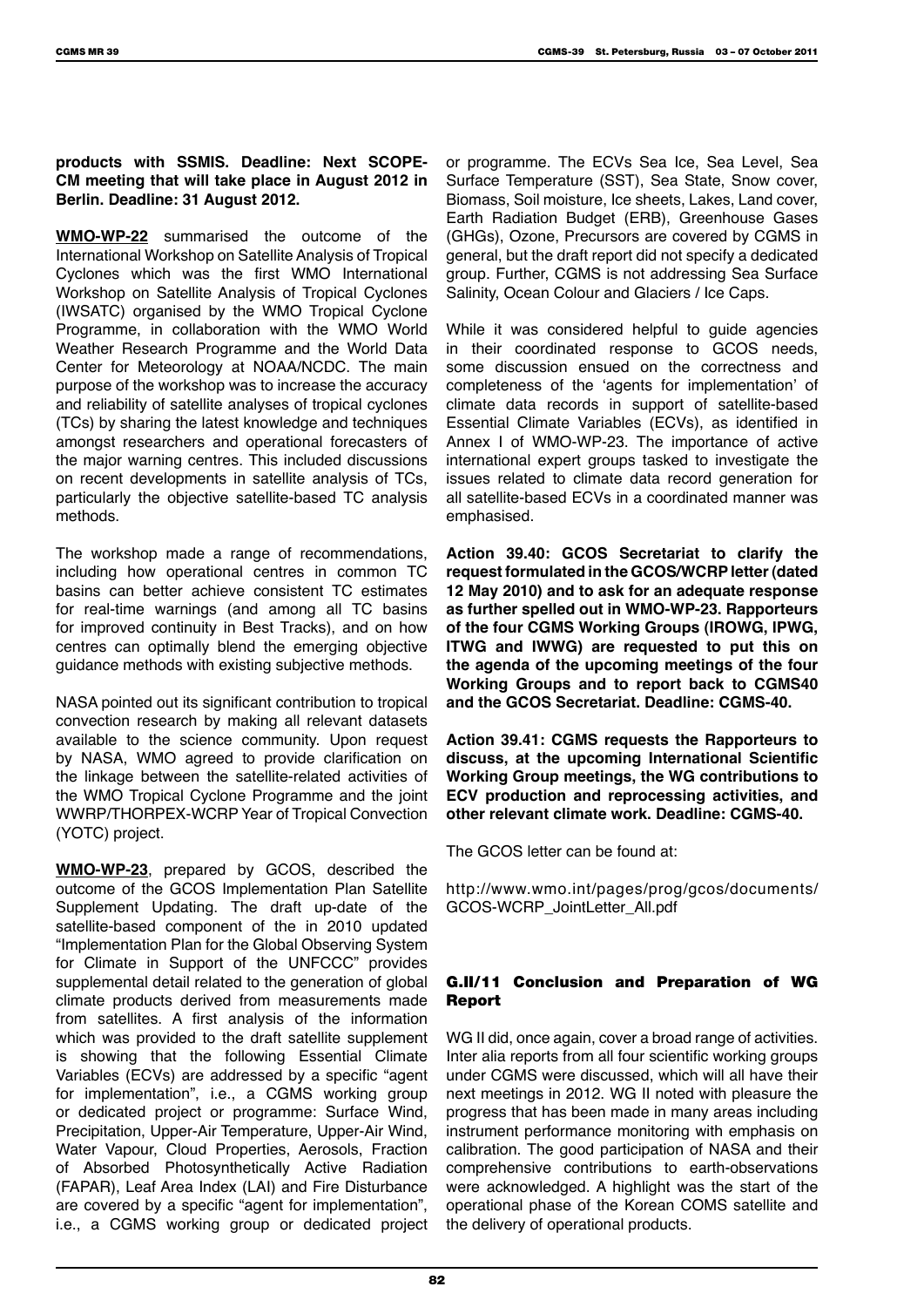WG II also noted that the suggestion from CGMS38 WGII to address Climate Applications as a specific topic in WG II was not realised this time. It was agreed to consider a specific agenda item for CGMS40 under the proviso that a sufficient number of relevant papers get submitted to CGMS40. Therefore all CGMS members are encouraged to submit summary papers describing their ongoing activities on climate applications; the paper could also include current issues in the applications and the pertaining processing.

As closing remark the Chairman Prof. V. Asmus recalled that the 4th of October is a special date because on 4th of October 1957 the first Sputnik was launched.

Finally the Chairmen thanked all participants for good and focussed discussions. WG II returned the thanks to Prof. V. Asmus and Dr. V. Rao for their Chairmanship, and keeping the Working Group on schedule.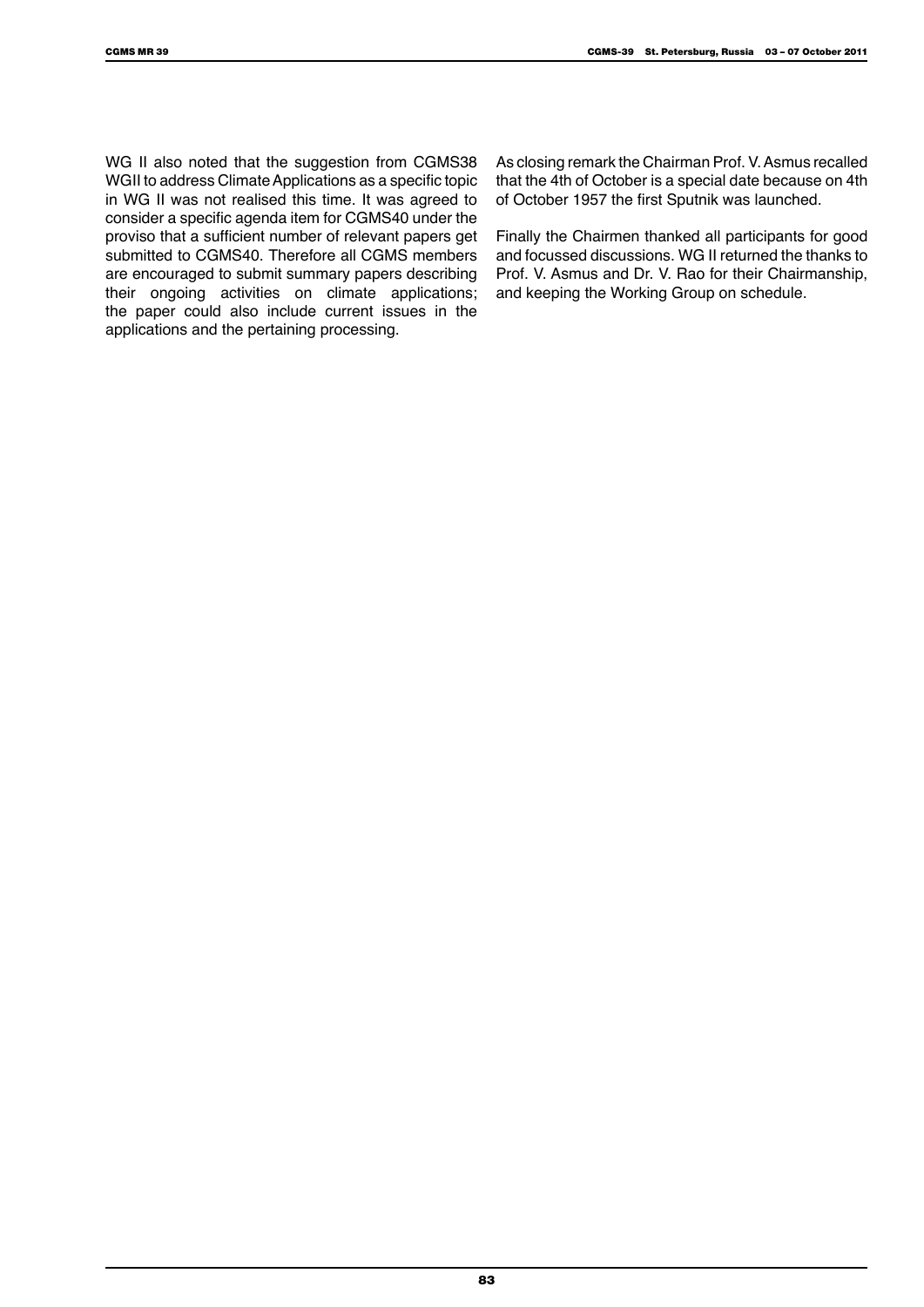### WORKING GROUP III: CONTINGENCY PLANNING

#### III/0 Introduction

Working Group III on Contingency Planning was convened on Monday 3 October 2011 at 14:00. As agreed at CGMS-39, Ms Suzanne Hilding (NOAA) and Mr Jérôme Lafeuille (WMO) served as Chairperson and Rapporteur respectively. The meeting was attended by participants from CMA, CNSA, EUMETSAT, JAXA, JMA, KMA, NASA, NOAA, ROSCOSMOS, ROSHYDROMET, WMO and GCOS, and from CSA as an Observer (see the list of participants in Annex 4).

The Chairperson indicated that after a review of actions from the previous session and an information document from NOAA on its polar-orbiting plans, the meeting would focus on global planning issues on the

basis of four documents submitted by WMO and/or GCOS: Revision of the CGMS baseline for contributing to the GOS, Outcome of the GCOS/WMO workshop on continuity and architecture requirements for climate monitoring, Outcome of the GCOS Implementation Plan Satellite Supplement updating, and Gap analysis of satellite missions supporting the GOS.

#### III/1 Review of Actions from the Previous Meeting

At CGMS-38, the WG-III had generated seven actions, the status of which is summarised below:

| <b>WGIII 38.37</b> | Action 38.37: WMO to report on the outcome of the Workshop on Continuity and Architecture<br>Requirements for Climate Monitoring, at CGMS-39 (Due date: CGMS-39).                                                                                                                                                                                                               | <b>CLOSED</b><br>by WMO-WP-24                                                   |
|--------------------|---------------------------------------------------------------------------------------------------------------------------------------------------------------------------------------------------------------------------------------------------------------------------------------------------------------------------------------------------------------------------------|---------------------------------------------------------------------------------|
| WGIII 38.38        | Action 38.38: CGMS satellite operators to report at CGMS-39 on their user-preparation<br>activities for the next generation geostationary satellite series.                                                                                                                                                                                                                     | OPEN,<br>pending reports to<br>plenary under item C2                            |
| WGIII 38.39        | Action 38.39: WMO with the support of the relevant Expert Teams, to prepare an update of<br>the baseline for the space-based component of the Global Observing System along the lines<br>of Annex 3 to the report of CGMS-38 WG III, and circulate to CGMS Members in advance of<br>CGMS-39.                                                                                    | <b>CLOSED</b><br>by WMO-WP-02                                                   |
| WGIII 38.40        | Action 38.40: WMO in collaboration with the atmospheric composition community and<br>satellite experts to further refine the requirements for atmospheric composition requirements<br>and the optimal way to address these in the revised baseline.                                                                                                                             | OPEN,<br>ongoing, as reported<br>in WMO-WP-09                                   |
| <b>WGIII 38.41</b> | Action 38.41: CGMS Satellite Operators to confirm their commitments to contribute to the<br>updated baseline for the space-based component of the Global Observing System (Due<br>date: CGMS-39).                                                                                                                                                                               | <b>OPEN</b><br>TO BE COMPLETED<br>after report of this<br>WG-III to the plenary |
| WGIII 38 42        | Action 38.42: WMO to take into account the revised CGMS baseline for the space-based<br>component of the GOS in the updating process of relevant WMO Manuals and Guides, with<br>a view of its endorsement by CBS-XV in 2012.                                                                                                                                                   | <b>OPEN</b><br>Shall be based on the<br>outcome of CGMS-39                      |
| <b>WGIII 38.43</b> | Action 38.43: CGMS Members to review the Draft Mapping of the gap analysis with the<br>GCOS ECVs, and provide comments to WMO (Dr Bizzarro Bizzarri, bibizzar@tin.it) to<br>be considered for a revised version to be submitted to the "Workshop on Continuity and<br>Architecture Requirements for Climate Monitoring" on 13-14 January 2011. (Deadline: 15<br>December 2010.) | CLOSED in January,<br>further update<br>presented in WMO-<br><b>WP-31</b>       |

#### III/2 Continuity and Contingency Matters for Geostationary Satellite Missions

(with reference to the currently agreed baseline)

The WG was pleased to note that no continuity or contingency issues were raised for geostationary satellites.

#### III/3 Continuity and Contingency Matters for Polar-Orbiting Satellite Missions

Joint Polar-orbiting Satellite System (JPSS), formerly NPOESS, data formats and frequencies. This table contained the latest information on the current and planned operations of the NOAA polar constellations.

CGMS noted that NOAA-15, -16, -17 and-18 were at least partly functional well beyond their planned End of Life, NPP was slated for launch in October 2011 and JPSS-1 and -2 in 2016 and 2021, respectively.

The WG was pleased to note that no continuity or contingency issues were raised for polar-orbiting satellites in morning and afternoon orbits

(with reference to the currently agreed baseline)

**NOAA-WP-25** provided updates on the POES and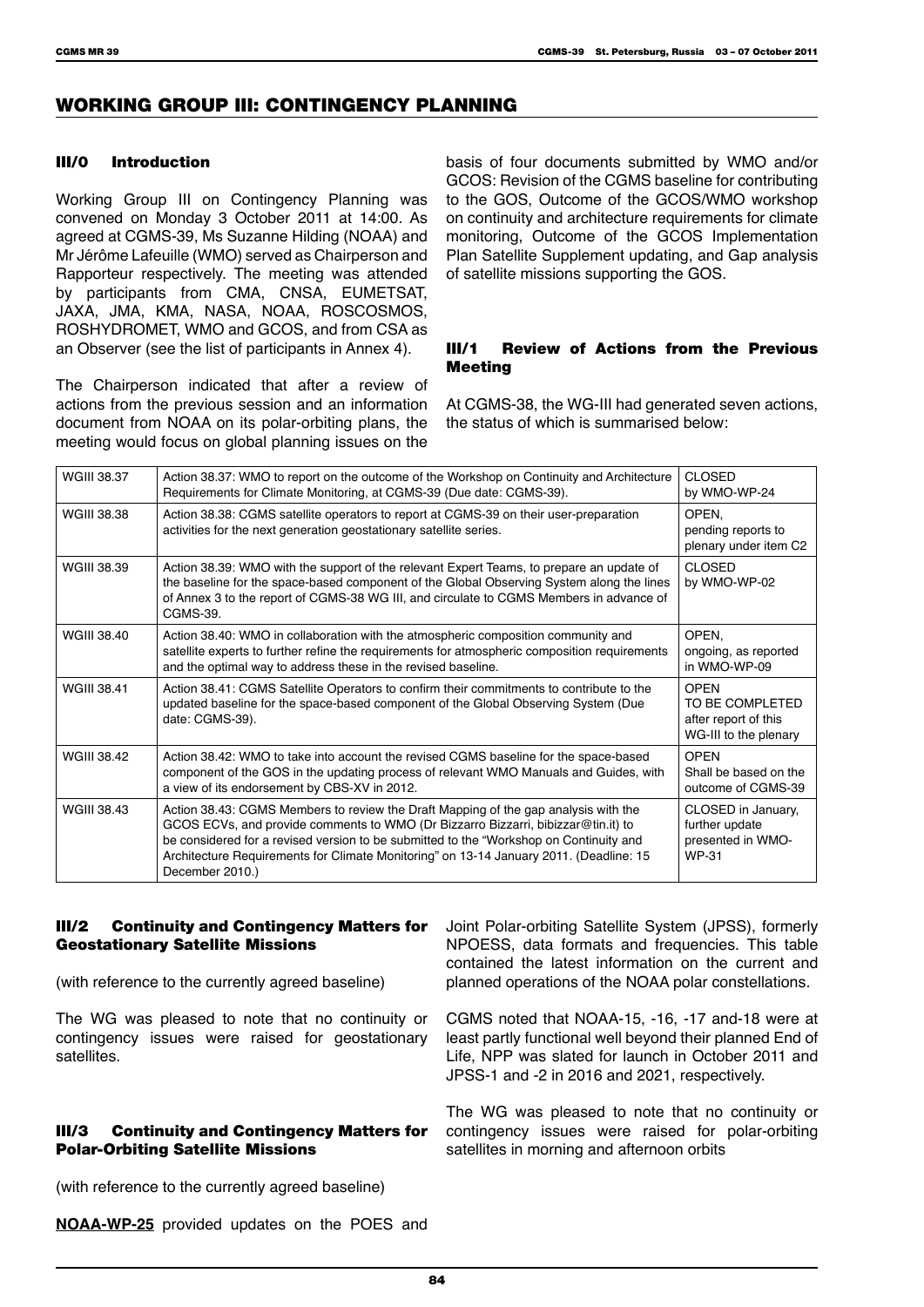#### III/4 Proposed Revision of the CGMS Baseline for Satellite Missions

**WMO-WP-02** recalled that it had been agreed at CGMS-38 to proceed with an update of the CGMS baseline for GEO, LEO and HEO satellites within the space-based Global Observing System (GOS), as a proposed target-configuration for 2015, and Actions A38.39, A38.41, A38.42, and Recommendations R38.19, R38.20 had been agreed in this respect. In response to these actions and recommendations, the Expert Team on Satellite Systems (ET-SAT) reviewed the issue in detail and proposed an updated baseline as contained in the Appendix to WMO-WP-02, while clarifying the scope of this exercise as follows:

- The baseline focuses only on the missions to be undertaken on an operational or sustained basis, which implies that long-term continuity is planned.
- As advised by CGMS-38, the baseline describes the missions committed as a whole by CGMS members, without explicit mention of which member is taking responsibility for which mission(s).
- The details of the individual contributions of agencies are however described in an annex, in order to ensure traceability between the baseline and agencies' plans, to give confidence that the baseline can be implemented.
- The baseline and its annex take into account the missions available, firmly planned (with approved funding) at the time of adoption by CGMS and expected to be continued.
- For describing the baseline, it was decided to categorize space-based missions first by orbit types (GEO, LEO sun-synchronous, other LEO, and ultimately HEO).
- The baseline should, however, not be limited to listing space-based missions, but should also encompass a commitment for data availability and dissemination, as well as inter-calibration and contingency planning.



The proposed new CGMS baseline is a major enhancement of the previous baseline, and represents already significant progress towards the full implementation of the Vision of the GOS in 2025.

It reflects not only advances in technology to support meteorological missions but also the expanding scope of missions assumed by CGMS members in particular, in support of climate and environmental monitoring.

The GCOS Secretariat commended the initiative to develop such a revised baseline, which seeks to secure long-term continuity of key climate observations. It encouraged satellite operators to agree on such an approach, which would allow developing firm plans and managing contingencies.

The WG-III suggested three amendments to the proposal:

- As concerns data dissemination, it was stressed that appropriate frequency bands should be preserved for Direct Broadcast and other dissemination means to secure all-weather data transmission.
- Direct Broadcast protocols should be harmonized among the core missions on sun-synchronous orbits, in order to enable users to receive the data from these different missions with broadly similar receiving infrastructure.
- Under contingency planning, it should be stated that in case of potential gaps on core sun-synchronous missions, absolute priority should be given to observation from mid-morning and early afternoon orbits, in order to maintain the continuity of these datasets.

The discussion in WG-III highlighted that focusing on missions that are decided and managed in an operational or sustained framework, with a perspective of long-term follow-on, in no way precludes the importance of other missions undertaken e.g. on a research or demonstration basis. First of all, it is well understood that current research and development are the foundation of tomorrow's operational missions. Furthermore, as explained by NASA, R & D agencies normally don't commit to sustain any mission for decades ahead; experience shows, however, that many missions initiated in an R & D framework happen to be extended well beyond their design life time and end up in providing longstanding support to both scientific and operational activities.

It was clarified that even in the operational framework no agency has a formal guarantee of funding beyond (in the best case) the lifetime of a programme. There is, however, a general expectation that operational missions will have follow-on, as long as their need is confirmed and their implementation affordable.

With this understanding, the satellite operators were invited to express whether they would support the proposed baseline.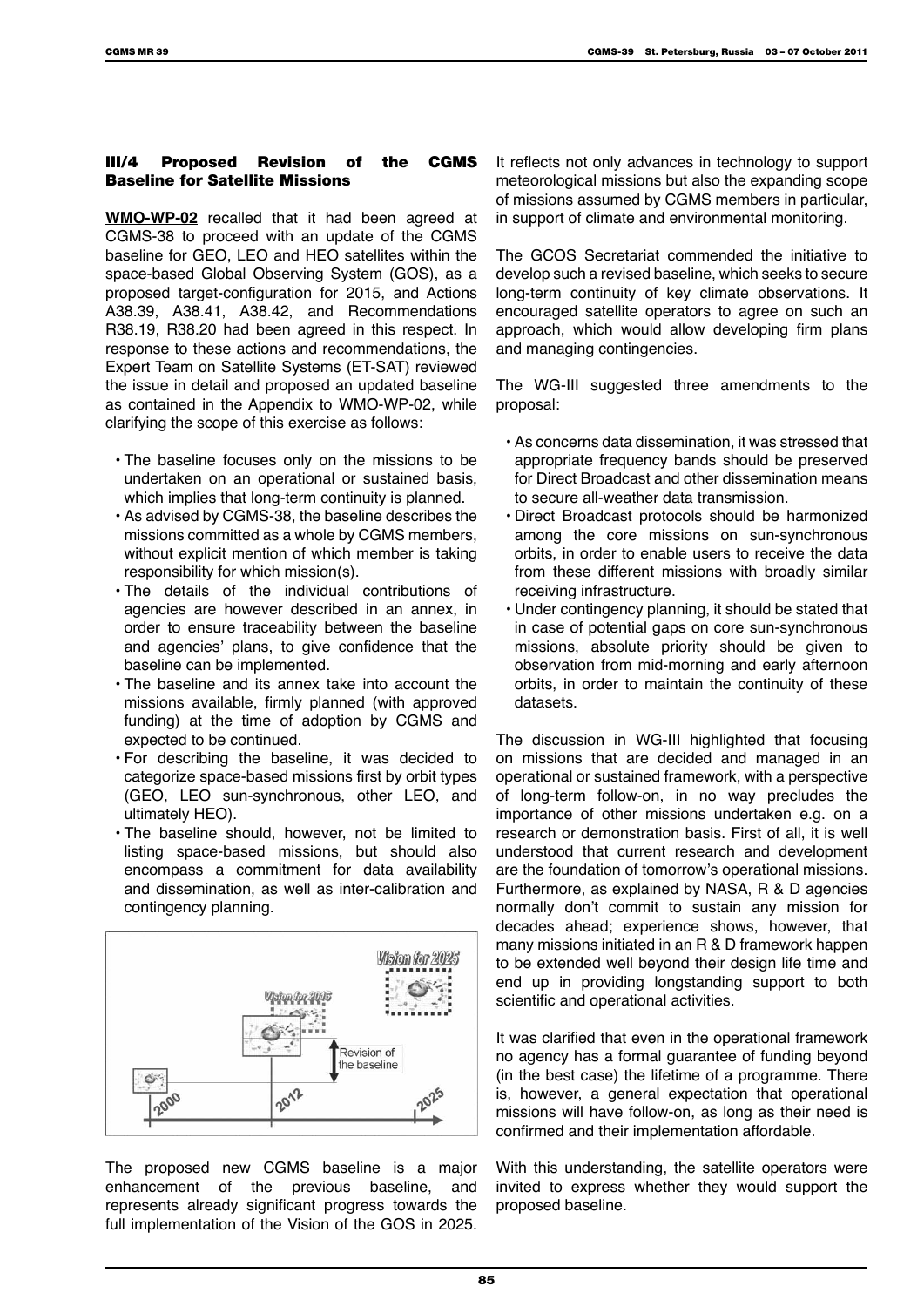- ROSHYDROMET supported the baseline, after providing a detailed update of the dates of implementation of Meteor-M2, Meteor-M3, and Elektro-M.
- EUMETSAT supported the baseline, noting that its ability to implement its contribution would depend on approval by its Council.
- NOAA supported the baseline, on the basis of current budgetary assumptions.
- JMA supported the baseline, noting that the forthcoming Himawari generation planned as of 2015 would not include all the functionalities listed in the baseline.
- KMA supported the baseline, noting that some of the functionalities required in geostationary orbit would only be available with COMS-2.
- CMA supported the baseline, confirming its intention to maintain two geostationary locations and sunsynchronous morning and afternoon series; CMA further indicated a possibility to consider a mission in early morning orbit, if necessary, instead of the mid-morning mission in order to optimize the global constellation.

**Recommendation 39.31: WGIII recommended that the baseline be submitted to and endorsed by the plenary with the amendments and clarifications brought by the session, as included in Annex 1 to the WG-III report.**

It was noted that even if some of the planned programmes did not meet all the required capabilities, these programmes could complement each other and –altogether- would implement the proposed baseline. The status of these plans is summarised in Annex 2. It was also noted that the proposed baseline did not include Highly Elliptical Orbit (HEO) missions for the time being, as these missions were still currently at the stage of demonstrating their operational value.

WMO thanked the satellite operators for their support and underlined that the adoption of this revised baseline would be a major foundation for the operational/ sustained component of the physical architecture for climate monitoring from space.

**WMO-WP-24**, in response to Action 38.37, WMO reported the outcome of the workshop on "Continuity and Architecture Requirements for Climate Monitoring," which was organised in Geneva by WMO and GCOS from 13 to 14 January 2011.

The workshop had commented on the Gap Analysis with respect to ECVs, and noted a risk of gaps in several areas. For instance, for Earth Radiation Budget, it recommended agencies to urgently consider planning for continuous availability of at least one broad-band radiometer and one Total Solar Irradiance instrument

as of 2020, and also encouraged scientific cooperation to support such ERB missions. As another example, it expressed concern about the lack of planned followon to the Global Precipitation Measurement (GPM) precipitation radar mission noting its expected benefit for climate, weather and hydrology applications.

From a more general perspective, the workshop:

- Suggested more consideration be given to climate instruments (such as limb sounders) on board future operational missions;
- Highlighted that the process to identify needs and priorities based on a systematic Gap Analysis was a critical step in the definition of an architecture;
- Furthermore, suggested increasing communication and coordination among the CGMS-sponsored international scientific working groups (IPWG, IROWG, ITWG, IWWG) and the CEOS Virtual Constellations;
- Recommended continuity of high-accuracy and stable reference instruments as anchors to increase the value of operational instruments for climate purposes, and wished that GSICS, in consultation with WGCV, explore mechanisms to implement this approach.

In addition, the workshop discussed the overall approach for an architecture for climate monitoring from space and established a writing team to work out a concept paper on this topic, which is the subject of **WMO-WP-08**.

**Recommendation 39.32: R & D or operational satellite operators should consider the provision of some high-accuracy and stable reference instruments as anchors for operational instruments, in particular, for climate purposes.**

#### III/5 Continuity of Operational Oceanographic Satellite Missions and the Missions Supporting Climate Monitoring

In **WMO-WP-23** GCOS summarised the outcome of the GCOS Implementation Plan Satellite Supplement updating process. The draft up-date of the satellite-based component of the in 2010 updated "Implementation Plan for the Global Observing System for Climate in Support of the UNFCCC" provides supplemental detail related to the generation of global climate products derived from measurements made from satellites. A first analysis of the information which was provided to the draft satellite supplement is showing that:

• Surface Wind, Precipitation, Upper-Air Temperature,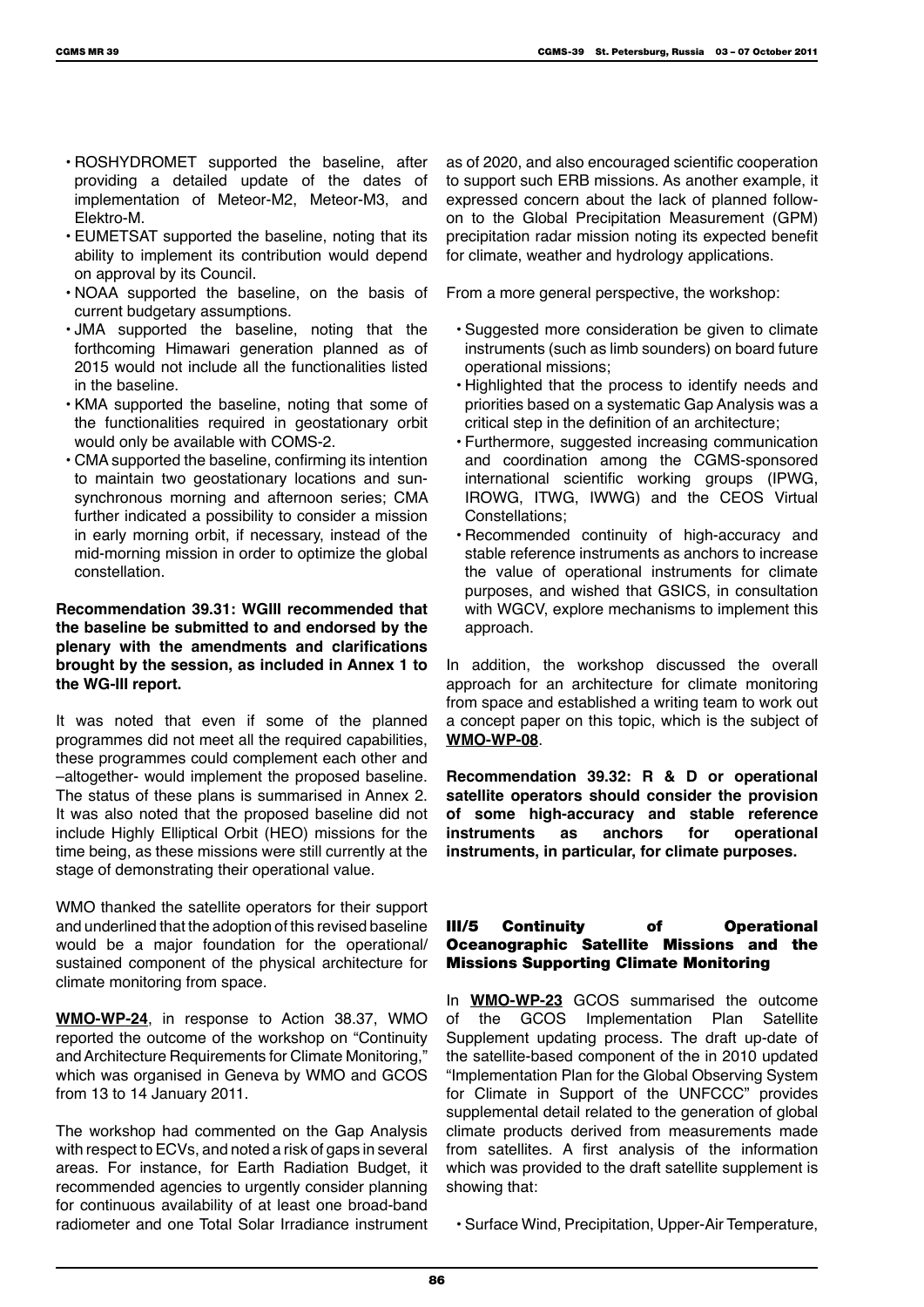Upper-Air Wind, WaterVapour, Cloud Properties, Aerosols, Fraction of Absorbed Photosynthetically Active Radiation (FAPAR), Leaf Area Index (LAI) and Fire Disturbance are covered by a specific "agent for implementation", i.e., a CGMS working group or dedicated project or programme;

- Sea Ice, Sea Level, Sea Surface Temperature (SST), Sea State, Snow cover, Biomass, Soil moisture, Ice sheets, Lakes, Land cover, Earth Radiation Budget (ERB), Greenhouse Gases (GHGs), Ozone Precursors are covered by CGMS in general, but the draft report did not specify a dedicated group;
- Furthermore, CGMS is not addressing Sea Surface Salinity, Ocean Colour and Glaciers / Ice Caps.

It was confirmed that while the missions implemented by CGMS satellite operators and coordinated by CGMS were supporting a range of ECVs, the corresponding product generation was not systematically coordinated within CGMS. Satellite product derivation methods are addressed in CGMS Working Group-II, the range of topics addressed by this WG is evolving, though this does not necessarily imply that WG-II is an appropriate forum to coordinate the implementation of all ECV products. CGMS members were invited to review the tentative mapping of CGMS activities and related groups against GCOS ECVs, as contained in Annex 1 of CGMS-39 WMO-WP-23. The table also included the CGMS sponsored international science groups (ITWG, IPWG, IWWG, IROWG), SCOPE-CM and GSICS. WMO urged CGMS to respond to the GCOS call for implementation of ECV generation. It noted that ultimately the "Architecture for climate monitoring from space" should provide a mechanism to ensure that such needs are systematically addressed.

CGMS WG-III was invited to review the tentative mapping of CGMS activities and related groups against GCOS ECVs, as contained in Annex 1 of CGMS-39 WMO-WP-23. Noting that this topic was also submitted to WG-II, the action was deferred to WG-II.

**WMO-WP-31** first described the methodology used in Vol. 3 of the WMO Dossier on the Space-based Global Observing System (GOS Dossier) containing the "Gap analysis in the space-based component of GOS", which analyzes the plans related to 33 categories of missions from 2008 to 2025, and evaluates risk of gaps in the post-2020 timeframe for each of these missions.

Based on this general analysis, the document highlights critical areas from two perspectives: (i) for operational missions foreseen in the Vision of the GOS in 2025, and (ii) more specifically for the GCOS ECVs.

With respect to the Vision, the following gaps are identified:

- For infrared and microwave sounding on the early morning orbit;
- For hyperspectral sounding on some geostationary sectors;
- There is a risk of insufficient coverage by radiooccultation missions in the short-term and in the long term;
- Lack of long-term plan for spaceborne precipitation radar after the Global Precipitation Measurement (GPM) mission;
- And lack of long-term commitment on Earth Radiation Budget.

With respect to the GCOS ECVs, the analysis was performed over 50 years (1975-2025). The study suggests that 40 out of the 60 "elementary" ECVs can be supported by satellite observation. For many observations, data records exist since at least 1975, and there is a long-term commitment to continuity until at least 2025. The potential contribution of satellites to monitoring the ECVs is extensive, however, it has to be stressed that the contribution of observational data sets is only effective when the corresponding product has been retrieved and archived. The analysis of observation assets and plans underscores the same critical situation for Earth Radiation Budget, radiooccultation and for spaceborne precipitation radars. In addition, the analysis highlights:

- an anticipated gap in the measurement of stratospheric ozone, long life greenhouse gases and ozone precursors due to the lack of future limb sounding missions,
- the need to develop plans for Lidar missions for the measurement of aerosols and sea-ice,
- and for low-frequency MW follow-on missions for salinity and soil moisture.

CGMS Satellite Operators were invited to note the results of the gap analysis of satellite data for the GOS, and more specifically, for climate monitoring, and to consider actions to address these anticipated or potential gaps. The WG welcomed the analysis and thanked its author, Dr B. Bizzarri. It was clarified that some gaps were due to the current lack of an appropriate technology, others to funding limitations. GCOS expressed its appreciation for the analysis and indicated that it would be submitted as input to the GCOS science groups, to be taken into consideration in the regular assessment cycles.

**Recommendation 39.33: CGMS Satellite Operators to address the anticipated or potential gaps identified in the WMO Gap Analysis, in particular:**

**• infrared and microwave sounding on the early morning orbit,**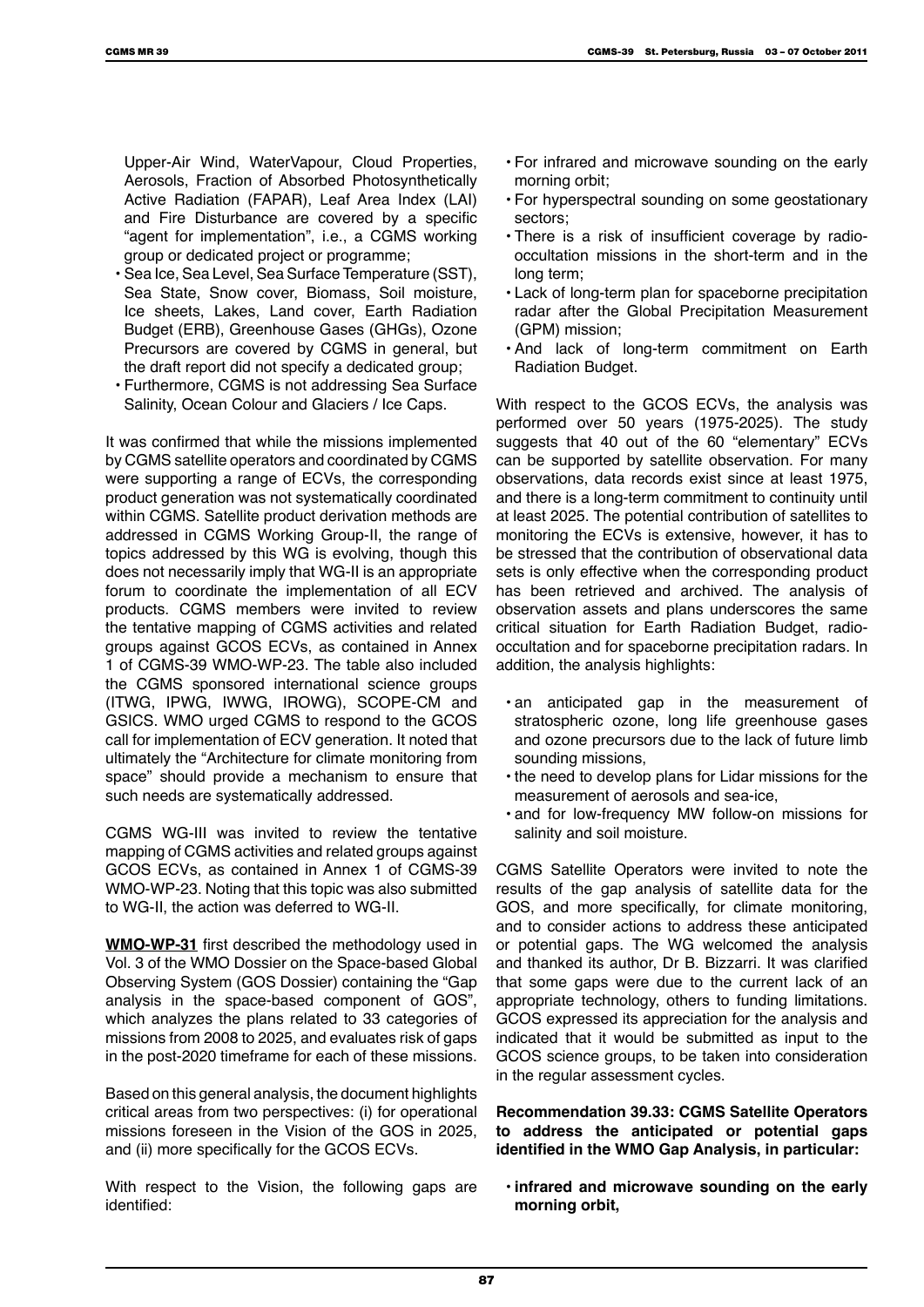- **• hyperspectral sounding missing in some geostationary sectors,**
- **• long-term follow-on of radio-occultation constellation,**
- **• global precipitation measurement precipitation radar follow-on mission,**
- **• long-term Earth Radiation Budget monitoring**
- **• limb sounding for high-vertical resolution observations in the stratosphere and mesophere**

**(of temperature, humidity, wind, aerosol, ozone, and other trace gases).**

### III/6 Conclusion and Preparation of WG Report

The Chairperson thanked the participants for their contributions and the meeting was closed at 16:45 on Monday 3 October 2011.

# ANNEX 1 of WG III:

# PROPOSED CGMS BASELINE FOR THE OPERATIONAL CONTRIBUTION TO THE GOS

**Future satellite missions to be performed on operational/sustained basis**

#### Introduction

In support of the programmes coordinated or cosponsored by WMO for weather and climate, CGMS Members plan to maintain the operational capabilities and services described below, that constitute the "CGMS baseline for the operational contribution to the GOS".

While the subject of this particular document is deliberately limited to missions that are decided and managed in an operational or sustained framework, with a perspective of long-term follow-on, this in no way precludes the importance of other missions undertaken e.g. on a research or demonstration basis. First of all, because today's research and development are the foundation of tomorrow's operational missions. Furthermore, because many missions initiated in an R & D framework for a limited duration are eventually extended well beyond their design life time and provide longstanding support to both scientific and operational activities.

The baseline takes into account the current satellite missions and the firmly planned satellite programmes as of 2011.

This baseline comprises a constellation of geostationary satellites, core meteorological missions and other missions in sun-synchronous orbits, missions in non-sun synchronous Low Earth Orbit, contingency planning, as well as provisions for satellite instrument inter-calibration, data dissemination and stewardship.

#### I. Constellation in geostationary orbit

At least six geostationary satellites shall be operated

at evenly distributed locations with in orbit redundancy, and perform the following missions:

- a. Advanced visible and infrared imagery (at least 16 spectral channels, 2km resolution) over the full disc at least every 15 minutes
- b. Infrared sounding (hyperspectral on some positions)
- c. Lightning detection
- d. Data collection
- e. Space environment monitoring

On selected positions, the following missions shall be performed:

- f. Earth Radiation Budget monitoring
- g. High spectral resolution UV sounding
- h. Solar activity monitoring

#### II. LEO sun-synchronous missions

Operational sun-synchronous satellites shall be operated around three orbital planes in mid-morning ("am", nominally 09:30 descending, 21:30 ascending ECT), afternoon ("pm", nominally 13:30 ascending ECT) and early morning (nominally 05:30 descending, 17:30 ascending ECT) and, as a constellation, shall perform the following missions:

#### **1) Core meteorological missions nominally on 3 orbital planes**

- i. Multispectral visible and infrared imagery
- j. Infrared hyperspectral sounding (at least am and pm)
- k. Microwave sounding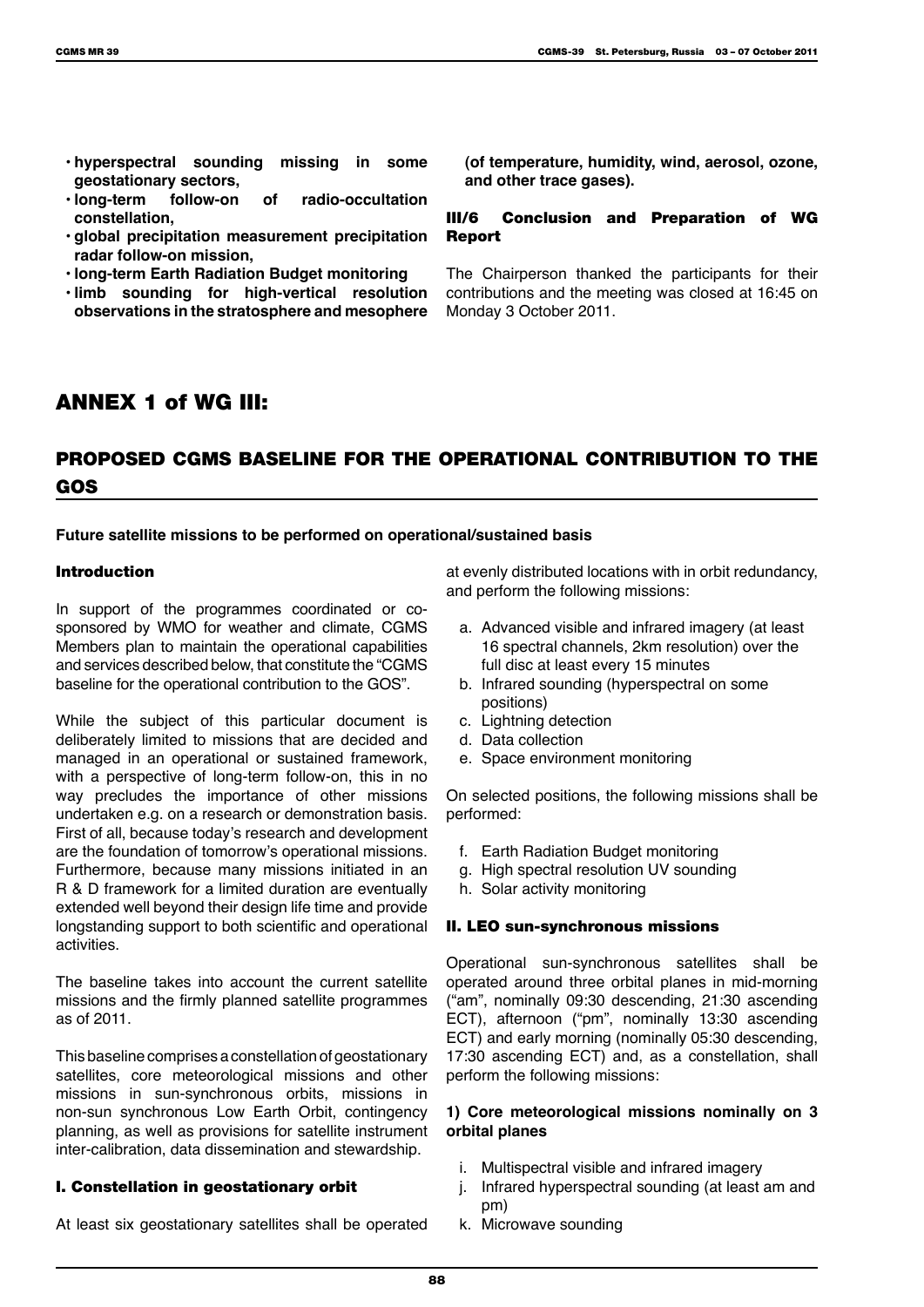l. Microwave imagery

#### **2) Other missions on sun-synchronous orbits**

- m. Wind scatterometry over sea surfaces (at least two orbital planes)
- n. Ocean surface topography by radar altimetry (at least on am and pm orbits, supplemented by a reference mission on a high-precision, inclined orbit)
- o. Radio-occultation sounding (at least am and pm, supplemented by a constellation in specific orbits)
- p. Broadband VIS/IR radiometer for Earth Radiation balance (at least am and pm)
- q. Total Solar Irradiance (at least one)
- r. Contribution to atmospheric composition observations (at least am and pm)
- s. Narrow-band Vis/NIR imagers (at least one sunsynchronous, am spacecraft) for ocean colour, vegetation and aerosol monitoring
- t. High-resolution multi-spectral Vis/IR imagers (constellation of sun-synchronous satellites, preferably in am)
- u. IR dual-angle view imagery for high-accuracy SST (at least one am spacecraft)
- v. Particle detection and / or electron density (at least am and pm)
- w. Magnetic field (at least am and pm)
- x. Solar activity (at least two)
- y. Data collection

#### III. Other LEO missions

The following missions shall be performed on an operational basis by Low Earth Orbit satellites on appropriate orbits:

- z. Ocean surface topography by radar altimetry (A reference mission on high-precision, inclined orbit, complementing two instruments on sunsynchronous am and pm orbit)
- aa.Radio-Occultation sounding (dedicated constellation of sensors on appropriate orbits)

#### IV. Contingency Planning

The CGMS baseline is associated with contingency plans for geostationary and polar-orbiting satellite systems, which are detailed in the CGMS Global Contingency Plan<sup>1</sup>.

#### V. Inter-calibration

Instruments should be inter-calibrated on a routine basis against reference instruments or calibration sites. The routine and operational intercalibration and corrections shall be performed in accordance with standards as agreed by the Global Space-based Intercalibration System (GSICS).

#### VI. Data availability and dissemination

#### **VI.1. Data open availability with suitable timeliness**

All operational environmental observation satellite systems should be designed to ensure the provision of data with suitable timeliness, as appropriate for their intended applications. Data should be preserved for the long term and documented with metadata allowing their interpretation and utilization. The satellite operators should establish dissemination contents and schedules that take into account the data requirements of users. Re-broadcast via telecommunication satellites should complement and supplement direct broadcast services, which allows cost-efficient access to integrated data streams including data from different satellites, non-satellite data and geophysical products. The dissemination systems should utilize all-weather resilient telecommunication means.

#### **VI.2. Direct broadcast for core meteorological missions in LEO**

The core meteorological satellite systems in LEO orbits, and other operational observation satellite systems when relevant, should ensure near-realtime data dissemination of imagery, sounding, and other real-time data of interest to Members by direct broadcast. Direct broadcast frequencies, modulations, and formats for polar-orbiting satellites should allow a particular user to acquire data from either satellite by a single antenna and signal processing hardware. Direct Broadcast should use allocations in all-weather resilient frequency bands.

#### VII. Note

The present update of the CGMS baseline is based on an assessment of currently (2011) operated or firmly planned satellite missions.

<sup>1</sup> The Global Contingency Plan (http://www.wmo.int/pages/prog/sat/documents/CGMS\_Global-Contingency-Plan\_version2\_070507.pdf) should be updated accordingly. It should indicate that in case of potential gaps on core sun-synchronous missions, absolute priority should be given to observation from mid-morning and early afternoon orbits, in order to maintain the continuity of these datasets.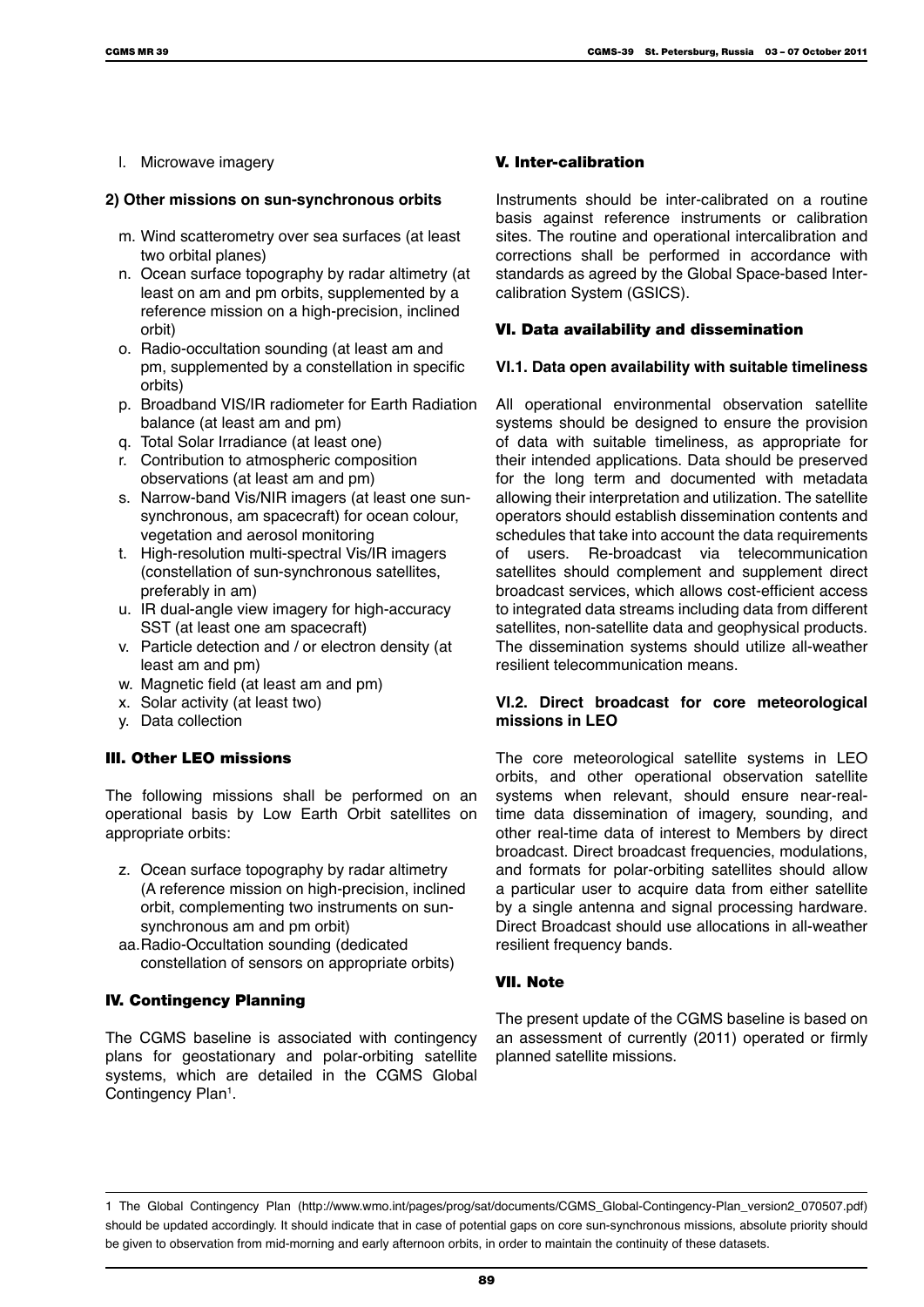| I. Constellation in geostationary orbit                                                          |                                                          |                                          |                                            |                          |                                    |                               |                         |                                                                     |                     |                                                        |
|--------------------------------------------------------------------------------------------------|----------------------------------------------------------|------------------------------------------|--------------------------------------------|--------------------------|------------------------------------|-------------------------------|-------------------------|---------------------------------------------------------------------|---------------------|--------------------------------------------------------|
| Missions                                                                                         | Qualifications                                           | 135W                                     | <b>75W</b>                                 | $\bullet$                | 76E                                | 86.5                          | 93.5E                   | 105E                                                                | 128E                | 140E                                                   |
| VIS IR imagery                                                                                   | positions<br>At least                                    | <b>NOAA</b>                              | <b>NOAA</b>                                | EUMETSAT                 | ROSHYDROMET                        | China                         | g                       | CMA                                                                 | KMA                 | <b>ANL</b>                                             |
| or better, at least 16<br>imagery (2km resol<br>channels, 15min or<br>Advanced VIS/IR<br>better) | 2 positions 2015<br>3 positions 2016<br>8 positions 2017 | ≂<br>(as of $201$<br>NOAA                | (as of 2020)<br><b>NOAA</b>                | EUMETSAT<br>(as of 2017) | <b>ROSHYDROMET</b><br>(as of 2018) | (as of $2017$ )<br>CMA        |                         | CMA<br>(as of<br>2015)                                              | (as of 2017)<br>KMA | (as of 2015)<br><b>ANL</b>                             |
| IR Sounding                                                                                      | 3 positions until<br>2018                                | (until 2018<br>mitigation<br><b>NOAA</b> | $(unit 2019)$<br>mitigation<br><b>NOAA</b> |                          |                                    |                               | $\subseteq$             |                                                                     |                     |                                                        |
| IR hyperspectral<br>Sounding                                                                     | 2 position 2017<br>3 positions 2018<br>1 position 2015,  |                                          |                                            | (as of 2019)<br>EUMETSAT | ROSHYDROMET<br>(as of 2018)        | (as of $2017$ )<br>CMA        |                         | (as of<br>2015)<br>CMA                                              |                     |                                                        |
| Lightning detection                                                                              | 2 pos. 2015<br>3 pos. 2016<br>6 pos. 2017                | (as of $2017$ )<br><b>NOAA</b>           | (as of 2020)<br><b>NOAA</b>                | EUMETSAT<br>(as of 2017) | ROSHYDROMET<br>(as of 2018)        | (as of $2017$ )<br>CMA        |                         | (as of<br>2015)<br>CMA                                              |                     |                                                        |
| Data collection                                                                                  | At least 6<br>positions                                  | <b>NOAA</b>                              | <b>NOAA</b>                                | EUMETSAT                 | ROSHYDROMET                        | CMA                           | $\overline{\mathsf{M}}$ | CMA                                                                 | KMA                 | JMA                                                    |
| Space Weather<br>Monitoring                                                                      | 3 pos. 2015<br>4 pos. 2016<br>6 pos. 2017                | <b>NOAA</b>                              | <b>NOAA</b>                                |                          | ROSHYDROMET                        | $(\text{as of } 2017)$<br>CMA |                         | $\frac{(as \space of)}{(2015)}$<br>CMA                              | (as of 2017)<br>KMA | housekeeping<br>(as of 2015,<br>purpose)<br><b>ANL</b> |
| Earth radiation<br>budget                                                                        | 1 position<br>2 position 2016                            |                                          |                                            | EUMETSAT<br>(until 2020) | ROSHYDROMET<br>(as of 2018)        |                               |                         |                                                                     |                     |                                                        |
| resolution UV<br>High spectral<br>sounding                                                       | position 2018                                            |                                          |                                            | EUMETSAT<br>(as of 2018) |                                    |                               |                         |                                                                     |                     |                                                        |
| Solar activity                                                                                   | 1 position 2015<br>2 positions 2016<br>5 positions 2017  | <b>NOAA</b>                              | <b>NOAA</b>                                |                          | ROSHYDROMET<br>(as of 2018)        |                               |                         | $\begin{array}{c} (as \text{ of } 2017) \\ 2017 \end{array}$<br>CMA | (as of 2017)<br>KMA |                                                        |

# SUPORTING DOCUMENTATION TO THE CGMS BASELINE

ANNEX 2 of WG III: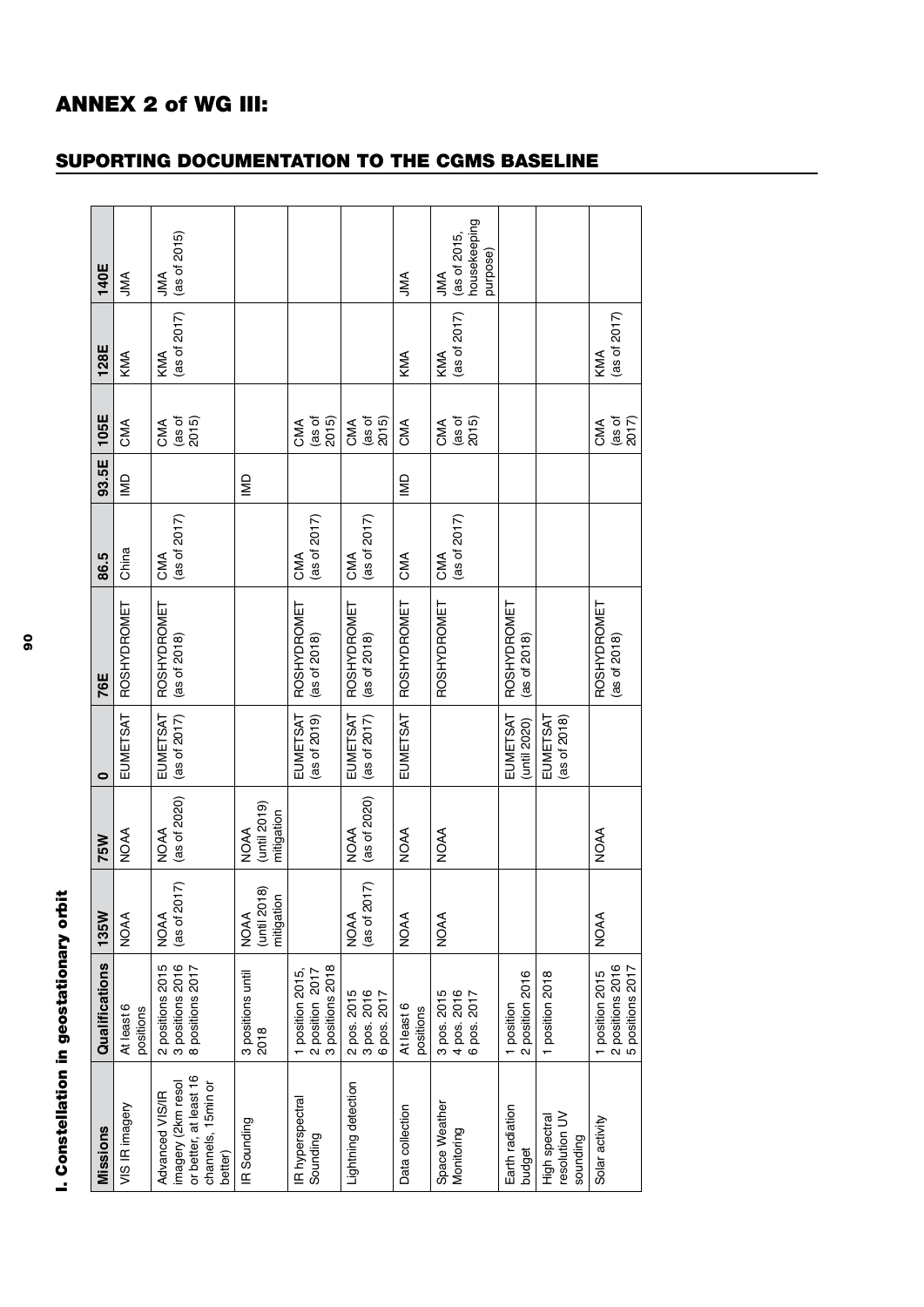### II LEO Sun-Synchronous Missions

**II.1 Core meteorological missions required on 3 sun-synchronous orbital planes (AM, PM, EM), with direct broadcast**

| <b>Missions</b>                   | <b>Planned Orbital Configuration</b><br>(Missions marked with a star are operated in a "sustained" mode by R & D agencies) |                                                 |                    |  |  |
|-----------------------------------|----------------------------------------------------------------------------------------------------------------------------|-------------------------------------------------|--------------------|--|--|
|                                   | Mid-morning (AM)                                                                                                           | Afternoon (PM)                                  | Early morning (EM) |  |  |
| Multispectral VIS/IR imagery      | <b>EUMETSAT</b><br><b>CMA</b><br>ROSHYDROMET (as of 2013)                                                                  | NOAA/NASA, then NOAA<br><b>CMA</b>              | <b>DOD</b>         |  |  |
| IR hyper-spectral sounders        | <b>EUMETSAT</b><br>CMA (as of 2016)<br>ROSHYDROMET (as of 2013)                                                            | NOAA/NASA, then NOAA<br>CMA (2014)              |                    |  |  |
| MW sounders                       | <b>EUMETSAT</b><br><b>CMA</b><br>ROSHYDROMET (as of 2013)                                                                  | NOAA/NASA, then NOAA<br><b>CMA</b>              | <b>DOD</b>         |  |  |
| MW imagers - some<br>polarimetric | <b>CMA</b><br>ROSHYDROMET (as of 2015)                                                                                     | <b>CMA</b><br>JAXA (*)<br>(no direct broadcast) | <b>DOD</b>         |  |  |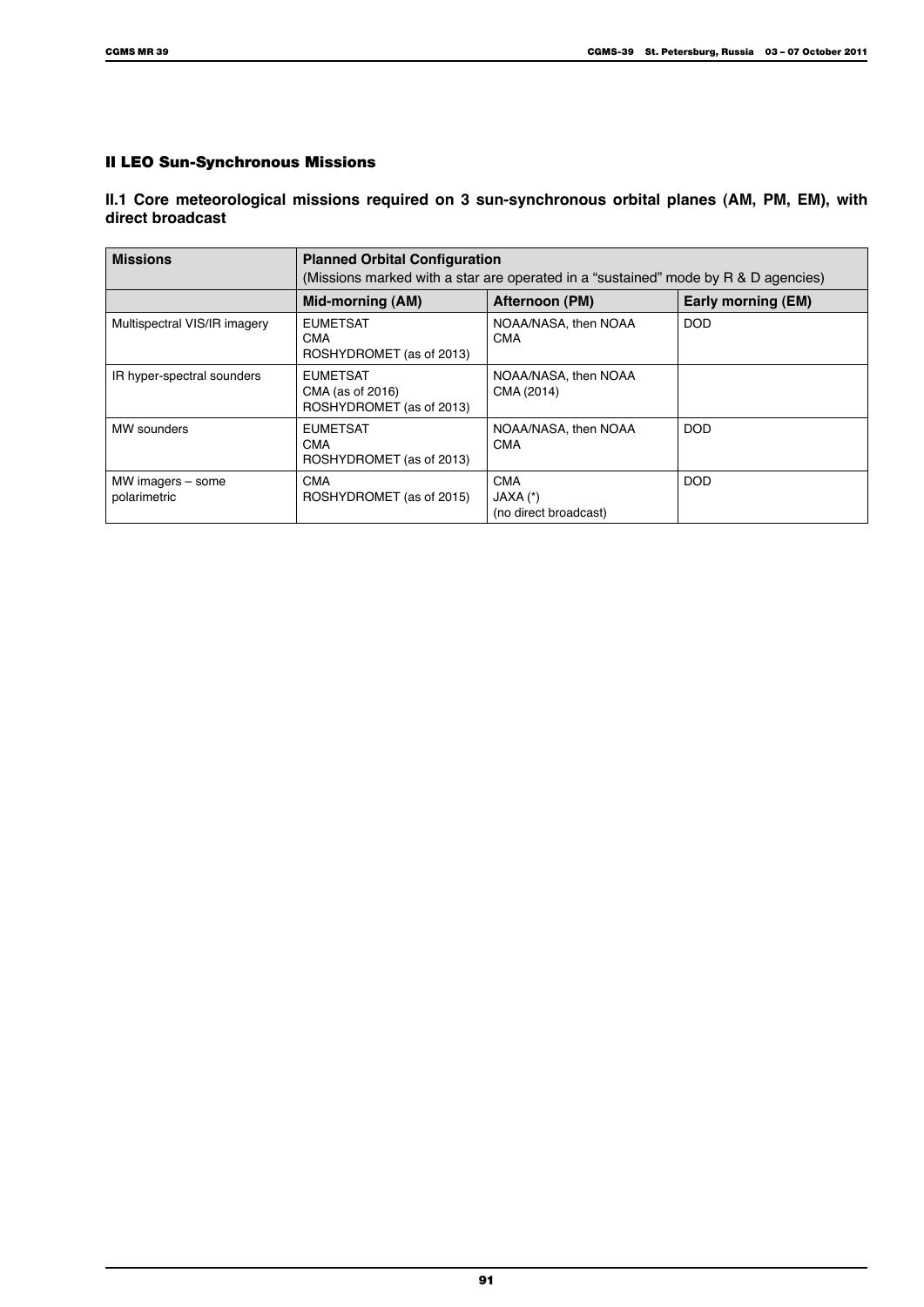### II.2 Other Operational/Sustained Missions on various orbits

| <b>Missions</b>                                                                              | <b>Planned Orbital Configuration</b>                                  |                                              |                                                                                    |                                                            |  |  |
|----------------------------------------------------------------------------------------------|-----------------------------------------------------------------------|----------------------------------------------|------------------------------------------------------------------------------------|------------------------------------------------------------|--|--|
|                                                                                              |                                                                       |                                              | (Missions marked with a star are operated in a "sustained" mode by R & D agencies) |                                                            |  |  |
|                                                                                              | <b>Sun-synchronous</b>                                                | <b>Sun-synchronous</b><br><b>Afternoon</b>   | Other sun-                                                                         | Non sun-                                                   |  |  |
| Scatterometers<br>(At least 2 on well<br>separated orbital planes)                           | <b>Morning</b><br><b>EUMETSAT</b><br>ROSHYDROMET (2016)               |                                              | synchronous<br>ISRO(*)<br>ECT=12:00                                                | synchronous                                                |  |  |
| Altimeter constellation                                                                      | EU/ESA/EUMETSAT (as<br>of 2014)                                       |                                              | ISRO(*)<br>ECT=12:00                                                               | EUMETSAT/CNES/<br>NOAA/NASA<br>(Precision, inclined orbit) |  |  |
| Radio occultation (At<br>least 8 receivers)                                                  | <b>EUMETSAT</b><br>CMA (2016)<br>ROSHYDROMET (as of<br>2015)          | CMA (as of 2014)                             | ISRO(*)<br>ECT=12:00                                                               | <b>NOAA</b>                                                |  |  |
| Broad-band<br>Vis/IR radiometer                                                              | <b>CMA</b>                                                            | NOAA/NASA, then<br><b>NOAA</b>               |                                                                                    |                                                            |  |  |
| Total solar irradiance<br>sensor                                                             | <b>CMA</b>                                                            | NOAA (as of 2016)                            |                                                                                    |                                                            |  |  |
| Atmospheric composition<br>(Contribution to)                                                 | <b>CMA</b><br><b>EUMETSAT</b><br>ROSHYDROMET (as of<br>2015           | NOAA/NASA, then<br><b>NOAA</b><br><b>CMA</b> |                                                                                    |                                                            |  |  |
| Narrow-band Vis/NIR<br>imagers (for ocean<br>colour and vegetation)                          | EU/ESA/EUMETSAT<br>(as of 2014)<br><b>ROSHYDROMET</b><br>(as of 2015) | NOAA/NASA, then<br><b>NOAA</b>               |                                                                                    |                                                            |  |  |
| High-resolution multi-<br>spectral Vis/IR imagers<br>(Land surface imaging<br>constellation) | NASA/USGS INPE/<br>$CNSA(*)$<br>EU/ESA (as of 2014) (*)               |                                              |                                                                                    |                                                            |  |  |
| IR dual-angle view<br>imager(for high accuracy<br>SST)                                       | EU/ESA/EUMETSAT (as<br>of 2014)                                       |                                              |                                                                                    |                                                            |  |  |
| Particle detection<br>(Electrons, protons,<br>neutrons, etc) and/or<br>electron density      | <b>CMA</b><br><b>EUMETSAT</b><br>ROSHYDROMET (as of<br>2013)          | <b>CMA</b>                                   | <b>DOD</b><br>(early morning)                                                      |                                                            |  |  |
| Solar monitoring                                                                             | <b>CMA</b>                                                            | <b>CMA</b>                                   |                                                                                    |                                                            |  |  |
| Magnetic field                                                                               | <b>CMA</b>                                                            | <b>CMA</b>                                   | <b>DOD</b><br>(early morning)                                                      |                                                            |  |  |
| Data Collection System                                                                       | <b>EUMETSAT</b><br>ROSHYDROMET (2013)                                 | <b>NOAA</b>                                  |                                                                                    |                                                            |  |  |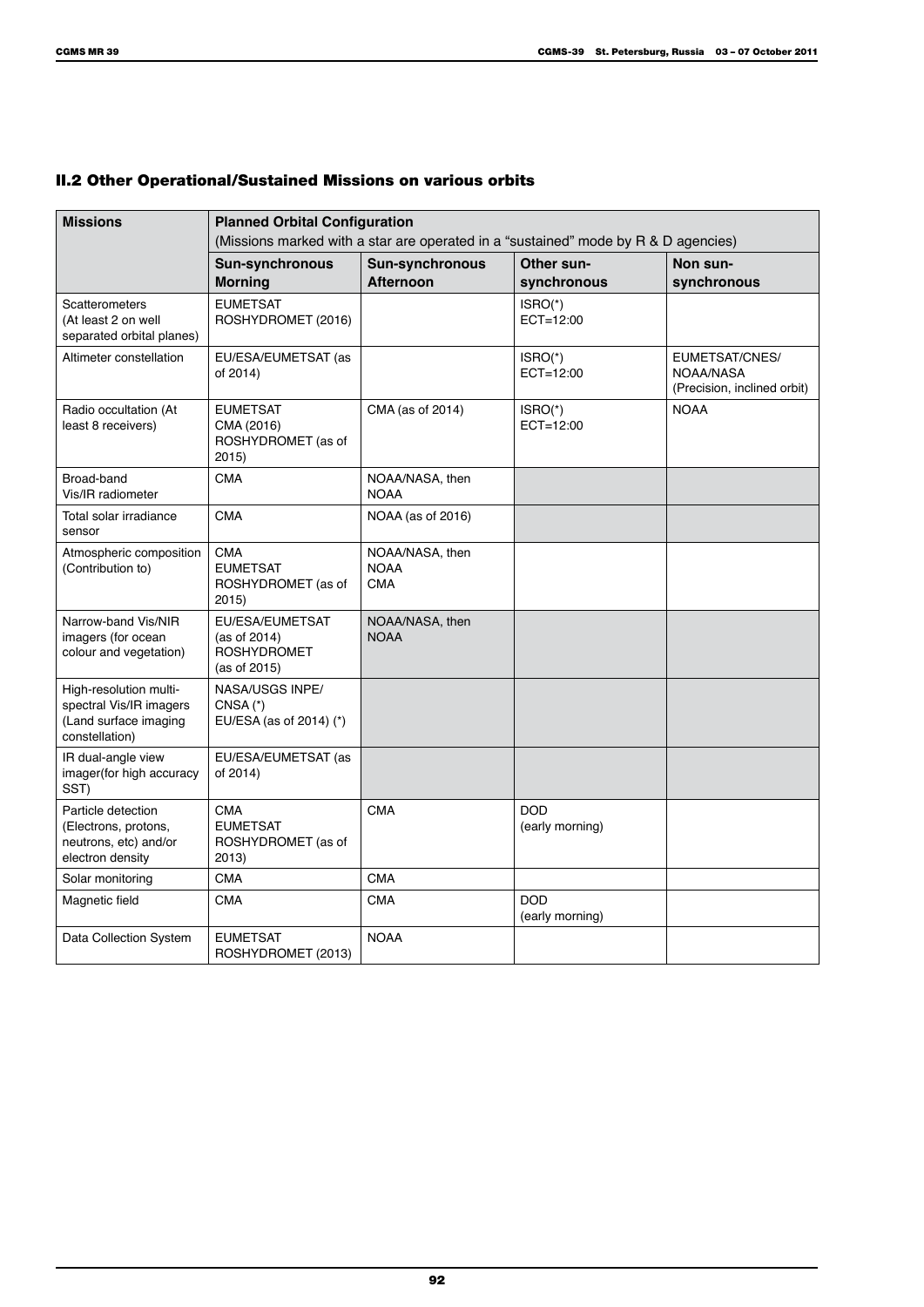### WORKING GROUP IV: GLOBAL DATA DISSEMINATION

#### IV/0 Introduction

As agreed at CGMS-39, Mr Mikael Rattenborg from EUMETSAT was elected Chairperson of Working Group IV (WG IV) on Global Data Dissemination, with Mr Gordon Bridge, also from EUMETSAT, appointed as Rapporteur. WG IV comprised representatives of the following satellite operators: CMA, EUMETSAT, JAXA, JMA, KMA, NASA, NOAA, ROSCOSMOS, ROSHYDROMET and WMO. There were also representatives from CSA (Canada) and Environment Canada.

#### IV/1 Review of Actions from the Previous Meetings

#### **CGMS-37**

**Action 37.37: All CGMS satellite operators to regularly include user statistics in their reports on current satellite systems. Deadline: CGMS-39**

Status: **Closed.** This is now permanent action 06.

#### **CGMS-38**

**Action 38.44: NOAA to provide a report to CGMS on its planning for the transition of users from the current GOES system to GOES-R. Deadline CGMS 39**

Status: **Closed**. Discussed in **IV/2**.

**Action 38.45: EUMETSAT to provide CGMS with more detailed information and the schedule of implementation for the various MTG data dissemination schemes. Deadline CGMS39.**

Status: **Closed**. Discussed in **IV/2**.

**Action 38.46: CGMS satellite operators to inform CGMS on progress towards the achievement of broadcast services (physical layers, formats, etc.) in the timeframe of the EPS-SG and JPSS satellites. Deadline CGMS 39.future** 

Status: **Closed**. Discussed in **IV/2**.

**Action 38.47: NOAA and EUMETSAT to present a description of joint broadcast services for EPS-SG and JPSS. Deadline: CGMS 39.**

Status: **Closed**. Discussed in **IV/2**.

**Action 38.48: CGMS satellite operators to inform** 

**CGMS on efforts to widen user access and to establish and respond to user requirements with GEONETCast. Deadline: CGMS 39.**

Status: **Closed**. Discussed in **IV/3**.

**Action 38.49: CGMS members to report on their measures and plans regarding interoperability and standardised online data access for archived datasets. Deadline: CGMS-39.**

Status: **Closed**. Discussed in **IV/5** and **IV/6**.

**Action 38.50 CGMS members are invited to report on the current measures taken in their Organisation for the long-term preservation of data and indicate if a future harmonised approach (e.g. common guidelines) would be helpful. Deadline: CGMS-39.**

Status: **Closed**. Discussed in **IV/5**.

**Action 38.51: CGMS Members to verify if they have been registered as a part of WIS, in particular as Data Collection or Production Centres (DCPCs) or National Centres (NCs).**

Status: **Closed**. Discussed in **IV/6**. IMD to clarify its position.

**Action 38.52: Candidate DCPCs or NCs to review the WIS specifications to ensure they are able to support the relevant WIS interfaces, including ensuring metadata describing their products and services is available in WMO format (ISO19115) for uploading to a Global Information System Centre (GISC).**

Status: **Closed**. Discussed in IV/6.

**Action 38.53: IMD and KMA are invited to nominate experts to the WMO/CGMS Task Force on Satellite Data Codes. Deadline: end January 2011.**

Status: Closed for KMA. IMD to clarify its position.

#### IV/2 Direct Readout and Direct Dissemination

**CMA-WP-16** informed CGMS that NSMC/CMA has released two software packages, FY3L0pp V1.0 and FY3L1pp V1.0, to help FY-3A/B Direct Broadcast users processing X-band MPT data (MERSI instrument) and L-band HRPT data (all instruments but MERSI), which are packed into CCSDS format. At present, the two software packages are capable of processing raw

93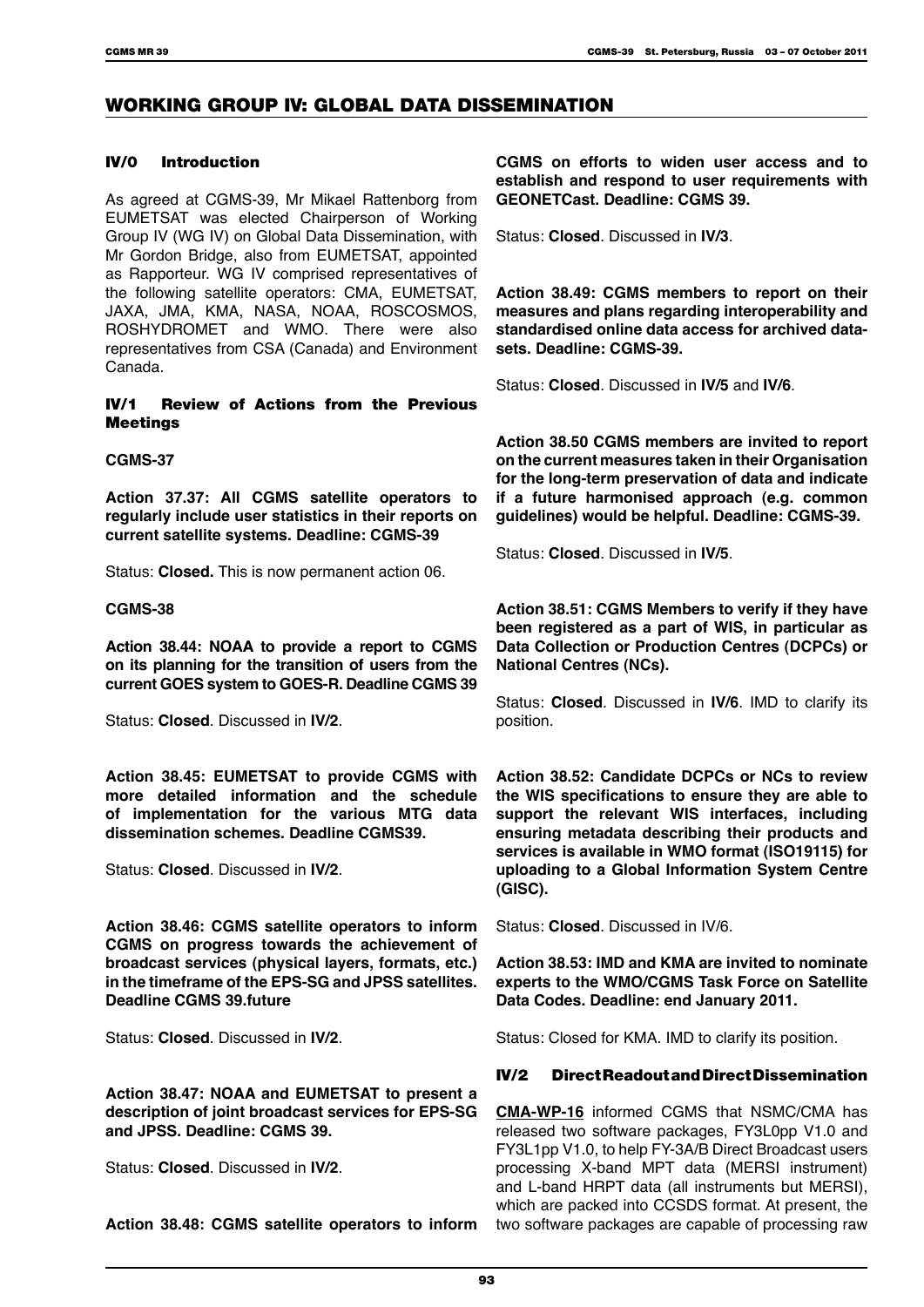data from the following four instruments onboard the FY-3A/B: MERSI, VIRR, MWTS and MWHS. Users can obtain the package and ancillary data (in English language) by sending a request to CMA for approval (Fax: +86-10-62172727).

Through the Chairman, CGMS expressed strong interest in the processing software packages and expressed appreciation for their release.

In response to Action 38.45, **EUM-WP-34** presented the planned evolution of the EUMETSAT multi-mission dissemination system to accommodate future high data volume demand of MTG and other services. The upgrade of EUMETCast Europe to the DVB-S2 standard will provide the flexibility to add the MTG near real time data in a cost efficient way to the satellite dissemination. This will make MTG data available to all users in the EUMETCast Europe footprint. A subset of these products will be available to users in the EUMETCast Africa footprint. RMDCN is still the appropriate network for operational dissemination of WMO coordinated data for global exchange. A high rate terrestrial dissemination path using DANTE research networks is also being explored.

A preliminary MTG dissemination baseline was also presented in the document. Updates to the baseline will be published in future papers as they become available.

**NOAA-WP-30** provided the status of the Low Rate Information Transmission (LRIT) on the GOES I-M and NP spacecraft. The LRIT broadcast is operational on both the GOES-east and GOES-west spacecrafts. NOAA is also in design stage of the HRIT/EMWIN broadcast service for the GOES-R Series of spacecraft.

Our short range plans include the expansion of the product suite and completion of the back-up LRIT system at the Continuity of Operations site in Wallops, Virginia.

NOAA will also continue it outreach efforts with an increased focus on the upcoming HRIT/EMWIN system for GOES-R series of satellites that includes briefings and live demonstrations of a prototype receiver system that is compatible with all current and planned GOES LRIT broadcasts.

JMA expressed appreciation for the cooperation and arrangements being made with NOAA. CGMS noted the L-band broadcast changes that would take place with GOES-R that would impact the wider user community. NOAA confirmed that it was already looking at means to lessen the impact on various user groups.

**NOAA-WP-27** presented information on the direct

readout services from the NPP and JPSS satellites. High Rate Data (HRD) and Low Rate Data (LRD) are both direct broadcast services provide by NOAA, the data is freely available to international users as long as they have the proper receiving equipment. The HRD service will be available on NPP and JPSS satellites; however, currently JPSS-1 will only have HRD and would only have LRD contingent upon budget.

NOAA confirmed that JPSS-2 will have both LRD and HRD, adding that the data content of LRD will be driven by NPOESS requirements. The inclusion of Level 1 data in LRD is not foreseen. The Chairman commented that there would be significant interest in having sounding data included in this broadcast.

#### **Action 39.42: NOAA to provide more information on the content of LRD broadcasts in due course. Deadline: CGMS-40.**

**EUM-WP-35** informed CGMS that EUMETSAT is defining the EPS Second Generation (EPS-SG) satellite system which is planned to be operational by end of this decade and provide observations in the mid morning orbit as part of the Joint Polar System (JPS) set-up in coordination with NOAA. Instrument observation data will be broadcast directly by the satellites in real time. The paper addresses the status of the plans of the broadcast service for EPS-SG, and the transition from the current service.

**NOAA-WP-33** presented a summary of the direct readout plans for future NOAA environmental spacecraft. The transition of the NOAA direct readout services is taking place across several spacecraft constellations. This will encompass many years of development, coordination and implementation. In 2005, replacement of the analogue Weather Facsimile (WEFAX) with the new digital LRIT started a transition period that will culminate with the implementation of the High Rate Information Transmission/Emergency Managers Weather Information Network (HRIT/ EMWIN) service combined with the transition from today's GOES Variable (GVAR) retransmission format to the GOES Re-Broadcast (GRB) service on the GOES-R spacecraft constellation. NOAA's current direct broadcast services will change dramatically in data rate, data content, and frequency allocation, and driving changes to the field terminal configurations. The geostationary and polar-orbiting environmental satellite constellations will employ higher data rates. larger bandwidths, and new downlink frequency allocations. Environmental data users must employ new field terminal receivers unique to each particular broadcast service.

Concerning the evolution of LRIT, NOAA confirmed its continuation up to the time of routine operations of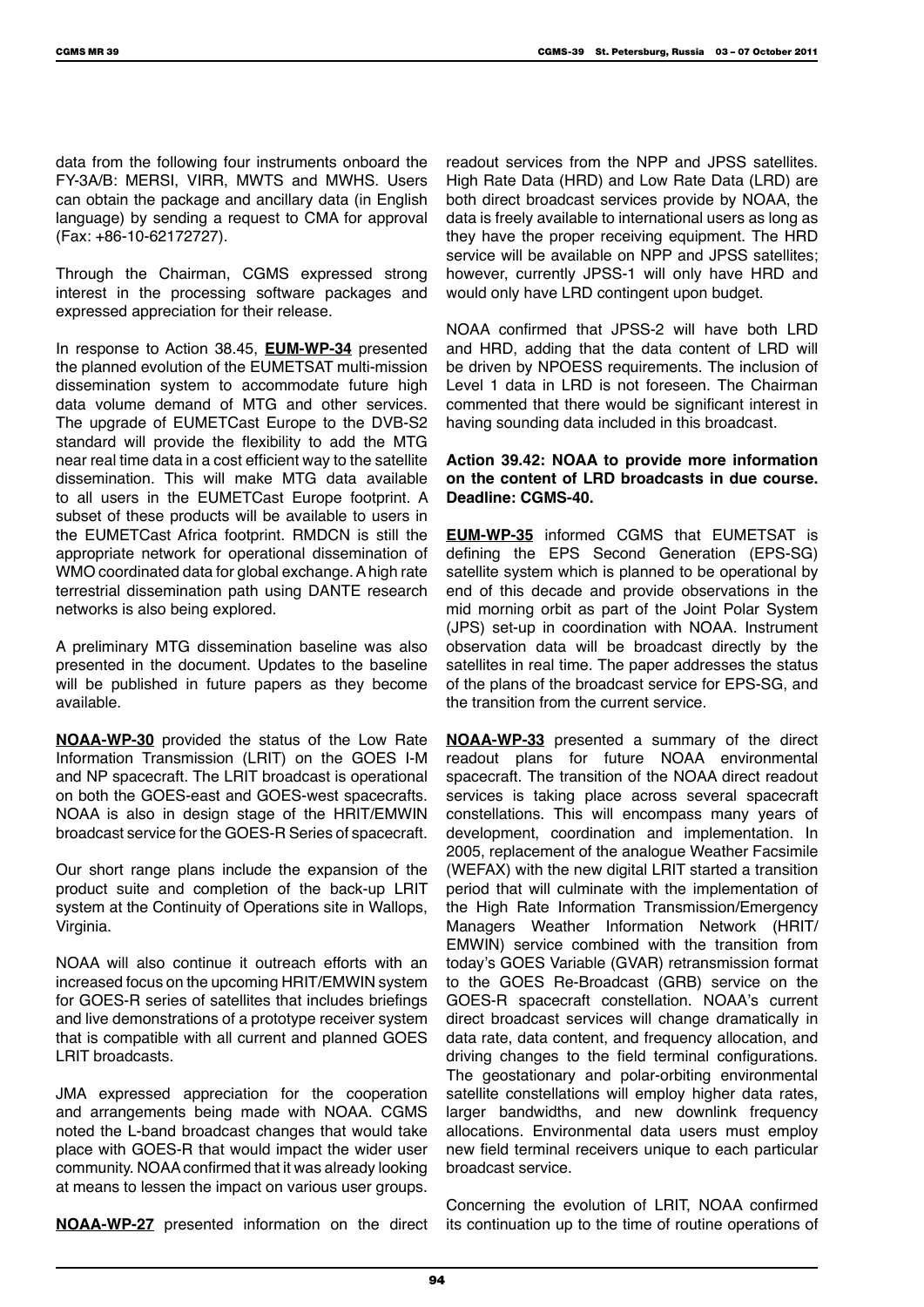GOES-R, and EUMETSAT confirmed that its future MSG-3 and 4 satellites would also continue to have LRIT broadcasts. Both agencies agreed to continue reporting on the evolution of LRIT at future CGMS meetings.

What was of more concern to CGMS was the situation regarding the next generation EUMETSAT and NOAA LEO satellite low rate broadcasts which were still in definition and following somewhat different design paths which could, as a consequence, significantly impact future user reception station design (and cost).

However, there appeared to be general commonality within CGMS (EUMETSAT, CMA and NOAA) in the design of future (X-band) high rate broadcasts. The following actions were agreed:

**Action 39.43: EUMETSAT and NOAA to prepare a new global specification for LEO high rate broadcast services and present it for consideration at the next meeting of CGMS. Deadline: CGMS-40.**

**Action 39.44: CMA to nominate a Point of Contact to follow the evolution of the new global specification for LEO high rate broadcast services and to comment accordingly at CGMS 40. Deadline: CGMS-40.**

Concerning LEO low rate services, CGMS noted that CMA intended to continue such a service on its satellites until the 2020 timeframe, EUMETSAT did not have such a committment coming from its European user base and NOAA remained commited in the longer term.

The Chairman commented that that it might be an approriate time to reassess the global need for the low rate broadcast service in the longer term. Noting the comments by EUMETSAT relating to the European user base requirements, WMO highlighted the global nature of the LEO user community. Since the current CGMS standard for LEO Direct Broadcast is implemented worldwide in L-Band, which is an allweather frequency band, and is allocated by the ITU to Meteorological Satellites (though on a shared basis), there is globally an expectation that at least a low data rate will continue in L-Band. Whilst ackowledging the need for technological evolution, WMO considered that before giving up such a worldwide established practice, it would be appropriate to carry out a consultation of the global user community on the long term need for this service. To this end it would be helpful if EUMETSAT could keep the option open until the results of the consulation have been analysed. The Chairman added that the content of the L-band broadcast needed clear definition as there would be bandwidth constraints which could vary depending upon the satellite system.

EUMETSAT advised CGMS that it would very soon start the EPS-SG Phase B development activities (duration 2012 – 2014) so it was important that any revision of the current broadcast baseline, if agreed, occured as soon as possible. Hence, a recommendation from CGMS relating to L-band broadcasts from LEO satellites was needed by the beginning of 2013 at the latest.

The following action was agreed:

**Action 39.45: WMO to consult WMO Members on the requirement for a "Low Data Rate" service in L-Band on future generation polar-orbiting systems, and on the expected contents of such a service. Deadline: CGMS-40.**

**Action 39.46: EUMETSAT to re-assess the European user requirement for a L-band service from its LEO satellites, bearing in mind the ongoing broader consultation process of WMO, and report to CGMS accordingly. Deadline: CGMS-40.**

**WMO-WP-25** proposed an amendment to the CGMS HRIT/LRIT Global Specification (CGMS 03) with effect to align the geographical reference system of the normalized geostationary projection with the internationally agreed standards World Geodetic System 1984 (WGS84) and Earth Geodetic Model (EGM-96) as recommended by the WMO Commission for Basic Systems. It was emphasized that the current discrepancy between the HRIT/LRIT Global Specification and these international standards is a potential source of confusion and generates a risk of positioning errors when merging data with e.g. GPSbased sources, or Geographic Information System (GIS) applications, or when exchanging data with these communities. The space agency representatives participating in the sixth meeting of the Expert Team on Satellite Systems (ET-SAT-6) thus unanimously agreed that CGMS should be requested to update its HRIT/LRIT Global Specification. The amendment would affect three parameters in Section 4.4.3.1 (Geographical coordinates) and Section 4.4.3.2 (Normalized geostationary projection): the reference meridian, the equator radius and the polar radius, as well as four numerical coefficients derived from these parameters.

CGMS agreed to adopt the now commonly recognised geographical reference systems. EUMETSAT commented that the impact of implementing such changes was very small in terms of changed latitude and longitude coordinates when retrieving archived data. Furthermore, in LRIT broadcasts, information on the shape of the Earth was not included.

The following Action and Recommendation from the WMO WP were agreed: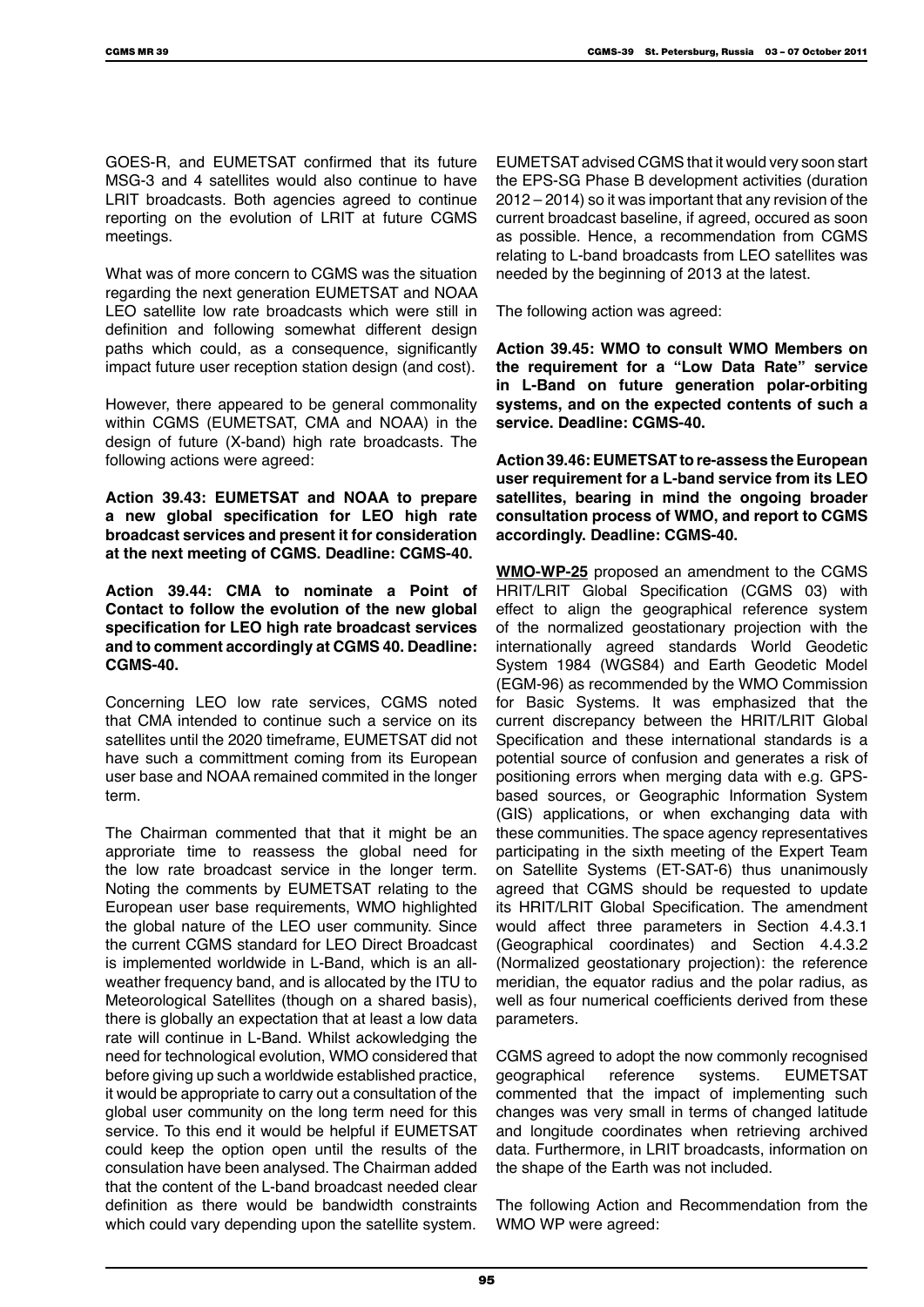**Action 39.47: The CGMS Secretariat to prepare an amendment of the CGMS HRIT/LRIT Global Specification (CGMS 03) with effect to adopt the geographical reference system of the World Geodetic System (WGS84) and Earth Geodetic Model (EGM-96) as described in CGMS-39 WMO-WP-25. Deadline: CGMS-40.**

**Recommendation 39.34: CGMS satellite operators to adopt the World Geodetic System (WGS84) and Earth Geodetic Model (EGM-96) geographical reference systems for the normalised geostationary projections in all future geostationary systems and related products, and inform the users accordingly.**

#### IV/3 DVB-Based Dissemination Services

**CMA-WP-18**, prepared in response to Action 38.48, informed CGMS that CMACast is ready for full operation at the end of 2011. Effort to upgrade the user equipment to transfer from the FENGYUNCast, PCVSAT and DVB-S to the CMACast is undergoing. CMA donated CMACast terminals to 16 developing countries and provided technical training on a regional WIS training seminar in Beijing this year. Metadata for CMACast data has been published on CMA WIS portal for user access. CMACast - EUMCast data exchange and re-dissemination has been established, and interoperation platform has been set up to apply data policies and to remove language barriers for global interoperability.

CMA added that it had the intension to widen the availability of the broadcast to all developing countries in the Asia-Pacfic region and would increase the current data exchange with GEONETCast and EUMETCast.

WMO suggested that it would be helpful if CMA was to produce a CMACast fact sheet for the growing user community in the Asia Pacific region and nominate a point of contact to address user enquiries. WMO added that it would be very happy to redistribute the fact sheet to potential users. CMA remarked that this would be done. However, commercial issues and technical support for CMACast user stations also need to be considered.

The following action was agreed:

**Action 39.48: CMA to prepare a CMACast fact sheet, including the process for user registration, and to provide this to CGMS Members and to WMO for further distribution to potential users in the Asia-Pacific region. Deadline: 31 March 2012**

In response to Action 38.48, **EUM-WP-36**, reported on GEONETCast which consists of a network of three dissemination systems - GEONETCast Americas

operated by NOAA, CMACast operated by CMA and EUMETCast operated by EUMETSAT.

The three GEONETCast Network Centres (GNC) operated by NOAA, CMA and EUMETSAT are interconnected with data exchange links for the exchange of GEONETCast relevant data. All three GNCs are operationally disseminating their own, and partners' GEONETCast contributions in their respective footprints.

EUMETSAT continues to support the GEO Workplan development and is involved in the GEONETCast related activities and demonstration events. Capacity Building and Training is actively supported through participation in various projects and initiatives, and with EUMETSAT's own training activities.

The interaction with users, provision of user stations to East European countries and the development of the EUMETSAT-CMA interface make a significant contribution to widen user access world-wide.

EUMETSAT and CMA have nearly completed the upgrade of their GNCs into a fully integrated GEONETCast data exchange and dissemination system, which includes a remote data access management interface.

**NOAA-WP-31** reported on GEONETCast Americas (GNC-A) which is a regional contribution to the global GEONETCast system. GNC-A provides a satellite based system to deliver near-real-time, environmental products and data in support of the Global Earth Observation System of Systems societal benefit areas (agriculture, energy, health, climate, weather, disaster mitigation, biodiversity, water resources, and ecosystems).

GEONETCast Americas serves much of North America and the Caribbean Basin and all of Central, and South America. GEONETCast has links with regional environmental data dissemination systems deployed in Europe and Asia.

GEONETCast Americas broadcasts to inexpensive satellite receiver stations based on Digital Video Broadcast standards that are in the geographic footprint of the commercial satellite; currently Intelsat 9.

The Chairman thanked NOAA for the good cooperation and progress made with the enhancements to the GEONETCast Americas system over the last year. He added that EUMETSAT was on the verge of becoming a member of the Charter on natural disasters. He further suggested that CMA might consider how it, too, could participate in Charter activities. CMA responded that it already had plans to supply data needed for disaster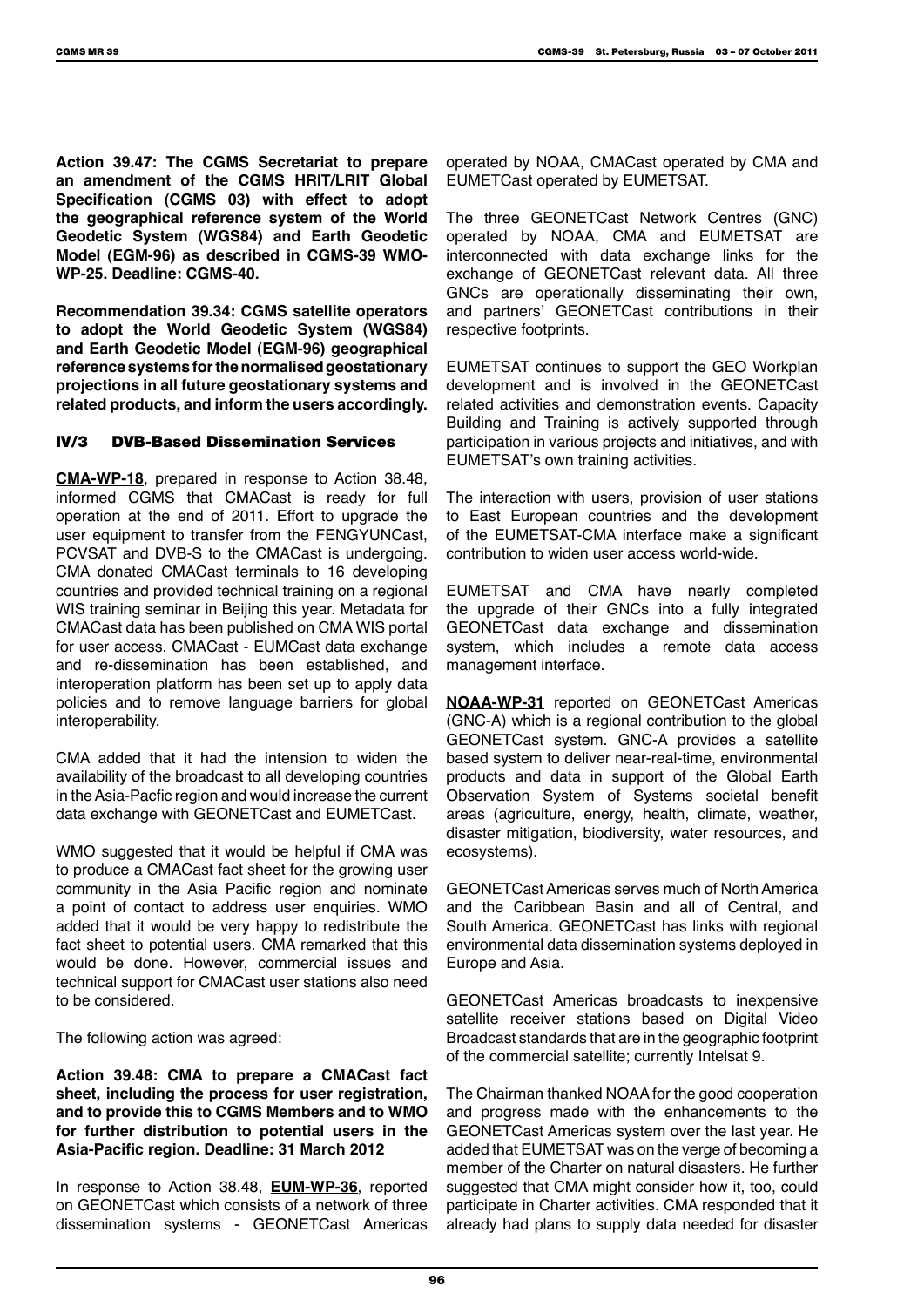monitoring in the Asia-Pacific region and in support of the nine GEO SBAs.

#### IV/4 Internet-Based Dissemination Services

No Working Papers were presented.

#### IV/5 Global Data Exchange

**CMA-WP-11** reported on the operational procedure for the long-term preservation of data. At NSMC/CMA the received multi-mission data are stored online, near-line and offline, respectively with an indication as to whether the datasets are archived on disk array, automatic tape library, or tapes preserved elsewhere in the NSMC operational building. All generated products (i.e. level 0, level 1, and level 2) are archived and preserved in two copies for long-term preservation. The oldest archived product traces back to 1983. CMA is interested in the experience and practice of other Meteorological Satellite Operators regarding data preservation and welcomes the proposal for establishing a common guidance for archiving

In response to Action 38.50, **EUM-WP-38** reported on Long Term Data Preservation policy that is in operation since 1995, in order to maintain and provide access to its historic satellite data records. These records are maintained in the EUMETSAT Data Centre, a large multi-mission facility located at EUMETSAT headquarters which operationally archives all the organisation's satellite data and derived products.

Most importantly, the new EUMETSAT satellite programmes fund the transcription of previous programme archives so that they 'inherit' the existing archive, thus providing the means for long-term data preservation.

A number of principles exist and are followed to ensure a secure archiving of the ingested data in an operational environment and allowing the long-term access to the archived data. These principles are revised from time to time, e.g. due to the advent of new and larger storage media.

EUMETSAT remarked that it was interested in sharing its experience and practices with other Meteorological Satellite Operators with a view to establishing common guidelines for archiving, adding that a Task Team could be set up, working by email over the coming months, to establish guidelines for the implementation of the various principles adopted. WMO informed CGMS that European common guidelines on "Long Term Data Preservation" were being developed by a working group initiated by ESA with partner agencies, which could be a useful input for the proposed Task Team. The following actions were agreed:

**Action 39.49: CGMS Members to nominate Points of Contact who can assist WMO with the development of common guidelines for long term data preservation. Deadline for nominations 31 December 2011. WMO to prepare a report on the guidelines to be presented to CGMS-40.** 

**Action 39.50: The CGMS Secretariat to distribute to CGMS Members the Report on European Long-Term Data Preservation Guidelines, for information, once this has been finalised. Deadline: CGMS 40.**

**EUM-WP-37** reported on Data Distribution from the EUMETSAT Data Centre, which has strongly increased in the last years. In this context, improved interoperability and cooperation between partner organisations can be helpful to meet the growing user demand and facilitate easy access at the same time, e.g. by sharing global data sets to improve data access and increase redundancy.

Several programmatic, standardised interfaces including a collection discovery service, EO product search and ordering have been implemented in the EUMETSAT EO-Portal to enable Interoperability with Partner Organisations. Further standards and interfaces can be added to the available Interoperability infrastructure at EUMETSAT.

Regarding the sharing or mirroring of Archive data to support improved user access, EUMETSAT and NOAA NCDC plan to cooperate on the exchange of user relevant data sets, such as Climate Data Records, between their Archives.

**NOAA-WP-28** reported on the National Climatic Data Center (NCDC) which is the world's largest active archive of weather and climate data with more than 2.5 petabytes of archived data. Its mission is to provide access and stewardship to the Nation's resource of global climate and weather related data and information, and assess and monitor climate variation and change. This effort requires the acquisition, quality control, processing, summarisation, dissemination, and preservation of a vast array of climatological data generated by the national and international meteorological services. During 2011, over 1 petabyte of data were downloaded by users from NCDC's online access services. NCDC's mission is global in nature and provides the U.S. climate representative to the World Meteorological Organization, the World Data Center System, and other international scientific programs.

The following Actions were agreed:

**Action 39.51: All CGMS Members to propose using interoperability standards for providing and**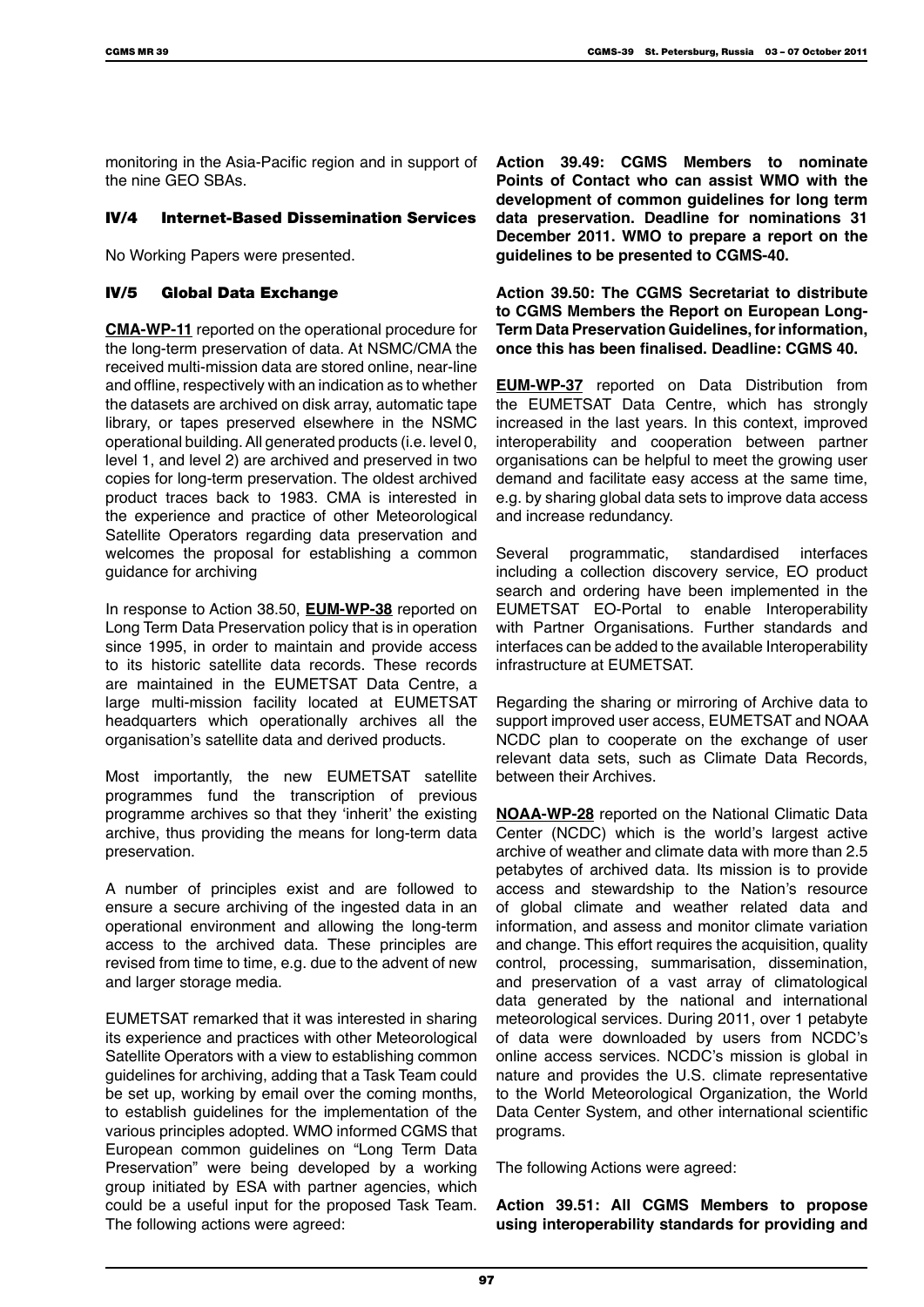**sharing of climate data records and report on their efforts at the next meeting of CGMS. Deadline: CGMS 40.**

**Action 39.52: EUMETSAT and NOAA to report on their progress on sharing climate data records and using common interoperability standards for providing the data. Deadline: CGMS 40.**

**EUM-WP-39** summarised ongoing activities in the area of Third-Party Data Exchange. The document, structured in two parts, contained an assessment of the 3rd Party Data Services under consideration and a summary of the status of currently ongoing 3rd Party Data Service implementation activities.

**NOAA-WP-29** gave information on NOAA's Administrative Order "Procedure for Scientific Records Appraisal and Archive Approval." The NOAA Climate Data Center (NCDC) implemented this initiative and incorporated industry established best practices such as Open Archival Information System Reference Model with lessons learned to improve data preservation and documentation. These initiatives were the building blocks used to create processes, documentation standards and templates to ensure secure data preservation supporting long-term data use and accessibility.

NCDC established an archive process that engages cross-center collaboration to ensure support for data ingest, documentation, preservation, access and customer service thereby ensuring complete support of the data and information. Several documents were recently developed to establish roles and responsibilities between the Data Provider and the Archive through Service Level Agreements, as well as detailed data transfer protocols, formats and access support in Submission Agreements. Metadata standards currently required by NOAA are Federal Geographic Data Committee (FGDC) with the goal of moving to International Organization for Standardization (ISO) 19115/19115-2 in the near future. NCDC plans to implement ISO compliant collection level metadata within the year to better enable data discovery and improve documentation.

Additional activities at NCDC are improving the ingest and archive process by incorporating file verification throughout the process and reconciliation of transferred data with the provider. These activities are planned to be operational in the coming year.

#### IV/6 Integrated Global Dissemination Service (IGDDS) Development

**CMA-WP-19** reported on CMA's work regarding implementation of the WMO Information System (WIS).

It informed CGMS that the GISC located at Beijing was endorsed by ET-GDDP in August, 2010; it has been in operation since 15 August 2011. CMA has applied for 4 DCPCs, of which the NMIC has been approved. Next, CMA is to improve its GISC services and setup the backup mechanism with other GISCs.

In response to a query from the Chairman, CMA clarified that it considered the provision of some of its satellite datasets as part of its WIS implementation. This was also confirmed by NOAA. JMA recalled that its JMA-WP-02, for discussion in Plenary, also contained a similar statement concerning satellite data as part of its WIS implementation.

**WMO-WP-26** reported on the progress being made in the gathering of requirements for satellite data access, which was undertaken in different WMO Regions in the context of the Integrated Global Data Dissemination Service (IGDDS).

- The RA III/RA IV Satellite Data Requirements Task Team established by WMO, with the support of NOAA and INPE, is maintaining a record of data requirements from Central and South American countries, which has led to inclusion of additional products by NOAA in the GEONETCast-America broadcast stream.
- The RA I Dissemination Expert Group jointly established by WMO and EUMETSAT, has started to review the EUMETCast-Africa dissemination baseline, which has already led EUMETSAT to include additional products into EUMETCast-Africa.
- The RA II Pilot Project to develop support to NMHSs in Satellite Data, Products and Training includes "Identification of requirements from RA II Members" as one of its main tasks.
- A data requirements gathering process is also starting in RA V.

WMO thanked the satellite operators involved in this process. The attention and support provided to these initiatives help to adapt data distribution mechanisms and content to meet evolving user needs. They also directly contribute to capacity building by raising regional awareness on the availability of satellite data and products.

**WMO-WP-17** described the proposed concept of a web-based Product Access Guide for satellite products within the WMO Space Programme website. Such an access guide would give greater visibility to satellite products made available by CGMS Members at the global level. The Product Access Guide would not store information on individual products, or the products themselves, but would rather point users to the respective sources, through an agreed categorisation. This approach is intended to avoid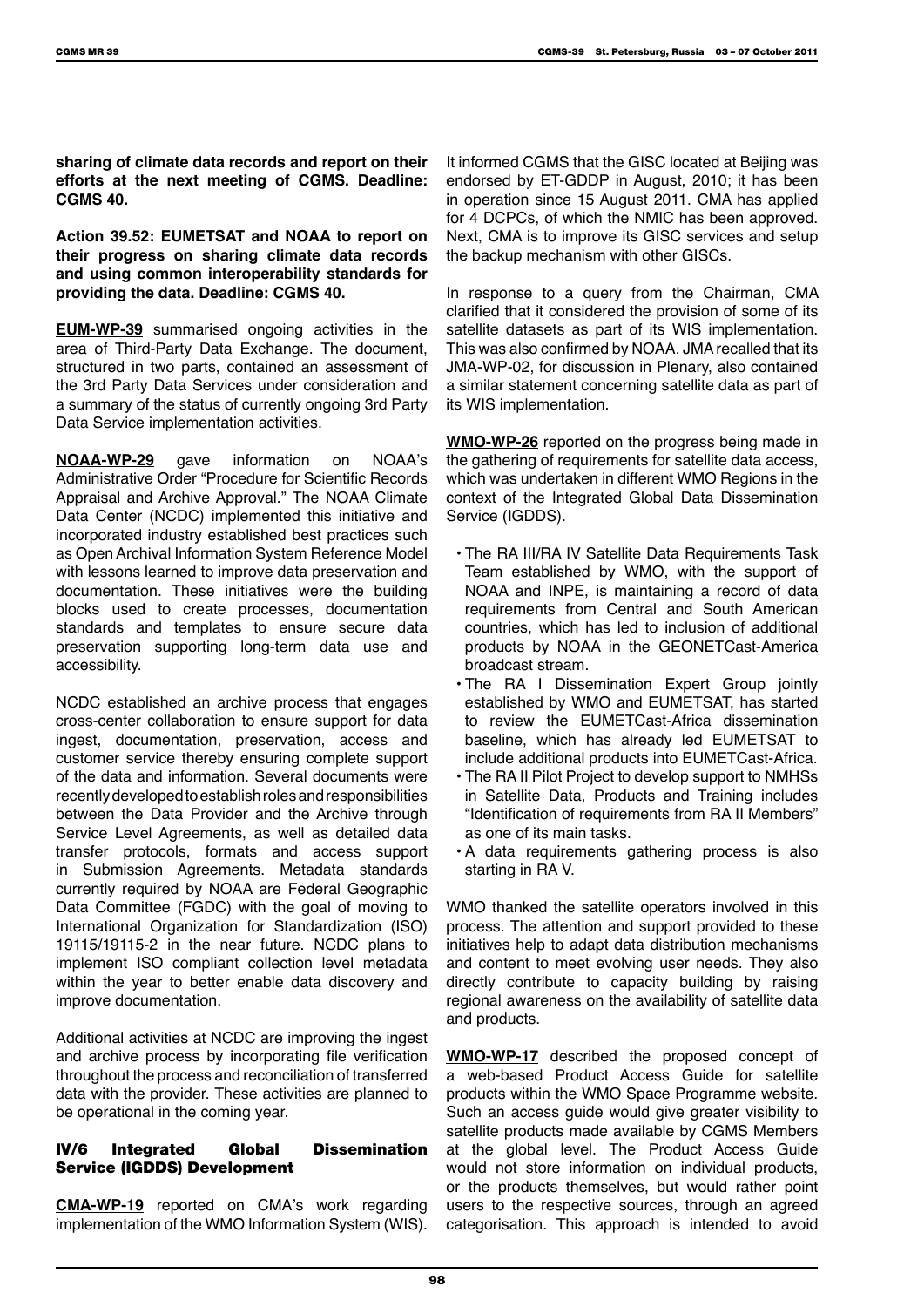any duplication of satellite operators' catalogues, but to provide a thematic high-level overview on what is available in terms of satellite products and where to get detailed information. Its completion would require full collaboration of CGMS satellite operators in order to harmonise and maintain the interfacing between the Product Access Guide and the operators' catalogues.

CGMS, generally supporting the proposal, agreed the following action:

**Action 39.53: WMO to further refine the web-based Product Access Guide for satellite products, within the WMO Space Programme website, in collaboration with CGMS satellite operators. Deadline: CGMS 40.**

In response to Actions 38.51, and 38.52, **WMO-WP-27** recalled that the WMO Information System (WIS) provides a means for Meteorological Satellite operators to improve the awareness of the WMO community of products and services available to WMO Members and their users from meteorological satellites. This is done by registering satellite data centres in WIS as National Centres (NCs) or Data Collection or Production Centres (DCPCs) so that metadata describing data, products and services can be discovered in WIS, and when required, data and products can be delivered to users though WIS. The document provided some background on WIS and the processes a centre should follow to participate in WIS. It indicated that five CGMS satellite operators were already registered, or had applied, as DCPC. WMO recalled CGMS Action 38.51

to all CGMS satellite operators to register as either DCPC or NC, and Action 38.52 to enable uploading their metadata to a Global Information System Centre (GISC).

The Chairman invited in particular IMD, ROSHYDROMET to consider completing their application processes.

It was also noted that a key element of registration was the requirement that satellite metadata had to be synchronised with the GISC.

The following action was agreed:

**Action 39.54: All CGMS Members to report at the next CGMS meeting on their progress with the implementation of WIS. Deadline: CGMS-40.**

#### IV/7 Coordination of Code Forms for Satellite Data

No Working Papers were presented under this agenda item.

#### IV/8 Conclusion and Preparation of WG **Report**

The meeting closed at 13:20 on 4 October 2011. It was agreed that a first draft of the WG Report would be available (electronically) for checking by participants (See Annex 4) late that day or early the following day.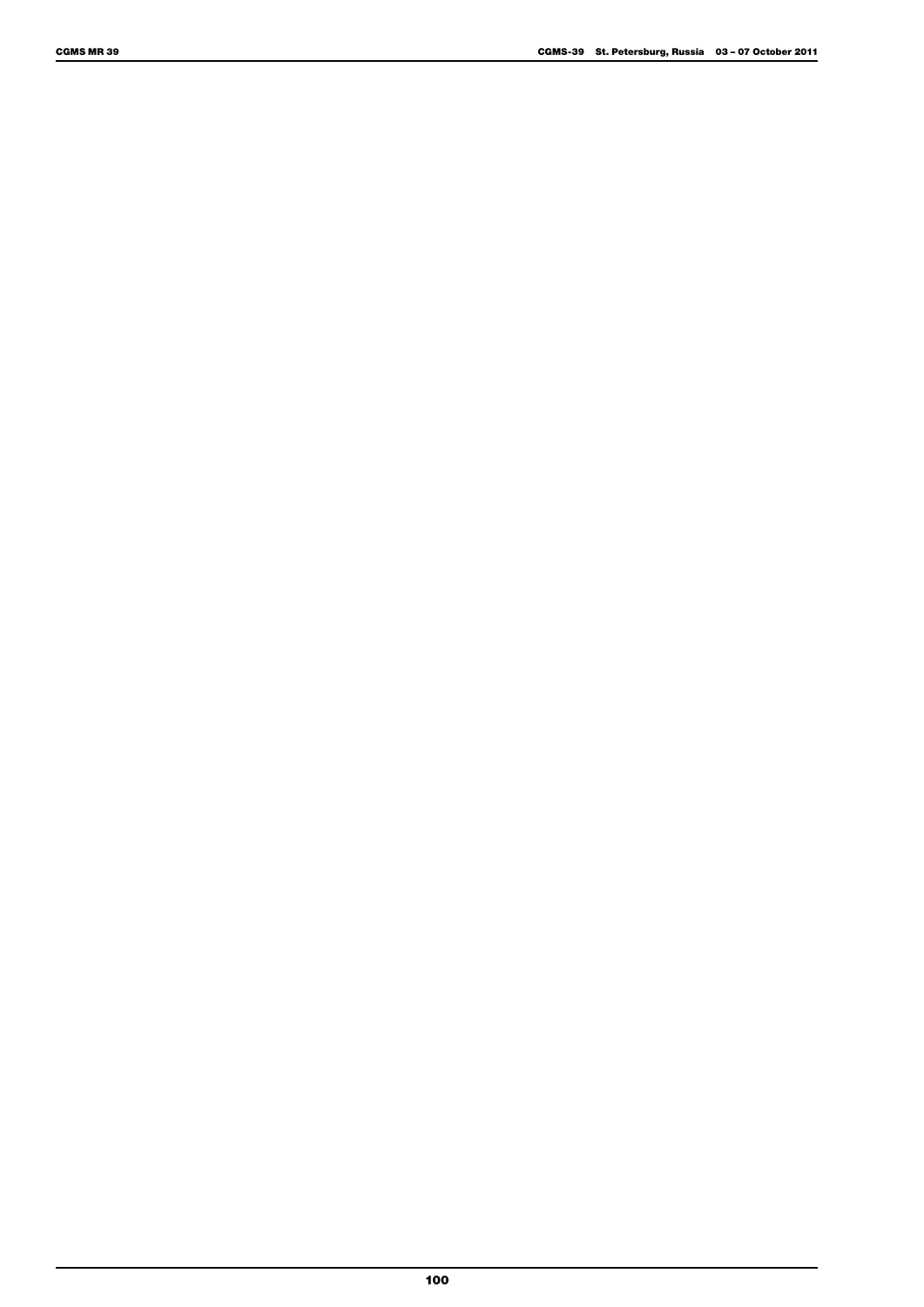### Annexes:

Annex 1 Agenda of the CGMS-39

### Annex 2 List of Working Papers Presented

- Annex 3 List of Participants
- Annex 4 List of Working Group Participants
- Annex 5 Opening Ceremony Addresses
- Annex 6 CGMS Baseline for the Operational Contribution to the GOS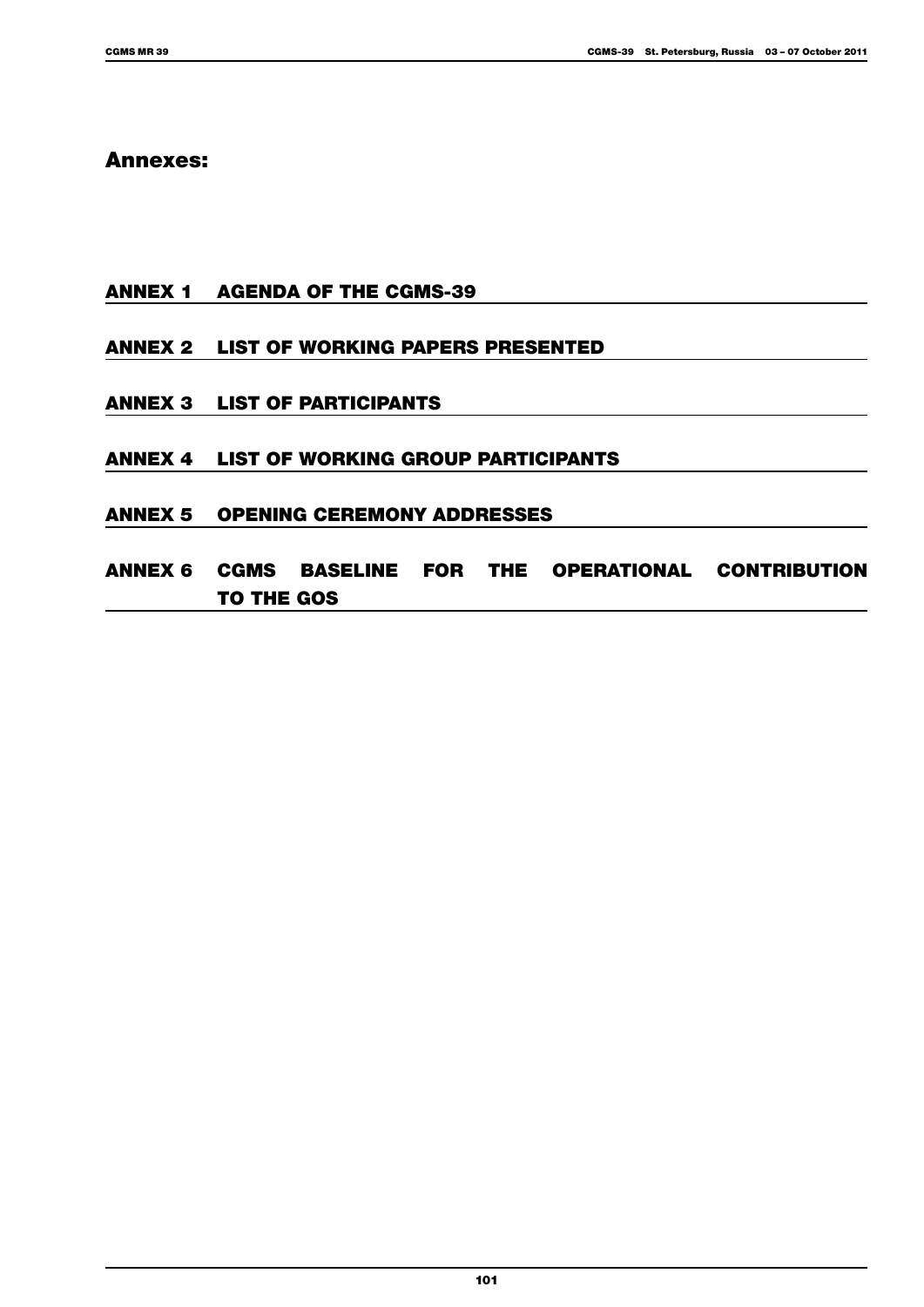# AGENDA OF THE CGMS-39

**3-7 November 2011**

### - Plenary Session -

#### A. Introduction

- A.1 Welcome
- A.2 Election of Chairmen<br>A.3 Adoption of Schedule
- A.3 Adoption of Schedule<br>A.4 Nomination of Drafting
- A.4 Nomination of Drafting Committee<br>A.5 Review of Action Items from the Pr
- Review of Action Items from the Previous Meetings

#### B. Report on the Status of Current Satellite Systems

- B.1 Polar Orbiting Meteorological Satellite Systems<br>B.2 Geostationary Meteorological Satellite Systems
- B.2 Geostationary Meteorological Satellite Systems<br>B.3 Research and Development Satellite Systems
- Research and Development Satellite Systems
- B.4 Other LEO Satellites<br>B.5 Spacecraft Anomalie
- Spacecraft Anomalies from Solar and other Events

#### C. Report on Future Satellite Systems

- C.1 Future Polar-Orbiting Meteorological Satellite Systems<br>C.2 Future Geostationary Meteorological Satellite Systems
- C.2 Future Geostationary Meteorological Satellite Systems<br>C.3 Future Research and Development Satellite Systems
- C.3 Future Research and Development Satellite Systems<br>C.4 Future other LEO Satellites
- C.4 Future other LEO Satellites<br>C.5 Future HEO or Combination
- Future HEO or Combinations of LEO and GEO Missions

#### D. Operational Continuity and Reliability

- D.1 Global Planning, including Orbital Positions and Reconfiguration of the Space-based Component of the GOS
- D.2 Inter-regional Contingency Measures<br>D.3 Iong-term Global Contingency Plann
- Long-term Global Contingency Planning

#### E. CGMS Response to WMO and other International Requirements

- E.1 Support to WMO Meteorological Programmes and Projects<br>E.2 Support to GCOS and other Climate Monitoring Activities
- Support to GCOS and other Climate Monitoring Activities
- E.3 Support to IOC, JCOMM and other Ocean Monitoring Activities<br>E.4 Support to GAW and other Atmospheric Chemistry Monitoring A
- E.4 Support to GAW and other Atmospheric Chemistry Monitoring Activities<br>E.5 Support to Satellite Requirements of other International Programmes
- Support to Satellite Requirements of other International Programmes

#### F. Interaction with international partners

- F.1 GEO<br>F.2 CEO
- F.2 CEOS<br>F.3 Other
- **Other International Partners**

#### G. Working Group Reports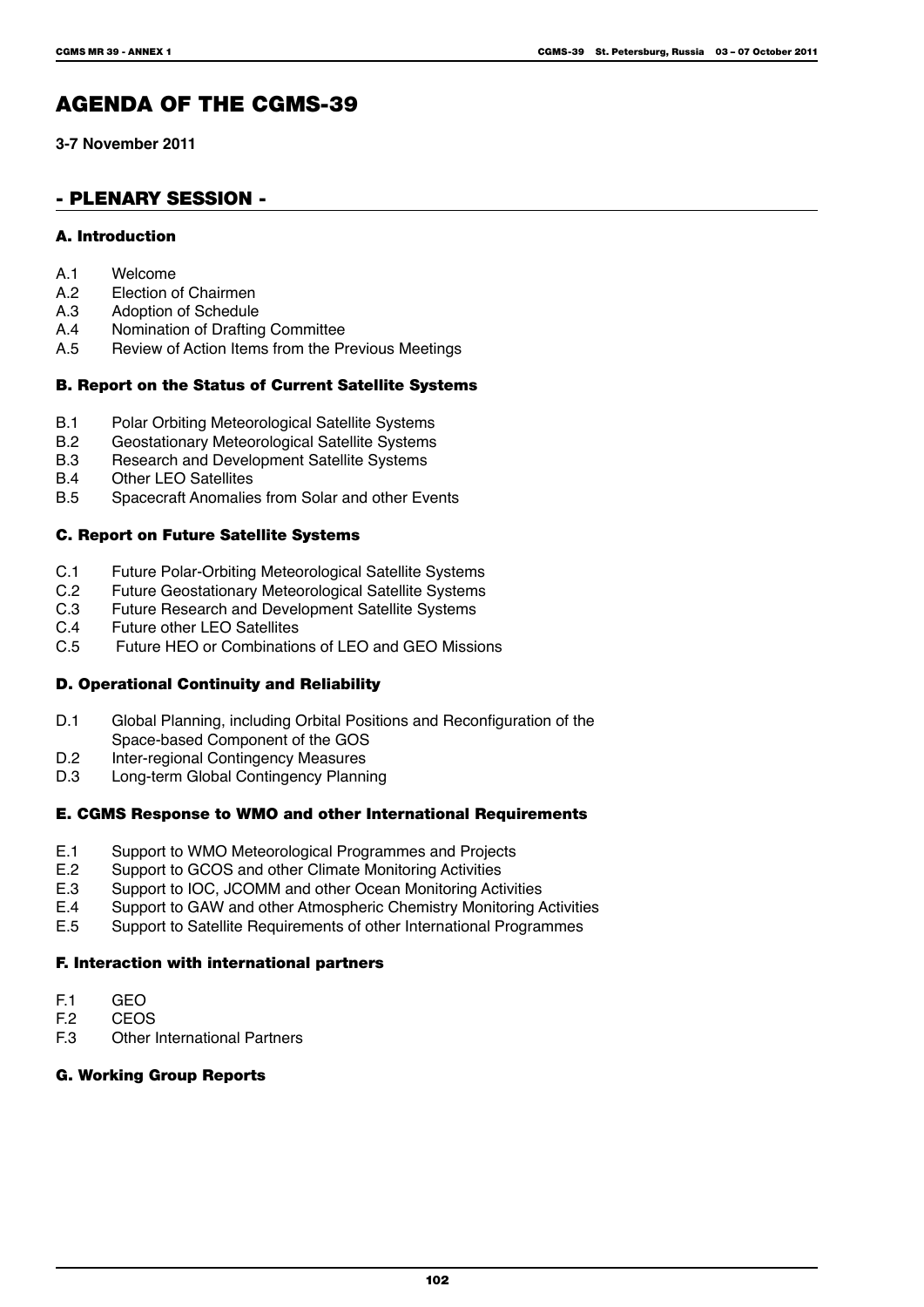#### H. Other Items of Interest

- H.1 Training<br>H.2 Informat
- H.2 Information<br>H.3 Any other bo
- Any other business

### I. Final Session

- I.1 Nomination of CGMS Representatives at WMO, WMO STG, CEOS and other Meetings<br>I.2 Nomination of Chairmen and Rapporteurs of Working Groups for CGMS-39
- I.2 Nomination of Chairmen and Rapporteurs of Working Groups for CGMS-39<br>I.3 Nomination of Rapporteurs of IPWG. IROWG. ITWG. IWWG
- I.3 Nomination of Rapporteurs of IPWG, IROWG, ITWG, IWWG<br>
I.4 Summary List of Actions from CGMS-39
- 1.4 Summary List of Actions from CGMS-39<br>1.5 Data and place of next meeting
- Data and place of next meeting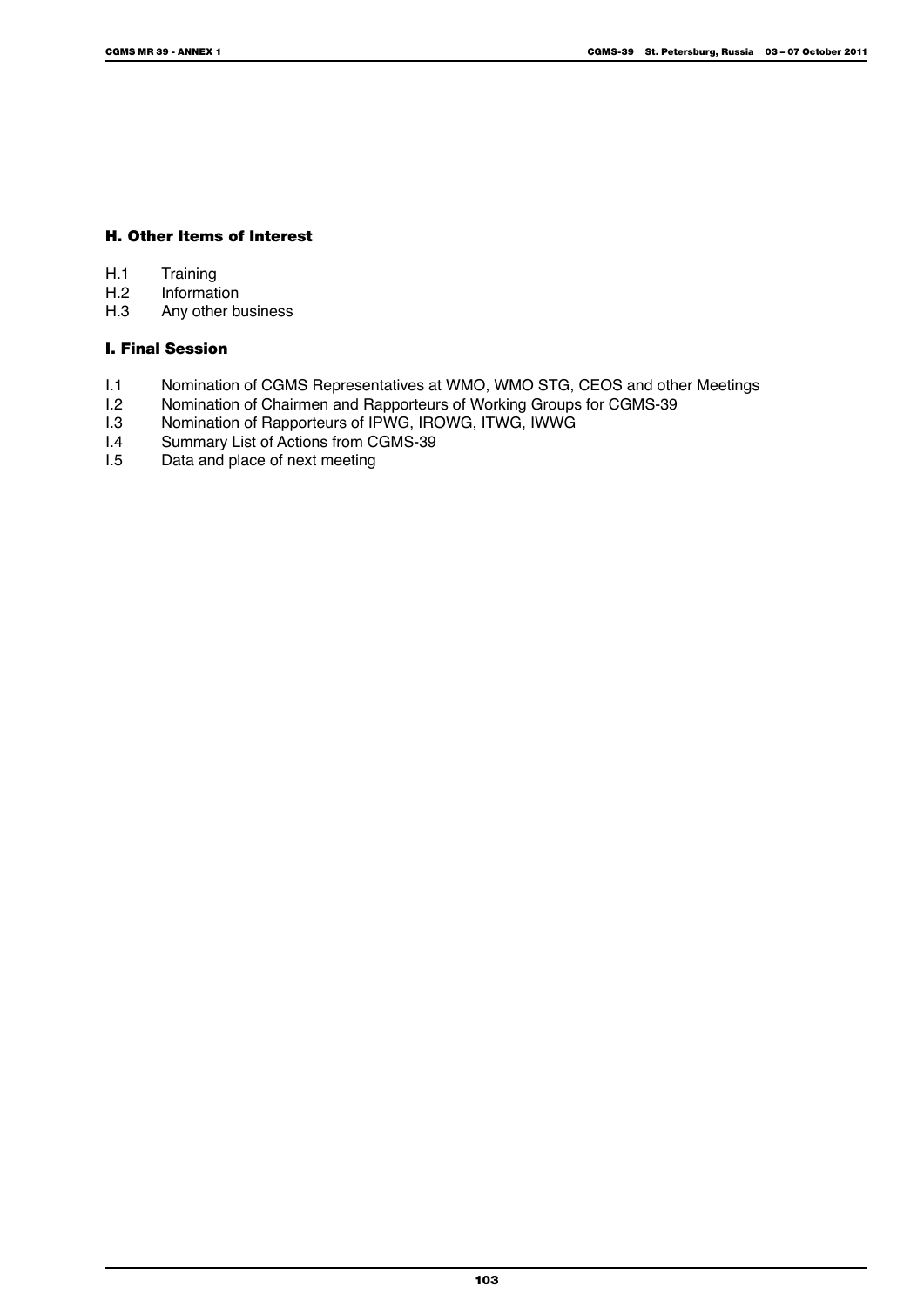# AGENDA OF THE CGMS-39

### - Working Group Sessions -

#### Working Group I: Telecommunications

- I/0 Introduction<br>I/1 Review of a
- Review of actions from the Previous Meeting
- I/2 Coordination of Frequency Allocations: SFCG, ITU and WRC Activities
- I/3 Telecommunication Techniques<br>I/3.1 Coordination of International Da
- I/3.1 Coordination of International Data Collection & Distribution<br>I/3.2 Status and Problems of IDCS
- I/3.2 Status and Problems of IDCS<br>I/3.3 Ships, including ASAP
- I/3.3 Ships, including ASAP<br>I/4 Dissemination of DCP
- I/4 Dissemination of DCP messages (GTS or other means)<br>I/5 Future Use of IDCS
- Future Use of IDCS
- I/6 Search and Rescue (S&R)<br>I/7 Review of Actions, Conclus
- Review of Actions, Conclusion and Preparation

#### Working Group II: Satellite Products

- II/0 Introduction<br>II/1 Review of A
- II/1 Review of Actions from the Previous Meeting<br>II/2 Image Processing Techniques
- II/2 Image Processing Techniques<br>II/3q Satellite Data Calibration and \
- II/3q Satellite Data Calibration and Validation
- II/4 Infrared/MicroWave sounding and ITWG Matters<br>II/5 Precipitation and IPWG Matters
- II/5 Precipitation and IPWG Matters<br>II/6 Atmospheric Motion Vectors and
- II/6 Atmospheric Motion Vectors and IWWG Matters<br>II/7 Radio Occultation and IROWG Matters
- II/7 Radio Occultation and IROWG Matters<br>II/8 Cloud and Ash/Dust Related Matters
- Cloud and Ash/Dust Related Matters
- II/9 Ocean Parameters
- II/10 Other Parameters and Products<br>II/11 Conclusion and Preparation of V
- Conclusion and Preparation of WG Report

#### Working Group III: Contingency Planning

- III/0 Introduction<br>III/1 Review of A
- Review of Actions from the Previous Meeting
- III/2 Continuity and Contingency Matters for Geostationary Satellite Missions<br>III/3 Continuity and Contingency Matters for Polar-Orbiting Satellite Missions
- III/3 Continuity and Contingency Matters for Polar-Orbiting Satellite Missions<br>III/4 Proposed Revision of the CGMS Baseline for Satellite Missions
- III/4 Proposed Revision of the CGMS Baseline for Satellite Missions<br>III/5 Continuity of Operational Oceanographic Satellite Missions and
- Continuity of Operational Oceanographic Satellite Missions and other Missions Supporting Climate Monitoring
- III/6 Conclusion and Preparation of WG Report

#### Working Group IV: Global Data Dissemination

- IV/0 Introduction<br>IV/1 Review of A
- IV/1 Review of Actions from the Previous Meeting<br>IV/2 Direct Readout and Direct Dissemination
- IV/2 Direct Readout and Direct Dissemination<br>IV/3 DVB-based Dissemination Services
- IV/3 DVB-based Dissemination Services<br>IV/4 Internet-based Services
- Internet-based Services
- IV/5 Global Data Exchange<br>IV/6 Integrated Global Disse
- IV/6 Integrated Global Dissemination Service (IGDDS) Development<br>IV/7 Coordination of Code Forms for Satellite Data
- Coordination of Code Forms for Satellite Data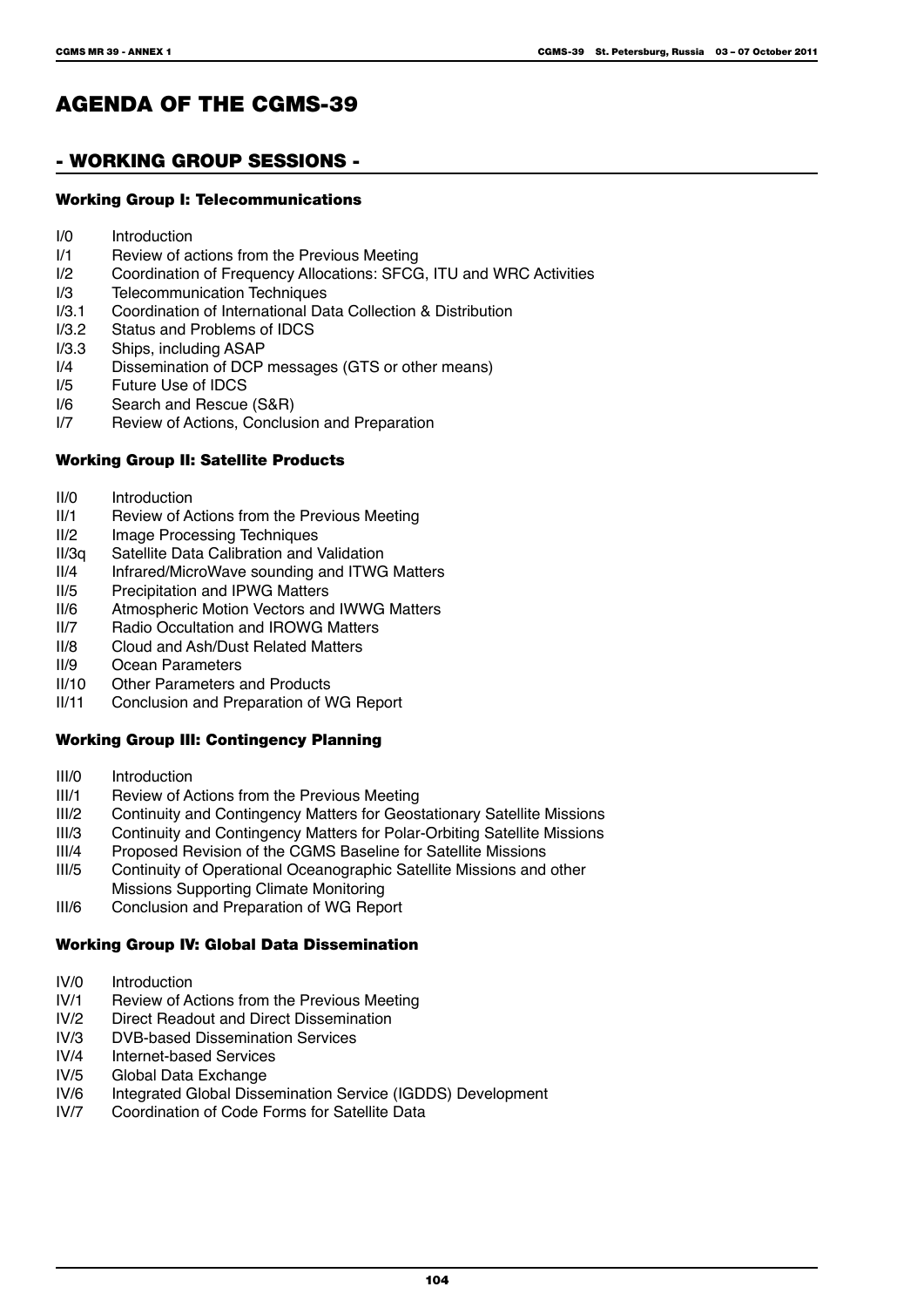# LIST OF WORKING PAPERS SUBMITTED TO CGMS-39

### **CMA**

| <b>WP Number</b>  | <b>WP Title</b>                                                                           | Agenda<br><b>Item</b> | Action/<br><b>Recommendation</b> |
|-------------------|-------------------------------------------------------------------------------------------|-----------------------|----------------------------------|
| CGMS-39-CMA-WP-01 | <b>CMA Review of Action Items</b>                                                         | A.5                   |                                  |
| CGMS-39-CMA-WP-02 | CMA Input to the CGMS Satellite Tables                                                    | A.5                   | P01                              |
| CGMS-39-CMA-WP-03 | Status of CMA Polar-orbiting Meteorological Satellite System                              | B.1                   |                                  |
| CGMS-39-CMA-WP-04 | Status of CMA Geostatinoary Satellite System                                              | B.2                   |                                  |
| CGMS-39-CMA-WP-05 | CMA Report on Preparations of Future FY-3                                                 | C.1                   |                                  |
| CGMS-39-CMA-WP-06 | CMA Report on preparations for FY-4 satellite                                             | C.2                   | <b>AWGIII 38.38</b>              |
| CGMS-39-CMA-WP-07 | <b>CMA List of Frequencies</b>                                                            | G.I/2                 | AWGI 38.15                       |
| CGMS-39-CMA-WP-10 | <b>CMA Report on GSICS Activities</b>                                                     | G.II/3                |                                  |
| CGMS-39-CMA-WP-09 | CMA Report on FY-3 MW Instrument Calibration                                              | G.II/3                | AWGII 38.20                      |
| CGMS-39-CMA-WP-12 | Inter-calibration and validation of FY-3B ERM Scanner                                     | G.II/3                | <b>AWGII 38.35</b>               |
| CGMS-39-CMA-WP-08 | FY-3 Optic and IR Instrument Calibration Anomalies                                        | G.II/3                | AWGII 38.20                      |
| CGMS-39-CMA-WP-13 | CMA Report on Satellite Volcanic Ash monitoring and Operational<br>Service                | G.II/8                | <b>AWGII 38.31</b>               |
| CGMS-39-CMA-WP-14 | CMA Report on Operational Dust Storm Remote Sensing                                       | G.II/8                | <b>AWGII 38.32</b>               |
| CGMS-39-CMA-WP-15 | CMA Report on Operational Use of Satellite Data for Nowcasting<br>Convective Cloud System | G.II/8                | <b>AWGII 38.33</b>               |
| CGMS-39-CMA-WP-16 | Pre-processing Package for FY-3 Polar-orbiting Satellites                                 | G.IV/2                |                                  |
| CGMS-39-CMA-WP-18 | CMA Report on Status of CMACast                                                           | G.IV/3                | <b>AWGIV 38.48</b>               |
| CGMS-39-CMA-WP-11 | CMA Report on Long-Term Data Preservation                                                 | G.IV/5                | <b>AWGIV 38.50</b>               |
| CGMS-39-CMA-WP-19 | CMA Report on its Work Regarding WIS Implementation                                       | G.IV/6                | <b>AWGIV 38.49</b>               |

### **CNSA**

| <b>WP Number</b>   | <b>WP Title</b>                                       | Agenda<br><b>Item</b> | Action/<br>Recommendation |
|--------------------|-------------------------------------------------------|-----------------------|---------------------------|
| CGMS-39-CNSA-WP-01 | Status of the Current CNSA Earth Observation Missions | B.3                   |                           |
| CGMS-39-CNSA-WP-02 | <b>CNSA Future Earth Observations Missions</b>        | C.3                   |                           |

### **CSA**

| <b>WP Number</b>  | <b>WP Title</b>                      | Agenda<br><b>Item</b> | <b>Action</b><br>Recommendation |
|-------------------|--------------------------------------|-----------------------|---------------------------------|
| CGMS-39-CSA-WP-01 | Polar Communications & Weather (PCW) | C.5                   |                                 |

### **ESA**

| <b>WP Number</b>  | <b>WP Title</b>                                             | Agenda<br>Item | Action/<br>Recommendation |
|-------------------|-------------------------------------------------------------|----------------|---------------------------|
| CGMS-39-ESA-WP-01 | Status of the current ESA Earth Observation Missions        | B.3            |                           |
| CGMS-39-ESA-WP-02 | Status of future ESA Earth Observation Missions             | C.3            |                           |
| CGMS-39-ESA-WP-03 | ESA Support to GCOS and Other Climate Monitoring Activities | E.2            |                           |
| CGMS-39-ESA-WP-04 | ESA Answer to Action 37.04                                  | H.3            |                           |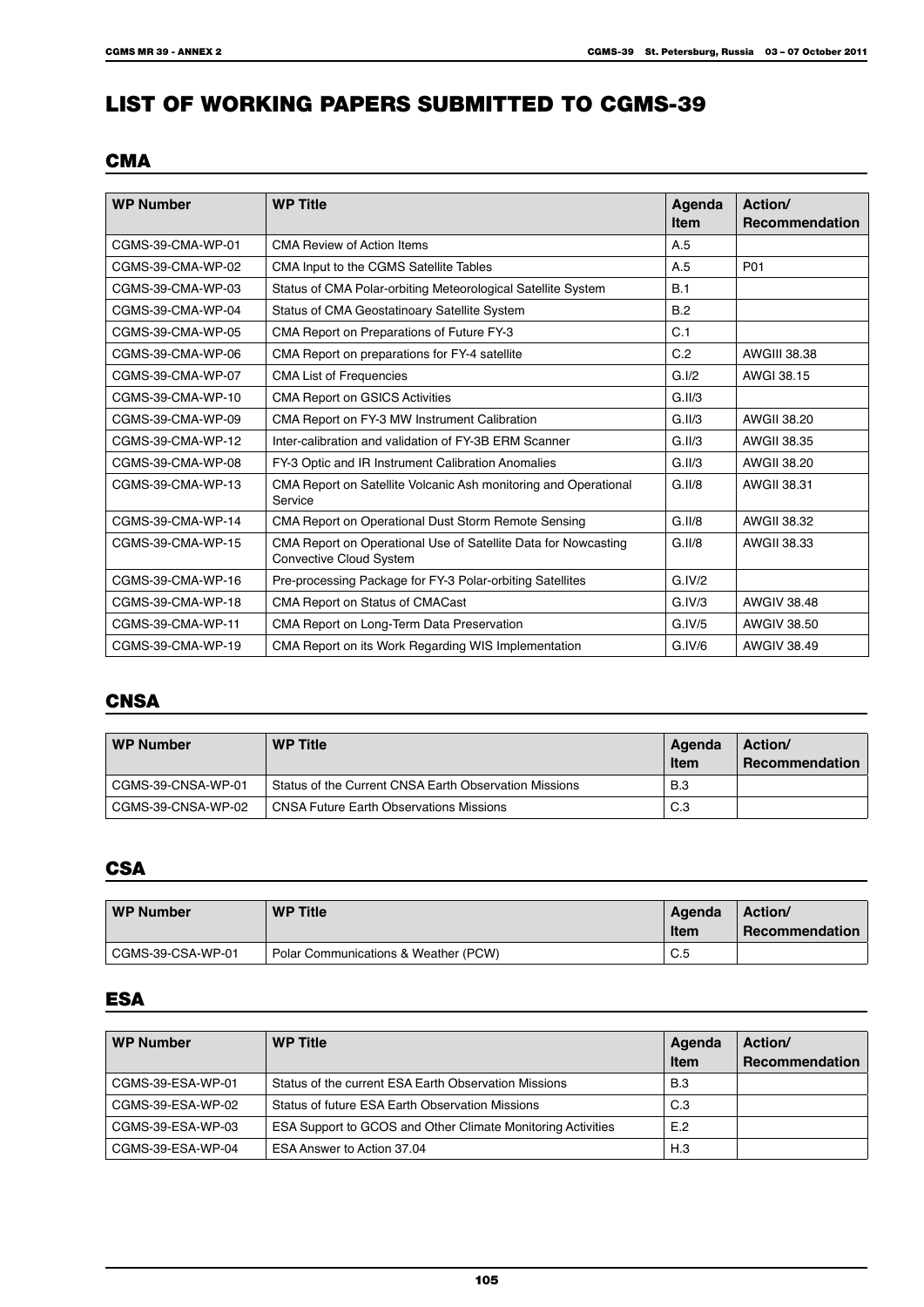## EUMETSAT

| <b>WP Number</b>       | <b>WP Title</b>                                                                                                              | Agenda<br><b>Item</b> | Action/<br>Recommendation |
|------------------------|------------------------------------------------------------------------------------------------------------------------------|-----------------------|---------------------------|
| CGMS-39-EUMETSAT-WP-01 | Status of Actions and Recommendations resulting from<br>CGMS-38                                                              | A.5                   |                           |
| CGMS-39-EUMETSAT-WP-02 | Current and future leo/geo/R&D satellite tables updated<br>14.10.2011                                                        | A.5                   | P01                       |
| CGMS-39-EUMETSAT-WP-03 | Status of EUMETSAT Polar System (EPS)                                                                                        | B.1                   |                           |
| CGMS-39-EUMETSAT-WP-04 | Status of the Meteosat System                                                                                                | B.2                   |                           |
| CGMS-39-EUMETSAT-WP-24 | <b>EUMETSAT Report on Satellite Calibration Anomalies</b>                                                                    | <b>B.5</b>            | <b>AWGII 38.20</b>        |
| CGMS-39-EUMETSAT-WP-12 | EUMETSAT Report on Activities on Space Debris/Collision<br><b>Mitigation Measures</b>                                        | B.5                   |                           |
| CGMS-39-EUMETSAT-WP-05 | Report on Spacecraft Anomalies from Solar Events                                                                             | B.5                   | P <sub>02</sub>           |
| CGMS-39-EUMETSAT-WP-07 | Plans for EPS-SG                                                                                                             | C.1                   |                           |
| CGMS-39-EUMETSAT-WP-06 | Status of preparations for MetOp B                                                                                           | C.1                   |                           |
| CGMS-39-EUMETSAT-WP-09 | Status of Meteosat Third Generation (MTG)                                                                                    | C.2                   |                           |
| CGMS-39-EUMETSAT-WP-08 | Status of preparations for MSG-3 and MSG-4                                                                                   | C.2                   |                           |
| CGMS-39-EUMETSAT-WP-11 | Status of Sentinel 3 Programme in EUMETSAT                                                                                   | C.4                   |                           |
| CGMS-39-EUMETSAT-WP-10 | Status of Jason-3 and follow-on                                                                                              | C.5                   |                           |
| CGMS-39-EUMETSAT-WP-40 | Status of EUMETSAT Satellite Application Facilities (SAFs) -<br><b>Current Initiatives</b>                                   | E.1                   |                           |
| CGMS-39-EUMETSAT-WP-15 | <b>EUMETSAT Contributions to Climate Monitoring including Peer</b><br>Review of Climate Data Records                         | E.2                   | R38.03                    |
| CGMS-39-EUMETSAT-WP-41 | Development of a Global Architecture for Climate Monitoring                                                                  | E.2                   |                           |
| CGMS-39-EUMETSAT-WP-17 | <b>EUMETSAT contribution to GMES</b>                                                                                         | F <sub>3</sub>        |                           |
| CGMS-39-EUMETSAT-WP-33 | WG-I: Status of Actions (prior to CGMS meeting)                                                                              | G.l                   |                           |
| CGMS-39-EUMETSAT-WP-21 | Answer to action 38.15: EUMETSAT Report on the list of<br>frequencies used by current and future systems                     | G.I/2                 | AWGI 38.15                |
| CGMS-39-EUMETSAT-WP-22 | <b>EUMETSAT Report on Frequency Management Topics</b>                                                                        | G.I/2                 |                           |
| CGMS-39-EUMETSAT-WP-26 | Report on Creation of Validation Datasets for Rainfall Products                                                              | G.II/5                | <b>AWGII 38.26</b>        |
| CGMS-39-EUMETSAT-WP-19 | Report on Third International Workshop on Space-Based<br>Snowfall Measurement                                                | G.II/5                |                           |
| CGMS-39-EUMETSAT-WP-28 | IWWG Work Plan for a Second AMV Inter-comparison Study                                                                       | G.II/6                | <b>AWGII 38.27</b>        |
| CGMS-39-EUMETSAT-WP-29 | EUM Report on Validation Campaign for AMVs Derived with<br>the NWCSAF Portable AMV Software Package                          | G.II/6                | <b>AWGII 38.29</b>        |
| CGMS-39-EUMETSAT-WP-27 | Preparing for the 11th International Winds Workshop                                                                          | G.II/6                |                           |
| CGMS-39-EUMETSAT-WP-14 | EUM Report on Support to the Working Group for Nowcasting<br>Research of the World Weather Research Programme<br>(WWRP-WGNR) | G.II/8                |                           |
| CGMS-39-EUMETSAT-WP-30 | EUM Report on Capabilities and plans to support Volcanic Ash<br>Monitoring                                                   | G.II/8                | AWGII 38.31               |
| CGMS-39-EUMETSAT-WP-32 | EUM Report on Nowcasting Applications, including Cloud<br>Analysis, Fog Detection and Forest Fires                           | G.II/8                | <b>AWGII 38.33</b>        |
| CGMS-39-EUMETSAT-WP-13 | EUMETSAT Report on List of Ocean Products and OSI SAF<br>Products                                                            | G.II/9                |                           |
| CGMS-39-EUMETSAT-WP-23 | Eumetsat Report on Availability of IASI Level-1 Product<br><b>Extraction Software for Direct Readout</b>                     | G.II/10               |                           |
| CGMS-39-EUMETSAT-WP-35 | Status of the EUMETSAT Broadcast Services for EPS-SG                                                                         | G.IV/2                | <b>AWGIV 38.47</b>        |
| CGMS-39-EUMETSAT-WP-34 | EUMETSAT Report on the Evolution of Data Dissemination                                                                       | G.IV/2                | <b>AWGIV 38.45</b>        |
| CGMS-39-EUMETSAT WP-36 | Report on GEONETCast                                                                                                         | G.IV/3                | AWGIV 38.48               |
| CGMS-39-EUMETSAT WP-37 | EUMETSAT Report on Interoperability and Standardisation for<br><b>Archived Data Access</b>                                   | G.IV/5                | <b>AWGIV 38.49</b>        |
| CGMS-39-EUMETSAT-WP-38 | <b>EUMETSAT Report on Long-Term Data Preservation</b>                                                                        | G.IV/5                | <b>AWGIV 38.50</b>        |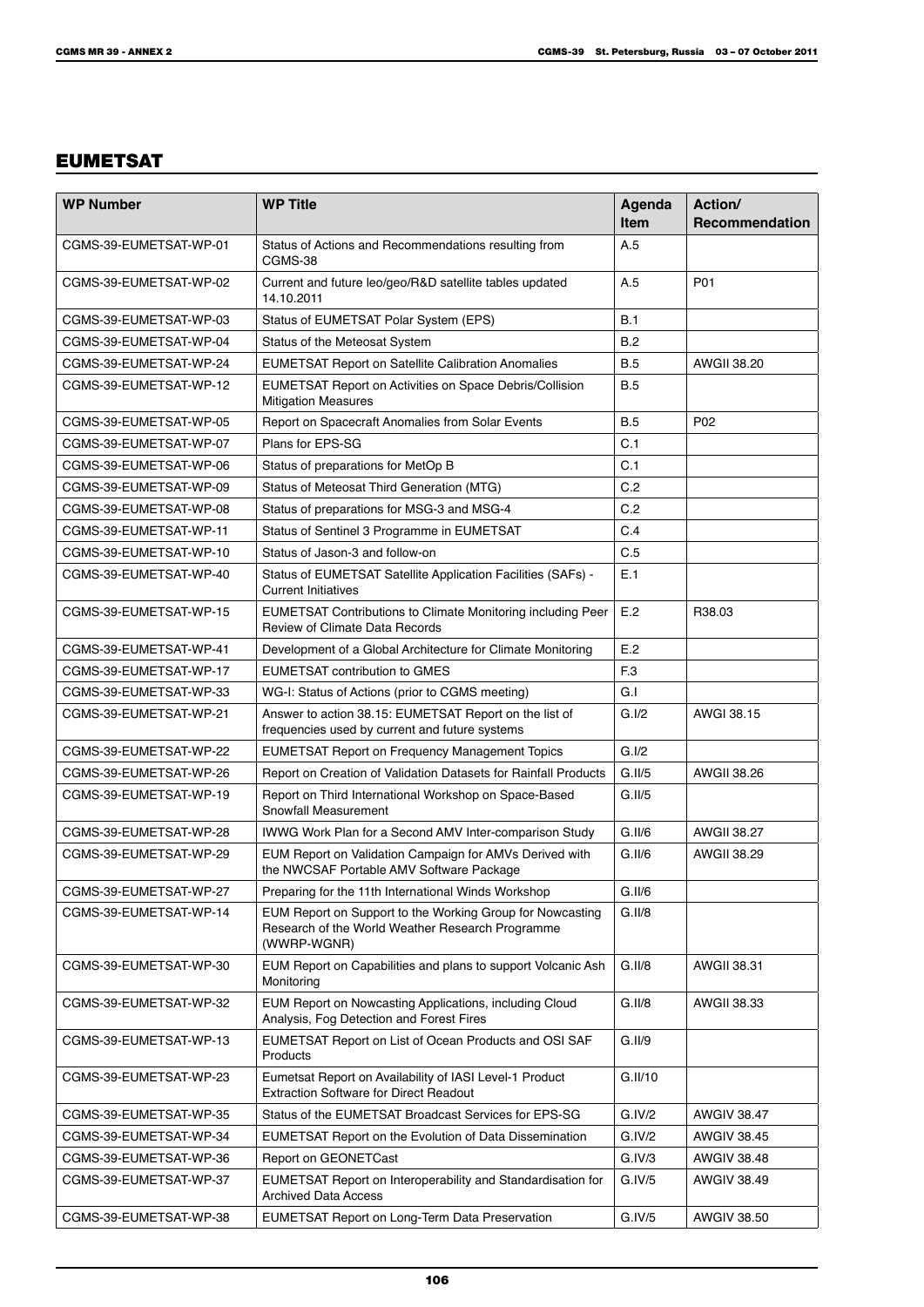| <b>WP Number</b>       | <b>WP Title</b>                                      | Agenda<br><b>Item</b> | Action/<br><b>Recommendation</b> |
|------------------------|------------------------------------------------------|-----------------------|----------------------------------|
| CGMS-39-EUMETSAT-WP-39 | Third Party Data Exchange Activities                 | G. IV/5               |                                  |
| CGMS-39-EUMETSAT-WP-31 | EUMETSAT Report on WMO Dust Project Training Support | H.1                   | AWGII 38.32                      |
| CGMS-39-EUMETSAT-WP-18 | Report on EUMETSAT Training Activities               | H.1                   |                                  |
| CGMS-39-EUMETSAT-WP-20 | <b>EUMETSAT Conferences and Publications</b>         | H.2                   |                                  |

# IMD

| <b>WP Number</b>  | <b>WP Title</b>                                                                                                                                  | Agenda<br><b>Item</b> | Action/<br>Recommendation |
|-------------------|--------------------------------------------------------------------------------------------------------------------------------------------------|-----------------------|---------------------------|
| CGMS-39-IMD-WP-01 | Retrieval and validation of Atmospheric Motion Vectors from<br>Indian National Satellite System KALPANA-1                                        | G.II/6                |                           |
| CGMS-39-IMD-WP-02 | GPS Meteorology: Under Estimation of IPWV by Ground<br>Based GPS system in some meso-scale Thunder storms - A<br>case study                      | $G$ II/7              | R38.07 WGI                |
| CGMS-39-IMD-WP-24 | Recent advances in satellite application for Tropical Cyclone<br>monitoring and forecasting over North Indian Ocean                              | G.II/10               |                           |
| CGMS-39-IMD-WP-05 | Recent developments in predicting atmospheric instability with<br>MODIS profiles using real time direct broadcast data over the<br>Indian region | G.II/10               |                           |

# IOC-UNESCO

| <b>WP Number</b>         | <b>WP Title</b>                                          | Agenda<br><b>Item</b> | <b>Action</b><br>Recommendation |
|--------------------------|----------------------------------------------------------|-----------------------|---------------------------------|
| CGMS-39-IOC-UNESCO-WP-01 | Sea Surface Temperature for Numerical Weather Prediction | E.3                   | AWGII 38.34                     |

# JAXA

| <b>WP Number</b>   | <b>WP Title</b>                                          | Agenda<br><b>Item</b> | Action/<br><b>Recommendation</b> |
|--------------------|----------------------------------------------------------|-----------------------|----------------------------------|
| CGMS-39-JAXA-WP-01 | Update on the Status of JAXA's Current Satellite Systems | <b>B.3</b>            |                                  |
| CGMS-39-JAXA-WP-02 | Update on the Status of JAXA's Future Satellite Systems  | C.3                   |                                  |

# JMA

| <b>WP Number</b>  | <b>WP Title</b>                                                   | Agenda<br><b>Item</b> | Action/<br>Recommendation                                   |
|-------------------|-------------------------------------------------------------------|-----------------------|-------------------------------------------------------------|
| CGMS-39-JMA-WP-01 | Review of Action Items                                            | A.5                   | <b>AWGIV 38.51</b>                                          |
| CGMS-39-JMA-WP-02 | Multi-functional Transport Satellites (MTSAT) Status              | B.2                   | AWGI 38.15, AWGIV<br>37.37, AWGIV 38.51,<br>P <sub>01</sub> |
| CGMS-39-JMA-WP-03 | Status of Follow-on Satellites to MTSAT-2 and Related Plans       | C.2                   | AWGI 38.15                                                  |
| CGMS-39-JMA-WP-07 | Preparation for New Products Expected from Follow-On<br>Satellite | C.2<br>G.II/10        | AWGIII 38.38                                                |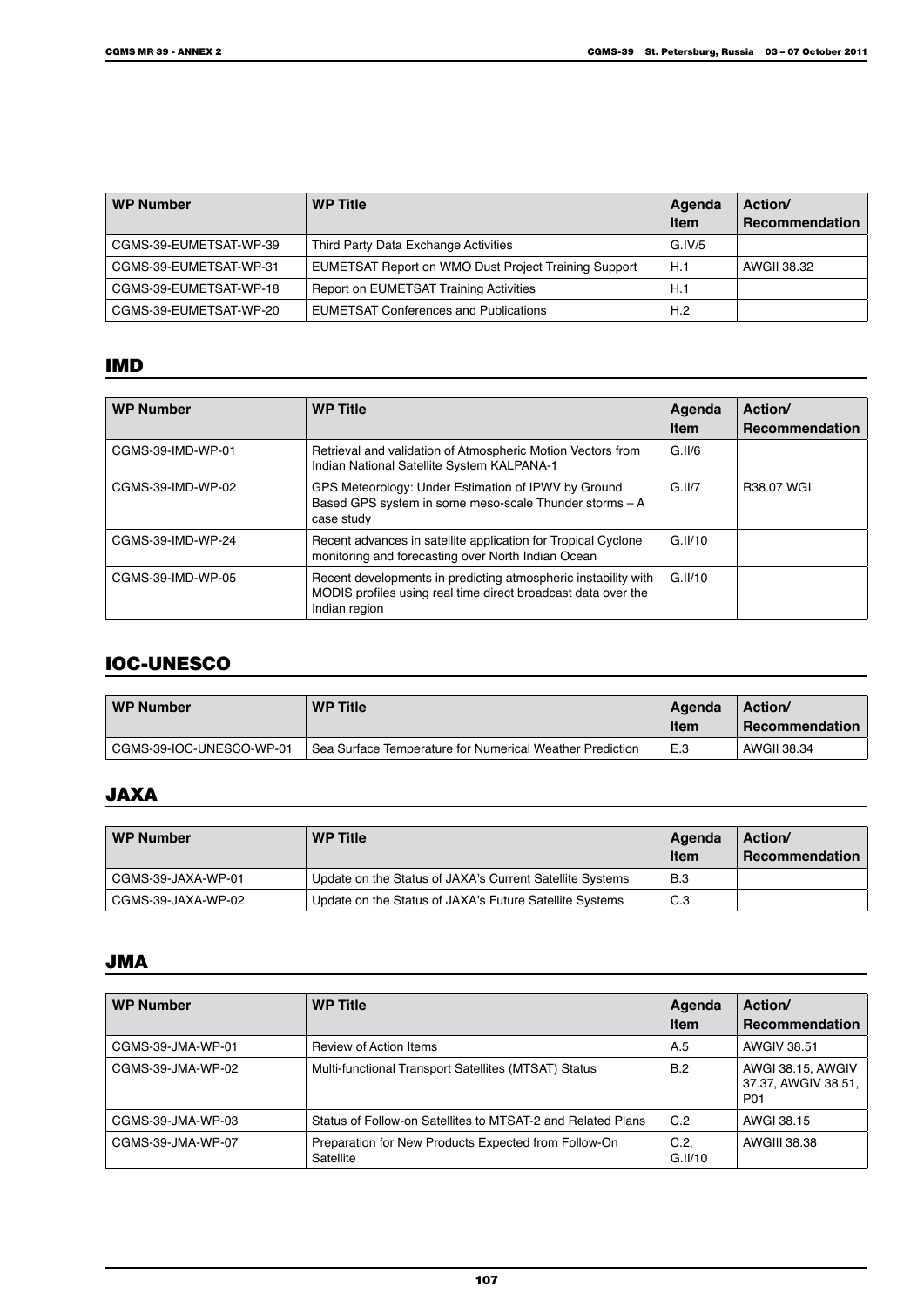# JMA Continued

| <b>WP Number</b>  | <b>WP Title</b>                                                                                                                                                                                                                       | Agenda<br><b>Item</b> | Action/<br><b>Recommendation</b>   |
|-------------------|---------------------------------------------------------------------------------------------------------------------------------------------------------------------------------------------------------------------------------------|-----------------------|------------------------------------|
| CGMS-39-JMA-WP-06 | Progress Report on the RA II Pilot Project to Develop Support<br>for NMHSS in Satellite Data, Products and Training (Second<br>Phase: September 2010 - August 2011) and the Third-Phase<br>Action Plan (September 2011 - August 2012) | E.1                   | A38.07                             |
| CGMS-39-JMA-WP-11 | Contributions to the WMO CBS severe weather forecasting<br>demonstration project (SWFDP)                                                                                                                                              | E.1                   | R38.02                             |
| CGMS-39-JMA-WP-04 | JMA's GSICS and SCOPE-CM activities                                                                                                                                                                                                   | E.2, G.11/3           | AWGII 38.20                        |
| CGMS-39-JMA-WP-04 | JMA's GSICS and SCOPE-CM activities                                                                                                                                                                                                   | E.2, G.11/3           | AWGII 38.20                        |
| CGMS-39-JMA-WP-05 | <b>JMA's Atmospheric Motion Vectors</b>                                                                                                                                                                                               | G.II/6                | R38.14 WGII,<br><b>R38.15 WGII</b> |
| CGMS-39-JMA-WP-08 | Nowcasting products based on MTSAT-1R Rapid Scan<br>Observation                                                                                                                                                                       | G.II/8                | AWGII 38.31, AWGII<br>38.33        |
| CGMS-39-JMA-WP-10 | JMA'S activities for development of new multi channel sea<br>surface temperature (SST) algorithm                                                                                                                                      | G.II/9                |                                    |
| CGMS-39-JMA-WP-07 | Preparation for New Products Expected from Follow-On<br>Satellite                                                                                                                                                                     | C.2<br>G.II/10        | <b>AWGIII 38.38</b>                |
| CGMS-39-JMA-WP-09 | The Second Asia/Oceania Meteorological Satellite Users'<br>Conference                                                                                                                                                                 | H.2                   |                                    |

# **KMA**

| <b>WP Number</b>  | <b>WP Title</b>                                                                                                                                                                                                                      | Agenda<br><b>Item</b> | Action/<br><b>Recommendation</b> |
|-------------------|--------------------------------------------------------------------------------------------------------------------------------------------------------------------------------------------------------------------------------------|-----------------------|----------------------------------|
| CGMS-39-KMA-WP-01 | <b>Review of Action Items</b>                                                                                                                                                                                                        | A.5                   |                                  |
| CGMS-39-KMA-WP-02 | STATUS OF COMMUNICATION, OCEAN AND<br>METEOROLOGICAL SATELLITE (COMS) Meteorological<br>Imager (MI)                                                                                                                                  | B.2                   |                                  |
| CGMS-39-KMA-WP-03 | Current Status of Geostationary Ocean Color Imager                                                                                                                                                                                   | B.2                   |                                  |
| CGMS-39-KMA-WP-04 | Tentative Plans for Follow-on Satellites                                                                                                                                                                                             | C.2                   |                                  |
| CGMS-39-KMA-WP-05 | KOMPSAT-5 Program                                                                                                                                                                                                                    | C.3                   |                                  |
| CGMS-39-KMA-WP-11 | Progress report on the RA II PILOT PROJECT to develop<br>support for NMHSS in satellite data products and<br>training (seconf phase September 2010 - August 2011)<br>and the Third Phase Action Plan (September 2011– August<br>2012 | E.1                   |                                  |
| CGMS-39-KMA-WP-06 | <b>KMA's GSICS Activities</b>                                                                                                                                                                                                        | G.II/3                |                                  |
| CGMS-39-KMA-WP-08 | Current Status Atmospheric Motion Vector at KMA                                                                                                                                                                                      | G.II/6                |                                  |
| CGMS-39-KMA-WP-09 | Current status of weather forecast support for nowcasting and<br>very-short range forecast                                                                                                                                           | G.II/8                |                                  |
| CGMS-39-KMA-WP-07 | Report on the current status of the satellite data assimilation in<br>Korea Meteorological Administration                                                                                                                            | G.II/10               |                                  |
| CGMS-39-KMA-WP-10 | <b>Current Status of COMS Products Services</b>                                                                                                                                                                                      | G.II/10               |                                  |
| CGMS-39-KMA-WP-12 | NMSC/KMA Activity To Promote Utilization of COMS Data in<br>Asia-Pacific Region                                                                                                                                                      | H.3                   |                                  |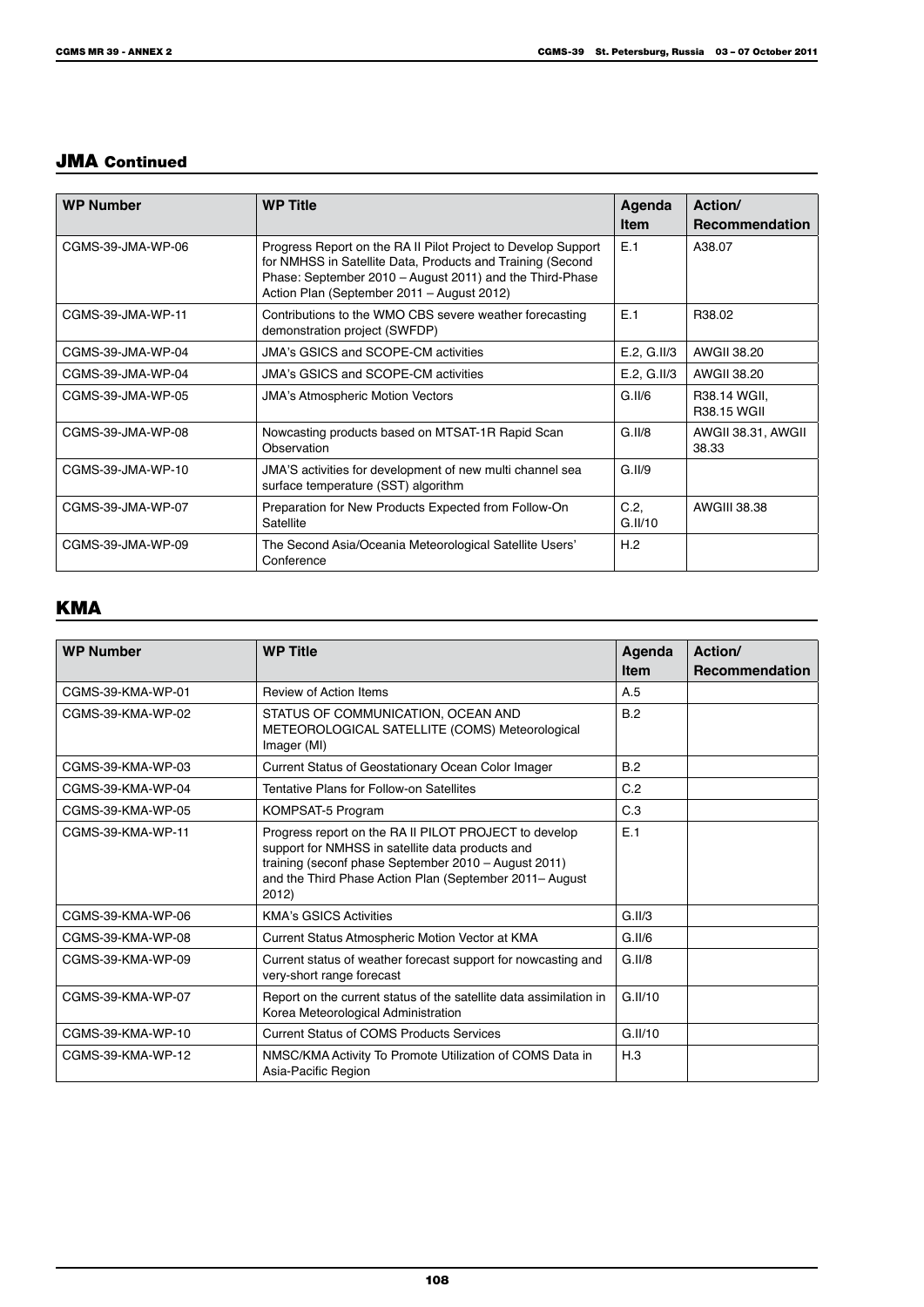# **NASA**

| <b>WP Number</b>   | <b>WP Title</b>                                           | Agenda<br><b>Item</b> | Action/<br><b>Recommendation</b> |
|--------------------|-----------------------------------------------------------|-----------------------|----------------------------------|
| CGMS-39-NASA-WP-01 | <b>NASA Current Missions</b>                              | <b>B.3</b>            |                                  |
| CGMS-39-NASA-WP-02 | <b>NASA Future Missions</b>                               | C.3                   |                                  |
| CGMS-39-NASA-WP-07 | NASA Calibration and Validation Update                    | G.II/3                |                                  |
| CGMS-39-NASA-WP-06 | NASA Contributions to Precipitation Remote Sensing        | G.II/5                |                                  |
| CGMS-39-NASA-WP-03 | <b>Radio Occultation Activities At NASA</b>               | G.II/7                |                                  |
| CGMS-39-NASA-WP-04 | NASA Satellite Observations of Clouds, Ash, and Dust      | G.II/8                |                                  |
| CGMS-39-NASA-WP-05 | NASA Ocean Science and Technology Activities in 2010-2011 | G.II/9                |                                  |
| CGMS-39-NASA-WP-08 | Operational Use of NASA Research Satellite Data           | H.3                   |                                  |

# NOAA

| <b>WP Number</b>   | <b>WP Title</b>                                                                                                                                                                | Agenda<br><b>Item</b> | Action/<br><b>Recommendation</b> |
|--------------------|--------------------------------------------------------------------------------------------------------------------------------------------------------------------------------|-----------------------|----------------------------------|
| CGMS-39-NOAA-WP-01 | Review of CGMS-38 Action Items                                                                                                                                                 | A.5                   |                                  |
| CGMS-39-NOAA-WP-02 | Polar Orbiting Operational Environmental Satellites                                                                                                                            | B.1                   |                                  |
| CGMS-39-NOAA-WP-04 | Geostationary Operational Environmental Satellite                                                                                                                              | B.2                   |                                  |
| CGMS-39-NOAA-WP-03 | Current Status of Jason-2 and planned activities for the<br>Jason-3 Program                                                                                                    | B.4                   |                                  |
| CGMS-39-NOAA-WP-05 | Anomalies From Solar Events                                                                                                                                                    | B.5                   |                                  |
| CGMS-39-NOAA-WP-06 | NOAA Report on Space Debris/Collision Mitigation Measures                                                                                                                      | <b>B.5</b>            |                                  |
| CGMS-39-NOAA-WP-07 | Future Polar-orbiting Meteorological Satellite System                                                                                                                          | C.1                   |                                  |
| CGMS-39-NOAA-WP-08 | Future Geostationary Meteorological Satellite System                                                                                                                           | C.2                   |                                  |
| CGMS-39-NOAA-WP-09 | <b>WITHDRAWN</b>                                                                                                                                                               | C.5                   |                                  |
| CGMS-39-NOAA-WP-36 | The Global Space-based Inter-Calibration System                                                                                                                                | D.1                   |                                  |
| CGMS-39-NOAA-WP-10 | <b>WITHDRAWN</b>                                                                                                                                                               | E.1                   |                                  |
| CGMS-39-NOAA-WP-11 | STAR Participation in IPWG, IWWG, ITWG and the World<br>Climate Research Programme Global Energy and Water Cycle<br>Experiment Radiation Panel (WCRP GEWEX RP)                 | E.2                   |                                  |
| CGMS-39-NOAA-WP-12 | NOAA Report on the Global Cryosphere Watch                                                                                                                                     | E.5                   |                                  |
| CGMS-39-NOAA-WP-15 | NOAA Plans for Utilization for the Band 7750-7850/7900 MHz                                                                                                                     | G.I/1                 |                                  |
| CGMS-39-NOAA-WP-14 | <b>Current and Future NOAA Satellite Networks</b>                                                                                                                              | G.I/2                 |                                  |
| CGMS-39-NOAA-WP-16 | Technical Input to the SFCG and ITU-R                                                                                                                                          | G.I/2                 |                                  |
| CGMS-39-NOAA-WP-17 | Status of the International Data Collection System (IDCS)                                                                                                                      | G.I/3.2               |                                  |
| CGMS-39-NOAA-WP-18 | High Resolution Imagery from NOAA's Current and Future<br>Geostationary Operational Environmental Satellite Instruments<br>- Opportunities for Advancements and Collaborations | G.II/2                |                                  |
| CGMS-39-NOAA-WP-21 | NOAA Report on Satellite Calibration Anomalies                                                                                                                                 | G.II/3                |                                  |
| CGMS-39-NOAA-WP-19 | NOAA's Stratospheric Temperature Climate Data Record<br>Derived from Recalibrated Stratospheric Sounding Unit<br>Observations                                                  | G.II/4                |                                  |
| CGMS-39-NOAA-WP-22 | The International TOVS Working Group (ITWG) International<br>TOVS Study Conference (ITSC) XVII Summary Report                                                                  | G.II/4                |                                  |
| CGMS-39-NOAA-WP-23 | Rainfall Data Set over South Africa for Validating NOAA and<br><b>EUMETSAT Satellite Rainfall Products</b>                                                                     | G.II/5                |                                  |
| CGMS-39-NOAA-WP-34 | NOAA/NESDIS' Interest in the EUMETSAT Nowcasting<br>Satellite Applications Facility's (NWC SAF) Atmospheric Motion<br>Vector (AMV) Portable Software                           | G.II/6                |                                  |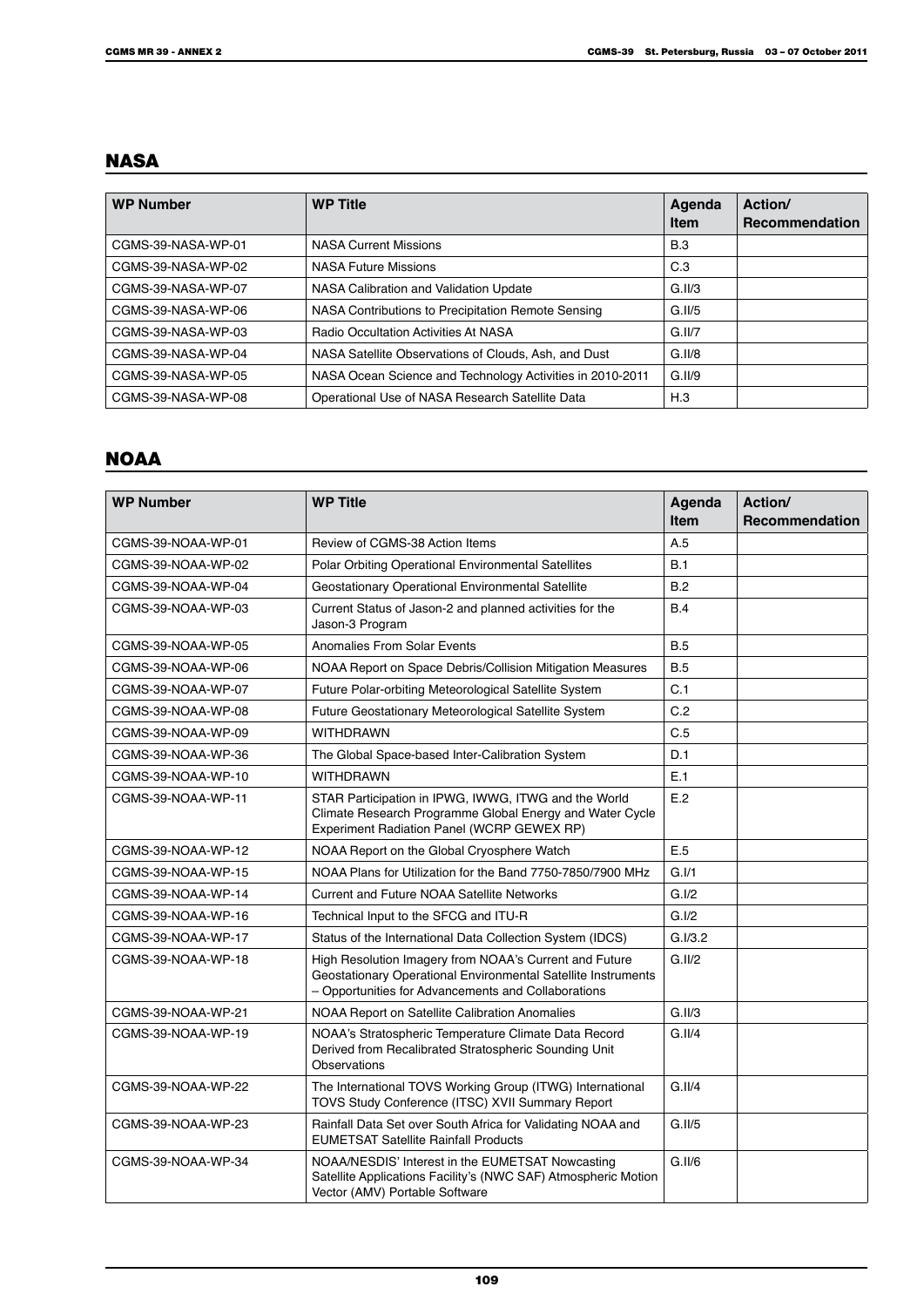### NOAA Continued

| <b>WP Number</b>   | <b>WP Title</b>                                                                                       | Agenda<br><b>Item</b> | Action/<br><b>Recommendation</b> |
|--------------------|-------------------------------------------------------------------------------------------------------|-----------------------|----------------------------------|
| CGMS-39-NOAA-WP-24 | Differing Regional Capabilities in Satellite- based Volcanic Ash<br>Cloud Detection                   | G.II/8                |                                  |
| CGMS-39-NOAA-WP-26 | Nearcasts: Providing Short-range Forecasts of Clear-air<br><b>Geostationary Satellite Products</b>    | G.II/8                |                                  |
| CGMS-39-NOAA-WP-20 | NOAA Report on Progress Towards Using SSMIS to Extend<br>the SSMI Records on Total Precipitable Water | G.II/10               |                                  |
| CGMS-39-NOAA-WP-25 | NOAA Table of Polar-orbiting Satellite Equator Crossing Times<br>and Frequencies                      | G.III/3               |                                  |
| CGMS-39-NOAA-WP-27 | Broadcast Services for NOAA'S NPP/JPSS                                                                | G IV/2                | <b>AWGIV 38 47</b>               |
| CGMS-39-NOAA-WP-30 | The Current Status and Short Term Plans (2011-2015) of the<br><b>GOES LRIT Service</b>                | G.IV/2                |                                  |
| CGMS-39-NOAA-WP-33 | Direct Broadcast Beyond 2015                                                                          | G.IV/2                |                                  |
| CGMS-39-NOAA-WP-31 | The Current Status and Short Term Plans (2011-2015) of the<br><b>GEONETCast Americas Service</b>      | G.IV/3                |                                  |
| CGMS-39-NOAA-WP-28 | Improved Access to Climate Observations and Products in<br><b>NOAA</b>                                | G IV/5                | <b>AWGIV 38 49</b>               |
| CGMS-39-NOAA-WP-29 | Progress in Preservation of Climate Observations                                                      | G.IV/5                | AWGIV 38.50                      |
| CGMS-39-NOAA-WP-13 | Summary of Virtual-training Laboratory Activities                                                     | H.1                   |                                  |
| CGMS-39-NOAA-WP-35 | Recommendation for Review of CGMS Structure, Meetings,<br>and Practices                               | H.3                   |                                  |

# ROSCOSMOS

| <b>WP Number</b>        | <b>WP Title</b>                                                               | Agenda<br><b>Item</b> | Action/<br>Recommendation |
|-------------------------|-------------------------------------------------------------------------------|-----------------------|---------------------------|
| CGMS-39-ROSCOSMOS-WP-01 | ROSHYDROMET/ROSCOSMOS Review of CGMS-38 Action<br>Items                       | A.5                   |                           |
| CGMS-39-ROSCOSMOS-WP-02 | Status of the Russian Polar Orbiting Satellite System                         | <b>B.1</b>            |                           |
| CGMS-39-ROSCOSMOS-WP-03 | Status of Geostationary Meteorological Satellite ELECTRO-L<br>No <sub>1</sub> | B.2                   |                           |
| CGMS-39-ROSCOSMOS-WP-04 | Future of the Russian Polar-Orbiting Satellite System                         | C.1                   |                           |
| CGMS-39-ROSCOSMOS-WP-05 | Future of the Russian Geostationary Satellite System                          | C.2                   |                           |
| CGMS-39-ROSCOSMOS-WP-06 | Status of the Russian Data Collection System                                  | G.I/3.2               |                           |

# ROSHYDROMET

| <b>WP Number</b>          | <b>WP Title</b>                                                                                                           | Agenda<br><b>Item</b> | Action/<br><b>Recommendation</b> |
|---------------------------|---------------------------------------------------------------------------------------------------------------------------|-----------------------|----------------------------------|
| CGMS-39-ROSHYDROMET-WP-01 | ROSHYDROMET/ROSCOSMOS Review of CGMS-38<br><b>Action Items</b>                                                            | A.5                   |                                  |
| CGMS-39-ROSHYDROMET-WP-02 | Status of the Russian Polar Orbiting Satellite System                                                                     | B.1                   |                                  |
| CGMS-39-ROSHYDROMET-WP-03 | Status of Geostationary Meteorological Satellite<br>ELECTRO-L No1-                                                        | B.2                   |                                  |
| CGMS-39-ROSHYDROMET-WP-04 | Future of the Russian Polar-Orbiting Satellite System                                                                     | C.1                   |                                  |
| CGMS-39-ROSHYDROMET-WP-05 | Future of the Russian Geostationary Satellite System                                                                      | C.2                   |                                  |
| CGMS-39-ROSHYDROMET-WP-06 | Status of the Russian Data Collection System                                                                              | G.I/3.2               |                                  |
| CGMS-39-ROSHYDROMET-WP-07 | Applications of Meteorological Satellite Data for<br>Environment Monitoring and Climate Research in<br><b>ROSHYDROMET</b> | G.II                  |                                  |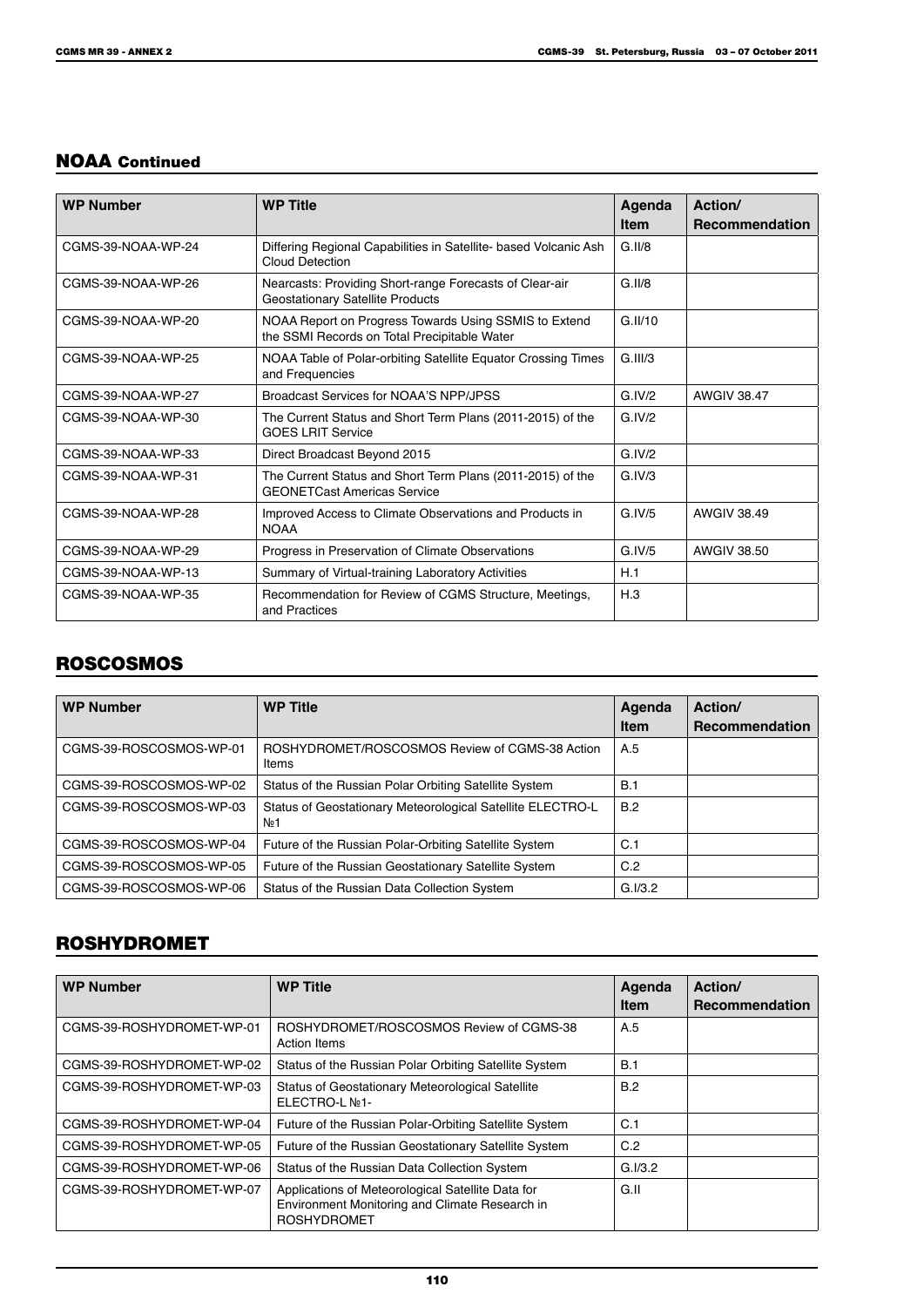# **WMO**

| <b>WP Number</b>  | <b>WP Title</b>                                                                                                                      | Agenda<br><b>Item</b> | Action/<br><b>Recommendation</b>                                |
|-------------------|--------------------------------------------------------------------------------------------------------------------------------------|-----------------------|-----------------------------------------------------------------|
| CGMS-39-WMO-WP-01 | Report from the Inter-Programme Coordination Team on Space<br>Weather (ICTSW)                                                        | <b>B.5</b>            |                                                                 |
| CGMS-39-WMO-WP-02 | Revision of the CGMS baseline for contributing to the Global Observing<br>System                                                     | D.1, G.III/4          | AWGIII 38.39,<br>AWGIII 38.41,<br>R38.19 WGIII,<br>R38.20 WGIII |
| CGMS-39-WMO-WP-03 | Global Space-based Inter-Calibration System (GSICS) Progress<br>Report                                                               | $D.1, G.$ II/3        |                                                                 |
| CGMS-39-WMO-WP-04 | Implementation Plan for the Evolution of Global Observing Systems<br>(EGOS-IP)                                                       | E.1                   |                                                                 |
| CGMS-39-WMO-WP-05 | Update on the Severe Weather Forecasting Demonstration Project<br>(SWFDP)                                                            | E.1                   | A38.11, A38.12,<br>AWGII 38.33, R38.02                          |
| CGMS-39-WMO-WP-06 | Evolving requirements for Space-based Remote Sensing of Volcanic<br>Ash and Gaseous Aerosols for Aeronautical Meteorology            | E.1                   | AWGII 38.31                                                     |
| CGMS-39-WMO-WP-07 | Implementation Activities of the Global Climate Observing System                                                                     | E.2                   | R38.03                                                          |
| CGMS-39-WMO-WP-08 | Strategy towards an Architecture for Climate Monitoring from Space                                                                   | E.2                   | A38.05, A38.13                                                  |
| CGMS-39-WMO-WP-09 | Status of the Global Atmospheric Watch (GAW) Satellite Observation<br><b>Requirements Update</b>                                     | E.4                   | <b>AWGIII 38.40</b>                                             |
| CGMS-39-WMO-WP-10 | Update on Global Cryosphere Watch                                                                                                    | E.5                   | A38.10, R38.04                                                  |
| CGMS-39-WMO-WP-11 | Outcome of the WCRP Observation and Assimilation Panel (WOAP)<br>Workshop on Evaluation of Satellite Related Global Climate Datasets | E.5                   | A38.03                                                          |
| CGMS-39-WMO-WP-12 | First Announcement of the Fourth WCRP Reanalysis Conference                                                                          | E.5                   | A38.03                                                          |
| CGMS-39-WMO-WP-13 | New On line Database of Observing Requirements                                                                                       | E.5                   |                                                                 |
| CGMS-39-WMO-WP-19 | Radio-Frequency Coordination                                                                                                         | G.I/2                 |                                                                 |
| CGMS-39-WMO-WP-25 | Change of Geographical in the HRIT/LRIT Global Specification<br>Reference System                                                     | $G.I/3$ ,<br>G. IV/2  |                                                                 |
| CGMS-39-WMO-WP-28 | Workplan for the Establishment of an International Forum of Users of<br>Satellite Data Telecommunications                            | G.I/5                 |                                                                 |
| CGMS-39-WMO-WP-03 | Global Space-based Inter-Calibration System (GSICS) Progress<br>Report                                                               | D.1, G.II/3           |                                                                 |
| CGMS-39-WMO-WP-20 | Report on activities of the International Precipitation Working Group<br>(IPWG)                                                      | G.II/5                |                                                                 |
| CGMS-39-WMO-WP-21 | Satellite Products in Support of the SWFDP for the Lake Victoria Basin<br>Region                                                     | G.II/9                |                                                                 |
| CGMS-39-WMO-WP-30 | Satellite Information Requirements for Coastal Inundation Forecasting<br>and Warning                                                 | G.II/9                |                                                                 |
| CGMS-39-WMO-WP-22 | Outcome of the International Workshop on Satellite Analysis of Tropical<br>Cyclones                                                  | G.II/10               |                                                                 |
| CGMS-39-WMO-WP-23 | Outcome of GCOS Implementation Plan Satellite Supplement Updating                                                                    | G.II/10,<br>G.III/5   |                                                                 |
| CGMS-39-WMO-WP-02 | Revision of the CGMS baseline for contributing to the Global Observing<br>System                                                     | D.1, G.III/4          | AWGIII 38.39,<br>AWGIII 38.41,<br>R38.19 WGIII,<br>R38.20 WGIII |
| CGMS-39-WMO-WP-24 | Outcome of the Workshop on Continuity and Architecture<br>Requirements for Climate Monitoring                                        | G.III/4               | <b>AWGIII 38.37</b>                                             |
| CGMS-39-WMO-WP-23 | Outcome of GCOS Implementation Plan Satellite Supplement Updating                                                                    | G.II/10,<br>G.III/5   |                                                                 |
| CGMS-39-WMO-WP-31 | Gap Analysis for Satellite Missions Supporting the GOS                                                                               | G.III/5               | <b>AWGIII 38.43</b>                                             |
| CGMS-39-WMO-WP-33 | Gap Analysis for Satellite Missions supporting the GOS                                                                               | G.III/5               |                                                                 |
| CGMS-39-WMO-WP-25 | Change of Geographical Reference System in the HRIT/LRIT Global<br>Specification                                                     | G.I/3,<br>G.IV/2      |                                                                 |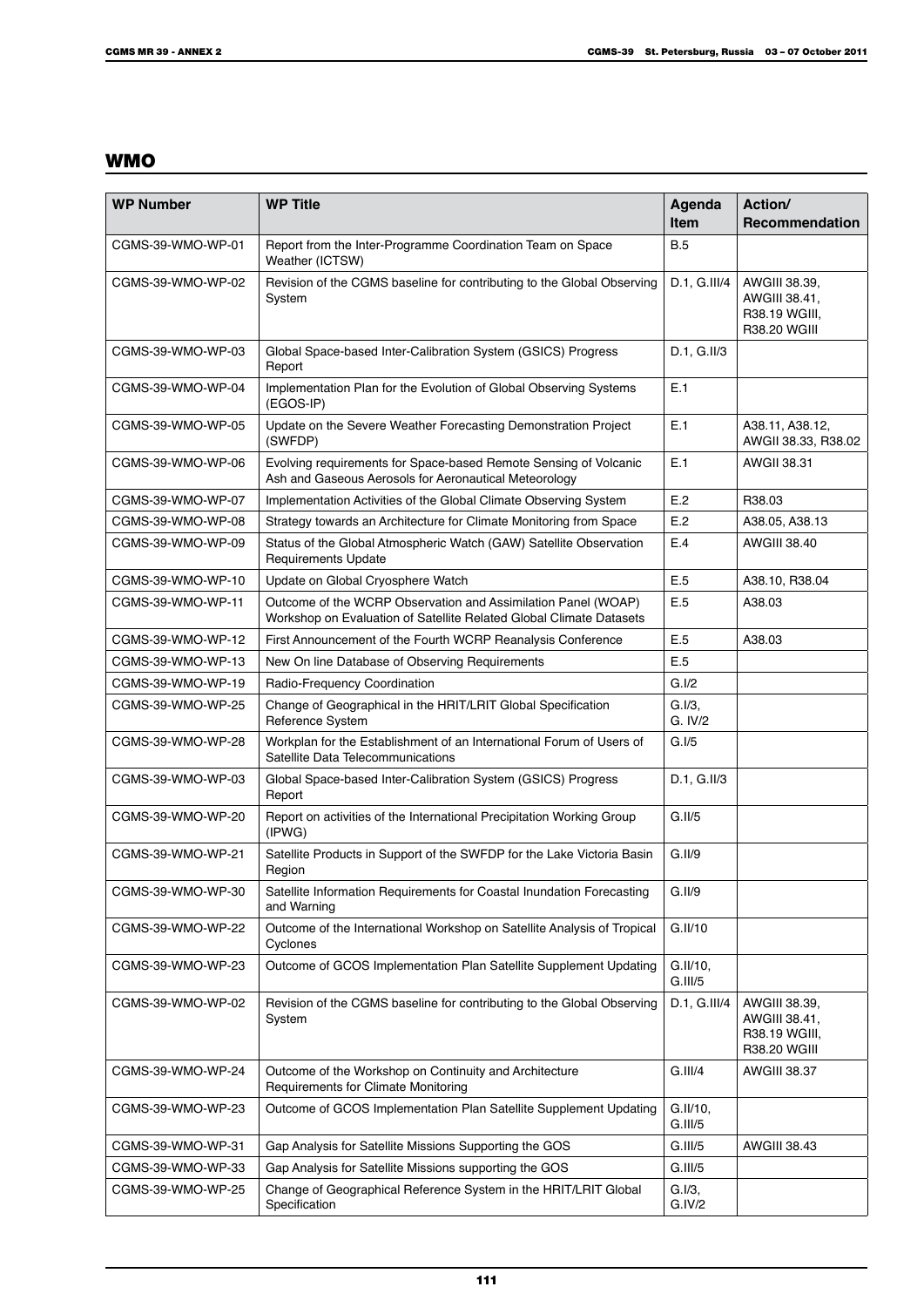# WMO Continued

| <b>WP Number</b>  | <b>WP Title</b>                                                                                  | Agenda<br><b>Item</b> | Action/<br><b>Recommendation</b>   |
|-------------------|--------------------------------------------------------------------------------------------------|-----------------------|------------------------------------|
| CGMS-39-WMO-WP-17 | Development of a Satellite Product Access Guide                                                  | G.IV/6                |                                    |
| CGMS-39-WMO-WP-26 | Regional Requirements Gathering for Satellite Data Access                                        | G.IV/6                |                                    |
| CGMS-39-WMO-WP-27 | WIS Data Collection or Production Centre (DCPC) or National Centre<br>(NC) Designation Procedure | G.IV/6                | AWGIV 38.51,<br><b>AWGIV 38.52</b> |
| CGMS-39-WMO-WP-14 | Report from the Virtual Laboratory                                                               | H.1                   |                                    |
| CGMS-39-WMO-WP-15 | New CIMO Guide Part on Satellite Observations                                                    | H.1                   |                                    |
| CGMS-39-WMO-WP-16 | Dossier on the Space-based Global Observing System in 2011                                       | H.2                   | P01                                |
| CGMS-39-WMO-WP-32 | Update on the WMO dossier on the Space Based Global Observing<br>System                          | H.2                   |                                    |
| CGMS-39-WMO-WP-18 | Outcome of the Biennial Questionnaire on Satellite Data Availability<br>and Use                  | H.3                   |                                    |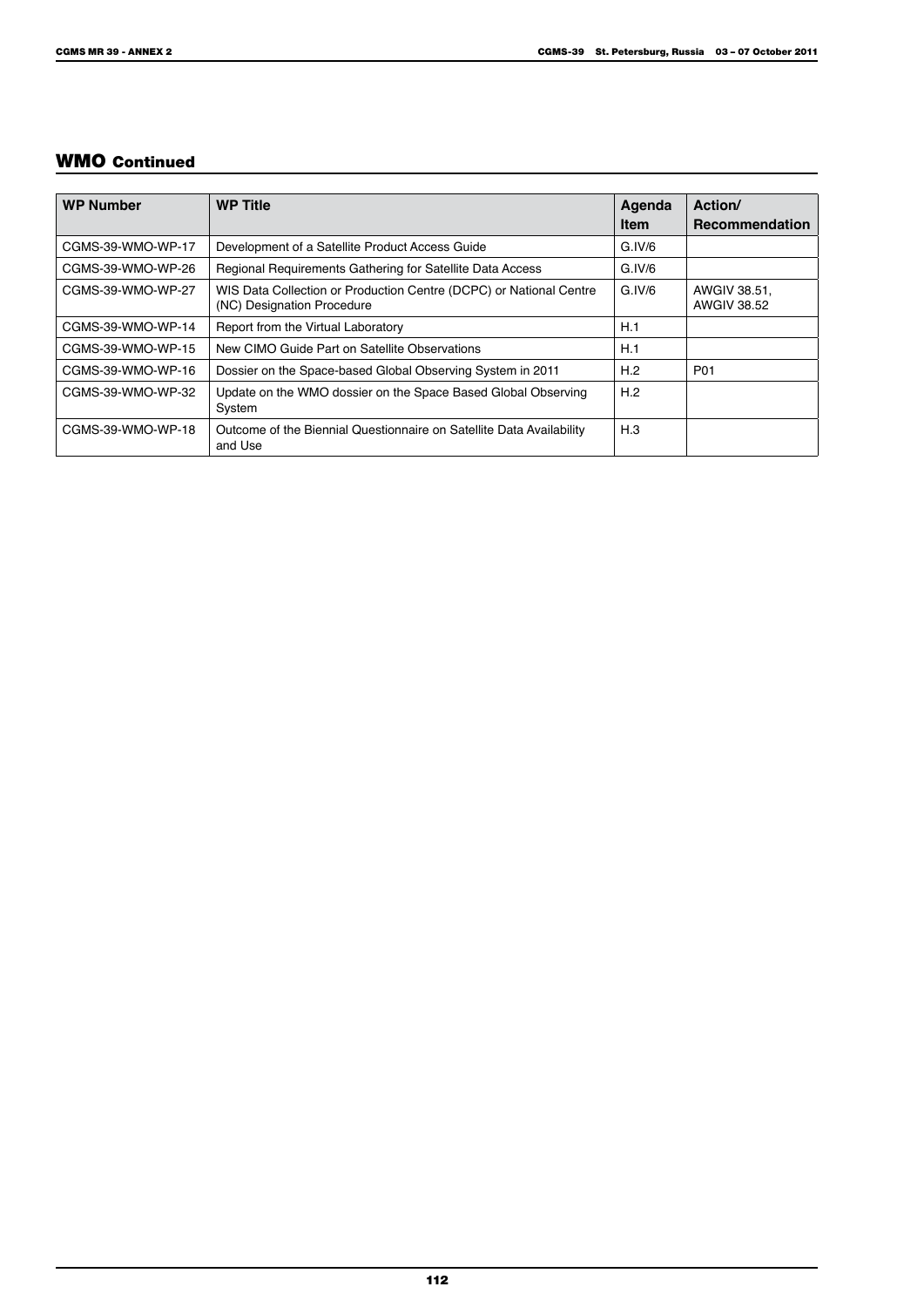# LIST OF PARTICIPANTS AT CGMS-39

# MEMBERS

| <b>CMA</b><br>Mr Dongfeng LUO<br>Mrs Tian Tian WANG<br>Mrs Chufang WANG<br>Dr Xuebao WU<br>Mr Jun YANG<br>Prof Dr. Peng ZHANG<br>Prof Zhiqing ZHANG                                                                                                       | Deputy Chief for data service office, NSMC<br>Principal staff member<br>Senior Engineer<br><b>Management Specialist</b><br>Director-General of Department of Integrated Observation<br>Director of Office of System Development, NSMC<br><b>Chief Designer</b>                                                                                                                                         |
|-----------------------------------------------------------------------------------------------------------------------------------------------------------------------------------------------------------------------------------------------------------|--------------------------------------------------------------------------------------------------------------------------------------------------------------------------------------------------------------------------------------------------------------------------------------------------------------------------------------------------------------------------------------------------------|
| <b>CNSA</b><br>Dr Jun GAO<br>Prof Dr Qingyan MENG                                                                                                                                                                                                         | Deputy Director of Department of System Engineering<br>Professor                                                                                                                                                                                                                                                                                                                                       |
| <b>ESA</b><br>Mr Jean-Louis FELLOUS                                                                                                                                                                                                                       | <b>Advisor Expert</b>                                                                                                                                                                                                                                                                                                                                                                                  |
| <b>EUMETSAT</b><br>Mr Gordon BRIDGE<br>Mr Paul COUNET<br>Dr Simon ELLIOTT<br>Dr Volker GAERTNER<br>Mr Joaquin GONZALEZ<br>Mr Alain RATIER<br>Mr Mikael RATTENBORG<br>Mr Klaus-Peter RENNER<br>Dr Johannes SCHMETZ<br>Mrs Sarah STOECKEL<br>Mr Lothar WOLF | <b>USD Training Consultant</b><br>Head of Strategy and International Relations<br><b>Product Integration Manager</b><br>Head of User Service Department<br>Head of System Engineering Support Division<br>Director-General<br><b>Director of Operations</b><br><b>Dissemination Manager</b><br>Head of Meteorological Division<br><b>CGMS Secretariat</b><br><b>Dissemination Services Team Leader</b> |
| IMD<br>Dr Vaddi RAJESWARA RAO                                                                                                                                                                                                                             | Scientist-E                                                                                                                                                                                                                                                                                                                                                                                            |
| <b>IOC-UNESCO</b><br>Dr David HALPERN                                                                                                                                                                                                                     | Senior Advisor, NASA Earth Science Research                                                                                                                                                                                                                                                                                                                                                            |
| JAXA<br>Dr Tamotsu IGARASHI<br>Mr Kazuo UMEZAWA                                                                                                                                                                                                           | Manager for Applications Research, EORC<br>Associate Senior Engineer, EORC                                                                                                                                                                                                                                                                                                                             |
| <b>JMA</b><br>Dr Hiroshi KUNIMATSU<br>Mr Toshiyuki KURINO                                                                                                                                                                                                 | Scientific Officer, Meteorological Satellite Center<br>Senior Coordinator, Satellite Program Division                                                                                                                                                                                                                                                                                                  |
| <b>KMA</b><br>Sung Rae CHUNG<br>Dr Jae-Dong JANG<br>Dr Dohyeong KIM<br>Mr Sungduck YOON                                                                                                                                                                   | Senior Researcher, Satellite Analysis Division<br>Deputy Director, Satellite Operation Division<br>Senior Researcher, Satellite Planning Division<br>Director, Satellite Planning Division                                                                                                                                                                                                             |
| <b>NASA</b><br>Dr Jack KAYE<br>Prof Dr Erich STOCKER                                                                                                                                                                                                      | Associate Director for Earth Science Research<br><b>GPM Deputy Project Scientist for Data</b>                                                                                                                                                                                                                                                                                                          |
| <b>NASA CEOS</b><br>Dr Brian KILLOUGH                                                                                                                                                                                                                     | <b>CEOS Systems Engineering Office</b>                                                                                                                                                                                                                                                                                                                                                                 |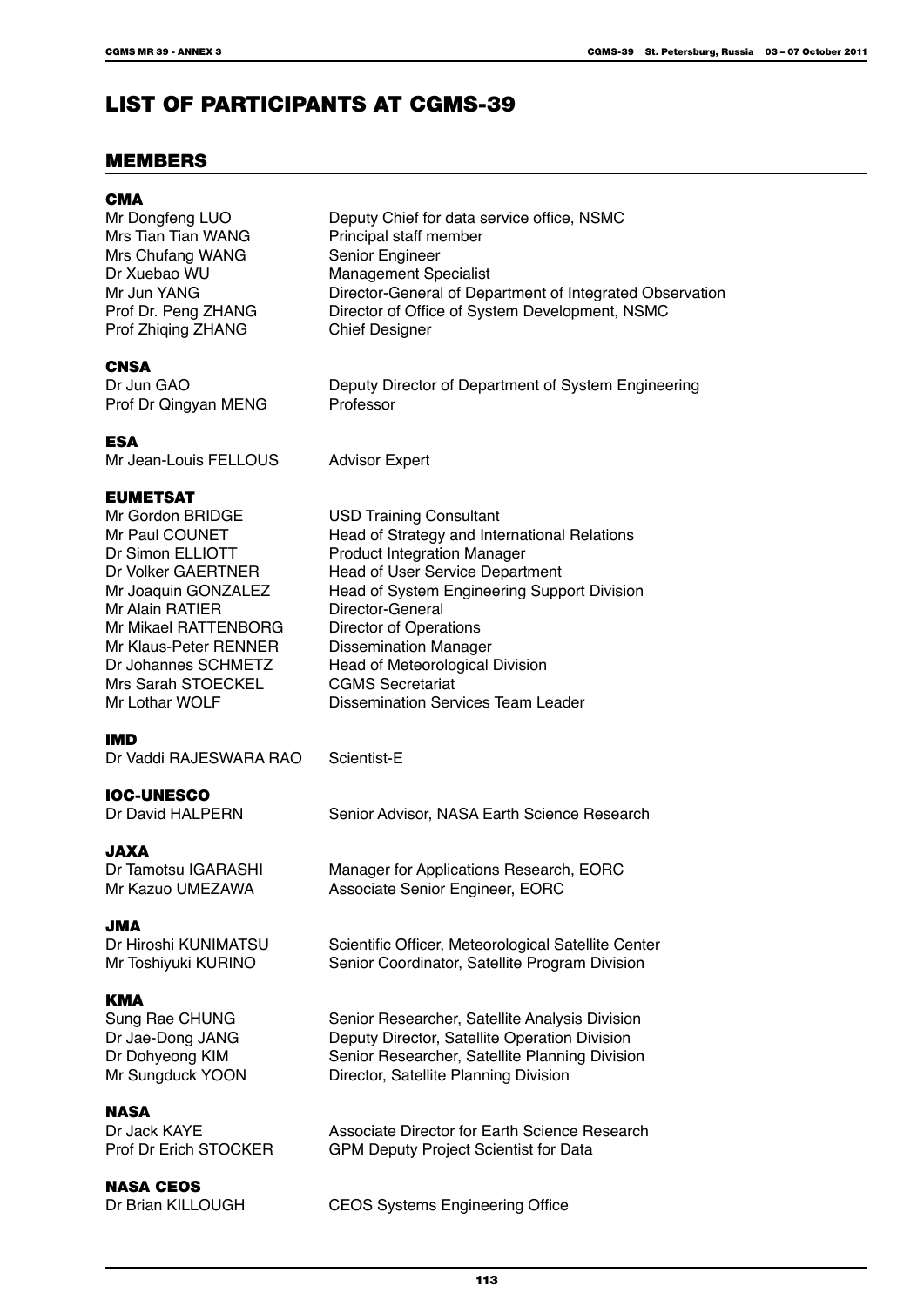#### **NOAA**

| Mr Mitch GOLDBERG    | Division Chief, Satellite Meteorology and Climatology                  |
|----------------------|------------------------------------------------------------------------|
| Mrs Suzanne HILDING  | Action Director, Office of Systems Development                         |
| Ms Kimberly HURST    | <b>Management Specialist</b>                                           |
| Mr John MURPHY       | Chief, Programs and Plans Division (NOAA/NWS/OST)                      |
| Mr Marlin O. PERKINS | Direct Readout Program Manager                                         |
| Mr Charles WOOLDRIGE | Deputy Director, International and Interagency Affairs Office (NESDIS) |

#### ROSCOSMOS

Mr Mikhail KHAYLOV Chief of Department of the Engineering Policy and Quality

#### FSUE TSENKI

Mr Valery ERMAKOV Deputy Chief of Division

#### FSUE VNIIEM

Dr Sergey VOLKOV First Deputy Director General-Designer General Dr Mikhail NOVIKOV Chief Designer

#### Lavochkin Scientific Production Association

Mr Ivan MOSKATINIEV Chief of the Center of Payload Equipment Mr Alexander TKACHENKO Leading Designer

#### JSC RKS (Russian Space Systems)

Dr Yuriy GEKTIN Chief Designer<br>
Dr Nina NOVIKOVA Head of NTs OI Head of NTs OMZ Division

#### FSUE TSNIIMASH

Dr Fedor LUBCHENKO Chief of Department

Principal Specialist<br>Deputy Head Advisor

#### ROSHYDROMET

Dr Valery DYADYUCHENKO Deputy Head<br>
Ms Elena BAEVA Principal Spe Mr Vladimir BOGDANOV Deputy Head Advis<br>
Mrs Tatiana LABENETS Principal Specialist **Mrs Tatiana LABENETS** 

#### FSBI SRC PLANETA

Prof Vasily ASMUS<br>
Director
Dr Oleg MILEKHIN
Deputy Director Dr Oleg MILEKHIN Prof. Alexander USPENSKY Principal Scientist Dr Valery SOLOVJEV Chief of Department<br>
Mr Vladimir ZAGREBAEV Chief of Department Mr Vladimir ZAGREBAEV

#### FSBI SRC PLANETA Secretariat

Mrs Tatiana BURTSEVA Chief of Department<br>Mr Sergey EKIMOV Administrative Suppo Mr George PARKHOMENKO Leading Engineer Ms Marina MOLDAVSKAYA Engineer Mr Sergey USPENSKY Chief of Department

Administrative Support/Driver

#### WMO

Mr Bizzarro BIZZARRI Consultant<br>Dr Stephan BOJINSKI Scientific C

Dr Stephan BOJINSKI Scientific Officer, Satellite Utilization and Products<br>
Mr Jérôme LAFEUILLE Chief, Space-based Observing System Division Mr Jérôme LAFEUILLE Chief, Space-based Observing System Division<br>Mrs Barbara RYAN Director, WMO Space Programme Director, WMO Space Programme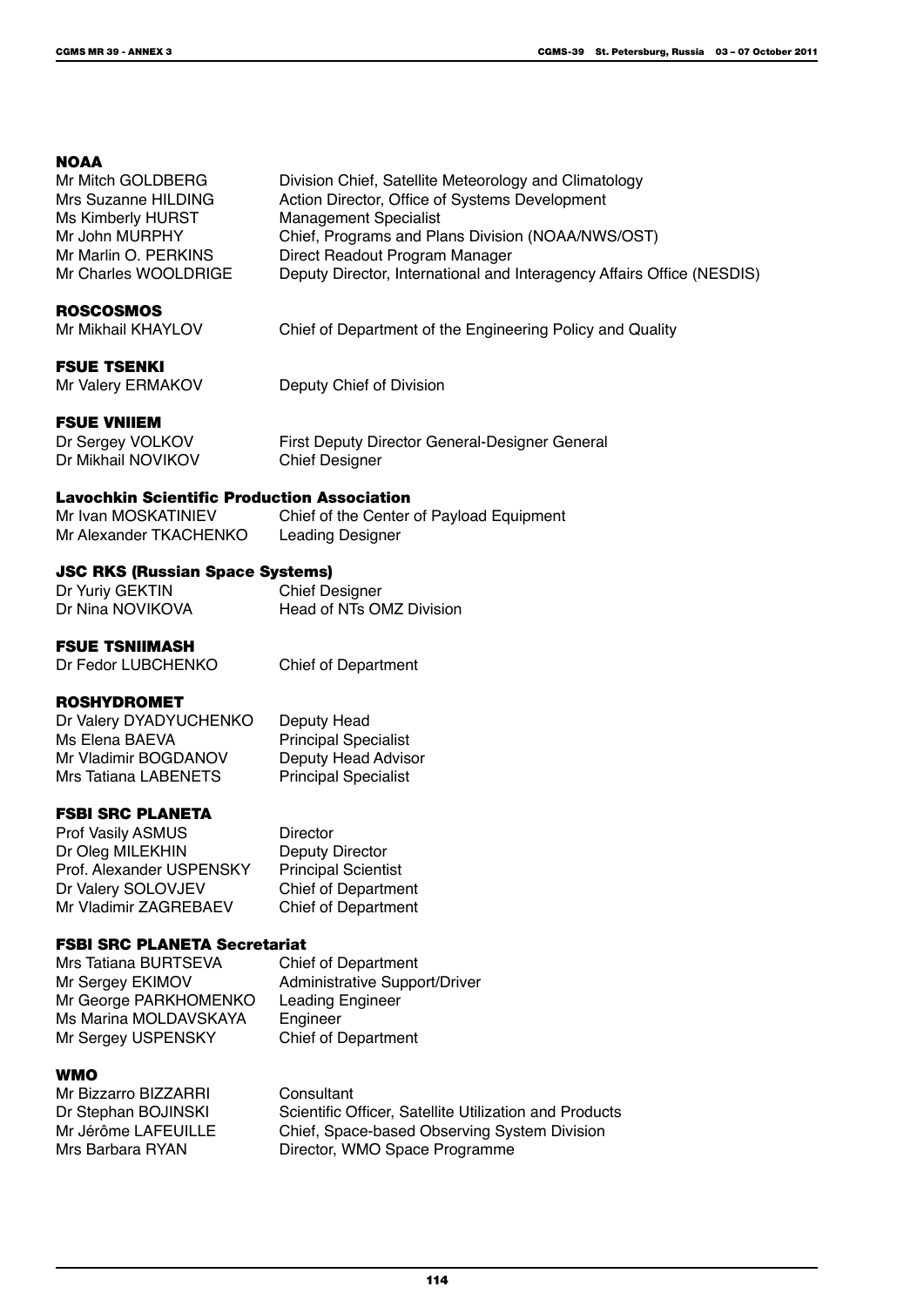#### **OBSERVERS**

| <b>CSA</b><br>Mr Guennadi KROUPNIK                     | Director, Satellite Communications and Space Environment Projects |
|--------------------------------------------------------|-------------------------------------------------------------------|
| EC<br>Mr Mike MANORE                                   | Director, Network Strategies and Design                           |
| WMO GCOS<br>Dr Carolin RICHTER<br>Dr Alexander ZAYTSEV | Director GCOS Secretariat<br>Main Geophysical Observatory         |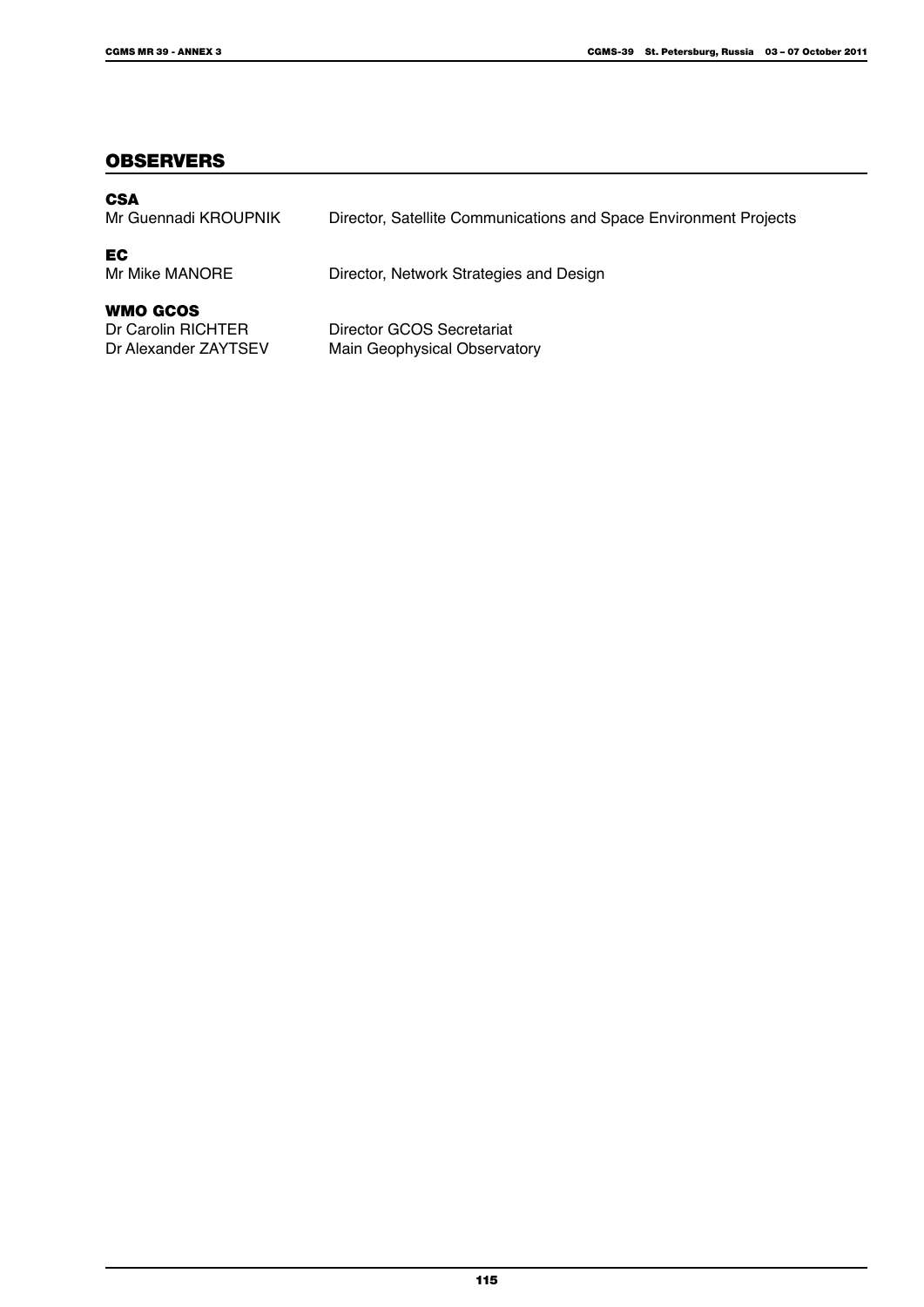# LIST OF WORKING GROUP PARTICIPANTS

# PARTICIPANTS OF WORKING GROUP I: TELECOMMUNICATIONS

| <b>CMA</b><br>Mr Dongfeng LUO<br>Mrs Tian Tian WANG<br>Prof Zhiqing ZHANG          | Deputy Chief for data service office, NSMC<br>Principal staff member<br><b>Chief Designer</b>                       |
|------------------------------------------------------------------------------------|---------------------------------------------------------------------------------------------------------------------|
| <b>CNSA</b><br>Dr. Jun GAO                                                         | Deputy Director of Department of System Engineering                                                                 |
| <b>EUMETSAT</b><br>Mr Joaquin GONZALEZ<br>Mr Mikael RATTENBORG                     | Head of System Engineering Support Division (Rapporteur)<br><b>Director of Operations</b>                           |
| <b>JAXA</b><br>Dr Tamotsu IGARASHI                                                 | Manager for Applications Research, EORC                                                                             |
| AML<br>Mr Toshiyuki KURINO                                                         | Senior Coordinator, Satellite Program Division                                                                      |
| <b>KMA</b><br>Dr. Jae-Dong JANG                                                    | Deputy Director, Satellite Operation Division                                                                       |
| <b>NOAA</b><br>Mr Marlin O. PERKINS<br>Mr Charles WOOLDRIGE                        | Direct Readout Program Manager (Chairman)<br>Deputy Director, International and Interagency Affairs Office (NESDIS) |
| <b>ROSHYDROMET</b><br>Dr Valery DYADYUCHENKO                                       | Deputy Head of ROSHYDROMET                                                                                          |
| <b>FSBI SRC PLANETA</b><br>Mr Vladimir ZAGREBAEV                                   | <b>Chief of Department</b>                                                                                          |
| <b>FSBI SRC PLANETA Secretariat</b><br>Mr George PARKHOMENKO<br>Mr Sergey USPENSKY | <b>Leading Engineer</b><br><b>Chief of Department</b>                                                               |
| <b>WMO</b><br>Mr Jérôme LAFEUILLE                                                  | Chief, Space-based Observing System Division                                                                        |
|                                                                                    |                                                                                                                     |

# **OBSERVERS**

| <b>CSA</b>           |                                                                   |
|----------------------|-------------------------------------------------------------------|
| Mr Guennadi KROUPNIK | Director, Satellite Communications and Space Environment Projects |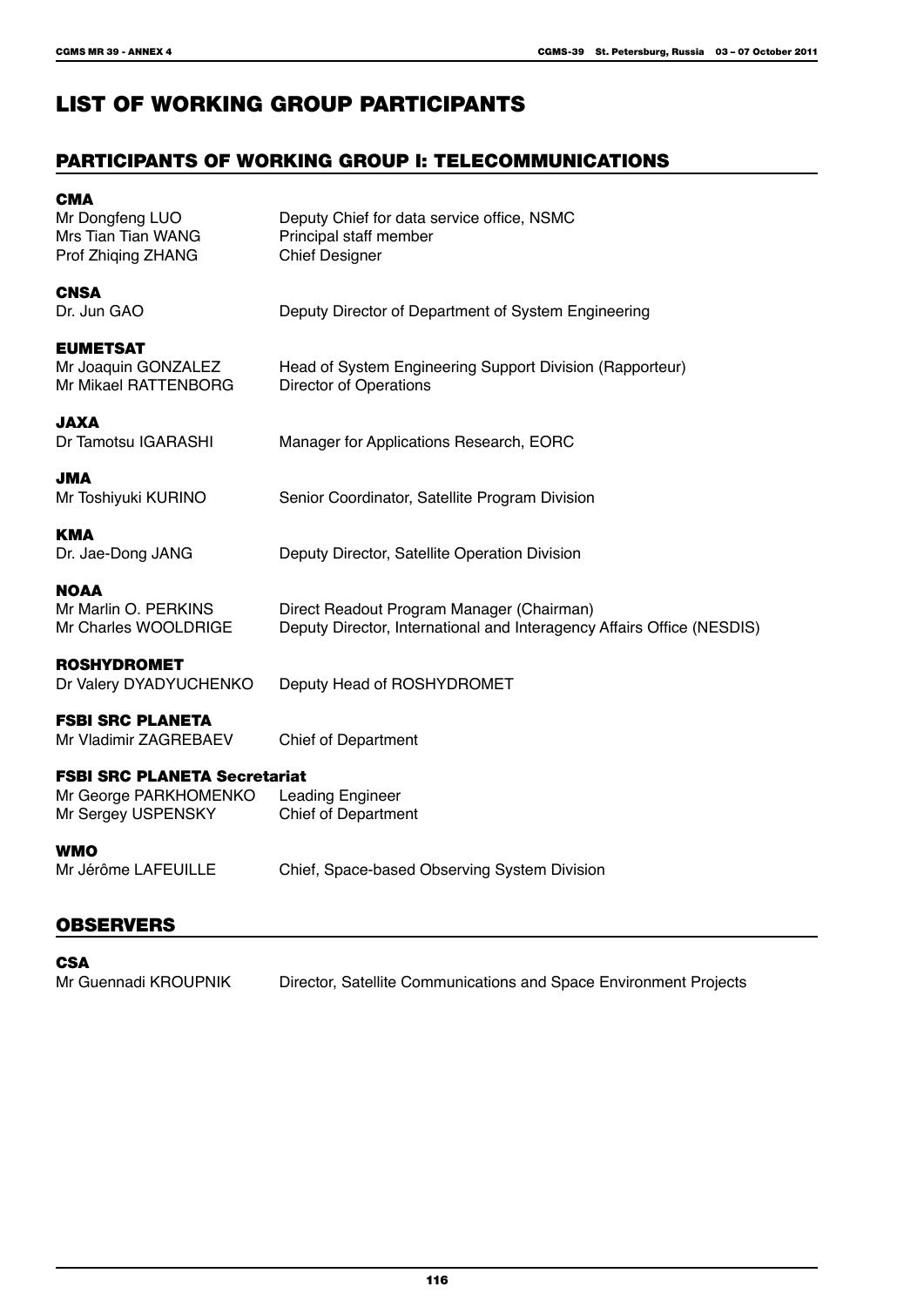# PARTICIPANTS OF WORKING GROUP II: SATELLITE PRODUCTS

| CMA<br>Dr Xuebao WU                                  | <b>Management Specialist</b>                                          |
|------------------------------------------------------|-----------------------------------------------------------------------|
| Prof Dr. Peng ZHANG                                  | Director of Office of System Development, NSMC                        |
| <b>CNSA</b>                                          |                                                                       |
| Prof Dr Qingyan MENG                                 | Professor                                                             |
| <b>ESA</b>                                           |                                                                       |
| Mr Jean-Louis FELLOUS                                | <b>Advisor Expert</b>                                                 |
| <b>EUMETSAT</b>                                      |                                                                       |
| Dr Volker GAERTNER                                   | Head of User Service Department                                       |
| Dr Johannes SCHMETZ                                  | Head of Meteorological Division (Co-rapporteur)                       |
| Dr Simon ELLIOTT                                     | <b>Product Integration Manager</b>                                    |
| IMD                                                  |                                                                       |
| Dr Vaddi RAJESWARA RAO                               | Scientist-E (Co-Chairman)                                             |
| <b>IOC-UNESCO</b>                                    |                                                                       |
| Dr David HALPERN                                     | Senior Advisor, NASA Earth Science Research                           |
| JAXA                                                 |                                                                       |
| Mr Kazuo UMEZAWA                                     | Associate Senior Engineer, EORC                                       |
| <b>JMA</b>                                           |                                                                       |
| Dr Kunimatsu HIROSHI                                 | Scientific Officer, Meteorological Satellite Center                   |
| <b>NASA</b>                                          |                                                                       |
| Dr Jack KAYE                                         | Associate Director for Research                                       |
| Prof Dr Erich STOKER                                 | <b>GPM Deputy Project Scientist for Data</b>                          |
| <b>NASA CEOS</b>                                     |                                                                       |
| Dr Brian KILLOUGH                                    | <b>CEOS Systems Engineering Office</b>                                |
| <b>NOAA</b>                                          |                                                                       |
| Mr Mitch GOLDBERG                                    | Division Chief, Satellite Meteorology and Climatology (Co-rapporteur) |
| ROSCOSMOS JSC RKS (Russian Space Systems)            |                                                                       |
| Dr Yuriy GETKIN                                      | <b>Chief Designer</b>                                                 |
| <b>Lavochkin Scientific Production Association</b>   |                                                                       |
| Mr Ivan MOSKATINIEV                                  | Chief of the Center of Payload Equipment                              |
| <b>ROSHYDROMET</b>                                   |                                                                       |
| Mr Vladimir BOGDANOV                                 | <b>Principal Specialist</b>                                           |
| Ms Elena BAEVA                                       | <b>Principal Specialist</b>                                           |
| <b>FSBI SRC PLANETA</b>                              |                                                                       |
| <b>Prof Vasily ASMUS</b>                             | Director (Co-chairman)                                                |
| Dr Oleg MILEKHIN                                     | <b>Deputy Director</b>                                                |
| Dr Valery SOLOVJEV                                   | <b>Chief of Department</b>                                            |
| Mr Vladimir ZAGREBAEV                                | <b>Chief of Department</b>                                            |
| Mr Sergei USPENSKY<br><b>Prof Alexander USPENSKY</b> | <b>Chief of Department</b><br><b>Principal Scientist</b>              |
|                                                      |                                                                       |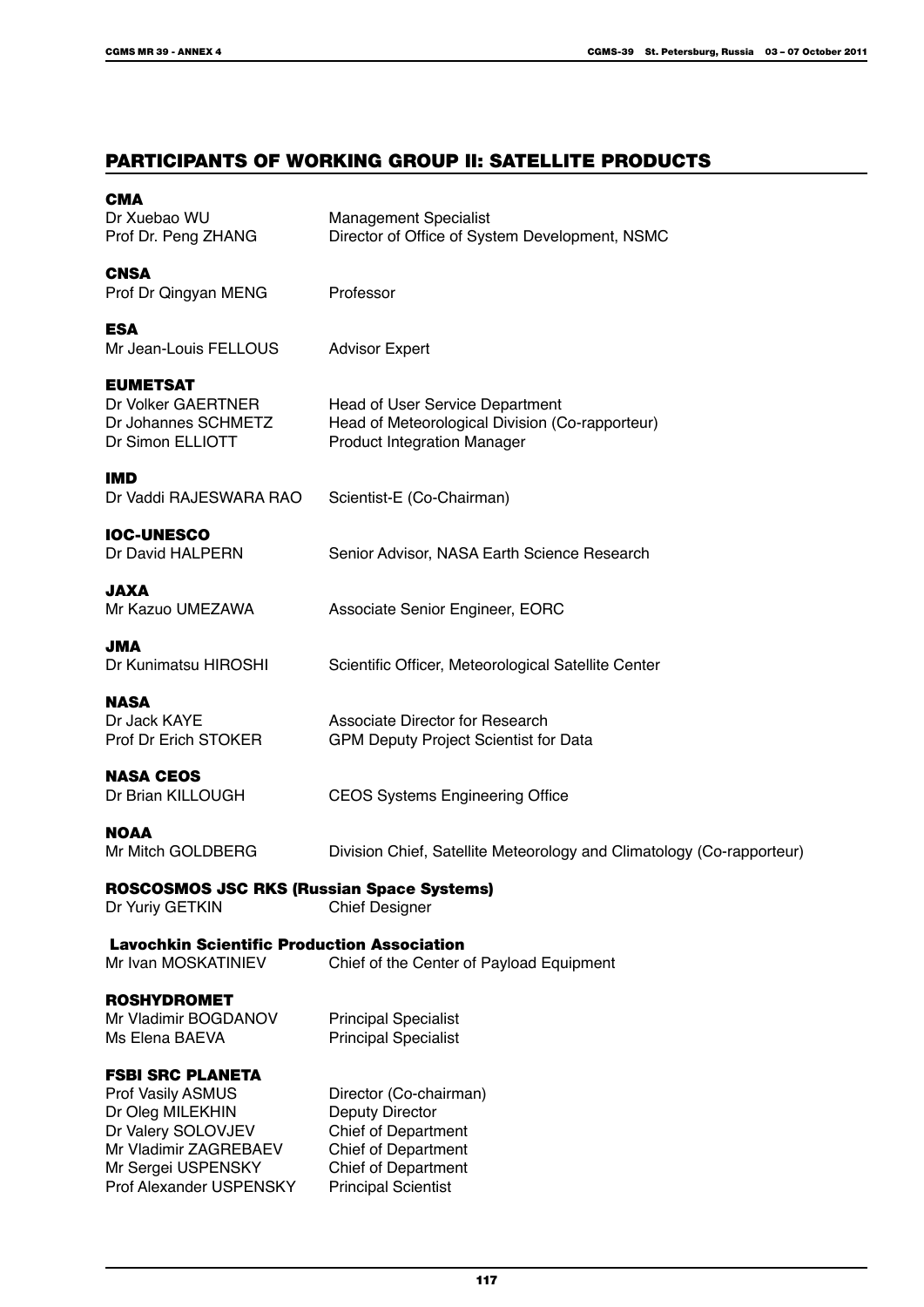**WMO**<br>Dr Barbara RYAN

Dr Barbara RYAN Director, WMO Space Programme<br>
Dr Stephan BOJINSKI Scientific Officer, Satellite Utilizatio Scientific Officer, Satellite Utilization and Products

#### **OBSERVERS**

#### EC

Mr Mike MANORE Director, Network Strategies and Design

GCOS<br>Dr Alexander ZAYTSEV

Main Geophysical Observatory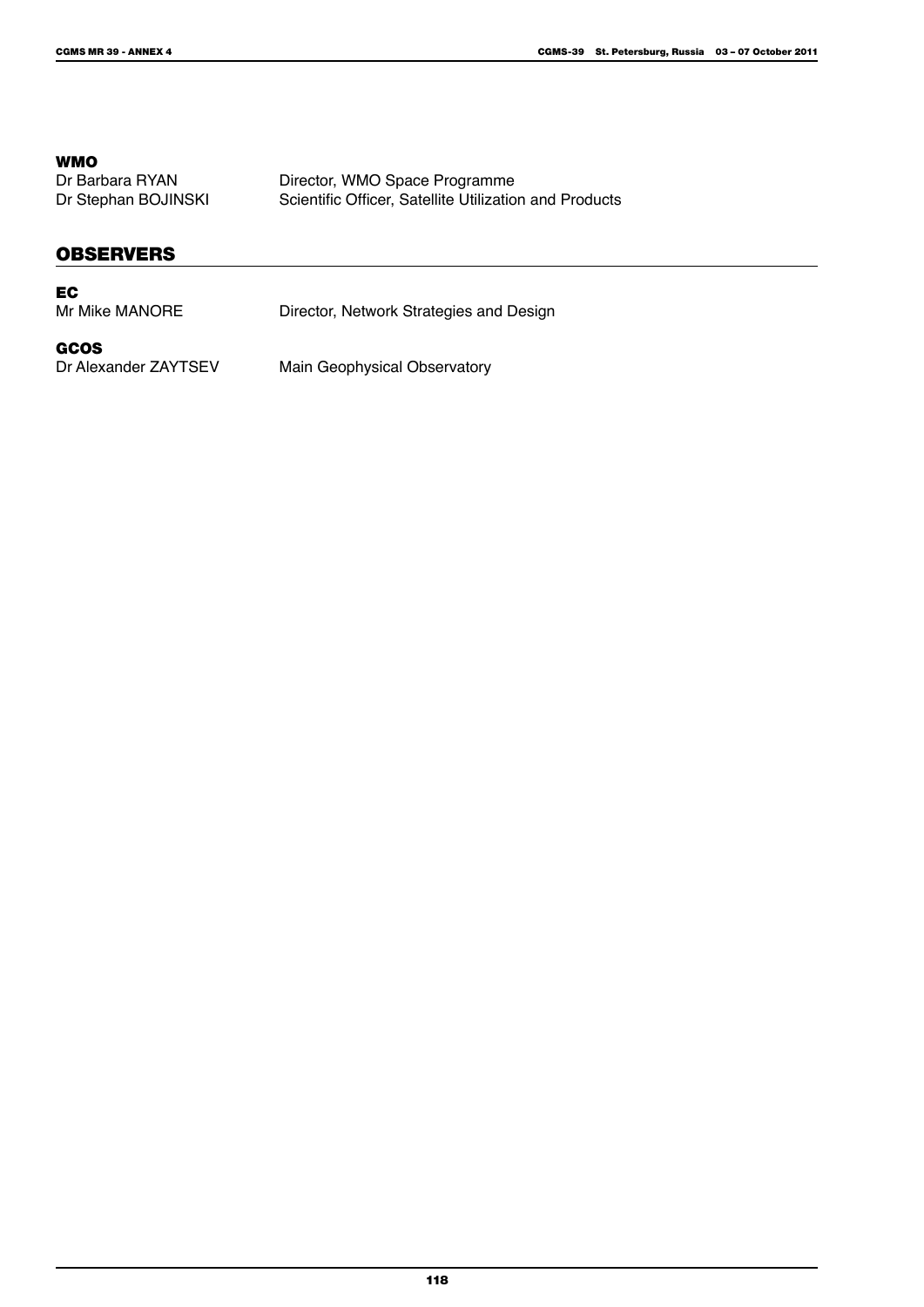# PARTICIPANTS OF WORKING GROUP III: GLOBAL CONTINGENCY PLANNING

| Director of the National Satellite Meteorological Center<br>Principal staff member                                                                                                                      |
|---------------------------------------------------------------------------------------------------------------------------------------------------------------------------------------------------------|
| Deputy Director of Department of System Engineering                                                                                                                                                     |
| Head of Strategy and International Relations<br>Head of System Engineering Support Division<br><b>Director of Operations</b>                                                                            |
| Manager for Applications Research, EORC                                                                                                                                                                 |
| Senior Coordinator, Satellite Program Division                                                                                                                                                          |
| Deputy Director, Satellite Operation Division                                                                                                                                                           |
| Associate Director for Earth Science Research                                                                                                                                                           |
| Direct Readout Program Manager<br>Deputy Director, International and Interagency Affairs Office (NESDIS)<br>Action Director, Office of Systems Development (Chairwoman)<br><b>Management Specialist</b> |
| Chief of Department of the Engineering Policy and Quality                                                                                                                                               |
| <b>Lavochkin Scientific Production Association</b><br>Chief of Department of the Engineering Policy and Quality                                                                                         |
| Dr Valery DYADYUCHENKO Deputy Head of ROSHYDROMET                                                                                                                                                       |
| Chief, Space-based Observing System Division (Rapporteur)<br>Director, WMO Space Programme                                                                                                              |
| Director, Satellite Communications and Space Environment Projects                                                                                                                                       |
| Director GCOS Secretariat                                                                                                                                                                               |
|                                                                                                                                                                                                         |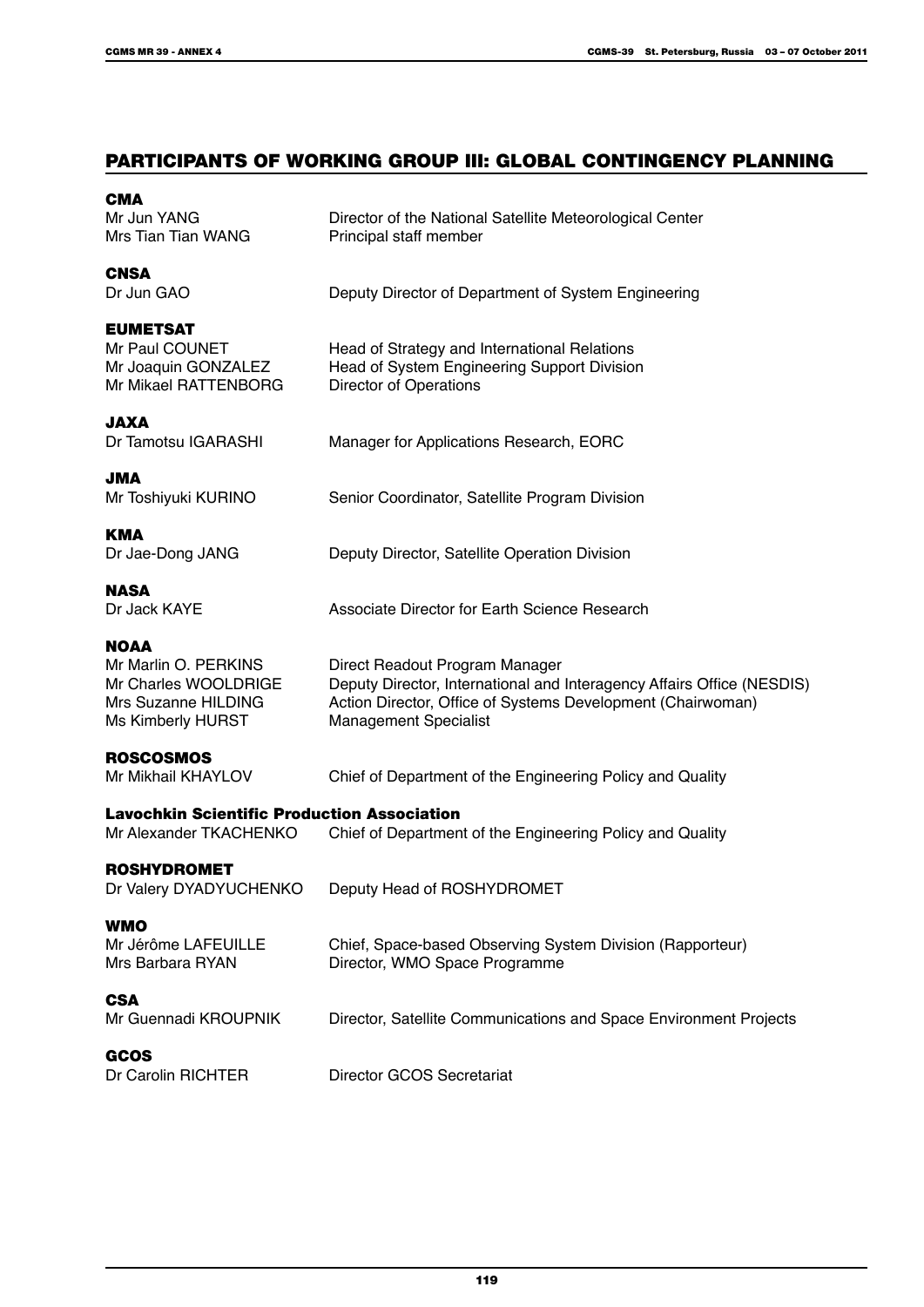### PARTICIPANTS OF WORKING GROUP IV: GLOBAL DATA DISSEMINATION

#### **CMA**

Mrs Tian Tian WANG<br>
Mrs Chufang WANG<br>
Mrs Chufang WANG<br>
Partner Senior Engineer Mrs Chufang WANG Prof. Zhiqing ZHANG Chief Designer

Mr Dongfeng LUO Deputy for data service office, NSMC

Head of User Service Department

Dissemination Services Team Leader

#### EUMETSAT

Mr Gordon BRIDGE USD Training Consultant (Rapporteur)<br>Mr Paul COUNET Head of Strategy and International Rel Mr Paul COUNET<br>
Dr Simon ELLIOTT
Dr Simon ELLIOTT
Head of Strategy and International Relations Dr Simon ELLIOTT Product Integration Manager<br>
Dr Volker GAERTNER Head of User Service Depart Mr Joaquin GONZALEZ Head of System Engineering Support Division<br>Mr Mikael RATTENBORG Director of Operations (Chairman) Mr Mikael RATTENBORG Director of Operations (Chairman)<br>Mr Klaus-Peter RENNER Dissemination Manager Mr Klaus-Peter RENNER Dissemination Manager<br>Mr Lothar WOLF Dissemination Services

JAXA Dr. Tamotsu IGARASHI Manager for Applications Research, EORC

JMA Mr Toshiyuki KURINO Senior Coordinator, Satellite Program Division

**KMA** Dr Jae-Dong JANG Deputy Director, Satellite Operation Division

**NASA** 

Prof Dr Erich STOKER GPM Deputy Project Scientist for Data

#### **NOAA**

Mr Marlin O. PERKINS<br>
Mr Charles WOOL DRIGE<br>
Deputy Director, International and Deputy Director, International and Interagency Affairs Office (NESDIS)

#### ROSCOSMOS Lavochkin Scientific Production Association

Mr Alexander TKACHENKO Chief Designer

Mr Ivan MOSKATINIEV Head of department of payload equipment

# FSBI SRC PLANETA

Mr Vladimir ZAGREBAEV Chief of Department

WMO Mr Jérôme LAFEUILLE Chief, Space-based Observing System Division<br>Dr. Stephan BOJINSKI Scientific Officer. Satellite Utilization and Produc

# Scientific Officer, Satellite Utilization and Products

# OBSERVERS

| <b>CSA</b>           |                                                                   |
|----------------------|-------------------------------------------------------------------|
| Mr Guennadi KROUPNIK | Director, Satellite Communications and Space Environment Projects |
| EC                   |                                                                   |
| Mr Mike MANORE       | Director, Network Strategies and Design                           |
| WMO GCOS             |                                                                   |
| Dr Alexander ZAYTSEV | Main Geophysical Observatory                                      |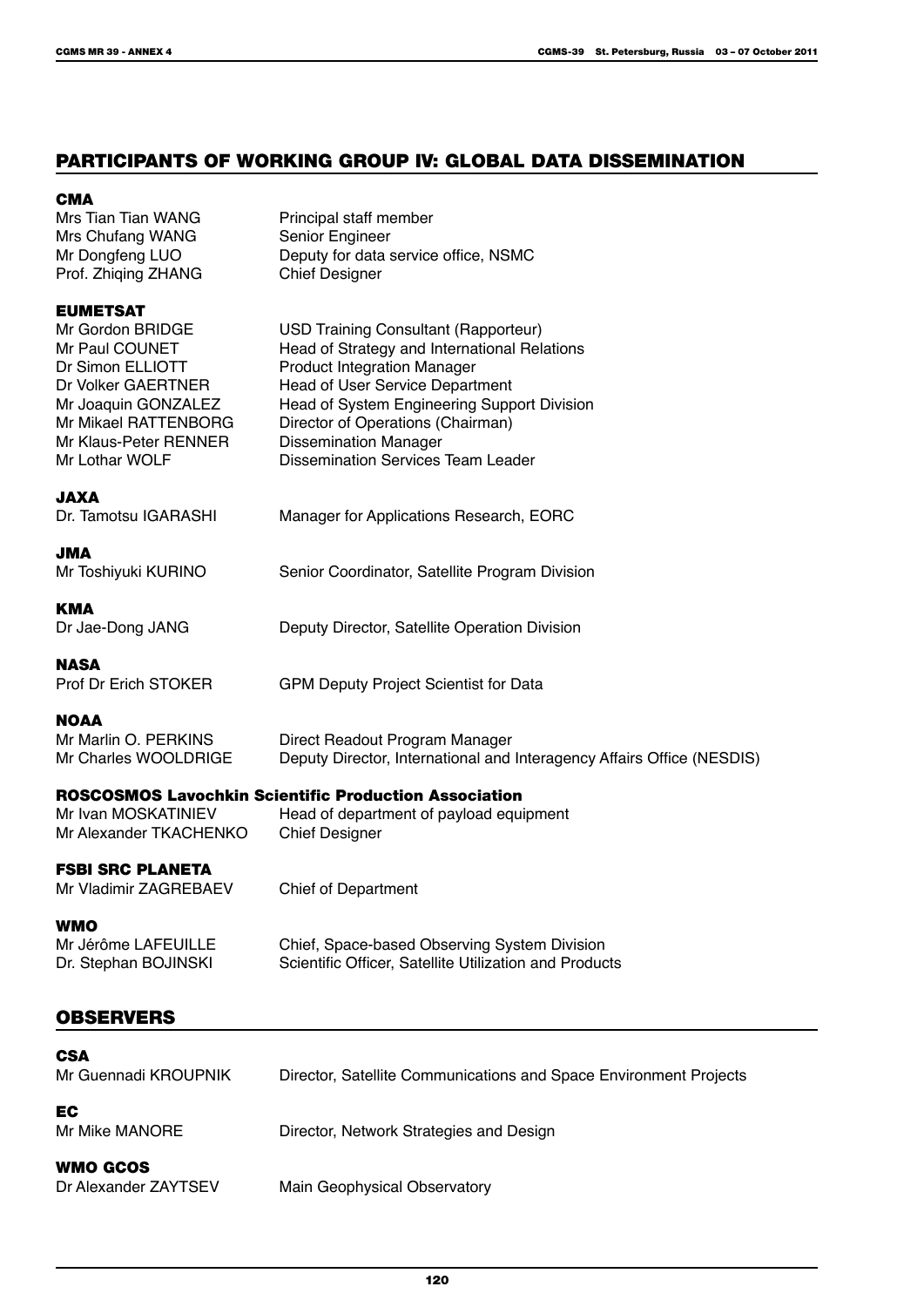# OPENING CEREMONY ADDRESSES

# Inaugural Ceremony of CGMS-39

#### **3-7 October 2011, St Petersburg, Russia**

#### Welcome Address by V. Dyadyuchenko

Dear participants of the 39th meeting of the Coordination Group for Meteorological Satellites (CGMS)! On behalf of the Russian Federal Service for Hydrometeorology and Environmental Monitoring I welcome you and I hope our meeting here in the city of Saint-Petersburg will be a success!

We highly appreciate the role of CGMS in the continuous creation of joint international space meteorological systems that consists of national orbital satellite groups belonging to countries and organizations who are members of the CGMS. Russia's recent contribution to this system was the launch of the polar-orbiting Meteor-M1 satellite in 2009 and the geostationary Elektro-L1 satellite in 2011. New meteorological satellites of the «Meteor-M» and «Elektro-L» series are planned to be launched soon. Also, a new Russian satellite «Canopus-V» №1 is to be launched in the near future. It is designed for different environment monitoring tasks including natural and technogenic emergency situations, disasters of hydrometeorological origin, and the study of earthquake predictors.

Roshydromet is highly interested in further extension of international collaboration in the sphere of space hydrometeorology and environment monitoring. Such collaboration proves to be very beneficial to all countries that take part in it. It helps to obtain vast amounts of satellite data from the joint orbital system.

It also provides easier access to advanced technologies and achievements in the sphere of meteorological satellites and their scientific payload development, earth sensing instruments calibration, satellite data validation and implementation of new ways of processing and dissemination of satellite data.

In the framework of this collaboration different training programmes are being carried out, also with the use of virtual laboratories. Actions are taken for adjustment of orbital parameters of national meteorological satellites and for inter-coordination of their scientific payload characteristics. Complex but necessary work is underway on achieving mutually acceptable solutions in radio frequency band allocation issues and other problems concerning telecommunication support of space hydrometeorological data acquisition and dissemination.

By all means I named not all advantages and benefits of international collaboration on space meteorology and environment monitoring. This list can be continued on, but the most important thing that I want to focus on is that CGMS is playing the leading part in all aspects and spheres of this international collaboration.

In fact, CGMS is acting as an «unofficial government» regarding the work on solving of all problems on cooperation and interaction between different national meteorological and space agencies and organizations. For now it is almost 40 years CGMS is successfully playing this vital role.

I am sure, that the current 39th CGMS session in the Russian city of Saint-Petersburg will be no less effective and fruitful than previous regular sessions that took place in New Delhi, Cheju island, Maspalomas and other places. Roshydromet has made significant preparations for this session. We hope that all participants will be satisfied with their stay in Saint-Petersburg and will actively take part in the 39-th session of CGMS.

I also want to thank our colleagues from EUMETSAT and the CGMS Secretariat for their contribution in preparing the current session.

The Saint-Petersburg city administration has also given us an invaluable support.

Thank you for your attention.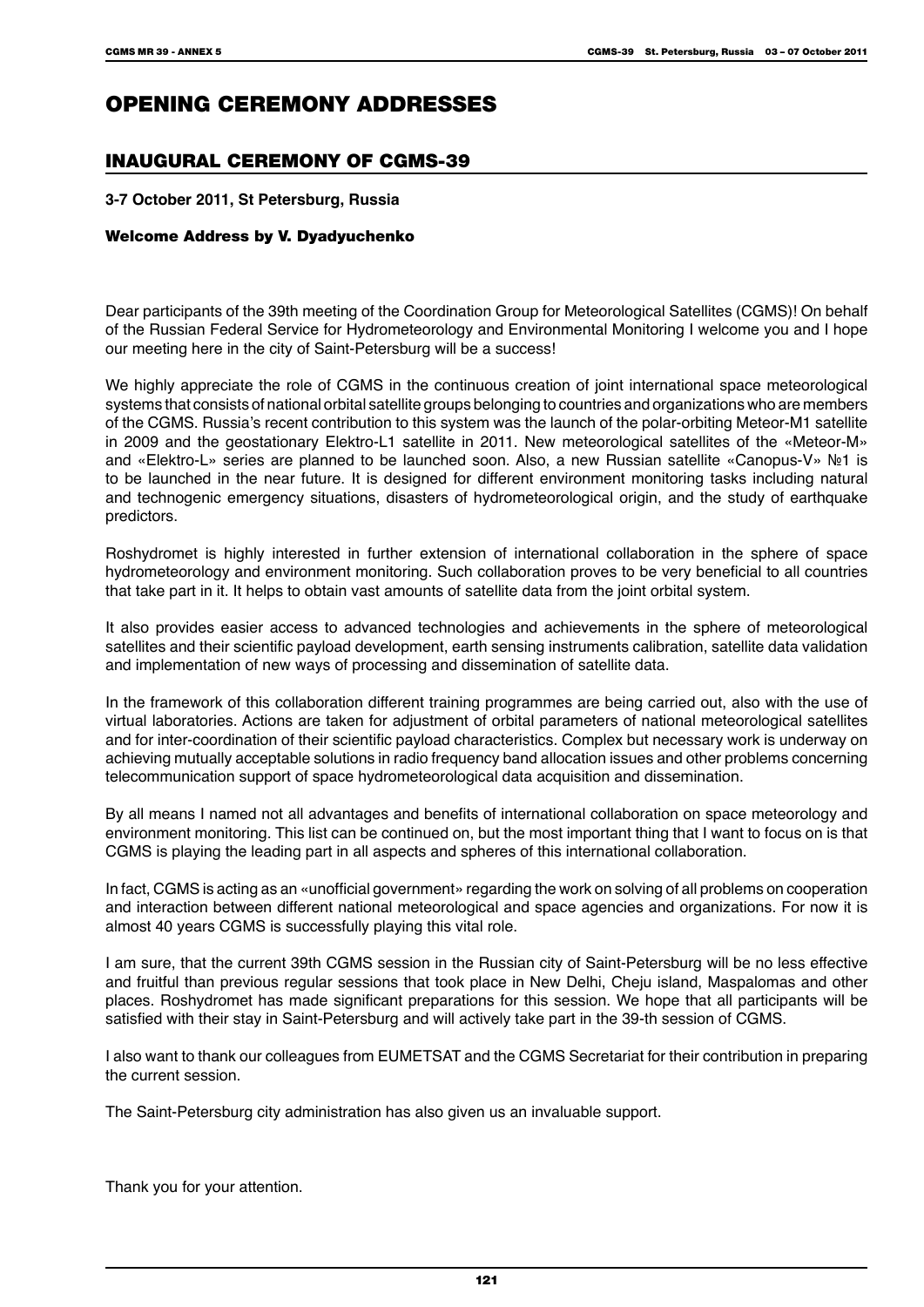#### Opening Session of CGMS-39

#### **Monday, 3 October 2011, St Petersburg, Russian Federation**

#### Address by the Director of Operations of EUMETSAT, Mikael Rattenborg

Distinguished Delegates and Observers, Ladies and Gentlemen,

On behalf of the CGMS Secretariat I am pleased and honored to welcome all the participants to the 39th Meeting of the Coordination Group for Meteorological Satellites.

CGMS is very pleased that the Russian Federation is hosting the CGMS meeting this year, and I would like to express my sincere thanks to Dr Alexander Frolov, Head of Roshydromet, and General Vladimir Popovkin, Head of Roscosmos, for kindly inviting us to the meeting here in St Petersburg. Roshydromet joined CGMS in 1973, only one year after the founding of CGMS. Roscosmos joined 30 years later in 2003, and the latest CGMS meeting on Russian soil took place in 2004 in Sochi.

Due to its distinctive international nature, EUMETSAT has been able to fully appreciate the importance of CGMS, its success over the years as a dedicated global forum for the coordination of operational meteorological satellite systems, and its efforts to ensure the exchange of key information on operational meteorological satellite systems and research and development missions. The extensive attendance to CGMS-39 can be regarded as a shared acknowledgment to the achievements of CGMS and to its central role in addressing issues associated with meteorological satellite operations, products, data delivery and data exchange.

CGMS is fostering the harmonization of meteorological satellite mission parameters, and encouraging complementarity, compatibility and possible mutual backup in the event of system failure. CGMS is thus complementary to other multilateral cooperation mechanisms such as the Space Program of the World Meteorological Organization (WMO), the Global Climate Observing System (GCOS), the Committee on Earth Observation Satellites (CEOS) and the Group on Earth Observations (GEO).

Meteorological satellites represent a key component of the Global Observing System. The crucial task of enabling operational satellite operators, research and development institutions and WMO to ensure efficiency and sustainability, through technical and operational coordination, lies within CGMS.

CGMS activities and initiatives appear to become more and more crucial. The continuous evolution of Earth observation systems and the related effort for international coordination and information exchange are leading to improved data and products and better services to the citizens at large.

The constant attention to climate change and extreme weather events by international public opinion is increasing the awareness for the possibilities provided by Earth Observation for protecting life and property, and advancing living standards and social and economic development. There is evidence of an ongoing attitude and policy change, and consequently we, as CGMS, have consciously taken steps to address this.

To build a stronger CGMS, I believe that we need to continue to evolve, cooperate, exchange data, and ensure data availability and continuity.

Furthermore, we also need to ensure the coordination of resources and global observation coverage to minimize observational gaps as far as possible. We are already doing this to a certain extent between the continents but we have to improve it further.

In this respect there are few points I would like to highlight for this meeting:

Firstly, global data exchange and orbit coordination. We shall seek further ways to improve and enhance these activities during our discussions for the benefit of our users.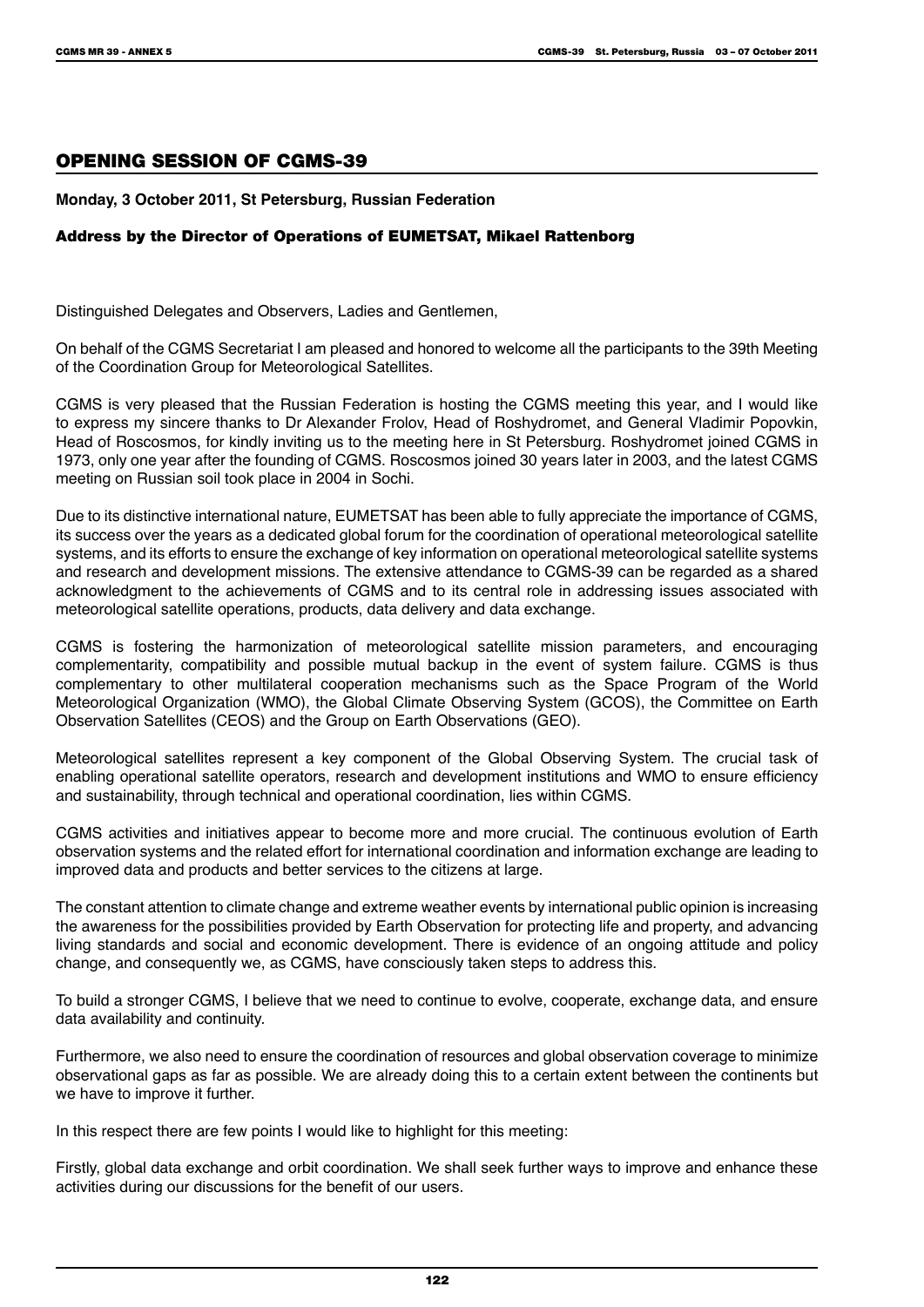Secondly, following the latest WMO Congress (Cg-XVI), it was agreed to define and implement an international architecture that ensures delivery of satellite observations for climate monitoring. This should cover timeframes required for analysis of the Earth's climate system in order to meet policy and user-service needs. The stakeholders for defining such an architecture includes this forum - CGMS. It will be addressed in Working Papers during the week and I would like to encourage you to provide constructive feedback to maximise our input to this process.

Overall, I encourage active discussions and hope that we can come to beneficial conclusions for both the space agencies and - in particular - our users.

Concluding my address, I wish to confirm EUMETSAT's long-standing commitment to CGMS, as well as the aspiration to continuing our support to CGMS by running its Secretariat.

In addition, I would like to give my special thanks to the organising committee for the excellent organisational arrangements.

EUMETSAT is looking forward to constructive discussions throughout the week, as an excellent opportunity for advancing international cooperation on satellite meteorology, Earth observation, and its contribution to climate change monitoring.

I wish you fruitful discussions and a successful CGMS meeting.

Thank you for your attention.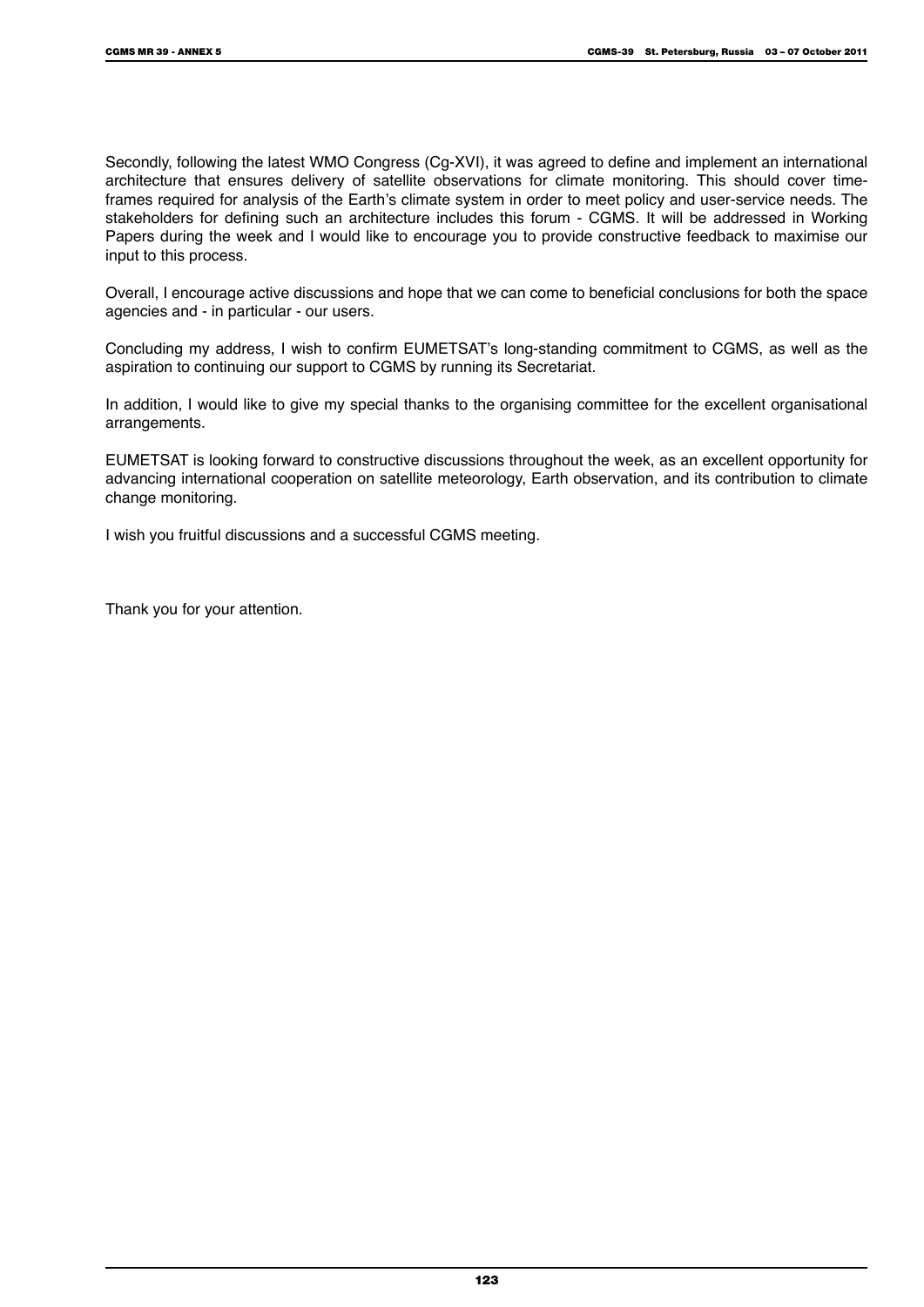# CGMS BASELINE FOR THE OPERATIONAL CONTRIBUTION TO THE GOS

**(adopted by CGMS-39 on 6 October 2011)**

# Future satellite missions to be performed on operational/ sustained basis

#### Introduction

In support of the programmes coordinated or cosponsored by WMO for weather and climate, CGMS Members plan to maintain the operational capabilities and services described below, that constitute the "CGMS baseline for the operational contribution to the GOS".

While this particular document focuses on missions that are decided and managed in an operational or sustained framework, with a perspective of long-term follow-on, this in no way precludes the importance of other missions undertaken e.g. on a research or demonstration basis. First of all, because today's research and development are the foundation of tomorrow's operational missions. Furthermore, because many missions initiated in an R&D framework for a limited duration are eventually extended well beyond their design life time and provide longstanding support to both scientific and operational activities.

This baseline defines a constellation of geostationary satellites, a core meteorological mission on three sunsynchronous orbits, other missions in sun-synchronous orbits, missions in other Low Earth Orbits, and contains cross-cutting considerations on contingency planning, inter-calibration, data availability and dissemination.

#### I. Constellation in geostationary orbit

At least six geostationary satellites shall be operated at evenly distributed locations with in orbit redundancy, and perform the following missions:

- a. Advanced visible and infrared imagery (at least 16 spectral channels, 2km resolution) over the full disc at least every 15 minutes
- b. Infrared sounding (hyperspectral on some positions)
- c. Lightning detection
- d. Data collection
- e. Space environment monitoring

On selected positions, the following missions shall be performed:

- f. Earth Radiation Budget monitoring
- g. High spectral resolution UV sounding
- h. Solar activity monitoring

#### II. LEO sun-synchronous missions

Operational sun-synchronous satellites shall be operated around three orbital planes in mid-morning ("am", nominally 09:30 descending, 21:30 ascending ECT), afternoon ("pm", nominally 13:30 ascending ECT) and early morning (nominally 05:30 descending, 17:30 ascending ECT) and, as a constellation, shall perform the following missions:

- 1) Core meteorological mission nominally on 3 orbital planes
	- i. Multispectral visible and infrared imagery
	- j. Infrared hyperspectral sounding (at least am and pm)
	- k. Microwave sounding
	- l. Microwave imagery
- 2) Other missions on sun-synchronous orbits
	- m. Wind scatterometry over sea surfaces (at least two orbital planes)
	- n. Ocean surface topography by radar altimetry (at least on am and pm orbits, supplemented by a reference mission on a high-precision, inclined orbit)
	- o. Radio-occultation sounding (at least am and pm, supplemented by a constellation in specific orbits)
	- p. Broadband VIS/IR radiometer for Earth Radiation balance (at least am and pm)
	- q. Total Solar Irradiance (at least one)
	- r. Contribution to atmospheric composition observations (at least am and pm)
	- s. Narrow-band Vis/NIR imagers (at least one sunsynchronous, am spacecraft) for ocean colour, vegetation and aerosol monitoring
	- t. High-resolution multi-spectral Vis/IR imagers (constellation of sun-synchronous satellites, preferably in am)
	- u. IR dual-angle view imagery for high-accuracy SST (at least one am spacecraft)
	- v. Particle detection and / or electron density (at least am and pm)
- w. Magnetic field (at least am and pm)
- x. Solar activity (at least two)
- y. Data collection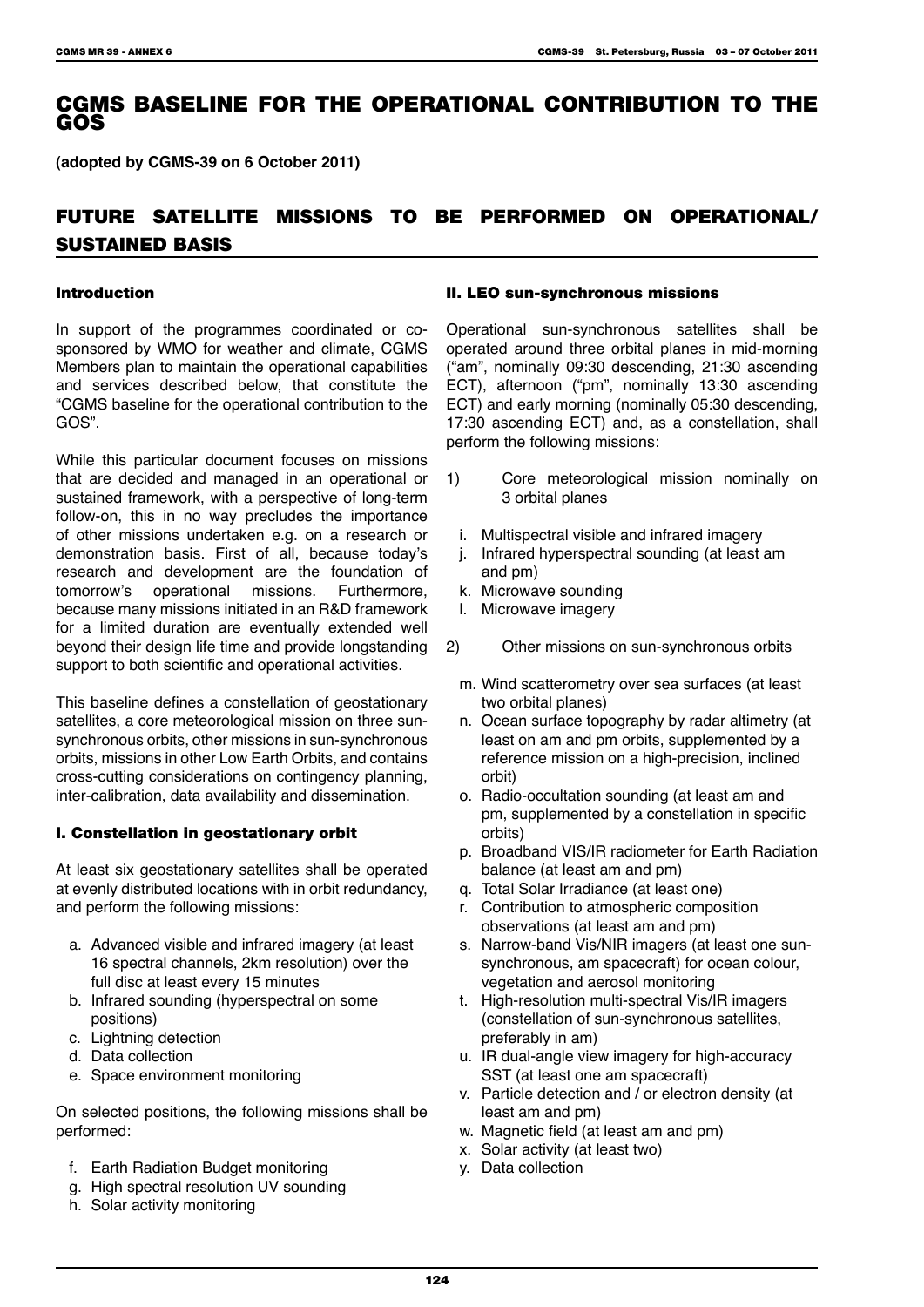#### III. Other LEO missions

The following missions shall be performed on an operational basis by Low Earth Orbit satellites on appropriate orbits:

- z. Ocean surface topography by radar altimetry (A reference mission on high-precision, inclined orbit, complementing two instruments on sunsynchronous am and pm orbit)
- aa.Radio-Occultation sounding (dedicated constellation of sensors on appropriate orbits)

#### IV. Contingency Planning

The CGMS baseline is associated with contingency plans for geostationary and polar-orbiting satellite systems, which are detailed in the CGMS Global Contingency Plan<sup>2</sup>.

#### V. Inter-calibration

Instruments should be inter-calibrated on a routine basis against reference instruments or calibration sites. The routine and operational intercalibration and corrections shall be performed in accordance with standards as agreed by the Global Space-based Intercalibration System (GSICS).

#### VI. Data availability and dissemination

#### **VI.1. Data open availability with suitable timeliness**

All operational environmental observation satellite systems should be designed to ensure the provision of data with suitable timeliness, as appropriate for their intended applications. Data should be preserved for the long term and documented with metadata allowing their interpretation and utilisation. The satellite operators should establish dissemination contents and schedules that take into account the data requirements of users. Re-broadcast via telecommunication satellites should complement and supplement direct broadcast services, which allows cost-efficient access to integrated data streams including data from different satellites, non-satellite data and geophysical products. The dissemination systems should utilise all-weather resilient telecommunication means.

#### **VI.2. Direct broadcast for core meteorological missions in LEO**

The core meteorological satellite systems in LEO orbits, and other operational observation satellite systems when relevant, should ensure near-realtime data dissemination of imagery, sounding, and other real-time data of interest to Members by direct broadcast. Direct broadcast frequencies, modulations, and formats for polar-orbiting satellites should allow a particular user to acquire data from either satellite by a single antenna and signal processing hardware. Direct Broadcast should use allocations in all-weather resilient frequency bands.

#### VII. Note

The present update of the CGMS baseline is adopted in the light of satellite mission plans as they are known in October 2011.

<sup>2</sup> The Global Contingency Plan (http://www.wmo.int/pages/prog/sat/documents/CGMS\_Global-Contingency-Plan\_version2\_070507.pdf) should be updated accordingly. It should indicate that in case of potential gaps on core sun-synchronous missions, absolute priority should be given to observation from mid-morning and early afternoon orbits, in order to maintain the continuity of these datasets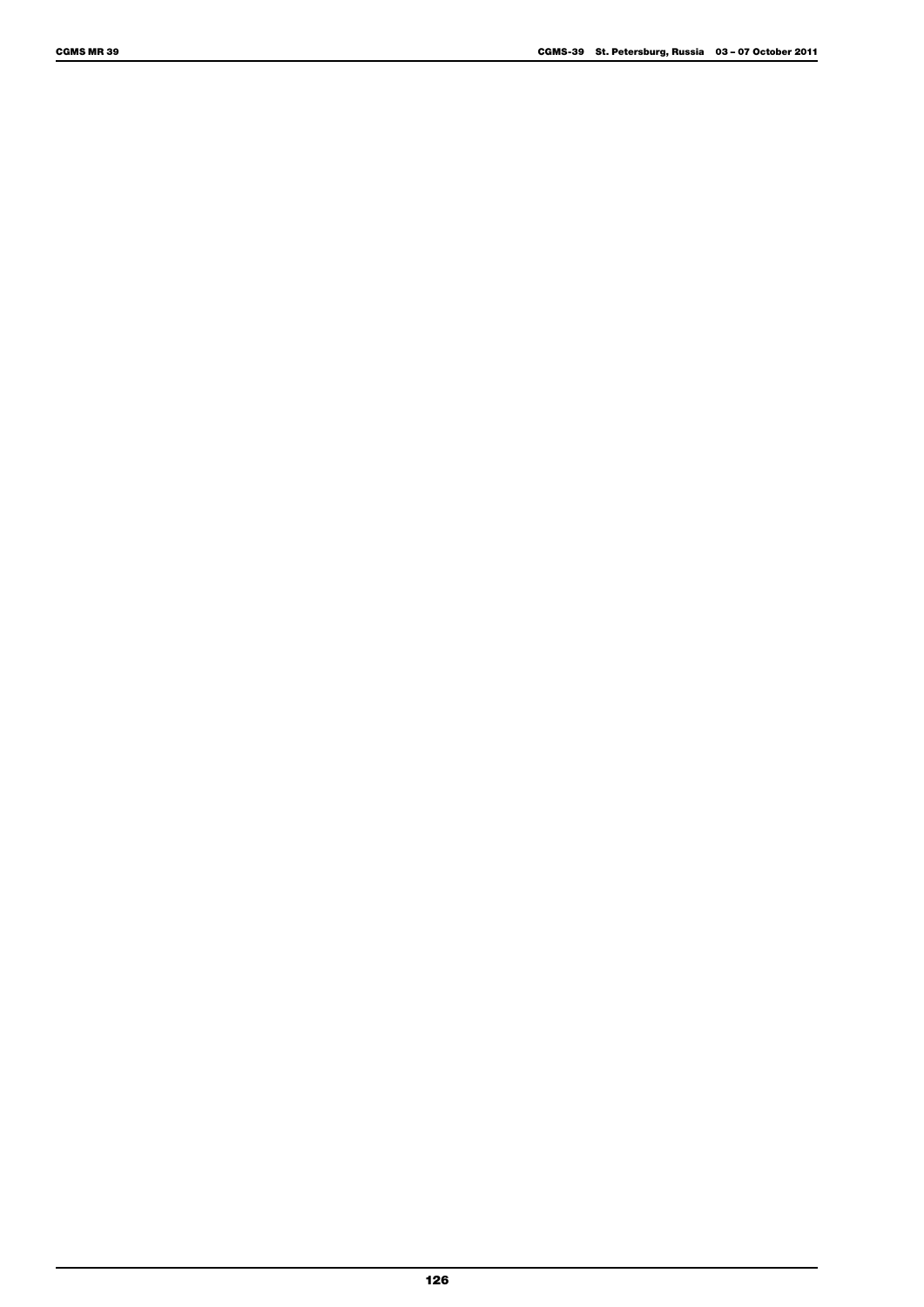# APPENDIX: GENERAL CGMS INFORMATION

- 1. Charter for CGMS
- 2. CGMS Membership
- 3. Addresses for Procuring Archive Data
- 4. Contact List for Operational Engineering Matters
- 5. Address List for Distribution of CGMS Documents
- 6. E-mail List Servers
- 7. Glossary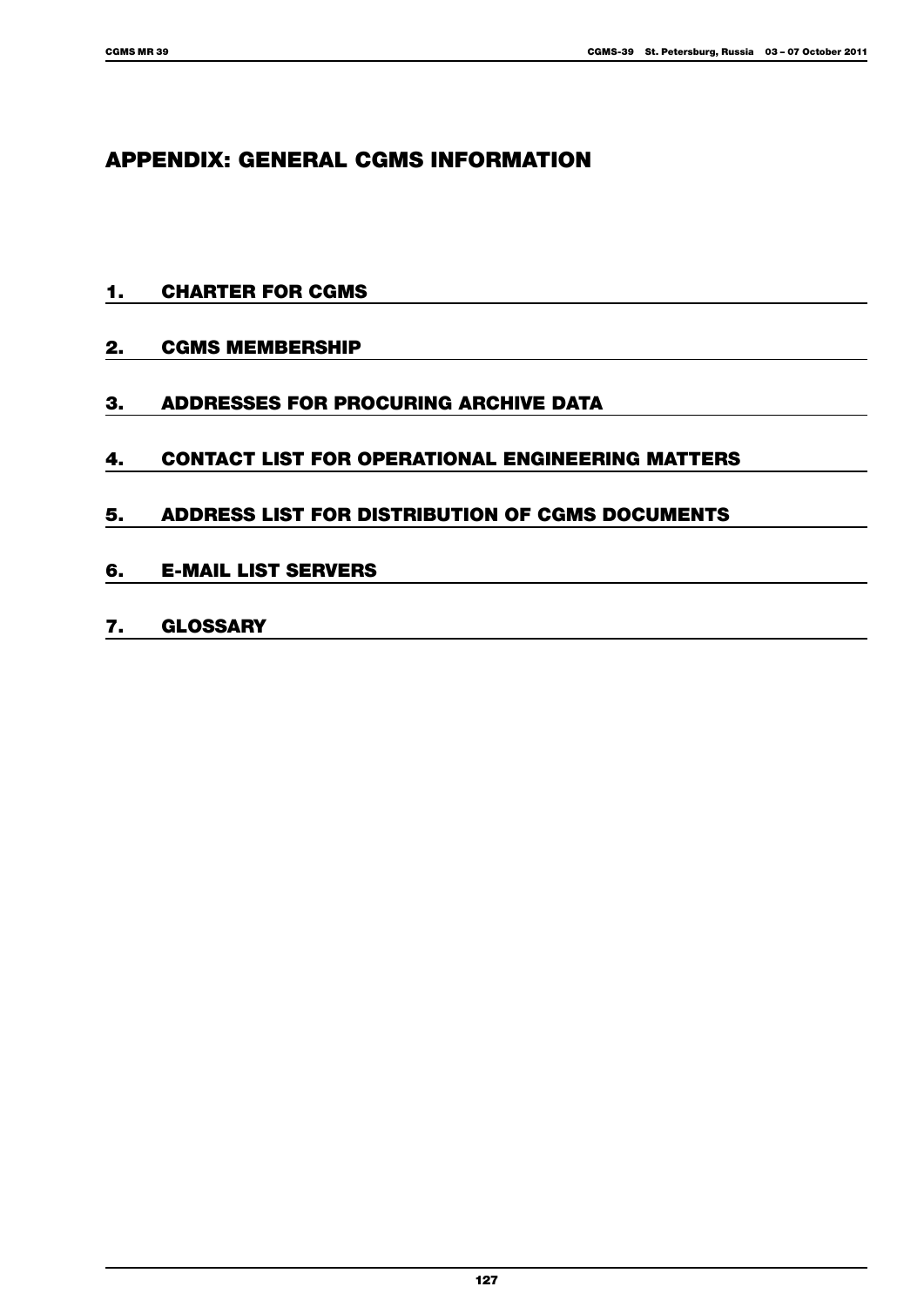# CHARTER FOR THE COORDINATION GROUP FOR METEOROLOGICAL SATELLITES (CGMS) 3

#### PREAMBLE

**RECALLING** that the Coordination on Geostationary Meteorological Satellites (CGMS) has met annually as an informal body since September 1972 when representatives of the United States (National Oceanic and Atmospheric Administration), the European Space Research Organisation (now the European Space Agency), and Japan (Japan Meteorological Agency) met to consider common interests relating to the design, operation and use of these agencies planned meteorological satellites,

**RECALLING** that the Union of Soviet Socialist Republics (State Committee for Hydrometeorology), India (India Meteorological Department) and the People's Republic of China (State Meteorological Administration) initiated development of geostationary satellites and joined CGMS in 1973, 1978, and 1986 respectively,

**RECOGNISING** that the World Meteorological Organisation (WMO) as a representative of the meteorological satellite data user community has participated in CGMS since 1974,

**NOTING** that the European Organisation for the Exploitation of Meteorological Satellites (EUMETSAT) has, with effect from January 1987, taken over responsibility from ESA for the METEOSAT satellite system and the current Secretariat of CGMS,

**CONSIDERING** that CGMS has served as an effective forum through which independent agency plans have been informally harmonised to meet common mission objectives and produce certain compatible data products from geostationary meteorological satellites for users around the world,

**RECALLING** that the USA, the USSR, China and Europe have launched polar-orbiting meteorological satellites, and that the polar and geostationary meteorological satellite systems together form a basic element of the space based portion of the WMO Global Observing System,

**BEING AWARE** of the concern expressed by the WMO Executive Council Panel of Experts over the lack of guaranteed continuity in the polar-orbit and its recommendation that there should be greater cooperation between operational meteorological satellite operators world-wide, so that a more effective

utilisation of these operational systems, through the coordination and standardisation of many services provided, can be assured,

**RECOGNISING** the importance of operational meteorological satellites for monitoring and detection of climate change,

**RECOGNISING** the expansion of the space-based component of the WMO's World Weather Watch Global Observing System to include Research & Development missions and the commitment of the National Aeronautics and Space Administration (NASA), European Space Agency (ESA), Russian Aviation and Space Agency (Rosaviakosmos) and the National Space Development Agency of Japan (NASDA) to make observations from its missions available to the world community at the 2nd session of the WMO Consultative Meetings on High Level Policy on Satellite matters in February 2002,

**NOTING** the expansion of CGMS at CGMS-31 to include NASA, ESA, Rosaviakosmos and the Japan Aerospace Exploration Agency (JAXA) as full members to improve coordination between operational meteorological and R & D satellite operators,

**NOTING** the further expansion of CGMS at CGMS-32 to include CNES, at CGMS-33 to include KMA, and at CGMS-34 to include CNSA, following to their commitment to make observations from their missions available to the world community in full adherence with the space-based component of the WMO's World Weather Watch Global Observing System,

**AND RECOGNISING** the need to update the purpose and objectives of CGMS,

#### **AGREE**

- I. To change the name of CGMS to the Coordination Group for Meteorological **Satellites**
- II. To adopt a Charter, establishing Terms of Reference for CGMS, as follows:

#### **OBJECTIVES**

a. CGMS provides a forum for the exchange of technical information on geostationary and polar-orbiting meteorological satellite systems and research & development missions, such

<sup>3</sup> This Charter was amended at CGMS-31 to take into account new membership of the R&D agencies ESA, NASA, JAXA and Rosaviakosmos. It was further amended at CGMS-34 to take into account the new membership of CNES (since CGMS-32), KMA (since CGMS-33), and CNSA.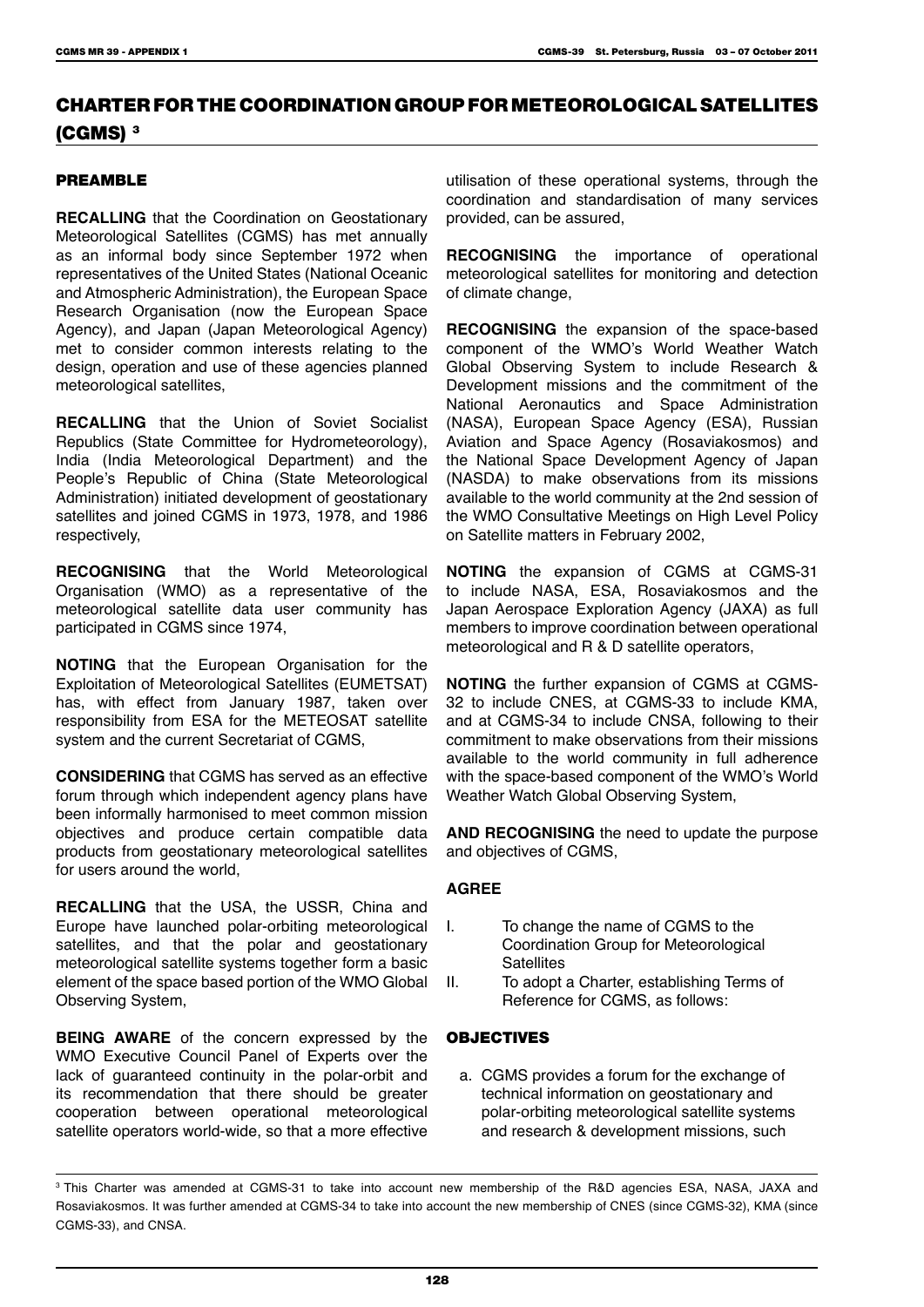as reporting on current meteorological satellite status and future plans, telecommunications matters, operations, intercalibration of sensors, processing algorithms, products and their validation, data transmission formats and future data transmission standards.

- b. CGMS harmonises to the extent possible meteorological satellite mission parameters such as orbits, sensors, and data formats and downlink frequencies.
- c. CGMS encourages complementarity, compatibility and possible mutual back-up in the event of system failure through cooperative mission planning, compatible meteorological data products and services and the coordination of space and data related activities, thus complementing the work of other international satellite coordinating mechanisms.

#### MEMBERSHIP

- d. CGMS Membership is open to all operators of meteorological satellites, to prospective operators having a clear commitment to develop and operate such satellites, and to the WMO, because of its unique role as representative of the world meteorological data user community. Further CGMS Membership is open to space agencies operating R & D satellite systems that have the potential to contribute to WMO and supported programmes.
- e. The status of observer will be open to representatives of international organisations or groups who have declared an intent, supported by detailed system definition studies, to establish a meteorological satellite observing system. Once formal approval of the system is declared, membership of CGMS can be requested by the observer. Within two years of becoming an observer, observers will report on progress being made towards the feasibility of securing national approval of a system. At that time CGMS Members may review the continued participation by each Observer.
- f. The current Membership of CGMS is listed in Appendix 2 to this charter.
- g. The addition of new Members and Observers will be by consensus of existing CGMS Members.

#### **ORGANISATION**

h. CGMS will meet in plenary session annually. Ad hoc Working Groups to consider specific issues in detail might be convened at the request of any Member provided that written notification is received and approved by the Membership at least 1 month in advance and all Members

agree. Such Working Groups will report to the next meeting of CGMS.

- i. One Member, on a voluntary basis, will serve as the Secretariat of CGMS.
- j. Provisional meeting venues, dates and draft agenda for plenary meetings will be distributed by the Secretariat 6 months in advance of the meeting, for approval by the Members. An agreed Agenda will be circulated to each Member 3 months in advance of the meeting.
- k. Plenary Meetings of CGMS will be chaired by each of the Members in turn, the Chairperson being proposed by the host country or organisation.
- l. The Host of any CGMS meeting, assisted by the Secretariat, will be responsible for logistical support required by the meeting. Minutes will be prepared by the Secretariat, which will also serve as the repository of CGMS records. The Secretariat will also track action items adopted at meetings and provide CGMS Members with a status report on these and any other outstanding actions, four months prior to a meeting and again at the meeting itself.

#### PROCEDURE

- m. The approval of recommendations, findings, plans, reports, minutes of meetings, the establishment of Working Groups will require the consensus of Members. Observers may participate fully in CGMS discussions and have their views included in reports, minutes etc., however, the approval of an observer will not be required to establish consensus.
- n. Recommendations, findings, plans and reports will be non-binding on Members or Observers.
- o. Once consensus has been reached amongst Members on recommendations, findings, plans and reports, minutes of meetings or other such information from CGMS, or its Working Groups, this information may be made publicly available.
- p. Areas of cooperation identified by CGMS will be the subject of agreement between the relevant Members.

#### **COORDINATION**

q. The work of CGMS will be coordinated, as appropriate, with the World Meteorological Organisation and its relevant bodies, and with other international satellite coordination mechanisms, in particular the Committee on Earth Observation Satellites (CEOS) and the Earth Observation International Coordination Working Group (EO-ICWG) and the Space Frequency Coordination Group (SFCG).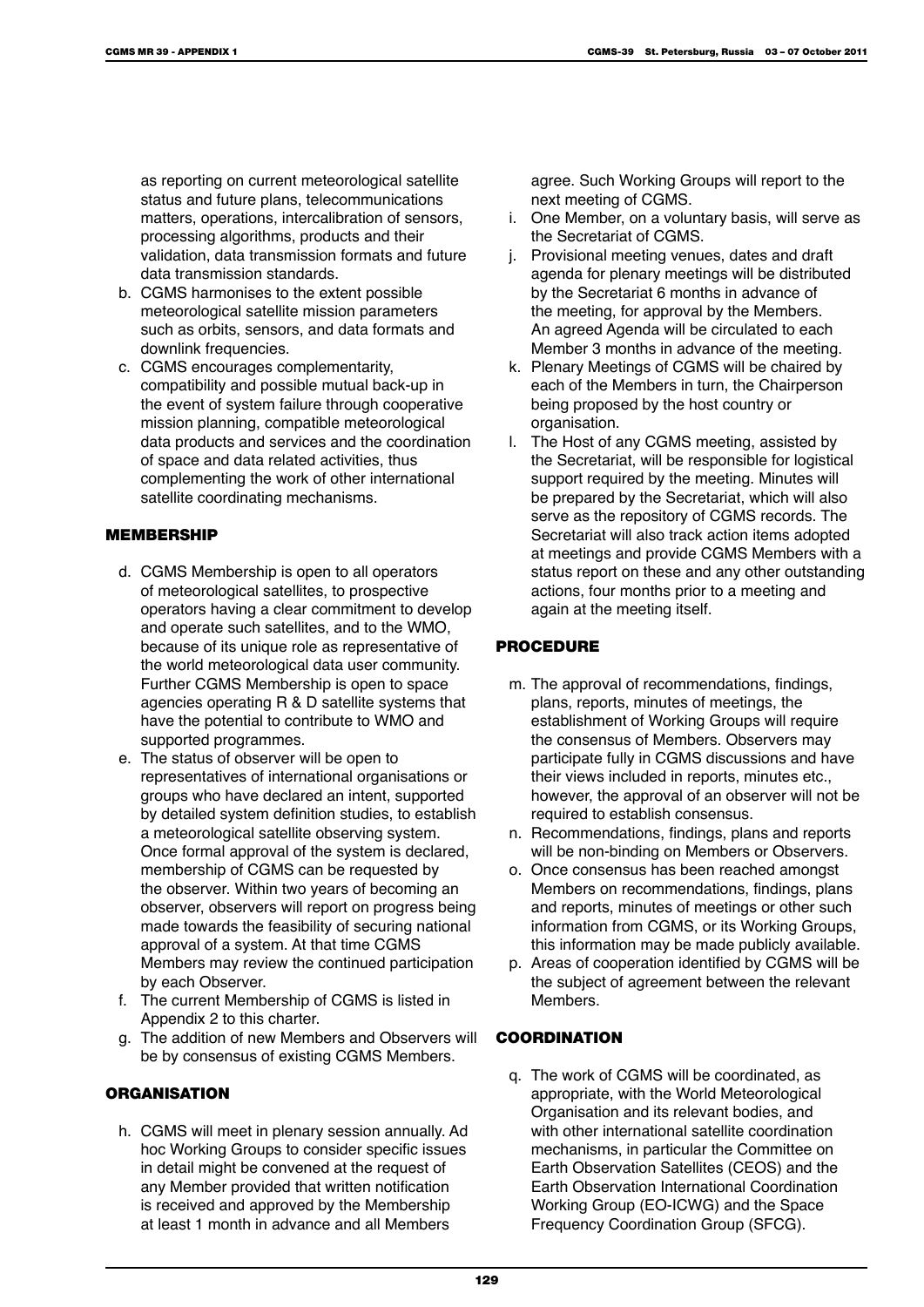Organisations wishing to receive information or advice from the CGMS should contact the Secretariat; which will pass the request on to all Members and coordinate an appropriate response, including documentation or representation by the relevant CGMS Members.

#### AMENDMENT

r. These Terms of Reference may be amended or modified by consensus of the Members. Proposals for amendments should be in the hands of the Members at least one month prior to a plenary meeting of CGMS.

#### EFFECTIVE DATE AND DURATION

s. These Terms of Reference will become effective upon adoption by consensus of all CGMS Members and will remain in effect unless or until terminated by the consensus of CGMS Members.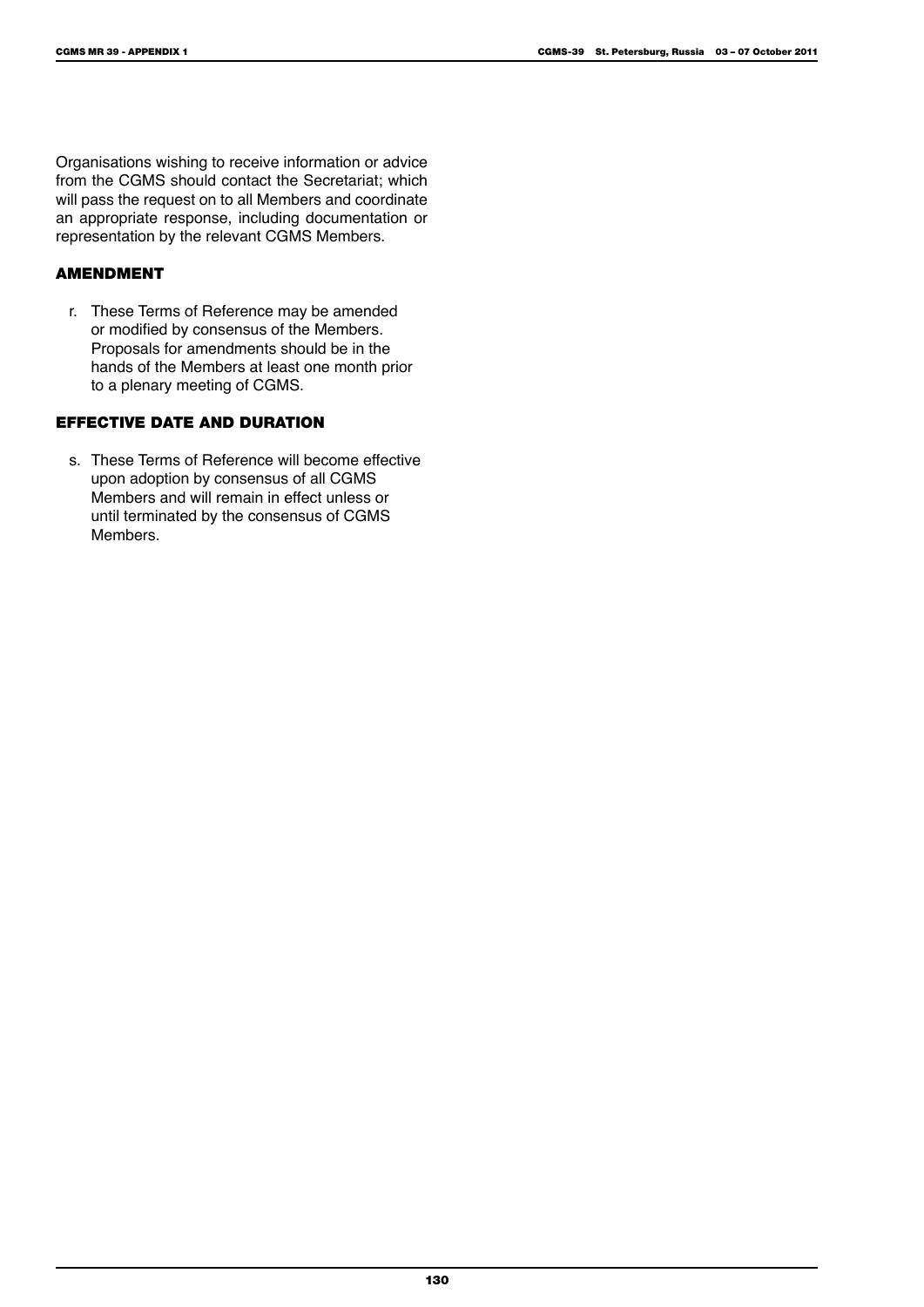# MEMBERSHIP OF CGMS

| The current Membership of CGMS is: |                                          |  |
|------------------------------------|------------------------------------------|--|
| <b>CMA</b>                         | joined 1989                              |  |
| <b>CNES</b>                        | joined in 2004                           |  |
| <b>CNSA</b>                        | joined in 2006                           |  |
| <b>ESA</b>                         | re-joined in 2003                        |  |
| <b>EUMETSAT</b>                    | joined 1987 (currently CGMS Secretariat) |  |
| IMD                                | joined 1979                              |  |
| <b>IOC/UNESCO</b>                  | joined in 2001                           |  |
| <b>JAXA</b>                        | joined in 2003                           |  |
| <b>AML</b>                         | founder member, 1972                     |  |
| <b>KMA</b>                         | joined in 2005                           |  |
| <b>NASA</b>                        | joined in 2003                           |  |
| <b>NOAA</b>                        | founder member, 1972                     |  |
| <b>ROSCOSMOS</b>                   | joined in 2003                           |  |
| <b>ROSHYDROMET</b>                 | joined 1973                              |  |
| WMO                                | joined 1973                              |  |

In some cases delegates are supported by other Agencies, for example SRC Planeta (with Roshydromet), and ISRO (with IMD).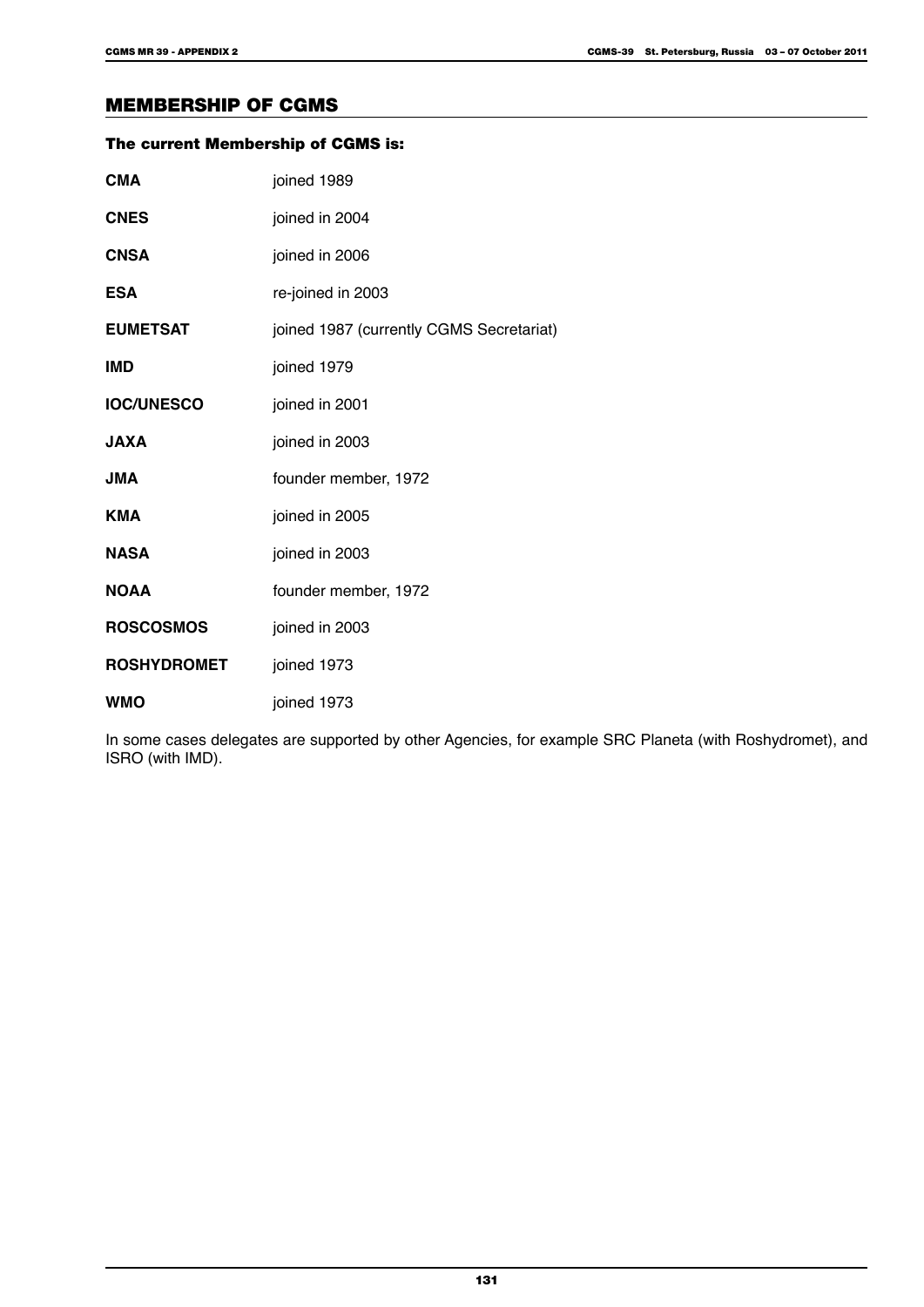# ADDRESSES FOR PROCURING ARCHIVE DATA

#### **CMA**

Mr Anlai SUN National Satellite Meteorological Center China Meteorological Administration 46 Zhong Guan Cun South Ave. Beijing, 100081 People's Republic of China E-mail: Sunal (at) cma.gov.cn http://www.cma.gov.cn/

#### EUMETSAT

Dr Volker Gärtner Head of User Service EUMETSAT Eumetsat-Allee 1 D-64295 Darmstadt Germany E-mail: volker.gaertner (at) eumetsat.int http://www.eumetsat.int/

#### IMD

Dr V. Rajeshwar Rao Scientist E Satellite Meteorology Division India Meteorological Department Lodhi Road New Delhi 110003 +91 11 24 64 2249 +91 98 1843 3969 E-mail: rraovaddi@yahoo.com http://www.imd.gov.in/

#### JAPAN- JMBSC

Japan Meteorological Business Support Center 3-17 Kanda Nishiki-cho Chiyoda-ku Tokyo 101-0054 Japan http://www.jmbsc.or.jp/

#### **NOAA**

Mr Axel Graumann Satellite Services Group National Climatic Data Center Room 120 151 Patton Avenue Asheville, North Carolina 28801-5001 USA Tel.: +1 828-271-4850, Fax: +1 828-271-4876 E-mail: ncdc.satorder (at) noaa.gov http://www.noaa.gov/

#### ROSCOSMOS

Dr Nina Novikova Russian Space Device Institute Research Center for Earth Operative Monitoring 82, Building 25, Dekabzistov St. 127490 Moscow, Russia E-mail: novikova (at) ntsomz.ru http://www.rosaviakosmos.ru

#### ROSHYDROMET/SRC PLANETA

Prof Vasily Asmus **Director** SRC Planeta B. Predtechenskylisty Per. 7 123242 Moscow Russia Tel.: +7 499 252 3717, Fax: +7 499 252 6210 E-mail: asmus (at) planet.iitp.ru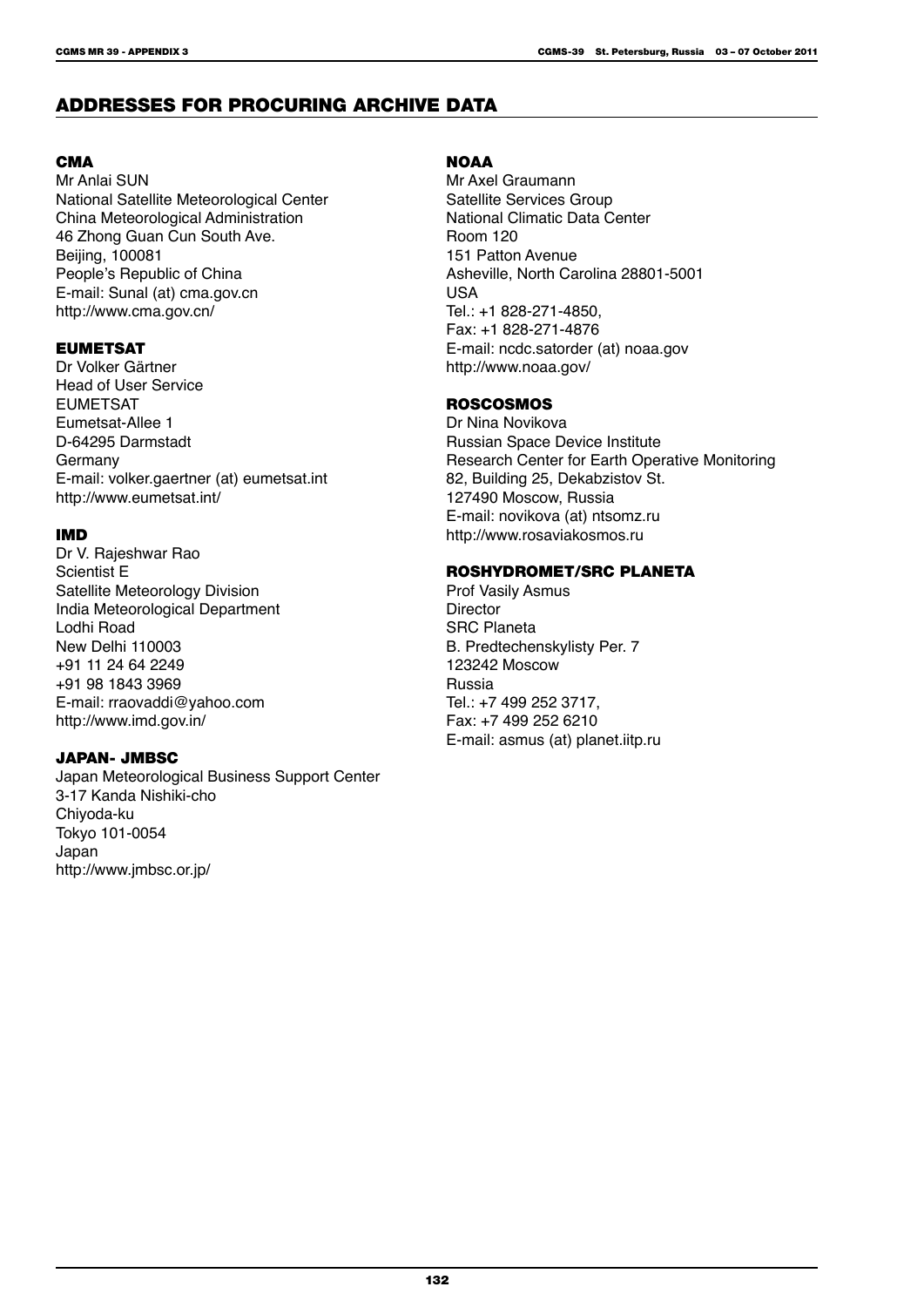# CONTACT LIST FOR OPERATIONAL ENGINEERING MATTERS

#### **CMA**

Mr Xu Jianmin Member of Chinese Academy of Engineering Satellite Meteorological Center China Meteorological Administration 46 Zhong Guan Cun South Ave., Beijing, 100081, People's Republic of China Tel: +86 10 68406367 Fax: +86 10 6217 2724 E-mail: xujm (at) cma.gov.cn http://www.cma.gov.cn/

Dr Yang Jun Director-General National Satellite Meteorological Center China Meteorological Administration 46 Zhong Guan Cun South Ave., Beijing, 100081, People's Republic of China Tel.: +86 10 6840 7108 Fax: +86 10 6217 2724 E-mail: junyang (at) cma.gov.cn http://www.cma.gov.cn/

#### EUMETSAT

Mr Mikael Rattenborg Director of Operations EUMETSAT Eumetsat-Allee 1 D-64295 Darmstadt, Germany Tel.: +49 6151 807-3680 Fax: +49 6151 807 3040 E-mail: mikael.rattenborg (at) eumetsat.int http://www.eumetsat.int/

#### IMD

Dr V. Rajeshwar Rao Scientist E Satellite Meteorology Division India Meteorological Department Lodhi Road New Delhi 110003 +91 11 24 64 2249 +91 98 1843 3969 E-mail: rraovaddi@yahoo.com http://www.imd.gov.in/

#### JAXA

Mr Kazuo Umezawa Engineer, Earth Observation Research Center (EORC), Space Applications Mission Directorate Japan Aerospace Exploration Agency (JAXA) 2-1-1 Sengen, Tsukuba, Ibaraki, 305-8505, Japan Tel.: +8150 3362 2669 Fax: +8129 868 2961 E-mail: umezawa.kazuo (at) jaxa.jp http://www.jaxa.jp/index\_e.html

#### JMA/MSC

Mr Yoshihiko Tahara Head of System Engineering Division Meteorological Satellite Center (MSC) Japan Meteorological Agency (JMA) 3-235 Nakakiyoto, Kiyose-shi Tokyo 204-0012 , Japan Tel.: +81 42 493 4970 Fax: +81 42 492 2433 E-mail: cgmsplen (at) dpc.kishou.go.jp http://mscweb.kishou.go.jp/index.htm

# **NOAA**

Mr Gary Davis Director, Office of Satellite Operations and Systems Development NOAA/NESDIS SSMC1, Room 6234 1335 East/West Highway Silver Spring, Maryland, 20910, USA Tel: +1 301 713 0100 Fax: +1 301 713 3599 E-mail: gary.davis (at) noaa.gov http://www.noaa.gov/

Dr Suzanne Hilding Deputy Director, Office of Satellite Operations and Systems Development NOAA/NESDIS SSMC1, Room 6234 1335 East/West Highway Silver Spring, Maryland, 20910, USA Tel: +1 301 713 0100 Fax: +1 301 713 3599 E-mail: suzanne.hilding (at) noaa.gov http://www.noaa.gov/

#### ROSHYDROMET/SRC PLANETA

Mrs Tatiana Bourtseva SRC Planeta 7, Bolshoy Predtechensky Per. Moscow, 123242, Russia<br>Tel: +7 499 795 2421 +7 499 795 2421 Fax: +7 499 252 6210 E-mail: burc (at) planet.iitp.ru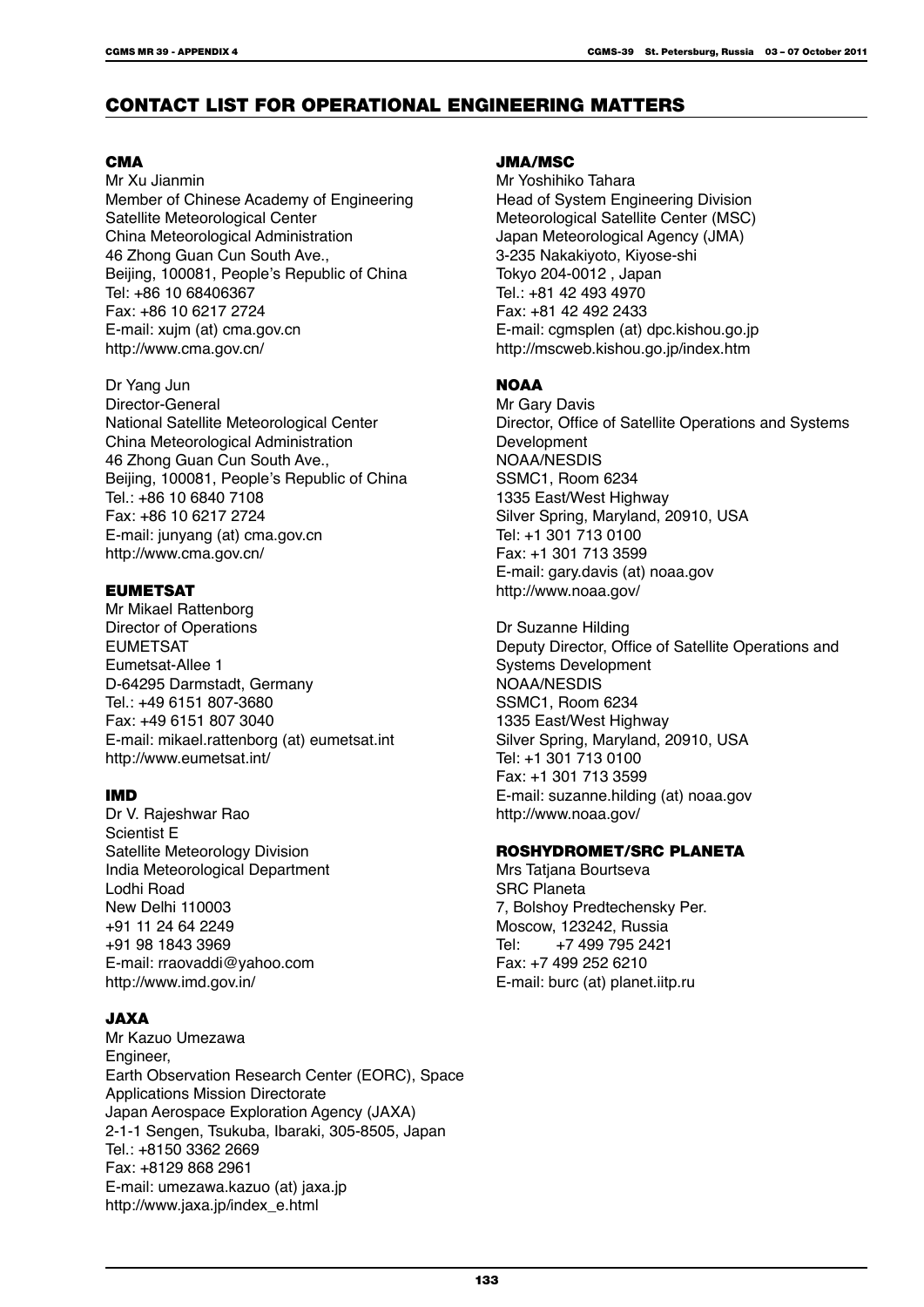# ADDRESS LIST FOR THE DISTRIBUTION OF CGMS DOCUMENTS

#### CGMS Secretariat EUMETSAT

Ms Anne Taube Strategy and International Relations Eumetsat-Allee 1 64295 Darmstadt, Germany Tel: +49 6151 807-5190 Fax: +49 6151 807-8150 E-mail: anne.taube (at) eumetsat.int E-mail: cgmssec (at) eumetsat.int http://www.eumetsat.int/

#### **CMA**

Mr Yang Jun Director General National Satellite Meteorological Center China Meteorological Administration No. 46 Zhongguancun South Avenue, Haidian Beijing, 100081 People's Republic of China Tel: +86 10 6840 7108 Fax: +86 10 6217 2724 E-mail: junyang (at) cma.gov.cn http://www.cma.gov.cn/

Mr Xu Jianmin Member of Chinese Academy of Engineering No. 46 Zhongguancun South Avenue, Haidian Beijing, 100081 People's Republic of China Tel: +86 10 6840 6367 Fax: +86 10 6217 2724 E-mail: xujm (at) cma.gov.cn http://www.cma.gov.cn/

Mr Luo Dongfeng International Cooperation Department National Satellite Meteorological Center China Meteorological Administration No. 46 Zhongguancun South Avenue, Haidian Beijing, 100081 People's Republic of China Tel: +86 10 6840 6877 Fax: +86 10 6217 2724 E-mail: luodf (at) cma.gov.cn wsk (at) cma.gov.cn http://www.cma.gov.cn/

#### **CNES**

Mrs Pascale Ultré-Guérard Head of Earth Observation Programmes **CNES** 2, place Maurice Quentin F-75039 Paris Cedex 01 France Tel.: +33 1 44 76 75 33 Fax:+33 1 44 76 78 67 E-mail: pascale.ultre-guerard (at) cnes.fr

### CNES continued

Mr Didier Renaut Responsible for Meteorological Atmosphere and Climate 2 place Maurice Quentin F-75039 Paris Cedex 01 France Tel.: +33 1 44 76 78 10 Fax : +33 1 44 76 78 67 E-mail: didier.renaut (at) cnes.fr

Mr Jean Pla Bureau des Fréquences / Spectrum management Centre National d'Etudes Spatiales 18 Avenue Edouard Belin 31401 Toulouse Cedex 9, France Tel + 33 5 61 28 20 59 Fax + 33 5 61 28 15 74 mob + 33 6 71 60 03 14 e-mail jean.pla (at) cnes.fr

#### **CNSA**

Mr Lai Yan Sun Administrator China National Space Administration 8A Fucheng Road Haidian District Beijing 100037, China Tel.: +86 108858 1377/1379 Fax: +86 10 88 58 13 69/1515 Email: cnsa (at) cnsa.gov.cn http://www.cnsa.gov.cn/main\_e.asp

Mr Gao Jun China National Space Administration 8A Fucheng Road Haidian District, Beijing 100037, China Tel.: +86 10 88 58 1455 Fax: +86 10 88 58 1530 Email: gaojun (at) cnsa.gov.cn

#### **ESA**

Dr Stephen Briggs Head of Earth Observation Science and Applications **Department** EOP-S, ESA/ESRIN Via Galileo Galilei I-00044 Frascati (Rome), Italy Tel: +39 06 94180 400 Fax: +39 06 941 80402 E-mail: Stephen.Briggs (at) esa.int www.esa.int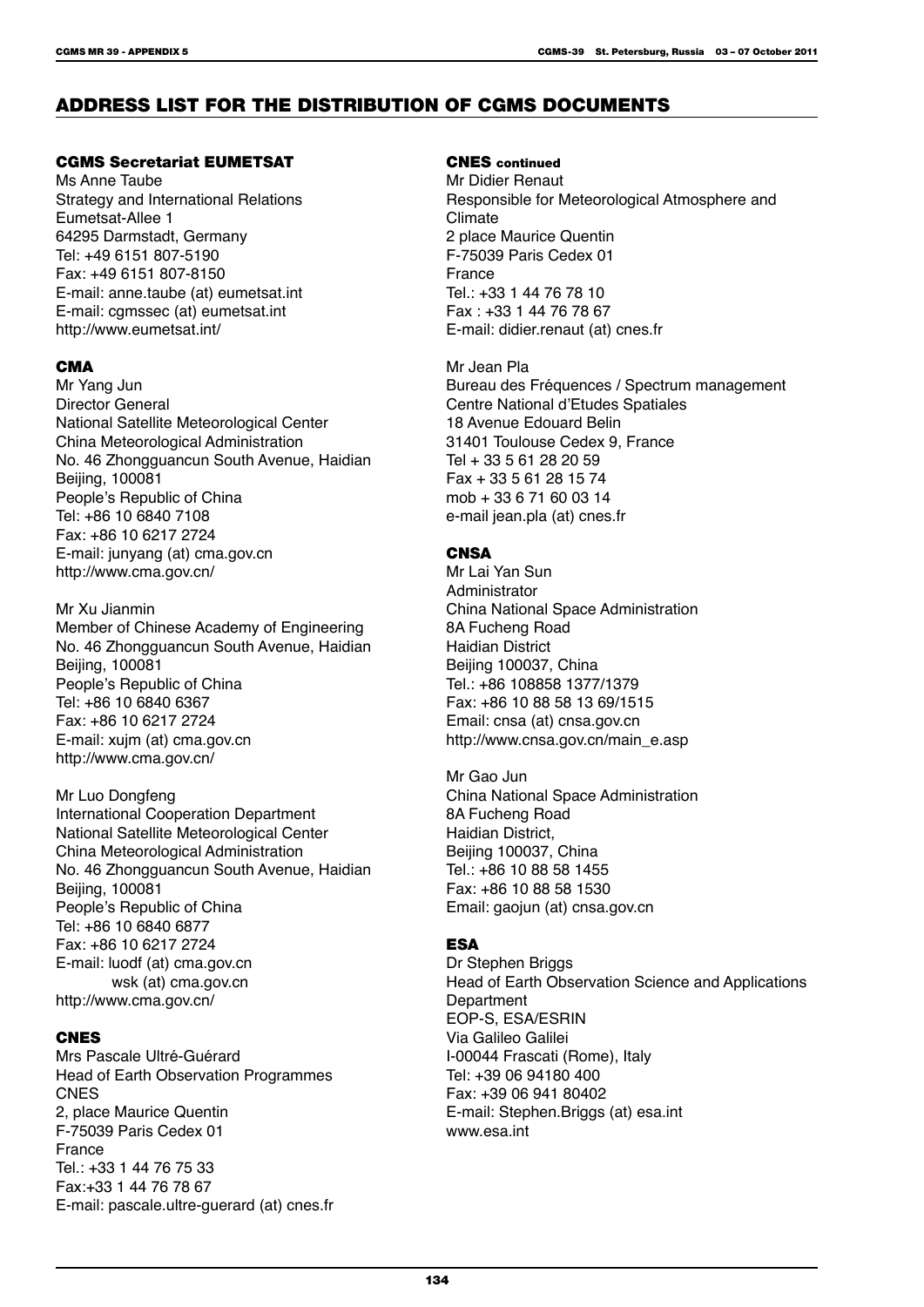#### ESA continued

Mr Ivan Petiteville Coordination Office Directorate of Earth Observation Programmes ESRIN Via Galileo Galilei, CP 64 I-00044 Frascati, Italy Tel: +39 0694180 567 Fax: +39 0694180 353 E-mail: Ivan.Petiteville (at) esa.int www.esa.int

#### EUMETSAT

Mr Paul Counet Head of International Relations, EUMETSAT Eumetsat-Allee 1 64295 Darmstadt, Germany Tel: +49 6151 807 6030 Fax: +49 6151 807-8660 E-mail: paul.counet (at) eumetsat.int http://www.eumetsat.int/

Dr Volker Gärtner Head of User Service, EUMETSAT Eumetsat-Allee 1 64295 Darmstadt, Germany Tel: +49 6151 807 5830 Fax: +49 6151 807-3040 E-mail: volker.gaertner (at) eumetsat.int http://www.eumetsat.int/

Mr Mikael Rattenborg Director of Operations, EUMETSAT Eumetsat-Allee 1 64295 Darmstadt, Germany Tel: +49 6151 807-3680 Fax: +49 6151 807-3040 E-mail: mikael.rattenborg (at) eumetsat.int http://www.eumetsat.int/

Mr Alain Ratier Director-General, EUMETSAT Eumetsat-Allee 1 64295 Darmstadt, Germany Tel: +49 6151 807-6000 Fax: +49 6151 807-8300 E-mail: alain.ratier (at) eumetsat.int http://www.eumetsat.int/

Dr Johannes Schmetz Head of Meteorological Division, EUMETSAT Eumetsat-Allee 1 64295 Darmstadt, Germany Tel: +49 6151 807-5900 Fax: +49 6151 807-8380 E-mail: johannes.schmetz (at) eumetsat.int http://www.eumetsat.int/

Mr Ernst Koenemann Director of Programme Development, EUMETSAT Eumetsat-Allee 1 64295 Darmstadt, Germany Tel: +49 6151 807-5000 Fax: +49 6151 807-5520 E-mail: ernst.koenemann (at) eumetsat.int http://www.eumetsat.int/

Mr Joaquin Gonzalez Ground Segment System Engineering Support Manager, EUMETSAT Eumetsat-Allee 1 64295 Darmstadt, Germany Tel: +49 6151 807-5750 Fax: +49 6151 807-4260 E-mail: joaquin.gonzalez (at) eumetsat.int http://www.eumetsat.int/

Mr Gordon Bridge Training support officer, EUMETSAT Eumetsat-Allee 1 64295 Darmstadt, Germany Tel: +49 6151 807-5410 Fax: +49 6151 807-3040 E-mail: gordon.bridge (at) eumetsat.int http://www.eumetsat.int/

#### IOC/UNESCO

Dr. Albert Fischer GOOS project office director and Head of the Ocean Observations and Services Section at IOC 1, rue Miollis F-75732 Paris Cedex 15 Tel.: +33 1 45 68 40 42 Fax: +33 1 45 68 58 13 E-mail: a.fischer (at) unesco.org http://ioc.unesco.org/iocweb/index.php

Dr. David Halpern NASA Headquarters 300 E Street SW Washington, DC 20546 USA Tel: +1 202 358 1109 Email: david.halpern (at) nasa.gov

Prof Dr Hiroshi Kawamura Center for Atmospheric and Ocean Studies Graduate School of Science Tohoku University Sendai, 980 8578 Japan Tel.: +81 22 217 6745 Fax: +81 22 217 6748 E-mail: kamu (at) ocean.caos.tohoku.ac.jp http://ioc.unesco.org/iocweb/index.php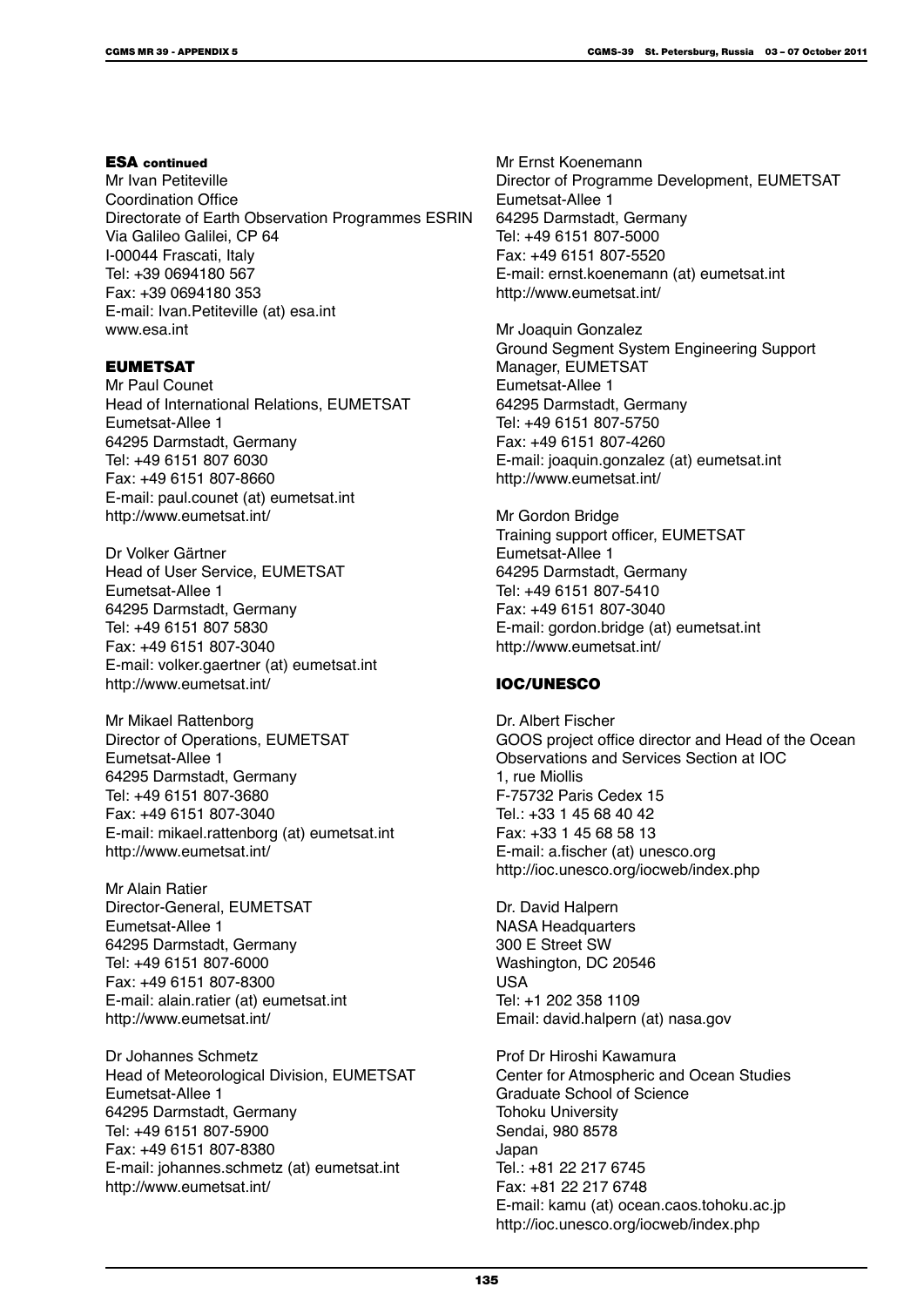#### IMD

Dr Ajit Tyagi Director General of Meteorology India Meteorological Department Mausam Bhavan, Lodi Road New Delhi, 110003, India Tel: +91 011 246 11842 Fax: +91 011 246 11792/23220/99216 E-mail: ajit.tyagi (at) gmail.com http://www.imd.gov.in/

Dr Ashok Kumar Sharma Dy Director General, Satellite Meteorology India Meteorological Department Lodi Road, 110003 New Delhi, India Tel: +91 11-2462 6021 Fax: +91 11-2464 2249 E-mail aksimd (at) hotmail.com http://www.imd.gov.in/

Dr Om Prakash SINGH Scientist-F Satellite Meteorology and Research India Meteorological Department Lodi Road, 110003 New Delhi, India Tel: +91 11-2469 8247 Fax: +91 11-2464 2249 E-mail singh.op@imd.gov.in http://www.imd.gov.in

Virendra Singh **Director** Satellite Meteorology Division India Meteorological Department Lodhi Road, New Delhi 110003 Tel +91 11-24642249 E-mail: vsvsingh69 (at) gmail.com http://www.imd.gov.in/

#### JAXA

Dr Masanori Homma Executive Director, Space Applications Mission **Directorate** Japan Aerospace Exploration Agency 2-1-1, Sengen, Tsukuba, Ibaraki 305-8505, Japan Tel.: +8150 3362 6705 Fax: +81 29 868 5963 E-mail: homma.masanori (at) jaxa.jp http:// http://www.jaxa.jp/index\_e.html

#### JAXA continued

Mr Makoto Kajii Senior Chief Officer for International Cooperation, Space Applications Mission Directorate Japan Aerospace Exploration Agency Marunouchi Kitaguchi Building, 1-6-5 Marunouchi, Chiyoda-ku, Tokyo 100-8260, Japan Tel: +8150 3362 6014 Fax: +813 6266 6901 E-mail: kajii.makoto (at) jaxa.jp http://www.jaxa.jp/index\_e.html

#### JMA/MSC

Mr Tatsuo Ueno Director-General Meteorological Satellite Center (MSC) Japan Meteorological Agency (JMA) 3-235 Nakakiyoto, Kiyose-shi Tokyo 204-0012, Japan Tel: +81 424 934990 Fax: +81 424 922433 E-mail: cgmsplen (at) dpc.kishou.go.jp http://mscweb.kishou.go.jp/index.htm

Mr Hiroshi Kunimatsu Senior Scientific Officer System Engineering Division, Data Processing Department Meteorological Satellite Center (MSC) Japan Meteorological Agency (JMA) 3-235 Nakakiyoto, Kiyose-shi Tokyo 204-0012, Japan Tel.: +81 42 493 4973 Fax: +81 42 492 2433 E-mail: cgmsplen (at) dpc.kishou.go.jp cgmsplen (at) met.kishou.go.jp http://mscweb.kishou.go.jp/index.htm

#### JMA

Mr Tsutomu Jomura Director, Satellite Program Division Observations Department Japan Meteorological Agency (JMA) 1-3-4 Ote-machi Chiyoda-ku Tokyo 100-8122, Japan Tel: +81 3 3201 8677 Fax: +81 3 3217 1036 E-mail: jomura (at) met.kishou.go.jp http://www.jma.go.jp/jma/indexe.html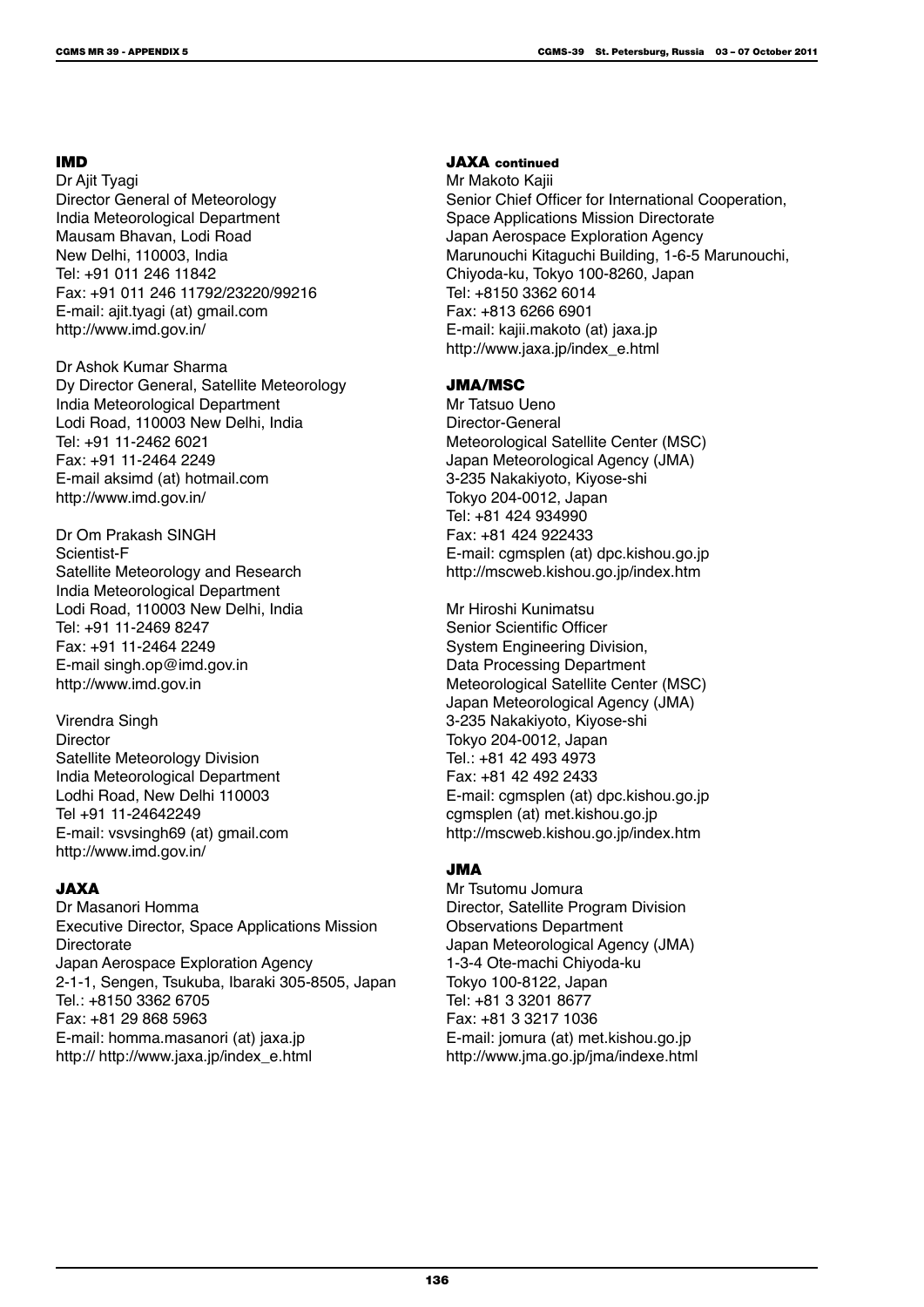#### JMA continued

Mr Osamu Hamada Senior Scientific Officer Satellite Program Division Observations Department Japan Meteorological Agency (JMA) 1-3-4 Ote-machi Chiyoda-ku Tokyo 100-8122, Japan Tel: +81 3 3201 8677 Fax: +81 3 3217 1036 E-mail: cgmsplen (at) dpc.kishou.go. http://www.jma. go.jp/jma/indexe.html

Ms Keiko Yamamoto Technical Officer Satellite program Division Observations Department Japan Meteorological Agency (JMA) 1-3-4 Ote-machi Chiyoda-ku Tokyo 100-8122, Japan Tel: +81 3 3201 8677 Fax: +81 3 3217 1036 E-mail: cgmsplen (at) dpc.kishou.go.jp http://www.jma.go.jp/jma/indexe.html

#### **KMA**

Dr Ae-Sook Suh Director-General, National Meteorological Satellite **Center** Korea Meteorological Administration San 25-168, Gwanghewon-myeon,, Jincheon-gun, Chungcheongbuk-do, 365-831, Republic of Korea Tel.: +82 43 717 0202 Fax: +82 43 717 0210 E-mail: assuh (at) kma.go.kr

Dr Myoung-Hwan Ahn Director, Satellite Development and Planning Division, National Meteorological Satellite Center Korea Meteorological Administration San 25-168, Gwanghewon-myeon,, Jincheon-gun, Chungcheongbuk-do, 365-831, Republic of Korea Tel.: +82 43 717 0211 Fax: +82 43 717 0210 E-mail: mhahn (at) kma.go.kr

Dr Dohyeong Kim Senior Researcher National Meteorological Satellite Center Korea Meteorological Administration San 25-168, Gwanghewon-myeon,, Jincheon-gun, Chungcheongbuk-do, 365-831, Republic of Korea Tel.: +82 43 717 0222 Fax: +82 43 717 0210 E-mail: dolong (at) korea.kr

#### KMA continued

Dr Bongju Lee Deputy Director National Meteorological Satellite Center Korea Meteorological Administration San 25-168, Gwanghewon-myeon,, Jincheon-gun, Chungcheongbuk-do, 365-831, Republic of Korea Tel.: +82 43 717 0242 Fax: +82 43 717 0210 E-mail: b.lee (at) korea.kr

#### **NASA**

Dr Shahid Habib Chief Office of Science Utilization, Code 604 Science and Exploration Directorate National Aeronautics and Space Administration Goddard Space Flight Center Greenbelt Maryland 20771 USA Tel.: +1 301 614 5392 Fax: +1 301 614 5620 E-mail: shahid.habib-1 (at) nasa.gov http://www.nasa.gov

Ms Devon Fleming National Aeronautics and Space Administration 300 E Street SW Code Y Washington, D.C., 20546-0001 USA Tel.: +1 202 358 1622 Fax: +1 202 358 2798 E-mail: devon.c.fleming (at) nasa.gov http://www.nasa.gov

Mr Michael S. Cisewski MS475 NASA Langley Research Center Hampton Virginia, 23681 USA Tel.: 1-757 864 1861 Fax: 1-757 864 2671 Email: m.s.cisewski (at) Larc.nasa.gov http://www.nasa.gov

Dr Jack Kaye NASA HQ 300 E Street SW Washington, D.C., 20546-0001 USA E-mail: jack.kaye (at) nasa.gov http://www.nasa.gov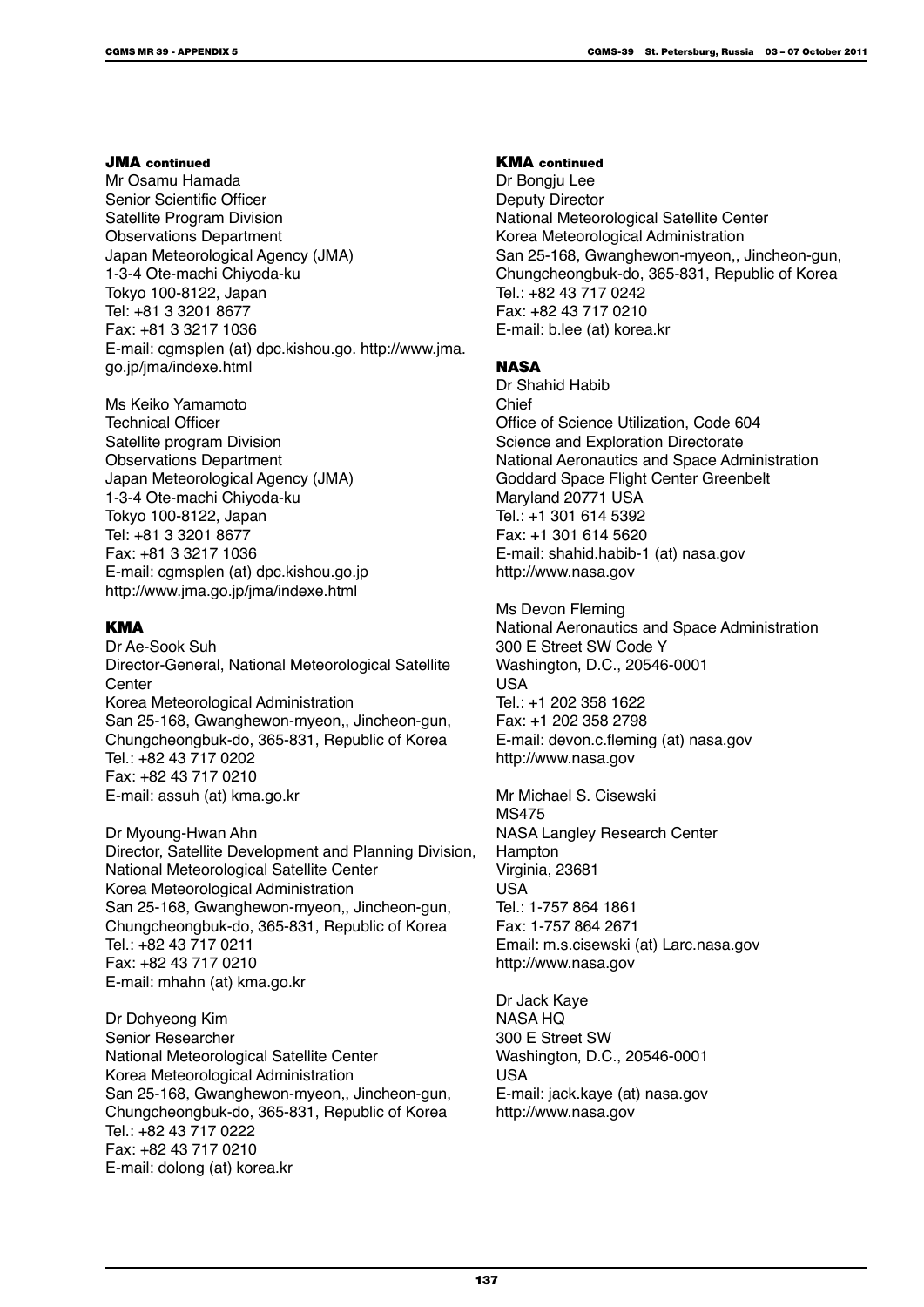#### NASA continued

Dr Ramesh Kakar NASA, HQ 600 Independance Avenue, South-West Washington, DC, 20546 USA E-mail: ramesh.kakar (at) nasa.gov http://www.nasa.gov

#### **NOAA**

Mr Gary Davis Director, Office of Satellite Operations and Systems Development NOAA/NESDIS SSMC1, Room 6234 1335 East/West Highway Silver Spring, Maryland, 20910, USA Tel: +1 301 713 0100 Fax: +1 301 713 3599 E-mail: gary.davis (at) noaa.gov http://www.noaa.gov/

Dr Suzanne Hilding Deputy Director, Office of Satellite Operations and Systems Development NOAA/NESDIS SSMC1, Room 6234 1335 East/West Highway Silver Spring, Maryland, 20910, USA Tel: +1 301 713 0100 Fax: +1 301 713 3599 E-mail: suzanne.hilding (at) noaa.gov http://www.noaa.gov/

Dr Mitch Goldberg Deputy Director, Office of Research and Applications NOAA/NESDIS 5200 Auth Road Camp Springs, Maryland, 20746-4304, USA Tel.: +1 301 763 8078 ext 125 Fax.: +1 301 763 8580 E-mail: mitch.goldberg (at) noaa.gov http://www.noaa.gov/

Mr Derek Hanson International & Interagency Affairs Office NOAA/NESDIS (E/IA1) SSMC1, Room 7311 1335 East-West Highway Silver Spring, Maryland 20910, USA Tel: +1 301 713 2024 Ext. 213 Fax: +1 301 713 2032 E-mail: Derek.hanson (at) noaa.gov http://www.noaa.gov/

#### NOAA continued

Mr Marlin O. Perkins NOAA/NESDIS NSOF, Room 1640, E/SP3 4231 Suitland Road Suitland, Maryland, 20746 USA Tel.: +1 301-817-4523 Fax.: +1 301 817-4569 E-mail: marlin.o.perkins (at) noaa.gov http://www.noaa.gov/

Mr Charles Wooldridge International & Interagency Affairs Office NOAA/NESDIS (E/IA1) SSMC1, Room 7311 1335 East-West Highway Silver Spring, Maryland 20910, USA Tel: +1 301 713 0813 Fax: +1 301 713 2032 E-mail: charles.wooldrige (at) noaa.gov http://www.noaa.gov/

#### ROSCOSMOS

Mr Valery Ermakov Deputy Head of Division Federal Space Agency (ROSCOSMOS) Shepkina Str. 42 107996 Moscow Tel: + 7 495 631 97 52 Fax: + 7 495 631 94 20 E-mail: perova (at) roscosmos.ru http://www.roscosmos.ru

Mr Mikhail Khaylov Deputy Head of Department Federal Space Agency (ROSCOSMOS) Shepkina Str. 42 107996 Moscow Tel: + 7 495 631 92 24 Fax: + 7 499 975 47 38 E-mail: perova (at) roscosmos.ru http://www.roscosmos.ru

Dr Victor Selin Chief, Dept. of Automatical Satellite Systems Federal Space Agency (ROSCOSMOS) Shepkina Str. 42 107996 Moscow Tel.: +7495 631 9895 Fax: +7499 975 47 38 E-mail: perova (at) roscosmos.ru http://www.roscosmos.ru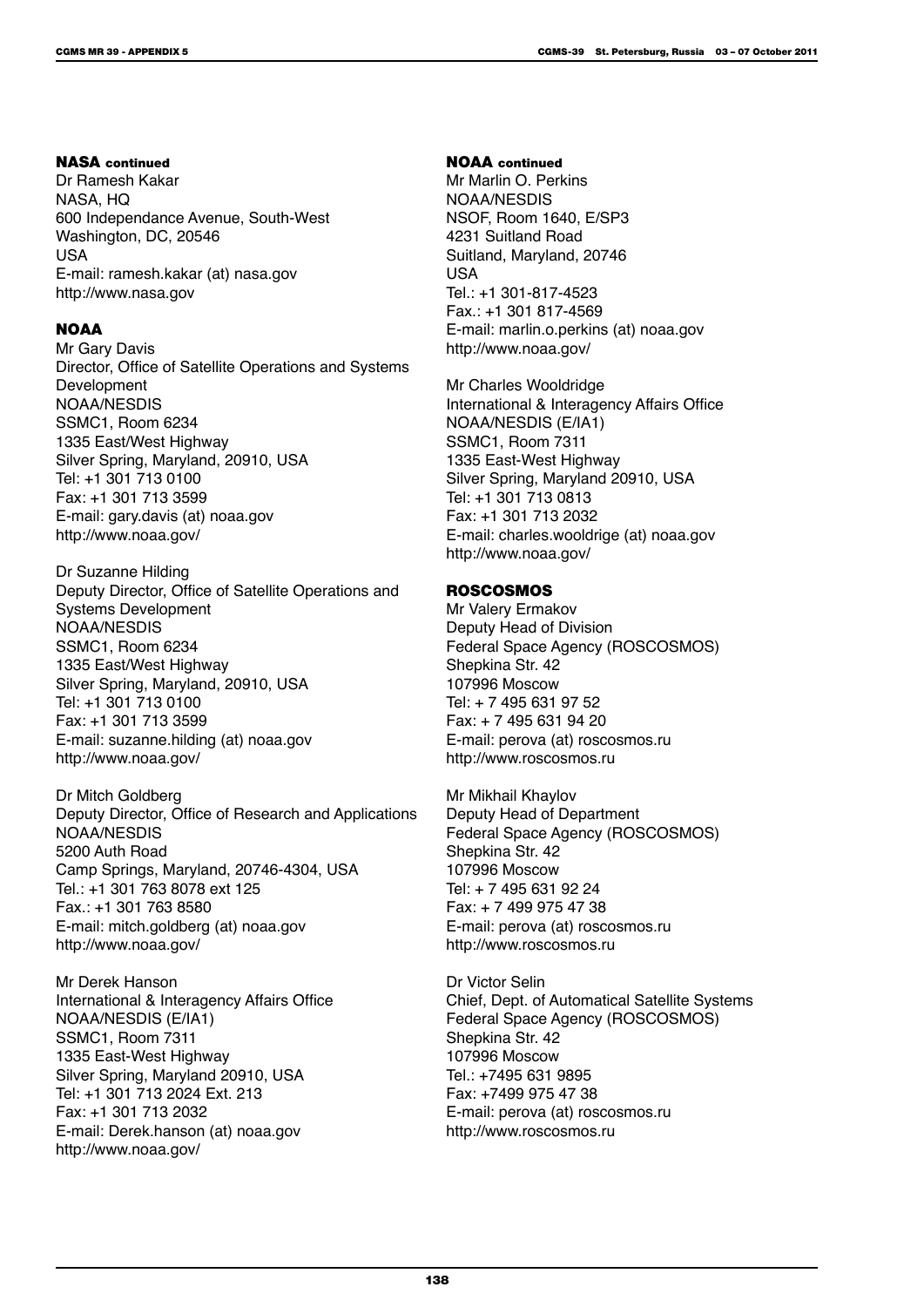#### ROSCOSMOS/TSNIIMASH

Mr Dimitriy Kozeev Federal Space Agency ROSCOSMOS/TSNIIMASH Pionerskaya Str. 4 141070 Korolev, Moscow Region Russia Tel.: +7495 513 4291 Fax: +7495 513 4393 E-mail: astashkin (at) tsniimash.ru http://www.tsniimash.ru

#### ROSHYDROMET

Mr Alexander Nurullaev Chief/International Coop. Dept. Russian Federal Service for Hydrometeorology and Environmental Monitoring Novovagan'kovsky Street, 12 123242 Moscow, RUSSIA Tel: +7 499 252 3873 Fax: +7 499 252 5504 Email: umc (at) mecom.ru

Mr Alexandr I. Gusev Russian Federal Service for Hydrometeorology and Environmental Monitoring Novovagan'kovsky Street, 12 123242 Moscow, RUSSIA Tel: +7 499 252 4813 Fax: +7 499 795 2115

Dr Valery N. Dyadyuchenko Deputy Head, Russian Federal Service for Hydrometeorology & Environmental Monitoring Novovagan'kovsky Street, 12 123242 Moscow, RUSSIA Tel: +7 499 255 1935 Fax: +7 499 795 2207 E-mail: dvn (at) mecom.ru

#### ROSHYDROMET/SRC PLANETA

Prof Vasily V. Asmus Director, State Research Center (SRC) Planeta 7, Bolshoy Predtechensky Per. Moscow, 123242, Russia Tel: +7 499 252 37 17 Fax: +7 499 252 62 10 E-mail: asmus (at) planet.iitp.ru

Dr Oleg Milekhin Deputy Director, SRC Planeta 7, Bolshoy Predtechensky Per. Moscow, 123242, Russia Tel: +7 499 255 97 49 Fax: +7 499 252 62 10 E-mail: milekhin (at) planet.iitp.ru

#### ROSHYDROMET/SRC PLANETA continued

Dr Victor Saulskiy Chief, Department of Remote Sensing Satellite Systems SRC Planeta 7, Bolshoy Predtechensky Per. Moscow, 123242, Russia Tel: +7 495 605 21 06 Fax: +7 499 252 62 10 E-mail: saulskiy (at) planet.iitp.ru

#### WMO

Dr Wenjian Zhang **Director** WMO Observing and Information Systems **Department** 7 bis Avenue de la Paix Case Postale 2300 CH-1211 Geneva 2, Switzerland Tel: +41 22 730 8567 Fax: +41 22 730 8181 E-mail: wzhang (at) wmo.int http://www.wmo.int/index-en.html

Ms Barbara J. Ryan **Director** WMO Space Programme Office 7 bis Avenue de la Paix Case Postale 2300 CH-1211 Geneva 2, Switzerland Tel: +41 22 730 8285 Fax: +41 22 730 8181 E-mail: bryan (at) wmo.int http://www.wmo.int/index-en.html

Mr Jérôme Lafeuille Chief, Space-based Observing System WMO Space Programme Office 7 bis Avenue de la Paix Case Postale 2300 CH-1211 Geneva 2, Switzerland Tel: +41 22 730 8228 Fax: +41 22 730 8181 E-mail: jlafeuille (at) wmo.int http://www.wmo.int/sat

Dr Stephan Bojinski Satellite Utilisation Division WMO Space Programme Office WMO, 7 bis Avenue de la Paix Case Postale 2300 CH-1211 Geneva 2, Switzerland Tel: +41 22 730 8228 Fax: +41 22 730 8181 E-mail: sbojinski (at) wmo.int http://www.wmo.int/sat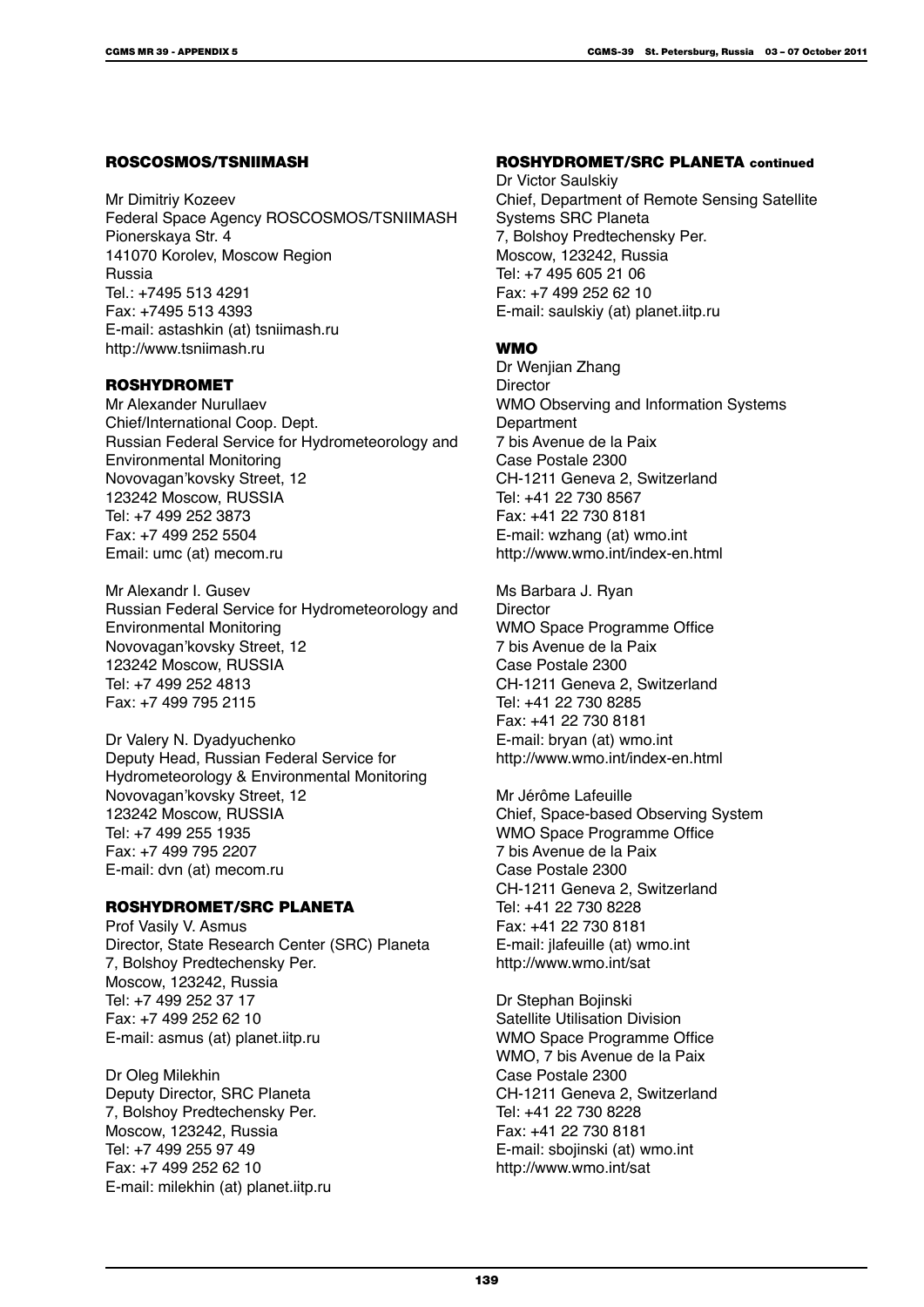### OBSERVERS

#### KARI

Dr Myung-Jin Baek Principal Researcher COMS Program Office, Korea Aerospace Research **Institute** 45, Eoeun-Dong, Youseong-Gu, Daejeon, 305-333, Republic of Korea Tel.: +82-42-860-2346 Fax: +82-42-860-2603 E-mail: mjbaek (at) kari.re.kr

Mr Heong-Sik Youn COMS Payload Program Manager Korea Aerospace Research Institute COMS Program Office 45, Eoeun-Dong, Youseong-Gu, Daejeon, 305-333, Republic of Korea Tel.: +82-42-860-2396 Fax: +82-42-860-2568 E-mail: youn (at) kari.re.kr

#### KORDI

Dr Chan-Su Yang Ocean Satellite Research Group Senior Researcher Korean Ocean Research & Development Institute Ansan PO Box 29 Seoul 425-600 Republic of Korea Tel.: +82-31-400-7678 Fax: +82-31-400-7606 E-mail: yancs (at) kordi.re.kr

#### CEOS WGCV

Mr Pascal Lecomte Chair, CEOS Working Group on Calibration and Validation ESA/ESRIN Via Galileo Galilei, CP 64 00044 Frascati Italy Tel +39-06 94 180 670 Tel +39-06 94 180 612 E-mail pascal.lecomte (at) esa.int www.esa.int www.ceos.org

#### ISRO

Dr R R Navalgund **Director** Space Applications Centre Ahmedabad 380015 India Tel: +91 79 26913344 Fax: +91 79 26915843 E-mail: director (at) sac.isro.gov.in

#### ISRO

Dr Pradip K Pal Group Director Meteorology and Oceanography Group Space Applications Centre Ahmedabad 380015 India Tel: +91 79 26916044 Fax: +91 79 26916075 E-mail: pkpal25 (at) hotmail.com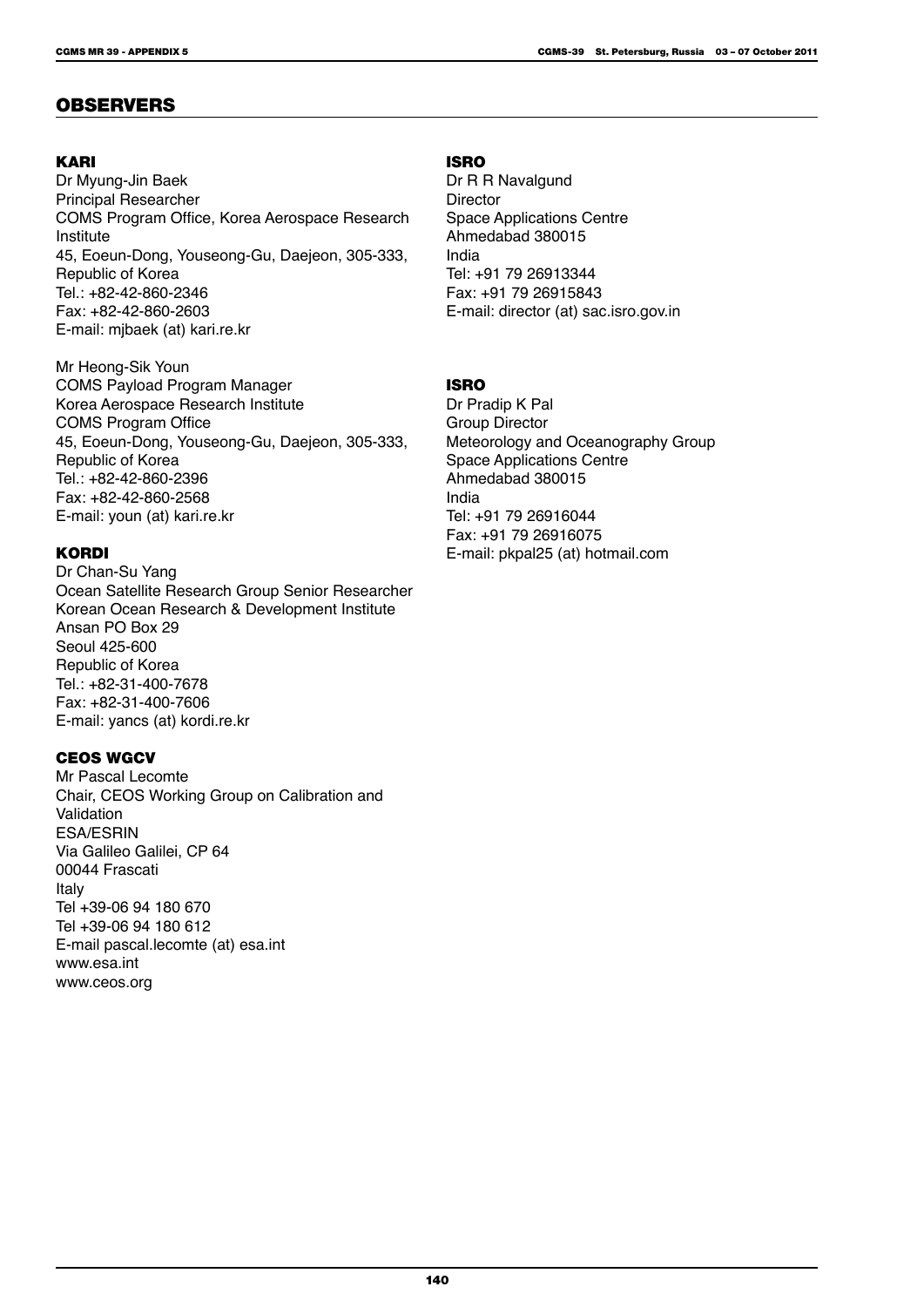# E-MAIL LIST SERVERS

#### CGMS Plenary

#### **(Last update 9 November 2011)**

#### **\*csr (at)wmo.int**

BC:

| AHN Myoung-Hwan                        | mhahn (at)kma.go.kr                | <b>GOYAL</b>         |
|----------------------------------------|------------------------------------|----------------------|
| <b>ASMUS Vasily</b>                    | asmus (at)planet.iitp.ru           | <b>HABIB S</b>       |
| BAEK Myung-Jin                         | mjbaek (at)kari.re.kr              | <b>HALPER</b>        |
| BAEVA Elena <sup>6</sup>               | space (at)mcc.mecom.ru             | HAMAD/               |
| BELYAEV Alexander <sup>4</sup>         | alexnur (at)mcc.mecom.ru           | <b>HANSON</b>        |
| BIZZARRI Bizzarro                      | bibizzar (at)tin.it                | HARDIN               |
| BOGDANOV Vladimir <sup>6</sup>         | space (at)mcc.mecom.ru             | <b>HEDGE</b>         |
| BOJINSKI Stephan                       | sbojinski (at)wmo.int              | <b>HILDING</b>       |
| <b>BONADONNA Michael</b>               | Michael.Bonadonna (at)noaa.gov     | HORIKA               |
| <b>BRAUER Douglas</b>                  | Douglas.Brauer (at)noaa.gov        | <b>HURST</b>         |
| <b>BRIDGE Gordon</b>                   | Gordon.bridge (at)eumetsat.int     | <b>IGARAS</b>        |
| <b>BRIGGS Stephen</b>                  | Stephen. Briggs (at)esa. int       | <b>IZUMIKA</b>       |
| <b>BRULE Luc</b>                       | Luc.Brule (at)asc-csa.gc.ca        | <b>JANG Ja</b>       |
| CAO Hayiyi                             | haiyicao (at)163.net               | JMA (gro             |
| CHO Seok Joon                          | pb_int (at)kma.go.kr               | <b>JMA</b> inte      |
| CHUNG Sung-Rae                         | csr (at)kma.go.kr                  | exchang              |
| <b>CISEWSKI Michel</b>                 | m.s.cisewski (at)Larc.nasa.gov     | plenary r<br>JOSHI P |
| CNSA (group email)<br>(Mr Lai Yan Sun) | cnsa (at)cnsa.gov.cn               | JUN Gad              |
| <b>COMERFORD Rowanna</b>               | rowanna.comerford (at)eumetsat.int | KAJII Ma             |
| <b>COUNET Paul</b>                     | paul.counet (at)eumetsat.int       | <b>KAKARI</b>        |
| DANZ Andrea                            | andrea.danz (at)eumetsat.int       | KAWAMI               |
| DAVIS Gary                             | gary davis (at) noaa gov           | KAYE Ja              |
| D'ESCATHA Yannick                      | yannick.d-escatha (at)cnes.fr      | KHAYLO               |
| DYADUCHENKO Valery                     | dvn (at)mecom.ru                   |                      |
| <b>ELLIOTT Simon</b>                   | simon.elliott (at)eumetsat.int     | <b>KILLOU</b>        |
| ERMAKOV Valery <sup>1</sup>            | perova (at)roscosmos.ru            | KIM Doh              |
| FELLOUS Jean-Louis                     | <i>ifellous (at)noos.fr</i>        | <b>KOENEN</b>        |
| <b>FISCHER Albert</b>                  | a fischer (at)unesco.org           | <b>KOSAKA</b>        |
| <b>FLEMING DeVon</b>                   | devon.c.fleming (at)nasa.gov       | <b>KROUPI</b>        |
| <b>GAIROLA Rakesh</b>                  | rmgairola (at)gmail.com            |                      |
| GAO Jun                                | gaojun (at)cnsa gov.cn             | <b>KUNIMA</b>        |
| GÄRTNER Volker                         | volker.gaertner (at)eumetsat.int   | kurino               |
| <b>GETKIN Yuriy</b>                    | dzz (at)rniikp.ru                  | LABENE               |
| <b>GIRI RK</b>                         | Rk_giri (at)yahoo.com              | <b>LAFEUIL</b>       |
| GOHIL Bhawani Singh                    | bsgohil (at)sac.isro.gov.in        | <b>LECOM1</b>        |
| <b>GOLDBERG Mitch</b>                  | Mitch.Goldberg (at)noaa.gov        | <b>LEE Bon</b>       |
| GONZALEZ Joaquin                       | joaquin.gonzalez (at)eumetsat.int  | LI Guopi             |
| GOROBETS Dmitriy <sup>3</sup>          | unmc (at)mcc.mecom.ru              | LU Feng              |

| <b>GOYAL Suman</b>                                              | suman_goyal61 (at)yahoo.co.in                 |
|-----------------------------------------------------------------|-----------------------------------------------|
| <b>HABIB Shahid</b>                                             | shahid.habib-1 (at)nasa.gov                   |
| <b>HALPERN David</b>                                            | David.halpern (at)nasa.gov                    |
| HAMADA Osamu                                                    | o-hamada (at)met kishou go jp                 |
| <b>HANSON Derek</b>                                             | Derek.Hanson (at)noaa.gov                     |
| <b>HARDING Todd</b>                                             | Todd.Harding (at)noaa.gov                     |
| <b>HEDGE V.S</b>                                                | Vshedge (at)isro.gov.in                       |
| <b>HILDING Suzanne</b>                                          | suzanne.hilding (at)noaa.gov                  |
| HORIKAWA Yasushi                                                | horikawa.yasushi (at)jaxa.jp                  |
| <b>HURST Kimberly</b>                                           | kimberly.hurst (at)noaa.gov                   |
| <b>IGARASHI Tamotsu</b>                                         | igarashi tamotsu (at)jaxa jp                  |
| IZUMIKAWA Yasushi                                               | y-izumikawa (at)met.kishou.go.jp              |
| JANG Jae-Dong                                                   | jaedongjang (at)korea.kr                      |
| JMA (group e-mail)                                              | cgmsplen (at)dpc.kishou.go.jp                 |
| <b>JMA</b> international<br>exchange of CGMS<br>plenary matters | kokusai (at)dpc.kishou.go.jp                  |
| JOSHI Prakash Chandra                                           | pcjoshi (at)sac.isro.gov.in                   |
| JUN Gao                                                         | gaojun8858 (at)sina.com                       |
| KAJII Makoto                                                    | kajii.makoto (at)jaxa.jp                      |
| <b>KAKAR Ramesh</b>                                             | ramesh.k.kakar (at)nasa.gov                   |
| KAWAMURA Hiroshi                                                | kamu (at)ocean.caos.tohoku.ac.jp              |
| <b>KAYE Jack</b>                                                | jack.kaye (at)nasa.gov                        |
| KHAYLOV Mikhail <sup>1</sup>                                    | perova (at)roscosmos.ru; mnh (at)<br>inbox.ru |
| KILLOUGH Brian D                                                | brian.d.killough (at)nasa.gov                 |
| <b>KIM Dohyeong</b>                                             | dkim (at)korea.kr; dolong (at)korea.<br>kr    |
| <b>KOENEMANN Ernst</b>                                          | ernst.koenemann (at)eumetsat.int              |
| <b>KOSAKA Yuki</b>                                              | Yuki-kosaka (at)met kishou go jp              |
| <b>KROUPNIK Guennadi</b>                                        | Guennadi.Kroupnik (at)asc-csa.<br>gc.ca       |
| <b>KUNIMATSU Hiroshi</b>                                        | kunimatsu (at)met.kishou.go.jp                |
| KURINO Toshiyuki                                                | tkurino (at)met.kishou.go.jp                  |
| <b>LABENETS Tatiana</b>                                         | laben (at)mcc.mecom.ru                        |
| LAFEUILLE Jerome                                                | JLafeuille (at)wmo.int                        |
| <b>LECOMTE Pascal</b>                                           | pascal.lecomte (at)esa.int                    |
| <b>LEE Bongju</b>                                               | b.lee (at)korea.kr                            |
| LI Guoping                                                      | guoping530 (at)yahoo.com.cn                   |
| LU Feng                                                         | lufeng (at)cma.gov.cn                         |

\*Includes CGMSFREQ list

<sup>1</sup> same email address for four persons <sup>2</sup> same email address for two persons <sup>3</sup> same email address for six persons <sup>4</sup> same email address for two persons <sup>5</sup> same email address for two persons <sup>6</sup> same email address for two persons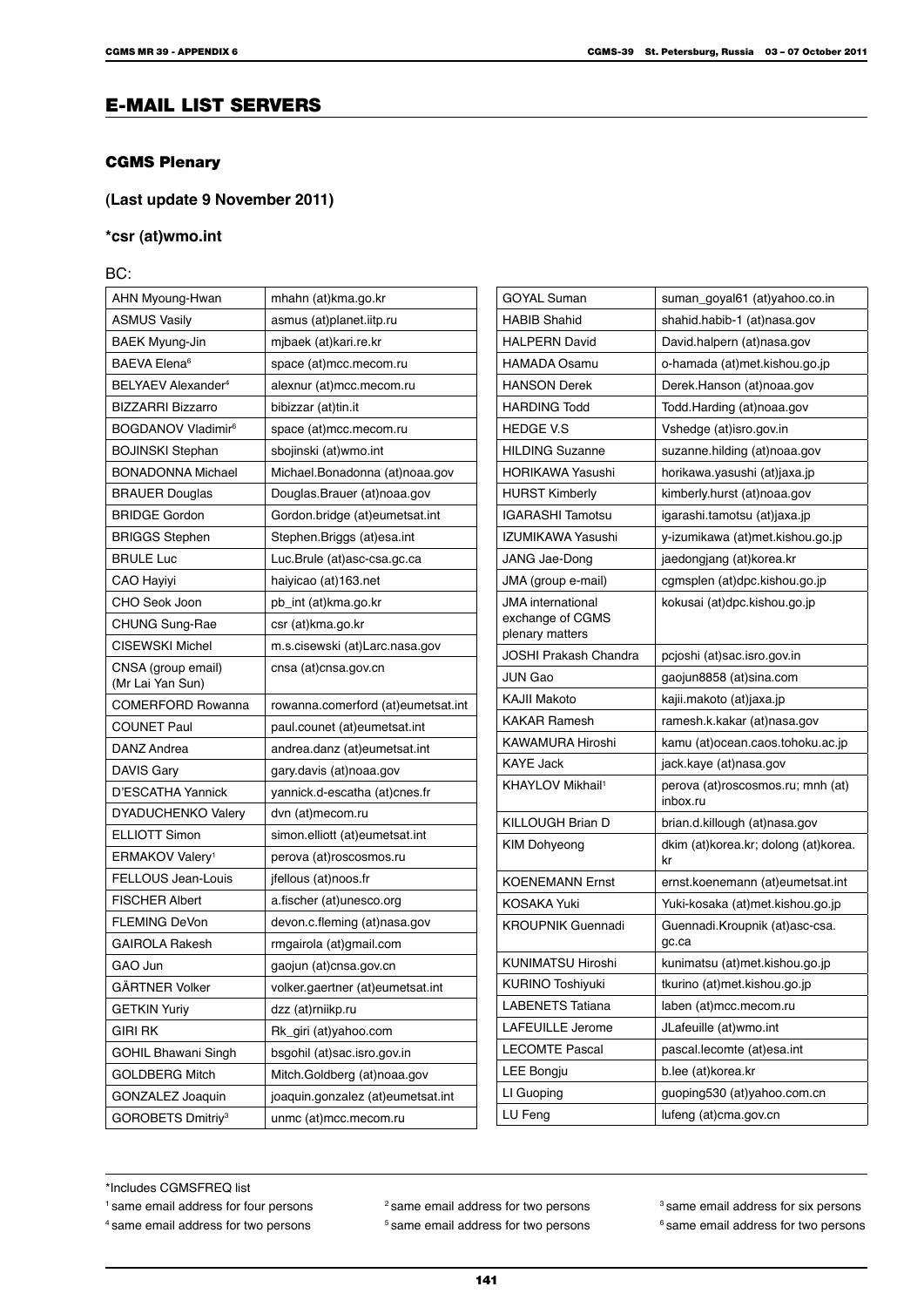| LUBCHENKO Fedor                  | FedorNL (at)yandex.ru                                                  |
|----------------------------------|------------------------------------------------------------------------|
| LUO Dongfeng                     | dfluo (at)nsmc.cma.gov.cn, luodf<br>(at)cma.gov.cn, wsk (at)cma.gov.cn |
| <b>MALIK Dinesh Kumar</b>        | dk_malik (at)hotmail.com                                               |
| MANORE Michael J                 | Mike.Manore (at)ec.gc.ca                                               |
| <b>MARING Hal</b>                | hal.maring (at)nasa.gov                                                |
| MARTYNOV Alexander <sup>3</sup>  | unmc (at)mcc.mecom.ru                                                  |
| <b>MATHUR Aloke Kumar</b>        | alokemathur (at)sac.isro.gov.in                                        |
| MENG Qing-yan                    | mqy (at)irsa.ac.cn;                                                    |
| <b>MILEKHIN Oleg</b>             | milekhin (at)planet.iitp.ru                                            |
| MITRA Ashim <sup>5</sup>         | ashimmitra (at)gmail.com                                               |
| MM Ali                           | mmali73 (at)yahoo.com                                                  |
| MOSKATINIEV Ivan <sup>3</sup>    | unmc (at)mcc.mecom.ru; miv (at)<br>laspace.ru                          |
| <b>MULLER Daniel</b>             | Daniel.Muller (at)noaa.gov                                             |
| NAVALGUND                        | Director (at)sac.isro.gov.in                                           |
| NOSENKO Yuriy <sup>3</sup>       | unmc (at)mcc.mecom.ru                                                  |
| <b>NOVIKOV Mikhail</b>           | vniiem (at)vniiem.ru                                                   |
| NOVIKOVA Nina                    | ntsomz (at)ntsomz.ru                                                   |
| NURULLAEV Alexander <sup>4</sup> | alexnur (at)mcc.mecom.ru                                               |
| OU Mi-Lim                        | milim (at)korea.kr                                                     |
| <b>PAL Pradip Kumar</b>          | pradip (at)sac.isro.gov.in                                             |
| PANGASA N K                      | Nk.pangasa (at)imd.gov.in,<br>pangasank (at)hotmail.com                |
| PANG Jing                        | pangjing (at)cma.gov.cn                                                |
| PARK Jeong-Hyun                  | pjh21 (at)kma.go.kr                                                    |
| PARK Se-Kyoung                   | sekpark (at)i-art.co.kr                                                |
| <b>PERKINS Marlin</b>            | marlin.o.perkins (at)noaa.gov                                          |
| PETITEVILLE Ivan                 | Ivan.Petiteville (at)esa.int                                           |
| PLA Jean                         | jean pla (at)cnes fr                                                   |
| POPOVKIN A Vladimir <sup>1</sup> | perova (at)roscosmos.ru                                                |
| <b>PUVIARASAN N</b>              | puvi4 (at)yahoo.com                                                    |
| RAJAGOPALAN<br>Ramakrisnan       | rama (at)sac.isro.gov.in                                               |
| RAJU Kama                        | kamaraju (at)isro.gov.in                                               |
| RAO Madhusudan                   | bmrao99 (at)hotmail.com                                                |
| RAO RAJESWARA Vaddi <sup>2</sup> | rraovaddi (at)yahoo.com, rraovaddi<br>(at)gmail.com                    |
| <b>RATIER Alain</b>              | alain.ratier (at)eumetsat.int                                          |
| RATTENBORG Mikael                | mikael.rattenborg (at)eumetsat.int                                     |
| <b>RENAUT Didier</b>             | didier.renaut (at)cnes.fr                                              |
| <b>RENNER Klaus-Peter</b>        | klauspeter.renner (at)eumetsat.int                                     |
| <b>RICHTER Carolin</b>           | crichter (at)wmo.int                                                   |
| RIIPA Anja                       | Anja.Riippa (at)eumetsat.int                                           |
| <b>RYAN Barbara</b>              | BRyan (at)wmo.int                                                      |
| SACHKOV Pavel <sup>3</sup>       | unmc (at)mcc.mecom.ru                                                  |
|                                  |                                                                        |

| SAHA G N                         | gopinathsaha (at)gmail.com                         |
|----------------------------------|----------------------------------------------------|
| SAKAMOTO Azusa                   | asakamoto (at)wmo.int                              |
| SANDFORD Stephen                 | stephen.p.sandford (at)nasa.gov                    |
| <b>SAULSKIY Viktor</b>           | saulskiy (at)planet.iitp.ru                        |
| <b>SCHMETZ Johannes</b>          | Johannes.Schmetz (at)eumetsat.int                  |
| SELIN Victor <sup>1</sup>        | perova (at)roscosmos.ru                            |
| SHARMA Ashok Kumar               | aksimd (at)gmail.com, aksimd (at)<br>hotmail.com   |
| <b>SHYAM Abhineet</b>            | abhineetshyam (at)gmail.com                        |
| SIMON B                          | babysimon (at)gmail.com                            |
| SINGH Virendra                   | vsvsingh69 (at)gmail.com                           |
| SJUA Abhineet <sup>5</sup>       | abhineetshyam (at)sac.isro.gov.in                  |
| <b>SMITH Brent</b>               | Brent.Smith (at)noaa.gov                           |
| <b>SOLOVJEV Valery</b>           | solovjev (at)planet.iitp.ru                        |
| <b>STOCKER Erich</b>             | erich.f.stocker (at)nasa.gov                       |
| <b>STOECKEL Sarah</b>            | sarah.stoeckel (at)eumetsat.int                    |
| SUH Ae-sook                      | assuh (at)kma.go.kr                                |
| SUKHAREV Yuriy <sup>3</sup>      | unmc (at)mcc.mecom.ru                              |
| TAHARA Yoshihko                  | y-tahara (at)met.kishou.go.jp                      |
| <b>TAUBE Anne</b>                | anne.taube (at)eumetsat.int                        |
| <b>TKACHENKO Alexander</b>       | tkachenko (at)laspace.ru                           |
| <b>THAPLIYAL Pradeep</b>         | pkthapliyal (at)sac.isro.gov.in                    |
| TOMAR C S                        | cstomar2002 (at)gmail.com                          |
| <b>TSUNOMURA Satoru</b>          | tsunomura (at)met kishou go jp                     |
| <b>TYAGI Ajit</b>                | ajit.tyagi (at)gmail.com                           |
| ULTRE-GUERARD<br>Pascale         | pascale ultre-guerard (at)cnes fr                  |
| UMEZAWA Kazuo                    | umezawa.kazuo (at)jaxa.jp                          |
| <b>USPENSKY Alexander</b>        | uspensky (at)planet.iitp.ru                        |
| <b>USPENSKY Sergey</b>           | uspenskys (at)planet.iitp.ru                       |
| VADDI Rajeswara Rao <sup>2</sup> | rraovaddi (at)yahoo.com                            |
| VASANTHA KUMAR N.G               | vasant (at)sac.isro.gov.in                         |
| VERMA Ram Babu                   | rbv568 (at)yahoo.co.in, rb.verma<br>(at)imd.gov.in |
| <b>VOLKOV Sergey</b>             | vniiem (at) vniiem.ru                              |
| <b>WANG Chungfang</b>            | wangcf (at)cma.gov.cn                              |
| WANG Qimao                       | qmwang (at)mail.nsoas.gov.cn                       |
| WANG Tian Tian                   | wangtt (at)cma.gov.cn                              |
| <b>WOOLDRIDGE Charles</b>        | charles wooldridge (at)noaa.gov                    |
| <b>WU Xuebao</b>                 | wuxb (at)cma.gov.cn                                |
| <b>XU Jianmin</b>                | xujm (at)cma.gov.cn                                |
| YAMAMOTO Keiko                   | K8.yamamoto (at)met kishou.go.jp                   |
| YANG Jun                         | junyang (at)cma.gov.cn                             |
| <b>YOON Sungduck</b>             | sdyoon1 (at)korea.kr                               |
| ZAGREBAEV Vladimir               | zagrebaev (at)planet.iitp.ru                       |
| <b>ZAYTSEV Alexander</b>         | a.zaitsev (at)main.mgo.rssi.ru                     |
|                                  |                                                    |

\*Includes CGMSFREQ list

<sup>1</sup> same email address for four persons <sup>2</sup> same email address for two persons <sup>3</sup> same email address for six persons <sup>4</sup> same email address for two persons <sup>5</sup> same email address for two persons <sup>6</sup> same email address for two persons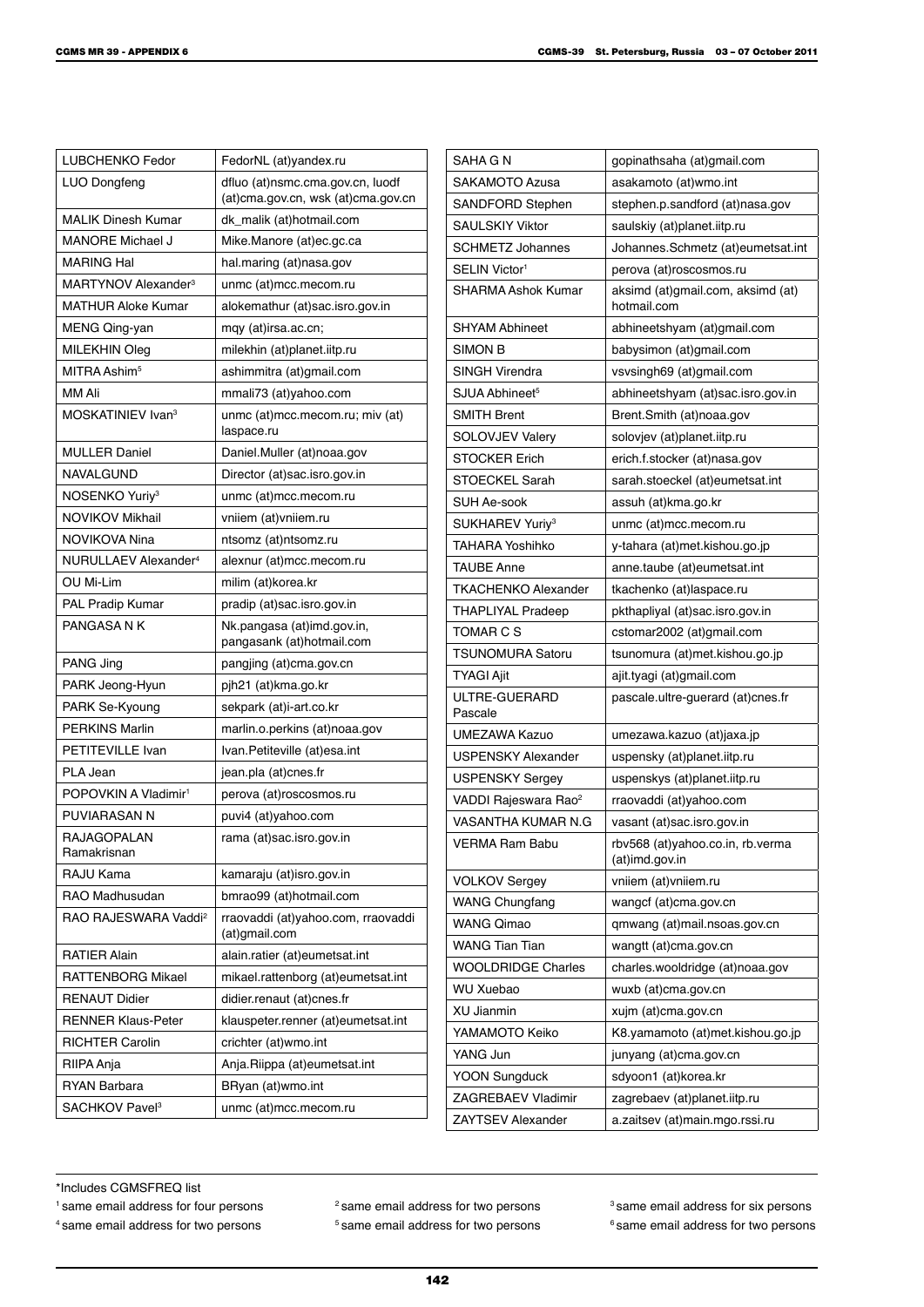| <b>ZHANG Peng</b>    | zhangp (at)cma.gov.cn   |
|----------------------|-------------------------|
| <b>ZHANG Wenjian</b> | WZhang (at)wmo.int      |
| <b>ZHANG Zhiging</b> | zgzhang (at)cma.gov.cn; |
| <b>ZHAO Licheng</b>  | Lczhao (at)cma.gov.cn   |

### CGMS Frequency matters

## **cgmsfreq (at) wmo.int**

| <b>ASMUS Vasily</b>   | asmus (at) planet iitp.ru          |
|-----------------------|------------------------------------|
| <b>DAVIS Gary</b>     | Gary davis (at) noaa gov           |
| DREIS Markus          | markus.dreis (at) eumetsat.int     |
| GONZALEZ Joaquin      | Joaquin.gonzalez (at) eumetsat.int |
| JMA (group e-mail)    | cgmsfreg (at) dpc.kishou.go.jp     |
| <b>KIM Dohyeong</b>   | Dolong (at) korea.kr               |
| LAFEUILLE Jerome      | JLafeuille (at) wmo.int            |
| <b>LEE Bongju</b>     | bjlee (at) kma.go.kr               |
| MARELLI Edoardo       | edoardo.marelli (at) esa.int       |
| <b>McGINNIS Dave</b>  | dave.mcginnis (at) noaa.gov        |
| <b>MENTZER James</b>  | james mentzer (at) noaa gov        |
| <b>PFRKINS Marlin</b> | marlin.o.perkins (at) noaa.gov     |
| PLA Jean              | Jean.pla (at) cnes.fr              |
| <b>RYAN Barbara</b>   | BRyan (at) wmo.int                 |
| <b>SINGH Virendra</b> | vsvsingh69 (at) gmail.com          |
| UMEZAWA Kazuo         | Umezawa kazuo (at) jaxa jp         |
| ZHANG Wenjian         | WZhang (at) wmo.int                |
| <b>ZHANG Zhiging</b>  | zgzhang (at) nmsc.cma.gov.cn       |

# CGMS Wind matters

The list server cgmswind (at) wmo.int has been replaced by iwwg (at) ssec.wisc.edu and is maintained by Chris Velden (chris.velden (at) ssec.wisc.edu). Please contact him directly if you would like to be added/removed from the list.

## CGMS Virtual Laboratory matters

### **vl (at) wmo.int**

| <b>ADAMOU Garba</b>        | garbadamou (at) yahoo.fr        |
|----------------------------|---------------------------------|
| AL HARTHY Ahmed            | a alharthy (at) met gov om      |
| AL HARTHY Said<br>Abdallah | s.alharthy (at) met.gov.om      |
| AL MASKARI Juma Said       | J.almaskari (at) met.gov.om     |
| AL RUMHI Badar Ali         | b.alrumhi (at) met.gov.om       |
| <b>ASMUS Vasily</b>        | asmus (at) planet.iitp.ru       |
| <b>BARRERA Daniel</b>      | dbarrera (at) agro.uba.ar       |
| <b>BRIDGE Gordon</b>       | Gordon.bridge (at) eumetsat.int |
| CASTRO Vilma               | vcastro (at) cosmos ucr.ac.cr   |
| <b>CAESAR Kathy-Ann</b>    | kacaesar (at) cimh.edu.bb       |
| <b>CONNELL Bernadette</b>  | connell (at) cira.colostate.edu |

| DIARRA M'Piè                                 | DIARRAMpi (at) asecna.org                 |
|----------------------------------------------|-------------------------------------------|
| <b>DEMARIA Mark</b>                          | demaria (at) cira.colostate.edu           |
| DONG Chaohua                                 | DCHua (at) nsmc.cma.gov.cn                |
| <b>DESLANDES Roger</b>                       | r.deslandes (at) bom.gov.au               |
| DUH J.C.                                     | Jc.duh (at) noaa.gov                      |
| FAN Hong                                     | Fanh (at) cma.gov.cn                      |
| <b>FARRELL David</b>                         | dfarrell (at) cimh.edu.bb                 |
| GÄRTNER Volker                               | Volker.gaertner (at) eumetsat.int         |
| <b>GOLDBERG Mitch</b>                        | Mitch.Goldberg (at) noaa.gov              |
| JANG Jaedong                                 | Jaedongjang (at) kma.go.kr                |
| <b>JMA CGMS-VL-matters</b><br>(group e-mail) | cgmsvl (at) dpc.kishou.go.jp              |
| JORDAAN Winifred                             | winifred.jordaan (at) weathersa.<br>co.za |
| <b>KERKMANN Jochen</b>                       | jochen kerkmann (at) eumetsat int         |
| <b>KONGOTI James</b>                         | kongotii (at) yahoo.com                   |
| <b>KPLOGUEDE Emmanuel</b>                    | kploguede (at) hotmail.com                |
| <b>KIM Dohyeong</b>                          | dolong (at) korea.kr                      |
| <b>KWARTENG Andy Yaw</b>                     | kwarteng (at) squ.edu.om                  |
| <b>LAFEUILLE Jerome</b>                      | JLafeuille (at) wmo.int                   |
| LIU Jian                                     | JianL (at) nsmc.cma.gov.cn                |
| LOYOLLA Fabio                                | loyolla (at) cptec.inpe.br                |
| MACHADO Luiz                                 | machado (at) cptec.inpe.br                |
| <b>MARINO Monica</b>                         | marino (at) smn.gov.ar                    |
| MIAO Yuleong                                 | Y.Miao (at) bom.gov.au                    |
| MILEKHIN Oleg                                | Milekhin (at) planet.iitp.ru              |
| <b>MOSTEK Tony</b>                           | anthony.mostek (at) noaa.gov              |
| OU Mi-Lim                                    | milim (at) kma.go.kr                      |
| PERES Leonardo                               | lperes (at) cptec.inpe.br                 |
| PESTAINA-JEFFERS<br>Margaret                 | margpj (at) cimh.edu.bb                   |
| <b>POLOGNE Lawrence</b>                      | Ipologne (at) cimh.edu.bb                 |
| ROESLI H. P.                                 | satmet.hp (at) ticino.com                 |
| RYAN Barbara                                 | BRyan (at) wmo.int                        |
| <b>TAUBE Anne</b>                            | anne taube (at) eumetsat.int              |
| <b>VERSCHUUR Henk</b>                        | henk.verschuur (at) eumetsat.int          |
| WANG Zhenhui                                 | eiap (at) nuist edu cn                    |
| WILSON Jeff                                  | JWilson (at) wmo.int                      |
| WON Jae-Gwang                                | wonjg (at) kms.go.kr                      |
| <b>ZARZA Rafael</b>                          | Rafael.Zarza (at) eumetsat.int            |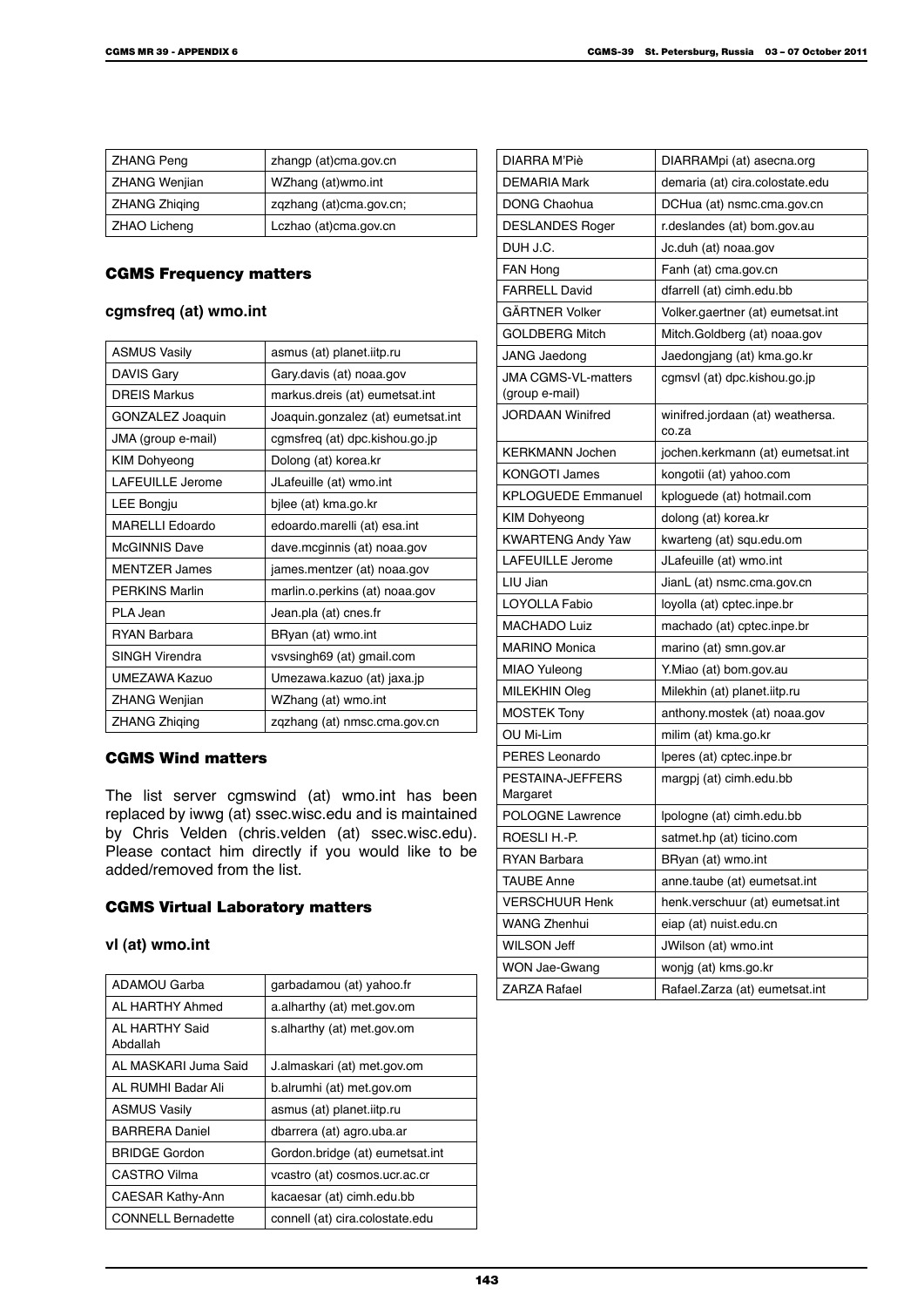# **GLOSSARY**

| <b>AAPP</b>       | <b>AVHRR and ATOVS Processing</b><br>Package     | <b>ARINA</b>     | scientific payload on Resurs-DK1 for<br>earth quake prediction |
|-------------------|--------------------------------------------------|------------------|----------------------------------------------------------------|
| <b>AATSR</b>      | <b>Advanced Along Track Scanning</b>             | <b>ASAP</b>      | Automated Shipboard Aerological                                |
|                   | Radiometer                                       |                  | Programme                                                      |
| ABI               | <b>Advanced Baseline Imager</b>                  | <b>ASCAT</b>     | C-band dual swath scatterometer                                |
|                   | $(GOES-R)$                                       |                  | (Metop)                                                        |
| <b>ABS</b>        | <b>Advanced Baseline Sounder</b>                 | <b>ASCII</b>     | American Standard Code for                                     |
|                   | (GOES-R)                                         |                  | Information Interchange                                        |
| <b>ACARS</b>      | <b>Automated Communications</b>                  | <b>ASDAR</b>     | Aircraft to Satellite Data Relay                               |
|                   | Addressing and Reporting System                  | <b>ASICs</b>     | Application Specific Integrated                                |
| <b>ACC</b>        | <b>ASAP Coordinating Committee</b>               |                  | <b>Circuits</b>                                                |
| <b>ACRIMSAT</b>   | Active Cavity Radiometer Irradiance              | <b>ASTER</b>     | Advanced Spaceborne Thermal                                    |
|                   | Monitor Satellite (NASA)                         |                  | <b>Emission and Reflection Radiometer</b>                      |
| ADA               | Antarctic Data Acquisition                       | AT               | Hydrology Algorithm Team (NOAA)                                |
| <b>ADC</b>        | <b>Atlantic Data Coverage</b>                    | <b>ATMS</b>      | <b>Advanced Technology Microwave</b>                           |
| <b>ADDE</b>       | <b>Abstract Data Distribution</b><br>Environment | <b>ATOVS</b>     | Sounder<br><b>Advanced TOVS</b>                                |
| <b>ADEOS-II</b>   | Advanced Earth Observing Satellite-II            | <b>ATSR</b>      | Along Track Scan Radiometer (ERS,                              |
|                   | (JAXA)                                           |                  | ESA)                                                           |
| ADM               | <b>Atmospheric Dynamics Mission</b>              | Aura             | Mission measuring atmospheric                                  |
|                   | (ESA)                                            |                  | chemistry and trace gases (NASA)                               |
| <b>ADM</b>        | <b>Alternative Dissemination Methods</b>         | <b>AVHRR</b>     | <b>Advanced Very High Resolution</b>                           |
| <b>ADM</b>        | <b>Advance Dissemination Means</b>               |                  | Radiometer                                                     |
|                   | (WMO)                                            | <b>AVNIR</b>     | Advanced Visible and Near Infrared                             |
| <b>ADM-Aeolus</b> | Earth Explorer Atmospheric                       |                  | Radiometer type 2 (ALOS, JAXA)                                 |
|                   | Dynamics Mission (ESA)                           | <b>AWG</b>       | Algorithm Working Group (NOAA)                                 |
| <b>AEMET</b>      | Agencia Estatal de Meteorologia                  |                  |                                                                |
|                   | (Spain)                                          | <b>BADC</b>      | <b>British Atmospheric Data Center</b>                         |
| <b>AERONET</b>    | Remote-sensing aerosol monitoring                | <b>Baumanets</b> | R & D space technology satellite                               |
|                   | network programme                                |                  | primarily for students (Roscosmos)                             |
| <b>AIRS</b>       | <b>Advanced IR Sounder</b>                       | <b>BBC</b>       | <b>Black Body Calibration (Meteosat)</b>                       |
| <b>AIT</b>        | Assembly Integration and Test                    | <b>BCCP</b>      | <b>Business Continuity and Contingency</b>                     |
| <b>AHI</b>        | Advanced Himawari Imager (JMA)                   |                  | Plan (USA)                                                     |
| <b>AHRPT</b>      | <b>Advanced High Rate Picture</b>                | <b>BDR</b>       | <b>Baseline definition Review</b>                              |
| <b>ALOS</b>       | Transmission                                     | <b>BMD</b>       | (EUMETSAT)<br>Basic Meteorological Data                        |
|                   | Advanced Land Observing Satellite<br>(JAXA)      | <b>BMTC</b>      | Australia Bureau of Meteorology                                |
| AMDAR             | Aircraft Meteorological Data Relay               |                  | <b>Training Centre</b>                                         |
| <b>AMR</b>        | <b>Altimetry Microwave Radiomete</b>             | <b>BTD</b>       | <b>Brightness Temperature Differences</b>                      |
| <b>AMS</b>        | American Meteorological Society                  | <b>BUFR</b>      | Binary Universal Form for data                                 |
| <b>AMSR</b>       | <b>Advanced Microwave Scanning</b>               |                  | Representation                                                 |
|                   | Radiometer                                       | <b>BSS</b>       | <b>Broadcasting Satellite Service</b>                          |
| <b>AMSR-E</b>     | <b>Advanced Microwave Scanning</b>               |                  |                                                                |
|                   | Radiometer (modified version on                  | <b>CAF</b>       | <b>Central Application Facilities</b>                          |
|                   | ADEOS-II)                                        | <b>CAL</b>       | <b>Computer Aided Learning</b>                                 |
| <b>AMSU</b>       | <b>Advanced Microwave Sounding Unit</b>          | <b>CALIPSO</b>   | Cloud-Aerosol Lidar and Infrared                               |
| <b>AMV</b>        | <b>Atmospheric Motion Vectors</b>                |                  | Pathfinder Satellite (NASA/CNES)                               |
| <b>AOCE</b>       | <b>Attitude and Orbit Control Electronics</b>    | <b>CAeM</b>      | <b>Commission for Aeronautical</b>                             |
| <b>AOPC</b>       | Atmospheric Observation Panel for                |                  | Meteorology (WMO)                                              |
|                   | Climate (GCOS)                                   | <b>CART</b>      | Cloud and Radiation Test-bed                                   |
| <b>APSATS</b>     | Asian-Pacific Satellite Training                 | <b>CAS</b>       | <b>Commission for Atmospheric</b>                              |
| <b>APT</b>        | Asia-Pacific Telecommunity (WRC)                 |                  | Sciences (WMO)                                                 |
| <b>APT</b>        | <b>Automatic Picture Transmission</b>            | <b>CboM</b>      | Commonwealth Bureau of                                         |
| Aqua              | Earth's water cycle observing mission<br>(NASA)  | <b>CBERS</b>     | Meteorology Australia<br><b>China-Brazil Earth Resources</b>   |
| <b>Aquarius</b>   | global sea surface salinity measuring            |                  | Satellite                                                      |
|                   | mission (NASA)                                   | <b>CBS</b>       | <b>Commission for Basic Systems</b>                            |
| <b>ARGOS</b>      | Data Collection and Location System              | <b>CCC</b>       | <b>Cross Correlation Coefficient</b>                           |
|                   |                                                  |                  |                                                                |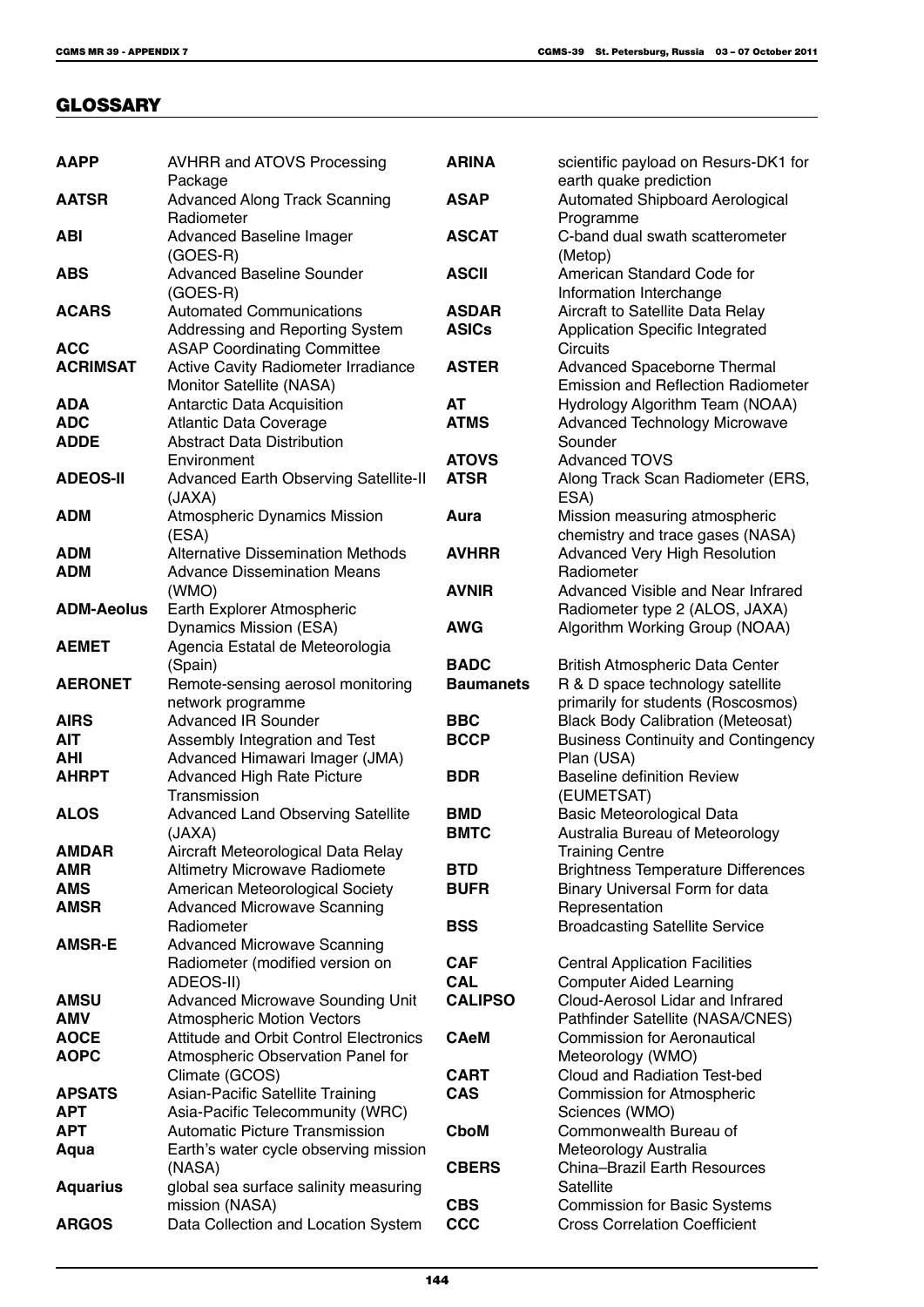| <b>CCD</b><br><b>CCIR</b> | Charged Couple Device (INSAT-2E)<br>Consultative Committee on<br><b>International Radio</b> | <b>CME</b><br><b>CMIS</b> | <b>Coronal Mass Ejections</b><br>Conical Scanning Microwave Imager/<br>Sounder |
|---------------------------|---------------------------------------------------------------------------------------------|---------------------------|--------------------------------------------------------------------------------|
| <b>CCRI</b>               | Climate Change Research Initiative                                                          | <b>CM-SAF</b>             | Satellite Application Facility on                                              |
| <b>CCSDS</b>              | Consultative Committee on Space<br>Data Systems                                             |                           | <b>Climate Monitoring (EUMETSAT)</b>                                           |
| CD                        | <b>Compact Disc</b>                                                                         | <b>CMS</b>                | Centre de Météorologie Spatiale                                                |
| <b>CDAS</b>               | Command and Data Acquisition                                                                |                           | (France)                                                                       |
|                           | <b>Station</b>                                                                              | <b>CMV</b>                | <b>Cloud Motion Vector</b>                                                     |
| <b>CDMA</b>               | <b>Code Division Multiple Access</b>                                                        | <b>CMW</b>                | <b>Cloud Motion Wind</b>                                                       |
| <b>CDOP</b>               | Continuous Development and<br><b>Operations Phase</b>                                       | <b>CNR</b>                | Consiglio Nazionale delle Ricerche<br>(Italy)                                  |
| <b>CDRs</b>               | <b>Climate Data Records</b>                                                                 | <b>CNSA</b>               | China National Space Administration                                            |
| <b>CDS</b>                | Climate Data Set (EUMETSAT)                                                                 | <b>COCTS</b>              | 10-band Chinese Ocean Colour and                                               |
| <b>CEOS</b>               | Committee on Earth Observation                                                              |                           | Temperature Scanner                                                            |
|                           | <b>Satellites</b>                                                                           | <b>COEs</b>               | Centres of Excellence (WMO)                                                    |
| <b>CEPT</b>               | Conference Européenne des                                                                   | <b>COMS</b>               | Communication, Ocean and                                                       |
|                           | Postes et Télécommunications/                                                               |                           | Meteorological Satellite (KMA)                                                 |
|                           | European Conference of Postal and                                                           | <b>CONAE</b>              | Comisión Nacional de Actividades                                               |
|                           | <b>Telecommunications Administrations</b>                                                   |                           | Espaciales (Argentina)                                                         |
| Cg                        | <b>WMO Congress</b>                                                                         | <b>COOP</b>               | <b>Coastal Oceans Observations Panel</b>                                       |
| <b>CGMS</b>               | Coordination Group for                                                                      |                           | (GOOS)                                                                         |
|                           | <b>Meteorological Satellites</b>                                                            | <b>COP</b>                | Conference of the Parties (GCOS)                                               |
| <b>CHAMP</b>              | German EO Satellite                                                                         | <b>COSPAR</b>             | Committee on Space Research                                                    |
| <b>CHRIS</b>              | <b>Compact High Resolution Imaging</b>                                                      | <b>COSPAS/</b>            |                                                                                |
|                           | Spectrometer (PROBA, ESA)                                                                   | <b>SARSAT</b>             | International satellite system for                                             |
| <b>CHRPT</b>              | Chinese HRPT (FY-1C and D)                                                                  |                           | search and rescue (SAR)                                                        |
| <b>CI</b>                 | Convective Initiation (NOAA)                                                                | <b>COVE</b>               | <b>CEOS Visualization Environment</b>                                          |
| <b>CIFDP</b>              | <b>Coastal Inundation Forecasting</b>                                                       | <b>CPM</b>                | <b>Conference Preparatory Meeting</b>                                          |
|                           | Demonstration Project (WMO/IOC)                                                             |                           | (WRC)                                                                          |
| <b>CIIS</b>               | Common Instrument Interface                                                                 | <b>CR</b>                 | <b>CGMS Consolidated Report</b>                                                |
|                           | <b>Studies</b>                                                                              | <b>CrIS</b>               | <b>Cross track Infrared Sounder</b>                                            |
| <b>CIMS</b>               | <b>GOES Channel Interference</b>                                                            | <b>CRYOSAT</b>            | Polar Ice Monitoring Programme                                                 |
|                           | <b>Monitoring System</b>                                                                    |                           | (ESA)                                                                          |
| <b>CIMSS</b>              | Cooperative Institute of                                                                    | <b>CSR</b>                | Clear Sky Radiance                                                             |
|                           | Meteorological Satellite Studies, Univ.                                                     | <b>CZI</b>                | 4-band Coastal Zone Imager (HY-                                                |
|                           | Wisconsin                                                                                   |                           | 1B).                                                                           |
| <b>CIRs</b>               | <b>Climate Information Records</b>                                                          |                           |                                                                                |
| <b>CIS</b>                | Commonwealth of Independent                                                                 | <b>DADDS</b>              | DCS Administration and Data                                                    |
|                           | <b>States</b>                                                                               |                           | Distribution System (NOAA)                                                     |
| <b>CISPR</b>              | International Special Committee on                                                          | <b>DANTE</b>              | Delivery of Advanced Network                                                   |
|                           | Radio Interference                                                                          |                           | <b>Technology to Europe</b>                                                    |
| <b>CITEL</b>              | Inter-American Telecommunication                                                            | <b>DAPS</b>               | <b>DCS Automated Processing System</b>                                         |
|                           | Commission                                                                                  |                           | (USA)                                                                          |
| <b>CLARE</b>              | Cloud Lidar And Radar Experiment                                                            | <b>DCP</b>                | <b>Data Collection Platform</b>                                                |
| <b>CLASS</b>              | Comprehensive Large-Array                                                                   | <b>DCPC</b>               | Data Collection or Production Centre                                           |
|                           | Stewardship System (NOAA)                                                                   |                           | (WIS, WMO)                                                                     |
| <b>CloudSat</b>           | Global cloud property measuring                                                             | <b>DCRS</b>               | <b>Collaboration on Global Frequency</b>                                       |
|                           | satellite (NASA/CSA)                                                                        |                           | Allocation harmonization                                                       |
| <b>CLS</b>                | <b>Collecte Localisation Satellites</b>                                                     | <b>DCS</b>                | Data Collection System                                                         |
|                           | (Toulouse)                                                                                  | <b>DCWDS</b>              | <b>Digital Cyclone Warning</b>                                                 |
| <b>CM</b>                 | WMO Consultative Meetings on High-                                                          |                           | Dissemination System (India)                                                   |
|                           | Level Policy on Satellite Matters                                                           | <b>DIF</b>                | Directory Interchange Format                                                   |
| <b>CMA</b>                | China Meteorological Administration                                                         | <b>DMSP</b>               | Defense Meteorological Satellite                                               |
| <b>CMACast</b>            | <b>CMA Data Dissemination</b>                                                               |                           | Program (USA)                                                                  |
|                           | System                                                                                      | <b>DNR</b>                | Draft new ITU-R Recommendations                                                |
| <b>CMD</b>                | <b>Cyclone Warning Dissemination</b>                                                        | <b>DOD</b>                | Department of Defense (USA)                                                    |
|                           | Service                                                                                     |                           |                                                                                |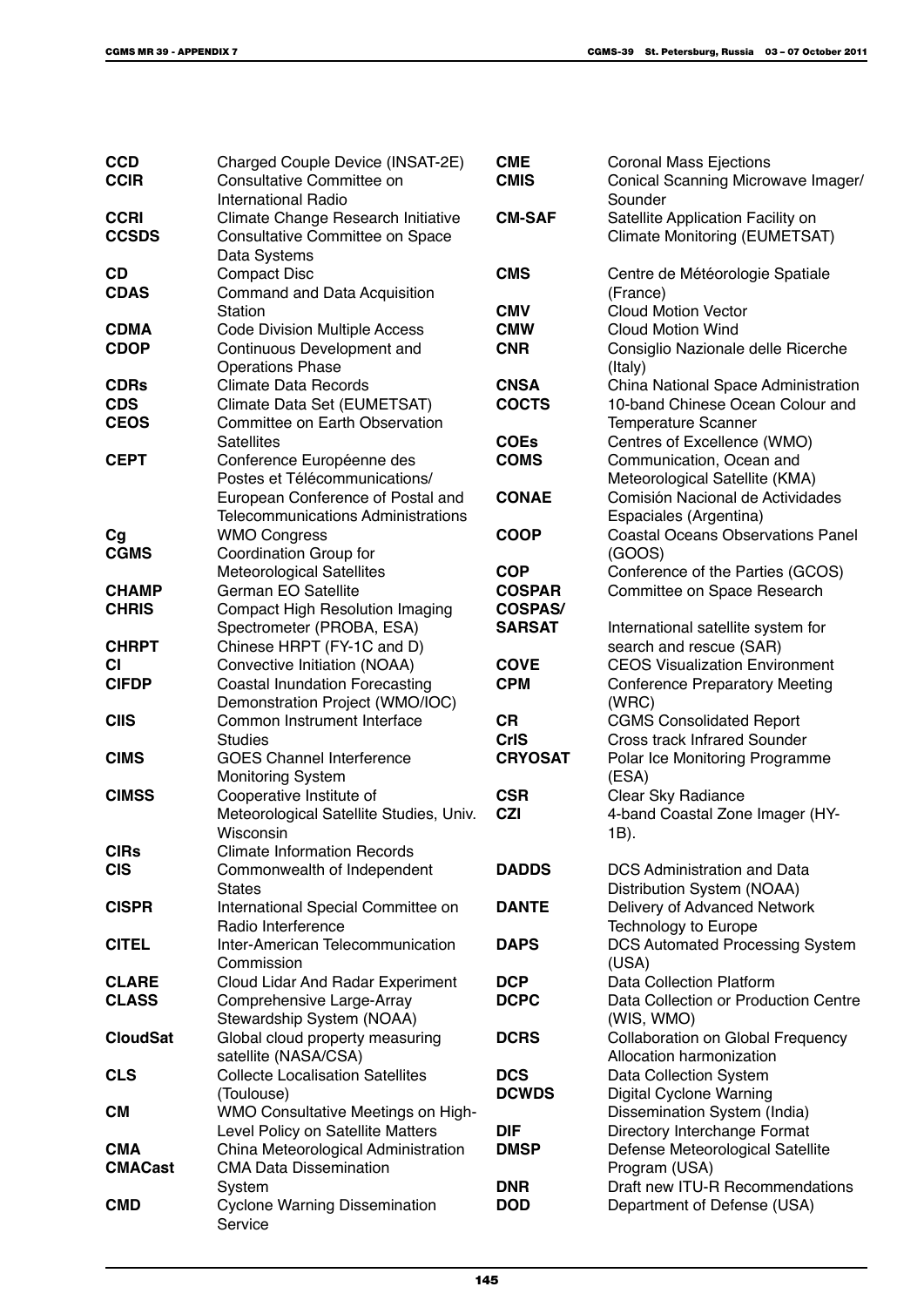| <b>DOMSAT</b>            | Domestic telecommunications relay                                   | <b>ERB</b>                  | <b>Earth Radiation Budget</b>                                 |
|--------------------------|---------------------------------------------------------------------|-----------------------------|---------------------------------------------------------------|
|                          | Satellite (NOAA)                                                    | <b>ERBE</b>                 | <b>Earth Radiation Budget Experiment</b>                      |
| <b>DPC</b>               | Directional Polarisation Camera                                     | <b>ERBS</b>                 | <b>Earth Radiation Budget Satellite</b>                       |
|                          | (CNSA)                                                              |                             | (NASA)                                                        |
| <b>DPI</b>               | Derived Product Images (USA)                                        | <b>ERM</b>                  | <b>Earth Radiation Measurement</b>                            |
| <b>DPM</b>               | <b>WMO Natural Disaster Prevention</b>                              | <b>ERS</b>                  | <b>ESA Remote Sensing Satellite</b>                           |
|                          | and Mitigation Programme                                            | <b>ESA</b>                  | European Space Agency                                         |
| <b>DPR</b>               | Dual-frequency Precipitation Radar                                  | <b>ESA-CCI</b>              | <b>ESA Climate Change Initiative</b>                          |
| <b>DPT</b>               | Delayed Picture Transmission                                        | <b>ESCAP</b>                | Economic and Social Commission for                            |
| DR                       | Direct Readout services (ADM)                                       |                             | Asia and the Pacific, UN                                      |
| <b>DRS</b>               | DCP Retransmission System                                           | <b>ESJWG</b><br><b>ESOC</b> | Earth Sciences Joint Working Group                            |
|                          | (Meteosat)                                                          |                             | European Space Operations Centre                              |
| <b>DRT</b><br><b>DSB</b> | Data Relay Transponder (INSAT)<br><b>Direct Soundings Broadcast</b> | <b>ESRC</b>                 | (ESA)<br><b>Environmental Satellite Resource</b>              |
| <b>DSCOVR</b>            | Deep Space Climate Observatory                                      |                             | Center                                                        |
|                          | (NASA)                                                              |                             | <b>ET-ODRRGOS</b> Expert Team on Observational Data           |
| <b>DUS</b>               | Data Utilisation Station (USA) (Japan)                              |                             | Requirements and Redesign of the                              |
| <b>DVB</b>               | <b>Direct Video Broadcast</b>                                       |                             | GOS                                                           |
| <b>DWS</b>               | Disaster Warning System (India)                                     | <b>ET-EGOS</b>              | Expert Team on Evolution of the                               |
|                          |                                                                     |                             | Global Observing System (WMO)                                 |
| <b>EARS</b>              | <b>EUMETSAT ATOVS Retransmission</b>                                | <b>ETM</b>                  | <b>Enhanced Thematic Mapper (NASA)</b>                        |
|                          | Service                                                             | <b>ET-SAT</b>               | <b>Expert Team on Satellite Systems</b>                       |
| <b>EarthCARE</b>         | Cloud & aerosol mission (ESA)                                       |                             | (WMO)                                                         |
| <b>EBB</b>               | <b>Electronic Bulletin Board</b>                                    | <b>ET-SUP</b>               | Expert Team on Satellite Utilisation                          |
| EC                       | Executive Council (WMO)                                             |                             | and Products (WMO)                                            |
| <b>ECP</b>               | European Common Proposal (CEPT)                                     | EU                          | European Union                                                |
| <b>EC-PORS</b>           | <b>Executive Council Panel of Experts</b>                           | <b>EUCOS</b>                | <b>EUMETNET Composite Observing</b>                           |
|                          | on Observations, Research and                                       |                             | System                                                        |
|                          | Services                                                            | <b>EUMETCast</b>            | <b>EUMETSAT Satellite Data</b>                                |
| <b>ECT</b>               | Equator crossing time                                               |                             | <b>Dissemination System</b>                                   |
| <b>ECV</b>               | <b>Essential Climate Variables</b>                                  | <b>EUMETNET</b>             | The Network of European                                       |
| <b>ECMWF</b>             | European Centre for Medium-Range                                    |                             | <b>Meteorological Services</b>                                |
|                          | <b>Weather Forecasts</b>                                            | <b>EUMETSAT</b>             | European Organisation for the                                 |
| <b>EDR</b>               | <b>Environmental Data Records</b>                                   |                             | <b>Exploitation of Meteorological</b>                         |
|                          | (NPOESS)                                                            |                             | <b>Satellites</b>                                             |
| <b>EDU</b>               | <b>Engineering Development Unit</b>                                 | <b>EURD</b>                 | <b>End User Requirements Document</b>                         |
| EE                       | Earth Explorer (ESA)                                                |                             | (EUMTETSAT)                                                   |
| <b>EEIS</b>              | <b>EUMETSAT External Information</b>                                |                             |                                                               |
|                          | System                                                              | <b>FAA</b>                  | Federal Aviation Authority (USA)                              |
| <b>EESS</b>              | <b>Earth Exploration Satellite Service</b>                          | <b>FAO</b>                  | Food and Agriculture Organisation                             |
|                          | (Frequency Management)                                              |                             | (UN)                                                          |
| <b>EGM-96</b>            | Earth Geodetic Model                                                | <b>FAPAR</b>                | <b>Fraction of Absorbed</b>                                   |
| <b>EIRP</b>              | Effective isotropically-radiated power                              |                             | Photosynthetically Active Radiation                           |
| <b>EGOS-IP</b>           | Implementation Plan for the Evolution                               | <b>FCDR</b>                 | <b>Fundamental Climate Data Record</b>                        |
|                          | of Global Observing Systems                                         |                             | FENGYUNCast FENGYUN Satellite                                 |
| <b>ELEKTRO</b>           | Geostationary meteorological satellite                              |                             | Data Dissemination System                                     |
| <b>EMWIN</b>             | <b>Emergency Manager Weather</b><br>Information Network (NOAA)      | <b>FCI</b><br><b>FGDC</b>   | Flexible Combined imager<br>Federal Geographic Data Committee |
| <b>ENG</b>               | <b>Electronic News Gathering</b>                                    | <b>FOV</b>                  | Field of View (NOAA)                                          |
| <b>ENVISAT</b>           | ESA polar satellite for environment                                 | <b>FTP</b>                  | <b>File Transfer Protocol</b>                                 |
|                          | monitoring                                                          | <b>FXTS</b>                 | <b>Facsimile Transmission System</b>                          |
| EO                       | <b>Earth Observation</b>                                            |                             | (USA)                                                         |
| <b>EOS</b>               | Earth Observation System                                            | <b>FY-1</b>                 | Polar-orbiting Meteorological Satellite                       |
| <b>EPA</b>               | US Environmental Protection Agency                                  |                             | (PRC)                                                         |
| <b>EPS</b>               | <b>EUMETSAT Polar System</b>                                        | $FY-2$                      | <b>Future Geostationary Meteorological</b>                    |
| <b>EPS-SG</b>            | <b>EPS Second Generation</b>                                        |                             | Satellite (PRC)                                               |
| <b>ERA-CLIM</b>          | European Re-Analysis of global                                      | $FY-3$                      | Second generation of Polar-orbiting                           |
|                          | <b>CLIMate observations</b>                                         |                             | Meteorological Satellite (PRC)                                |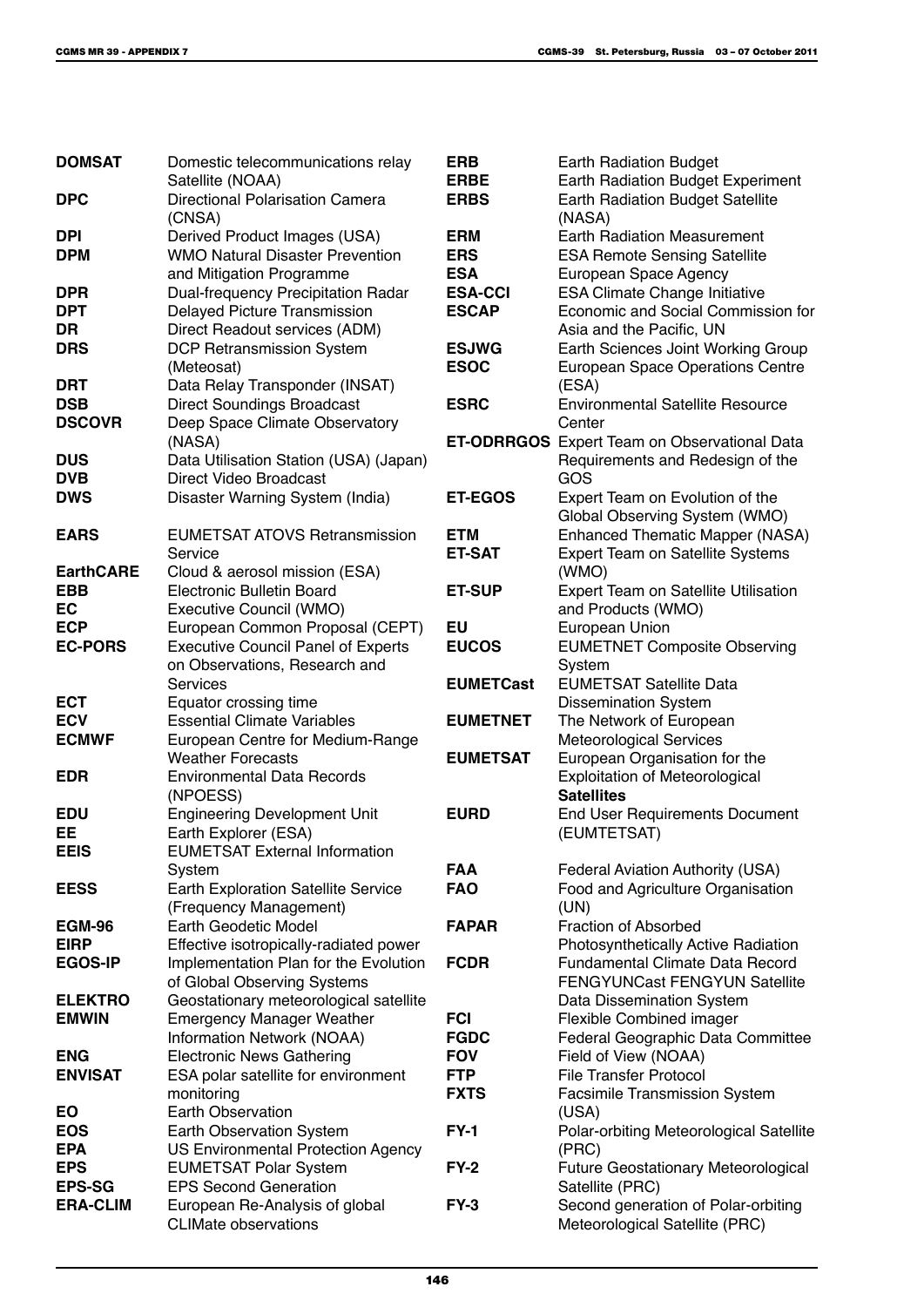| <b>GAW</b>     | Global Atmosphere Watch (WMO<br>Atmospheric Research Environment          | <b>GOES</b>               | <b>Geostationary Operational</b><br>Environmental Satellite (USA) |
|----------------|---------------------------------------------------------------------------|---------------------------|-------------------------------------------------------------------|
|                | Programme)                                                                | <b>GOES-R</b>             | <b>Geostationary Operational</b>                                  |
| GCC            | <b>GSICS Coordination Center</b>                                          |                           | <b>Environmental Satellite - R Series</b>                         |
| <b>GCMP</b>    | <b>GCOS Climate Monitoring Principles</b>                                 |                           | (NOAA)                                                            |
|                | (GCOS)                                                                    | <b>GOME</b>               | Global Ozone Monitoring Experiment                                |
| <b>GCOM</b>    | Global Change Observation Mission                                         |                           | (Metop, ERS)                                                      |
|                | (JAXA)                                                                    | <b>GOMS</b>               | <b>Geostationary Operational</b>                                  |
| GCOS           | Global Climate Observing System                                           |                           | Meteorological Satellite (Russ. Fed.)                             |
| <b>GCW</b>     | Global Cryosphere Watch                                                   | <b>GOMAS</b>              | Geostationary Observatory for                                     |
| <b>GDPT</b>    | <b>Chinese Delayed Picture</b><br>Transmission Format (Global Data)       |                           | Microwave Atmospheric Sounding<br>(WMO)                           |
|                | $(FY-1C)$                                                                 | GOOS                      | Global Ocean Observing System                                     |
| <b>GDS</b>     | Ground Data System                                                        |                           | (IOC, UNEP, WMO, ICSU)                                            |
| <b>GDWG</b>    | <b>GSICS Data Working Group</b>                                           | <b>GOS</b>                | Global Observing System (WMO)                                     |
| <b>GEO</b>     | inter-governmental Group on Earth                                         | <b>GOSAT</b>              | <b>Greenhouse Gases Observing</b>                                 |
|                | <b>Observations</b>                                                       |                           | Satellite (JAXA/Jap. Min. of                                      |
| <b>GEOSS</b>   | Global Earth Observation System of                                        |                           | Environment)                                                      |
|                | Systems                                                                   | <b>GPCP</b>               | <b>Global Precipitation Climatology</b>                           |
| <b>GERB</b>    | Geostationary Earth Radiation                                             |                           | Project                                                           |
|                | Budget (MSG, EUMETSAT)                                                    | <b>GPM</b>                | <b>Global Precipitation Measurement</b>                           |
| <b>GESN</b>    | <b>Global Education and Science</b><br><b>Network</b>                     | <b>GPPA</b>               | (JAXA/NASA)<br>Procedure for Product Acceptance                   |
| <b>GEWEX</b>   | Global Energy and Water Cycle                                             |                           | (GSICS)                                                           |
|                | Experiment (WCRP)                                                         | <b>GPRC</b>               | <b>GSICS Processing and Research</b>                              |
| <b>GFCS</b>    | <b>Global Framework for Climate</b>                                       |                           | Center (CMA)                                                      |
|                | <b>Services</b>                                                           | <b>GPS</b>                | <b>Global Positioning System</b>                                  |
| <b>GHGs</b>    | <b>Greenhouse Gases</b>                                                   | <b>GRA</b>                | <b>GOOS Regional Alliances</b>                                    |
| GII            | Global Instability Index (JMA)                                            | <b>GRACE</b>              | <b>Gravity Recovery and Climate</b>                               |
| <b>GIFTS</b>   | Geosynchronous Imaging Fourier                                            |                           | Experiment (NASA/DLR)                                             |
|                | Transform Spectrometer (NASA)                                             | <b>GRAS</b>               | <b>GNSS Receiver for Atmospheric</b>                              |
| <b>GIS</b>     | Geographic Information System                                             |                           | Sounding                                                          |
| <b>GISC</b>    | Global Information System Centre<br>(WIS, WMO)                            | <b>GRB</b><br><b>GRIB</b> | <b>GOES Re-Broadcast</b><br>Data representation form              |
| <b>GIMTACS</b> | <b>GOES I-M Telemetry and Command</b>                                     |                           | for General Regularly-distributed                                 |
|                | System                                                                    |                           | Information in Binary (WMO)                                       |
| <b>GLI</b>     | Generation Global Imager (GCOM)                                           | <b>GRP</b>                | <b>GEWEX Radiation Panel</b>                                      |
| <b>GLM</b>     | Geostationary Lightning Mapper                                            |                           | (GEWEX, WCRP)                                                     |
|                | (GOES, NOAA)                                                              | <b>GRWG</b>               | <b>GSICS Research Working</b>                                     |
| <b>GLOBUS</b>  | multichannel scanning radiometer                                          |                           | Group                                                             |
|                | (Meteor-3M N2)                                                            | GS                        | <b>Ground Segment</b>                                             |
| Glory          | CCRI global distribution of natural                                       | <b>GSICS</b>              | Global Satellite Intercalibration                                 |
|                | and anthropogenic aerosols mission<br>(NASA)                              | <b>GSLMP</b>              | System<br>Global Sea Level Monitoring                             |
| <b>GMES</b>    | <b>Global Monitoring for Environment</b>                                  |                           | Programme                                                         |
|                | and Security (EU)                                                         | <b>GTS</b>                | Global Telecommunication System                                   |
| <b>GMR</b>     | <b>GOES Meteosat Relay</b>                                                |                           | (WMO)                                                             |
| <b>GMS</b>     | Geostationary Meteorological                                              | <b>GRUAN</b>              | <b>GCOS Reference Upper Air Network</b>                           |
|                | Satellite (Japan)                                                         |                           | (GCOS)                                                            |
| <b>GNC</b>     | <b>GEONETCast Network Centers</b>                                         | <b>GVAR</b>               | GOES Variable (data format) (USA)                                 |
| <b>GNC-A</b>   | <b>GEONETCast Americas</b>                                                | <b>GIIPSY</b>             | Global Interagency IPY Polar                                      |
| <b>GNOS</b>    | <b>GNSS Occultation Sounder</b>                                           |                           | Snapshot Year project                                             |
| <b>GNSS</b>    | Global Navigation Satellite System                                        |                           |                                                                   |
| <b>GOCE</b>    | Gravity Field and Steady State Ocean<br><b>Circulation Explorer (ESA)</b> | <b>HAPS</b>               | High Altitude Platform System                                     |
| <b>GOCI</b>    | Geostationary Ocean Color Imager                                          | <b>HDF</b>                | <b>Hierarchical Data Format</b>                                   |
|                | (KMA)                                                                     | <b>HDFS</b>               | <b>High Density Fixed Service</b>                                 |
|                |                                                                           | <b>HDFSS</b>              | <b>High Density Fixed Satellite Systems</b>                       |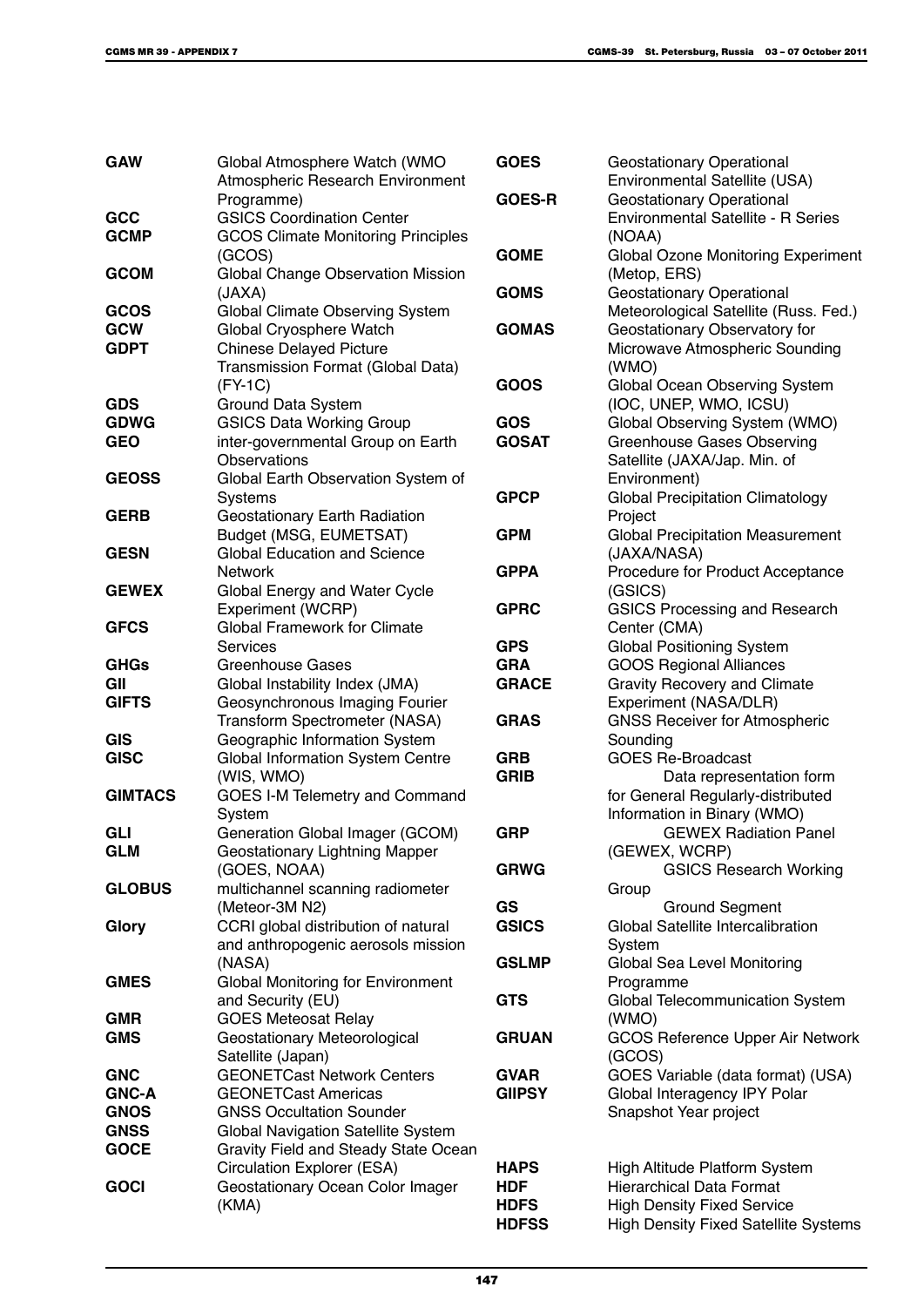| <b>HDR</b>        | <b>High Data Rate</b>                                    | <b>IGEOLab</b>  | International Geostationary                                                  |
|-------------------|----------------------------------------------------------|-----------------|------------------------------------------------------------------------------|
| <b>HEO</b>        | <b>Highly Elliptical Orbit</b>                           |                 | Laboratory concept                                                           |
| <b>HES</b>        | <b>Hyperspectral Environmental Suite</b><br>(GOES, NOAA) | <b>IJPS</b>     | Initial Joint Polar-orbiting Operational<br>Satellite System (NOAA/EUMETSAT) |
| <b>HIRAS</b>      | Infrared Atmospheric Sounder (FY-3,                      | IKFS-2          | advanced IR atmospheric sounder                                              |
|                   | CMA) replaced IRAS.                                      | <b>IMT-2000</b> | <b>International Mobile</b>                                                  |
| <b>HIRDLS</b>     | <b>High Resolution Dynamics Limb</b>                     |                 | Telecommunication 2000 (before                                               |
|                   | Sounder (NASA)                                           |                 | FPLMTS)                                                                      |
| <b>HiRID</b>      | <b>High Resolution Imager Data</b>                       | <b>INPE</b>     | Instituto Nacional de Pesquisas                                              |
| <b>HIRS</b>       | <b>High Resolution Infrared Sounder</b>                  |                 | Espaciais                                                                    |
| HR                | <b>High Resolution</b>                                   | <b>INSAT</b>    | Indian geostationary satellite                                               |
| <b>HRD</b>        | High Rate Data (NPOESS, USA)                             | <b>IOC</b>      | Intergovernmental Oceanographic                                              |
| <b>HRDCP</b>      | High Rate DCP                                            |                 | Commission (UNESCO)                                                          |
| <b>HRIT</b>       | High Rate Information Transmission                       | <b>IODC</b>     | Indian Ocean Data Coverage                                                   |
| <b>HRIT/EMWIN</b> | High Rate Information Transmission,                      | <b>IOP</b>      | Initial Operations Phase (SAF,                                               |
|                   | <b>Emergency Managers Weather</b>                        |                 | EUMETSAT)                                                                    |
|                   | <b>Information Network</b>                               | <b>IOTWS</b>    | Indian Ocean Tsunami Warning                                                 |
| <b>HRPT</b>       | <b>High Rate Picture Transmission</b>                    |                 | Service                                                                      |
| <b>HRV</b>        | High Resolution Visible (EUMETSAT)                       | <b>IPD</b>      | <b>International Polar Decade</b>                                            |
| <b>HSRS</b>       | <b>High Spectral Resolution Sounder</b>                  | <b>IPO</b>      | Integrated Program Office (NOAA)                                             |
|                   | (MSG)                                                    | <b>IPOMS</b>    | International Polar-orbiting                                                 |
| <b>HWR</b>        | <b>Hydrology and Water Resource</b>                      |                 | Meteorological Satellite Group                                               |
|                   | Programme (WMO)                                          | <b>IPWG</b>     | <b>International Precipitation Working</b>                                   |
| <b>HYDROS</b>     | Hydrosphere State Mission (NASA)                         |                 | Group                                                                        |
| <b>IAMAP</b>      | International Association of                             | <b>IPWV</b>     | Integrated Precipitable Water Pour<br>(IMD)                                  |
|                   | Meteorology and Atmospheric                              | <b>IPY</b>      | International Polar Year (ICSU,                                              |
|                   | Physics (NOAA)                                           |                 | WMO)                                                                         |
| <b>IASI</b>       | Infrared Atmospheric Sounding                            | <b>IQGSE</b>    | Image Quality Ground Support                                                 |
|                   | Interferometer (EUMETSAT)                                |                 | Equipment (EUMETSAT)                                                         |
| <b>ICAO</b>       | <b>International Civil Aviation</b>                      | IR.             | Infrared                                                                     |
|                   | Organization                                             | <b>IRC</b>      | <b>International Radiation Commission</b>                                    |
| <b>ICESat</b>     | Ice Cloud and Land Elevation                             | <b>IRAS</b>     | Infrared Atmospheric Sounder (FY-3,                                          |
|                   | Satellite (NASA)                                         |                 | CMA) (been replaced by HIRAS)                                                |
| <b>ICI</b>        | Inversion Coupled with Imager                            | <b>IROWG</b>    | International Radio Occultation Group                                        |
|                   | (Meteo-France)                                           | <b>IRTS</b>     | Infrared Temperature Sounder (EPS)                                           |
| <b>ICSC</b>       | <b>CAS International Core Steering</b>                   | <b>IRW</b>      | <b>Infrared Window</b>                                                       |
|                   | Committee (THORPEX)                                      | <b>ISS</b>      | Information Systems and Services;                                            |
| <b>ICTSW</b>      | Inter-Programme Coordination Team                        |                 | International Space Station                                                  |
|                   | on Space Weather (WMO)                                   | <b>ISCCP</b>    | <b>International Satellite Cloud</b>                                         |
| <b>ICVS</b>       | Intrument Calibration Validation                         |                 | Climatology Project (GEWEX,                                                  |
|                   | System (NOAA)                                            |                 | WCRP)                                                                        |
| <b>ICWG</b>       | <b>International Coordination Working</b>                | <b>ISADP</b>    | Integrated System for the ATOVS                                              |
| <b>IDCP</b>       | Group (EO)<br>International DCP                          | <b>ISO</b>      | Data Processing<br>International Organization for                            |
| <b>IDCS</b>       | International Data Collection System                     |                 | Standardisation                                                              |
| <b>IDDI</b>       | Infra-red Difference Dust Index                          | <b>ISWMR</b>    | SAF Integrated Satellite Wind                                                |
| <b>IDN</b>        | <b>International Directory Network</b>                   |                 | Monitoring Report (EUMETSAT)                                                 |
|                   | (CEOS)                                                   | <b>ISY</b>      | International Space Year                                                     |
| <b>IDPS</b>       | Interface Data Processing Segment                        | <b>ITSC</b>     | International TOVS Study Conference                                          |
|                   | (NPOESS)                                                 | <b>ITT</b>      | <b>Invitation to Tender</b>                                                  |
| <b>IFRB</b>       | International Frequency Registration                     | <b>ITU</b>      | International Telecommunication                                              |
|                   | Board                                                    |                 | Union                                                                        |
| <b>IGACO</b>      | Integrated Global Atmospheric                            | <b>ITU-R</b>    | <b>ITU Radiocommunication Sector</b>                                         |
|                   | <b>Chemistry Observations (IGOS)</b>                     | <b>ITWG</b>     | International TOVS Working Group                                             |
| <b>IGDDS</b>      | Integrated Global Data Dissemination                     | <b>IVOS</b>     | Infrared and Visible Optical System                                          |
|                   | Service                                                  |                 | Calibration (CEOS WGCV)                                                      |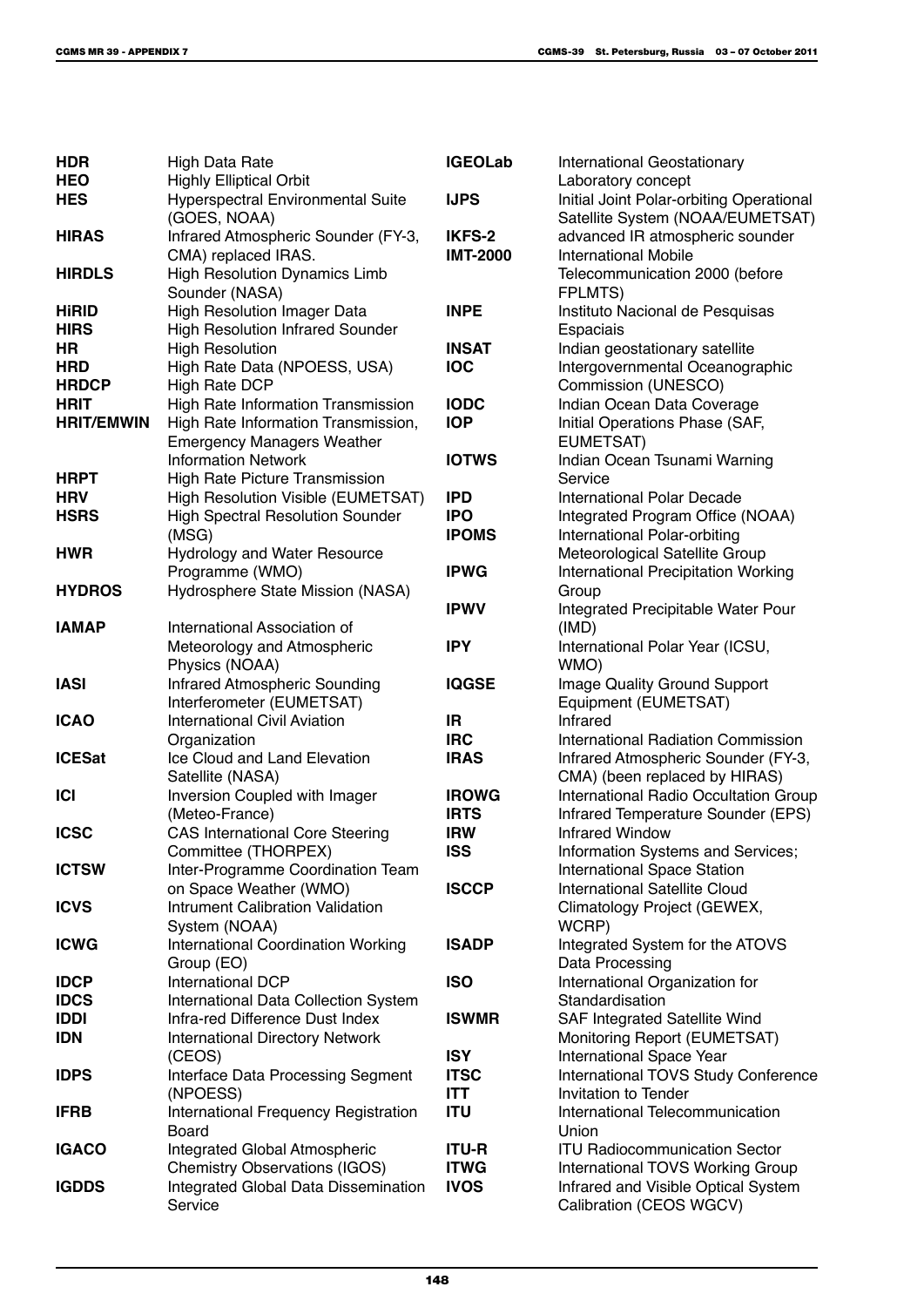| <b>IWSATC</b>             | International Workshop on Satellite<br>Analysis of Tropical Cyclones (WMO)      | <b>LSPIM</b>     | Land Surface Processes and<br>Interactions Mission (ESA)                |
|---------------------------|---------------------------------------------------------------------------------|------------------|-------------------------------------------------------------------------|
| <b>IWW</b>                | <b>International Winds Workshop</b>                                             | <b>LST</b>       | <b>Local Solar Time</b>                                                 |
| <b>IWWG</b>               | International Winds Workshop Group                                              |                  |                                                                         |
|                           |                                                                                 | <b>MAP</b>       | Mesoscale Alpine Experiment                                             |
| <b>JASON</b>              | Ocean surface Topography follow-<br>on mission to TOPEX/POSEIDON<br>(CNES/NASA) | <b>MAP-SST</b>   | Merged Atlantic Product - Sea<br>Surface Temperature (SAF,<br>EUMETSAT) |
| <b>JAXA</b>               | Japan Aeronautic Exploration Agency<br>(name change of NASDA)                   | <b>MARF</b>      | Meteorological Archive and Retrieval<br>Facility (EUMETSAT)             |
| <b>JCOMM</b>              | Joint WMO/IOC Technical                                                         | <b>MBWG</b>      | <b>MSG Biosphere Working Group</b>                                      |
|                           | Commission for Oceanography and<br>Marine Meteorology                           | <b>MCP</b>       | Meteorological Communications<br>Package                                |
| <b>JCSDA</b>              | Joint Centre for Satellite Data<br>Assimilation (USA)                           | <b>MCUT</b>      | Multi-Constellation User Terminal<br>(NOAA)                             |
| JMA                       | Japan Meteorological Agency                                                     | <b>MCSST</b>     | Multi-Channel Sea Surface                                               |
| <b>JSpOC</b>              | Joint Space Operations Center                                                   |                  | <b>Temperature Method</b>                                               |
|                           | (NOAA)                                                                          | <b>MDD</b>       | Meteorological Data Distribution                                        |
| <b>JPSS</b>               | Joint Polar-orbiting Satellite System                                           |                  | (Meteosat)                                                              |
|                           | (NOAA)                                                                          | <b>MDUS</b>      | Medium-scale Data Utilization Station                                   |
| <b>JRA-25</b>             | "Japanese Re-Analysis 25 years"                                                 |                  | (for GMS S-VISSR)                                                       |
|                           | JMA research project of long-range                                              | <b>MEGHA-</b>    |                                                                         |
|                           | re-analysis of global atmosphere                                                | <b>TROPIQUE</b>  | CNES/ISRO mission                                                       |
| <b>JSC</b>                | Joint Scientific Committee (WCRP)                                               | <b>MERIS</b>     | <b>Medium Resolution Imaging</b><br>Spectrometer (ENVISAT)              |
| <b>KARI</b>               | Korea Aerospace Research Institute                                              | <b>MERSI</b>     | Medium Resolution Spectral Imager                                       |
| <b>KLIMAT</b>             | scanning Infrared radiometer on                                                 |                  | (FY-3, CMA)                                                             |
|                           | Meteor-3M 1 (Russia)                                                            | <b>MetAids</b>   | Meteorological Aids Service                                             |
| <b>KMA</b>                | Korea Meteorological Administration                                             |                  | (frequency regulation)                                                  |
| <b>KNMI</b>               | the Royal Dutch Meteorological<br>Institute                                     | <b>Metop</b>     | European meteorological polar-<br>orbiting satellite                    |
| <b>KOMPAS</b>             | Microsatellite, earthquake                                                      | <b>METEOR</b>    | Polar-orbiting meteorological satellite                                 |
|                           | investigations (Roscosmos)                                                      |                  | (Roshydromet)                                                           |
| <b>KOMPSAT</b>            | Korea Multi-Purpose Satellite                                                   | <b>Meteosat</b>  | Geostationary meteorological satellite                                  |
| <b>KOSC</b>               | Korea Ocean Satellite Center (KMA)                                              |                  | (EUMETSAT)                                                              |
| <b>KWAJEX</b>             | Kwajalein Experiment (NASA)                                                     | <b>METSAT</b>    | Indian geostationary meteorological<br>satellite                        |
| LAI                       | Leaf Area Index (WMO)                                                           | <b>MetSat</b>    | meteorological satellite systems                                        |
| <b>LAN</b>                | <b>Local Area Networks</b>                                                      |                  | (frequency regulation)                                                  |
|                           | (Telecommunication)                                                             | <b>MHS</b>       | Microwave Humidity Sounder (EPS)                                        |
| Landsat                   | NASA Earth observing Satellite                                                  | MI               | Meteorological Imager (KMA)                                             |
|                           | (NASA/USGS)                                                                     | <b>MIEC</b>      | Meteorological Information Extraction                                   |
| <b>LSA SAF</b>            | Land Surface Analysis Satellite                                                 |                  | Centre (ESOC)                                                           |
|                           | Application Facility (EUMETSAT)                                                 | <b>MIMR</b>      | Multi-frequency Imaging Microwave                                       |
| <b>LBR</b>                | Low Bit Rate                                                                    |                  | radiometer                                                              |
| <b>LCL</b><br><b>LDCM</b> | <b>Latch Current Limiter</b>                                                    | <b>MISR</b>      | Multi-angle Imaging                                                     |
|                           | <b>Landsat Data Continuity Mission</b><br>(NASA/US Geological Survey)           | <b>MIVZA</b>     | Spectroradiometer<br>microwave scanning radiometer                      |
| <b>LDPT</b>               | <b>Chinese Delayed Picture</b>                                                  |                  | (Meteor 3M N1)                                                          |
|                           | Transmission Format (Local Data<br>Coverage) FY-1C                              | <b>MOCC</b>      | Meteosat Operational Control Centre<br>(ESOC)                           |
| <b>LEOP</b>               | Launch and Early Operations Phase                                               | <b>MODIS</b>     | Moderate Resolution Imaging                                             |
| <b>LIDAR</b>              | Light Detection And Ranging (WMO)                                               |                  | Spectroradiometer (NOAA)                                                |
| <b>LIS</b>                | <b>Lightning Imaging Sensor</b>                                                 | <b>MOP</b>       | Meteosat Operational Programme                                          |
| LR                        | Low Resolution                                                                  | <b>MONITOR-E</b> | <b>Land Observing Satellite</b>                                         |
| <b>LRD</b>                | Low Rate Data (NPOESS, USA)                                                     |                  | (Roscosmos)                                                             |
| <b>LRIT</b>               | Low Rate Information Transmission                                               | <b>MOSDAC</b>    | Meteorological and Oceanographic                                        |
| <b>LRPT</b>               | Low Rate Picture Transmission                                                   |                  | Satellite Data Archival Centre                                          |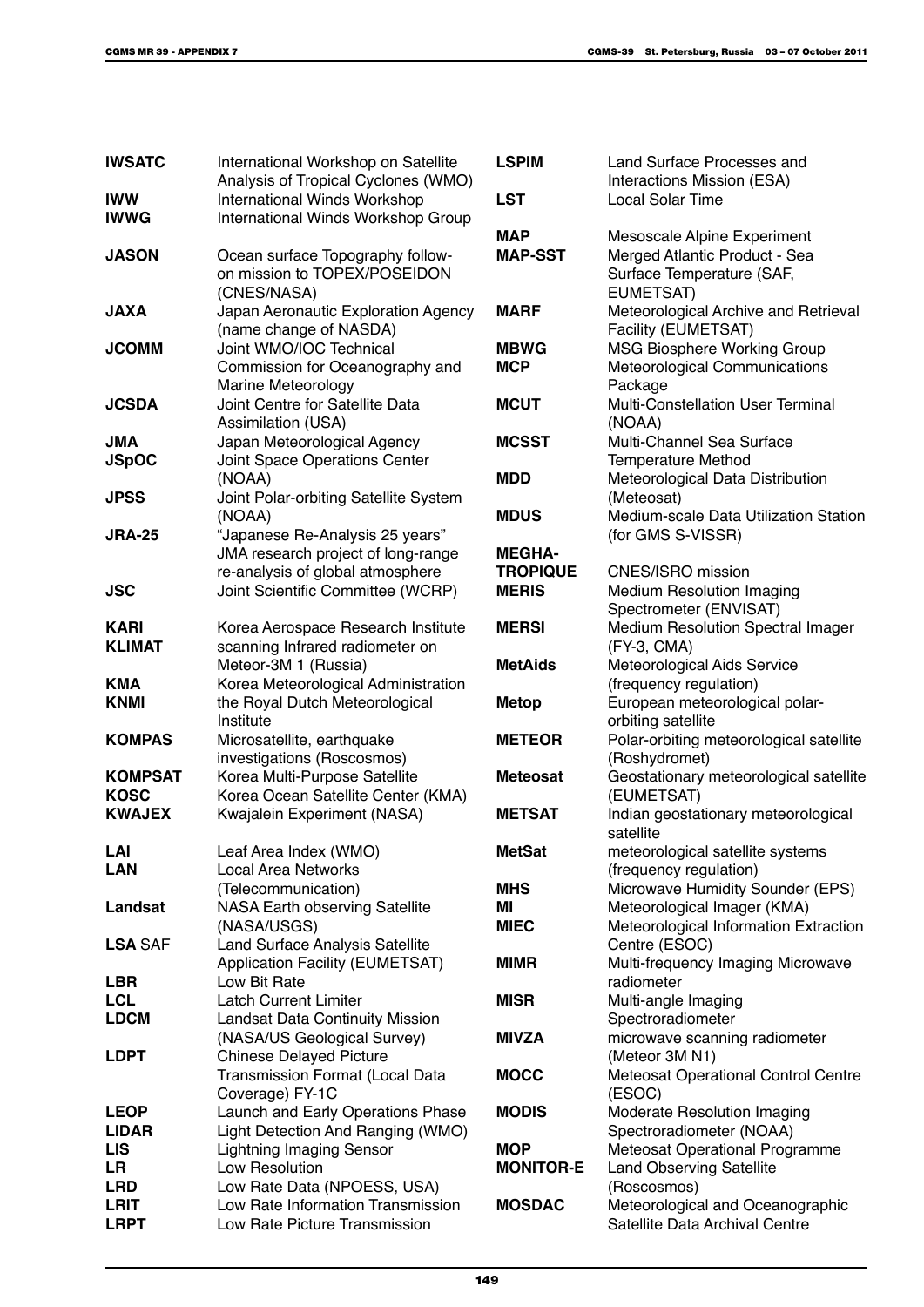| <b>MPEF</b>    | <b>Meteorological Products Extraction</b><br>Facility (EUMETSAT) | <b>NMHS</b>     | National Meteorological &<br><b>Hydrological Service</b> |
|----------------|------------------------------------------------------------------|-----------------|----------------------------------------------------------|
| <b>MPI</b>     | <b>MODIS Profile Instability</b>                                 | NMP EO-1        | New Millennium Program Earth                             |
| <b>MSC</b>     | Meteorological Satellite Centre                                  |                 | <b>Observing Mission (NASA)</b>                          |
|                | (Japan)                                                          | <b>NOAA</b>     | National Oceanic and Atmospheric                         |
| <b>MSC-CAL</b> | Computer Aided Learning system by                                |                 | Administration                                           |
|                | JMA/MSC                                                          | <b>NOS</b>      | National Ocean Service (USA)                             |
| <b>MSG</b>     | <b>Meteosat Second Generation</b>                                | <b>NPOESS</b>   | National Polar-orbiting Operational                      |
| <b>MSM</b>     | Meso-Scale Model                                                 |                 | <b>Environmental Satellite System</b>                    |
| <b>MSMR</b>    | Multichannel Scanning Microwave                                  |                 | (USA)                                                    |
|                | Radiometer (OCEANSAT-1)                                          | <b>NPP</b>      |                                                          |
| <b>MSS</b>     | Mobile Satellite Services (frequency                             | <b>NRT</b>      | <b>NPOESS Preparatory Project</b><br>Near real Time      |
|                |                                                                  | <b>NSMC</b>     |                                                          |
| <b>MSSEESS</b> | regulation)<br>Mobile Satellite Services of Earth                |                 | National Satellite Meteorological                        |
|                |                                                                  |                 | Center of CMA (PRC)                                      |
|                | <b>Exploration Satellite Service</b>                             | <b>NTIA</b>     | National Telecommunications and                          |
| <b>MSU</b>     | Microwave Sounding Unit                                          |                 | Information Agency (USA)                                 |
| <b>MTG</b>     | <b>Meteosat Third Generation</b>                                 | <b>NWC SAF</b>  | Nowcasting Satellite Application                         |
| <b>MTP</b>     | <b>Meteosat Transition Programme</b>                             |                 | Facility (EUMETSAT)                                      |
| <b>MTS</b>     | Microwave Temperature Sounder                                    | <b>NWP</b>      | <b>Numerical Weather Prediction</b>                      |
|                | (EPS)                                                            | <b>NWS</b>      | National Weather Service (USA)                           |
| <b>MTSAT</b>   | Multi-functional Transport Satellite                             | <b>NWSTG</b>    | <b>NOAA's National Weather Service</b>                   |
|                | (Japan)                                                          |                 | <b>Telecommunications Gateway</b>                        |
| <b>MTVZA</b>   | microwave scanning radiometer                                    |                 |                                                          |
|                | (Meteor 3M N1)                                                   | <b>OCAP</b>     | Operational Consortium of ASDAR                          |
| <b>MVIS</b>    | Multi-channel VIS and IR Radiometer                              |                 | Participants                                             |
|                | (FY-1C and D of PRC)                                             | <b>OCEANSAT</b> | Indian satellite for ocean applications                  |
| <b>MWHS</b>    | Microwave Humidity Sounder                                       | <b>OCO</b>      | <b>Orbiting Carbon Observatory (NASA)</b>                |
| <b>MWI</b>     | Microwaver Imaging Mission                                       | <b>OKEAN</b>    | Naval radar satellite network                            |
|                | (EUMETSAT)                                                       | <b>OLR</b>      | <b>Outgoing Longwave Radiation</b>                       |
| <b>MWR</b>     | Microwave Radiometer (ERS, ESA)                                  | <b>OOPC</b>     | Oceans Observations Panel for                            |
| <b>MWRI</b>    | Microwave Radiation Imager (FY-3,                                |                 | Climate (GOOS)                                           |
|                | CMA)                                                             | <b>OPAG-IOS</b> | Open Programme Area Group in                             |
| <b>MWRS</b>    | <b>Microwave Radiometers</b>                                     |                 | <b>Integrated Observing Systems</b>                      |
| <b>MWTS</b>    | Microwave Temperature Sounder                                    |                 | (successor of CBS WG on Satellites)                      |
|                | (FY-3, CMA)                                                      | <b>OSE</b>      | <b>Operational System Experiments</b>                    |
|                |                                                                  |                 | (ET-ODRRGOS)                                             |
| <b>NAMMA</b>   | <b>NASA African Monsson</b>                                      | OSI             | Ocean and Sea Ice                                        |
|                | Mutlidisciplinary Analyses                                       | <b>OSI</b> SAF  | SAF on Ocean and Sea Ice                                 |
| <b>NASA</b>    | National Aeronautics and Space                                   | <b>OSSE</b>     | <b>Observing System Simulation</b>                       |
|                | Agency                                                           |                 | Experiments (ET-ODRRGOS)                                 |
| <b>NASDA</b>   | National Space Development Agency                                | <b>OSTM</b>     | Ocean Surface Topography Mission                         |
|                | of Japan (changed to JAXA in 2003)                               |                 | (Jason-2) (CNES/NASA/ NOAA/                              |
| <b>NCDC</b>    | National Climate Data Center (NOAA)                              |                 | EUMETSAT)                                                |
| <b>NCEP</b>    | <b>National Centers for Environmental</b>                        | <b>OWSE-AF</b>  | <b>Operational WWW Systems</b>                           |
|                | Prediction                                                       |                 | <b>Evaluation for Africa</b>                             |
| <b>NCSW</b>    | National Centre for Space Weather                                |                 |                                                          |
| <b>NEDT</b>    | Noise Equivalent Delta Temperature                               | <b>PALSAR</b>   | Phased Array type L-band Synthetic                       |
| <b>NESDIS</b>  | National Environmental Satellite Data                            |                 | Aperture Radar ((ALOS, JAXA)                             |
|                | and Information Service                                          | <b>PAMELA</b>   | AntiMatter Exploration and Light-                        |
| <b>NGDC</b>    | National Geophysical Data Centre                                 |                 | nuclei Astrophysics                                      |
|                | (USA)                                                            | <b>PATMOS</b>   | <b>AVHRR Pathfinder Atmosphere</b>                       |
| <b>NGSO</b>    | Non-geostationary systems                                        |                 | (NOAA)                                                   |
| <b>NIMH</b>    | National Institute of Meteorology and                            | <b>PATMOS-x</b> | Pathfinder Atmospheres Extended                          |
|                | Hydrology (                                                      |                 | (NOAA)                                                   |
| <b>NIST</b>    | US National Institute of Standards                               | <b>PC</b>       | Personal Computer                                        |
|                | and Technology                                                   | <b>PCR</b>      | <b>Preliminary Concept Reviews</b>                       |
| <b>NMC</b>     | National Meteorological Centre                                   |                 | (EUMETSAT)                                               |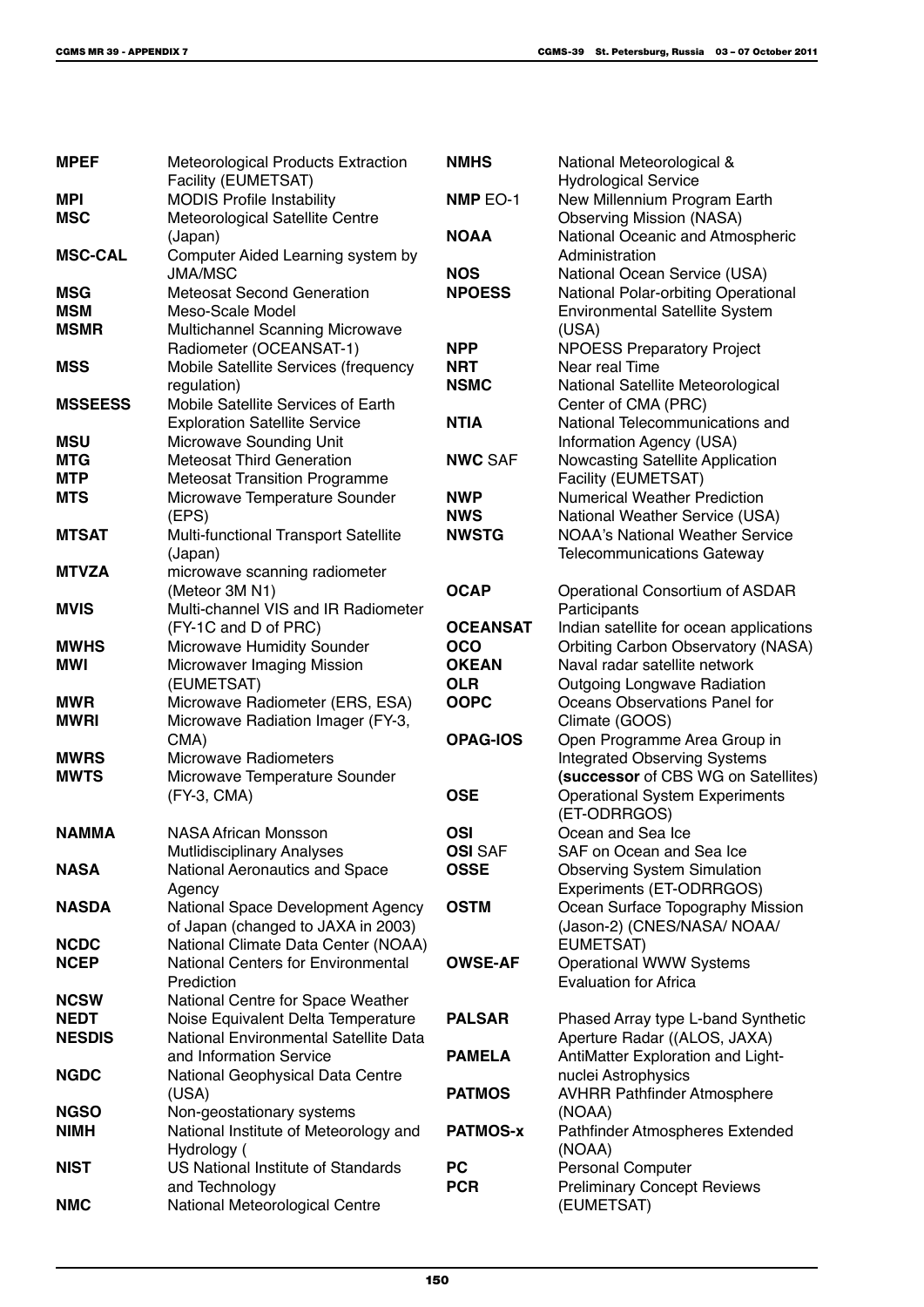| <b>PCW</b>       | <b>Polar Communications and Weather</b><br>mission | <b>RSB</b>               | Reflective Solar Bands (MODIS<br>NOAA)                        |
|------------------|----------------------------------------------------|--------------------------|---------------------------------------------------------------|
| <b>PDR</b>       | <b>Preliminary Design Review</b><br>(EUMETSAT)     | <b>RSMC</b>              | Regional Specialised Meteorological<br>Centre                 |
| <b>PDRR</b>      | Preliminary draft revised<br>Recommendations       | <b>RSO</b><br><b>RSS</b> | Rapid Scan Operations (NOAA)<br>Rapid Scan Service (EUMETSAT) |
| <b>PMW</b>       | Passive Microwave                                  | RT                       | <b>Radiative Transfer</b>                                     |
| <b>POEM</b>      | Polar-orbiting Earth Observation                   |                          |                                                               |
|                  | Mission (ESA)                                      | S&R                      | Search and Rescue mission                                     |
|                  |                                                    |                          |                                                               |
| <b>POES</b>      | Polar-orbiting Operational                         | <b>SAC-C</b>             | Satellite de Aplicaciones Cientificas-C                       |
|                  | Environmental Satellite (USA)                      | <b>SAF</b>               | <b>Satellite Application Facility</b>                         |
| PR               | Precipitation Radar (on TRMM,                      |                          | (EUMETSAT)                                                    |
|                  | JAXA)                                              | <b>SAFNWC</b>            | SAF to support to Nowcasting and                              |
| <b>PRR</b>       | <b>Preliminary Requirements Review</b>             |                          | Very Short Range Forecasting                                  |
| <b>PRC</b>       | People's Republic of China                         | <b>SAFISY</b>            | Space Agency Forum on the ISY                                 |
| <b>PRISM</b>     | Panchromatic Remote-sensing                        | <b>SAGE III</b>          | <b>Stratospheric Aerosol and Gas</b>                          |
|                  | Instrument for Stereo Mapping                      |                          | Experiment (NASA)                                             |
|                  | (ALOS, JAXA)                                       | <b>SAM</b>               | Satellite Anomaly Manager                                     |
| <b>PROBA</b>     | Project for On-Board Autonomy (ESA                 | <b>SAR</b>               | Synthetic Aperture Radar (ERS ESA)                            |
|                  | EO satellite)                                      | <b>SARA</b>              | Short Range Automotive Radar                                  |
| <b>PTT</b>       | Post Telegraph and                                 |                          |                                                               |
|                  |                                                    |                          | (frequency management)                                        |
|                  | Telecommunications authority                       | <b>SARSAT</b>            | Search And Rescue, Satellite                                  |
| <b>PTWC</b>      | Pacific Tsunami Warning Centre                     |                          | supported facility                                            |
|                  |                                                    | <b>SAST</b>              | Shanghai Academy of Space                                     |
| QA4EO            | Quality Assurance Framework for                    |                          | Technologies.                                                 |
|                  | <b>Earth Observation</b>                           | <b>SATAID</b>            | Satellite Animation and Interactive                           |
| QI               | Quality Indices (EUMETSAT)                         |                          | Diagnosis (Japan)                                             |
| <b>QuikSCAT</b>  | Quik Scatterometer (NASA)                          | <b>SATOB</b>             | WMO code for Satellite Observation                            |
|                  |                                                    | <b>SAWS</b>              | South African Weather Service                                 |
| RA               | Regional Association of WMO                        | <b>SBA</b>               | Societal Benefit Area                                         |
| <b>RARS</b>      | Regional ATOVS Re-transmission                     | <b>SBSTA</b>             | <b>UNFCCC Subsidiary Body for</b>                             |
|                  | System (WMO)                                       |                          | Scientific and Technology Advice                              |
| <b>RAMSDIS</b>   | Menu-driven system for analysing                   | <b>SBUS</b>              | Solar Backscatter Ultraviolet Sounder                         |
|                  | digital satellite imagery                          |                          | (FY-3, CMA)                                                   |
|                  | (MCIDAS, USA)                                      | <b>SBUV</b>              | Solar Backscattered Ultra Violet                              |
| <b>RAOBS</b>     | Radiosonde Observations                            |                          |                                                               |
| <b>RASA</b>      |                                                    | <b>SCOPE-CM</b>          | (ozone)                                                       |
|                  | Russian Aviation and Space Agency                  |                          | Sustained, Co-Ordinated Processing                            |
| RDCA             | Rapidly Developping Cumulus Areas                  |                          | of Environmental Satellite Data for                           |
| <b>RDCP</b>      | Regional DCP (Japan)                               |                          | <b>Climate Monitoring</b>                                     |
| <b>RDR</b>       | Raw Data Records (NPOESS)                          | <b>SD</b>                | Solar Diffuser (MODIS)                                        |
| <b>Resurs-DK</b> | Russian land observing satellite                   | <b>SDR</b>               | Sensor Data Records (NPOESS)                                  |
|                  | (Roscosmos)                                        | <b>SDS-WAS</b>           | Sand and Dust Storm Warning &                                 |
| RFI              | Radio Frequency Interference                       |                          | Assessment System (WMO)                                       |
| <b>RLAN</b>      | new wireless LANs                                  | <b>SEAS</b>              | Shipboard Environmental (data)                                |
| <b>RMDCN</b>     | Regional Meteorological Data                       |                          | <b>Acquisition System</b>                                     |
|                  | <b>Communication Network</b>                       | <b>SEC</b>               | Space Environment Center (NOAA)                               |
| <b>RMS</b>       | Root Mean Square                                   | <b>SEE</b>               | South Eastern Europe (                                        |
| <b>RMSE</b>      | Root Mean Square Error                             | <b>SEISS</b>             | Space Environmental In-Situ Suite                             |
| <b>RMTC</b>      | Regional Meteorological Training                   |                          | (GOES, NOAA)                                                  |
|                  | Centre (WMO)                                       | <b>SEM</b>               | Space Environment Monitor (GOES)                              |
| <b>Roscosmos</b> | [Russian] Federal Space Agency                     | <b>SEVIRI</b>            | Spinning Enhanced Visible and                                 |
| Roshydromet      | Russian Federal Service for                        |                          | Infrared Imager (MSG)                                         |
|                  |                                                    | <b>S-FAX</b>             | S-band facsimile broadcast of FY-2                            |
|                  | Hydrometeorology and Environmental                 |                          |                                                               |
|                  | Monitoring                                         |                          | (PRC)                                                         |
| <b>RR</b>        | Radio Regulations                                  | <b>SFCG</b>              | <b>Space Frequency Coordination</b>                           |
| <b>RRR</b>       | Rolling Requirements Review (WMO)                  |                          | Group                                                         |
| <b>RS</b>        | Rapid Scan                                         | <b>SGLI</b>              | Second Generation Global Imager<br>(CGOM-B1)                  |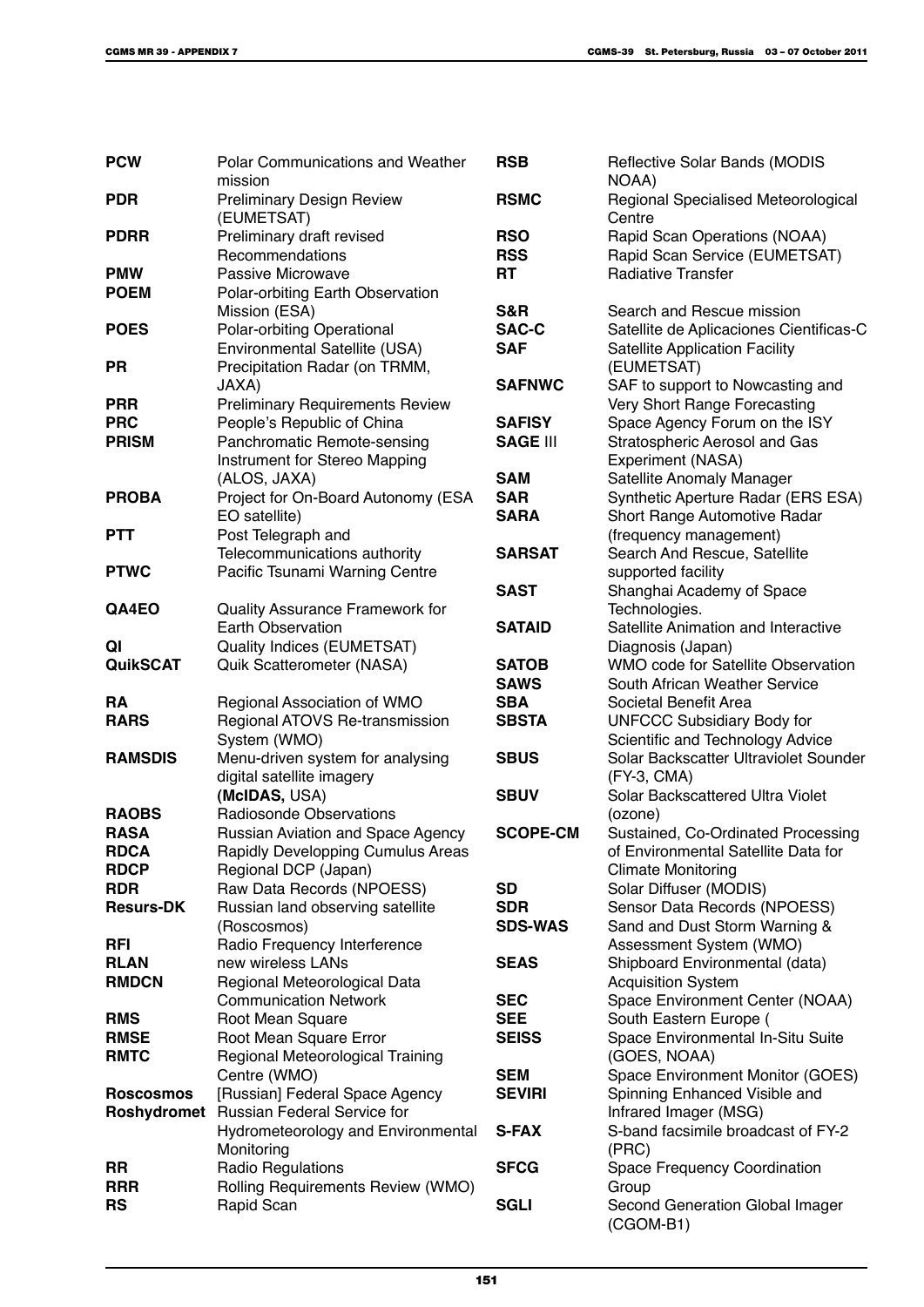| <b>SG-RFC</b>        | Steering Group on Radio Frequency<br>Coordination               | <b>SXI</b>                | Solar X-Ray Imager (GOES-12)                                          |
|----------------------|-----------------------------------------------------------------|---------------------------|-----------------------------------------------------------------------|
| SICH-1M              |                                                                 | <b>System PRD</b>         | System Preliminary Design Review<br>(EUMETSAT)                        |
|                      | Russian oceanographic satellite<br>(Roscosmos)                  |                           |                                                                       |
| <b>SIS</b>           | Solar Imaging Suite (GOES, NOAA)                                | <b>TANSO-CAI</b>          | <b>Thermal And Near infrared Sensor</b>                               |
| <b>SMA</b>           | State Meteorological Administration                             |                           | for carbon Observations - Cloud and                                   |
|                      | (PRC)                                                           |                           | Aerosol imager                                                        |
| <b>SMD</b>           | Stored Mission Data (NPOESS)                                    | <b>TANSO-FTS</b>          | <b>Thermal And Near infrared Sensor</b>                               |
| <b>SMOS</b>          | Soil Moisture and Ocean Salinity<br>(ESA)                       |                           | for carbon Observations - Fourier<br><b>Transform Spectrometer</b>    |
| <b>SNO</b>           | Simultaneous Nadir Overpass<br>(GSICS)                          | <b>TC</b><br><b>TCDRs</b> | <b>Tropical Cyclone</b><br>Thematic Climate Data Records (            |
| <b>SOCC</b>          | Satellite Operations Control Center                             | <b>TEFLUN</b>             | <b>TExas and FLorida UNderflights</b>                                 |
|                      | (NOAA)                                                          |                           | (TEFLUN)                                                              |
| <b>SORCE</b>         | Solar Radiation and Climate                                     | <b>TERRA</b>              | Earth climate measuring satellite                                     |
|                      | Experiment (NASA)                                               |                           | (NASA)                                                                |
| <b>SOT</b>           | Ship Observation Team (JCOMM)                                   | TD                        | Technical Document (WMO)                                              |
| <b>SP</b>            | Space Programme (WMO)                                           | <b>TDR</b>                | Temperature Data Record                                               |
| <b>SRC</b> "Planeta" | Scientific Research Center of Space                             | <b>THORPEX</b>            | International global atmospheric R &                                  |
|                      | Hydrometeorology "Planeta"                                      |                           | D programme (WMO CAS)                                                 |
| <b>SRD</b>           | <b>Short-Range Devices</b>                                      | <b>TIGGE</b>              | <b>THORPEX Interactive Grand Global</b>                               |
| <b>SRR</b>           | Automotive Short-Range Radars                                   |                           | Ensemble                                                              |
|                      | (frequency management)                                          | <b>TIROS</b>              | <b>Television Infrared Observation</b>                                |
| <b>SRF</b>           | <b>Spectral Response Function</b>                               |                           | Satellite                                                             |
| <b>SRS</b>           | Space Research Service (frequency                               | TMI                       | <b>TRMM Microwave Imager</b>                                          |
| <b>SRSO</b>          | regulation)                                                     | <b>TOMS</b>               | <b>Total Ozone Mapping Spectrometer</b><br>(NASA)                     |
| <b>SRTM</b>          | Super-Rapid-Scan Operations<br>Shuttle Radar Topography Mission | <b>TOR</b>                | <b>Terms of Reference</b>                                             |
|                      | (NASA)                                                          | <b>TOU</b>                | Total Ozone Unit (FY-3, CMA)                                          |
| <b>SSM/I</b>         | Special Sensor Microwave/Imager                                 | <b>TOVS</b>               | <b>TIROS Operational Vertical Sounder</b>                             |
|                      | (NOAA)                                                          | <b>TPW</b>                | Total Precipitable Water (NOAA)                                       |
| <b>SSMI/S</b>        | Special Sensor Microwave Imager/                                | <b>TRMM</b>               | <b>Tropical Rainfall Measuring Mission</b>                            |
|                      | Sounder (NOAA)                                                  |                           | (NASA, JAXA)                                                          |
| <b>SSMR</b>          | <b>Scanning Multispectral Microwave</b>                         | <b>TRSR</b>               | Turbo Rogue Space Receiver (Jason)                                    |
|                      | Radiometer                                                      | <b>TSO</b>                | Technical Support Officer (WMO)                                       |
| SSMT1                | microwave temperature sounder                                   | <b>TTC</b>                | <b>Telemetry Tracking Control</b>                                     |
|                      | (NOAA)                                                          | <b>TPW</b>                | <b>Total Precipitable Water</b>                                       |
| SSMT <sub>2</sub>    | microwave water vapour sounder                                  |                           |                                                                       |
|                      | (NOAA)                                                          | <b>UAS</b>                | <b>Unmanned Aerial Systems</b>                                        |
| <b>SSP</b>           | Sub-Satellite Point                                             | <b>UARS</b>               | Upper Atmosphere Research Satellite                                   |
| <b>SSRR</b>          | Satellite System Requirements                                   |                           | (NASA)                                                                |
| <b>SST</b>           | Review (EUMETSAT)<br>Sea Surface Temperature                    | <b>U-MARF</b>             | United Meteorological Archive<br><b>Retrieval Facility (EUMETSAT)</b> |
| <b>SSU</b>           | <b>Stratospheric Sounding Unit</b>                              | <b>UHF</b>                | <b>Ultra High Frequency</b>                                           |
| <b>STAR</b>          | Center for Satellite Applications and                           | UK                        | United Kingdom                                                        |
|                      | Research (NOAA)                                                 | <b>UMTS</b>               | Universal Mobile Telecom System                                       |
| <b>STC</b>           | Semi-Transparent Correction (NOAA)                              | <b>UN</b>                 | <b>United Nations</b>                                                 |
| <b>STG</b>           | Scientific and Technical Group                                  | <b>UNFCCC</b>             | <b>United Nations Framework</b>                                       |
|                      | (EUMETSAT)                                                      |                           | Convention on Climate Change                                          |
| <b>STVA</b>          | SWIR-TIR Volcanic Ash                                           | <b>UNISPACE</b>           | United Nations Space Conference                                       |
| <b>S-VISSR</b>       | <b>Stretched VISSR</b>                                          | <b>UN-OOSA</b>            | UN Office of Outer Space Affairs                                      |
| <b>SWARM</b>         | Earth Observation mission (ESA)                                 | <b>USA</b>                | United States of America                                              |
| <b>SWFDP</b>         | Severe Weather Forecasting                                      | <b>USGS</b>               | United States Geological Survey                                       |
|                      | demonstration Project                                           | <b>UPS</b>                | <b>Unified Propulsion Subsystem</b>                                   |
| <b>SWFDDP</b>        | Severe Weather Forecasting                                      | <b>UTC</b>                | <b>Universal Time Coordinated</b>                                     |
|                      | and Disaster Risk Reduction                                     | <b>UWB</b>                | Ultra Wide Band                                                       |
| <b>SWIR</b>          | <b>Demonstration Project</b><br>Short Waved Infrared (NASA)     |                           |                                                                       |
|                      |                                                                 |                           |                                                                       |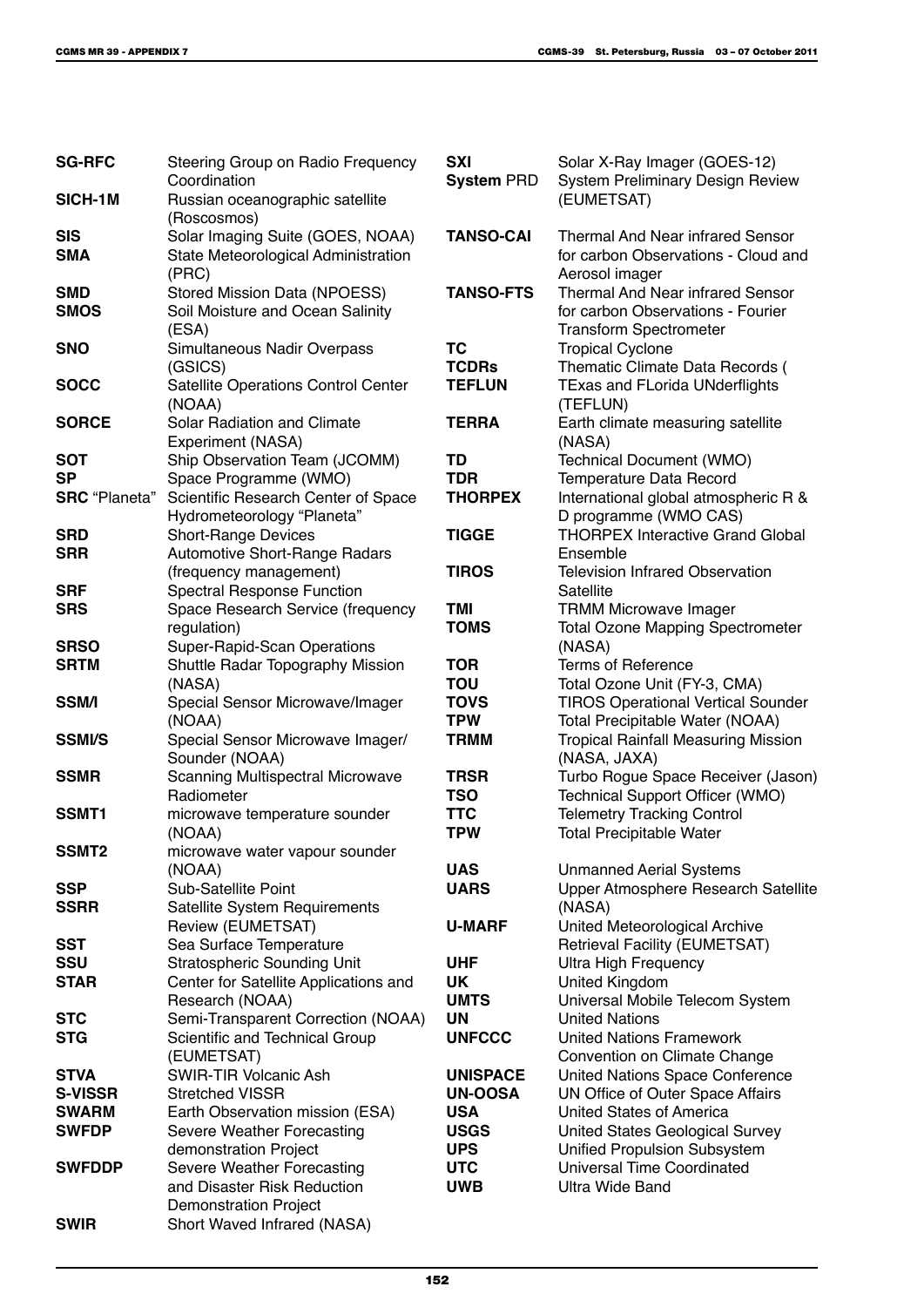| <b>VACCs</b><br><b>VAS</b> | <b>Volcanic Ash Advisory Centers</b><br><b>VISSR Atmospheric Sounder</b> | <b>WCS</b><br><b>WEFAX</b> | <b>WMO Core Standards</b><br>Weather facsimile    |
|----------------------------|--------------------------------------------------------------------------|----------------------------|---------------------------------------------------|
| <b>VGT</b>                 | Vegetation                                                               | WG                         | <b>Working Group</b>                              |
| <b>VHF</b>                 | Very High Frequency                                                      | <b>WGCV</b>                | CEOS Working Group on Calibration                 |
| <b>VHRR</b>                | Very High Resolution Radiometer                                          |                            | and Validation                                    |
| <b>VIIRS</b>               | Visible Infrared Imaging Radiometer                                      | <b>WGNE</b>                | Working Group on Numerical                        |
|                            | Suite                                                                    |                            | Experimentation                                   |
| <b>VIRR</b>                | Visaible and Infrared Scanning                                           | WGS84                      | World Geodetic System 1984                        |
|                            | Radiometer                                                               | <b>WHyCOS</b>              | World Hydrological Cycle Observing                |
| <b>VIRSR</b>               | Visible and Infrared Scanning                                            |                            | System (HWR, WMO)                                 |
|                            | Radiometer (EPS)                                                         | <b>WIS</b>                 | <b>WMO Information System</b>                     |
| <b>VIS</b>                 | Visible channel                                                          | <b>WMO</b>                 | World Meteorological Organization                 |
| <b>VIS-IR</b>              | Mid-infrared Camera/Spectrometer                                         | <b>WOAP</b>                | <b>WCRP Observation and Assimilation</b>          |
|                            | (VISIR)                                                                  | <b>WP</b>                  | <b>Working Paper</b>                              |
| <b>VISITView</b>           | VL tool                                                                  | <b>WRC</b>                 | World Radio Conference (ITU)                      |
| <b>VISSR</b>               | Visible and Infrared Spin Scan                                           | <b>WV</b>                  | <b>Water Vapour</b>                               |
|                            | Radiometer                                                               | <b>WVMW</b>                | Water Vapour Motion Winds                         |
| <b>VL</b>                  | Virtual Laboratory (training concept)                                    | <b>WWRP</b>                | World Weather Research Programme                  |
| <b>VL-FG</b>               | <b>VL Focus Group Meeting</b>                                            |                            | <b>WWRP-WGNR</b> World Weather Research Programme |
| <b>VLMG</b>                | Virtual Laboratory Management<br>Group                                   |                            | - Working Group for Nowcasting<br>Research        |
| <b>VLSI</b>                | Very Large Scale Integrated circuit                                      | <b>WWW</b>                 | World Weather Watch (WMO)                         |
| <b>VPN-PP</b>              | <b>WIS Virtual Private Network Pilot</b>                                 | X-ADC                      | <b>Extended Atlantic Data Coverage</b>            |
|                            | Project                                                                  | <b>XRS</b>                 | X-ray Spectrometer                                |
| <b>VTX</b>                 | <b>VHF transmitter (NOAA)</b>                                            | Y2K                        | Year 2000 compatibility                           |
| V&V                        | Verification and Validation                                              | <b>ZAP</b>                 | Z-axis Precession Mode (GOES)                     |
|                            |                                                                          | <b>YOTC</b>                | Year of Tropical Convection Project               |
| <b>WALEX</b>               | WAter vapour Lidar EXperiment                                            |                            | (WMO)                                             |
| <b>WARC</b>                | World Administrative Radio                                               | <b>ZAMG</b>                | Zentralanstalt für Meteorologie und               |
|                            | Conference                                                               |                            | Geodynamik (Austrian NMHS)                        |
| <b>WCRP</b>                | World Climate Research Programme<br>(WMO/ IOC/ ICSU)                     |                            |                                                   |